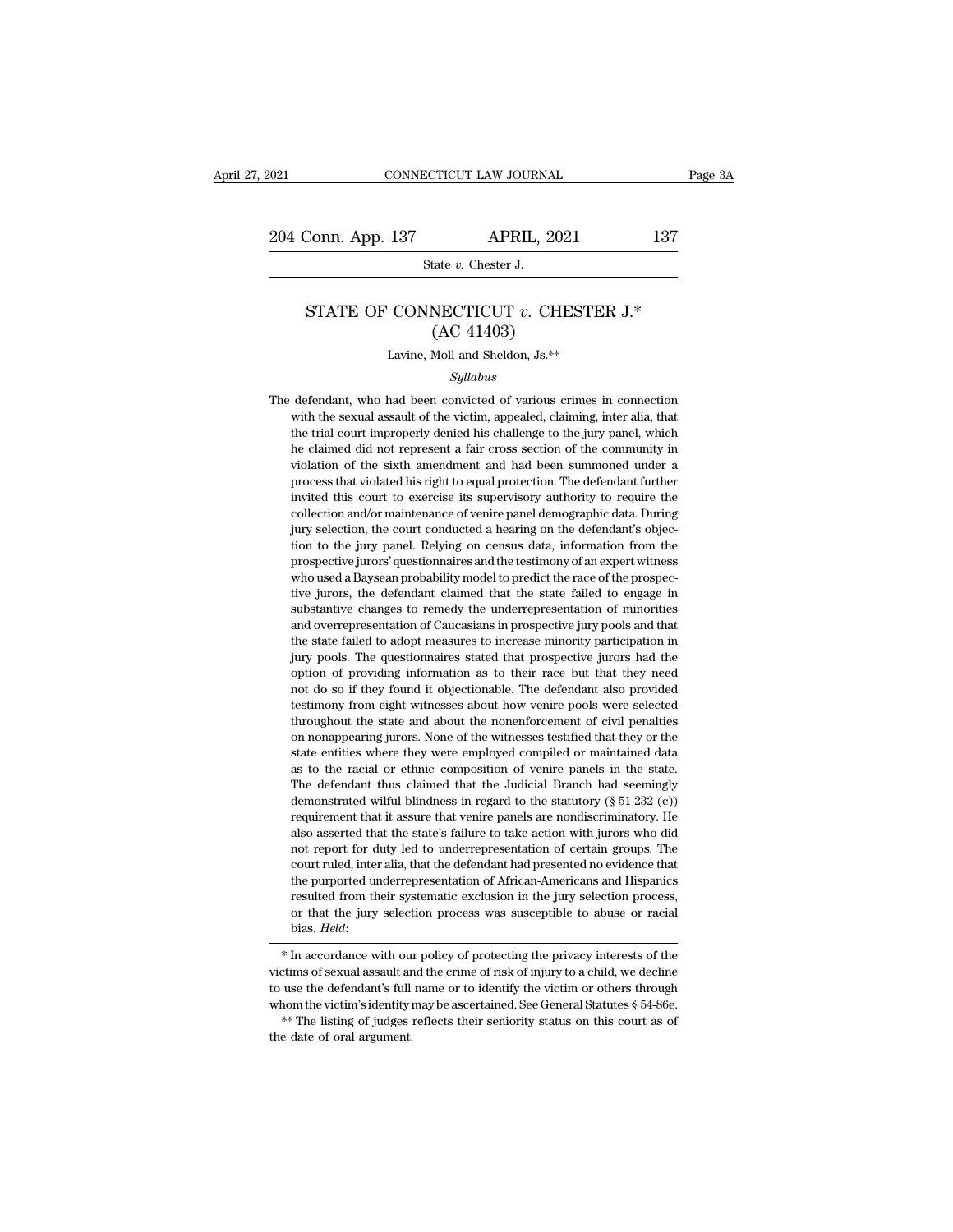# CONNECTICUT LAW JOURNAL April 27, 2021<br>138 APRIL, 2021 204 Conn. App. 137<br>5tate v. Chester J. CONNECTICUT LAW JOURNAL April<br>138 APRIL, 2021 204 Conn. App. 137<br>5tate *v*. Chester J.<br>1. The trial court did not err in denying the defendant's challenges to the

1. 1. The trial court did not err in denying the defendant's challenges to the verrie panels in violation of his constitutional rights: **SET APRIL, 2021** 204 Conn.<br>
State  $v$ . Chester J.<br>
he trial court did not err in denying the defendant's chall<br>
venire panels in violation of his constitutional rights:<br>
a. The defendant did not establish a prima facie v

**a.** The defendant did not error in denying the defendant's challenges to the venire panels in violation of his constitutional rights:<br>a. The defendant did not establish a prima facie violation of the sixth annendment rig  $\begin{minipage}[t]{0.5\textwidth} \begin{tabular}{p{0.8cm}} \textbf{State $v$.} \end{tabular} \end{minipage} \begin{minipage}[t]{0.8cm}{\textwidth} \begin{tabular}{p{0.8cm}} \textbf{State $v$.} \end{tabular} \end{minipage} \begin{minipage}[t]{0.8cm}{\textwidth} \begin{tabular}{p{0.8cm}} \textbf{A} & \textbf{B} & \textbf{B} & \textbf{B} & \textbf{B} & \textbf{B} & \textbf{B} & \textbf{B} & \textbf{B} & \textbf{B} & \textbf{B} & \textbf{B} & \$ State  $v$ . Chester J.<br>
he trial court did not err in denying the defendant's challenges to the<br>
venire panels in violation of his constitutional rights:<br>
a. The defendant did not establish a prima facie violation of the s he trial court did not err in denying the defendant's challenges to the venire panels in violation of his constitutional rights:<br>a. The defendant did not establish a prima facie violation of the sixth amendment right that venire panels in violation of his constitutional rights:<br>a. The defendant did not establish a prima facie violation of the sixth<br>amendment right that the venire pool represent a fair cross section of<br>the community, as he f a. The defendant did not establish a prima facie violation of the sixth amendment right that the venire pool represent a fair cross section of the community, as he failed to demonstrate that any underrepresentation of Afri a mendment right that the venire pool represent a fair cross section of the community, as he failed to demonstrate that any underrepresentation of African-Americans and Hispanics resulted from their systematic exclusion in the community, as he failed to demonstrate that any underrepresentation of African-Americans and Hispanics resulted from their systematic exclusion in the jury selection process; although the state was generally aware of a accomplished without regard to race, and there was generally a<br>sectusion in the jury selection process; although the state was generally<br>aware of a lower response rate to jury summonses from certain minority<br>groups, the un exclusion in the jury selection process; although the state was generally aware of a lower response rate to jury summonses from certain minority groups, the uncontroverted evidence established that the process by which the means and a mean grap school and a make of a lower response rate to jury summonses from certain minority groups, the uncontroverted evidence established that the process by which the Judicial Branch's jury administration s groups, the uncontroverted evidence established that the process by<br>which the Judicial Branch's jury administration summons jurors is<br>accomplished without regard to race, and there was no evidence to<br>support a finding that which the Judicial Branch's jury administration summons jurors is accomplished without regard to race, and there was no evidence to support a finding that enforcement of civil penalties against nonappearing jurors would le accomplished without regard to race, and there was no evidence to support a finding that enforcement of civil penalties against nonappearing jurors would lead to greater responsiveness to juror summonses.<br>b. The court corr support a finding that enforcement of civil penalties against nonap-<br>pearing jurors would lead to greater responsiveness to juror summonses.<br>b. The court correctly rejected the defendant's equal protection claim,<br>as there pearing jurors would lead to greater responsiveness to juror summonses.<br>
b. The court correctly rejected the defendant's equal protection claim,<br>
as there was no evidence of a jury selection procedure that is susceptible<br> b. The court correctly rejected the defendant's equal protection claim, as there was no evidence of a jury selection procedure that is susceptible to abuse or is not racially neutral; the defendant did not establish that t as there was no evidence of a jury selection procedure that is susceptible to abuse or is not racially neutral; the defendant did not establish that the state systematically excluded African-Americans or Hispanics from the to abuse or is not racially neutral; the defendant did not establish that<br>the state systematically excluded African-Americans or Hispanics from<br>the jury selection process, and the defendant did not provide any evi-<br>dence o the state systematically excluded African-Americans or Hispanics from<br>the jury selection process, and the defendant did not provide any evi-<br>dence of discriminatory intent with respect to excluding African-Americans<br>or His the jury selection process, and the defendant did not<br>dence of discriminatory intent with respect to excludi<br>cans or Hispanics, rather, the evidence presented<br>reflected that Judicial Branch officials were either una<br>and et dence of discriminatory intent with respect to excluding African-Americans or Hispanics, rather, the evidence presented by the defendant reflected that Judicial Branch officials were either unaware of the racial and ethnic cans or Hispanics, rather, the evidence presented by the defendant reflected that Judicial Branch officials were either unaware of the racial and ethnic characteristics of people summoned for jury duty or that such inform

- reflected that Judicial Branch officials were either unaware of the racial<br>and ethnic characteristics of people summoned for jury duty or that<br>such information was not retained or recorded.<br>his court declined to exercise and ethnic characteristics of people summoned for jury duty or that<br>such information was not retained or recorded.<br>his court declined to exercise its supervisory authority over the adminis-<br>tration of justice to require t such information was not retained or recorded.<br>
his court declined to exercise its supervisory authority over the administration of justice to require the state to collect demographic data in<br>
accord with the directive of his court declined to exercise its supervisory authority over the administration of justice to require the state to collect demographic data in accord with the directive of  $\S 51-232$  (c) to prevent discrimination in jury 2. This court declined to exercise its supervisory authority over the administration of justice to require the state to collect demographic data in accord with the directive of  $\S 51-232$  (c) to prevent discrimination in accord with the directive of  $\S$  51-232 (c) to prevent discrimination in<br>jury selection; the defendant's claims about the composition of jury<br>panels at issue were unproven, and, as crafted by the legislature, the<br>language jury selection; the defendant's claims about the composition of jury panels at issue were unproven, and, as crafted by the legislature, the language of § 51-232 (c) explicitly makes the provision of racial and ethnic infor
- panels at issue were unproven, and, as crafted by the legislature, the language of  $\S 51-232$  (c) explicitly makes the provision of racial and ethnic information discretionary rather than mandatory.<br>his court declined to anguage of  $\S 51-232$  (c) explicitly makes the provision of racial and ethnic information discretionary rather than mandatory.<br>his court declined to review the defendant's claim that the trial court erred in prohibiting h ethnic information discretionary rather than mandatory.<br>his court declined to review the defendant's claim that the trial court<br>erred in prohibiting him from inquiring about certain Probate Court<br>matters that he claimed we his court declient<br>erred in prohil<br>matters that h<br>against him, tl<br>before the trial<br>late brief.<br>Argued M In prohibiting him from inquiring about certain Probate Court<br>
res that he claimed were relevant to the victim's purported bias<br>
st him, the defendant having failed to raise that specific claim<br>
re the trial court and expr against him, the defendant having failed to raise that specific claim<br>before the trial court and expressly abandoned it in his principal appel-<br>late brief.<br>Argued March 9, 2020—officially released April 27, 2021<br>*Procedura* against him, the defendant having failed to raise that specific claim<br>before the trial court and expressly abandoned it in his principal appel-<br>late brief.<br>Argued March 9, 2020—officially released April 27, 2021<br>*Procedura*

before the trial court and expressly abandoned it in his principal appellate brief.<br>
Argued March 9, 2020—officially released April 27, 2021<br>
Procedural History<br>
Substitute information charging the defendant with<br>
two coun Argued March 9, 2020—officially released April 27, 2021<br> *Procedural History*<br>
Substitute information charging the defendant with<br>
two counts of the crime of sexual assault in the second<br>
degree, and with one count each of Argued March 9, 2020—officially released April 27, 2021<br>
Procedural History<br>
Substitute information charging the defendant with<br>
two counts of the crime of sexual assault in the second<br>
degree, and with one count each of t Procedural History<br>Substitute information charging the defendant with<br>two counts of the crime of sexual assault in the second<br>degree, and with one count each of the crimes of sexual<br>assault in the third degree, sexual assa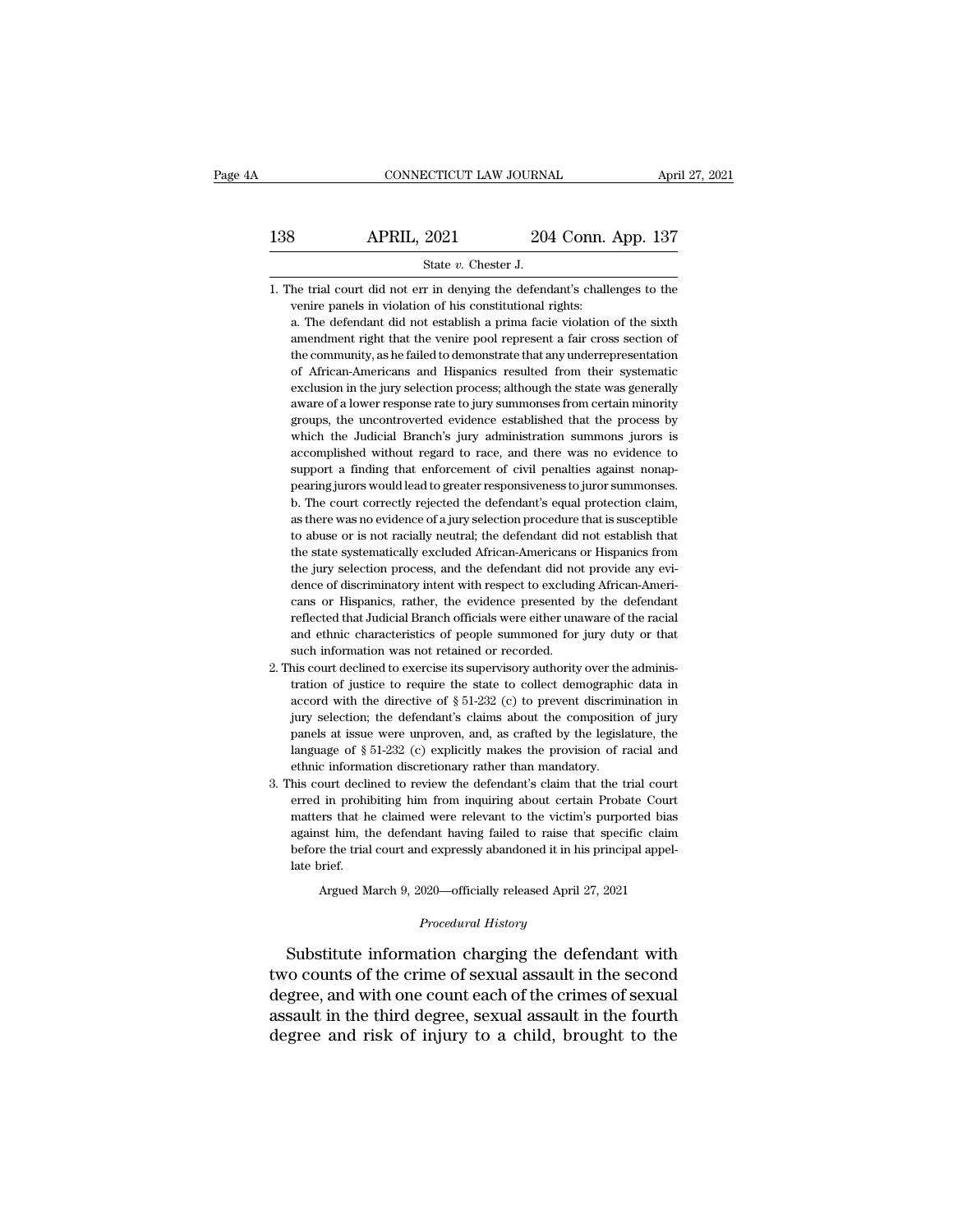SCTICUT LAW JOURNANT APRIL, 2<br>APRIL, 2<br>State *v.* Chester J.<br>De judicial district

Fage<br>
Superior Court in the judicial district of Waterbury,<br>
Superior Court in the judicial district of Waterbury,<br>
where the court, *Alander*, *J*., denied the defendant's<br>
chiedien to the composition of the venire papels 204 Conn. App. 137 APRIL, 2021 139<br>
State v. Chester J.<br>
Superior Court in the judicial district of Waterbury,<br>
where the court, *Alander*, *J.*, denied the defendant's<br>
objection to the composition of the venire panels; t 204 Conn. App. 137 APRIL, 2021 139<br>
State v. Chester J.<br>
Superior Court in the judicial district of Waterbury,<br>
where the court, *Alander*, *J*., denied the defendant's<br>
objection to the composition of the venire panels; 204 Conn. App. 137 APRIL, 2021 139<br>
State *v*. Chester J.<br>
Superior Court in the judicial district of Waterbury,<br>
where the court, *Alander*, *J*., denied the defendant's<br>
objection to the composition of the venire panels; *State v. Chester J.*<br>*State v. Chester J.*<br>*Superior Court in the judicial district of Waterbury,*<br>where the court, *Alander*, *J.*, denied the defendant's<br>objection to the composition of the venire panels; there-<br>after, Superior Court in the judicial district of Waterbury,<br>where the court, *Alander*, *J*., denied the defendant's<br>objection to the composition of the venire panels; there-<br>after, the matter was tried to the jury before *Aland Hubert die court, Atander, J.*, defined the defendant objection to the composition of the venire panels; there after, the matter was tried to the jury before *Alander J.*; verdict and judgment of guilty, from which the de *Ronald G. Weller, senior assistant state's atomore alander,*<br> *Ronald G. Weller, senior assistant (defendant).*<br> *Ronald G. Weller, senior assistant state's attorney,*<br> *Ronald G. Weller, senior assistant state's attorney* 

*J*.; verdict and judgment of guilty, from which the defendant appealed to this court. *Affirmed.*<br> *Trent A. LaLima*, with whom, on the brief, was<br> *Hubert J. Santos*, for the appellant (defendant).<br> *Ronald G. Weller*, s dant appealed to this court. *Affirmed.*<br> *Trent A. LaLima*, with whom, on the brief, was<br> *Hubert J. Santos*, for the appellant (defendant).<br> *Ronald G. Weller*, senior assistant state's attorney,<br>
with whom, on the brief Trent A. LaLima, with whom, on<br>Hubert J. Santos, for the appellant (de<br>Ronald G. Weller, senior assistant s<br>with whom, on the brief, were Maure<br>attorney, and Elena Pelermo, senior<br>attorney, for the appellee (state).<br> $o_{pinion}$ Ronald G. Weller, senior assistant state's attorney,<br>th whom, on the brief, were Maureen Platt, state's<br>torney, and Elena Pelermo, senior assistant state's<br>torney, for the appellee (state).<br> $opinion$ <br>MOLL, J. The defendant, Che

### *Opinion*

with whom, on the brief, were *Maureen Platt*, state's<br>attorney, and *Elena Pelermo*, senior assistant state's<br>attorney, for the appellee (state).<br> $opinion$ <br> $MOLL, J. The defendant, Chester J., appeals from the  
judgment of conviction, rendered against him following  
a jury trial, of one count each of sexual assault in the  
second dorno in violation of General Statistics  $\delta$  532.71$ attorney, and *Elena Pelermo*, senior assistant state's<br>attorney, for the appellee (state).<br> $opinion$ <br> $MOLL, J. The defendant, Chester J., appears from the  
judgment of conviction, rendered against him following  
a jury trial, of one count each of sexual assault in the  
second degree in violation of General Statistics § 53a-71  
(a) (1) several result in the second degree in violation$ stattorney, for the appellee (state).<br>
opinion<br>
MOLL, J. The defendant, Chester J., appeals from the<br>
judgment of conviction, rendered against him following<br>
a jury trial, of one count each of sexual assault in the<br>
secon (b)  $\alpha$  (b)  $\alpha$  (b)  $\alpha$  (a) (c)  $\alpha$  (a) (c)  $\alpha$  (a) (c)  $\alpha$  (a) (c)  $\alpha$  (c)  $\alpha$  (c)  $\alpha$  (c)  $\alpha$  (c)  $\alpha$  (c)  $\alpha$  (c)  $\alpha$  (c)  $\alpha$  (c)  $\alpha$  (c)  $\alpha$  (c)  $\alpha$  (c)  $\alpha$  (c)  $\alpha$  (c)  $\alpha$  (c)  $\alpha$  (c)  $\alpha$  (c)  $\alpha$ *Opmon*<br>
MOLL, J. The defendant, Chester J., appeals from the<br>
judgment of conviction, rendered against him following<br>
a jury trial, of one count each of sexual assault in the<br>
second degree in violation of General Statut MOLL, J. The defendant, Chester J., appeals from the<br>judgment of conviction, rendered against him following<br>a jury trial, of one count each of sexual assault in the<br>second degree in violation of General Statutes § 53a-71<br> judgment of conviction, rendered against him following<br>a jury trial, of one count each of sexual assault in the<br>second degree in violation of General Statutes § 53a-71<br>(a) (1), sexual assault in the second degree in viola a jury trial, of one count each of sexual assault in the<br>second degree in violation of General Statutes § 53a-71<br>(a) (1), sexual assault in the second degree in violation<br>of § 53a-71 (a) (4), sexual assault in the third d second degree in violation of General Statutes § 53a-71 (a) (1), sexual assault in the second degree in violation of § 53a-71 (a) (4), sexual assault in the third degree in violation of General Statutes § 53a-72a (a) (2), (a) (1), sexual assault in the second degree in violation<br>of § 53a-71 (a) (4), sexual assault in the third degree in<br>violation of General Statutes § 53a-72a (a) (2), sexual<br>assault in the fourth degree in violation of Gen of § 53a-71 (a) (4), sexual assault in the third degree in<br>violation of General Statutes § 53a-72a (a) (2), sexual<br>assault in the fourth degree in violation of General Stat-<br>utes § 53a-73a (a) (1) (A), and risk of injury violation of General Statutes § 53a-72a (a) (2), sexual<br>assault in the fourth degree in violation of General Stat-<br>utes § 53a-73a (a) (1) (A), and risk of injury to a child in<br>violation of General Statutes § 53-21 (a) (2) assault in the fourth degree in violation of General Stat-<br>utes § 53a-73a (a) (1) (A), and risk of injury to a child in<br>violation of General Statutes § 53-21 (a) (2). On appeal,<br>the defendant claims that (1) the trial cou utes § 53a-73a (a) (1) (A), and risk of injury to a child in<br>violation of General Statutes § 53-21 (a) (2). On appeal,<br>the defendant claims that (1) the trial court improperly<br>denied his challenge to the jury panel on the violation of General Statutes § 53-21 (a) (2). On appeal,<br>the defendant claims that (1) the trial court improperly<br>denied his challenge to the jury panel on the grounds<br>that (A) the panel did not reflect a fair cross sect the defendant claims that (1) the trial court improperly<br>denied his challenge to the jury panel on the grounds<br>that (A) the panel did not reflect a fair cross section<br>of the community in violation of the sixth amendment<br>t denied his challenge to the jury panel on the grounds<br>that (A) the panel did not reflect a fair cross section<br>of the community in violation of the sixth amendment<br>to the United States constitution<sup>1</sup> and (B) the process<br>b 1) the United States constitution<sup>1</sup> and (B) the process y which the panel was summoned violated his right  $\log$  equal protection under the fourteenth amendment is the United States constitution,<sup>2</sup> (2) pursuant to our  $\frac$ by which the panel was summoned violated his right<br>to equal protection under the fourteenth amendment<br>to the United States constitution,<sup>2</sup> (2) pursuant to our<br><sup>1</sup>The sixth amendment's fair cross section requirement is en

to equal protection under the fourteenth amendment<br>to the United States constitution,<sup>2</sup> (2) pursuant to our<br> $\frac{1}{1}$ The sixth amendment's fair cross section requirement is enforceable<br>against the states under the due pr to the United States constitution,<sup>2</sup> (2) pursuant to our <sup>1</sup>The sixth amendment's fair cross section requirement is enforceable against the states under the due process clause of the fourteenth amendment to the United St <sup>1</sup> The sixth amendment's fair cross section requirement is enforceable against the states under the due process clause of the fourteenth amendment to the United States constitution. See *State v. McCarthy*, 197 Conn. 247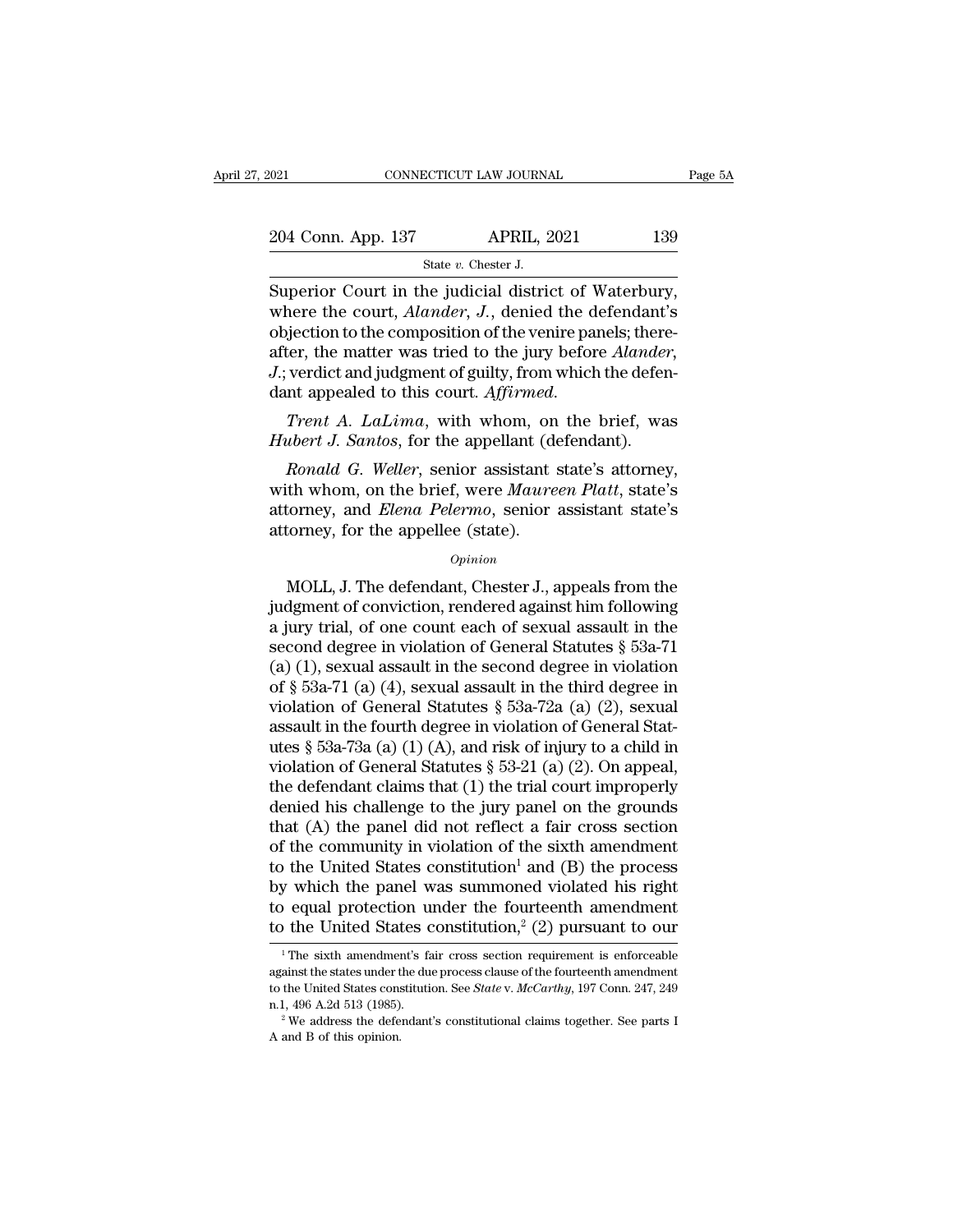|     | CONNECTICUT LAW JOURNAL                                  |                    | April 27, 2021 |
|-----|----------------------------------------------------------|--------------------|----------------|
| 140 | <b>APRIL, 2021</b>                                       | 204 Conn. App. 137 |                |
|     | State $v$ . Chester J.                                   |                    |                |
|     | supervisory authority this court should require the col- |                    |                |

CONNECTICUT LAW JOURNAL APT<br>
SUBARIL, 2021 204 Conn. App. 137<br>
State v. Chester J.<br>
Supervisory authority, this court should require the col-<br>
lection and/or maintenance of a jury panel's demo-<br>
graphic data and (3) the tr 140 APRIL, 2021 204 Conn. App. 137<br>
state v. Chester J.<br>
supervisory authority, this court should require the collection and/or maintenance of a jury panel's demo-<br>
graphic data, and (3) the trial court erred in barring t 140 APRIL, 2021 204 Conn. App. 137<br>  $\frac{8\textrm{rate }v.\thinspace\text{Chester J.}}{3\textrm{supervisory authority, this court should require the collection and/or maintenance of a jury panel's demographic data, and (3) the trial court erred in barring the defense from inquiring about certain Probate Court matters related to the victim's bias or motive in asserting.}$  $\begin{array}{lll}\n 140 & \text{APRIL, } 2021 & 204 \text{ Conn. App. 137} \\
 \hline\n & \text{State } v. \text{ Chester J.} \\
 \hline\n \text{supervisory authority, this court should require the collection and/or maintenance of a jury panel's demographic data, and (3) the trial court erred in barring the defense from inquiring about certain Probate Court matters related to the victim's bias or motive in asserting the underlying allagations against the defendant.\n$ State v. Chester J.<br>
State v. Chester J.<br>
Supervisory authority, this court should require the collection and/or maintenance of a jury panel's demographic data, and (3) the trial court erred in barring the defense from in State v. Chester J.<br>
Supervisory authority, this court should require the collection and/or maintenance of a jury panel's demographic data, and (3) the trial court erred in barring the defense from inquiring about certain pervisory authority, this court should require the col-<br>ction and/or maintenance of a jury panel's demo-<br>aphic data, and (3) the trial court erred in barring the<br>fense from inquiring about certain Probate Court mat-<br>rs rel lection and/or maintenance of a jury panel's demographic data, and (3) the trial court erred in barring the defense from inquiring about certain Probate Court matters related to the victim's bias or motive in asserting the

graphic data, and (3) the trial court erred in barring the<br>defense from inquiring about certain Probate Court mat-<br>ters related to the victim's bias or motive in asserting<br>the underlying allegations against the defendant. defense from inquiring about certain Probate Court mat-<br>ters related to the victim's bias or motive in asserting<br>the underlying allegations against the defendant.<br>While the defendant's appeal was pending, our Supreme<br>Court ters related to the victim's bias or motive in asserting<br>the underlying allegations against the defendant.<br>While the defendant's appeal was pending, our Supreme<br>Court issued its decision in *State* v. *Moore*, 334 Conn.<br>27 the underlying allegations against the defendant.<br>While the defendant's appeal was pending, our Supreme<br>Court issued its decision in *State v. Moore*, 334 Conn.<br>275, 278, 221 A.3d 40 (2019).<sup>3</sup> On the basis of that deci-<br> While the defendant's appeal was pending, our Supreme<br>Court issued its decision in *State* v. *Moore*, 334 Conn.<br>275, 278, 221 A.3d 40 (2019).<sup>3</sup> On the basis of that deci-<br>sion, this court ordered the parties to file simu Court issued its decision in *State* v.<br>275, 278, 221 A.3d 40 (2019).<sup>3</sup> On the<br>sion, this court ordered the parties to<br>supplemental briefs addressing the in<br>this appeal. After the parties submi<br>mental briefs, this court 5, 278, 221 A.3d 40 (2019).<sup>3</sup> On the basis of that deci-<br>on, this court ordered the parties to file simultaneous<br>pplemental briefs addressing the impact of *Moore* on<br>is appeal. After the parties submitted their supple-<br> sion, this court ordered the parties to file simultaneous<br>supplemental briefs addressing the impact of *Moore* on<br>this appeal. After the parties submitted their supple-<br>mental briefs, this court heard oral argument. We aff

supplemental briefs addressing the impact of *Moore* on<br>this appeal. After the parties submitted their supple-<br>mental briefs, this court heard oral argument. We affirm<br>the judgment of the trial court.<br>The jury reasonably c this appeal. After the parties submitted their supple-<br>mental briefs, this court heard oral argument. We affirm<br>the judgment of the trial court.<br>The jury reasonably could have found the following<br>facts. The victim was born mental briefs, this court heard oral argument. We affirm<br>the judgment of the trial court.<br>The jury reasonably could have found the following<br>facts. The victim was born in Jamaica and, in 1995 or 1996,<br>when she was seven or the judgment of the trial court.<br>The jury reasonably could have found the following<br>facts. The victim was born in Jamaica and, in 1995 or 1996,<br>when she was seven or eight years old, arrived in the<br>United States following The jury reasonably could have found the following<br>facts. The victim was born in Jamaica and, in 1995 or 1996,<br>when she was seven or eight years old, arrived in the<br>United States following her adoption by the defendant<br>and facts. The victim was born in Jamaica and, in 1995 or 1996,<br>when she was seven or eight years old, arrived in the<br>United States following her adoption by the defendant<br>and his wife, H, who resided in Waterbury.<sup>4</sup> Shortly when she was seven or eight years old, arrived in the United States following her adoption by the defendant and his wife, H, who resided in Waterbury.<sup>4</sup> Shortly after the move, and for many years thereafter, the defendant United States following her adoption by the defendant<br>and his wife, H, who resided in Waterbury.<sup>4</sup> Shortly after<br>the move, and for many years thereafter, the defendant<br>sexually assaulted the victim. The incidents occurred d his wife, H, who resided in Waterbury.<sup>4</sup> Shortly after<br>e move, and for many years thereafter, the defendant<br>xually assaulted the victim. The incidents occurred<br>equently when the victim would sleep in her parents'<br>d duri the move, and for many years thereafter, the defendant<br>sexually assaulted the victim. The incidents occurred<br>frequently when the victim would sleep in her parents'<br>bed during the winter months. The defendant would place<br>hi

sexually assaulted the victim. The incidents occurred<br>frequently when the victim would sleep in her parents'<br>bed during the winter months. The defendant would place<br>his hand in her underwear and touch her clitoris.<br>The vic frequently when the victim would sleep in her parents'<br>bed during the winter months. The defendant would place<br>his hand in her underwear and touch her clitoris.<br>The victim and her parents moved to another location<br>in Water bed during the winter months. The defendant would place<br>his hand in her underwear and touch her clitoris.<br>The victim and her parents moved to another location<br>in Waterbury in 1999. When the victim was thirteen<br>years old, t his hand in her underwear and touch her clitoris.<br>The victim and her parents moved to another location<br>in Waterbury in 1999. When the victim was thirteen<br>years old, the defendant began having sexual inter-<br>course with her, The victim and her parents moved to another location<br>in Waterbury in 1999. When the victim was thirteen<br>years old, the defendant began having sexual inter-<br>course with her, which continued until she was approx-<br>imately twe in Waterbury in 1999. When the victim was thirteen<br>years old, the defendant began having sexual inter-<br>course with her, which continued until she was approx-<br>imately twenty-one years of age. Throughout her high<br>school year years old, the defendant began having sexual inter-<br>course with her, which continued until she was approx-<br>imately twenty-one years of age. Throughout her high<br>school years, the defendant forced the victim to have sex-<br>ual course with her, which continued until she was approximately twenty-one years of age. Throughout her high school years, the defendant forced the victim to have sexual intercourse with him approximately twice a week. In con imately twenty-one years of age. Throughout her high<br>school years, the defendant forced the victim to have sex-<br>ual intercourse with him approximately twice a week.<br>In connection with the defendant's sexual advances, the<br>d 1 connection with the defendant's sexual advances, the efendant would threaten withholding from the victim asic necessities, such as clothing or money for particiation in school activities, if she did not cooperate. The defendant would threaten withholding from the victim<br>basic necessities, such as clothing or money for partici-<br>pation in school activities, if she did not cooperate. The<br><sup>3</sup>On November 15, 2019, this court granted the defe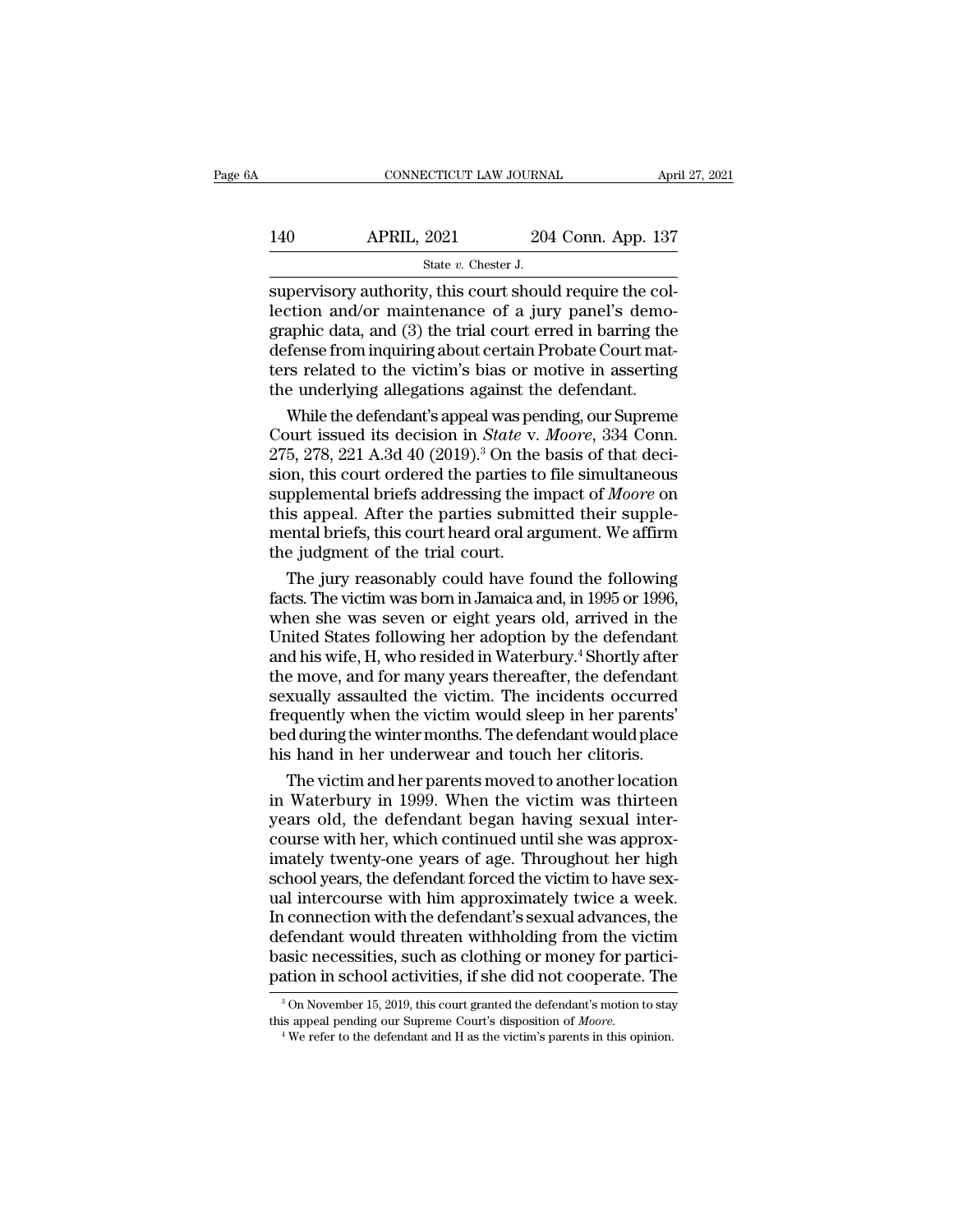| 204 Conn. App. 137 | <b>APRIL, 2021</b>      | 141     |
|--------------------|-------------------------|---------|
| 2021               | CONNECTICUT LAW JOURNAL | Page 7A |

victim's grades began to suffer during her sophomore<br>
victim's grades began to suffer during her sophomore<br>
victim's grades began to suffer during her sophomore<br>
victim's grades began to suffer during her sophomore<br>
vear i 204 Conn. App. 137 APRIL, 2021 141<br>State v. Chester J.<br>victim's grades began to suffer during her sophomore<br>year in high school, and she became suicidal. The defen-<br>dant employed various measures to conceal his conduct<br>fro 204 Conn. App. 137 APRIL, 2021 141<br>
State v. Chester J.<br>
victim's grades began to suffer during her sophomore<br>
year in high school, and she became suicidal. The defendant employed various measures to conceal his conduct<br> 204 Conn. Ap<br>
victim's grad<br>
year in high s<br>
dant employe<br>
from H.<br>
Following State v. Chester J.<br>
State v. Chester J.<br>
State v. Chester I.<br>
State in thigh school, and she became suicidal. The defen-<br>
Intemployed various measures to conceal his conduct<br>
State I. The defendant measures in 2007,<br>
The victim's grades began to suffer during her sophomore<br>year in high school, and she became suicidal. The defen-<br>dant employed various measures to conceal his conduct<br>from H.<br>Following her graduation from high school in 2007,

Your distributed because of the defendant employed various measures to conceal his conduct<br>from H.<br>Following her graduation from high school in 2007,<br>the victim was accepted into a college in upstate New<br>York, but the defe Four distinct that is controlled and the enroller of the term of the victim H.<br>Following her graduation from high school in 2007,<br>the victim was accepted into a college in upstate New<br>York, but the defendant refused to all from H.<br>
Following her graduation from high school in 2007,<br>
the victim was accepted into a college in upstate New<br>
York, but the defendant refused to allow her to attend<br>
there, instead requiring that she enroll in a coll Following her graduation from high school in 2007,<br>the victim was accepted into a college in upstate New<br>York, but the defendant refused to allow her to attend<br>there, instead requiring that she enroll in a college<br>closer t Following her graduation from high school in 2007,<br>the victim was accepted into a college in upstate New<br>York, but the defendant refused to allow her to attend<br>there, instead requiring that she enroll in a college<br>closer t the victim was accepted into a college in upstate New<br>York, but the defendant refused to allow her to attend<br>there, instead requiring that she enroll in a college<br>closer to home. The defendant continued to have sexual<br>inte York, but the defendant refused to allow her to attend<br>there, instead requiring that she enroll in a college<br>closer to home. The defendant continued to have sexual<br>intercourse with the victim until she married in 2009,<br>and there, instead requiring that she enroll in a college<br>closer to home. The defendant continued to have sexual<br>intercourse with the victim until she married in 2009,<br>and moved out of her parents' home. Shortly thereafter,<br>th closer to home. The defendant continued to have<br>intercourse with the victim until she married ir<br>and moved out of her parents' home. Shortly ther<br>the victim disclosed the abuse for the first time, in<br>to her mother, H, and d moved out of her parents' home. Shortly thereafter,<br>e victim disclosed the abuse for the first time, initially<br>her mother, H, and several years later, in or about<br>15, to her sister. After her disclosure to her sister,<br>e the victim disclosed the abuse for the first time, initially<br>to her mother, H, and several years later, in or about<br>2015, to her sister. After her disclosure to her sister,<br>the victim eventually contacted the police.<br>Once

to her mother, H, and several years later, in or about 2015, to her sister. After her disclosure to her sister, the victim eventually contacted the police.<br>Once the victim made an initial complaint to the police, she recor 2015, to her sister. After her disclosure to her sister,<br>the victim eventually contacted the police.<br>Once the victim made an initial complaint to the police,<br>she recorded two conversations between herself and<br>the defendan the victim eventually contacted the police.<br>
Once the victim made an initial complaint to the police,<br>
she recorded two conversations between herself and<br>
the defendant regarding the abuse she had suffered. In<br>
the first c Once the victim made an initial complaint to the police,<br>she recorded two conversations between herself and<br>the defendant regarding the abuse she had suffered. In<br>the first conversation, the defendant expressed his sor-<br>ro Once the victim made an initial complaint to the police,<br>she recorded two conversations between herself and<br>the defendant regarding the abuse she had suffered. In<br>the first conversation, the defendant expressed his sor-<br>ro she recorded two conversations between herself and<br>the defendant regarding the abuse she had suffered. In<br>the first conversation, the defendant expressed his sor-<br>row and asked for forgiveness. In the second conversa-<br>tion the defendant regarding the abuse she had suffered. In<br>the first conversation, the defendant expressed his sor-<br>row and asked for forgiveness. In the second conversa-<br>tion, which took place in or about June, 2015, the defe the first conversation, the defendant expressed his sorrow and asked for forgiveness. In the second conversation, which took place in or about June, 2015, the defendant, after having been contacted by the police, shouted a row and asked for forgiveness. In the second conversation, which took place in or about June, 2015, the defendant, after having been contacted by the police, shouted at the victim, repeatedly apologized, and expressed conc tion, which took place in or about June, 2015, the defen-<br>dant, after having been contacted by the police, shouted<br>at the victim, repeatedly apologized, and expressed con-<br>cern that his conduct would "shame the family" and dant, after having been contacted by the police, shouted<br>at the victim, repeatedly apologized, and expressed con-<br>cern that his conduct would "shame the family" and<br>would be "all over the news." The defendant also con-<br>vey at the victim, repeatedly apologized, and expressed concern that his conduct would "shame the family" and<br>would be "all over the news." The defendant also con-<br>veyed to the victim his desire to "get rid of this whole<br>case" cern that his conduct would "shame the family" and<br>would be "all over the news." The defendant also con-<br>veyed to the victim his desire to "get rid of this whole<br>case" and asked her what she wanted in exchange for<br>retracti would be "all over the news." The defendant also con-<br>veyed to the victim his desire to "get rid of this whole<br>case" and asked her what she wanted in exchange for<br>retracting her complaint. The victim explained that she<br>wan veyed to the victim his desire to "get rid of this whole<br>case" and asked her what she wanted in exchange for<br>retracting her complaint. The victim explained that she<br>wanted to be able to stay in the familial home and take<br>c case" and asked her what she wanted in exchange for<br>retracting her complaint. The victim explained that she<br>wanted to be able to stay in the familial home and take<br>care of H, who was suffering from dementia at the time,<br>an retracting her complaint. The victim explained that she<br>wanted to be able to stay in the familial home and take<br>care of H, who was suffering from dementia at the time,<br>and she wanted the defendant out of the house. The<br>def wanted to be able to stay in the familial home and take<br>care of H, who was suffering from dementia at the time,<br>and she wanted the defendant out of the house. The<br>defendant indicated he wanted H's pension. Amenable<br>to the care of H, who was suffering from dementia at the time,<br>and she wanted the defendant out of the house. The<br>defendant indicated he wanted H's pension. Amenable<br>to the foregoing terms, the defendant reduced them to<br>writing,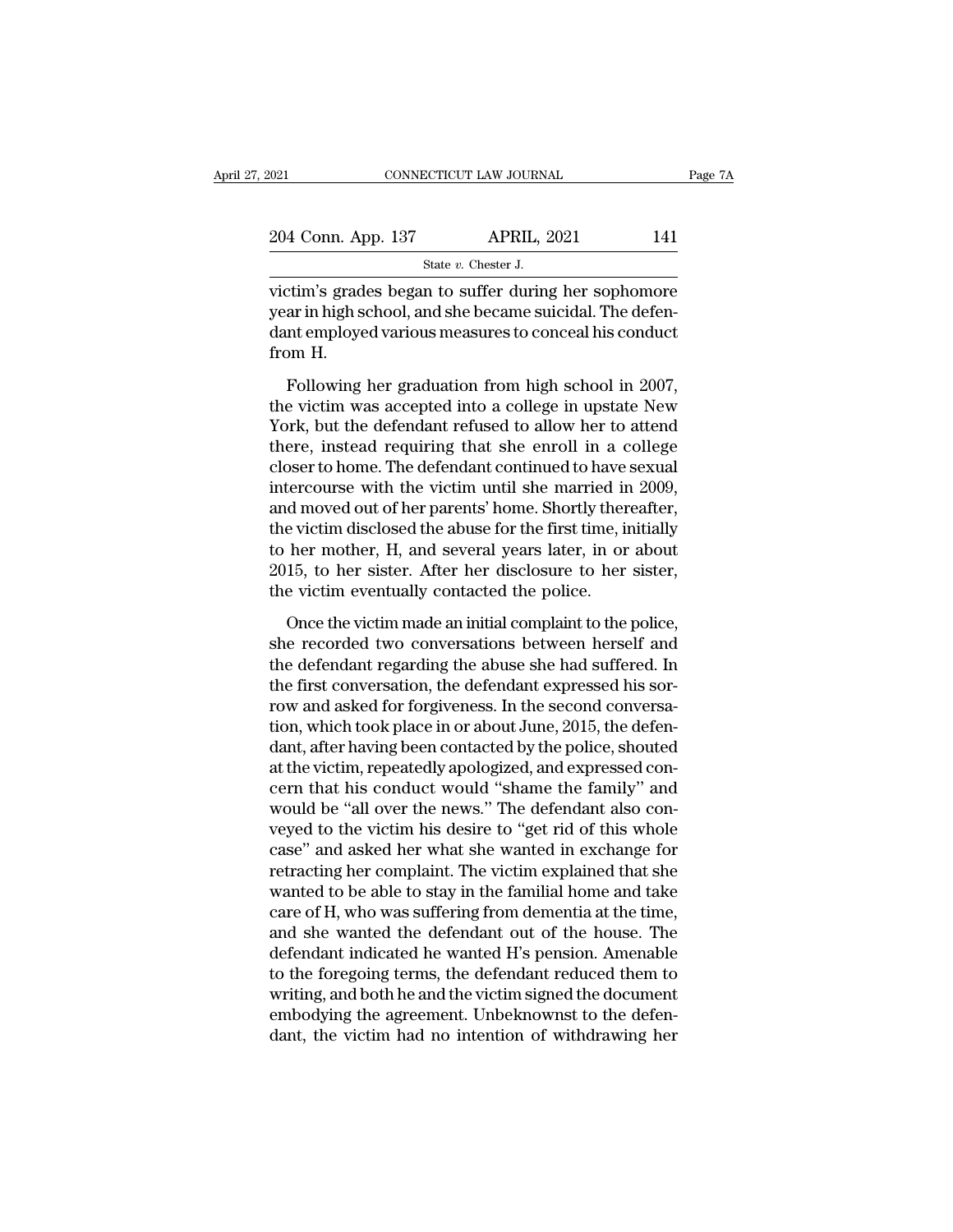|         | CONNECTICUT LAW JOURNAL                              |                    | April 27, 2021 |
|---------|------------------------------------------------------|--------------------|----------------|
| 142     | <b>APRIL, 2021</b>                                   | 204 Conn. App. 137 |                |
|         | State $v$ . Chester J.                               |                    |                |
| police. | complaint, and she turned over the recordings to the |                    |                |

 $204$  Conn. App. 137<br>
State v. Chester J.<br>
Examplaint, and she turned over the recordings to the<br>
dice.<br>
The defendant subsequently was arrested, and the<br>
the charged him by way of a substitute information with<br>
the count 142 APRIL, 2021 204 Conn. App. 137<br>
state *v*. Chester *J.*<br>
complaint, and she turned over the recordings to the<br>
police.<br>
The defendant subsequently was arrested, and the<br>
state charged him by way of a substitute inform State v. Chester J.<br>
complaint, and she turned over the recordings to the<br>
police.<br>
The defendant subsequently was arrested, and the<br>
state charged him by way of a substitute information with<br>
one count each of sexual ass complaint, and she turned over the recordings to the<br>police.<br>The defendant subsequently was arrested, and the<br>state charged him by way of a substitute information with<br>one count each of sexual assault in the second degree complaint, and she turned over the recordings to the<br>police.<br>The defendant subsequently was arrested, and the<br>state charged him by way of a substitute information with<br>one count each of sexual assault in the second degree police.<br>
The defendant subsequently was arrested, and the<br>
state charged him by way of a substitute information with<br>
one count each of sexual assault in the second degree<br>
in violation of § 53a-71 (a) (1), sexual assault The defendant subsequently was arrested, and the<br>state charged him by way of a substitute information with<br>one count each of sexual assault in the second degree<br>in violation of § 53a-71 (a) (1), sexual assault in the<br>seco state charged him by way of a substitute information with<br>one count each of sexual assault in the second degree<br>in violation of § 53a-71 (a) (1), sexual assault in the<br>second degree in violation of § 53a-71 (a) (4), sexua one count each of sexual assault in the second degree<br>in violation of § 53a-71 (a) (1), sexual assault in the<br>second degree in violation of § 53a-71 (a) (4), sexual<br>assault in the third degree in violation of § 53a-72a (a in violation of § 53a-71 (a) (1), sexual assault in the<br>second degree in violation of § 53a-71 (a) (4), sexual<br>assault in the third degree in violation of § 53a-72a (a)<br>(2), sexual assault in the fourth degree in violatio second degree in violation of  $\S$  53a-71 (a) (4), sexual<br>assault in the third degree in violation of  $\S$  53a-72a (a)<br>(2), sexual assault in the fourth degree in violation of<br> $\S$  53a-73a (a) (1) (A), and risk of injury to assault in the third degree in violation of  $\S$  53a-72a (a) (2), sexual assault in the fourth degree in violation of  $\S$  53a-73a (a) (1) (A), and risk of injury to a child in violation of  $\S$  53-21 (a) (2). A jury thereaf (2), sexual assault in the fourth degree in violation of  $\S$  53a-73a (a) (1) (A), and risk of injury to a child in violation of  $\S$  53-21 (a) (2). A jury thereafter convicted the defendant of all counts and, in accordance § 53a-73a (a) (1) (A), and risk of injury to a child in violation of § 53-21 (a) (2). A jury thereafter convicted the defendant of all counts and, in accordance with the verdict, the trial court imposed a total effective s lation of  $\S$  53-21 (a) (2). A jury thereafter convicted the defendant of all counts and, in accordance with the verdict, the trial court imposed a total effective sentence of thirty-three years of imprisonment, execution essary. The defendant first claims that the trial court improperties are of probation. This appeal followed. We will set<br>the definitional facts and procedural history where nec-<br>sary.<br>The defendant first claims that the trial cour

I

busperided are eigneer years, followed by inteent<br>years of probation. This appeal followed. We will set<br>forth additional facts and procedural history where nec-<br>essary.<br>I<br>The defendant first claims that the trial court imp Fourth additional facts and procedural history where necessary.<br>  $I$ <br>
The defendant first claims that the trial court improperly denied his challenge to the jury panel on the grounds<br>
that (1) the panel did not reflect a The defendant first claims that the trial court improperly denied his challenge to the jury panel on the grounds<br>that (1) the panel did not reflect a fair cross section of<br>the community in violation of the sixth amendment I<br>
The defendant first claims that the trial court improp-<br>
erly denied his challenge to the jury panel on the grounds<br>
that (1) the panel did not reflect a fair cross section of<br>
the community in violation of the sixth am The defendant first claims that the trial court improperly denied his challenge to the jury panel on the grounds that  $(1)$  the panel did not reflect a fair cross section of the community in violation of the sixth amendme The defendant first claims that the trial court improperly denied his challenge to the jury panel on the grounds<br>that (1) the panel did not reflect a fair cross section of<br>the community in violation of the sixth amendment erly denied his challenge to the jury panel on the grounds<br>that (1) the panel did not reflect a fair cross section of<br>the community in violation of the sixth amendment to<br>the United States constitution, and (2) the process that (1) the panel did not reflect a fair cross section of<br>the community in violation of the sixth amendment to<br>the United States constitution, and (2) the process by<br>which the panel was summoned violated his right to<br>equa the community in violation of the sixth amendment to<br>the United States constitution, and (2) the process by<br>which the panel was summoned violated his right to<br>equal protection under the fourteenth amendment to<br>the United S the United States constitution, and (2) the process by<br>which the panel was summoned violated his right to<br>equal protection under the fourteenth amendment to<br>the United States constitution. Specifically, the defen-<br>dant co which the panel was summoned violated his right to<br>equal protection under the fourteenth amendment to<br>the United States constitution. Specifically, the defen-<br>dant contends that there was an underrepresentation<br>of Africanequal protection under the fourteenth amendment to<br>the United States constitution. Specifically, the defen-<br>dant contends that there was an underrepresentation<br>of African-Americans and Hispanics in the jury array.<br>Although the United States constitution. Specifically, the defendant contends that there was an underrepresentation of African-Americans and Hispanics in the jury array. Although "[w]e recognize the importance of fairness in our ju dant contends that there was an underrepresentat<br>of African-Americans and Hispanics in the jury ara<br>Although "[w]e recognize the importance of fairm<br>in our judicial system, and particularly as to our j<br>selection procedures African-Americans and Hispanics in the jury array.<br>
though "[w]e recognize the importance of fairness<br>
our judicial system, and particularly as to our jury<br>
lection procedures"; *State* v. *Gibbs*, 254 Conn. 578,<br>
5, 758 Although "[w]e recognize the importance of fairness<br>in our judicial system, and particularly as to our jury<br>selection procedures"; *State* v. *Gibbs*, 254 Conn. 578,<br>585, 758 A.2d 327 (2000); we conclude that the defen-<br>d In our judicial system, and particularly as to our jury<br>selection procedures"; *State* v. *Gibbs*, 254 Conn. 578,<br>585, 758 A.2d 327 (2000); we conclude that the defen-<br>dant's constitutional rights were not violated.<br>The f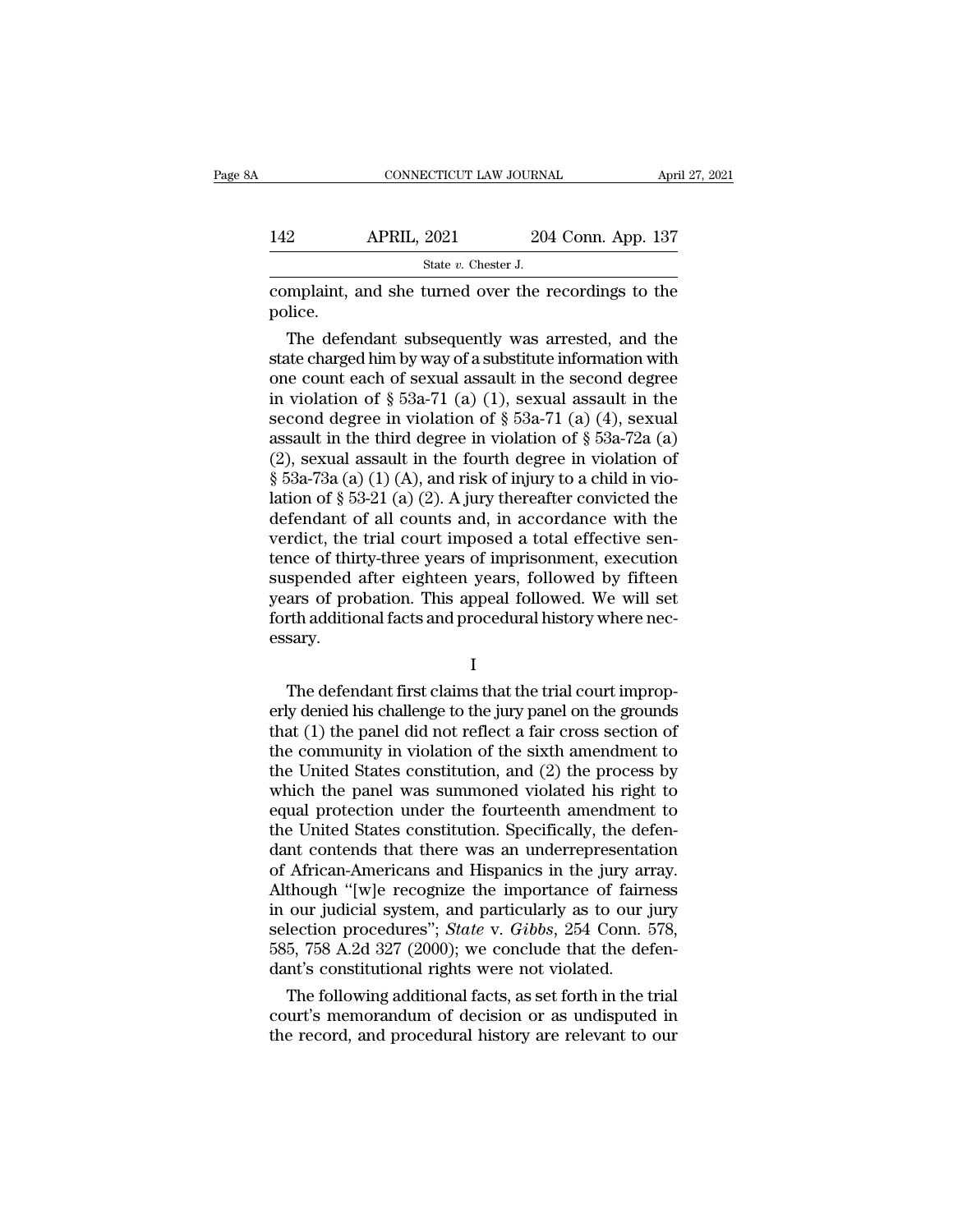SCTICUT LAW JOURNA<br>APRIL, 2<br>State *v.* Chester J.<br>Claims . Jury sele resolution of these claims. Jury selection took place<br>
The course of three claims. Jury selection took place<br>
The course of three days, specifically, on November<br>
The course of three days, specifically, on November<br>
The an 204 Conn. App. 137 APRIL, 2021 143<br>
State v. Chester J.<br>
Tresolution of these claims. Jury selection took place<br>
over the course of three days, specifically, on November<br>
7, 9, and 13, 2017. Six jurors, plus two alternates 204 Conn. App. 137 APRIL, 2021 143<br>
State v. Chester J.<br>
Tesolution of these claims. Jury selection took place<br>
over the course of three days, specifically, on November<br>
7, 9, and 13, 2017. Six jurors, plus two alternates 204 Conn. App. 137 APRIL, 2021 143<br>
State v. Chester J.<br>
Tresolution of these claims. Jury selection took place<br>
over the course of three days, specifically, on November<br>
7, 9, and 13, 2017. Six jurors, plus two alternate State v. Chester J.<br>
State v. Chester J.<br>
The state v. Chester J.<br>
State v. Chester J.<br>
Over the course of three days, specifically, on November<br>
7, 9, and 13, 2017. Six jurors, plus two alternates, were<br>
selected from thr State v. Chester J.<br>
resolution of these claims. Jury selection took place<br>
over the course of three days, specifically, on November<br>
7, 9, and 13, 2017. Six jurors, plus two alternates, were<br>
selected from three venire p resolution of these claims. Jury selection took place<br>over the course of three days, specifically, on November<br>7, 9, and 13, 2017. Six jurors, plus two alternates, were<br>selected from three venire panels of thirty members<br>e over the course of three days, specifically, on November 7, 9, and 13, 2017. Six jurors, plus two alternates, were selected from three venire panels of thirty members each. On the second day of jury selection, the defendan 7, 9, and 13, 2017. Six jurors, plus two alternates, were<br>selected from three venire panels of thirty members<br>each. On the second day of jury selection, the defendant<br>orally objected to the composition of the venire panel selected from three venire panels of thirty members<br>each. On the second day of jury selection, the defendant<br>orally objected to the composition of the venire panel.<br>On the third day, November 13, 2017, the defendant<br>filed each. On the second day of jury selection, the defendant<br>orally objected to the composition of the venire panel.<br>On the third day, November 13, 2017, the defendant<br>filed a written objection to the racial and ethnic compo-<br> orally objected to the composition of the venire panel.<br>On the third day, November 13, 2017, the defendant<br>filed a written objection to the racial and ethnic compo-<br>sition of the November 7 and 9 venire panels, contend-<br>in On the third day, November 13, 2017, the defendant<br>filed a written objection to the racial and ethnic compo-<br>sition of the November 7 and 9 venire panels, contend-<br>ing that African-Americans and Hispanics were under-<br>repre filed a written objection to the racial and ethnic composition of the November 7 and 9 venire panels, contend-<br>ing that African-Americans and Hispanics were under-<br>represented. On November 16, 2017, the defendant filed<br>a m sition of the November 7 and 9 venire panels, contend-<br>ing that African-Americans and Hispanics were under-<br>represented. On November 16, 2017, the defendant filed<br>a motion for the state and the defense to have immediate<br>ac ing that African-An<br>represented. On No<br>a motion for the stat<br>access to the jury li<br>the court granted th<br>assignment lists and<br>venire panels.<br>On November 20 presented. On November 16, 2017, the defendant filed<br>notion for the state and the defense to have immediate<br>cess to the jury lists and juror questionnaires, which<br>e court granted that same day with respect to the panel<br>sig a motion for the state and the defense to have immediate<br>access to the jury lists and juror questionnaires, which<br>the court granted that same day with respect to the panel<br>assignment lists and the juror questionnaires for

access to the jury lists and juror questionnaires, which<br>the court granted that same day with respect to the panel<br>assignment lists and the juror questionnaires for the three<br>venire panels.<br>On November 20 and 30, 2017, the the court granted that same day with respect to the panel<br>assignment lists and the juror questionnaires for the three<br>venire panels.<br>On November 20 and 30, 2017, the trial court held<br>an evidentiary hearing on the defendant assignment lists and the juror questionnaires for the three<br>venire panels.<br>On November 20 and 30, 2017, the trial court held<br>an evidentiary hearing on the defendant's objection to<br>the venire panels. Eight witnesses testifi venire panels.<br>
On November 20 and 30, 2017, the trial court held<br>
an evidentiary hearing on the defendant's objection to<br>
the venire panels. Eight witnesses testified. Among<br>
them, Attorney Philip Miller, as the duly auth On November 20 and 30, 2017, the trial court held<br>an evidentiary hearing on the defendant's objection to<br>the venire panels. Eight witnesses testified. Among<br>them, Attorney Philip Miller, as the duly authorized<br>designee of an evidentiary hearing on the defendant's objection to<br>the venire panels. Eight witnesses testified. Among<br>them, Attorney Philip Miller, as the duly authorized<br>designee of then Attorney General George Jepsen, testi-<br>fied t the venire panels. Eight witnesses testified. Among<br>them, Attorney Philip Miller, as the duly authorized<br>designee of then Attorney General George Jepsen, testi-<br>fied that, since December, 2012, the Office of the Attor-<br>ney them, Attorney Philip Miller, as the duly authorized<br>designee of then Attorney General George Jepsen, testi-<br>fied that, since December, 2012, the Office of the Attor-<br>ney General had not initiated a civil enforcement pro-<br> designee of then Attorney General George Jepsen, testi-<br>fied that, since December, 2012, the Office of the Attor-<br>ney General had not initiated a civil enforcement pro-<br>ceeding, pursuant to General Statutes § 51-237,<sup>5</sup> to fied that, since December, 2012, the Office of the Attor-<br>ney General had not initiated a civil enforcement pro-<br>ceeding, pursuant to General Statutes § 51-237,<sup>5</sup> to seek<br>imposition of a fine against any nonappearing jur nposition of a fine against any nonappearing juror. He<br>splained that the Judicial Branch provides a list of<br>onappearing jurors to the Office of the Attorney Gen-<br>ral either on a monthly or a quarterly basis. Those lists<br><sup>5</sup> explained that the Judicial Branch provides a list of<br>nonappearing jurors to the Office of the Attorney Gen-<br>eral either on a monthly or a quarterly basis. Those lists<br> $\frac{1}{5}$  General Statutes  $\frac{8}{5}$  51-237 provides:

nonappearing jurors to the Office of the Attorney General either on a monthly or a quarterly basis. Those lists<br> $\frac{1}{5}$  General Statutes  $\frac{8}{5}$  51-237 provides: "Each juror, duly chosen, drawn and<br>summoned, who fails Final either on a monthly or a quarterly basis. Those lists<br>  $\frac{1}{100}$  is General Statutes § 51-237 provides: "Each juror, duly chosen, drawn and<br>
summoned, who fails to appear shall be subject to a civil penalty, the a **ETALL ET CALCE SET THE SET SURVEY THE SET SURVEY THE SET SCHOLER SET SCHOOLS**  $\frac{1}{100}$  of General Statutes § 51-237 provides: "Each juror, duly chosen, drawn and summoned, who fails to appear shall be subject to a civ <sup>5</sup> General Statutes § 51-237 provides: "Each juror, duly chosen, drawn and summoned, who fails to appear shall be subject to a civil penalty, the amount of which shall be established by the judges of the Superior Court, nummoned, who fails to appear shall be subject to a civil penalty, the amount<br>of which shall be established by the judges of the Superior Court, but the<br>court may excuse such juror from the payment thereof. If a sufficient summoned, who fails to appear shall be subject to a civil penalty, the amount of which shall be established by the judges of the Superior Court, but the court may excuse such juror from the payment thereof. If a sufficient court may excuse such juror from the payment thereof. If a sufficient number<br>of the jurors summoned do not appear, or if for any cause there is not a<br>sufficient number of jurors to make up the panel, the court may order su subsequent to a civil penalty of the jurors summoned do not appear, or if for any cause there is not a sufficient number of jurors to make up the panel, the court may order such number of persons who qualify for jury servi sufficient number of jurors to make up the panel, the court may order such number of persons who qualify for jury service under section 51-217 to be summoned as may be necessary, as talesmen, and any talesman so summoned w number of persons who qualify for jury service under section 51-217 to be summoned as may be necessary, as talesmen, and any talesman so summoned who makes default of appearance without sufficient cause shall be subject to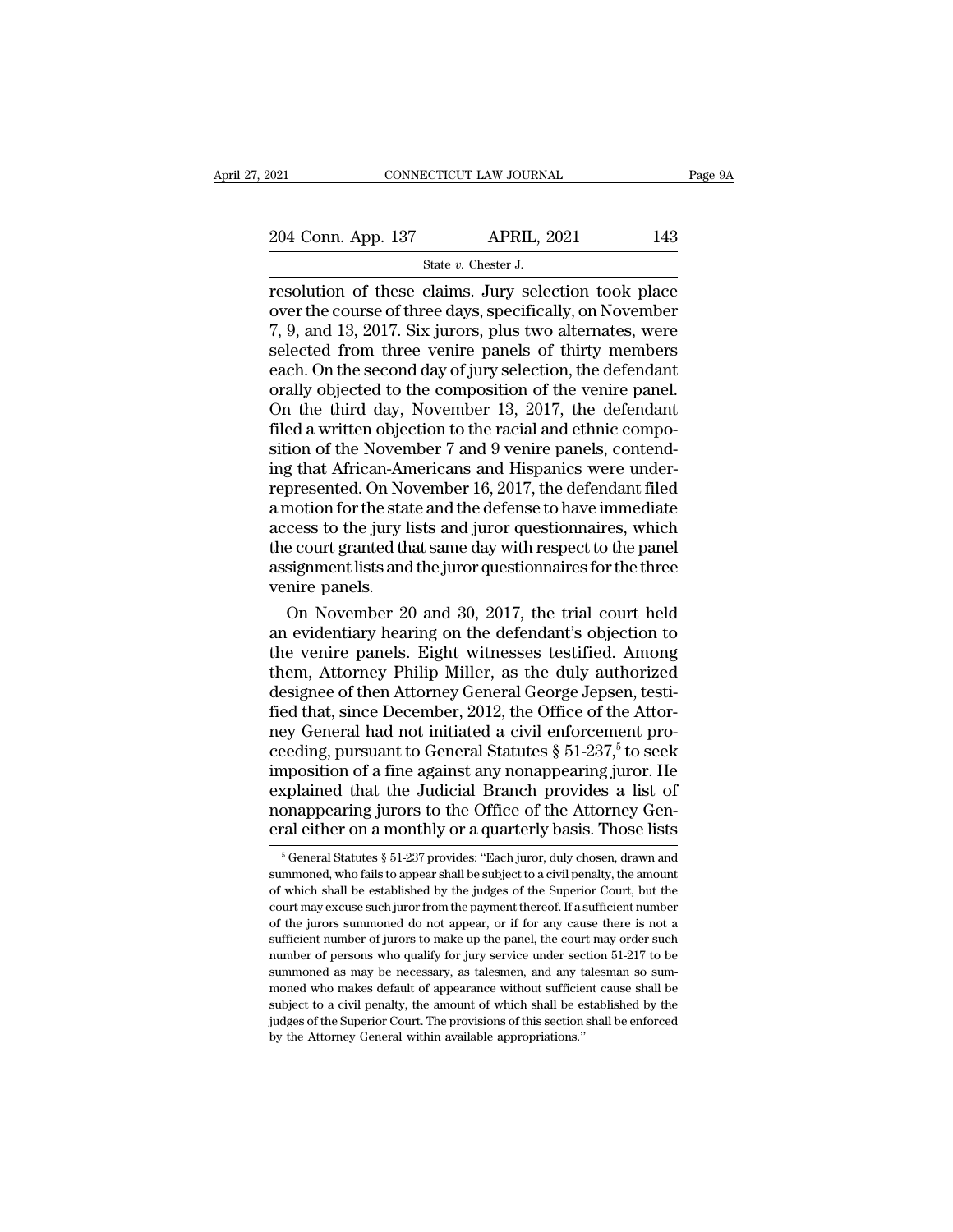# CONNECTICUT LAW JOURNAL April 27, 2021<br>144 APRIL, 2021 204 Conn. App. 137<br>144 State v. Chester J. SCTICUT LAW JOURNA<br>
2021 204<br>
State *v*. Chester J.<br> **g** other things the

CONNECTICUT LAW JOURNAL APRE<br>
144 APRIL, 2021 204 Conn. App. 137<br>
5tate v. Chester J.<br>
160 not include, among other things, the race of the non-<br>
appearing jurors. When questioned about the lack of  $\begin{array}{ll}\n 144 \quad \text{APRIL, } 2021 \quad \text{204 Conn. App. 137} \\
 \text{State } v. \text{ Chester J.} \\
 \text{do not include, among other things, the race of the non-  
appearing juros. When questioned about the lack of  
enforcement, Attorney Miller stated, in part, that the leg-  
islature had not provided any approximations to account.} \n\end{array}$ 144 APRIL, 2021 204 Conn. App. 137<br>  $\frac{37}{204}$  State v. Chester J.<br>
do not include, among other things, the race of the non-<br>
appearing jurors. When questioned about the lack of<br>
enforcement, Attorney Miller stated, in 144 APRIL, 2021 204 Conn. App. 137<br>  $\frac{37}{204}$  State v. Chester J.<br>
do not include, among other things, the race of the non-<br>
appearing jurors. When questioned about the lack of<br>
enforcement, Attorney Miller stated, in State v. Chester J.<br>
State v. Chester J.<br>
do not include, among other things, the race of the non-<br>
appearing jurors. When questioned about the lack of<br>
enforcement, Attorney Miller stated, in part, that the leg-<br>
islatur State  $v$ . Chester J.<br>
do not include, among other things, the race of the non-<br>
appearing jurors. When questioned about the lack of<br>
enforcement, Attorney Miller stated, in part, that the leg-<br>
islature had not provided do not include, among other things, the race of the non-<br>appearing jurors. When questioned about the lack of<br>enforcement, Attorney Miller stated, in part, that the leg-<br>islature had not provided any appropriations to accom appearing jurors. When questioned about the lack<br>enforcement, Attorney Miller stated, in part, that the le<br>islature had not provided any appropriations to accor<br>plish that task. Attorney Miller also testified that, pri<br>to forcement, Attorney Miller stated, in part, that the legarure had not provided any appropriations to accom-<br>ish that task. Attorney Miller also testified that, prior<br>pursuing a civil penalty against a nonappearing juror,<br>e islature had not provided any appropriations to accomplish that task. Attorney Miller also testified that, prior<br>to pursuing a civil penalty against a nonappearing juror,<br>the Office of the Attorney General would first have

plish that task. Attorney Miller also testified that, prior<br>to pursuing a civil penalty against a nonappearing juror,<br>the Office of the Attorney General would first have to<br>investigate the reasons for the nonappearance.<br>Sh to pursuing a civil penalty against a nonappearing juror,<br>the Office of the Attorney General would first have to<br>investigate the reasons for the nonappearance.<br>Shari DeLuca, the jury outreach coordinator for the<br>Judicial B the Office of the Attorney General would first have to<br>investigate the reasons for the nonappearance.<br>Shari DeLuca, the jury outreach coordinator for the<br>Judicial Branch, testified that she engages in commu-<br>nity outreach investigate the reasons for the nonappearance.<br>Shari DeLuca, the jury outreach coordinator for the<br>Judicial Branch, testified that she engages in commu-<br>nity outreach for the purpose of educating the public<br>about jury duty Shari DeLuca, the jury outreach coordinator for the<br>Judicial Branch, testified that she engages in commu-<br>nity outreach for the purpose of educating the public<br>about jury duty and that her goal is to increase public<br>respon Judicial Branch, testified that sl<br>nity outreach for the purpose o<br>about jury duty and that her goa<br>responsiveness to jury summons<br>goal, she has given presentation<br>leges, and community events. Del<br>on Hispanic radio station ty outreach for the purpose of educating the public<br>out jury duty and that her goal is to increase public<br>sponsiveness to jury summonses. To effectuate that<br>al, she has given presentations at high schools, col-<br>ges, and co about jury duty and that her goal is to increase public<br>responsiveness to jury summonses. To effectuate that<br>goal, she has given presentations at high schools, col-<br>leges, and community events. DeLuca also has appeared<br>on

responsiveness to jury summonses. To effectuate that<br>goal, she has given presentations at high schools, col-<br>leges, and community events. DeLuca also has appeared<br>on Hispanic radio stations.<br>Girvan Dinnall, an information goal, she has given presentations at high schools, colleges, and community events. DeLuca also has appeared<br>on Hispanic radio stations.<br>Girvan Dinnall, an information technology analyst for<br>the Judicial Branch, testified t leges, and community events. DeLuca also has appeared<br>on Hispanic radio stations.<br>Girvan Dinnall, an information technology analyst for<br>the Judicial Branch, testified that he compiles data from<br>the Department of Revenue Se on Hispanic radio stations.<br>
Girvan Dinnall, an information technology analyst for<br>
the Judicial Branch, testified that he compiles data from<br>
the Department of Revenue Services, the Department<br>
of Motor Vehicles, voter re Girvan Dinnall, an information technology analyst for<br>the Judicial Branch, testified that he compiles data from<br>the Department of Revenue Services, the Department<br>of Motor Vehicles, voter registration rolls, and the Depart the Judicial Branch, testified that he compiles data from<br>the Department of Revenue Services, the Department<br>of Motor Vehicles, voter registration rolls, and the Department<br>of Labor to create a master list for the purpose the Department of Revenue Services, the Department<br>of Motor Vehicles, voter registration rolls, and the Depart-<br>ment of Labor to create a master list for the purpose of<br>summoning potential jurors. The information collected of Motor Vehicles, voter registration rolls, and the Department of Labor to create a master list for the purpose of summoning potential jurors. The information collected from those sources includes names, addresses, dates ment of Labor to create a master list for the purpose of<br>
summoning potential jurors. The information collected<br>
from those sources includes names, addresses, dates<br>
of birth, and social security numbers, if available. A c summoning potential jurors. The information collected<br>from those sources includes names, addresses, dates<br>of birth, and social security numbers, if available. A com-<br>pilation process—whereby the data, through a series<br>of m from those sources includes names, addresses, dates<br>of birth, and social security numbers, if available. A com-<br>pilation process—whereby the data, through a series<br>of mostly computerized processes, are placed into a<br>"clean of birth, and social security numbers, if available. A compilation process—whereby the data, through a series<br>of mostly computerized processes, are placed into a<br>"clean," standardized master list—yields approximately<br>3.15 pilation process—whereby the data, through a series<br>of mostly computerized processes, are placed into a<br>"clean," standardized master list—yields approximately<br>3.15 million records (i.e., individuals). The names on<br>the list of mostly computerized processes, are placed into a<br>"clean," standardized master list—yields approximately<br>3.15 million records (i.e., individuals). The names on<br>the list are separated by, and then randomized for, each<br>of "clean," standardized master list—yields approximately<br>3.15 million records (i.e., individuals). The names on<br>the list are separated by, and then randomized for, each<br>of the state's thirteen judicial districts, and then al 3.15 million records (i.e., individuals). The names on<br>the list are separated by, and then randomized for, each<br>of the state's thirteen judicial districts, and then all<br>towns within those districts. Individuals are randoml the list are separated by, and then randomized for, each<br>of the state's thirteen judicial districts, and then all<br>towns within those districts. Individuals are randomly<br>selected to receive juror summonses on the basis of<br>t of the state's thirteen judicial districts, and then all<br>towns within those districts. Individuals are randomly<br>selected to receive juror summonses on the basis of<br>the proportional representation of the population of the<br>t towns within those districts. Individuals are randomly<br>selected to receive juror summonses on the basis of<br>the proportional representation of the population of the<br>town in which they reside in relation to that of their<br>jud selected to receive juror summons<br>the proportional representation of th<br>town in which they reside in relati<br>judicial district (based on United Sta<br>data). Dinnall repeatedly explained<br>juror's race has no bearing on his wo<br>n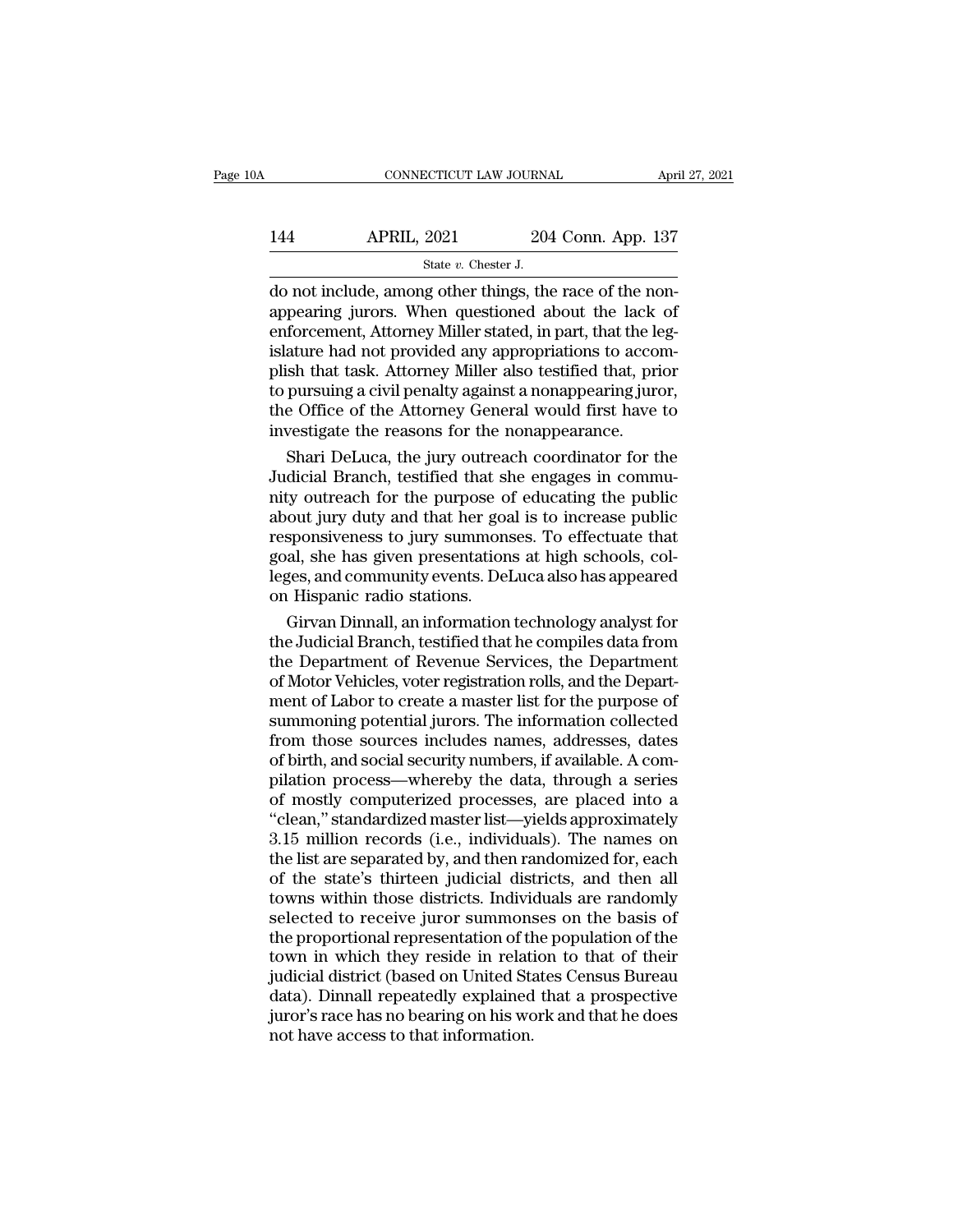2021 CONNECTICUT LAW JOURNAL Page 11A<br>204 Conn. App. 137 APRIL, 2021 145<br>31 State v. Chester J. SCTICUT LAW JOURNANT APRIL, 2<br>APRIL, 2<br>State *v.* Chester J.<br>iury administrato

Esther Harris, the jury administrator for the Judicial<br>
Esther Harris, the jury administrator for the Judicial<br>
The state value of the Judicial<br>
The second cancel and the second of the Sudicial<br>
The second state of the sec 204 Conn. App. 137 APRIL, 2021 145<br>
State v. Chester J.<br>
Esther Harris, the jury administrator for the Judicial<br>
Branch, is responsible for summoning jurors in Con-<br>
necticut. Harris testified that the process of summoning 204 Conn. App. 137 APRIL, 2021 145<br>
State v. Chester J.<br>
Esther Harris, the jury administrator for the Judicial<br>
Branch, is responsible for summoning jurors in Connecticut. Harris testified that the process of summoning<br> 204 Conn. App. 137 APRIL, 2021 145<br>
State v. Chester J.<br>
Esther Harris, the jury administrator for the Judicial<br>
Branch, is responsible for summoning jurors in Con-<br>
necticut. Harris testified that the process of summonin State v. Chester J.<br>
State v. Chester J.<br>
Esther Harris, the jury administrator for the Judicial<br>
Branch, is responsible for summoning jurors in Con-<br>
necticut. Harris testified that the process of summoning<br>
jurors is go State v. Chester J.<br>
Esther Harris, the jury administrator for the Judicial<br>
Branch, is responsible for summoning jurors in Con-<br>
necticut. Harris testified that the process of summoning<br>
jurors is governed by statute, is Esther Harris, the jury administrator for the Judicial<br>Branch, is responsible for summoning jurors in Con-<br>necticut. Harris testified that the process of summoning<br>jurors is governed by statute, is race blind, and is done Branch, is responsible for summoning jurors in Connecticut. Harris testified that the process of summoning<br>jurors is governed by statute, is race blind, and is done<br>randomly. See General Statutes § 51-219a et seq. During<br>H necticut. Harris testified that the process of summoning<br>jurors is governed by statute, is race blind, and is done<br>randomly. See General Statutes § 51-219a et seq. During<br>Harris' testimony, the parties stipulated that Afri jurors is governed by statute, is race blind, and is done randomly. See General Statutes § 51-219a et seq. During Harris' testimony, the parties stipulated that African-Americans and Hispanics respond to jury summonses at randomly. See General Statutes § 51-219a et seq. During<br>Harris' testimony, the parties stipulated that African-<br>Americans and Hispanics respond to jury summonses<br>at a lower rate than others, particularly within cities. Har Harris' testimony, the parties stipulated that African-Americans and Hispanics respond to jury summonses<br>at a lower rate than others, particularly within cities. Har-<br>ris described how, in order to address the higher nonre Americans and Hispanics respond to jury summonses<br>at a lower rate than others, particularly within cities. Har-<br>ris described how, in order to address the higher nonre-<br>sponse rate among African-Americans and Hispanics,<br>he at a lower rate than others, particularly within cities. Harris described how, in order to address the higher nonre-<br>sponse rate among African-Americans and Hispanics,<br>her office requested, and the Department of Motor Vehi ris described how, in order to address the higher nonresponse rate among African-Americans and Hispanics,<br>her office requested, and the Department of Motor Vehicles now provides, information relating to identification<br>card sponse rate among African-Americans and Hispanics,<br>her office requested, and the Department of Motor Vehi-<br>cles now provides, information relating to identification<br>card holders, and not just to licensed drivers. When<br>ques her office requested, and the Department of Motor Vehicles now provides, information relating to identification<br>card holders, and not just to licensed drivers. When<br>questioned about the Office of the Attorney General's<br>non cles now provides, information relating to identification<br>card holders, and not just to licensed drivers. When<br>questioned about the Office of the Attorney General's<br>nonenforcement of the civil penalty for failure to appear card holders, and not just to licensed drivers. When<br>questioned about the Office of the Attorney General's<br>nonenforcement of the civil penalty for failure to appear<br>for jury duty, Harris responded as follows, referencing<br>a questioned about the Office of the Attorney General's<br>nonenforcement of the civil penalty for failure to appear<br>for jury duty, Harris responded as follows, referencing<br>a period when enforcement was within the purview of<br>th nonenforcement of the civil penalty for failure to appear<br>for jury duty, Harris responded as follows, referencing<br>a period when enforcement was within the purview of<br>the Office of the State's Attorney: "It's been difficult for jury duty, Harris responded as follows, referencing<br>a period when enforcement was within the purview of<br>the Office of the State's Attorney: "It's been difficult<br>because you want to make sure that any enforcement<br>that a period when enforcement was within the purview of<br>the Office of the State's Attorney: "It's been difficult<br>because you want to make sure that any enforcement<br>that is done is effective. It's complicated. It has been<br>tried the Office of the State's Attorney: "It's been difficult<br>because you want to make sure that any enforcement<br>that is done is effective. It's complicated. It has been<br>tried before, and it did not turn out the way that we<br>exp because you want to make sure that any enforcement<br>that is done is effective. It's complicated. It has been<br>tried before, and it did not turn out the way that we<br>expected because what ended up happening, and this<br>is years that is done is effective. It's complicated. It has been<br>tried before, and it did not turn out the way that we<br>expected because what ended up happening, and this<br>is years ago . . . there was a fine attached to it, and<br>ind tried before, and it did not turn out the way that we expected because what ended up happening, and this is years ago . . . there was a fine attached to it, and individuals felt as if, well, there is a fine, how much is i up.'' Finally, the defendant presented the testimony of unile Seaberry, a research associate at Data Haven,<br>as well, I would rather pay the fine than show  $\ddot{\cdot}$ ... They were look-<br>g at it as, well, I would rather pay the fin The Seaberry, and Maxman show. So, individuals looked at it as an alternative  $\ldots$ . [T]hey were looking at it as, well, I would rather pay the fine than show up."<br>Finally, the defendant presented the testimony of Camille

looked at it as an alternative  $\ldots$  [T]hey were looking at it as, well, I would rather pay the fine than show up."<br>Finally, the defendant presented the testimony of Camille Seaberry, a research associate at Data Haven, w Finally, the defendant presented the testimony of<br>Tinally, the defendant presented the testimony of<br>Camille Seaberry, a research associate at Data Haven,<br>who was called as an expert witness to opine, as a start-<br>ing point the nine that is not the nine that the nine of the nine of the nine of camille Seaberry, a research associate at Data Haven, who was called as an expert witness to opine, as a starting point, on the probable race of those Finally, the defendant presented the testimony of<br>Camille Seaberry, a research associate at Data Haven,<br>who was called as an expert witness to opine, as a start-<br>ing point, on the probable race of those individuals in<br>the Finally, the defendant presented the testimony of<br>Camille Seaberry, a research associate at Data Haven,<br>who was called as an expert witness to opine, as a start-<br>ing point, on the probable race of those individuals in<br>the Camille Seaberry, a research associate at Data Haven,<br>who was called as an expert witness to opine, as a start-<br>ing point, on the probable race of those individuals in<br>the ninety person venire who did not provide their rac who was called as an expert witness to opine, as a starting point, on the probable race of those individuals in the ninety person venire who did not provide their racial information on their individual questionnaires. Fift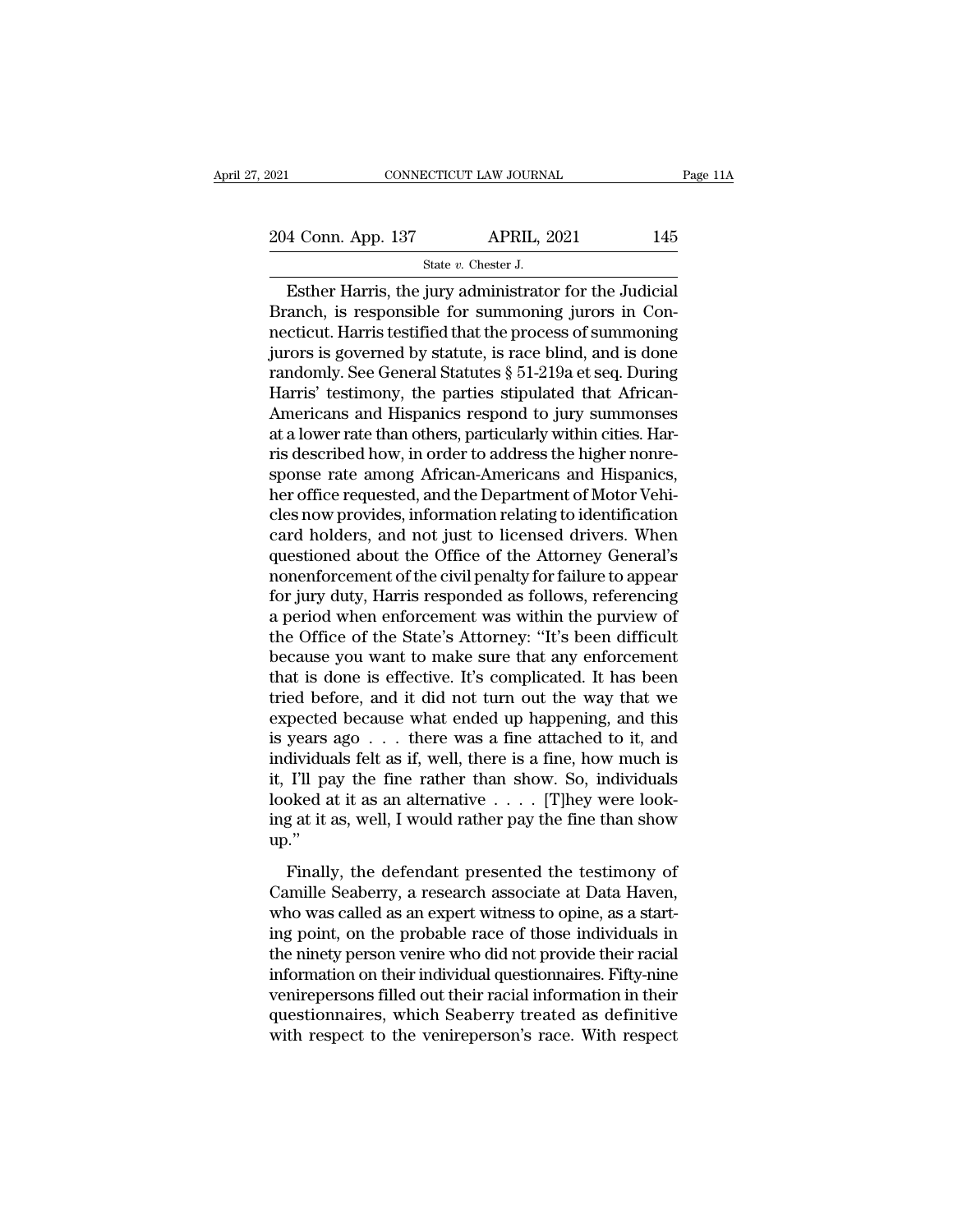# CONNECTICUT LAW JOURNAL April 27, 2021<br>146 APRIL, 2021 204 Conn. App. 137<br>5tate v. Chester J. ECTICUT LAW JOURNA<br>2021 204<br>State *v.* Chester J.<br>nirenersons who

CONNECTICUT LAW JOURNAL April 27, 202<br>
146 APRIL, 2021 204 Conn. App. 137<br>
5tate v. Chester J.<br>
16 the remaining venirepersons, who did not fill out<br>
16 such information, Seaberry used a Bayesian probability<br>
16 model base 146 APRIL, 2021 204 Conn. App. 137<br>
state v. Chester J.<br>
to the remaining venirepersons, who did not fill out<br>
such information, Seaberry used a Bayesian probability<br>
model based on surnames, addresses, and census data<br>
to 146 APRIL, 2021 204 Conn. App. 137<br>  $\frac{8\textrm{rate }v.\thinspace\text{Chester J.}}{3}$ <br>
to the remaining venirepersons, who did not fill out<br>
such information, Seaberry used a Bayesian probability<br>
model based on surnames, addresses, and census 146 APRIL, 2021 204 Conn. App. 137<br>  $\frac{137}{100}$ <br>  $\frac{137}{100}$ <br>
to the remaining venirepersons, who did not fill out<br>
such information, Seaberry used a Bayesian probability<br>
model based on surnames, addresses, and censu State v. Chester J.<br>
State v. Chester J.<br>
to the remaining venirepersons, who did not fill out<br>
such information, Seaberry used a Bayesian probability<br>
model based on surnames, addresses, and census data<br>
to predict their State v. Chester J.<br>
to the remaining venirepersons, who did not fill out<br>
such information, Seaberry used a Bayesian probability<br>
model based on surnames, addresses, and census data<br>
to predict their race. Out of the nine to the remaining venirepersons, who did not fill out<br>such information, Seaberry used a Bayesian probability<br>model based on surnames, addresses, and census data<br>to predict their race. Out of the ninety venirepersons,<br>she ca such information, Seaberry used a Bayesian probability<br>model based on surnames, addresses, and census data<br>to predict their race. Out of the ninety venirepersons,<br>she calculated that seventy-five were white, five were<br>Afri model based on surnames, addresses, and census data<br>to predict their race. Out of the ninety venirepersons,<br>she calculated that seventy-five were white, five were<br>African-American, eight were Hispanic, and two were<br>deemed to predict their race. Out of the ninety venirepersons,<br>she calculated that seventy-five were white, five were<br>African-American, eight were Hispanic, and two were<br>deemed "other," likely those of Asian descent. Seaberry<br>dre she calculated that seventy-five were white, five were<br>African-American, eight were Hispanic, and two were<br>deemed "other," likely those of Asian descent. Seaberry<br>drew the following conclusions with respect to the judi-<br>ci African-American, eight were Hispanic, and two were<br>deemed "other," likely those of Asian descent. Seaberry<br>drew the following conclusions with respect to the judi-<br>cial district of Waterbury: (1) Caucasians made up 71.5<br>p deemed "other," likely those of Asian descent. Seaberry<br>drew the following conclusions with respect to the judi-<br>cial district of Waterbury: (1) Caucasians made up 71.5<br>percent of its citizens, 68.9 percent of its populati drew the following conclusions with respect to the judicial district of Waterbury: (1) Caucasians made up 71.5<br>percent of its citizens, 68.9 percent of its population of<br>adults aged eighteen to seventy-four, and 83.3 perce cial district of Waterbury: (1) Caucasians made up 71.5<br>percent of its citizens, 68.9 percent of its population of<br>adults aged eighteen to seventy-four, and 83.3 percent<br>of the venire panel, (2) African-Americans made up 1 percent of its citizens, 68.9 percent of its population of<br>adults aged eighteen to seventy-four, and 83.3 percent<br>of the venire panel, (2) African-Americans made up 10.4<br>percent of its citizens, 11 percent of its populatio adults aged eighteen to seventy-four, and 83.3 percent<br>of the venire panel, (2) African-Americans made up 10.4<br>percent of its citizens, 11 percent of its population of<br>adults aged eighteen to seventy-four, and 5.6 percent<br> of the venire panel, (2) African-Americans made up 10.4<br>percent of its citizens, 11 percent of its population of<br>adults aged eighteen to seventy-four, and 5.6 percent<br>of the venire panel, and (3) Hispanics made up 15.5<br>per percent of its citizens, 11 percent of its population of<br>adults aged eighteen to seventy-four, and 5.6 percent<br>of the venire panel, and (3) Hispanics made up 15.5<br>percent of its citizens, 16.8 percent of its population of<br> adults aged eighteen to seventy-four, and  $\overline{5.6}$  percent<br>of the venire panel, and (3) Hispanics made up 15.5<br>percent of its citizens, 16.8 percent of its population of<br>adults aged eighteen to seventy-four, and 8.9 per of the venire panel, and (3) Hispanics made up 15.5<br>percent of its citizens, 16.8 percent of its population of<br>adults aged eighteen to seventy-four, and 8.9 percent<br>of the venire panel. On the basis of the foregoing per-<br> percent of its citizens,  $16.8$  percent of its population of<br>adults aged eighteen to seventy-four, and  $8.9$  percent<br>of the venire panel. On the basis of the foregoing per-<br>centages, Seaberry calculated an absolute dispar adults aged eighteen to seventy-four, and 8.9 percent<br>of the venire panel. On the basis of the foregoing per-<br>centages, Seaberry calculated an absolute disparity, a<br>comparative disparity, and a standard deviation for the<br> of the venire panel. On the basis of the foregoing percentages, Seaberry calculated an absolute disparity, a comparative disparity, and a standard deviation for the relevant population of adults aged eighteen to seventy-<br>f centages, Seaberry calculated an absolute disparity, a<br>comparative disparity, and a standard deviation for the<br>relevant population of adults aged eighteen to seventy-<br>four as follows: (1) with respect to African-Americans, comparative disparity, and a standard deviation for the relevant population of adults aged eighteen to seventy-<br>four as follows: (1) with respect to African-Americans,<br>0.054, 0.494, and 1.644, respectively, and (2) with<br>r 054, 0.494, and 1.644, respectively, and (2) with<br>spect to Hispanics, 0.079, 0.471, and 2.008, respec-<br>vely.<sup>6</sup> Seaberry explained that two standard deviations<br>"a pretty standard benchmark to use," meaning if<br><sup>6</sup> In *State* respect to Hispanics, 0.079, 0.471, and 2.008, respectively.<sup>6</sup> Seaberry explained that two standard deviations is "a pretty standard benchmark to use," meaning if  $\frac{1}{10}$  The *State v. Gibbs*, supra, 254 Conn. 578, ou

tively.<sup>6</sup> Seaberry explained that two standard deviations is "a pretty standard benchmark to use," meaning if  $\frac{1}{\pi}$  In *State v. Gibbs*, supra, 254 Conn. 578, our Supreme Court described these measures. Absolute dis is "a pretty standard benchmark to use," meaning if<br>  $\frac{1}{6}$  In *State v. Gibbs*, supra, 254 Conn. 578, our Supreme Court described<br>
these measures. Absolute disparity "measures the difference between the<br>
percentage of **EXECUTE ASSET ASSET ASSET ASSET ASSET ASSET AS A DETERMINE THE SET ASSET ASSET ASSET ASSOCIATE ASSET ASSOCIATE ASSET ASSOCIATE ASSET ASSOCIATE ASSOCIATE ASSOCIATE and the percentage of that group represented in the venir** <sup>6</sup> In *State* v. *Gibbs*, supra, 254 Conn. 578, our Supreme Court described these measures. Absolute disparity "measures the difference between the percentage of the cognizable class in the population and the percentage these measures. Absolute disparity "measures the difference between the percentage of the cognizable class in the population and the percentage of that group represented in the venire." (Internal quotation marks omitted.) percentage of the cognizable class in the population and the percentage of that group represented in the venire." (Internal quotation marks omitted.) Id., 589 n.12. Comparative disparity "subtract[s] the percentage of the that group represented in the venire." (Internal quotation marks omitted.) Id., 589 n.12. Comparative disparity "subtract[s] the percentage of the cognizable group in the challenged jury pool from the percentage of the cog from the recognizable group selected for the jury array could vary and still group in the challenged jury pool from the percentage of the cognizable group in the relevant population, and then divid[es] that amount by the p be the contract of random chance, with the percentage of the cognizable group in the relevant population, and then divid[es] that amount by the percentage of the cognizable group in the relevant population." Id., 589 n.13 being the source of the cognizable group in the relevant population, and then divid[es] that amount by the percentage of the cognizable group in the relevant population." Id., 589 n.13. Standard deviation is "the range wi From the cognizable group in the relevant population." Id., 589 n.13. Standard deviation is "the range within which the percentage of persons from the recognizable group selected for the jury array could vary and still be percentage of the cognizable group in the relevant population." Id., 589 n.13. Standard deviation is "the range within which the percentage of persons from the recognizable group selected for the jury array could vary and from the recognizable group selected for the jury array could vary and still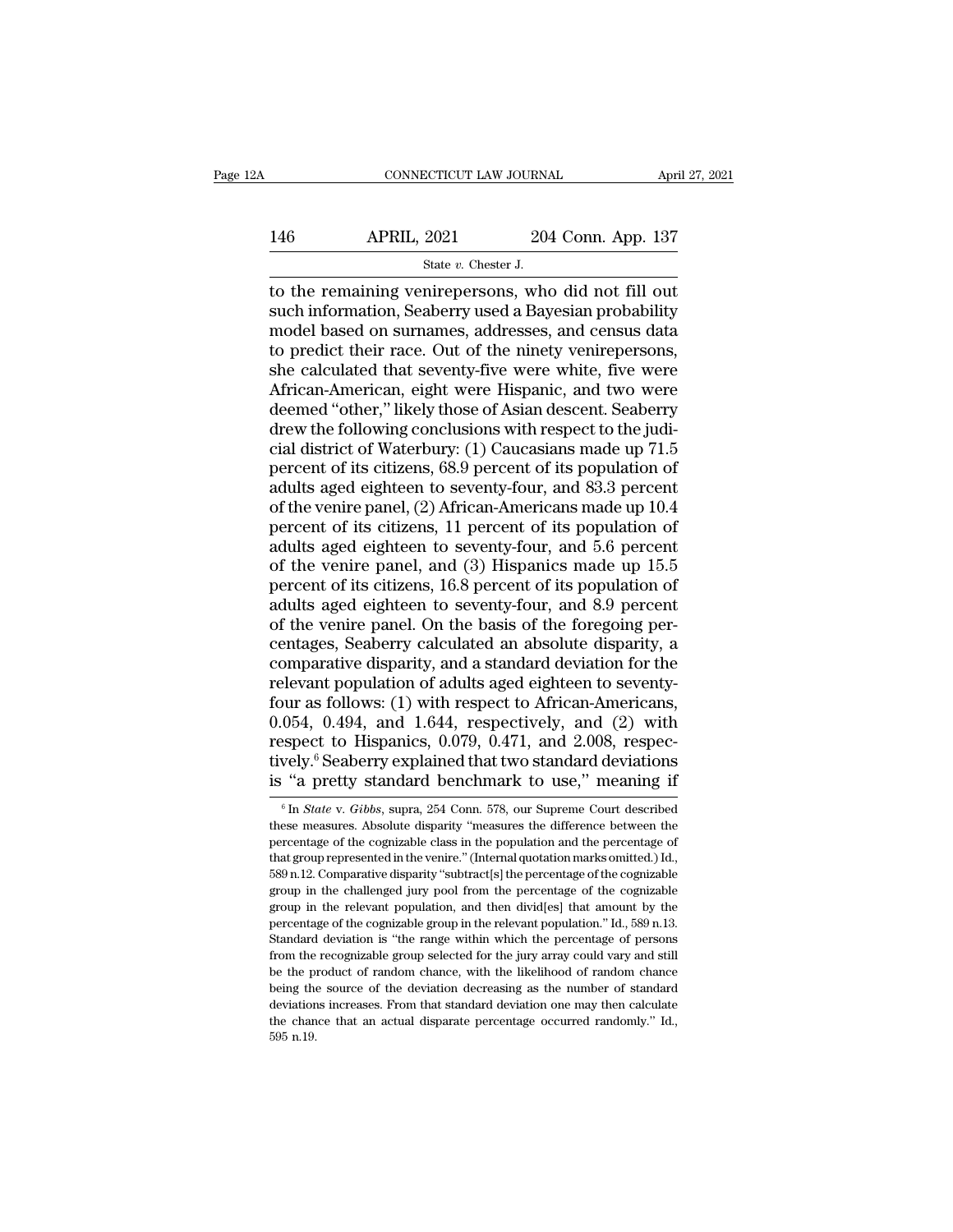CONNECTICUT LAW JOURNAL Page 13.<br>
204 Conn. App. 137 APRIL, 2021 147<br>
State v. Chester J.<br>
"something . . . falls outside of this range . . . that<br>
makes us think that it's not totally random." She opined<br>
that the standar 204 Conn. App. 137 APRIL, 2021 147<br>
State v. Chester J.<br>
"something . . . falls outside of this range . . . that<br>
makes us think that it's not totally random." She opined<br>
that the standard deviation for Hispanic adults w 204 Conn. App. 137 APRIL, 2021 147<br>
State v. Chester J.<br>
"something . . . falls outside of this range . . . that<br>
makes us think that it's not totally random." She opined<br>
that the standard deviation for Hispanic adults w 204 Conn. App. 137 APRIL, 2021 147<br>
State v. Chester J.<br>
"something . . . falls outside of this range . . . that<br>
makes us think that it's not totally random." She opined<br>
that the standard deviation for Hispanic adults w Solution of the range that one would expect if the deviation of the standard deviation for Hispanic adults was "just"<br>over that the standard deviation for Hispanic adults was "just" over that two standard deviations thres State v. Chester J.<br>
"something  $\ldots$  falls outside of this range  $\ldots$  that<br>
makes us think that it's not totally random." She opined<br>
that the standard deviation for Hispanic adults was "just<br>
over that two standard dev "something  $\ldots$  falls outside of this range  $\ldots$  that makes us think that it's not totally random." She opined that the standard deviation for Hispanic adults was "just over that two standard deviations threshold," mean makes us think that it's not totally random." She opined<br>that the standard deviation for Hispanic adults was "just<br>over that two standard deviations threshold," meaning<br>outside the range that one would expect if the deviat that the standard deviation for Hispanic adults was "just<br>over that two standard deviations threshold," meaning<br>outside the range that one would expect if the deviation<br>were caused by random chance. According to Seaberry's Follow is and the varies of evidence of the deviation<br>trial the range that one would expect if the deviation<br>rere caused by random chance. According to Seaberry's<br>dings, the standard deviation for Hispanics dropped<br>low two outside the range that one would expect if the deviation<br>were caused by random chance. According to Seaberry's<br>findings, the standard deviation for Hispanics dropped<br>below two standard deviations when comparing the<br>venire

were caused by random chance. According to Seaberry's<br>findings, the standard deviation for Hispanics dropped<br>below two standard deviations when comparing the<br>venire panel to adult *citizens* in the relevant population.<br>Fol findings, the standard deviation for Hispanics dropped<br>below two standard deviations when comparing the<br>venire panel to adult *citizens* in the relevant population.<br>Following the presentation of evidence, defense<br>counsel a below two standard deviations when comparing the<br>venire panel to adult *citizens* in the relevant population.<br>Following the presentation of evidence, defense<br>counsel addressed the court. In support of the defen-<br>dant's obj venire panel to adult *citizens* in the relevant population.<br>Following the presentation of evidence, defense<br>counsel addressed the court. In support of the defen-<br>dant's objection to the venire panel on fair cross section Following the presentation of evidence, defense<br>counsel addressed the court. In support of the defen-<br>dant's objection to the venire panel on fair cross section<br>grounds, defense counsel argued that the state had<br>failed to counsel addressed the court. In support of the defendant's objection to the venire panel on fair cross section<br>grounds, defense counsel argued that the state had<br>failed to engage in substantive changes to remedy the<br>underr dant's objection to the venire panel on fair cross section<br>grounds, defense counsel argued that the state had<br>failed to engage in substantive changes to remedy the<br>underrepresentation of minorities and overrepresen-<br>tation grounds, defense counsel argued that the state had failed to engage in substantive changes to remedy the underrepresentation of Caucasians in the jury pool. With regard to his equal protection claim, defense counsel argued failed to engage in substantive changes to remedy the underrepresentation of minorities and overrepresentation of Caucasians in the jury pool. With regard to his equal protection claim, defense counsel argued that the stat underrepresentation of minorities and overrepresentation of Caucasians in the jury pool. With regard to his equal protection claim, defense counsel argued that the state had demonstrated a wilful "institutional blindness" tation of Caucasians in the jury pool. With regard to<br>his equal protection claim, defense counsel argued that<br>the state had demonstrated a wilful "institutional blind-<br>ness" by failing to adopt measures to increase minor-<br> his equal protection claim, defense counsel argued that<br>the state had demonstrated a wilful "institutional blind-<br>ness" by failing to adopt measures to increase minor-<br>ity participation in jury pools. The state countered t the state had demonstrated a wilful "institutional blindness" by failing to adopt measures to increase minority participation in jury pools. The state countered that the defendant failed to prove that it systematically had representation in jury pools. The state countered that<br>the defendant failed to prove that it systematically had<br>excluded jurors and, rather, the evidence demonstrated<br>that it had engaged in methods to increase minority par ity participation in jury pools. The state countered that<br>the defendant failed to prove that it systematically had<br>excluded jurors and, rather, the evidence demonstrated<br>that it had engaged in methods to increase minority the defendant failed to prove that it systematically had<br>excluded jurors and, rather, the evidence demonstrated<br>that it had engaged in methods to increase minority par-<br>ticipation. In addition, the state explained that any excluded jurors and, rather, the evidence demonstrated<br>that it had engaged in methods to increase minority par-<br>ticipation. In addition, the state explained that any under-<br>representation of minorities and any lack of resp that it had engaged in methods to increase miniticipation. In addition, the state explained that a representation of minorities and any lack of siveness to jury summonses were not attribute jury summoning system because th In its memorial of minorities and any lack of respon-<br>presentation of minorities and any lack of respon-<br>veness to jury summonses were not attributable to<br>e jury summoning system because the system is not<br>sponsible for the representation of minorities and any lack of responsiveness to jury summonses were not attributable to<br>the jury summoning system because the system is not<br>responsible for the personal conduct of summoned indi-<br>viduals who

siveness to jury summonses were not attributable to<br>the jury summoning system because the system is not<br>responsible for the personal conduct of summoned indi-<br>viduals who fail to appear for jury duty.<br>In its memorandum of the jury summoning system because the system is not<br>responsible for the personal conduct of summoned indi-<br>viduals who fail to appear for jury duty.<br>In its memorandum of decision dated December 15,<br>2017, the trial court de responsible for the personal conduct of summoned individuals who fail to appear for jury duty.<br>In its memorandum of decision dated December 15,<br>2017, the trial court denied the defendant's challenge<br>to the venire panels. F viduals who fail to appear for jury duty.<br>
In its memorandum of decision dated December 15,<br>
2017, the trial court denied the defendant's challenge<br>
to the venire panels. First addressing the fair cross<br>
section claim, the In its memorandum of decision dated December 15,<br>2017, the trial court denied the defendant's challenge<br>to the venire panels. First addressing the fair cross<br>section claim, the court, applying the three part test set<br>forth 2017, the trial court denied the defendant's challenge<br>to the venire panels. First addressing the fair cross<br>section claim, the court, applying the three part test set<br>forth in *Duren v. Missouri*, 439 U.S. 357, 364, 99 S. to the venire panels. First addressing the fair cross section claim, the court, applying the three part test set forth in *Duren* v. *Missouri*, 439 U.S. 357, 364, 99 S. Ct. 664, 58 L. Ed. 2d 579 (1979), concluded that th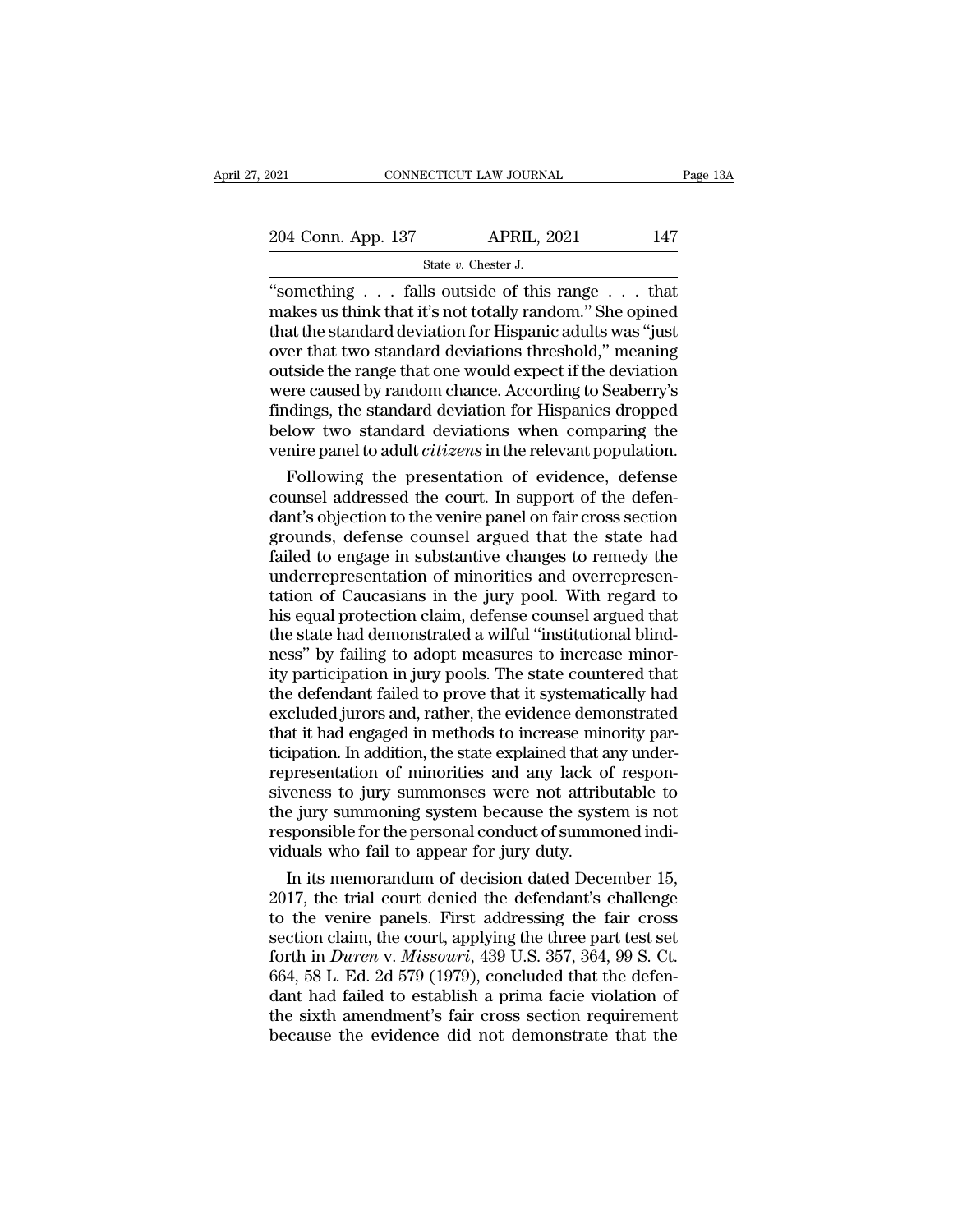# CONNECTICUT LAW JOURNAL April 27, 2021<br>148 APRIL, 2021 204 Conn. App. 137<br>5tate v. Chester J. ECTICUT LAW JOURNA<br>
2021 204<br>
State *v*. Chester J.<br>
resentation of Af

FRIL, 2021<br>
PURIL, 2021<br>
PURIL, 2021<br>
PURIL, 2021<br>
State v. Chester J.<br>
PURIC: Chester J.<br>
PURIC: Chester J.<br>
PURIC: Chester J.<br>
PURIC: Chester J.<br>
PURIC: Chester J.<br>
And Hispanics resulted from their systematic exclusion<br> 148 APRIL, 2021 204 Conn. App. 137<br>
state v. Chester J.<br>
purported underrepresentation of African-Americans<br>
and Hispanics resulted from their systematic exclusion<br>
in the jury selection process (i.e., the third prong of<br> 148 APRIL, 2021 204 Conn. App. 137<br>  $\frac{37}{204}$  State v. Chester J.<br>
purported underrepresentation of African-Americans<br>
and Hispanics resulted from their systematic exclusion<br>
in the jury selection process (i.e., the th 148 APRIL, 2021 204 Conn. App. 137<br>
<sup>State *v*. Chester J.<br>
purported underrepresentation of African-Americans<br>
and Hispanics resulted from their systematic exclusion<br>
in the jury selection process (i.e., the third prong o</sup> State v. Chester J.<br>
State v. Chester J.<br>
purported underrepresentation of African-Americans<br>
and Hispanics resulted from their systematic exclusion<br>
in the jury selection process (i.e., the third prong of<br>
the *Duren* te state v. Chester J.<br>
purported underrepresentation of African-Americans<br>
and Hispanics resulted from their systematic exclusion<br>
in the jury selection process (i.e., the third prong of<br>
the *Duren* test).<sup>7</sup> The court obs purported underrepresentation of African-Americans<br>and Hispanics resulted from their systematic exclusion<br>in the jury selection process (i.e., the third prong of<br>the *Duren* test).<sup>7</sup> The court observed that "[t]he only<br>as and Hispanics resulted from their systematic exclusion<br>in the jury selection process (i.e., the third prong of<br>the *Duren* test).<sup>7</sup> The court observed that "[t]he only<br>aspects of the jury selection process which the defen in the jury selection process (i.e., the third prong of<br>the *Duren* test).<sup>7</sup> The court observed that "[t]he only<br>aspects of the jury selection process which the defen-<br>dant points to as flaws leading to the underrepresen the *Duren* test).<sup>7</sup> The court observed that "[t]he only aspects of the jury selection process which the defendant points to as flaws leading to the underrepresentation of African-Americans and Hispanics are the state's aspects of the jury selection process which the defendant points to as flaws leading to the underrepresentation of African-Americans and Hispanics are the state's failure to take any action against nonappearing individuals dant points to as flaws leading to the underrepresentation of African-Americans and Hispanics are the state's<br>failure to take any action against nonappearing individuals duly summoned for jury duty and its failure to con-<br> tion of African-Americans and Hispanics are the state's<br>failure to take any action against nonappearing individuals<br>duly summoned for jury duty and its failure to con-<br>duct outreach efforts targeted at minority residents." failure to take any action against nonappearing individuals duly summoned for jury duty and its failure to conduct outreach efforts targeted at minority residents."<br>Although the defendant presented evidence that (1) the Of als duly summoned for jury duty and its failure to conduct outreach efforts targeted at minority residents."<br>Although the defendant presented evidence that (1) the<br>Office of the Attorney General has not pursued civil<br>enfor duct outreach efforts targeted at minority residents."<br>Although the defendant presented evidence that (1) the<br>Office of the Attorney General has not pursued civil<br>enforcement against nonappearing jurors in the recent<br>past, Although the defendant presented evidence that  $(1)$  the<br>Office of the Attorney General has not pursued civil<br>enforcement against nonappearing jurors in the recent<br>past, and  $(2)$  the Judicial Branch does not specifically Office of the Attorney General has not pursued civil<br>enforcement against nonappearing jurors in the recent<br>past, and (2) the Judicial Branch does not specifically<br>focus its juror outreach efforts on the responsiveness<br>of m enforcement against nonappearing jurors in the recent<br>past, and (2) the Judicial Branch does not specifically<br>focus its juror outreach efforts on the responsiveness<br>of minorities to jury summonses, "the defendant did<br>not past, and (2) the Judicial Branch does not specifically<br>focus its juror outreach efforts on the responsiveness<br>of minorities to jury summonses, "the defendant did<br>not present . . . any evidence that such enforcement<br>or foc focus its juror outreach efforts on the responsiveness<br>of minorities to jury summonses, "the defendant did<br>not present . . . any evidence that such enforcement<br>or focused outreach efforts would lead to a material<br>increase increase in the number of African-Americans and Hispanics appearing for jury service." In other words, the defendant's argument assumed, without evidence, that  $\frac{1}{\sqrt{2}}$  "In order to establish a prima facie violation o increase in the number of African-Americans and His-<br>panics appearing for jury service." In other words, the<br>defendant's argument assumed, without evidence, that<br> $\frac{7 \text{``In order to establish a prima facile violation of the [fair cross section]}$ <br>requirement, the defendant must s

 $7$  "In  $\alpha$ panics appearing for jury service." In other words, the defendant's argument assumed, without evidence, that  $\frac{7 \text{``In order to establish a prima face violation of the [fair cross section] requirement, the defendant must show (1) that the group alleged to be excluded is a 'distinctive' group in the community; (2) that the representation of this group in verifies from which juries are selected is not fair and$ defendant's argument assumed, without evidence, that<br>
<sup>7</sup> "In order to establish a prima facie violation of the [fair cross section]<br>
requirement, the defendant must show (1) that the group alleged to be<br>
excluded is a 'd The model is a guinter assumed, whilout evidence, that  $\frac{1}{2}$  in relation of the number of the number of the number of this group in the community; (2) that the representation of this group in venires from which juries <sup>7</sup> "In order to establish a prima facie violation of the [fair cross section]<br>requirement, the defendant must show (1) that the group alleged to be<br>excluded is a 'distinctive' group in the community; (2) that the represe requirement, the defendant must show (1) that the group alleged to be excluded is a 'distinctive' group in the community; (2) that the representation of this group in venires from which juries are selected is not fair and denoted is a 'distinctive' group in the community; (2) that the representation this group in venires from which juries are selected is not fair and assonable in relation to the number of such persons in the community; d ( of this group in venires from which juries are selected is not fair and reasonable in relation to the number of such persons in the community; and (3) that this underrepresentation is due to systematic exclusion of the gro

ereasonable in relation to the number of such persons in the community;<br>and (3) that this underrepresentation is due to systematic exclusion of the<br>group in the [jury selection] process." *Duren* v. *Missouri*, supra, 439 and (3) that this underrepresentation is due to systematic exclusion of the group in the [jury selection] process." *Duren* v. *Missouri*, supra, 439 U.S. 364. Although the court concluded that the defendant's claim faile each of these three measures [*buren v. Missouri*, supra, 439 U.S. 364.<br>Although the court concluded that the defendant's claim failed to satisfy<br>the third prong of the *Duren* test, it briefly addressed the evidence elici Although the court concluded that the defendant's claim failed to satisfy the third prong of the *Duren* test, it briefly addressed the evidence elicited through Seaberry insofar as it was presented to satisfy the second the third prong of the *Duren* test, it briefly addressed the evidence elicited through Seaberry insofar as it was presented to satisfy the second prong thereof. The court stated that "[t]he established law in Connecticut through Seaberry insofar as it was presented to satisfy the second prong<br>thereof. The court stated that "[t]he established law in Connecticut rejects<br>each of these three measures [absolute disparity, comparative disparity, thereof. The court stated that "[t]he established law in Connecticut rejects each of these three measures [absolute disparity, comparative disparity, and standard deviation] as an appropriate basis for determining underre each of these three measures [absolute disparity, comparative disparity, and standard deviation] as an appropriate basis for determining underrepresentation with respect to a sixth amendment claim. See *State* v. *Castong* standard deviation] as an appropriate basis for determining underrepresentation with respect to a sixth amendment claim. See *State* v. *Castonguay*, 194 Conn. 416, 427–30, [481 A.2d 56] (1984); *State* v. *Gibbs*, supra, tion with respect to a sixth amendment claim. See *State* v. *Castonguay*, 194 Conn. 416, 427–30, [481 A.2d 56] (1984); *State* v. *Gibbs*, supra, [254 Conn.] 590–91. 'Ultimately . . . the decision is not one of numbers b Conn. 416, 427-30, [481 A.2d 56] (1984); *State v. Gibbs*, supra, [254 Conn.]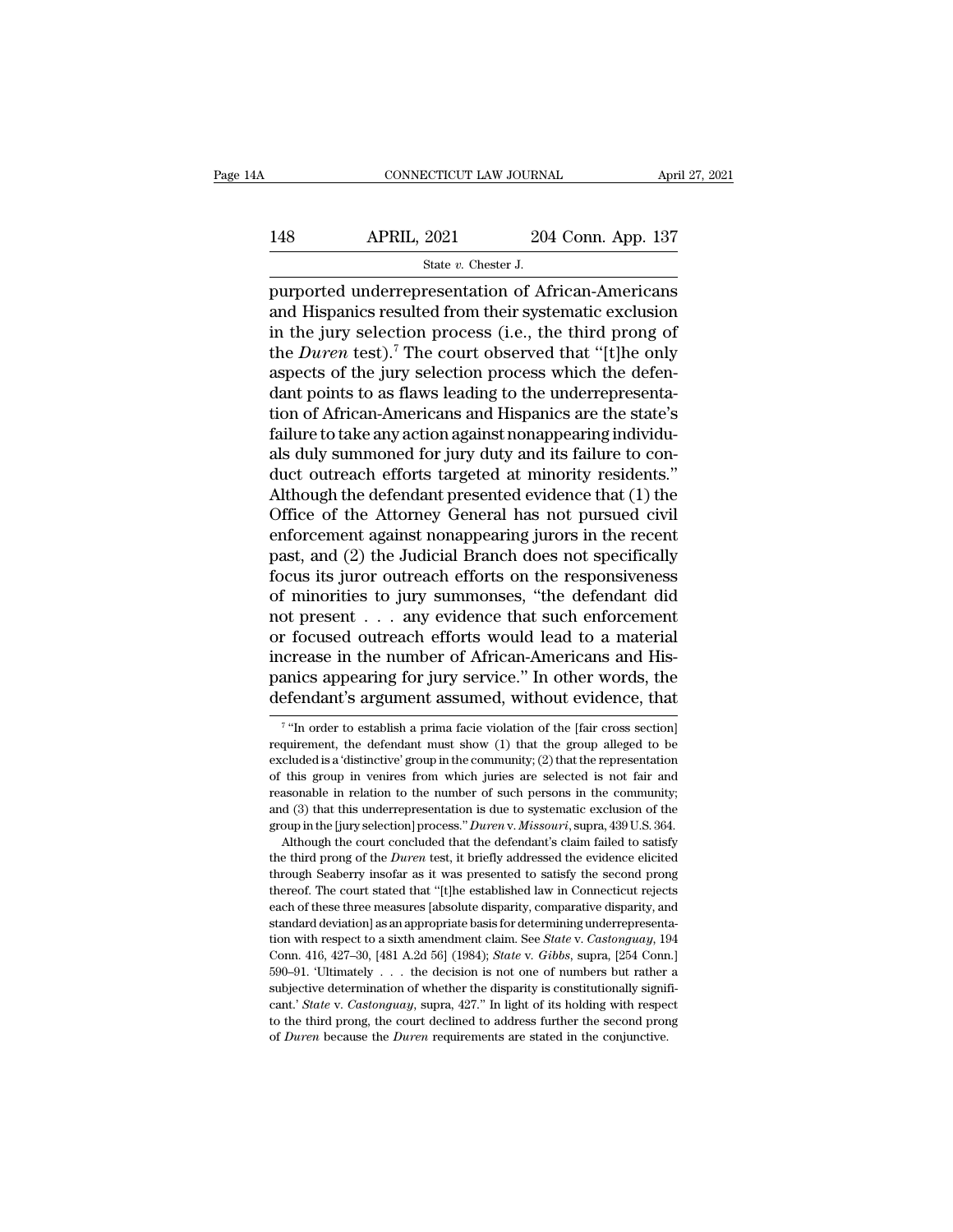Fault 2021<br>
CONNECTICUT LAW JOURNAL<br>
204 Conn. App. 137 APRIL, 2021 149<br>
State v. Chester J.<br>
had the state engaged in the suggested activities, minor-<br>
ity juror participation would increase. The court found,<br>
on the besi 204 Conn. App. 137 APRIL, 2021 149<br>
State v. Chester J.<br>
had the state engaged in the suggested activities, minor-<br>
ity juror participation would increase. The court found,<br>
on the basis of the record before it, that "tha  $\frac{204 \text{ Conn. App. 137}}{\text{State } v. \text{ Chester J.}}$  had the state engaged in the suggested activities, minority juror participation would increase. The court found, on the basis of the record before it, that "that assumption [was] unwarra 204 Conn. App. 137 APRIL, 2021<br>
State  $v$ . Chester J.<br>
had the state engaged in the suggested activitive juror participation would increase. The co<br>
on the basis of the record before it, that "that<br>
tion [was] unwarranted State v. Chester J.<br>
d the state engaged in the suggested activities, minor-<br>
juror participation would increase. The court found,<br>
the basis of the record before it, that "that assump-<br>
m [was] unwarranted and unproven."

applied the state engaged in the suggested activities, minority juror participation would increase. The court found, on the basis of the record before it, that "that assumption [was] unwarranted and unproven."<br>Turning to t ry furor participation would increase. The court found,<br>on the basis of the record before it, that "that assump-<br>tion [was] unwarranted and unproven."<br>Turning to the equal protection claim, the court<br>applied the three part on the basis of the record before it, that that assumption [was] unwarranted and unproven."<br>Turning to the equal protection claim, the court<br>applied the three part test set forth in *State* v. *Gibbs*,<br>supra, 254 Conn. 57 Turning to the equal protection claim, the court<br>applied the three part test set forth in *State* v. *Gibbs*,<br>supra, 254 Conn. 578, which requires, as proof of an<br>equal protection violation in jury selection "(1) under-<br>r Turning to the equal protection claim, the court<br>applied the three part test set forth in *State* v. *Gibbs*,<br>supra, 254 Conn. 578, which requires, as proof of an<br>equal protection violation in jury selection "(1) under-<br>r applied the three part test set forth in *State* v. *Gibbs*, supra, 254 Conn. 578, which requires, as proof of an equal protection violation in jury selection "(1) under-<br>representation of a recognizable group; (2) substa supra, 254 Conn. 578, which requires, as proof of an equal protection violation in jury selection "(1) under-<br>representation of a recognizable group; (2) substantial<br>underrepresentation over a significant period of time;<br>a equal protection violation in jury selection "(1) under-<br>representation of a recognizable group; (2) substantial<br>underrepresentation over a significant period of time;<br>and (3) a selection procedure susceptible to abuse or<br> representation of a recognizable group; (2) substantial underrepresentation over a significant period of time;<br>and (3) a selection procedure susceptible to abuse or<br>not racially neutral." (Internal quotation marks omit-<br>t underrepresentation over a significant period of time;<br>and (3) a selection procedure susceptible to abuse or<br>not racially neutral." (Internal quotation marks omit-<br>ted.) Id., 594, citing *Castaneda* v. *Partida*, 430 U.S. and (3) a selection procedure susceptible to abuse or<br>not racially neutral." (Internal quotation marks omit-<br>ted.) Id., 594, citing *Castaneda* v. *Partida*, 430 U.S. 482,<br>494, 97 S. Ct. 1272, 51 L. Ed. 2d 498 (1977). The not racially neutral." (Internal quotation marks omit-<br>ted.) Id., 594, citing *Castaneda* v. *Partida*, 430 U.S. 482,<br>494, 97 S. Ct. 1272, 51 L. Ed. 2d 498 (1977). The court<br>concluded that the defendant's claim failed beca ted.) Id., 594, citing *Castaneda* v. *Partida*, 430 U.S. 482, 494, 97 S. Ct. 1272, 51 L. Ed. 2d 498 (1977). The court concluded that the defendant's claim failed because, as in *Gibbs*, the defendant had not demonstrated 494, 97 S. Ct. 1272, 51 L. Ed. 2d 498 (1977). The court<br>concluded that the defendant's claim failed because, as<br>in *Gibbs*, the defendant had not demonstrated that the<br>jury selection process was susceptible to abuse or wa

concluded that the defendant's claim failed because, as<br>in *Gibbs*, the defendant had not demonstrated that the<br>jury selection process was susceptible to abuse or was<br>racially biased. The court explained that "the defendan in *Gibbs*, the defendant had not demonstrated that the<br>jury selection process was susceptible to abuse or was<br>racially biased. The court explained that "the defendant<br> $\dots$  failed to establish that the greater propensity jury selection process was susceptible to abuse or was<br>racially biased. The court explained that "the defendant<br>. . . . failed to establish that the greater propensity of<br>African-Americans and Hispanics to fail to respond racially biased. The court explained that "the defendant<br>  $\dots$  failed to establish that the greater propensity of<br>
African-Americans and Hispanics to fail to respond to<br>
jury summons was due to anything other than externa . . . failed to establish that the greater propensity of<br>African-Americans and Hispanics to fail to respond to<br>jury summons was due to anything other than external<br>factors, such as poverty, residential mobility, linguistic African-Americans and Hispanics to fail to respond to<br>jury summons was due to anything other than external<br>factors, such as poverty, residential mobility, linguistic<br>isolation, or distrust of the legal system. The defendan jury summons was due to anything other than external<br>factors, such as poverty, residential mobility, linguistic<br>isolation, or distrust of the legal system. The defendant<br>certainly has not met his burden of showing that the factors, such as poverty, residential mobility, linguistic<br>
isolation, or distrust of the legal system. The defendant<br>
certainly has not met his burden of showing that the<br>
failure to bring any legal action seeking the imp isolation, or distrust of the legal system. The defendant<br>certainly has not met his burden of showing that the<br>failure to bring any legal action seeking the imposition<br>of civil fines or to initiate focused outreach efforts certainly has not met his burden of showing that the failure to bring any legal action seeking the imposition of civil fines or to initiate focused outreach efforts is subject to abuse or not racially neutral." Therefore, In a bound and the course and the minimal of the course of the defendant's claim faltered on the third prong of the ual protection test, i.e., a selection procedure that is sceptible to abuse or that is not racially neutra or civil lines or to initiate focused outreach enots is<br>subject to abuse or not racially neutral." Therefore, the<br>defendant's claim failtered on the third prong of the<br>equal protection test, i.e., a selection procedure tha

subject to abuse of not raciany neutral. Therefore, the<br>defendant's claim faltered on the third prong of the<br>equal protection test, i.e., a selection procedure that is<br>susceptible to abuse or that is not racially neutral.<br> defendant's claim faitered on the time prong of the<br>equal protection test, i.e., a selection procedure that is<br>susceptible to abuse or that is not racially neutral.<br>In addition, the court determined that the defendant<br>had equal protection test, i.e., a selection procedule that is<br>susceptible to abuse or that is not racially neutral.<br>In addition, the court determined that the defendant<br>had failed to meet his burden with respect to the second susceptione to abuse of that is not factally heutral.<br>In addition, the court determined that the defendant<br>had failed to meet his burden with respect to the second<br>prong of the equal protection test, requiring a showing<br>of In addition, the court determined that the defendant<br>had failed to meet his burden with respect to the second<br>prong of the equal protection test, requiring a showing<br>of "substantial underrepresentation over a significant<br>p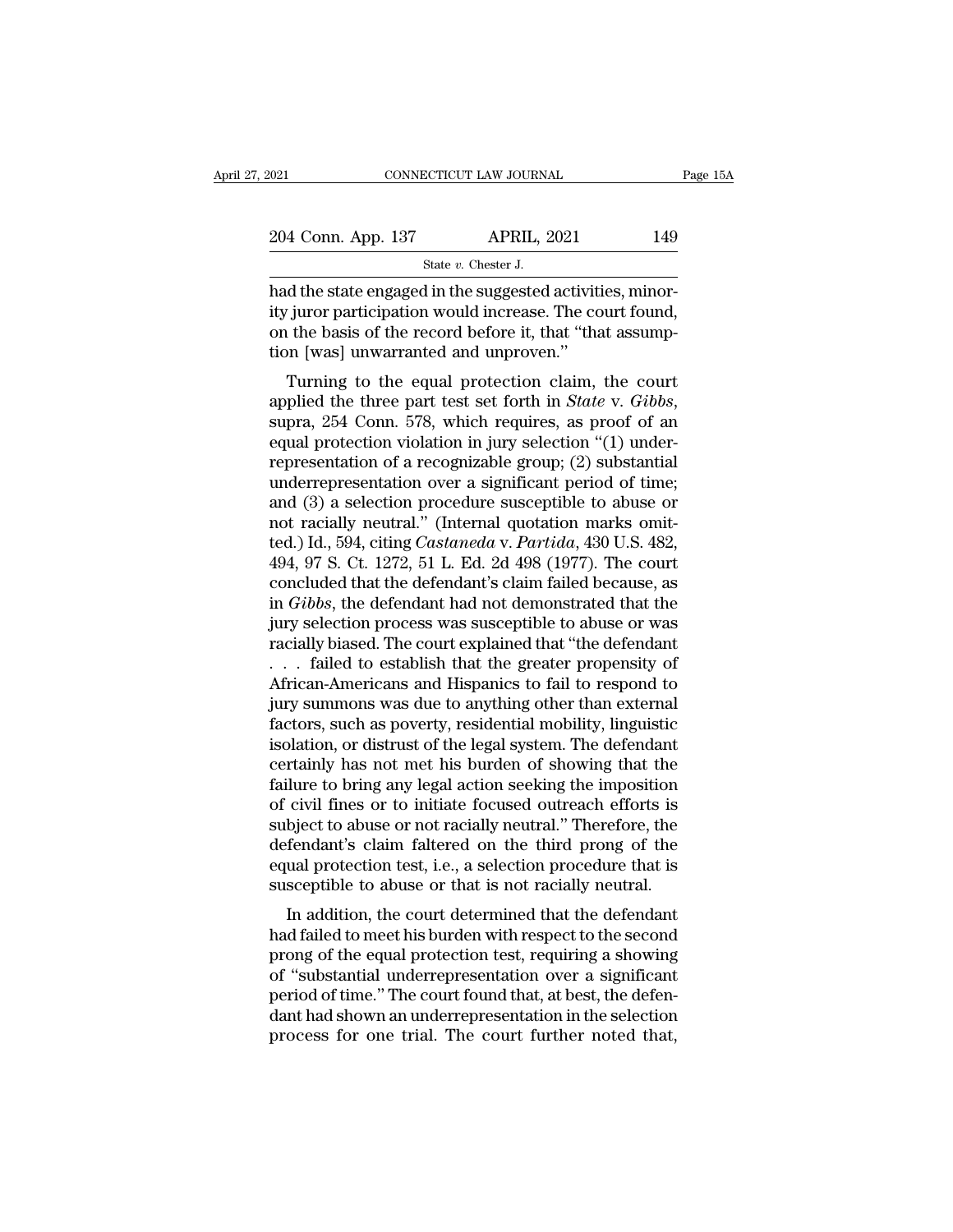|                    |                    | April 27, 2021                                    |
|--------------------|--------------------|---------------------------------------------------|
| <b>APRIL, 2021</b> | 204 Conn. App. 137 |                                                   |
|                    |                    |                                                   |
|                    |                    | CONNECTICUT LAW JOURNAL<br>State $v$ . Chester J. |

CONNECTICUT LAW JOURNAL Apr<br>
150 APRIL, 2021 204 Conn. App. 137<br>
31 State v. Chester J.<br>
204 Conn. App. 137<br>
2010 State v. Chester J.<br>
2008 once it accounted for those *cligible* for jury ser 150 APRIL, 2021 204 Conn. App. 137<br>
State v. Chester J.<br>
although Seaberry's analysis resulted in a standard devi-<br>
ation for Hispanics aged eighteen to seventy-four of<br>
2.008, once it accounted for those *eligible* for j 150 APRIL, 2021 204 Conn. App. 137<br>
<sup>204</sup> Conn. App. 137<br>
<sup>204</sup> Conn. App. 137<br>
although Seaberry's analysis resulted in a standard devi-<br>
ation for Hispanics aged eighteen to seventy-four of<br>
2.008, once it accounted for 150 APRIL, 2021 204 Conn. App. 137<br>
state v. Chester J.<br>
although Seaberry's analysis resulted in a standard devi-<br>
ation for Hispanics aged eighteen to seventy-four of<br>
2.008, once it accounted for those *eligible* for j State v. Chester J.<br>State v. Chester J.<br>although Seaberry's analysis resulted in a standard devi-<br>ation for Hispanics aged eighteen to seventy-four of<br>2.008, once it accounted for those *eligible* for jury ser-<br>vice, i.e. State v. Chester J.<br>
State v. Chester J.<br>
although Seaberry's analysis resulted in a standard devi-<br>
ation for Hispanics aged eighteen to seventy-four of<br>
2.008, once it accounted for those *eligible* for jury ser-<br>
vice, although Seaberry's analysis resulted in a standard deviation for Hispanics aged eighteen to seventy-four of 2.008, once it accounted for those *eligible* for jury service, i.e., native born and naturalized citizens (as on ation for Hispanics aged eighteen to seventy-four of 2.008, once it accounted for those *eligible* for jury service, i.e., native born and naturalized citizens (as only United States citizens presently can serve as jurors 2.008, once it accounted for those *eligible* for jury service, i.e., native born and naturalized citizens (as only United States citizens presently can serve as jurors in Connecticut), the standard deviation dropped to 1. vice, i.e., native born a<br>United States citizens<br>Connecticut), the stane<br>"a number which the<br>to establish a lack of r<br>foregoing, the court d<br>to the jury array.<br>Before addressing th ited states citizens presently can serve as jurors in<br>onnecticut), the standard deviation dropped to 1.7394,<br>number which the defendant admits is insufficient<br>establish a lack of randomness." On the basis of the<br>regoing, t Connecticut), the standard deviation dropped to  $1.7394$ ,<br>
"a number which the defendant admits is insufficient<br>
to establish a lack of randomness." On the basis of the<br>
foregoing, the court denied the defendant's challen

a number which the defendant admits is insufficient<br>to establish a lack of randomness." On the basis of the<br>foregoing, the court denied the defendant's challenge<br>to the jury array.<br>Before addressing the merits of the defen to establish a lack of randomness." On the basis of the<br>foregoing, the court denied the defendant's challenge<br>to the jury array.<br>Before addressing the merits of the defendant's con-<br>stitutional and supervisory authority cl roregoing, the court denied the defendant's challenge<br>to the jury array.<br>Before addressing the merits of the defendant's constitutional and supervisory authority claims, we provide<br>an overview of *State* v. *Moore*, 169 C to the jury array.<br>Before addressing the merits of the defendant's constitutional and supervisory authority claims, we provide<br>an overview of *State* v. *Moore*, 169 Conn. App. 470, 151<br>A.3d 412 (2016), appeal dismissed, 3 Before addressing the merits of the defendant's constitutional and supervisory authority claims, we provide<br>an overview of *State* v. *Moore*, 169 Conn. App. 470, 151<br>A.3d 412 (2016), appeal dismissed, 334 Conn. 275, 221<br> stitutional and supervisory authority claims, we provide<br>an overview of *State* v. *Moore*, 169 Conn. App. 470, 151<br>A.3d 412 (2016), appeal dismissed, 334 Conn. 275, 221<br>A.3d 40 (2019), which largely guides our resolution an overview of *State* v. *Moore*, 169 Conn. App. 470, 151<br>A.3d 412 (2016), appeal dismissed, 334 Conn. 275, 221<br>A.3d 40 (2019), which largely guides our resolution of<br>those claims. In *Moore*, the defendant, convicted of A.3d 412 (2016), appeal dismissed, 334 Conn. 275, 221<br>A.3d 40 (2019), which largely guides our resolution of<br>those claims. In *Moore*, the defendant, convicted of mur-<br>der, claimed that the trial court erred in denying hi A.3d 40 (2019), which largely guides our resolution of those claims. In *Moore*, the defendant, convicted of murder, claimed that the trial court erred in denying his motion to strike the venire panel in violation of (1) those claims. In *Moore*, the defendant, convicted of murder, claimed that the trial court erred in denying his motion to strike the venire panel in violation of (1) his sixth amendment right to a panel drawn from a fair der, claimed that the trial court erred in denying his<br>motion to strike the venire panel in violation of (1) his<br>sixth amendment right to a panel drawn from a fair<br>cross section of the community and (2) his fourteenth<br>amen motion to strike the venire panel in violation of (1) his<br>sixth amendment right to a panel drawn from a fair<br>cross section of the community and (2) his fourteenth<br>amendment right to equal protection. Id.,  $474-75$ . He<br>als sixth amendment right to a panel drawn from a fair<br>cross section of the community and (2) his fourteenth<br>amendment right to equal protection. Id., 474–75. He<br>also requested that this court exercise its supervisory<br>authorit cross section of the community and (2) his fourteenth<br>amendment right to equal protection. Id., 474–75. He<br>also requested that this court exercise its supervisory<br>authority " to mandate that the jury administrator col-<br>lec amendment right to equal protection. Id., 474–75. He<br>also requested that this court exercise its supervisory<br>authority " to mandate that the jury administrator col-<br>lect demographic data so that it is able to follow the<br>st also requested that this court exercise its supervisory<br>authority " 'to mandate that the jury administrator col-<br>lect demographic data so that it is able to follow the<br>statutory directive to prevent [discrimination] in jur authority " to mandate that the jury administrator collect demographic data so that it is able to follow the statutory directive to prevent [discrimination] in jury selection.'" Id., 475. During jury selection, the defenda lect demographic data so that it is able to follow the<br>statutory directive to prevent [discrimination] in jury<br>selection.'" Id., 475. During jury selection, the defen-<br>dant filed an objection to the composition of the veni statutory directive to prevent [discrimination] in jury<br>selection.'" Id., 475. During jury selection, the defen-<br>dant filed an objection to the composition of the venire<br>panel on the basis of defense counsel's observation selection.'" Id., 475. During jury selection, the defen-<br>dant filed an objection to the composition of the venire<br>panel on the basis of defense counsel's observation that<br>of the approximately 100 venirepersons, there were dant filed an objection to the composition of the venire<br>panel on the basis of defense counsel's observation that<br>of the approximately 100 venirepersons, there were 2<br>African-American women, and, to his belief, 1 African-<br> panel on the basis of defense counsel's observation that<br>of the approximately 100 venirepersons, there were 2<br>African-American women, and, to his belief, 1 African-<br>American man (even though that individual self-identi-<br>fi of the approximately 100 venirepersons, there were 2<br>African-American women, and, to his belief, 1 African-American man (even though that individual self-identi-<br>fied on his jury questionnaire as Hispanic and Latin<br>America African-American women, and, to his belief, 1 African-American man (even though that individual self-identified on his jury questionnaire as Hispanic and Latin American). Id., 476. At the evidentiary hearing on the defenda American man (even though that individual self-identi-<br>fied on his jury questionnaire as Hispanic and Latin<br>American). Id., 476. At the evidentiary hearing on the<br>defendant's objection, defense counsel orally amended<br>his o fied on his jury questionnaire as Hispanic and Latin<br>American). Id., 476. At the evidentiary hearing on the<br>defendant's objection, defense counsel orally amended<br>his objection to move to strike the venire panel. Id., 477.<br>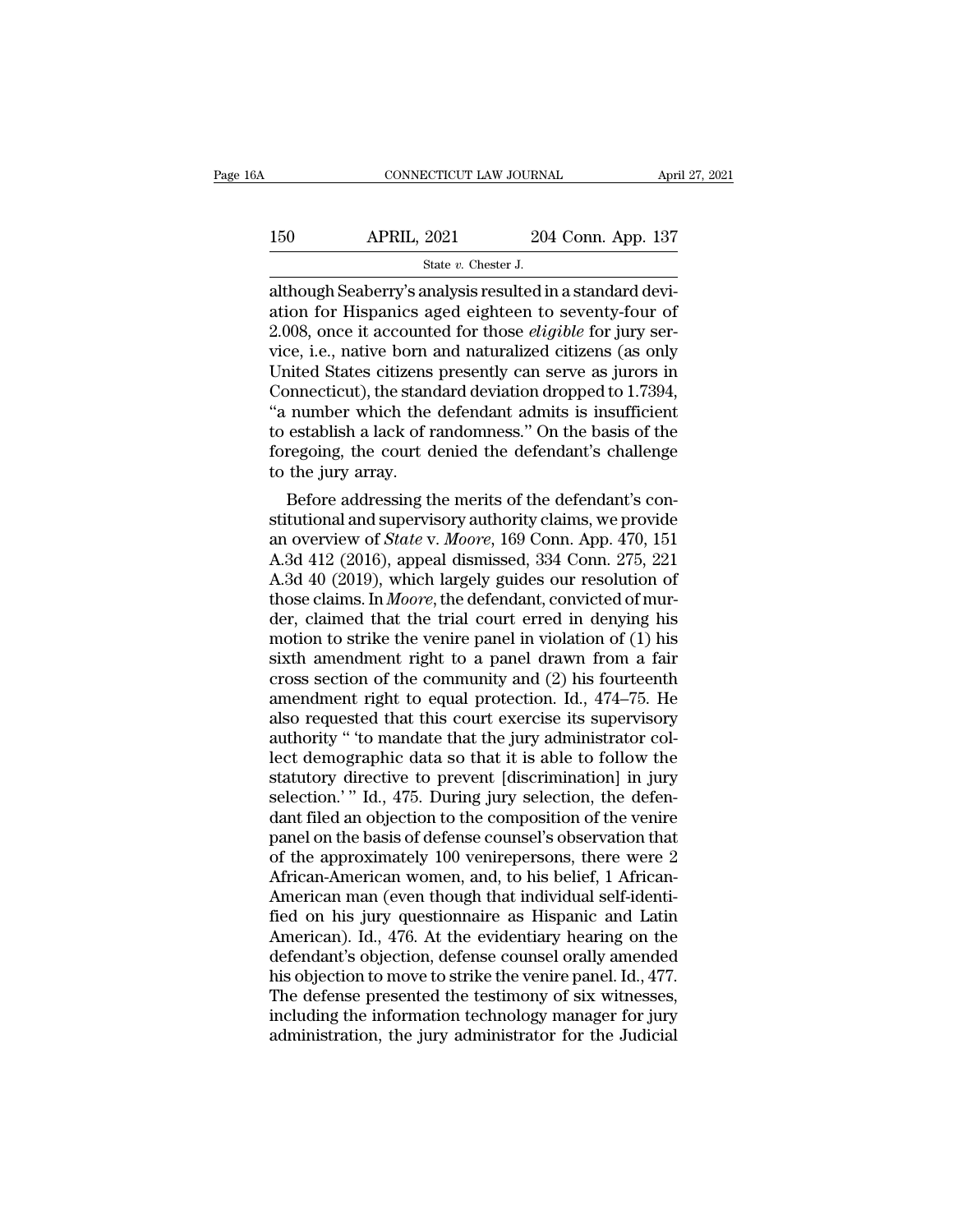2021 CONNECTICUT LAW JOURNAL Page 17A<br>204 Conn. App. 137 APRIL, 2021 151<br>31 State v. Chester J. SCTICUT LAW JOURNA<br>APRIL, 2<br>State *v.* Chester J.<br>Clerk for the judici

EXECUTE THE JOURNAL Page 17A<br>
204 Conn. App. 137 APRIL, 2021 151<br>
State v. Chester J.<br>
Branch, and the jury clerk for the judicial district of New<br>
London. Id., 477–80. Following the hearing, defense counsel argued that th 204 Conn. App. 137 APRIL, 2021 151<br>
State v. Chester J.<br>
Branch, and the jury clerk for the judicial district of New<br>
London. Id., 477–80. Following the hearing, defense coun-<br>
sel argued that the lack of diversity in the 204 Conn. App. 137 APRIL, 2021 151<br>
State v. Chester J.<br>
Branch, and the jury clerk for the judicial district of New<br>
London. Id., 477–80. Following the hearing, defense counsel argued that the lack of diversity in the ju 204 Conn. App. 137 APRIL, 2021 151<br>
State v. Chester J.<br>
Branch, and the jury clerk for the judicial district of New<br>
London. Id., 477–80. Following the hearing, defense counsel argued that the lack of diversity in the ju State v. Chester J.<br>
State v. Chester J.<br>
Branch, and the jury clerk for the judicial district of New<br>
London. Id., 477–80. Following the hearing, defense counsel argued that the lack of diversity in the jury pools,<br>
and state v. Chester J.<br>Branch, and the jury clerk for the judicial district of New<br>London. Id., 477–80. Following the hearing, defense coun-<br>sel argued that the lack of diversity in the jury pools,<br>and the absence of African Branch, and the jury clerk for the judicial district of New<br>London. Id., 477–80. Following the hearing, defense coun-<br>sel argued that the lack of diversity in the jury pools,<br>and the absence of African-American men, establ London. Id., 477–80. Following the hearing, defense counsel argued that the lack of diversity in the jury pools, and the absence of African-American men, established a fair cross section violation under the sixth amendment sel argued that the lack of diversity in the jury pools,<br>and the absence of African-American men, established<br>a fair cross section violation under the sixth amendment<br>and an equal protection violation under the fourteenth<br> and the absence of African-American men, e<br>a fair cross section violation under the sixth a<br>and an equal protection violation under the :<br>amendment. Id., 480. Relying on census dat<br>counsel also argued that African-American an cross section violation under the sixth antentument<br>d an equal protection violation under the fourteenth<br>nendment. Id., 480. Relying on census data, defense<br>unsel also argued that African-Americans were under-<br>presented and an equal protection violation thider the fourteenth<br>amendment. Id., 480. Relying on census data, defense<br>counsel also argued that African-Americans were under-<br>represented in the jury pool in light of statewide and<br>New

amendment. Id., 480. Rerying on Census data, defense<br>counsel also argued that African-Americans were under-<br>represented in the jury pool in light of statewide and<br>New London county demographics. Id.<br>The trial court denied represented in the jury pool in light of statewide and<br>New London county demographics. Id.<br>The trial court denied the defendant's motion to strike<br>the venire panel, finding that there was no systematic<br>exclusion of jurors represented in the jury poor in light of statewide and<br>New London county demographics. Id.<br>The trial court denied the defendant's motion to strike<br>the venire panel, finding that there was no systematic<br>exclusion of jurors New London county demographics. Id.<br>
The trial court denied the defendant's motion to strike<br>
the venire panel, finding that there was no systematic<br>
exclusion of jurors on the basis of race. Id., 481. With<br>
respect to the The trial court denied the defendant's motion to strike<br>the venire panel, finding that there was no systematic<br>exclusion of jurors on the basis of race. Id., 481. With<br>respect to the defendant's fair cross section claim, t the venire panel, finding that there was no systematic<br>exclusion of jurors on the basis of race. Id., 481. With<br>respect to the defendant's fair cross section claim, the<br>court concluded that there was "insufficient evidence exclusion of jurors on the basis of race. Id., 481. With<br>respect to the defendant's fair cross section claim, the<br>court concluded that there was "insufficient evidence<br>of the racial makeup of the jury pool or any statistic respect to the defendant's fair cross section claim, the<br>court concluded that there was "insufficient evidence<br>of the racial makeup of the jury pool or any statistical<br>support for the claim that [African-Americans were]<br>un court concluded that there was "insufficient evidence<br>of the racial makeup of the jury pool or any statistical<br>support for the claim that [African-Americans were]<br>underrepresented in the pool." (Internal quotation<br>marks om of the racial makeup of the jury pool or any statistical<br>support for the claim that [African-Americans were]<br>underrepresented in the pool." (Internal quotation<br>marks omitted.) Id., 483. The court similarly rejected<br>the def support for the clain<br>underrepresented in<br>marks omitted.) Id.,<br>the defendant's equal<br>defendant had failed<br>intent on the part of<br>tem. Id., 483–84.<br>On appeal, this co Mathematical in the poor. (Internal quotation<br>arks omitted.) Id., 483. The court similarly rejected<br>e defendant had failed to demonstrate discriminatory<br>tent on the part of Connecticut's jury selection sys-<br>m. Id., 483–84. marks onlined.) Id., 483. The court similarly rejected<br>the defendant and failed to demonstrate discriminatory<br>intent on the part of Connecticut's jury selection sys-<br>tem. Id., 483–84.<br>On appeal, this court affirmed the jud

the defendant sequal protection claim, ruling that the<br>defendant had failed to demonstrate discriminatory<br>intent on the part of Connecticut's jury selection sys-<br>tem. Id., 483–84.<br>On appeal, this court affirmed the judgmen defendant had raned to demonstrate discriminatory<br>intent on the part of Connecticut's jury selection sys-<br>tem. Id., 483–84.<br>On appeal, this court affirmed the judgment, first<br>concluding with respect to the fair cross secti ment on the part of connecticut s jury selection system. Id., 483–84.<br>
On appeal, this court affirmed the judgment, first<br>
concluding with respect to the fair cross section claim<br>
that "[t]he defendant failed to present ev ient. Id., 465–64.<br>
On appeal, this court affirmed the judgment, first<br>
concluding with respect to the fair cross section claim<br>
that "[t]he defendant failed to present evidence to dem-<br>
onstrate that the representation of On appeal, this court affirmed the judgment, first concluding with respect to the fair cross section claim that "[t]he defendant failed to present evidence to demonstrate that the representation of African-American males i concluding with respect to the fair cross section claim<br>that "[t]he defendant failed to present evidence to dem-<br>onstrate that the representation of African-American<br>males in venires from which juries are selected was<br>not that "[t]he defendant failed to present evidence to demonstrate that the representation of African-American<br>males in venires from which juries are selected was<br>not fair and reasonable in relation to the number of<br>such pers on interaction of African-American<br>males in venires from which juries are selected was<br>not fair and reasonable in relation to the number of<br>such persons eligible to serve as jurors in the commu-<br>nity." Id., 485. This court males in venires from which juries are selected was<br>not fair and reasonable in relation to the number of<br>such persons eligible to serve as jurors in the commu-<br>nity." Id., 485. This court explained that the census<br>data on not fair and reasonable in relation to the number of<br>such persons eligible to serve as jurors in the commu-<br>nity." Id., 485. This court explained that the census<br>data on which the defendant relied was not probative<br>evidenc such persons eligible to serve as jurors in the community." Id., 485. This court explained that the census data on which the defendant relied was not probative evidence because it reflected the percentage of all African-Am nity." Id., 485. This court explained that the census<br>data on which the defendant relied was not probative<br>evidence because it reflected the percentage of all Afri-<br>can-Americans in Connecticut and New London county,<br>rathe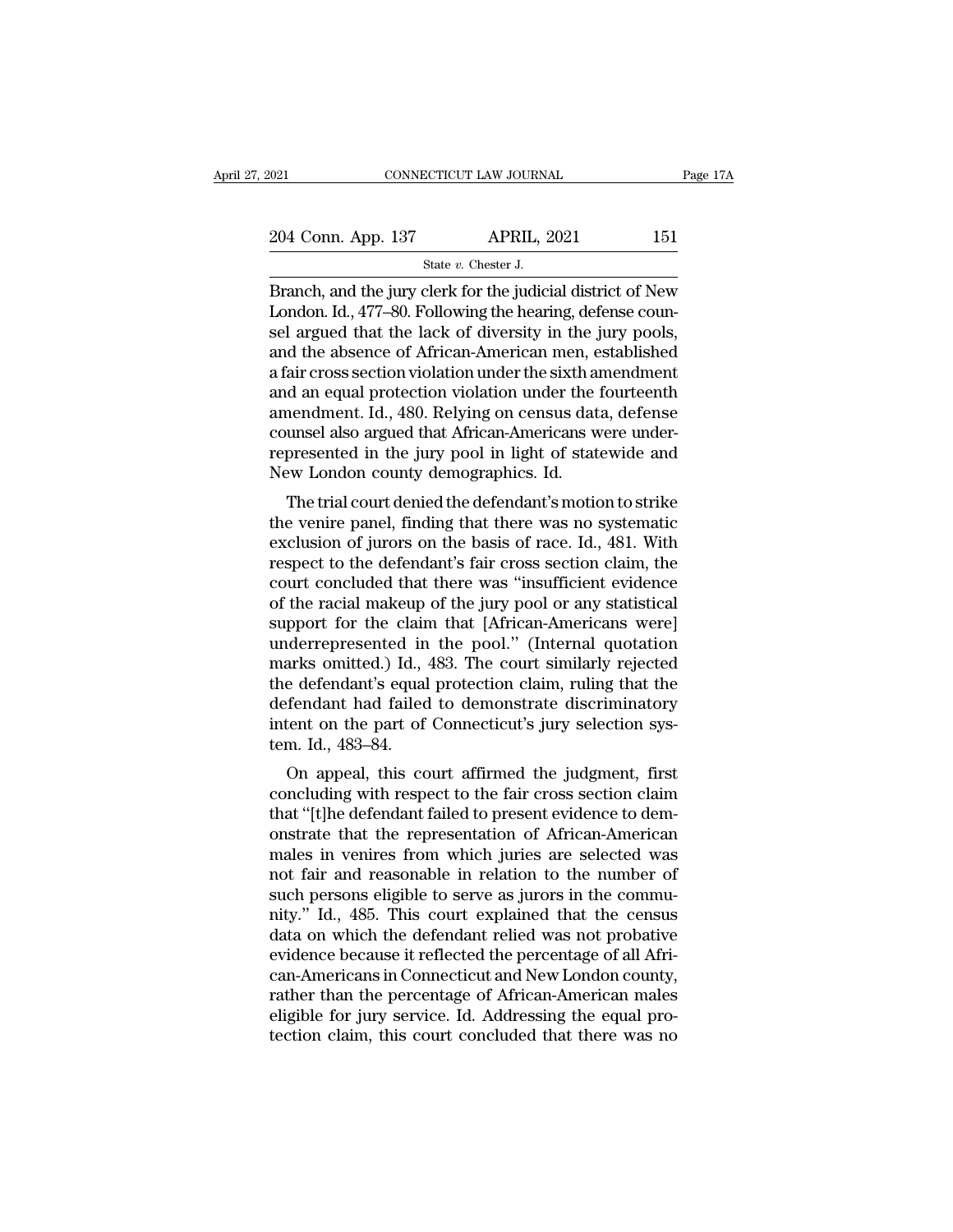# CONNECTICUT LAW JOURNAL April 27, 2021<br>152 APRIL, 2021 204 Conn. App. 137<br>152 State v. Chester J. SCTICUT LAW JOURNA<br>
2021 204<br>
State *v.* Chester J.<br>
ntial iurors syst

EXECUTE CONNECTICUT LAW JOURNAL April 27, 2021<br>152 APRIL, 2021 204 Conn. App. 137<br>162 State v. Chester J.<br>162 State v. Chester J.<br>162 State v. Chester J.<br>163 State v. Chester J.<br>163 State in potential jurors systematically 152 APRIL, 2021 204 Conn. App. 137<br>
state v. Chester J.<br>
evidence that potential jurors systematically were<br>
excluded from jury service. Id., 486. Additionally, "[t]he<br>
undisputed evidence presented by the defendant<br>
refle 152 APRIL, 2021 204 Conn. App. 137<br>  $\frac{37}{2}$ <br>  $\frac{37}{2}$ <br>
evidence that potential jurors systematically were<br>
excluded from jury service. Id., 486. Additionally, "[t]he<br>
undisputed evidence presented by the defendant<br>
r 152 APRIL, 2021 204 Conn. App. 137<br>
state v. Chester J.<br>
evidence that potential jurors systematically were<br>
excluded from jury service. Id., 486. Additionally, "[t]he<br>
undisputed evidence presented by the defendant<br>
refl State *v*. Chester J.<br>
State *v*. Chester J.<br>
evidence that potential jurors systematically were<br>
excluded from jury service. Id., 486. Additionally, "[t]he<br>
undisputed evidence presented by the defendant<br>
reflected that State  $v$ . Chester J.<br>
evidence that potential jurors systematically were<br>
excluded from jury service. Id., 486. Additionally, "[t]he<br>
undisputed evidence presented by the defendant<br>
reflected that Judicial Branch officia evidence that potential jurors systematically were<br>excluded from jury service. Id., 486. Additionally, "[t]he<br>undisputed evidence presented by the defendant<br>reflected that Judicial Branch officials were unaware<br>of the raci excluded from jury service. Id., 486. Additionally, "[t]he<br>undisputed evidence presented by the defendant<br>reflected that Judicial Branch officials were unaware<br>of the racial and ethnic characteristics of persons sum-<br>moned undisputed evidence presented by the defendant<br>reflected that Judicial Branch officials were unaware<br>of the racial and ethnic characteristics of persons sum-<br>moned for jury duty and that, to the extent that pro-<br>spective j reflected that Judio<br>of the racial and etl<br>moned for jury du<br>spective jurors volu<br>to their race or et<br>questionnaire, such<br>recorded.'' Id.<br>Finally, the defen the racial and ethnic characteristics of persons sum-<br>oned for jury duty and that, to the extent that pro-<br>ective jurors voluntarily provided information related<br>their race or ethnicity on their confidential juror<br>estionna moned for jury duty and that, to the extent that pro-<br>spective jurors voluntarily provided information related<br>to their race or ethnicity on their confidential juror<br>questionnaire, such information was not retained or<br>reco

spective jurors voluntarily provided information related<br>to their race or ethnicity on their confidential juror<br>questionnaire, such information was not retained or<br>recorded." Id.<br>Finally, the defendant also argued on appea to their race or ethnicity on their confidential juror<br>questionnaire, such information was not retained or<br>recorded." Id.<br>Finally, the defendant also argued on appeal in *Moore*<br>that this court should, pursuant to its supe questionnaire, such information was not retained or<br>recorded." Id.<br>Finally, the defendant also argued on appeal in *Moore*<br>that this court should, pursuant to its supervisory author-<br>ity over the administration of justice, recorded." Id.<br>Finally, the defendant also argued on appeal in *Moore*<br>that this court should, pursuant to its supervisory author-<br>ity over the administration of justice, "'enforce the col-<br>lection of demographic data to p Finally, the defendant also argued on appeal in *Moore*<br>that this court should, pursuant to its supervisory author-<br>ity over the administration of justice, " 'enforce the col-<br>lection of demographic data to permit analysis that this court should, pursuant to its supervisory authority over the administration of justice, "'enforce the collection of demographic data to permit analysis of the diversity of jury panels in Connecticut.' "<sup>8</sup> Id., 4 ity over the administration of justice, "'enforce the collection of demographic data to permit analysis of the diversity of jury panels in Connecticut.' "<sup>8</sup> Id., 487. This court declined that request, reasoning: "As a pre lection of demographic data to permit analysis of the<br>diversity of jury panels in Connecticut.' "<sup>8</sup> Id., 487. This<br>court declined that request, reasoning: "As a prelimi-<br>nary matter, the defendant's request is supported b diversity of jury panels in Connecticut.' "<sup>8</sup> Id., 487. This<br>court declined that request, reasoning: "As a prelimi-<br>nary matter, the defendant's request is supported by an<br>unproven premise, namely, that the jury panels at court declined that request, reasoning: "As a preliminary matter, the defendant's request is supported by an unproven premise, namely, that the jury panels at issue<br>in the present case reflected significant underrepresent nary matter, the defendant's request is supported by an unproven premise, namely, that the jury panels at issue<br>in the present case reflected significant underrepresentation of a recognized group or were not representative unproven premise, namely, that the jury panels at issue<br>in the present case reflected significant underrepresen-<br>tation of a recognized group or were not representative<br>of a fair cross section of the community. Moreover, i in the present case reflected significant underrepresentation of a recognized group or were not representative<br>of a fair cross section of the community. Moreover, it<br>is difficult to discern how the relief sought by the de tation of a recognized group or were not representative<br>of a fair cross section of the community. Moreover, it<br>is difficult to discern how the relief sought by the defen-<br>dant—the collection of information related to the r of a fair cross section of the community. Moreover, it<br>is difficult to discern how the relief sought by the defen-<br>dant—the collection of information related to the race<br>and ethnicity of *all* prospective jurors—would com is difficult to<br>dant—the co<br>and ethnicity<br>with the plai<br>(c), which ex<br>not provide s<br>Id., 488.<br>Our Supren nt—the collection of information related to the race<br>d ethnicity of *all* prospective jurors—would comport<br>th the plain language of [General Statutes] § 51-232<br>), which expressly states that prospective jurors need<br>t prov and ethnicity of *all* prospective jurors—would comport<br>with the plain language of [General Statutes] § 51-232<br>(c), which expressly states that prospective jurors need<br>not provide such information." (Emphasis in original.

with the plain language of [General Statutes] § 51-232 (c), which expressly states that prospective jurors need not provide such information." (Emphasis in original.) Id., 488.<br>Our Supreme Court granted certification to ap (c), which expressly states that prospective jurors need<br>not provide such information." (Emphasis in original.)<br>Id., 488.<br>Our Supreme Court granted certification to appeal,<sup>9</sup><br>ultimately dismissing the appeal on the ground Our Supreme Court granted certification to appeal,<sup>9</sup><br>timately dismissing the appeal on the ground that cer-<br>fication was improvidently granted. See *State* v.<br>foore, supra, 334 Conn. 278. With respect to the defen-<br><sup>8</sup>Th ultimately dismissing the appeal on the ground that certification was improvidently granted. See *State* v. *Moore*, supra, 334 Conn. 278. With respect to the defension of appears identification evidence, with which this c

tification was improvidently granted. See *State* v.<br>*Moore*, supra, 334 Conn. 278. With respect to the defen-<br><sup>8</sup>The defendant also claimed on appeal that the trial court erred in denying<br>his motion to suppress identifica

MOOTE, SUPTA, 334 COIII. 276. WILIT TESPECT TO THE REFIT—<br>
<sup>8</sup> The defendant also claimed on appeal that the trial court erred in denying<br>
his motion to suppress identification evidence, with which this court dis-<br>
agreed <sup>8</sup> The defendant also claimed on appeal that the trial court erred in denying his motion to suppress identification evidence, with which this court disagreed. See *State* v. *Moore*, supra, 169 Conn. App. 489. <sup>9</sup> Specif his motion to suppress identification evidence, with which this court disagreed. See *State v. Moore*, supra, 169 Conn. App. 489.<br><sup>9</sup> Specifically, our Supreme Court granted certification, limited to the following issues: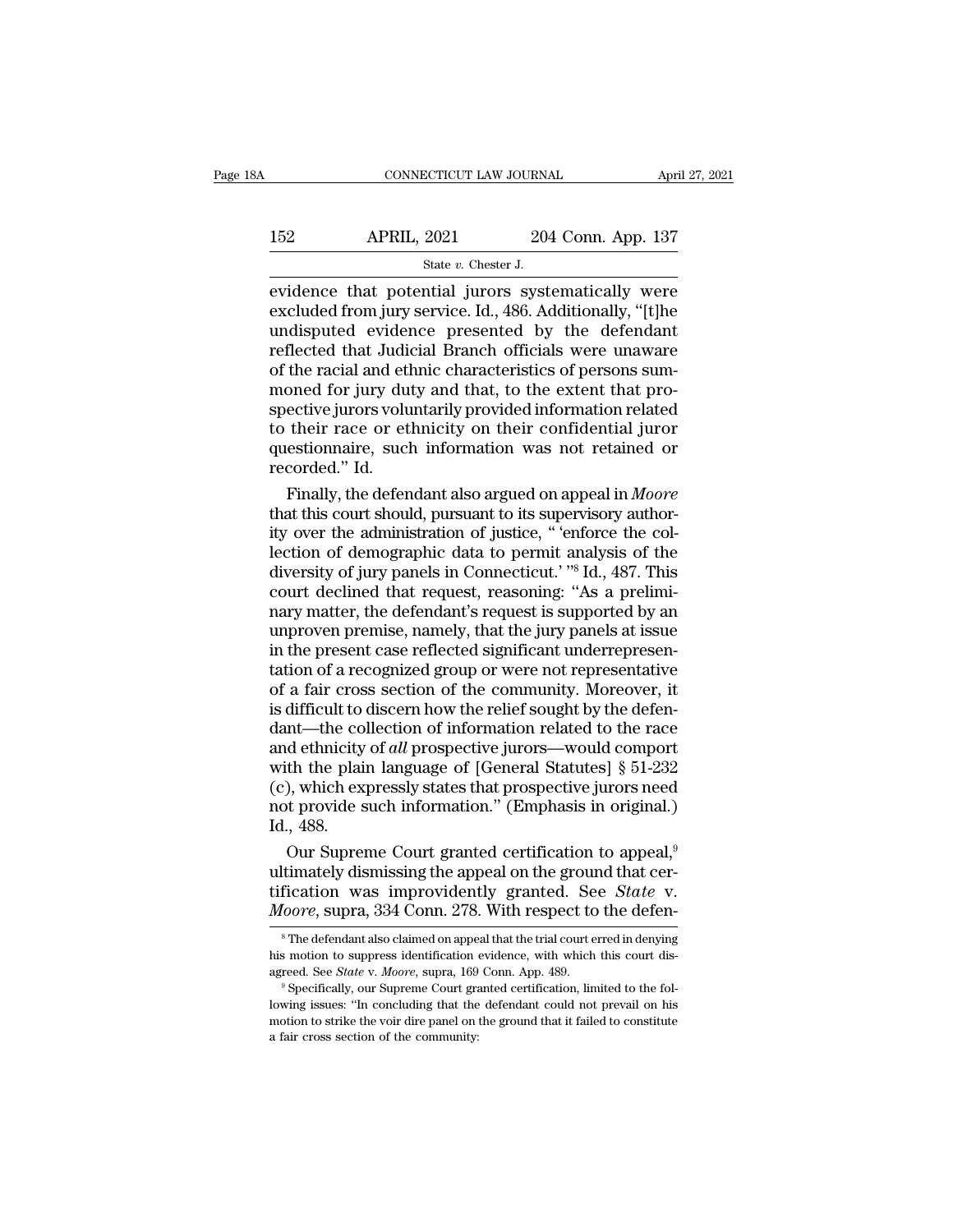| <b>APRIL, 2021</b><br>204 Conn. App. 137 | 153      |
|------------------------------------------|----------|
|                                          |          |
| 2021<br>CONNECTICUT LAW JOURNAL          | Page 19A |

connectricut LAW JOURNAL<br>
204 Conn. App. 137 APRIL, 2021 153<br>
31 State v. Chester J.<br>
2011 dant's supervisory authority claim regarding the collec-<br>
16 dant's supervisory authority claim regarding the collec-<br>
16 days the 204 Conn. App. 137 APRIL, 2021 153<br>
State v. Chester J.<br>
dant's supervisory authority claim regarding the collection of racial and demographic data of potential jurors,<br>
the court stated the following: "[T]he fact that th 204 Conn. App. 137 APRIL, 2021 153<br>
State v. Chester J.<br>
dant's supervisory authority claim regarding the collection of racial and demographic data of potential jurors,<br>
the court stated the following: "[T]he fact that th 204 Conn. App. 137 APRIL, 2021 153<br>
State v. Chester J.<br>
dant's supervisory authority claim regarding the collection of racial and demographic data of potential jurors,<br>
the court stated the following: "[T]he fact that th State v. Chester J.<br>
State v. Chester J.<br>
dant's supervisory authority claim regarding the collection of racial and demographic data of potential jurors,<br>
the court stated the following: "[T]he fact that the legis-<br>
latur state v. Chester J.<br>
dant's supervisory authority claim regarding the collection of racial and demographic data of potential jurors,<br>
the court stated the following: "[T]he fact that the legis-<br>
lature has acted in this a dant's supervisory authority claim regarding the collection of racial and demographic data of potential jurors,<br>the court stated the following: "[T]he fact that the legis-<br>lature has acted in this area by enacting  $\S 51-2$ tion of racial and demographic data of potential jurors,<br>the court stated the following: "[T]he fact that the legis-<br>lature has acted in this area by enacting  $\S 51-232$  (c)—<br>which specifically makes the provision of raci Figure has acted in this area by enacting § 51-232 (c)—<br>inch specifically makes the provision of racial and<br>this data optional for the juror—renders us reluctant<br>exercise our supervisory authority in the sweeping<br>anner so dante has acted in this area by enducted in the area by the which specifically makes the prethnic data optional for the juror-<br>to exercise our supervisory author manner sought by the defendant Against this backdrop, we now

A

Maximum Superior Community Community 2014<br>
Against this backdrop, we now consider the defen-<br>
Int's constitutional claims.<br>
A<br>
We begin with the defendant's fair cross section claim<br>
In travant to the sixth amendment to t Against this backdrop, we now consider the defendant's constitutional claims.<br>
A<br>
We begin with the defendant's fair cross section claim<br>
pursuant to the sixth amendment to the United States<br>
constitution.<sup>10</sup> "Fair cross Against this backdrop, we now consider the defendant's constitutional claims.<br>
A<br>
We begin with the defendant's fair cross section claim<br>
pursuant to the sixth amendment to the United States<br>
constitution.<sup>10</sup> "Fair cross dant's constitutional claims.<br>
A<br>
We begin with the defendant's fair cross section claim<br>
pursuant to the sixth amendment to the United States<br>
constitution.<sup>10</sup> "Fair cross section claims are governed<br>
by a well establish A<br>
We begin with the defendant's fair cross section claim<br>
pursuant to the sixth amendment to the United States<br>
constitution.<sup>10</sup> "Fair cross section claims are governed<br>
by a well established set of constitutional princi We begin with the defendant's fair cross section claim<br>pursuant to the sixth amendment to the United States<br>constitution.<sup>10</sup> "Fair cross section claims are governed<br>by a well established set of constitutional principles. We begin with the defendant's fair cross section claim<br>pursuant to the sixth amendment to the United States<br>constitution.<sup>10</sup> "Fair cross section claims are governed<br>by a well established set of constitutional principles. pursuant to the sixth amendment to the United States<br>constitution.<sup>10</sup> "Fair cross section claims are governed<br>by a well established set of constitutional principles.<br>In order to establish a violation of his federal consti constitution.<sup>10</sup> "Fair cross section claims are governed<br>by a well established set of constitutional principles.<br>In order to establish a violation of his federal constitu-<br>tional right to a jury drawn from a fair cross s by a well established set of constitutional principles.<br>In order to establish a violation of his federal constitu-<br>tional right to a jury drawn from a fair cross section of<br>the community, the defendant must demonstrate th the community, the defendant must demonstrate the pllowing: (1) that the group alleged to be excluded is distinctive group in the community;<sup>11</sup> (2) that the repsentation of this group in venires from which juries  $\cdot$ 1. following: (1) that the group alleged to be excluded is<br>a distinctive group in the community;<sup>11</sup> (2) that the rep-<br>resentation of this group in venires from which juries<br>"1. Did the Appellate Court properly conclude that

a distinctive group in the community;<sup>11</sup> (2) that the rep-<br>resentation of this group in venires from which juries<br>"1. Did the Appellate Court properly conclude that census data pertaining<br>to the entire African-American p **resentation of this group in venires from which juries**<br>
"1. Did the Appellate Court properly conclude that census data pertaining<br>
to the entire African-American population in Connecticut and New London<br>
county was not SEITURE TOIL WILL THE STOIL WILL THE STEEL AND THE STEEL TO THE STEEL TO THE STEEL TO THE Appellate Court properly conclude that census data pertaining the entire African-American population in Connecticut and New London u

to the entire African-American population in Connecticut and New London county was not probative evidence with respect to the claimed underrepresentation of African-American males in the jury pool?<br>
"2. Did the Appellate to the entire African-American population in Connecticut and New London<br>county was not probative evidence with respect to the claimed underrepre-<br>sentation of African-American males in the jury pool?<br>"2. Did the Appellate county was not probative evidence with respect to the claimed underrepresentation of African-American males in the jury pool?<br>
"2. Did the Appellate Court properly decline, in light of the provisions of<br>
... § 51-232 (c), sentation of African-American males in the jury pool?<br>
"2. Did the Appellate Court properly decline, in light of the provisions of<br>  $\ldots$  § 51-232 (c), to exercise its supervisory authority over the administra-<br>
tion of j  $\therefore$  \$51-232 (c), to exercise its supervisory authority over the administration of justice to enforce the collection of demographic data to permit analysis of the diversity of jury panels in Connecticut?" (Internal quota

tion of justice to enforce the collection of demographic data to permit analysis of the diversity of jury panels in Connecticut?" (Internal quotation marks omitted.) *State v. Moore*, 324 Conn. 915, 915–16, 153 A.3d 1289 analysis of the diversity of jury panels in Connecticut?" (Internal quotation marks omitted.) *State* v. *Moore*, 324 Conn. 915, 915–16, 153 A.3d 1289 (2017).<br><sup>10</sup> Although the defendant states in his principal appellate b marks omitted.) *State v. Moore*, 324 Conn. 915, 915–16, 153 A.3d 1289 (2017).<br><sup>10</sup> Although the defendant states in his principal appellate brief that his<br>"claim regarding the jury panel is one of both state and federal c <sup>10</sup> Although the defendant states in his principal appellate brief that his "claim regarding the jury panel is one of both state and federal constitutional magnitude," he has not provided an independent analysis of any st "claim regarding the jury panel is one of both state and federal constitutional magnitude," he has not provided an independent analysis of any state constitutional claim in accordance with *State* v. *Geisler*, 222 Conn. 610 A.2d 1225 (1992). Accordingly, we deem abandoned any such claim.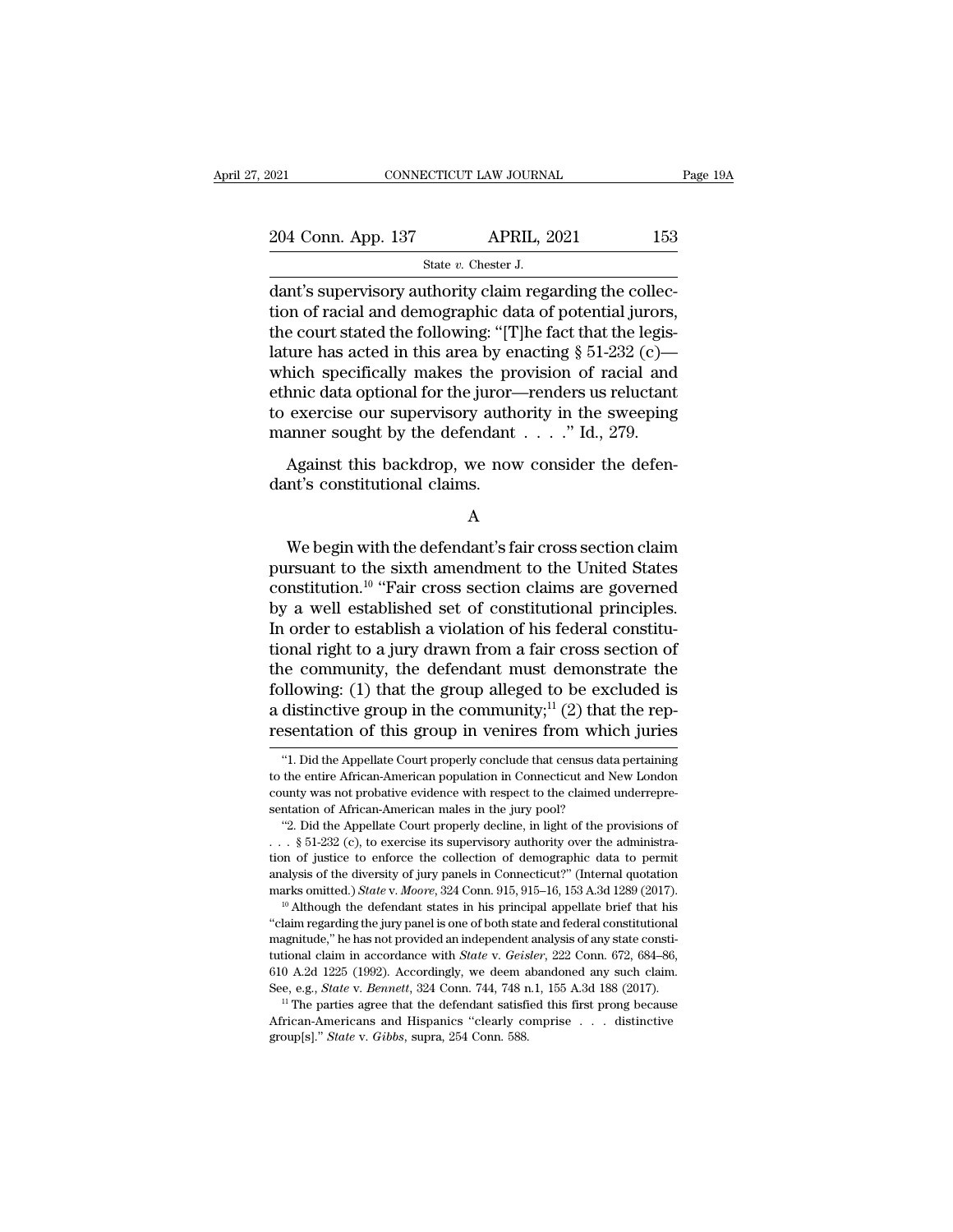# CONNECTICUT LAW JOURNAL April 27, 2021<br>154 APRIL, 2021 204 Conn. App. 137<br>154 State v. Chester J. ECTICUT LAW JOURNA<br>2021 204<br>State *v.* Chester J.<br>ir and reasonable

CONNECTICUT LAW JOURNAL April 27, 2021<br> **APRIL, 2021** 204 Conn. App. 137<br>
State v. Chester J.<br>
are selected is not fair and reasonable in relation to the<br>
number of such persons in the community; and (3) that<br>
this underre 154 APRIL, 2021 204 Conn. App. 137<br>
State v. Chester J.<br>
are selected is not fair and reasonable in relation to the<br>
number of such persons in the community; and (3) that<br>
this underrepresentation is due to systematic exc 154 APRIL, 2021 204 Conn. App. 137<br>  $\frac{\text{State } v. \text{ Chester J.}}{\text{rate } v. \text{ Chester J.}}$ <br>
are selected is not fair and reasonable in relation to the<br>
number of such persons in the community; and (3) that<br>
this underrepresentation is due to s 154 APRIL, 2021 204 Conn. App. 137<br>
<sup>State v. Chester J.<br>
are selected is not fair and reasonable in relation to the<br>
number of such persons in the community; and (3) that<br>
this underrepresentation is due to systematic exc</sup> *Missouri*, [supra, 439 U.S. 364] . . . .'' (Footnote state v. Chester J.<br>are selected is not fair and reasonable in relation to the<br>number of such persons in the community; and (3) that<br>this underrepresentation is due to systematic exclusion<br>of the group in the [jury selecti number of such persons in the community; and (3) that<br>this underrepresentation is due to systematic exclusion<br>of the group in the [jury selection] process. *Duren* v.<br>*Missouri*, [supra, 439 U.S. 364] . . . . . " (Footnote this underrepresentation is due to systematic exclusion<br>of the group in the [jury selection] process. Duren v.<br>Missouri, [supra, 439 U.S. 364] . . . . . " (Footnote<br>added; internal quotation marks omitted.) *State* v. *Gi* of the group in the [jury selection] process. *Duren* v.<br> *Missouri*, [supra, 439 U.S. 364] . . . . " (Footnote<br>
added; internal quotation marks omitted.) *State* v. *Gibbs*,<br>
supra, 254 Conn. 588. "[I]n a fair cross sect *Missouri*, [supra, 439 U.S. 364]  $\ldots$  ." (Footnote added; internal quotation marks omitted.) *State* v. *Gibbs*, supra, 254 Conn. 588. "[I]n a fair cross section claim, the defendant need not prove intent. [S]ystematic added; internal quotation marks omitted.) State v. Gibbs,<br>supra, 254 Conn. 588. "[I]n a fair cross section claim,<br>the defendant need not prove intent. [S]ystematic dis-<br>proportion itself demonstrates an infringement of th ment., 254 Conn. 588. "[I]n a fair cross section claim,<br>the defendant need not prove intent. [S]ystematic dis-<br>proportion itself demonstrates an infringement of the<br>defendant's interest in a jury chosen from a fair com-<br>mu refined field and prove intent. [S]ystematic dis-<br>proportion itself demonstrates an infringement of the<br>defendant's interest in a jury chosen from a fair com-<br>munity cross section. The only remaining question is<br>whether t proportion itself demonstrates an infringement of the<br>defendant's interest in a jury chosen from a fair com-<br>munity cross section. The only remaining question is<br>whether there is adequate justification for this infringe-<br> for clear and in a jury chosen from a fair community cross section. The only remaining question is<br>whether there is adequate justification for this infringe-<br>ment." (Internal quotation marks omitted.) Id. "[W]e<br>review the munity cross section. The only remaining question is<br>whether there is adequate justification for this infringe-<br>ment." (Internal quotation marks omitted.) Id. "[W]e<br>review the [trial] court's factual determinations releva whether there is adequate justification for this infringe-<br>ment." (Internal quotation marks omitted.) Id. "[W]e<br>review the [trial] court's factual determinations relevant<br>to the defendant's [s]ixth [a]mendment . . . chall ment." (Internal quotation marks omitted.) Id. "[W]e<br>review the [trial] court's factual determinations relevant<br>to the defendant's [s]ixth [a]mendment . . . challenge<br>for clear error . . . but we review de novo the court's more the control dental decoration<br>review the [trial] court's fate<br>for clear error . . . but w<br>legal determination whet<br>the fair cross section requentles<br>and quotation marks ominated in the connection of his claim<br>in suppo the defendant's [s]ixth [a]mendment . . . challenge<br>
r clear error . . . but we review de novo the court's<br>
gal determination whether a prima facie violation of<br>
e fair cross section requirement has occurred." (Inter-<br>
l for clear error . . . but we review de novo the court's<br>legal determination whether a prima facie violation of<br>the fair cross section requirement has occurred." (Inter-<br>nal quotation marks omitted.) *State* v. *Moore*, su

legal determination whether a prima facie violation of<br>the fair cross section requirement has occurred." (Inter-<br>nal quotation marks omitted.) *State v. Moore*, supra,<br>169 Conn. App. 484.<br>In support of his claim that the t the fair cross section requirement has occurred." (Inter-<br>nal quotation marks omitted.) *State* v. *Moore*, supra,<br>169 Conn. App. 484.<br>In support of his claim that the trial court improperly<br>found that he had failed to dem nal quotation marks omitted.) *State* v. *Moore*, supra, 169 Conn. App. 484.<br>In support of his claim that the trial court improperly found that he had failed to demonstrate systematic exclusion of African-Americans and Hi 169 Conn. App. 484.<br>In support of his claim that the trial court improperly<br>found that he had failed to demonstrate systematic<br>exclusion of African-Americans and Hispanics in the<br>jury selection process (i.e., the third pr In support of his claim that the trial court improperly<br>found that he had failed to demonstrate systematic<br>exclusion of African-Americans and Hispanics in the<br>jury selection process (i.e., the third prong of the *Duren*<br>t found that he had failed to demonstrate systematic<br>exclusion of African-Americans and Hispanics in the<br>jury selection process (i.e., the third prong of the *Duren*<br>test), the defendant makes two contentions: (1) the state exclusion of African-Americans and Hispanics in the<br>jury selection process (i.e., the third prong of the *Duren*<br>test), the defendant makes two contentions: (1) the state<br>was aware that these minority groups were appearin pear is a matter in the enforcement of the particular test), the defendant makes two contentions: (1) the state was aware that these minority groups were appearing for jury duty at a lower rate than other groups; and (2) dest), the defendant makes two contentions: (1) the state<br>test), the defendant makes two contentions: (1) the state<br>was aware that these minority groups were appearing<br>for jury duty at a lower rate than other groups; and ( are unavailing was aware that these<br>for jury duty at a love<br>the Office of the Att<br>the civil penalty pre<br>pearing jurors, the<br>led to an increase in<br>are unavailing.<br>First, there exists r jury duty at a lower rate than other groups; and (2)<br>e Office of the Attorney General has failed to enforce<br>e civil penalty prescribed by § 51-237 against nonap-<br>aring jurors, the enforcement of which would have<br>d to an the Office of the Attorney General has failed to enforce<br>the civil penalty prescribed by § 51-237 against nonap-<br>pearing jurors, the enforcement of which would have<br>led to an increase in responsiveness. These arguments<br>are

the civil penalty prescribed by  $\S$  51-237 against nonappearing jurors, the enforcement of which would have<br>led to an increase in responsiveness. These arguments<br>are unavailing.<br>First, there exists no basis to equate the pearing jurors, the enforcement of which would have<br>led to an increase in responsiveness. These arguments<br>are unavailing.<br>First, there exists no basis to equate the state's gen-<br>eral awareness of a lower response rate to j led to an increase in responsiveness. These arguments<br>are unavailing.<br>First, there exists no basis to equate the state's gen-<br>eral awareness of a lower response rate to jury sum-<br>monses among certain minority groups with a are unavailing.<br>First, there exists no basis to equate the state's general awareness of a lower response rate to jury sum-<br>monses among certain minority groups with a finding<br>that it has systematically excluded those group First, there exists no basis to equate the state's general awareness of a lower response rate to jury summonses among certain minority groups with a finding that it has systematically excluded those groups in the jury sele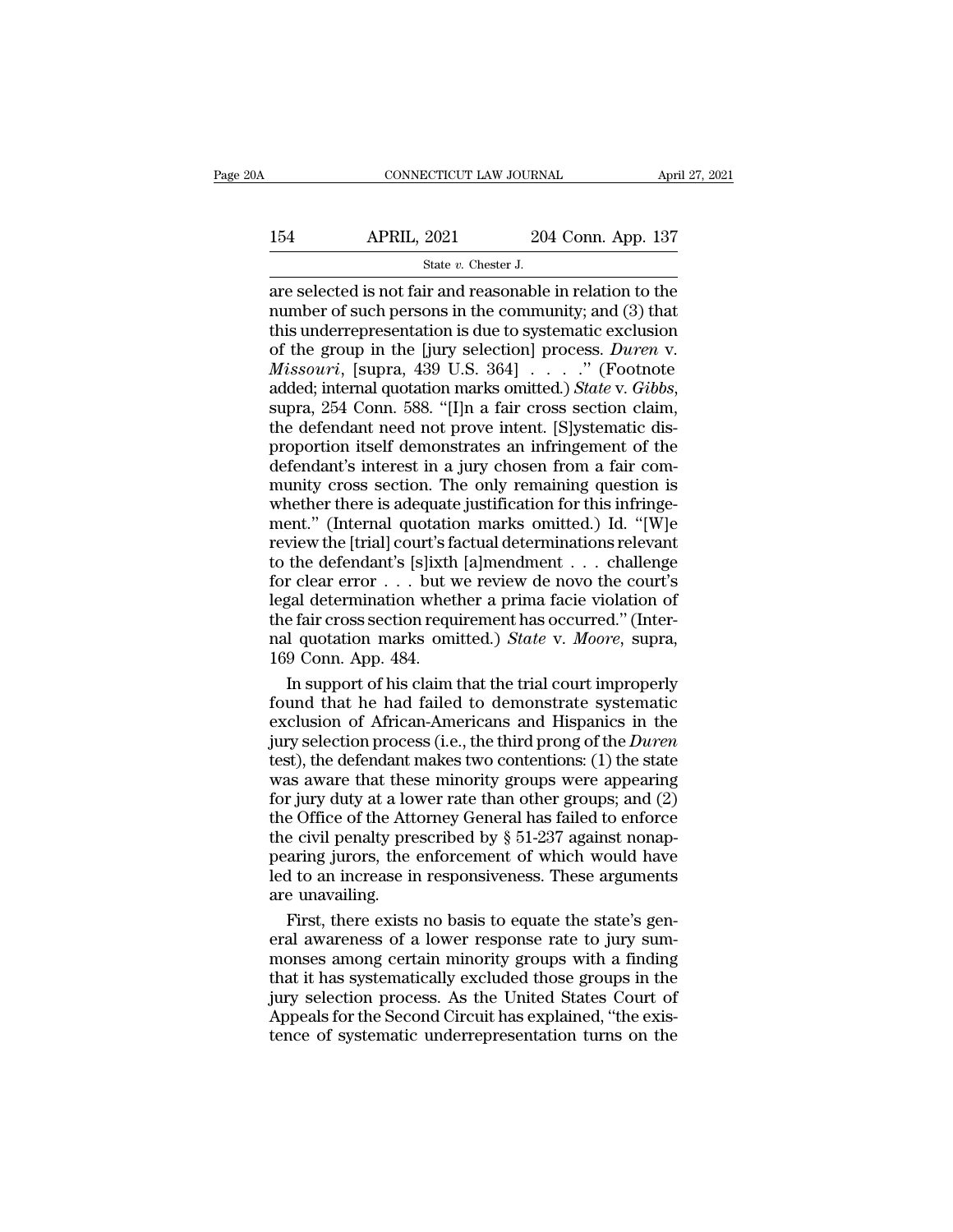# EXECUTE CONNECTICUT LAW JOURNAL Page 21A<br>204 Conn. App. 137 APRIL, 2021 155<br>31 State v. Chester J. SCTICUT LAW JOURNA<br>APRIL, 2<br>State *v.* Chester J.<br>Veni**res** not the

Fage 21/<br>
process of selecting venires, not the outcome of that<br>
process of selecting venires, not the outcome of that<br>
process in a particular case." United States v. Jackman,<br>
46 F.3d 1240, 1248. (2d Cir. 1995). With reg Process in a particular case.'' *United States* v. *Jackman*, 46 F.3d 1240, 1248 (2d Cir. 1995). With regard to the process by which the Judicial Branch's jury administration summons potential jurors the uncontroverted 204 Conn. App. 137 APRIL, 2021 155<br> **process** of selecting venires, not the outcome of that<br>
process in a particular case." United States v. Jackman,<br>
46 F.3d 1240, 1248 (2d Cir. 1995). With regard to the<br>
process by which State v. Chester J.<br>
State v. Chester J.<br>
process of selecting venires, not the outcome of that<br>
process in a particular case." United States v. Jackman,<br>
46 F.3d 1240, 1248 (2d Cir. 1995). With regard to the<br>
process by w State v. Chester J.<br>
process of selecting venires, not the outcome of that<br>
process in a particular case." United States v. Jackman,<br>
46 F.3d 1240, 1248 (2d Cir. 1995). With regard to the<br>
process by which the Judicial Br process of selecting<br>process in a particula<br>46 F.3d 1240, 1248<br>*process* by which the<br>tration summons po<br>evidence establishe<br>regard to race.<br>Second, as the tri ocess in a particular case." United States v. Jackman,<br>F.3d 1240, 1248 (2d Cir. 1995). With regard to the<br>ocess by which the Judicial Branch's jury adminis-<br>tion summons potential jurors, the uncontroverted<br>idence establis 46 F.3d 1240, 1248 (2d Cir. 1995). With regard to the<br>*process* by which the Judicial Branch's jury adminis-<br>tration summons potential jurors, the uncontroverted<br>evidence established that it is accomplished without<br>regard

process by which the Judicial Branch's jury administration summons potential jurors, the uncontroverted evidence established that it is accomplished without regard to race.<br>Second, as the trial court correctly explained, tration summons potential jurors, the uncontroverted<br>evidence established that it is accomplished without<br>regard to race.<br>Second, as the trial court correctly explained, with<br>respect to the Attorney General's nonenforceme evidence established that it is accomplished without<br>regard to race.<br>Second, as the trial court correctly explained, with<br>respect to the Attorney General's nonenforcement of<br>civil penalties on nonappearing jurors pursuant regard to race.<br>
Second, as the trial court correctly explained, with<br>
respect to the Attorney General's nonenforcement of<br>
civil penalties on nonappearing jurors pursuant to § 51-<br>
237, there was no evidence to support a Second, as the trial court correctly explained, with<br>respect to the Attorney General's nonenforcement of<br>civil penalties on nonappearing jurors pursuant to  $\S 51-$ <br>237, there was no evidence to support a finding that<br>such respect to the Attorney General's nonenforcement of<br>civil penalties on nonappearing jurors pursuant to  $\S$  51-<br>237, there was no evidence to support a finding that<br>such enforcement would lead to greater responsiveness<br>to civil penalties on nonappearing jurors pursuant to  $\S$  51-<br>237, there was no evidence to support a finding that<br>such enforcement would lead to greater responsiveness<br>to juror summonses. See *State* v. Moore, supra, 169<br>Co 237, there was no evidence to support a finding that<br>such enforcement would lead to greater responsiveness<br>to juror summonses. See *State v. Moore*, supra, 169<br>Conn. App. 481–85 (noting "correctness" of trial court's<br>lega such enforcement would lead to greater responsiveness<br>to juror summonses. See *State* v. *Moore*, supra, 169<br>Conn. App. 481–85 (noting "correctness" of trial court's<br>legal analysis of defendant's fair cross section claim,<br> to juror summonses. See *State v. Moore*, supra, 169<br>Conn. App. 481–85 (noting "correctness" of trial court's<br>legal analysis of defendant's fair cross section claim,<br>whereby court rejected claim because, among other<br>things Conn. App. 481–85 (noting "correctness" of trial court's<br>legal analysis of defendant's fair cross section claim,<br>whereby court rejected claim because, among other<br>things, there was no evidence that " representation of<br>juro legal analysis of defendant's fair cross section claim,<br>whereby court rejected claim because, among other<br>things, there was no evidence that " 'representation of<br>jurors from a distinctive group would be affected by<br>enforce whereby court rejected claim because, among other<br>things, there was no evidence that " 'representation of<br>jurors from a distinctive group would be affected by<br>enforcement action' "). Moreover, it is difficult to per-<br>ceive things, there was no evidence that " representation of<br>jurors from a distinctive group would be affected by<br>enforcement action"). Moreover, it is difficult to per-<br>ceive how enforcement of civil penalties against nonap-<br>pe jurors from a distinctive group would be affected by<br>enforcement action'"). Moreover, it is difficult to per-<br>ceive how enforcement of civil penalties against nonap-<br>pearing jurors would even be probative, for constitu-<br>ti enforcement action'"). Moreover, it is difficult to perceive how enforcement of civil penalties against nonap-<br>pearing jurors would even be probative, for constitu-<br>tional purposes, with respect to whether the state had<br>sy ceive how enforcement of civil penalties against nonap-<br>pearing jurors would even be probative, for constitu-<br>tional purposes, with respect to whether the state had<br>systematically *excluded* individuals in the jury selecti pearing jurors would even be probative, for constitu-<br>tional purposes, with respect to whether the state had<br>systematically *excluded* individuals in the jury selection<br>process. That is, any nonappearing juror was necessar tional purposes, with respect to whethe<br>systematically *excluded* individuals in the<br>process. That is, any nonappearing juror<br>ily *included* in the juror summoning p<br>not appear for any number of reasons of<br>process by which stematically excluded individuals in the jury selection<br>ocess. That is, any nonappearing juror was necessar-<br>*included* in the juror summoning process but did<br>t appear for any number of reasons external to the<br>ocess by wh process. That is, any nonappearing juror was necessarily *included* in the juror summoning process but did<br>not appear for any number of reasons external to the<br>process by which he or she was summoned. See *State*<br>v. *Gibbs* 

ily *included* in the juror summoning process but did<br>not appear for any number of reasons external to the<br>process by which he or she was summoned. See *State*<br>v. *Gibbs*, supra, 254 Conn. 596–97.<br>In sum, we conclude that not appear for any number of reasons external to the<br>process by which he or she was summoned. See *State*<br>v. *Gibbs*, supra, 254 Conn. 596–97.<br>In sum, we conclude that the defendant did not estab-<br>lish a prima facie viola process by which he or she was summoned. See *State* v. *Gibbs*, supra, 254 Conn. 596–97.<br>In sum, we conclude that the defendant did not establish a prima facie violation of the sixth amendment's fair cross section requir v. *Gibbs*, supra, 254 Conn. 596–97.<br>In sum, we conclude that the defendant<br>lish a prima facie violation of the sixth am<br>cross section requirement because he fai<br>strate that any underrepresentation of A<br>cans and Hispanics ross section requirement because he failed to demon-<br>rate that any underrepresentation of African-Ameri-<br>ans and Hispanics resulted from their systematic exclu-<br>on in the jury selection process.<sup>12</sup><br><sup>12</sup> Although we need n strate that any underrepresentation of African-Americans and Hispanics resulted from their systematic exclusion in the jury selection process.<sup>12</sup><br><sup>12</sup> Although we need not address the second prong of the defendant's fair

cans and Hispanics resulted from their systematic exclusion in the jury selection process.<sup>12</sup><br> $\frac{12}{12}$  Although we need not address the second prong of the defendant's fair cross section claim, we make the following o sion in the jury selection process.<sup>12</sup><br>
<sup>12</sup> Although we need not address the second prong of the defendant's fair<br>
cross section claim, we make the following observation. Through Seaberry,<br>
the defendant offered the fol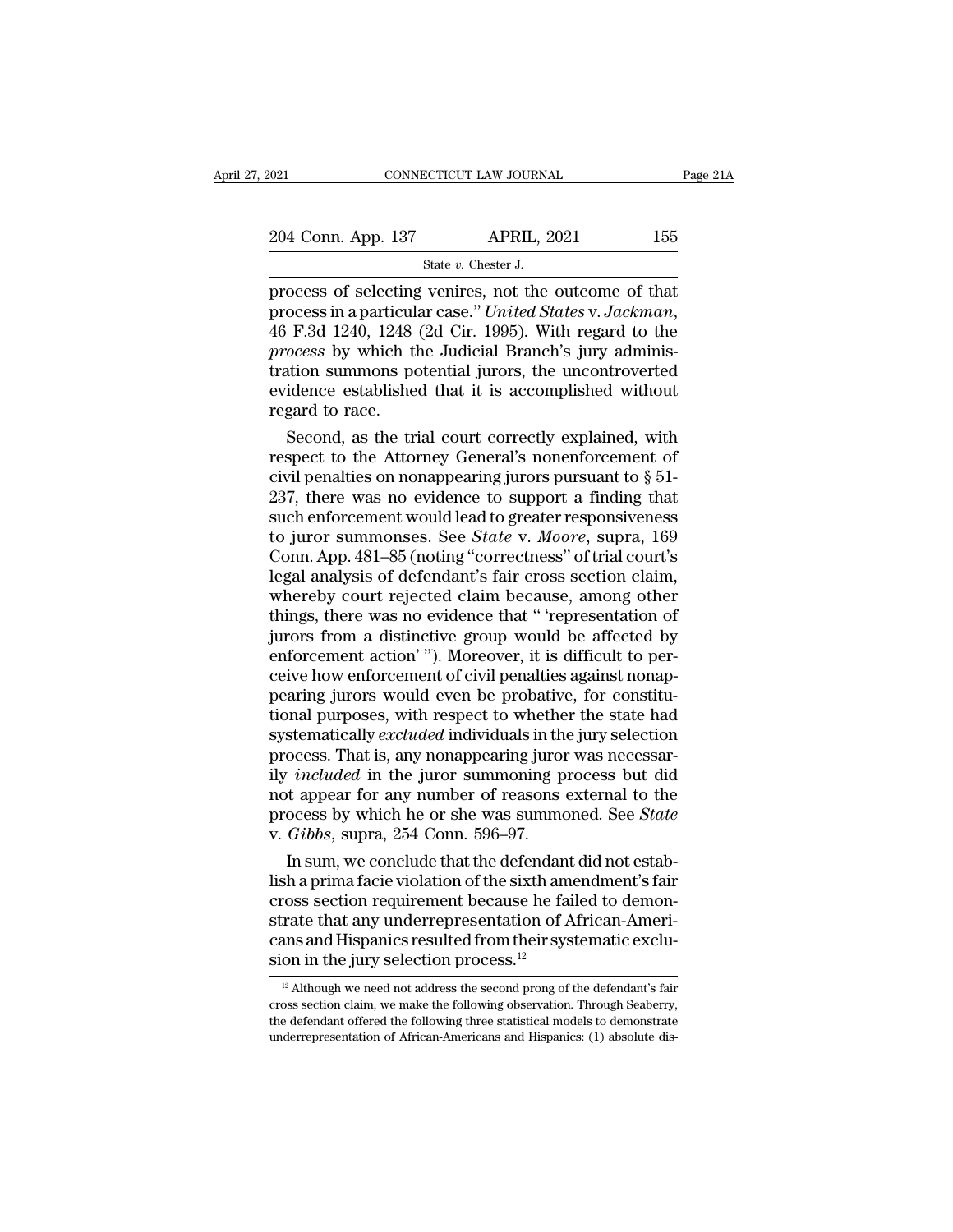| 22A |     | CONNECTICUT LAW JOURNAL |                    | April 27, 2021 |
|-----|-----|-------------------------|--------------------|----------------|
|     | 156 | <b>APRIL, 2021</b>      | 204 Conn. App. 137 |                |
|     |     | State $v$ . Chester J.  |                    |                |
|     | В   |                         |                    |                |

156 APRIL, 2021 204 Conn. App. 137<br>  $\frac{3.54}{100}$ <br>  $\frac{137}{100}$ <br>  $\frac{137}{100}$ <br>
We now turn to the defendant's claim that the jury sum-<br>
moning process violated his fourteenth amendment right<br>
to equal protection. The d 156 APRIL, 2021 204 Conn. App. 137<br>  $\frac{\text{State } v. \text{ Chester J.}}{B}$ <br>
We now turn to the defendant's claim that the jury sum-<br>
moning process violated his fourteenth amendment right<br>
to equal protection. The defendant largely relies  $\begin{tabular}{l} State $v$. \end{tabular} \vspace{0.5em} \begin{tabular}{l} \multicolumn{2}{l}{{\small\bf{B}}}\ \multicolumn{2}{l}{\begin{tabular}{l} \multicolumn{2}{l}{{\small\bf{B}}}\ \multicolumn{2}{l}{\begin{tabular}{l} \multicolumn{2}{l}{{\small\bf{B}}}\ \multicolumn{2}{l}{\textbf{B}}\ \multicolumn{2}{l}{\textbf{B}}\ \multicolumn{2}{l}{\textbf{B}}\ \multicolumn{2}{l}{\textbf{B}}\ \multicolumn{2}{l}{\textbf{B}}\ \multicolumn{2}{l}{\textbf{B}}\ \$ B<br>We now turn to the defendant's claim that the jury sum-<br>moning process violated his fourteenth amendment right<br>to equal protection. The defendant largely relies on the<br>arguments made with respect to his sixth amendment<br>c We now turn to the order<br>moning process violat<br>to equal protection. T<br>arguments made with<br>claim. For the reaso<br>larly unavailing.<br>"An equal protectic we now turn to the detendant sciantificatine jury sum-<br>
Similar protection. The defendant largely relies on the<br>
guments made with respect to his sixth amendment<br>
aim. For the reasons that follow, this claim is simi-<br>
ly u moning process violated instource null antendment right<br>to equal protection. The defendant largely relies on the<br>arguments made with respect to his sixth amendment<br>claim. For the reasons that follow, this claim is simi-<br>l

to equal protection. The defendant largely renes on the<br>arguments made with respect to his sixth amendment<br>claim. For the reasons that follow, this claim is simi-<br>larly unavailing.<br>"An equal protection violation in jury se arguments made with respect to his sixth antendment<br>claim. For the reasons that follow, this claim is simi-<br>larly unavailing.<br>"An equal protection violation in jury selection proce-<br>dures may be established by proof of (1) ciam. For the reasons that follow, this claim is similarly unavailing.<br>
"An equal protection violation in jury selection procedures may be established by proof of (1) underrepresentation of a recognizable group; (2) substa " An equal protection violation in jury selection procedures may be established by proof of  $(1)$  underrepresentation of a recognizable group;  $(2)$  substantial underrepresentation over a significant period of time; and "An equal protection violation in jury selection procedures may be established by proof of (1) underrepresentation of a recognizable group; (2) substantial underrepresentation over a significant period of time; and (3) a dures may be established by proof of (1) underrepresentation of a recognizable group; (2) substantial underrepresentation over a significant period of time; and (3) a selection procedure susceptible to abuse or not raciall tation of a recognizable group; (2) substantial underrep-<br>resentation over a significant period of time; and (3) a<br>selection procedure susceptible to abuse or not racially<br>neutral.... Although the equal protection test is resentation over a significant period of time; and (3) a<br>selection procedure susceptible to abuse or not racially<br>neutral.... Although the equal protection test is simi-<br>lar to the cross section test, the critical differen selection procedure susceptible to abuse or not racially<br>neutral. . . . Although the equal protection test is simi-<br>lar to the cross section test, the critical difference is<br>that in an equal protection claim the defendant neutral. . . . Although the equal protection test is similar to the cross section test, the critical difference is<br>that in an equal protection claim the defendant must<br>prove discriminatory purpose." (Citation omitted; emph lar to the cross section test, the critical difference is<br>that in an equal protection claim the defendant must<br>prove discriminatory purpose." (Citation omitted; empha-<br>sis omitted; internal quotation marks omitted.) *Stat* that in an equal pro<br>prove discriminatory<br>sis omitted; internal<br>*Moore*, supra, 169 (<br>*Castonguay*, 194 C<br>(discriminatory inte<br>tion violation).<br>By way of review by way of review, the trial court concluded that the tendent fields a field of review, the trial court concluded that the fendant failed to establish an equal protection finding a failure of proof as to each of the proper sis ontitied; internal quotation marks ontitied.) *State v.*<br>Moore, supra, 169 Conn. App. 486; see also *State v.*<br>Castonguay, 194 Conn. 416, 421, 481 A.2d 56 (1984)<br>(discriminatory intent required to prove equal protec-<br>t

moore, supra, 109 Conn. App. 480; see also *state* v.<br>Castonguay, 194 Conn. 416, 421, 481 A.2d 56 (1984)<br>(discriminatory intent required to prove equal protec-<br>tion violation).<br>By way of review, the trial court concluded Castonguay, 194 Conn. 410, 421, 481 A.2d 50 (1984)<br>(discriminatory intent required to prove equal protection violation).<br>By way of review, the trial court concluded that the<br>defendant failed to establish an equal protecti (discriminatory mient required to prove equal protection violation).<br>By way of review, the trial court concluded that the<br>defendant failed to establish an equal protection viola-<br>tion, finding a failure of proof as to eac found violation).<br>By way of review, the trial court concluded that the<br>defendant failed to establish an equal protection viola-<br>tion, finding a failure of proof as to each of the prongs<br>of the equal protection test. We ne By way of review, the trial court concluded that the<br>defendant failed to establish an equal protection viola-<br>tion, finding a failure of proof as to each of the prongs<br>of the equal protection test. We need focus our analys defendant failed to establish an equal protection violation, finding a failure of proof as to each of the prongs of the equal protection test. We need focus our analysis only on the third prong.<sup>13</sup> Specifically, the tria only on the third prong.<sup>13</sup> Specifically, the trial court found, and we agree, that the defendant failed to demonstrate that Connecticut's jury selection procedure is susceptible to abuse or is not racially neutral. As ou

strate that Connecticut's jury selection procedure is<br>susceptible to abuse or is not racially neutral. As our<br>parity; (2) comparative disparity; and (3) statistical decision theory. In *Gibbs*,<br>our Supreme Court rejected susceptible to abuse or is not racially neutral. As our parity; (2) comparative disparity; and (3) statistical decision theory. In *Gibbs*, our Supreme Court rejected each of these models, requiring instead that a defendan ences among those statistical models and reasons for rejection theory. In Gibbs,<br>parity; (2) comparative disparity; and (3) statistical decision theory. In Gibbs,<br>our Supreme Court rejected each of these models, requiring parity; (2) comparative disparity; and (3) statistical decision theory. In *Gibbs*, our Supreme Court rejected each of these models, requiring instead that a defendant utilize the substantial impact test in establishing a defendant utilize the substantial impact test in establishing a fair cross<br>section violation. *State* v. *Gibbs*, supra, 254 Conn. 589–91 (explaining differ-<br>ences among those statistical models and reasons for rejecting t section violation. *State* v. *Gibbs*, supra, 254 Conn. 589–91 (explaining differences among those statistical models and reasons for rejecting them). The defendant did not utilize the substantial impact test in the prese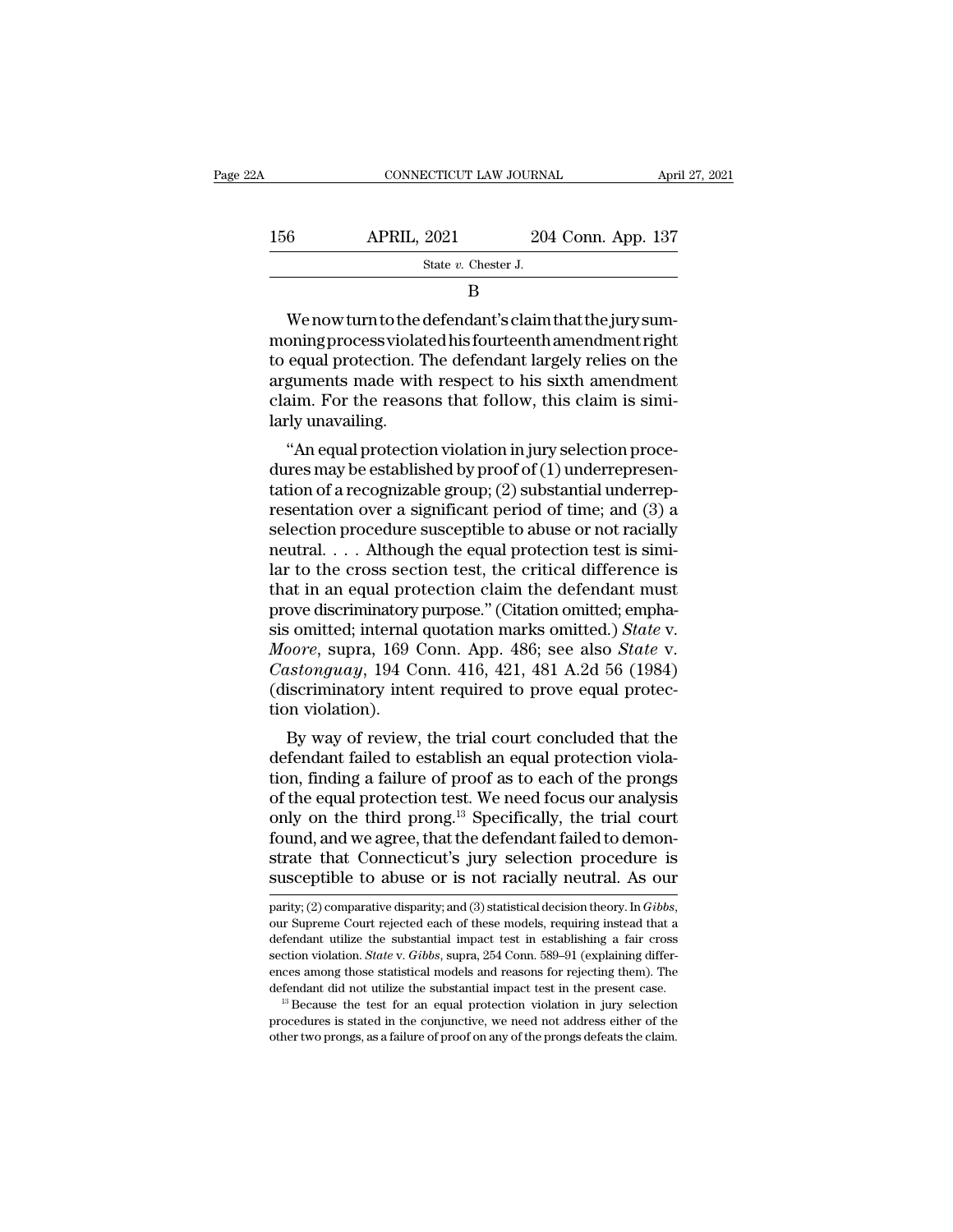SCTICUT LAW JOURNA<br>APRIL, 2<br>State *v.* Chester J.<br>ained in *Gibbs* th Fage 23A<br>
Supreme Court explained in *Gibbs*, the third prong is<br>
Supreme Court explained in *Gibbs*, the third prong is<br>
satisfied when "a defendant [demonstrates] that the jury<br>
selection process is equally capable of be 204 Conn. App. 137 APRIL, 2021 157<br>Supreme Court explained in *Gibbs*, the third prong is<br>satisfied when "a defendant [demonstrates] that the jury<br>selection process is equally capable of being applied in<br>such a manner as p 204 Conn. App. 137 APRIL, 2021 157<br>
State v. Chester J.<br>
Supreme Court explained in *Gibbs*, the third prong is<br>
satisfied when "a defendant [demonstrates] that the jury<br>
selection process is equally capable of being appl 204 Conn. App. 137 APRIL, 2021 157<br>
State v. Chester J.<br>
Supreme Court explained in *Gibbs*, the third prong is<br>
satisfied when "a defendant [demonstrates] that the jury<br>
selection process is equally capable of being appl Supreme Court explained in *Gibbs*, the third prong is<br>satisfied when "a defendant [demonstrates] that the jury<br>selection process is equally capable of being applied in<br>such a manner as practically to proscribe any group<br> Supreme Court explained in *Gibbs*, the third prong is<br>satisfied when "a defendant [demonstrates] that the jury<br>selection process is equally capable of being applied in<br>such a manner as practically to proscribe any group<br> Supreme Court explained in *Gibbs*, the third prong is<br>satisfied when "a defendant [demonstrates] that the jury<br>selection process is equally capable of being applied in<br>such a manner as practically to proscribe any group<br> satisfied when "a defendant [demonstrates] that the jury<br>selection process is equally capable of being applied in<br>such a manner as practically to proscribe any group<br>thought by the law's administrators to be undesirable<br>selection process is equally capable of being applied in<br>such a manner as practically to proscribe any group<br>thought by the law's administrators to be undesirable<br> $\ldots$  or that the [s]tate [has]  $\ldots$  deliberately and sys such a manner as practically to proscribe any group<br>thought by the law's administrators to be undesirable<br>... or that the [s]tate [has] ... deliberately and sys-<br>tematically [denied] to members of [a] race the right<br>to par thought by the law's administrators to be undesirable<br>  $\ldots$  or that the [s]tate [has]  $\ldots$  deliberately and sys-<br>
tematically [denied] to members of [a] race the right<br>
to participate as jurors in the administration of ... or that the [s]tate [has] ... deliberately and systematically [denied] to members of [a] race the right to participate as jurors in the administration of justice."<br>(Citation omitted; internal quotation marks omitted.) tematically [denied] to members of [a] race the right<br>to participate as jurors in the administration of justice."<br>(Citation omitted; internal quotation marks omitted.)<br>State v. Gibbs, supra, 254 Conn. 596. As set forth in<br> to participate as jurors in the administration of justice."<br>(Citation omitted; internal quotation marks omitted.)<br>State v. Gibbs, supra, 254 Conn. 596. As set forth in<br>part I A of this opinion, the defendant has not estab (Citation omitted; internal quotation marks omitted.)<br>
State v. Gibbs, supra, 254 Conn. 596. As set forth in<br>
part I A of this opinion, the defendant has not estab-<br>
lished that the state systematically excluded African-<br> State v. Gibbs, supra, 254 Conn. 596. As set forth in part I A of this opinion, the defendant has not established that the state systematically excluded African-Americans and/or Hispanics from the jury selection process. part I A of this opinion, the defendant has not established that the state systematically excluded African-Americans and/or Hispanics from the jury selection process. Furthermore, the defendant did not provide the court wi lished that the state systematically excluded African-<br>Americans and/or Hispanics from the jury selection process. Furthermore, the defendant did not provide the<br>court with any evidence of discriminatory intent with<br>respec Americans and/or Hispanics from the jury selection process. Furthermore, the defendant did not provide the court with any evidence of discriminatory intent with respect to excluding African-Americans or Hispanics. Here, as cess. Furthermore, the defendant did not provide the<br>court with any evidence of discriminatory intent with<br>respect to excluding African-Americans or Hispanics.<br>Here, as we found in *Moore*, "[t]he undisputed evidence<br>prese court with any evidence of discriminatory intent with<br>respect to excluding African-Americans or Hispanics.<br>Here, as we found in *Moore*, "[t]he undisputed evidence<br>presented by the defendant reflected that Judicial<br>Branch respect to excluding African-Americans or Hispanics.<br>Here, as we found in *Moore*, "[t]he undisputed evidence<br>presented by the defendant reflected that Judicial<br>Branch officials were unaware of the racial and ethnic<br>charac Here, as we found in *Moore*, "[t]he undisputed evidence<br>presented by the defendant reflected that Judicial<br>Branch officials were unaware of the racial and ethnic<br>characteristics of persons summoned for jury duty and<br>that, presented by the defendant reflected that Judicial<br>Branch officials were unaware of the racial and ethnic<br>characteristics of persons summoned for jury duty and<br>that, to the extent that prospective jurors voluntarily<br>provid characteristics of persons summoned for jury duty and<br>that, to the extent that prospective jurors voluntarily<br>provided information related to their race or ethnicity<br>on their confidential juror questionnaire, such infor-<br>m that, to the extent that prospective jurors voluntarily<br>provided information related to their race or ethnicity<br>on their confidential juror questionnaire, such infor-<br>mation was not retained or recorded." *State* v. Moore, provided information related to their race or ethnicity<br>on their confidential juror questionnaire, such infor-<br>mation was not retained or recorded." *State* v. *Moore*,<br>supra, 169 Conn. App. 486. As in *Gibbs*, the defenda on their confidential juror questionnaire, such information was not retained or recorded." *State* v. *Moore*, supra, 169 Conn. App. 486. As in *Gibbs*, the defendant has failed to establish how the higher rate of nonrepor mation was not retained or recorded." *State* v. *Moore*, supra, 169 Conn. App. 486. As in *Gibbs*, the defendant has failed to establish how the higher rate of nonreporting in response to jury summonses among African-Amer supra, 169 Conn. App. 486. As in *Gibbs*, the defendant<br>has failed to establish how the higher rate of nonre-<br>porting in response to jury summonses among African-<br>Americans and Hispanics is attributable to the state,<br>rathe has failed to establish how the higher rate of nonre-<br>porting in response to jury summonses among African-<br>Americans and Hispanics is attributable to the state,<br>rather than to *external* factors beyond the state's con-<br>tro porting in response to jury summonses among African-<br>Americans and Hispanics is attributable to the state,<br>rather than to *external* factors beyond the state's con-<br>trol. See *State* v. *Gibbs*, supra, 596–97 ("[a]s the tr Americans and Hispanics is attributable to the state,<br>rather than to *external* factors beyond the state's con-<br>trol. See *State* v. *Gibbs*, supra, 596–97 ("[a]s the trial<br>court found, there is a greater occurrence of und rather than to *external* factors beyond the state's control. See *State* v. *Gibbs*, supra, 596–97 ("[a]s the trial court found, there is a greater occurrence of undeliverable jury summonses and failures to report for jur trol. See *State* v. *G*<br>court found, there is<br>ble jury summonses<br>vice in the Hispan<br>population, not as a<br>in the main because<br>tic isolation'').<br>Mindful of the ma Figure 1 and the marked similar<br>term in the general pullation, not as a result of racial discrimination, but<br>the main because of residential mobility and linguis-<br>isolation").<br>Mindful of the marked similarity between the ble jury summonses and failures to report for jury service in the Hispanic community than in the general population, not as a result of racial discrimination, but in the main because of residential mobility and linguistic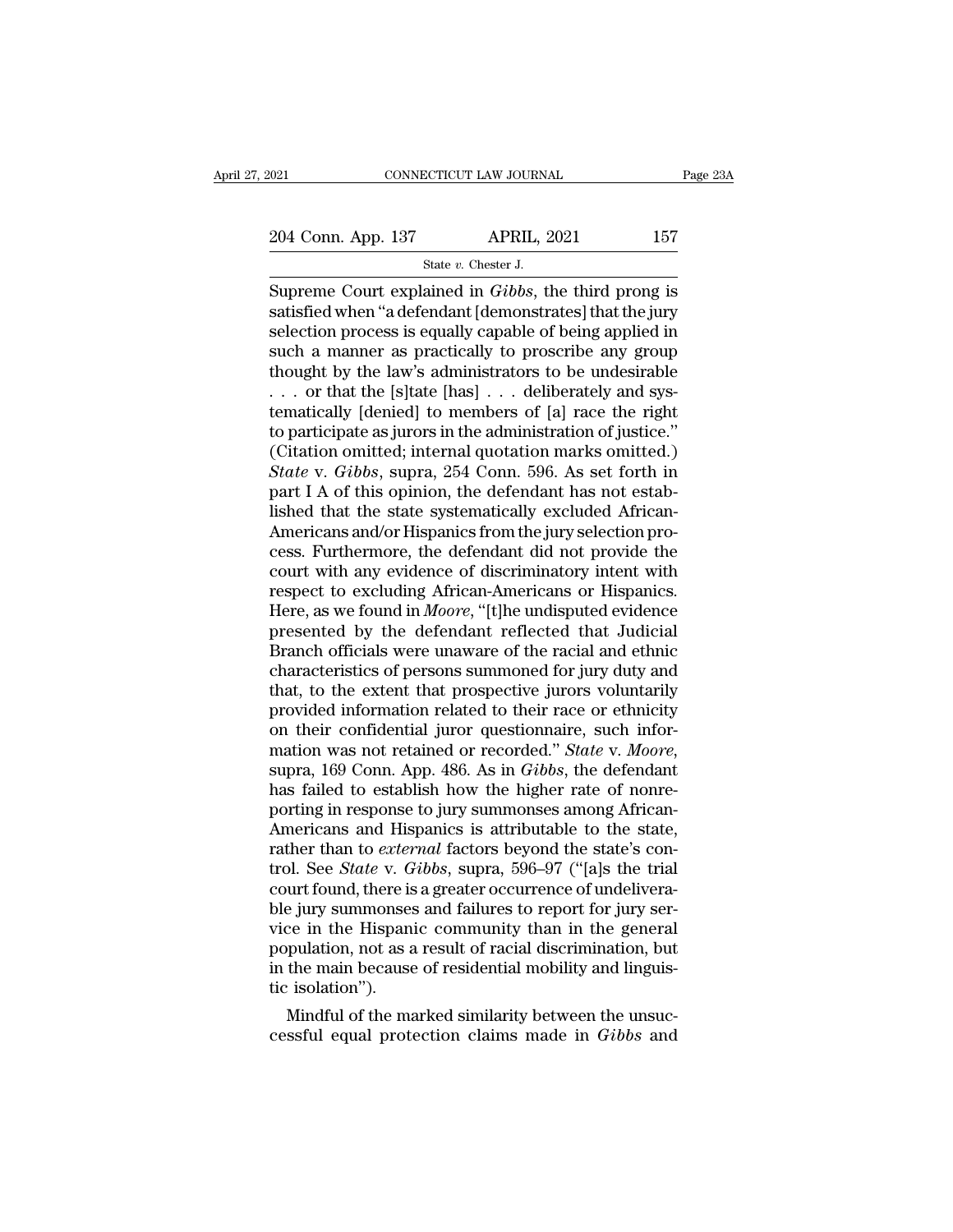# CONNECTICUT LAW JOURNAL April 27, 2021<br>158 APRIL, 2021 204 Conn. App. 137<br>158 APRIL, 2021 204 Conn. App. 137 SCTICUT LAW JOURNA<br>2021 204<br>State *v.* Chester J.<br>1 asserted in the

**EXECUTE CONNECTICUT LAW JOURNAL** April 27, 2021<br> **APRIL, 2021** 204 Conn. App. 137<br> **Moore** and the claim asserted in the present case, we<br>
conclude that the court properly determined that the<br>
defendant failed to establis 158 APRIL, 2021 204 Conn. App. 137<br>
State v. Chester J.<br>
Moore and the claim asserted in the present case, we<br>
conclude that the court properly determined that the<br>
defendant failed to establish an equal protection violati 158 APRIL, 2021 204 Conn. App. 137<br>  $\frac{8\times x}{204}$  Conn. App. 137<br>
Moore and the claim asserted in the present case, we<br>
conclude that the court properly determined that the<br>
defendant failed to establish an equal protect 158 APRIL, 2021 204 Conn. App. 137<br>  $\frac{1}{37}$ <br>  $\frac{1}{37}$ <br>  $\frac{1}{37}$ <br>  $\frac{1}{37}$ <br>  $\frac{1}{37}$ <br>  $\frac{1}{37}$ <br>  $\frac{1}{37}$ <br>  $\frac{1}{37}$ <br>  $\frac{1}{37}$ <br>  $\frac{1}{37}$ <br>  $\frac{1}{37}$ <br>  $\frac{1}{37}$ <br>  $\frac{1}{37}$ <br>  $\frac{1}{37}$ <br>  $\frac{1}{37}$ <br>  $\frac{1$ Fig. 2021<br>  $\frac{1}{201 \text{ Coff}}$ .  $\frac{1}{201 \text{ Coff}}$ .  $\frac{1}{201 \text{ Coff}}$ .  $\frac{1}{201 \text{ Coff}}$ .  $\frac{1}{201 \text{ Coff}}$ .  $\frac{1}{201 \text{ Coff}}$ .  $\frac{1}{201 \text{ Coff}}$ .  $\frac{1}{201 \text{ Coff}}$ .  $\frac{1}{201 \text{ Coff}}$ .  $\frac{1}{201 \text{ Coff}}$ .  $\frac{1}{201 \text{ Coff}}$ .  $\frac{1}{201 \text{$  $\begin{array}{l} \text{State }v\text{. Chester J.} \\\hline \text{Moore and the claim asserted in the conclude that the court properly (defendant failed to establish an equation because, at a minimum, there a jury selection procedure that is so that is not readily neutral.} \\\hline \end{array}$ Fendant failed to establish an equal protection viola-<br>
in because, at a minimum, there was no evidence of<br>
iury selection procedure that is susceptible to abuse<br>
that is not racially neutral.<br>
II<br>
The defendant next invit

II

supervisory authority over the administration of your selection procedure that is susceptible to abuse<br>or that is not racially neutral.<br>II<br>The defendant next invites this court to exercise its<br>supervisory authority over th to recause, at a numman, there was no evalence of<br>a jury selection procedure that is susceptible to abuse<br>or that is not racially neutral.<br>II<br>The defendant next invites this court to exercise its<br>supervisory authority over a jury selection procedure that is susceptible to abuse<br>or that is not racially neutral.<br>II<br>The defendant next invites this court to exercise its<br>supervisory authority over the administration of justice<br>to require the coll II<br>In The defendant next invites this court to exercise its<br>supervisory authority over the administration of justice<br>to require the collection and/or maintenance of venire<br>panel demographic data in order to allow for analy The defendant next invites this court to exercise its<br>pervisory authority over the administration of justice<br>require the collection and/or maintenance of venire<br>nel demographic data in order to allow for analysis of<br>derrep The defendant next invites this court to exercise its<br>supervisory authority over the administration of justice<br>to require the collection and/or maintenance of venire<br>panel demographic data in order to allow for analysis of

supervisory authority over the administration of justice<br>to require the collection and/or maintenance of venire<br>panel demographic data in order to allow for analysis of<br>underrepresentation claims. We decline the invitation to require the collection and/or maintenance of venire<br>panel demographic data in order to allow for analysis of<br>underrepresentation claims. We decline the invitation.<br>"It is well settled that [a]ppellate courts possess an<br> panel demographic data in order to allow for analysis of<br>underrepresentation claims. We decline the invitation.<br>"It is well settled that [a]ppellate courts possess an<br>inherent supervisory authority over the administration<br> underrepresentation claims. We decline the invitation.<br>
"It is well settled that [a]ppellate courts possess an<br>
inherent supervisory authority over the administration<br>
of justice. . . . Supervisory powers are exercised to<br> "It is well settled that [a]ppellate courts possess an inherent supervisory authority over the administration of justice. . . . Supervisory powers are exercised to direct trial courts to adopt judicial procedures that wil inherent supervisory authority over the administration<br>of justice. . . . Supervisory powers are exercised to<br>direct trial courts to adopt judicial procedures that will<br>address matters that are of utmost seriousness, not o of justice. . . . Supervisory powers are exercised to direct trial courts to adopt judicial procedures that will address matters that are of utmost seriousness, not only for the integrity of a particular trial but also for direct trial courts to adopt judicial procedures that will<br>address matters that are of utmost seriousness, not only<br>for the integrity of a particular trial but also for the<br>perceived fairness of the judicial system as a wh address matters that are of utmost seriousness, not only<br>for the integrity of a particular trial but also for the<br>perceived fairness of the judicial system as a whole.<br>... Under our supervisory authority, we have adopted<br>r for the integrity of a particular trial but also for the perceived fairness of the judicial system as a whole.<br>
... Under our supervisory authority, we have adopted rules intended to guide the lower courts in the administ perceived fairness of the judicial system as a whole.<br>  $\ldots$  Under our supervisory authority, we have adopted<br>
rules intended to guide the lower courts in the adminis-<br>
tration of justice in all aspects of the criminal pr Fig. . . . Under our supervisory authority, we have adopted rules intended to guide the lower courts in the administration of justice in all aspects of the criminal process.<br>  $\ldots$  The exercise of our supervisory powers i rules intended to guide the lower courts in the administration of justice in all aspects of the criminal process.<br>  $\ldots$  The exercise of our supervisory powers is an extraordinary remedy to be invoked only when circumstan tration of justice in all aspects of the criminal process.<br>  $\dots$  The exercise of our supervisory powers is an extraordinary remedy to be invoked only when circum-<br>
stances are such that the issue at hand, while not ris-<br> . . . . The exercise of our supervisory powers is an extraordinary remedy to be invoked only when circumstances are such that the issue at hand, while not rising to the level of a constitutional violation, is nonetheless extraordinary remedy to be invoked only when circum-<br>stances are such that the issue at hand, while not ris-<br>ing to the level of a constitutional violation, is nonethe-<br>less of utmost seriousness, not only for the integrit stances are such that the issue at hand, while not rising to the level of a constitutional violation, is nonetheless of utmost seriousness, not only for the integrity of a particular trial but also for the perceived fairn ing to the level of a constitutional violation, is nonetheless of utmost seriousness, not only for the integrity<br>of a particular trial but also for the perceived fairness<br>of the judicial system as a whole.... Indeed, there less of utmost seriousness, not only for the integrity<br>of a particular trial but also for the perceived fairness<br>of the judicial system as a whole. . . . Indeed, there<br>is no principle that would bar us from exercising our % of a particular trial but also for the perceived fairness<br>of the judicial system as a whole. . . . Indeed, there<br>is no principle that would bar us from exercising our<br>supervisory authority to craft a remedy that might<br>e of the judicial system as a whole. . . . . Indeed, there is no principle that would bar us from exercising our supervisory authority to craft a remedy that might extend beyond the constitutional minimum because articulati is no principle that would bar us from exercising our<br>supervisory authority to craft a remedy that might<br>extend beyond the constitutional minimum because<br>articulating a rule of policy and reversing a conviction<br>under our s supervisory authority to craft a remedy that might<br>extend beyond the constitutional minimum because<br>articulating a rule of policy and reversing a conviction<br>under our supervisory powers is perfectly in line with<br>the genera extend beyond the constitutional minimum because<br>articulating a rule of policy and reversing a conviction<br>under our supervisory powers is perfectly in line with<br>the general principle that this court ordinarily invoke[s]<br>[i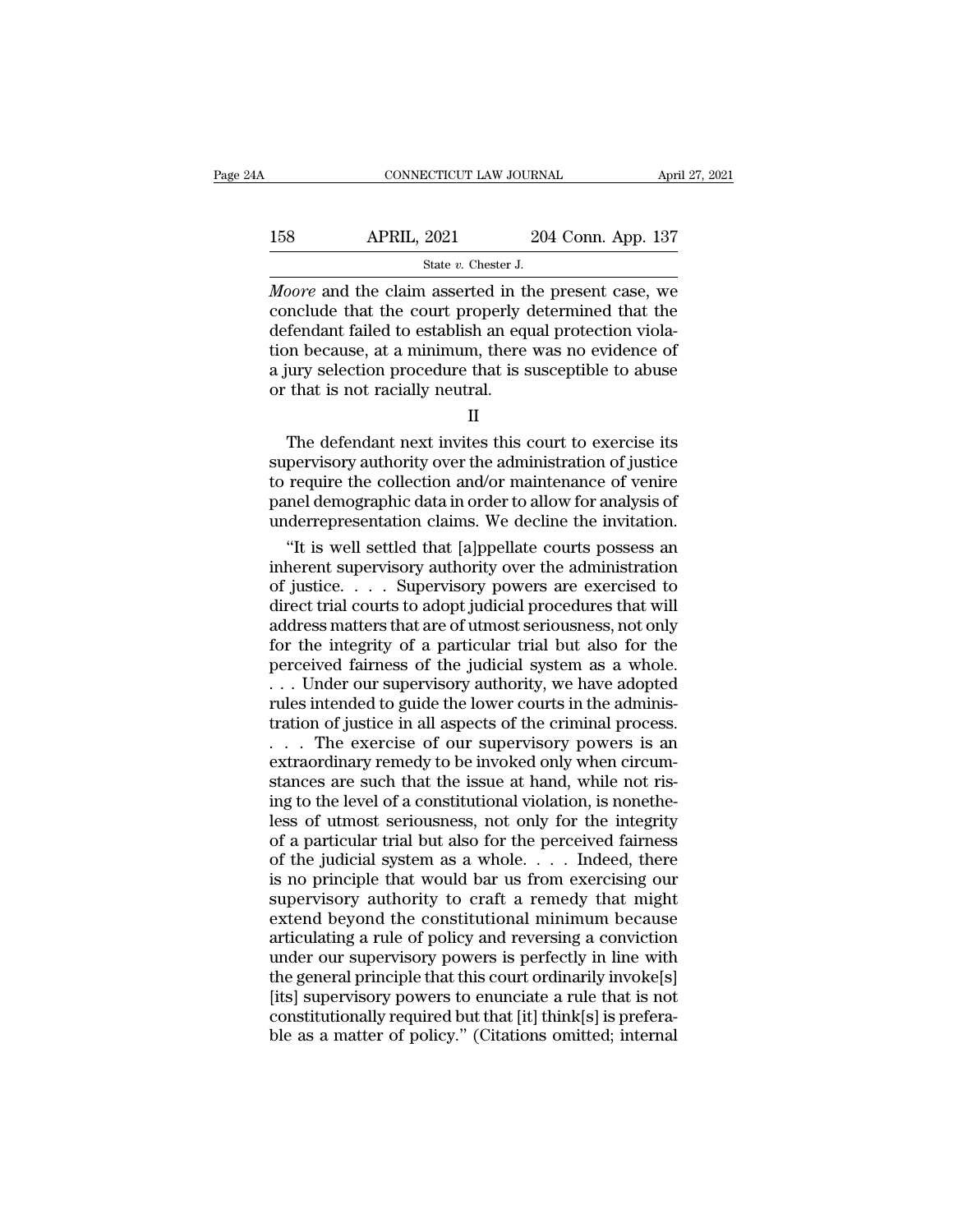| 021 |                    | CONNECTICUT LAW JOURNAL                         | Page 25A |
|-----|--------------------|-------------------------------------------------|----------|
|     |                    |                                                 |          |
|     | 204 Conn. App. 137 | <b>APRIL, 2021</b>                              | 159      |
|     |                    | State $v$ . Chester J.                          |          |
|     |                    | quotation marks omitted) State y Elson 311 Conn |          |

Fage 2<br>
204 Conn. App. 137 APRIL, 2021 159<br>
State v. Chester J.<br>
quotation marks omitted.) *State* v. *Elson*, 311 Conn.<br>
726, 764–65, 91 A.3d 862 (2014). 204 Conn. App. 137 APRIL, 2<br>
State v. Chester J.<br>
quotation marks omitted.) *State* v. 1<br>
726, 764–65, 91 A.3d 862 (2014).<br>
Section 51-232 (c) provides in rel

4 Conn. App. 137 APRIL, 2021 159<br>
State v. Chester J.<br>
otation marks omitted.) *State* v. *Elson*, 311 Conn.<br>
6, 764–65, 91 A.3d 862 (2014).<br>
Section 51-232 (c) provides in relevant part: "The<br>
ry Administrator shall send 204 Conn. App. 137 APRIL, 2021 159<br>
State v. Chester J.<br>
quotation marks omitted.) State v. Elson, 311 Conn.<br>
726, 764–65, 91 A.3d 862 (2014).<br>
Section 51-232 (c) provides in relevant part: "The<br>
Jury Administrator shall State v. Chester J.<br>
(aputation marks omitted.) State v. Elson, 311 Conn.<br>
726, 764–65, 91 A.3d 862 (2014).<br>
Section 51-232 (c) provides in relevant part: "The<br>
Jury Administrator shall send to a prospective juror a<br>
juro quotation marks omitted.) *State* v. *Elson*, 311 Conn.<br>726, 764–65, 91 A.3d 862 (2014).<br>Section 51-232 (c) provides in relevant part: "The<br>Jury Administrator shall send to a prospective juror a<br>juror confirmation form and quotation marks omitted.) *State* v. *Etson*, 511 Comi.<br>
726, 764–65, 91 A.3d 862 (2014).<br>
Section 51-232 (c) provides in relevant part: "The<br>
Jury Administrator shall send to a prospective juror a<br>
juror confirmation for pation, 104–05, 91 A.5d 802 (2014).<br>Section 51-232 (c) provides in relevant part: "The<br>Jury Administrator shall send to a prospective juror a<br>juror confirmation form and a confidential juror ques-<br>tionnaire. Such question Section 51-232 (c) provides in relevant part: "The<br>Jury Administrator shall send to a prospective juror a<br>juror confirmation form and a confidential juror ques-<br>tionnaire. Such questionnaire shall include questions<br>eliciti *Provided in Small send to a prospective juror a*<br> *pror confirmation form and a confidential juror questionnaire.* Such questionnaire shall include questions<br>
eliciting the juror's name, age, race and ethnicity, occupatio *juror confirmation form and a confidential juror questionnaire. Such questionnaire shall include questions* eliciting the juror's name, age, race and ethnicity, occupation, education and information usually raised in voir *ionnaire.* Such questionnaire shall include questions<br>eliciting the juror's name, age, race and ethnicity, occu-<br>pation, education and information usually raised in voir<br>dire examination. The questionnaire shall inform th eliciting the juror's name, age, race and ethnicity, occu-<br>pation, education and information usually raised in voir<br>dire examination. *The questionnaire shall inform the*<br>prospective juror that information concerning race<br> pation, education and information usually raised in voir<br>dire examination. *The questionnaire shall inform the*<br>prospective juror that information concerning race<br>and ethnicity is required solely to enforce nondiscrim-<br>ina dire examination. The questionnaire shall inform the prospective juror that information concerning race and ethnicity is required solely to enforce nondiscrimination in jury selection, that the furnishing of such informati prospective juror that information concernine and ethnicity is required solely to enforce nondi<br>ination in jury selection, that the furnishing information is not a prerequisite to being que<br>for jury service and that such ation in jury selection, that the furnishing of such<br>formation is not a prerequisite to being qualified<br>r jury service and that such information need not<br>furnished if the prospective juror finds it objection-<br>le to do so. that to the jurisdary of such information is not a prerequisite to being qualified<br>for jury service and that such information need not<br>be furnished if the prospective juror finds it objection-<br>able to do so...." (Emphasis

*discretionary* and that such information and the furnished if the prospective juror finds it objectionable to do so...." (Emphasis added.)<br>At bottom, the defendant asks us to make mandatory what the legislature, in enact for *jury* service and that such information need not<br>be furnished if the prospective juror finds it objection-<br>able to do so. . . ." (Emphasis added.)<br>At bottom, the defendant asks us to make mandatory<br>what the legislatu be *jurntshed* if the prospective juror finds it objection-<br>able to do so. . . ." (Emphasis added.)<br>At bottom, the defendant asks us to make mandatory<br>what the legislature, in enacting  $\S 51-232$  (c), has made<br>discretiona able to do so. . . . . (Emphasis added.)<br>At bottom, the defendant asks us to make mandatory<br>what the legislature, in enacting § 51-232 (c), has made<br>discretionary—the provision of information concerning<br>race and ethnicity At bottom, the defendant asks us to make mandatory<br>what the legislature, in enacting  $\S 51-232$  (c), has made<br>discretionary—the provision of information concerning<br>race and ethnicity from a prospective juror in a confiden what the legislature, in enacting  $\S$  51-232 (c), has made<br>discretionary—the provision of information concerning<br>race and ethnicity from a prospective juror in a confiden-<br>tial juror questionnaire. Beyond dismissing the a discretionary—the provision of information concerning<br>race and ethnicity from a prospective juror in a confiden-<br>tial juror questionnaire. Beyond dismissing the appeal<br>in *Moore*, in addressing a similar request, our Supre race and ethnicity from a prospective juror in a confidential juror questionnaire. Beyond dismissing the appeal<br>in *Moore*, in addressing a similar request, our Supreme<br>Court voiced its reluctance, then its refusal, "to ex tial juror questionnaire. Beyond dismissing the appeal<br>in *Moore*, in addressing a similar request, our Supreme<br>Court voiced its reluctance, then its refusal, "to exercise<br>[its] supervisory authority in the sweeping manne in *Moore*, in addressing a similar request, our Supreme<br>
Court voiced its reluctance, then its refusal, "to exercise<br>
[its] supervisory authority in the sweeping manner<br>
sought by the defendant  $\ldots$ ." State v. Moore, su Court voiced its reluctance, then its refusal, "to exercise<br>[its] supervisory authority in the sweeping manner<br>sought by the defendant  $\dots$ ." *State* v. Moore, supra,<br>334 Conn. 279. Here, the defendant asserts in his supp [its] supervisory authority in the sweeping manner<br>sought by the defendant . . . ." State v. Moore, supra,<br>334 Conn. 279. Here, the defendant asserts in his supple-<br>mental appellate brief, without citation to any authorit sought by the defendant . . . . " *State* v. *Moore*, supra,<br>334 Conn. 279. Here, the defendant asserts in his supple-<br>mental appellate brief, without citation to any authority,<br>that "the Supreme Court's reluctance does no mental appellate brief, without citation to any authority,<br>that "the Supreme Court's reluctance does not bar this<br>[c]ourt's use of [supervisory] authority." We defer to<br>the consideration of these issues by our Supreme<br>Cour that "the Supreme Court's reluctance does not bar this<br>[c]ourt's use of [supervisory] authority." We defer to<br>the consideration of these issues by our Supreme<br>Court's Jury Selection Task Force. See *State* v. *Holmes*,<br>334 [c]ourt's use of [supervisory] authority." We defer to<br>the consideration of these issues by our Supreme<br>Court's Jury Selection Task Force. See *State* v. *Holmes*,<br>334 Conn. 202, 250–52, 221 A.3d 407 (2019) (establishing<br> the consideration of these issues by our Supreme<br>Court's Jury Selection Task Force. See *State* v. *Holmes*,<br>334 Conn. 202, 250–52, 221 A.3d 407 (2019) (establishing<br>Jury Selection Task Force to be appointed by Chief<br>Justi Court's Jury Selection Task Force. See *State* v. Holmes, 334 Conn. 202, 250–52, 221 A.3d 407 (2019) (establishing Jury Selection Task Force to be appointed by Chief Justice); *State* v. Moore, supra, 334 Conn. 279 ("we an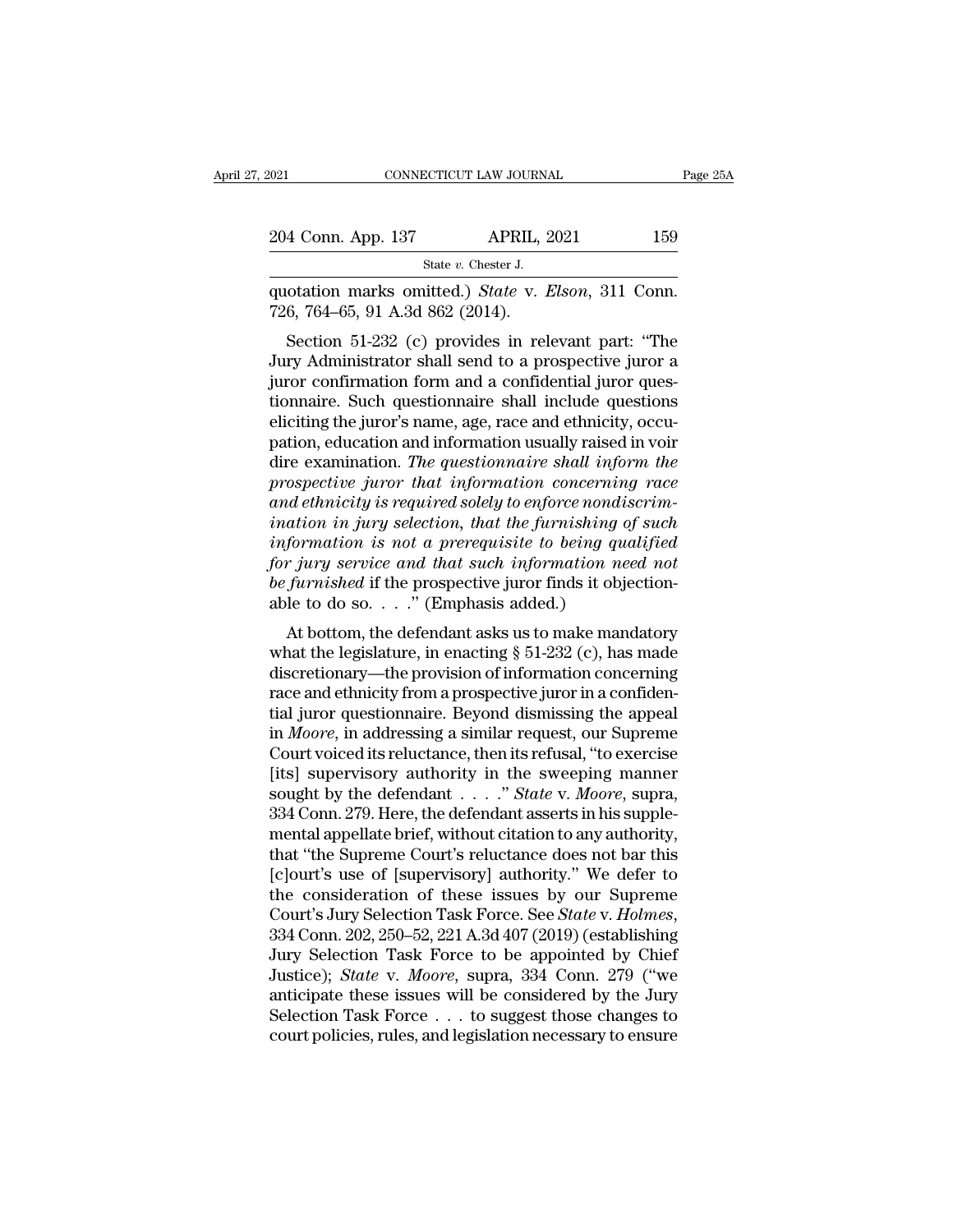| jΑ  | CONNECTICUT LAW JOURNAL                                                                                                     |                    | April 27, 2021 |
|-----|-----------------------------------------------------------------------------------------------------------------------------|--------------------|----------------|
| 160 | <b>APRIL, 2021</b>                                                                                                          | 204 Conn. App. 137 |                |
|     | State $v$ . Chester J.                                                                                                      |                    |                |
|     | that our state court juries are representative of Connect-<br>icut's diverse population" (citation omitted)). <sup>14</sup> |                    |                |
|     | Furthermore, in <i>Moore</i> , this court expressed concern                                                                 |                    |                |

Furthermore, in *Moore*, this court expressed concerned to the series of Connective's diverse population" (citation omitted)).<sup>14</sup><br>Furthermore, in *Moore*, this court expressed concerned the exercising its supervisory aut 160 APRIL, 2021 204 Conn. App. 137<br>
state v. Chester J.<br>
that our state court juries are representative of Connecticut's diverse population" (citation omitted)).<sup>14</sup><br>
Furthermore, in *Moore*, this court expressed concern<br> State v. Chester J.<br>
that our state court juries are representative of Connecticut's diverse population" (citation omitted)).<sup>14</sup><br>
Furthermore, in *Moore*, this court expressed concern<br>
with exercising its supervisory aut that our state court juries are representative of Connecticut's diverse population" (citation omitted)).<sup>14</sup><br>Furthermore, in *Moore*, this court expressed concern<br>with exercising its supervisory authority in a manner<br>that That our state court juries are representative of Connecticut's diverse population" (citation omitted)).<sup>14</sup><br>Furthermore, in *Moore*, this court expressed concern<br>with exercising its supervisory authority in a manner<br>that *State were population* (citation ontitied)).<sup>334</sup><br>*State with exercising its supervisory authority in a manner*<br>that would effectively rewrite the language of § 51-232<br>(c). *State v. Moore*, supra, 169 Conn. App. 488. Our Furthermore, in *Moore*, this court expressed concern<br>with exercising its supervisory authority in a manner<br>that would effectively rewrite the language of  $\S 51-232$ <br>(c). *State* v. *Moore*, supra, 169 Conn. App. 488. Our with exercising its supervisory authority in a manner<br>that would effectively rewrite the language of  $\S 51-232$ <br>(c). *State* v. *Moore*, supra, 169 Conn. App. 488. Our<br>Supreme Court voiced a similar concern in its opinion that would effectively rewrite the language of  $\S$  51-232 (c). *State* v. *Moore*, supra, 169 Conn. App. 488. Our Supreme Court voiced a similar concern in its opinion. *State* v. *Moore*, supra, 334 Conn. 279. In an atte (c). *State* v. *Moore*, supra, 169 Conn. App. 488. Our Supreme Court voiced a similar concern in its opinion. *State* v. *Moore*, supra, 334 Conn. 279. In an attempt to alleviate the separation of powers concerns underly Supreme Court voiced a similar concern in its opinion.<br>State v. Moore, supra, 334 Conn. 279. In an attempt to<br>alleviate the separation of powers concerns underlying<br>the rationale for declining to invoke our supervisory<br>pow State v. Moore, supra, 334 Conn. 279. In an attempt to alleviate the separation of powers concerns underlying the rationale for declining to invoke our supervisory power in *Moore*, the defendant asserts that we could dire alleviate the separation of powers concerns underlying<br>the rationale for declining to invoke our supervisory<br>power in *Moore*, the defendant asserts that we could<br>direct the state to "maintain the data regarding prospec-<br>t the rationale for declining to invoke our supervisory<br>power in *Moore*, the defendant asserts that we could<br>direct the state to "maintain the data regarding prospec-<br>tive jurors who do fill out the questionnaire." As this<br> power in *Moore*, the defendant asserts that we could<br>direct the state to "maintain the data regarding prospec-<br>tive jurors who do fill out the questionnaire." As this<br>court recognized in *Moore*, however, "the resulting d direct the state to "maintain the data regarding prospective jurors who do fill out the questionnaire." As this court recognized in *Moore*, however, "the resulting data, reflecting information concerning some but not all tive jurors who do fill out th<br>court recognized in *Moore*, ho<br>reflecting information concer<br>spective jurors, would not p<br>on which to assess the racial<br>of prospective jurors as a who<br>169 Conn. App. 489 n.6.<br>In light of the In recognized in *moore*, nowever, the resulting data,<br>flecting information concerning some but not all pro-<br>ective jurors, would not provide an accurate basis<br>which to assess the racial and ethnic characteristics<br>prospect reflecting information concerning some but not an prospective jurors, would not provide an accurate basis<br>on which to assess the racial and ethnic characteristics<br>of prospective jurors as a whole." *State v. Moore*, supra, spective jurors, would not provide a<br>on which to assess the racial and ethn<br>of prospective jurors as a whole." Stat<br>169 Conn. App. 489 n.6.<br>In light of the foregoing, we declin<br>supervisory authority and craft the ex-<br>edy r

In light of the foregoing, we decline to exercise our<br>upervisory authority and craft the extraordinary rem-<br>dy requested by the defendant.<br><sup>14</sup> The charge of the task force, whose work has been completed, was "[t]o<br>opose m In light of the foregoing, we decline to exercise our supervisory authority and craft the extraordinary remedy requested by the defendant.<br>
<sup>14</sup> The charge of the task force, whose work has been completed, was "[t] opropo

supervisory authority and craft the extraordinary remedy requested by the defendant.<br>
<sup>14</sup> The charge of the task force, whose work has been completed, was "[t]o propose meaningful changes to be implemented via court rule <sup>14</sup> The charge of the task force, whose work has been completed, was "[t] o propose meaningful changes to be implemented via court rule or legislation, including, but not limited to (1) proposing any necessary changes to Equivalent divided to provided to the task force, whose work has been completed, was "[t] opropose meaningful changes to be implemented via court rule or legislation, including, but not limited to (1) proposing any necess <sup>14</sup> The charge of the task force, whose work has been completed, was "[t] opropose meaningful changes to be implemented via court rule or legislation, including, but not limited to (1) proposing any necessary changes to propose meaningful changes to be implemented via court rule or legislation, including, but not limited to (1) proposing any necessary changes to  $\ldots$  [§] 51-232 (c) which governs the confirmation form and questionnaire p including, but not limited to (1) proposing any necessary changes to . . . is [§] 51-232 (c) which governs the confirmation form and questionnaire provided to prospective jurors, (2) improving the process by which we summ new substantive standards that would eliminate *Batson*'s requirement of [§] 51-232 (c) which governs the confirmation form and questionnaire pro-<br>vided to prospective jurors, (2) improving the process by which we summon<br>p purposeful discrimination.'' Connecticut Judicial Branch Jury Selection Task Process section of the community that is representative of its diversity, (3) drafting model jury instructions about implicit bias, and (4) prom prospective jurors in order to ensure that venires are drawn from a fair cross section of the community that is representative of its diversity,  $(3)$  drafting model jury instructions about implicit bias, and  $(4)$  promul cross section of the community that is representing model jury instructions about implies<br>hew substantive standards that would eliminal purposeful discrimination." Connecticut Judic<br>Force Charge, available at https://jud.c afting model jury instructions about implicit bias, and (4) promulgating<br>afting model jury instructions about implicit bias, and (4) promulgating<br>w substantive standards that would eliminate *Batson*'s requirement of<br>rpos reading means about 5 and and and the means of the means of the means substantive standards that would eliminate *Batson*'s requirement of purposeful discrimination." Connecticut Judicial Branch Jury Selection Task Force C

tion Task Force, available at https://jud.ct.gov/Committees/jury belection Task Force Charge, available at https://jud.ct.gov/Committees/jury taskforce/<br>default.htm (last visited April 15, 2021).<br>On December 31, 2020, the purposeful discrimination." Connecticut Judicial Branch Jury Selection Task Force Charge, available at https://jud.ct.gov/Committees/jury taskforce/ default.htm (last visited April 15, 2021). On December 31, 2020, the tas default.htm (last visited April 15, 2021).<br>
On December 31, 2020, the task force issued its final report, containing<br>
recommendations for systemic jury reform in Connecticut. See Jury Selec-<br>
tion Task Force, Report of the recommendations for systemic jury reform in Connecticut. See Jury Selec-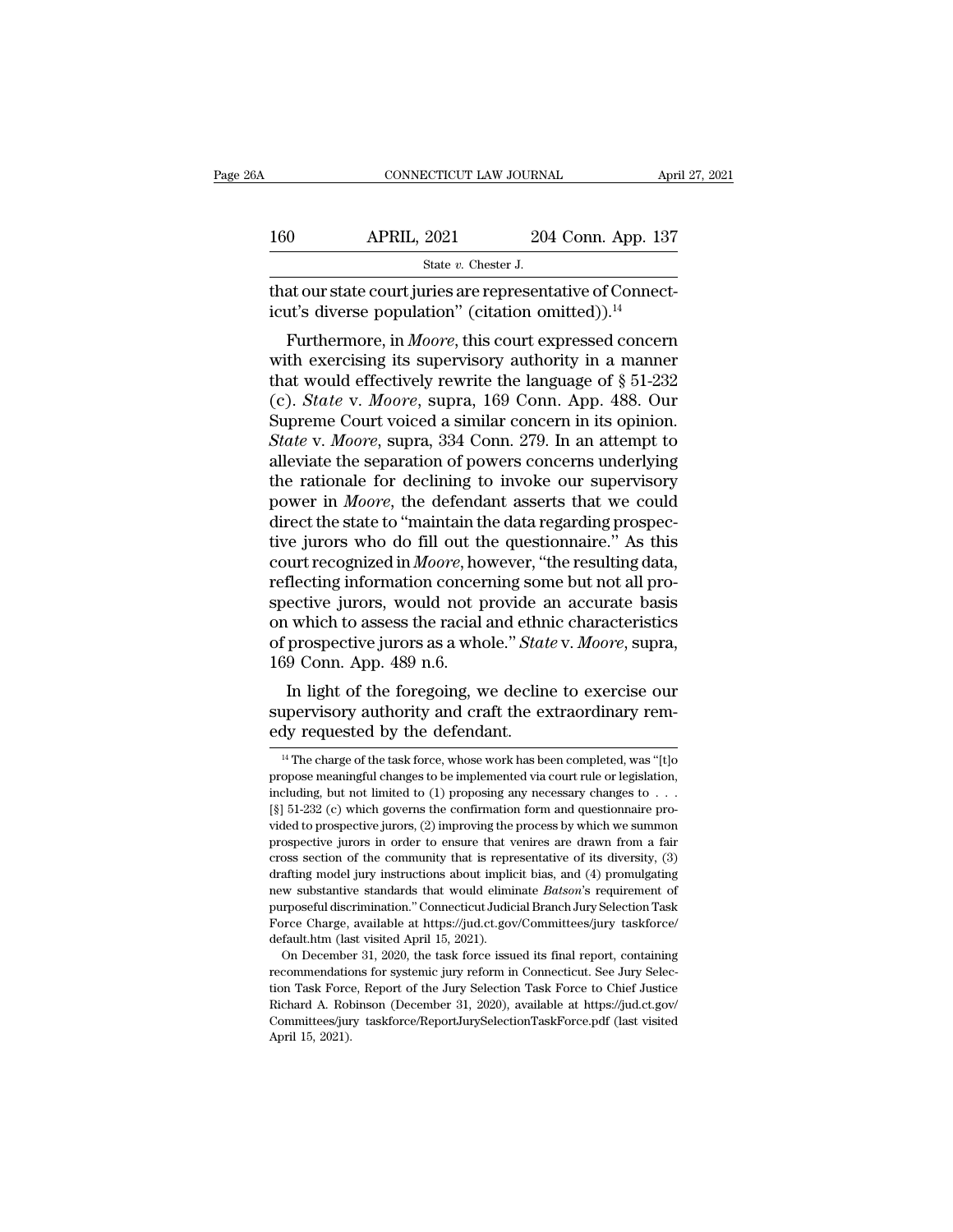| 2021               | CONNECTICUT LAW JOURNAL | Page 27A |
|--------------------|-------------------------|----------|
| 204 Conn. App. 137 | <b>APRIL, 2021</b>      | 161      |
|                    | State $v$ . Chester J.  |          |
|                    |                         |          |

III

 $\begin{array}{r} \text{4 Conn. App. 137} \qquad \qquad \text{APRIL, 2021} \qquad \qquad 161 \ \text{State } v. \text{ Chester J.} \ \text{III} \ \end{array}$ <br>The defendant's final claim is that the trial court erred prohibiting him from inquiring about certain Probate 204 Conn. App. 137 APRIL, 2021 161<br>
State v. Chester J.<br>
III<br>
The defendant's final claim is that the trial court erred<br>
in prohibiting him from inquiring about certain Probate<br>
Court matters that he claimed to be relevan 204 Conn. App. 137 APRIL, 2021 161<br>
State v. Chester J.<br>
III<br>
The defendant's final claim is that the trial court erred<br>
in prohibiting him from inquiring about certain Probate<br>
Court matters that he claimed to be relevan State  $v$ . Chester J.<br>
III<br>
The defendant's final claim is that the trial court erred<br>
in prohibiting him from inquiring about certain Probate<br>
Court matters that he claimed to be relevant to the vic-<br>
tim's purported bia THE MAGNET CONSIDER THE CONSIDERT THE ORDER IN THE ORDER IN PROVIDENT IN PROVIDENT IN PROVIDENT COURT MATTERS that he claimed to be relevant to the victim's purported bias against him. The state contends, as an initial mat III<br>The defendant's final claim is that the trial court erred<br>in prohibiting him from inquiring about certain Probate<br>Court matters that he claimed to be relevant to the vic-<br>tim's purported bias against him. The state con The defendant's final claim is that the trial cours in prohibiting him from inquiring about certain Court matters that he claimed to be relevant to tim's purported bias against him. The state cos as an initial matter, that prohibiting him from inquiring about certain Probate<br>ourt matters that he claimed to be relevant to the vic-<br>n's purported bias against him. The state contends,<br>an initial matter, that because the defendant raises<br>lifferen Court matters that he claimed to be relevant to the vic-<br>tim's purported bias against him. The state contends,<br>as an initial matter, that because the defendant raises<br>a different claim on appeal than he did at trial, the c

tim's purported bias against him. The state contends,<br>as an initial matter, that because the defendant raises<br>a different claim on appeal than he did at trial, the claim<br>is unreviewable. We agree with the state.<br>The scope as an initial matter, that because the defendant raises<br>a different claim on appeal than he did at trial, the claim<br>is unreviewable. We agree with the state.<br>The scope of our appellate review of evidentiary issues<br>on appea a different claim on appeal than he did at trial, the claim<br>is unreviewable. We agree with the state.<br>The scope of our appellate review of evidentiary issues<br>on appeal is limited to those issues that were pursued<br>at trial. is unreviewable. We agree with the state.<br>
The scope of our appellate review of evidentiary issues<br>
on appeal is limited to those issues that were pursued<br>
at trial. "Appellate review of evidentiary rulings is ordi-<br>
naril The scope of our appellate review of evidentiary issues<br>on appeal is limited to those issues that were pursued<br>at trial. "Appellate review of evidentiary rulings is ordi-<br>narily limited to the specific legal [ground] rais on appeal is limited to those issues that were pursued<br>at trial. "Appellate review of evidentiary rulings is ordi-<br>narily limited to the specific legal [ground] raised by<br>the objection of trial counsel.  $\ldots$  To permit a at trial. "Appellate review of evidentiary rulings is ordinarily limited to the specific legal [ground] raised by the objection of trial counsel. . . . To permit a party to raise a different ground on appeal than [that] ra marily limited to the specific legal [grour the objection of trial counsel. . . . To poto raise a different ground on appeal than during trial would amount to trial by ambu both to the trial court and to the opposing pal e objection of trial counsel. . . . To permit a party<br>raise a different ground on appeal than [that] raised<br>uring trial would amount to trial by ambuscade, unfair<br>th to the trial court and to the opposing party." (Inter-<br> to raise a different ground on appeal than [that] raised<br>during trial would amount to trial by ambuscade, unfair<br>both to the trial court and to the opposing party." (Inter-<br>nal quotation marks omitted.) *State* v. *Bennett* 

during trial would amount to trial by ambuscade, unfair<br>both to the trial court and to the opposing party." (Inter-<br>nal quotation marks omitted.) *State v. Bennett*, 324<br>Conn. 744, 761, 155 A.3d 188 (2017).<br>The following a both to the trial court and to the opposing party." (Inter-<br>nal quotation marks omitted.) *State* v. *Bennett*, 324<br>Conn. 744, 761, 155 A.3d 188 (2017).<br>The following additional background is relevant to<br>our resolution of nal quotation marks omitted.) *State v. Bennett*, 324<br>Conn. 744, 761, 155 A.3d 188 (2017).<br>The following additional background is relevant to<br>our resolution of this claim. On December 6, 2017, dur-<br>ing the defendant's case Conn. 744, 761, 155 A.3d 188 (2017).<br>
The following additional background is relevant to<br>
our resolution of this claim. On December 6, 2017, dur-<br>
ing the defendant's case-in-chief, the defendant sought<br>
to call as a witne The following additional background is relevant to<br>our resolution of this claim. On December 6, 2017, dur-<br>ing the defendant's case-in-chief, the defendant sought<br>to call as a witness Attorney Bryan McEntee, who had<br>been a our resolution of this claim. On December 6, 2017, during the defendant's case-in-chief, the defendant sought to call as a witness Attorney Bryan McEntee, who had been appointed by the Probate Court to represent H. On the g the defendant's case-in-chief, the defendant sought<br>call as a witness Attorney Bryan McEntee, who had<br>en appointed by the Probate Court to represent H.<br>the state's request for an offer of proof as to Attorney<br>cEntee's te to call as a witness Attorney Bryan McEntee, who had<br>been appointed by the Probate Court to represent H.<br>On the state's request for an offer of proof as to Attorney<br>McEntee's testimony, the defendant proffered three<br>purpos

been appointed by the Probate Court to represent H.<br>On the state's request for an offer of proof as to Attorney<br>McEntee's testimony, the defendant proffered three<br>purposes, the second of which is in dispute on appeal.<br>Firs On the state's request for an offer of proof a<br>McEntee's testimony, the defendant pro<br>purposes, the second of which is in dispu<br>First, the defendant sought to enter in<br>through Attorney McEntee, a copy of H's<br>show that H wa reflattice's testimoly, the defendant political directions,<br>the second of which is in dispute on appeal.<br>First, the defendant sought to enter into evidence,<br>rough Attorney McEntee, a copy of H's passport to<br>ow that H was i purposes, are second of which is in dispute on appear.<br>
First, the defendant sought to enter into evidence,<br>
through Attorney McEntee, a copy of H's passport to<br>
show that H was in Jamaica during a particular period<br>
of ti

First, the defendant sought to enter into evidence,<br>through Attorney McEntee, a copy of H's passport to<br>show that H was in Jamaica during a particular period<br>of time. The state had no objection.<br>Second, the defendant soug through Attorney McEntee, a copy of H's passport to<br>show that H was in Jamaica during a particular period<br>of time. The state had no objection.<br>Second, the defendant sought to offer Attorney<br>McEntee's "position about whethe show that H was in Jamaica during a particular period<br>of time. The state had no objection.<br>Second, the defendant sought to offer Attorney<br>McEntee's "position about whether [the victim] should<br>... be appointed ... conservat of time. The state had no objection.<br>Second, the defendant sought to offer Attorney<br>McEntee's "position about whether [the victim] should<br>... be appointed ... conservator of [H's] estate."<br>When the court questioned the rel Second, the defendant sought to offer Attorney<br>McEntee's "position about whether [the victim] should<br>... be appointed ... conservator of [H's] estate."<br>When the court questioned the relevance of such evi-<br>dence, the defen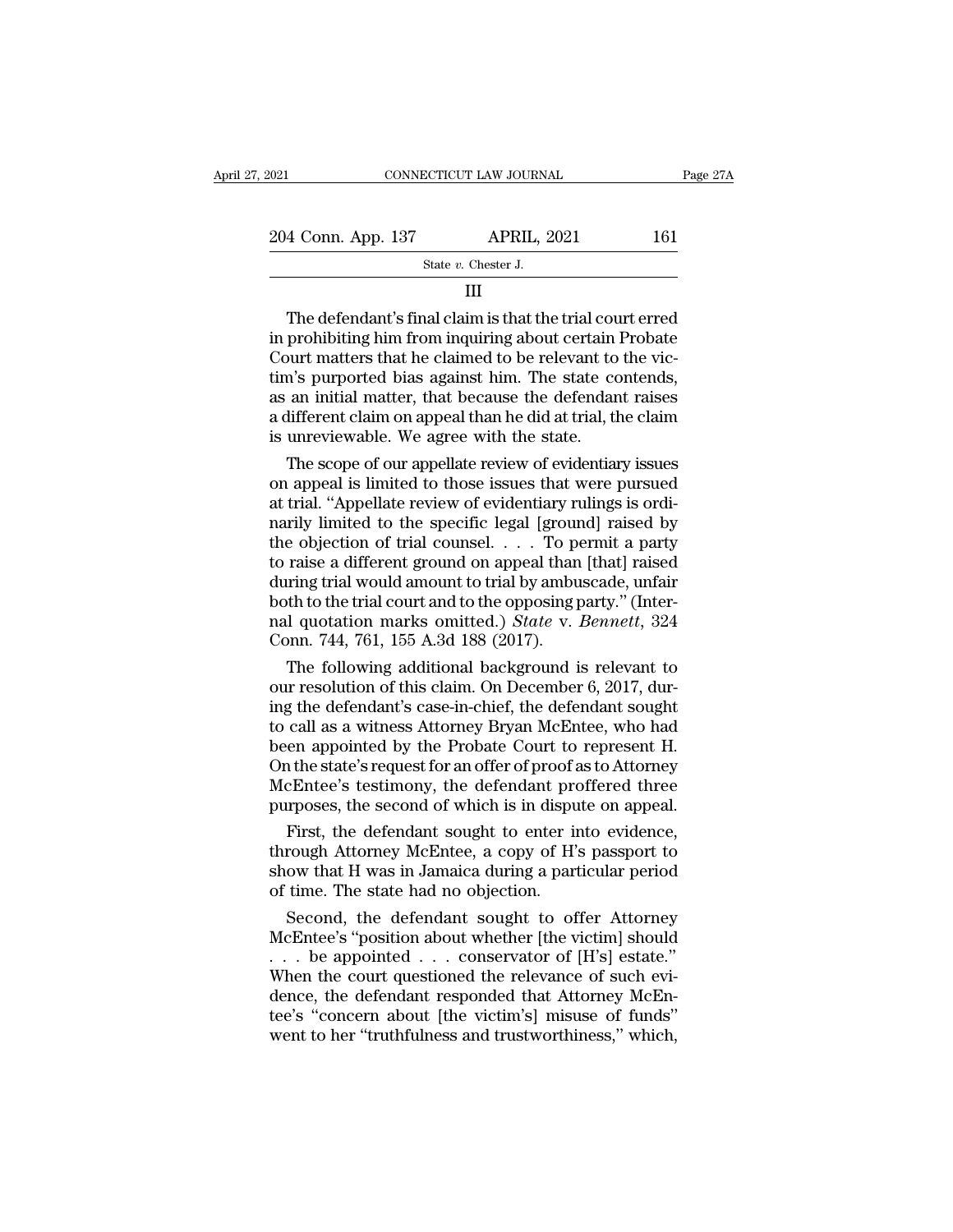# CONNECTICUT LAW JOURNAL April 27, 2021<br>162 APRIL, 2021 204 Conn. App. 137<br>5tate v. Chester J. ECTICUT LAW JOURNA<br>2021 204<br>State *v.* Chester J.<br>Pridant supported

 $\begin{tabular}{ll} \multicolumn{1}{l}{{\small \textbf{CONRECTICUT LAW JOURNAL}}{\small \textbf{APRIL, 2021}} & \multicolumn{1}{l}{\small \textbf{204 Conn. App. 137}} \\ \hline & \multicolumn{1}{l}{\small \textbf{State $v$. Chester J.}} \\ \hline \\ \multicolumn{1}{l}{\small \textbf{according to the defendant, supported his defense that} \\ \hline the victim had fabricated the allegations against him in order to acquire H's money and the familiar.} \end{tabular}$ 162 APRIL, 2021 204 Conn. App. 137<br>
State v. Chester J.<br>
according to the defendant, supported his defense that<br>
the victim had fabricated the allegations against him in<br>
order to acquire H's money and the familial home. T 162 APRIL, 2021 204 Conn. App. 137<br>  $\frac{8\textrm{rate }v.\thinspace\text{Chester J.}}{204\textrm{Conn. App. 137}}$ <br>
according to the defendant, supported his defense that<br>
the victim had fabricated the allegations against him in<br>
order to acquire H's money 162 APRIL, 2021 204 Conn. App. 137<br>  $\frac{1}{37}$ <br>  $\frac{1}{37}$ <br>  $\frac{1}{37}$ <br>  $\frac{1}{37}$ <br>  $\frac{1}{37}$ <br>  $\frac{1}{37}$ <br>  $\frac{1}{37}$ <br>  $\frac{1}{37}$ <br>  $\frac{1}{37}$ <br>  $\frac{1}{37}$ <br>  $\frac{1}{37}$ <br>  $\frac{1}{37}$ <br>  $\frac{1}{37}$ <br>  $\frac{1}{37}$ <br>  $\frac{1}{37}$ <br>  $\frac{1$ State v. Chester J.<br>
State v. Chester J.<br>
according to the defendant, supported his defense that<br>
the victim had fabricated the allegations against him in<br>
order to acquire H's money and the familial home. The<br>
court excl State v. Chester J.<br>according to the defendant, supported his defense that<br>the victim had fabricated the allegations against him in<br>order to acquire H's money and the familial home. The<br>court excluded Attorney McEntee's " according to the defendant, supported his defense that<br>the victim had fabricated the allegations against him in<br>order to acquire H's money and the familial home. The<br>court excluded Attorney McEntee's "opinion as to<br>whether the victim had fabricated the allegations against him in<br>order to acquire H's money and the familial home. The<br>court excluded Attorney McEntee's "opinion as to<br>whether [the victim] was misusing funds" as irrelevant<br>and, th order to acquire H's money and the familial home. The<br>court excluded Attorney McEntee's "opinion as to<br>whether [the victim] was misusing funds" as irrelevant<br>and, thus, inadmissible. Notwithstanding the defen-<br>dant's state court excluded Attorney McEntee's "opinion as to<br>whether [the victim] was misusing funds" as irrelevant<br>and, thus, inadmissible. Notwithstanding the defen-<br>dant's statement in his principal appellate brief that he<br>"is not whether [the victim] was misusing funds" as irrelevant<br>and, thus, inadmissible. Notwithstanding the defen-<br>dant's statement in his principal appellate brief that he<br>"is not pursuing the claim that  $\dots$  Attorney McEn-<br>tee' d, thus, inadmissible. Notwithstanding the defen-<br>nt's statement in his principal appellate brief that he<br>is not pursuing the claim that  $\dots$  Attorney McEn-<br>e's opinions regarding [the victim] should have been<br>mitted," th dant's statement in his principal appellate brief that he<br>"is not pursuing the claim that . . . Attorney McEntee's opinions regarding [the victim] should have been<br>admitted," this second category of evidence remains the<br>su

"is not pursuing the claim that  $\dots$  Attorney McEntee's opinions regarding [the victim] should have been admitted," this second category of evidence remains the subject of the defendant's evidentiary claim on appeal.<br>Thir tee's opinions regarding [the victim] should have been<br>admitted," this second category of evidence remains the<br>subject of the defendant's evidentiary claim on appeal.<br>Third, the defendant sought to introduce a bank<br>record admitted," this second category of evidence remains the<br>subject of the defendant's evidentiary claim on appeal.<br>Third, the defendant sought to introduce a bank<br>record indicating that the victim had already paid for<br>H's nur subject of the defendant's evidentiary claim on appeal.<br>Third, the defendant sought to introduce a bank<br>record indicating that the victim had already paid for<br>H's nursing home care in Jamaica before the victim went<br>to Jama Third, the defendant sought to introduce a bank<br>record indicating that the victim had already paid for<br>H's nursing home care in Jamaica before the victim went<br>to Jamaica. According to the defendant, this evidence<br>would dem record indicating that the victim had already paid for<br>H's nursing home care in Jamaica before the victim went<br>to Jamaica. According to the defendant, this evidence<br>would demonstrate that the victim lied under oath<br>before H's nursing home care in Jamaica before the victim went<br>to Jamaica. According to the defendant, this evidence<br>would demonstrate that the victim lied under oath<br>before the Probate Court when she testified there that<br>her dec to Jamaica. According to the defendant, this evidence<br>would demonstrate that the victim lied under oath<br>before the Probate Court when she testified there that<br>her decision with respect to H's care was not made<br>until after would demonstrate that the victim lied under oath<br>before the Probate Court when she testified there that<br>her decision with respect to H's care was not made<br>until after she visited Jamaica and consulted with her<br>family. The dence. r decision with respect to H's care was not made<br>til after she visited Jamaica and consulted with her<br>mily. The court sustained the state's objection on rele-<br>nce grounds. On appeal, the defendant has expressly<br>andoned any until after she visited Jamaica and consulted with her<br>family. The court sustained the state's objection on rele-<br>vance grounds. On appeal, the defendant has expressly<br>abandoned any challenge to the exclusion of this evi-<br>

family. The court sustained the state's objection on rele-<br>vance grounds. On appeal, the defendant has expressly<br>abandoned any challenge to the exclusion of this evi-<br>dence.<br>On appeal, the defendant claims that the court " vance grounds. On appeal, the defendant has expressly<br>abandoned any challenge to the exclusion of this evi-<br>dence.<br>On appeal, the defendant claims that the court "wrongly<br>sustained the objection to all evidence regarding t abandoned any challenge to the exclusion of this evidence.<br>
On appeal, the defendant claims that the court "wrongly<br>
sustained the objection to all evidence regarding the<br>
probate matter, wrongly deeming it 'collateral.' " dence.<br>
On appeal, the defendant claims that the court "wrongly<br>
sustained the objection to all evidence regarding the<br>
probate matter, wrongly deeming it 'collateral.' "<sup>15</sup> The<br>
defendant contends that the court "should On appeal, the defendant claims that the court "wrongly<br>sustained the objection to all evidence regarding the<br>probate matter, wrongly deeming it 'collateral.' "<sup>15</sup> The<br>defendant contends that the court "should have admitsustained the objection to all evidence regarding the<br>probate matter, wrongly deeming it 'collateral.' "<sup>15</sup> The<br>defendant contends that the court ''should have admit-<br>ted evidence which pertained to the [victim's] bias or probate matter, wrongly deeming it 'collateral.' "<sup>15</sup> The defendant contends that the court "should have admitted evidence which pertained to the [victim's] bias or motive to lie about [the defendant]." The defendant furt defendant contends that the contends that the contend evidence which pertained motive to lie about [the defend ther argues that "Attorney McE happened" at the probate profersion."<br>At the probate profers to seek [H's] prope d evidence which pertained to the [victim's] bias or<br>otive to lie about [the defendant]." The defendant fur-<br>er argues that "Attorney McEntee's recollection of 'what<br>ppened' at the probate proceeding (the [victim's]<br>forts motive to lie about [the defendant]." The defendant fur-<br>ther argues that "Attorney McEntee's recollection of 'what<br>happened' at the probate proceeding (the [victim's]<br>efforts to seek [H's] property), would be fact eviden

16 Ions to seek [H s] property), would be fact evidence<br>ther than his opinion."<br>As our careful review of the trial transcript reveals,<br>ne fundamental flaw with the defendant's evidentiary<br><sup>15</sup> We note that, in making this

Trather than his opinion."<br>As our careful review of the trial transcript reveals,<br>the fundamental flaw with the defendant's evidentiary<br><sup>15</sup> We note that, in making this assertion, the defendant cites to the portion<br>of the As our care<br>the fundament<br> $\frac{15}{15}$  We note that, in<br>of the transcript in<br>proposed evidence.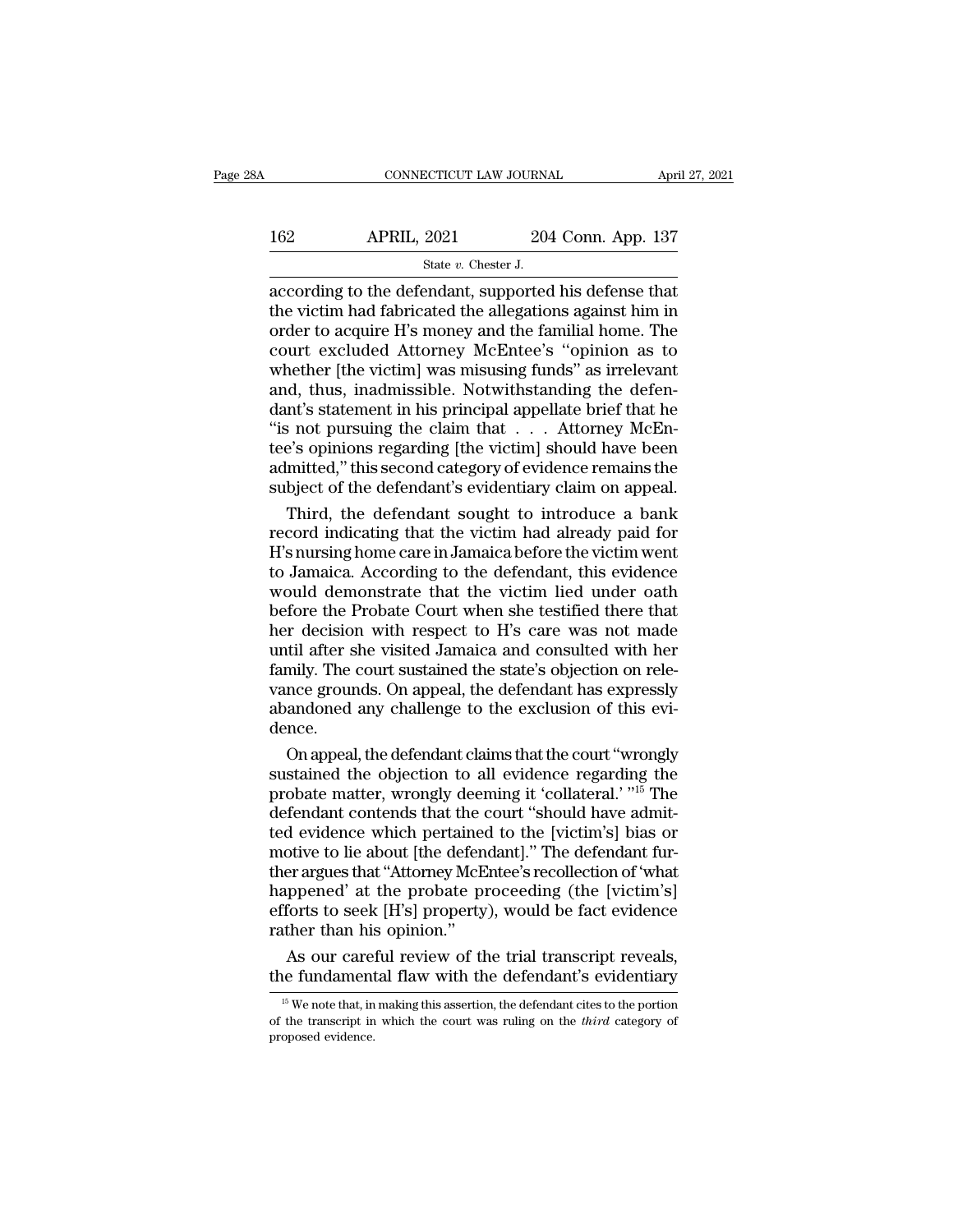2021 CONNECTICUT LAW JOURNAL Page 29A<br>204 Conn. App. 163 APRIL, 2021 163<br>Atlantic St. Heritage Associates, LLC v. Bologna

EXECUTE 2021 CONNECTICUT LAW JOURNAL<br>
204 Conn. App. 163 APRIL, 2021 163<br>
Atlantic St. Heritage Associates, LLC *v.* Bologna<br>
Claim is that his proffer before the trial court, with respect connecticut LAW JOURNAL Page 29/<br>
204 Conn. App. 163 APRIL, 2021 163<br>
Atlantic St. Heritage Associates, LLC v. Bologna<br>
Claim is that his proffer before the trial court, with respect<br>
to the second category of evidence, we 204 Conn. App. 163 APRIL, 2021 163<br>Atlantic St. Heritage Associates, LLC v. Bologna<br>Claim is that his proffer before the trial court, with respect<br>to the second category of evidence, went no further than<br>to seek Attorney M 204 Conn. App. 163 APRIL, 2021 163<br>Atlantic St. Heritage Associates, LLC v. Bologna<br>Claim is that his proffer before the trial court, with respect<br>to the second category of evidence, went no further than<br>to seek Attorney M to the second category of evidence, went no further than<br>to seek Attorney McEntee's "*position* about whether<br>or not [the victim] should also be appointed . . . con-<br>servator of the estate," and "his *concern* about [the v tim's] misuse of funds."<sup>16</sup> (Emphasis added.) As stated<br>previously in this opinion, the defendant expressly Atlantic St. Heritage Associates, LLC  $v$ . Bologna<br>
claim is that his proffer before the trial court, with respect<br>
to the second category of evidence, went no further than<br>
to seek Attorney McEntee's "*position* about wh claim is that his proffer before the trial court, with respect<br>to the second category of evidence, went no further than<br>to seek Attorney McEntee's "*position* about whether<br>or not [the victim] should also be appointed . . to the second category of evidence, went no further than<br>to seek Attorney McEntee's "*position* about whether<br>or not [the victim] should also be appointed . . . con-<br>servator of the estate," and "his *concern* about [the to seek Attorney McEntee's "*position* about whether<br>or not [the victim] should also be appointed . . . con-<br>servator of the estate," and "his *concern* about [the vic-<br>tim's] misuse of funds."<sup>16</sup> (Emphasis added.) As st or not [the victim] should also be appointed . . . conservator of the estate," and "his *concern* about [the victim's] misuse of funds."<sup>16</sup> (Emphasis added.) As stated previously in this opinion, the defendant expressly servator of the estate," and "his *concern* about [the victim's] misuse of funds."<sup>16</sup> (Emphasis added.) As stated<br>previously in this opinion, the defendant expressly<br>abandoned in his principal appellate brief "the claim<br> tim's] misuse of funds."<sup>16</sup> (Emphasis added.) As stated<br>previously in this opinion, the defendant expressly<br>abandoned in his principal appellate brief "the claim<br>that  $\dots$  Attorney McEntee's opinions regarding [the<br>victi previously in this opinion, the defendant expressly<br>abandoned in his principal appellate brief "the claim<br>that . . . Attorney McEntee's opinions regarding [the<br>victim] should have been admitted." Accordingly, we<br>conclude abandoned in his principal appellate brief "the claim<br>that . . . Attorney McEntee's opinions regarding [the<br>victim] should have been admitted." Accordingly, we<br>conclude that the defendant's present claim, which<br>attempts to that . . . Attorney McEntee's opinions regarding [t]<br>victim] should have been admitted." Accordingly, v<br>conclude that the defendant's present claim, whic<br>attempts to cast a wider net than the proffer before th<br>trial court, Finith should have been admitted<br>include that the defendant's p<br>tempts to cast a wider net than tal court, was not raised before<br>erefore, we decline to review it. !<br>, 331 Conn. 201, 211–13, 202 A.<br>The judgment is affirmed. Extempts to cast a wider net than the proffer before al court, was not raised before the trial court arefore, we decline to review it. See *State* v. *Ferna*, 331 Conn. 201, 211–13, 202 A.3d 350 (2019). The judgment is af

### 331 Conn. 201, 211–13, 202 A.3d 350 (2019).<br>The judgment is affirmed.<br>In this opinion the other judges concurred.<br>ATLANTIC ST. HERITAGE ASSOCIATES, LLC *v*.<br>PAUL NICHOLAS BOLOGNA<br>(AC 44441) other judges concu<br>RITAGE ASSOCIAT<br>CHOLAS BOLOGN.<br>(AC 44441)<br>t, Elgo and Suarez, Js. P. HERITAGE ASSOCIATI<br>JL NICHOLAS BOLOGNA<br>(AC 44441)<br>Prescott, Elgo and Suarez, Js.<br>Sullabus

### *Syllabus*

The plaintiff sought, by way of summary process, to regain possession of<br>erratin premises occupied by the defendant. The trial court granted the (AC 444441)<br>
Prescott, Elgo and Suarez, Js.<br>
Syllabus<br>
plaintiff sought, by way of summary process, to regain possession of<br>
certain premises occupied by the defendant. The trial court granted the<br>
plaintiff's motion for d Prescott, Elgo and Suarez, Js.<br>Syllabus<br>plaintiff's sought, by way of summary process, to regain possession of<br>certain premises occupied by the defendant. The trial court granted the<br>plaintiff's motion for default for fail Syllabus<br>
plaintiff sought, by way of summary process, to regain possession of<br>
certain premises occupied by the defendant. The trial court granted the<br>
plaintiff's motion for default for failure to plead and rendered a ju *Syllabus*<br>plaintiff sought, by way of summary process, to regain possession of<br>certain premises occupied by the defendant. The trial court granted the<br>plaintiff's motion for default for failure to plead and rendered a jud plaintiff sought, by way of summary process, to regain possession of certain premises occupied by the defendant. The trial court granted the plaintiff's motion for default for failure to plead and rendered a judgment of po pertain premises occupied by the defendant. The trial court granted the plaintiff's motion for default for failure to plead and rendered a judgment of possession in favor of the plaintiff. The following day, the defendant plaintiff's motion for default for failure to plead and rendered a judgment<br>of possession in favor of the plaintiff. The following day, the defendant<br>filed a motion to open the judgment, which the court denied one week<br>lat parameters of possession in favor of the plaintiff. The following day, the defendant filed a motion to open the judgment, which the court denied one week later. Notice of the court's decision denying the motion to open iss Filed a motion to open the judgment, which the court denied one week later. Notice of the court's decision denying the motion to open issued two days after that, and the defendant appealed that same day. Thereafter, the p meter. Notice of the court's decision denying the motion to open issued<br>two days after that, and the defendant appealed that same day. There-<br>after, the plaintiff filed a motion to terminate the appellate stay, which<br>sough two days atter that, and the defendant appealed that same day. Thereafter, the plaintiff filed a motion to terminate the appellate stay, which sought, in substance, a determination that there was not, in fact, an appellat and sought, in substance, a determination that there was not, in fact, an appellate stay in effect because the defendant had not filed his appeal within the five day statutory (§ 47a-35) appeal period in summary process

sought, in substance, a determination that there was not, in appellate stay in effect because the defendant had not filed his within the five day statutory (§ 47a-35) appeal period in summary  $\frac{16}{16}$  The record also m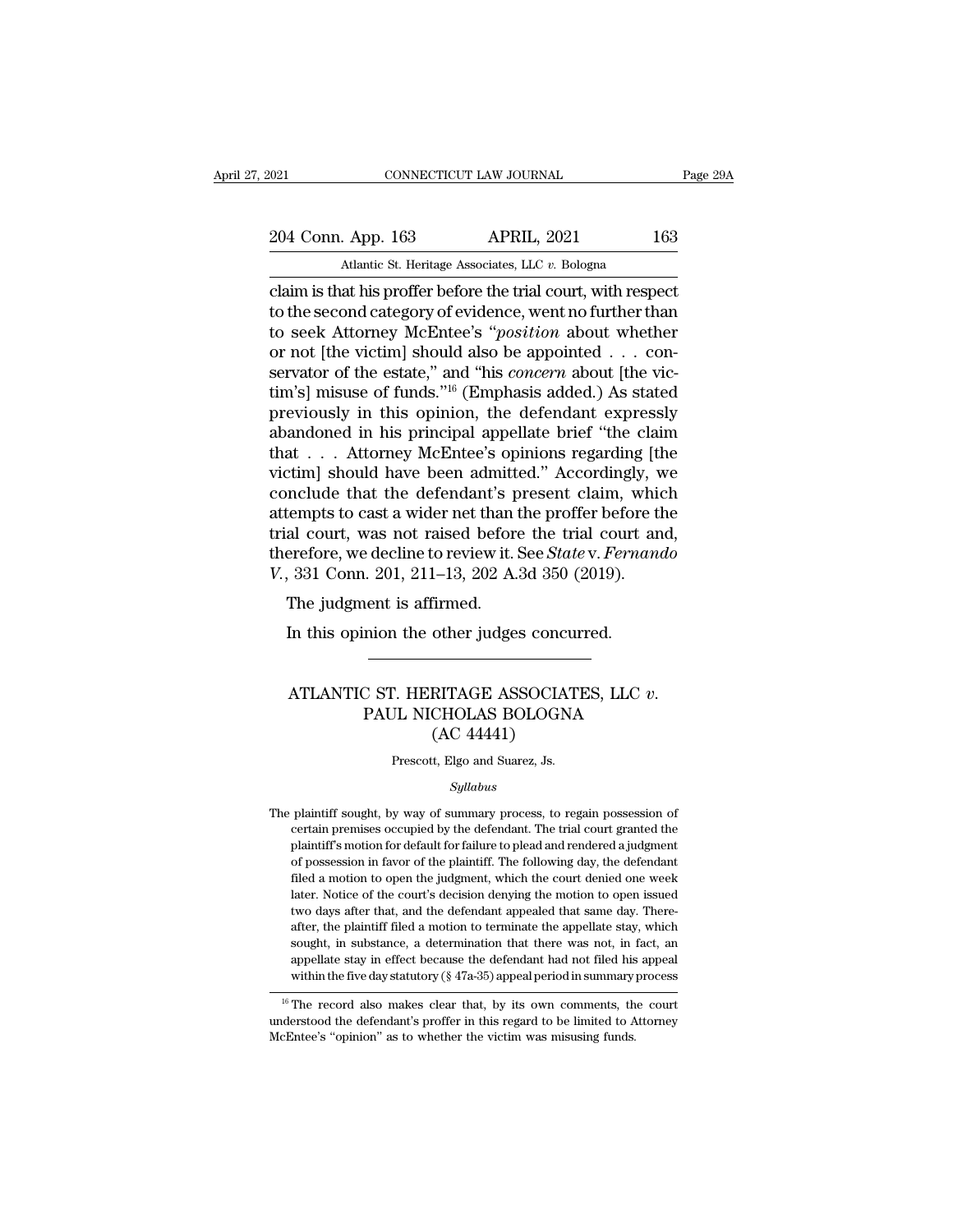# 164 CONNECTICUT LAW JOURNAL April 27, 2021<br>164 APRIL, 2021 204 Conn. App. 163<br>164 Atlantic St. Heritage Associates, LLC v. Bologna CONNECTICUT LAW JOURNAL April 27, 2021<br>4 APRIL, 2021 204 Conn. App. 163<br>4 Atlantic St. Heritage Associates, LLC *v*. Bologna<br>actions and that the filing of the motion to open did not extend the

APRIL, 2021 204 Conn. App. 163<br>Atlantic St. Heritage Associates, LLC v. Bologna<br>actions and that the filing of the motion to open did not extend the<br>appeal period. The defendant filed an objection, arguing that the case **APRIL, 2021** 204 Conn. App. 163<br>Atlantic St. Heritage Associates, LLC v. Bologna<br>actions and that the filing of the motion to open did not extend the<br>appeal period. The defendant filed an objection, arguing that the case<br> APRIL, 2021 204 Conn. App. 163<br>Atlantic St. Heritage Associates, LLC v. Bologna<br>actions and that the filing of the motion to open did not extend the<br>appeal period. The defendant filed an objection, arguing that the case<br>wa Atlantic St. Heritage Associates, LLC v. Bologna<br>actions and that the filing of the motion to open did not extend the<br>appeal period. The defendant filed an objection, arguing that the case<br>was controlled by *Young* v. *You* Atlantic St. Heritage Associates, LLC  $v$ . Bologna<br>actions and that the filing of the motion to open did not extend the<br>appeal period. The defendant filed an objection, arguing that the case<br>was controlled by  $Young \nu. Young (249 \text$ actions and that the filing of the motion to open did not extend the appeal period. The defendant filed an objection, arguing that the case was controlled by  $Young$  v.  $Young$  (249 Conn. 482). Following a hearing, the court dete actions and that the hing of the induotricol open that not extend the<br>appeal period. The defendant filed an objection, arguing that the case<br>was controlled by *Young* v. *Young* (249 Conn. 482). Following a hearing,<br>the co appear period. The defendant med an objection, arguing that the case<br>was controlled by *Young* v. *Young* (249 Conn. 482). Following a hearing,<br>the court determined that no appellate stay was in effect that would<br>prevent was colutioned by Tollary V. Tollary (249 Colut. 462). Following a nearing, the court determined that no appellate stay was in effect that would prevent the execution of the judgment of possession during the pendency of t the court determined that no appenate stay was in enect that would<br>prevent the execution of the judgment of possession during the pendency<br>of the appeal. The defendant thereafter filed a timely motion for review<br>with this prevent the execution of the judgment of possession during the pendency<br>of the appeal. The defendant thereafter filed a timely motion for review<br>with this court. Held that the case was controlled by *Young*, and, there-<br>f of the appear. The detendant inerealier filed a limely motion for review<br>with this court. *Held* that the case was controlled by *Young*, and, there-<br>fore, the defendant's appeal was timely and, pursuant to § 47a-35 (b),<br> with this court. *Heta* that the case was controlled by *Foung*, and, therefore, the defendant's appeal was timely and, pursuant to § 47a-35 (b), execution of the judgment of possession was stayed until the final determin period arose when notice of the court's decision was stayed until the final determination of the judgment of possession was stayed until the final determination of the cause: because the defendant filed his motion to open execution of the judgment of possession was stayed until the final determination of the cause: because the defendant filed his motion to open well within the five day appeal period and, pursuant to the applica-<br>ble rule o determination of the cause: because the defendant filed his motion to open well within the five day appeal period and, pursuant to the applica-<br>ble rule of practice (§ 63-1 (c) (1)), a motion to open is a motion that,<br>if be rule of practice (§ 63-1 (c) (1)), a motion to open is a motion that, if granted, would render the judgment ineffective, a new five day appeal period arose when notice of the court's decision denying the motion to open ble rule of practice ( $\S$  63-1 (C) (1)), a motion to open is a motion that, if granted, would render the judgment ineffective, a new five day appeal period arose when notice of the court's decision denying the motion to o vacated. a saved, and the defendant filed his appeal on that same day, well<br>issued, and the defendant filed his appeal on that same day, well<br>in the new appeal period; accordingly, the defendant's motion for<br>w and the relief reques period; accordingly, the defend<br>
uested therein were granted, and<br>
<sup>1</sup> motion to terminate the app<br>
<sup>1</sup> 17—officially released April 2<br> *Procedural History*<br> **8** action brought to the been issued, and the declement incomissipped on that same day, went<br>within the new appeal period; accordingly, the defendant's motion for<br>review and the relief requested therein were granted, and the trial court's<br>order on

review and the relief requested therein were granted, and the trial court's<br>order on the plaintiff's motion to terminate the appellate stay was<br>vacated.<br>Considered March 17—officially released April 27, 2021<br>*Procedural Hi* order on the plaintiff's motion to terminate the appellate stay was<br>vacated.<br>Considered March 17—officially released April 27, 2021<br>*Procedural History*<br>Summary process action brought to the Superior<br>Court in the judicial vacated.<br>
Considered March 17—officially released April 27, 2021<br> *Procedural History*<br>
Summary process action brought to the Superior<br>
Court in the judicial district of Stamford-Norwalk,<br>
Housing Session at Norwalk, where *Procedural History*<br>*Procedural History*<br>*Procedural History*<br>Court in the judicial district of Stamford-Norwalk,<br>Housing Session at Norwalk, where the defendant was<br>defaulted for failure to plead; thereafter, the court,<br> *Procedural History*<br>
Court in the judicial district of Stamford-Norwalk,<br>
Housing Session at Norwalk, where the defendant was<br>
defaulted for failure to plead; thereafter, the court,<br> *Spader*, *J.*, rendered a judgment of Summary process action brought to the Superior<br>Court in the judicial district of Stamford-Norwalk,<br>Housing Session at Norwalk, where the defendant was<br>defaulted for failure to plead; thereafter, the court,<br>Spader, J., rend Court in the judicial district of Stamford-Norwalk,<br>Housing Session at Norwalk, where the defendant was<br>defaulted for failure to plead; thereafter, the court,<br>*Spader*, *J.*, rendered a judgment of possession for the<br>plain Housing Session at Norwalk, where the defendant was<br>defaulted for failure to plead; thereafter, the court,<br>Spader, J., rendered a judgment of possession for the<br>plaintiff; subsequently, the court denied the defendant's<br>mot defaulted for failure to plead; thereafter, the court,<br>Spader, J., rendered a judgment of possession for the<br>plaintiff; subsequently, the court denied the defendant's<br>motion to open, and the defendant appealed to this<br>cour Spader, J., rendered a judgment of possession for the plaintiff; subsequently, the court denied the defendant's motion to open, and the defendant appealed to this court; thereafter, the court, *Spader*, J., issued an order motion to open,<br>court; thereafter,<br>on the plaintiff's<br>and the defendar<br>court. *Motion fo:<br>Paul N. Bolog*<br>the motion.<br>*Kurosh L. Mar Kurosh L. Marjani* and *Gessi Giarratana*, in opposite the matric filed a motion for review with this urt. *Motion for review granted*; *relief granted.*<br>*Paul N. Bologna*, self-represented, in support of e motion.<br>*Kuros* on the plantificant filed<br>court. *Motion for revier*<br>*Paul N. Bologna*, se<br>the motion.<br>*Kurosh L. Marjani* an<br>tion to the motion.

### *Opinion*

Paul N. Bologna, self-represented, in support of<br>
e motion.<br> *Kurosh L. Marjani* and *Gessi Giarratana*, in opposi-<br>
n to the motion.<br> *Opinion*<br>
PRESCOTT, J. In this commercial summary process<br>
tion, the trial court deter the motion.<br>  $Kurosh L. Marjani$  and *Gessi Giarratana*, in opposition to the motion.<br>  $\frac{opinion}{1}$ <br>
PRESCOTT, J. In this commercial summary process<br>
action, the trial court determined that there was no<br>
automatic appellate stay tha Xurosh L. Marjani and Gessi Giarratana, in opposition to the motion.<br>
opinion<br>
PRESCOTT, J. In this commercial summary process<br>
action, the trial court determined that there was no<br>
automatic appellate stay that would prev Aurosh L. Marjam and Gesst Guarratama, in opposition to the motion.<br>
Opinion<br>
PRESCOTT, J. In this commercial summary process<br>
action, the trial court determined that there was no<br>
automatic appellate stay that would preve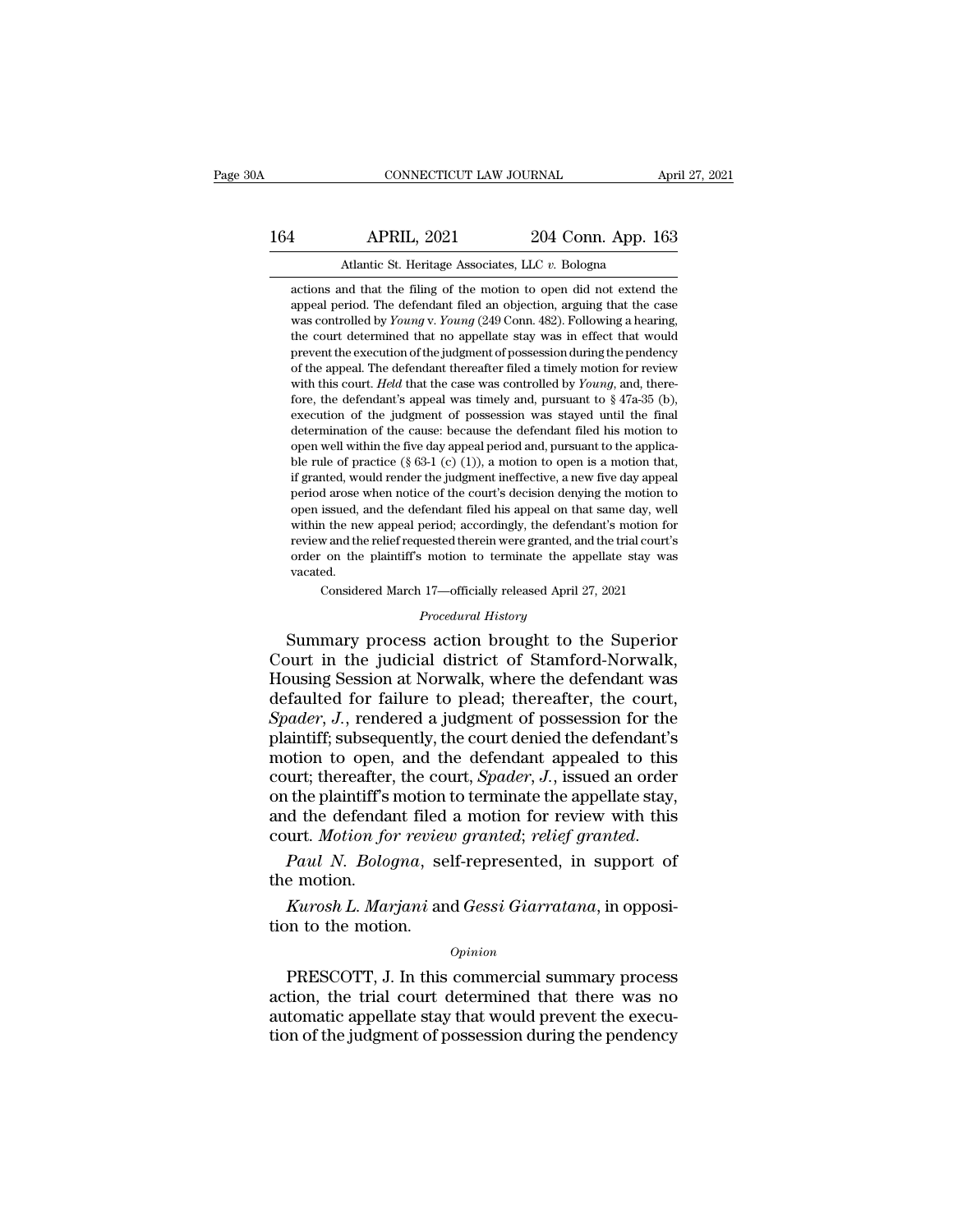2021 CONNECTICUT LAW JOURNAL Page 31A<br>204 Conn. App. 163 APRIL, 2021 165<br>Atlantic St. Heritage Associates, LLC v. Bologna CONNECTICUT LAW JOURNAL<br>
204 Conn. App. 163 APRIL, 2021 165<br>
Atlantic St. Heritage Associates, LLC *v.* Bologna<br>
of this appeal. Pursuant to Practice Book § 61-14, the

CONNECTICUT LAW JOURNAL Page 31A<br>
204 Conn. App. 163 APRIL, 2021 165<br>
Atlantic St. Heritage Associates, LLC v. Bologna<br>
of this appeal. Pursuant to Practice Book § 61-14, the<br>
defendant, Paul Nicholas Bologna, doing busine 204 Conn. App. 163 APRIL, 2021 165<br>Atlantic St. Heritage Associates, LLC v. Bologna<br>of this appeal. Pursuant to Practice Book § 61-14, the<br>defendant, Paul Nicholas Bologna, doing business as<br>Paul N. Bologna & Associates, t 204 Conn. App. 163 APRIL, 2021 165<br>Atlantic St. Heritage Associates, LLC v. Bologna<br>of this appeal. Pursuant to Practice Book  $\S 61-14$ , the<br>defendant, Paul Nicholas Bologna, doing business as<br>Paul N. Bologna & Associates 204 Conn. App. 163 APRIL, 2021 165<br>
Atlantic St. Heritage Associates, LLC v. Bologna<br>
of this appeal. Pursuant to Practice Book § 61-14, the<br>
defendant, Paul Nicholas Bologna, doing business as<br>
Paul N. Bologna & Associat Atlantic St. Heritage Associates, LLC v. Bologna<br>
of this appeal. Pursuant to Practice Book § 61-14, the<br>
defendant, Paul Nicholas Bologna, doing business as<br>
Paul N. Bologna & Associates, timely filed a motion for<br>
review Atlantic St. Heritage Associates, LLC v. Bologna<br>
of this appeal. Pursuant to Practice Book § 61-14, the<br>
defendant, Paul Nicholas Bologna, doing business as<br>
Paul N. Bologna & Associates, timely filed a motion for<br>
review of this appeal. Pursuant to Practice Book § 61-14, the<br>defendant, Paul Nicholas Bologna, doing business as<br>Paul N. Bologna & Associates, timely filed a motion for<br>review of that decision. We agree with the defendant that<br>t defendant, Paul Nicholas Bologna, doing business as<br>Paul N. Bologna & Associates, timely filed a motion for<br>review of that decision. We agree with the defendant that<br>the trial court misapplied our Supreme Court's decision<br> Paul N. Bologna & Associates, timely filed a motion for<br>review of that decision. We agree with the defendant that<br>the trial court misapplied our Supreme Court's decision<br>in *Young* v. *Young*, 249 Conn. 482, 733 A.2d 835 ( review of that decision. We agree with the defendant that<br>the trial court misapplied our Supreme Court's decision<br>in *Young* v. *Young*, 249 Conn. 482, 733 A.2d 835 (1999),<br>in reaching the conclusion that there is no autom the trial court misapplied our Supreme Court's decision<br>in *Young* v. *Young*, 249 Conn. 482, 733 A.2d 835 (1999),<br>in reaching the conclusion that there is no automatic<br>stay in existence. By order dated March 17, 2021, we<br> in *Young* v. *Young*, 249 Conn. 482, 733 A.2d 835 (1999), in reaching the conclusion that there is no automatic stay in existence. By order dated March 17, 2021, we granted the defendant's motion for review, granted the reaching the conclusion that there is no automatic<br>ay in existence. By order dated March 17, 2021, we<br>anted the defendant's motion for review, granted the<br>lief requested, vacated the trial court's decision, and<br>dicated tha stay in existence. By order dated march 17, 2021, we<br>granted the defendant's motion for review, granted the<br>relief requested, vacated the trial court's decision, and<br>indicated that an opinion would follow. This opinion<br>pro

granted the defendant s motion for review, granted the<br>relief requested, vacated the trial court's decision, and<br>indicated that an opinion would follow. This opinion<br>provides our reasons for that order.<br>The following proce rener requested, vacated the trial court's decision, and<br>indicated that an opinion would follow. This opinion<br>provides our reasons for that order.<br>The following procedural history is relevant to our<br>review. The plaintiff, malcated that an opinion would follow. This opinion<br>provides our reasons for that order.<br>The following procedural history is relevant to our<br>review. The plaintiff, Atlantic St. Heritage Associates,<br>LLC, is the owner of a c provides our reasons for that order.<br>
The following procedural history is relevant to our<br>
review. The plaintiff, Atlantic St. Heritage Associates,<br>
LLC, is the owner of a commercial building located at<br>
184 Atlantic Stree The following procedural history is relevant to our<br>review. The plaintiff, Atlantic St. Heritage Associates,<br>LLC, is the owner of a commercial building located at<br>184 Atlantic Street in Stamford. The defendant occupies<br>a p review. The plaintiff, Atlantic St. Heritage Associates,<br>LLC, is the owner of a commercial building located at<br>184 Atlantic Street in Stamford. The defendant occupies<br>a portion of the basement of that building (premises).<br> LLC, is the owner of a commercial building located at 184 Atlantic Street in Stamford. The defendant occupies<br>a portion of the basement of that building (premises).<br>The plaintiff served a notice to quit on the defendant<br>on 184 Atlantic Street in Stamford. The defendant occupies<br>a portion of the basement of that building (premises).<br>The plaintiff served a notice to quit on the defendant<br>on October 14, 2020, for nonpayment of rent, lapse of<br>ti a portion of the basement of that building (premises).<br>The plaintiff served a notice to quit on the defendant<br>on October 14, 2020, for nonpayment of rent, lapse of<br>time, and termination of whatever right or privilege he<br>on The plaintiff served a notice to quit on the defendar<br>on October 14, 2020, for nonpayment of rent, lapse c<br>time, and termination of whatever right or privilege h<br>once had to occupy the premises. The defendant di<br>not quit p I October 14, 2020, for nonpayment of rent, lapse of<br>me, and termination of whatever right or privilege he<br>ice had to occupy the premises. The defendant did<br>t quit possession. The plaintiff then initiated this<br>tion by serv time, and termination of whatever right or privilege he<br>once had to occupy the premises. The defendant did<br>not quit possession. The plaintiff then initiated this<br>action by service of a summary process summons and<br>a three

once nad to occupy the premises. The defendant did<br>not quit possession. The plaintiff then initiated this<br>action by service of a summary process summons and<br>a three count complaint on November 17, 2020.<br>On December 3, 2020 not quit possession. The plaintiff then initiated this<br>action by service of a summary process summons and<br>a three count complaint on November 17, 2020.<br>On December 3, 2020, after the defendant had<br>appeared, the plaintiff f action by service of a summary process summons and<br>a three count complaint on November 17, 2020.<br>On December 3, 2020, after the defendant had<br>appeared, the plaintiff filed a motion for default for<br>failure to plead and for a three count complaint on November  $17$ <br>On December 3, 2020, after the de<br>appeared, the plaintiff filed a motion fo<br>failure to plead and for a judgment of imme<br>sion to enter on the default. On Decembe<br>defendant filed an On December 3, 2020, after the defendant had<br>peared, the plaintiff filed a motion for default for<br>ilure to plead and for a judgment of immediate posses-<br>on to enter on the default. On December 7, 2020, the<br>fendant filed an appeared, the plaintiff filed a motion for default for<br>failure to plead and for a judgment of immediate posses-<br>sion to enter on the default. On December 7, 2020, the<br>defendant filed an objection to that motion, but he di

railure to plead and for a judgment of immediate possession to enter on the default. On December 7, 2020, the defendant filed an objection to that motion, but he did not file an answer to the complaint.<br>On December 8, 2020 sion to enter on the default. On December 7, 2020, the<br>defendant filed an objection to that motion, but he did<br>not file an answer to the complaint.<br>On December 8, 2020, the court, *Spader*, *J*., granted<br>the plaintiff's m defendant filed an objection to that motion, but he did<br>not file an answer to the complaint.<br>On December 8, 2020, the court, *Spader*, *J*., granted<br>the plaintiff's motion for default and rendered a judg-<br>ment of immediate not file an answer to the complaint.<br>
On December 8, 2020, the court, *Spader*, *J*., granted<br>
the plaintiff's motion for default and rendered a judg-<br>
ment of immediate possession in favor of the plaintiff.<br>
On December 9 On December 8, 2020, the court, *Spader*, *J.*, granted<br>the plaintiff's motion for default and rendered a judg-<br>ment of immediate possession in favor of the plaintiff.<br>On December 9, 2020, the defendant filed a motion to<br>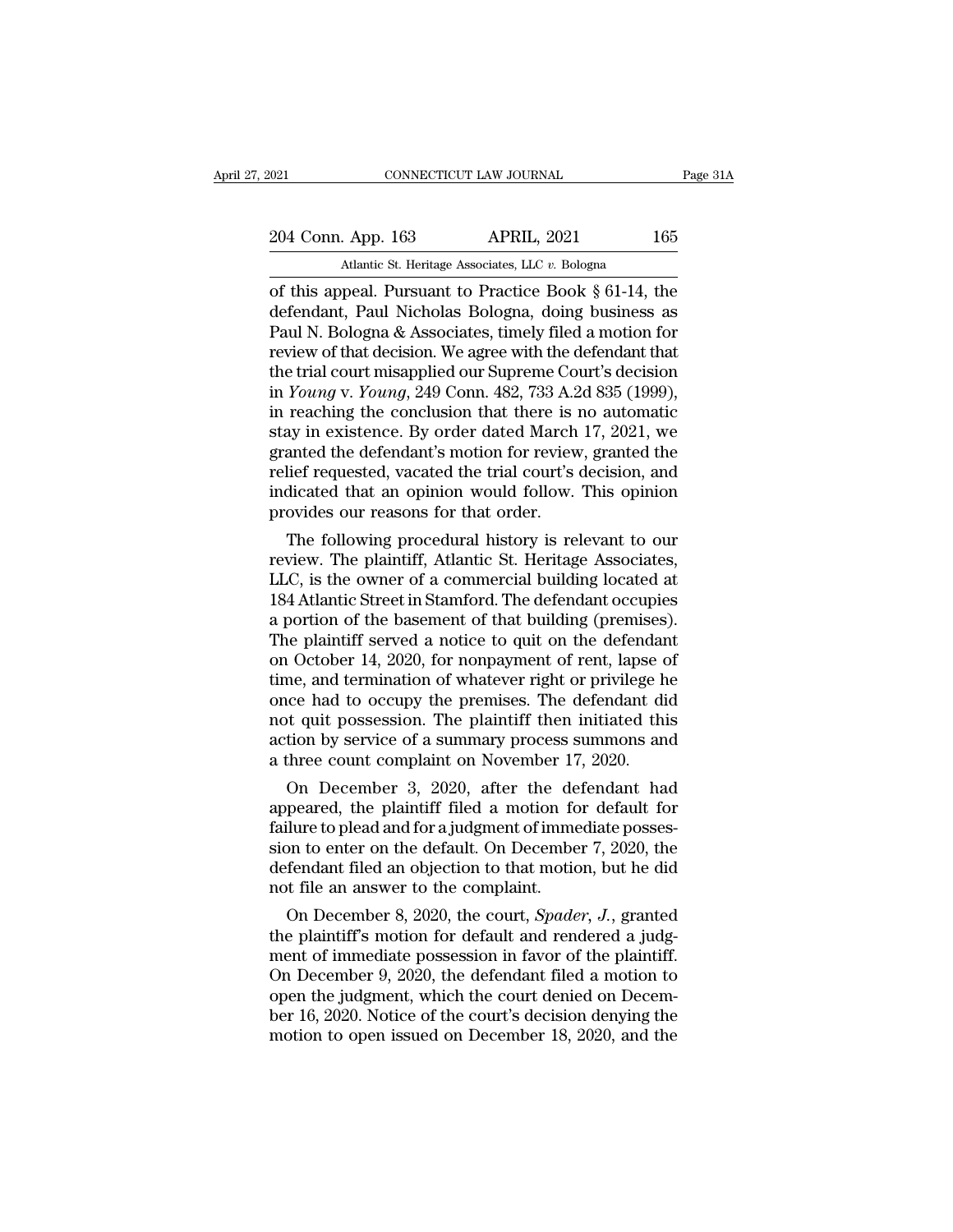| 32A | CONNECTICUT LAW JOURNAL                               |                    | April 27, 2021 |
|-----|-------------------------------------------------------|--------------------|----------------|
| 166 | <b>APRIL, 2021</b>                                    | 204 Conn. App. 163 |                |
|     | Atlantic St. Heritage Associates, LLC v. Bologna      |                    |                |
|     | defendant filed this anneal that day. The defendant's |                    |                |

 $\begin{tabular}{ll} \multicolumn{1}{l}{{\small \textbf{COMRECTICUT LAW JOURNAL}}{\small \textbf{APRIL, 2021}} & \multicolumn{1}{l}{\small \textbf{April 27, 2021}} \\ \hline \multicolumn{1}{l}{\textbf{APRIL, 2021}} & \multicolumn{1}{l}{\textbf{204 Conn. App. 163}} \\ \hline \multicolumn{1}{l}{\textbf{Atlantic St. Heritage Associates, LLC $v. Bologna}} \\ \hline \multicolumn{1}{l}{\textbf{defendant filed this appeal that day. The defendant's} \\ \hline \textbf{append form referenced both the date of the judgment} \\ \hline \textbf$ 166 APRIL, 2021 204 Conn. App. 163<br>Atlantic St. Heritage Associates, LLC v. Bologna<br>defendant filed this appeal that day. The defendant's<br>appeal form referenced both the date of the judgment<br>of possession and the denial of 166 APRIL, 2021 204 Conn. App. 163<br>Atlantic St. Heritage Associates, LLC  $v$ . Bologna<br>defendant filed this appeal that day. The defendant's<br>appeal form referenced both the date of the judgment<br>of possession and the denial **EXECUTE:** APRIL, 2021, 204 Conn. App. 163<br>
Atlantic St. Heritage Associates, LLC  $v$ . Bologna<br> **EXECUTE:** Findant filed this appeal that day. The defendant's<br>
peal form referenced both the date of the judgment<br>
possessio

Atlantic St. Heritage Associates, LLC  $v$ . Bologna<br>
defendant filed this appeal that day. The defendant's<br>
appeal form referenced both the date of the judgment<br>
of possession and the denial of the motion to open.<sup>1</sup><br>
On J France of heliage Associates, and *i*. Bologna<br>
defendant filed this appeal that day. The defendant's<br>
appeal form referenced both the date of the judgment<br>
of possession and the denial of the motion to open.<sup>1</sup><br>
On Janua defendant filed this appeal that day. The defendant's<br>appeal form referenced both the date of the judgment<br>of possession and the denial of the motion to open.<sup>1</sup><br>On January 7, 2021, the plaintiff filed a motion to<br>terminat appeal form referenced both the date of the judgment<br>of possession and the denial of the motion to open.<sup>1</sup><br>On January 7, 2021, the plaintiff filed a motion to<br>terminate the appellate stay pursuant to Practice Book<br>§ 61-11 of possession and the denial of the motion to open.<sup>1</sup><br>On January 7, 2021, the plaintiff filed a motion to<br>terminate the appellate stay pursuant to Practice Book<br>§ 61-11 (e). The substance of the motion, however, did<br>not s On January 7, 2021, the plaintiff filed a motion to<br>terminate the appellate stay pursuant to Practice Book<br>§ 61-11 (e). The substance of the motion, however, did<br>not seek termination of the appellate stay but, instead,<br>sou terminate the appellate stay pursuant to Practice Book  $\S$  61-11 (e). The substance of the motion, however, did not seek termination of the appellate stay but, instead, sought a determination that there was no appellate s § 61-11 (e). The substance of the motion, however, did<br>not seek termination of the appellate stay but, instead,<br>sought a determination that there was no appellate stay<br>in effect because the defendant did not file his appe not seek termination of the appellate stay but, instead,<br>sought a determination that there was no appellate stay<br>in effect because the defendant did not file his appeal<br>within five days of the judgment of possession and th sought a determination that there was no appellate stay<br>in effect because the defendant did not file his appeal<br>within five days of the judgment of possession and that<br>the filing of a motion to open does not extend the app in effect because the defendant did not file his appeal<br>within five days of the judgment of possession and that<br>the filing of a motion to open does not extend the appeal<br>period. The defendant filed an objection arguing th within five days of the judgment of possession and that<br>the filing of a motion to open does not extend the appeal<br>period. The defendant filed an objection arguing that<br>this matter was controlled by *Young* v. *Young*, supr the filing of a motion to open does not extend the appeal<br>period. The defendant filed an objection arguing that<br>this matter was controlled by *Young* v. *Young*, supra,<br>249 Conn. 482. On January 26, 2021, the court heard t period. The defendant filed an objection arguing that<br>this matter was controlled by *Young* v. *Young*, supra,<br>249 Conn. 482. On January 26, 2021, the court heard the<br>parties at a remote hearing on the record. On February this matter was controlled by *Young* v. *Young*, suprement 249 Conn. 482. On January 26, 2021, the court heard the parties at a remote hearing on the record. On Februa 4, 2021, the court issued a four page memorandum dec 9 Conn. 482. On January 26, 2021, the court heard the<br>rties at a remote hearing on the record. On February<br>2021, the court issued a four page memorandum of<br>cision in which it determined that there was no appel-<br>te stay in parties at a remote hearing on the record. On February<br>4, 2021, the court issued a four page memorandum of<br>decision in which it determined that there was no appel-<br>late stay in effect and, therefore, no stay for it to ter

4, 2021, the court issued a four page memorandum of<br>decision in which it determined that there was no appel-<br>late stay in effect and, therefore, no stay for it to termi-<br>nate. This timely motion for review followed.<sup>2</sup><br>We decision in which it determined that there was no appel-<br>late stay in effect and, therefore, no stay for it to termi-<br>nate. This timely motion for review followed.<sup>2</sup><br>We begin our discussion by acknowledging that "[s]um-<br>m late stay in effect and, therefore, no stay for it to termi-<br>nate. This timely motion for review followed.<sup>2</sup><br>We begin our discussion by acknowledging that "[s]um-<br>mary process is a special statutory procedure designed<br>to nate. This timely motion for review followed.<sup>2</sup><br>We begin our discussion by acknowledging that "[s]um-<br>mary process is a special statutory procedure designed<br>to provide an expeditious remedy. . . . It enable[s]<br>landlords t We begin our discussion by acknowledging that "[s]ummary process is a special statutory procedure designed<br>to provide an expeditious remedy. . . . It enable[s]<br>landlords to obtain possession of leased premises with-<br>out s mary process is a special statutory procedure designed<br>to provide an expeditious remedy.  $\dots$  It enable[s]<br>landlords to obtain possession of leased premises with-<br>out suffering the delay, loss and expense to which,<br>under to provide an expeditious remedy. . . . It enable[s] landlords to obtain possession of leased premises without suffering the delay, loss and expense to which, under the common-law actions, they might be subjected by tenan landlords to obtain possession of leased premises with-<br>out suffering the delay, loss and expense to which,<br>under the common-law actions, they might be subjected<br>by tenants wrongfully holding over their terms....<br>Summary out suffering the delay, loss and expense to which,<br>under the common-law actions, they might be subjected<br>by tenants wrongfully holding over their terms....<br>Summary process statutes secure a prompt hearing and<br>final deter under the common-law actions, they might be subjected<br>by tenants wrongfully holding over their terms. . . . .<br>Summary process statutes secure a prompt hearing and<br>final determination. . . . Therefore, the statutes relat-<br>i by tenants wrongfully hold<br>Summary process statutes :<br>final determination. . . . . T<br>ing to summary process n<br>and strictly followed." (Int<br>ted.) *Bayer* v. *Showmotion*<br>973 A.2d 1229 (2009). ight of summary process must be narrowly construed<br>
1 And strictly followed." (Internal quotation marks omit-<br>
1.381, 388, 73 A.2d 1229 (2009).<br>
<sup>1</sup>The defendant included December 8, 2020, as the "[d]ate of judgment(s)<br>
de and strictly followed." (Internal quotation marks omit-<br>ted.) *Bayer* v. *Showmotion*, *Inc.*, 292 Conn. 381, 388,<br>973 A.2d 1229 (2009).<br><sup>1</sup> The defendant included December 8, 2020, as the "[d]ate of judgment(s)<br>or decisio

ted.) *Bayer* v. *Showmotion*, *Inc.*, 292 Conn. 381, 388, 973 A.2d 1229 (2009).<br>
The defendant included December 8, 2020, as the "[d]ate of judgment(s) or decision(s) being appealed"; December 18, 2020, as the "[d]ate of 973 A.2d 1229 (2009).<br>
The defendant included December 8, 2020, as the "[d]ate of judgment(s)<br>
or decision(s) being appealed"; December 18, 2020, as the "[d]ate of issuance<br>
of notice on any order on any motion that would and  $\frac{1}{2}$  and  $\frac{1}{2}$  and  $\frac{1}{2}$  and  $\frac{1}{2}$  correspondent or decision(s) being appealed"; December 18, 2020, as the "[d]ate of issuance of notice on any order on any motion that would render judgment ineffecti or decision(s) being appealed"; December 18, 2020, as the "[d]ate of issuance of notice on any order on any motion that would render judgment ineffective"; and listed "[d]enial of motion to open" as the action that consti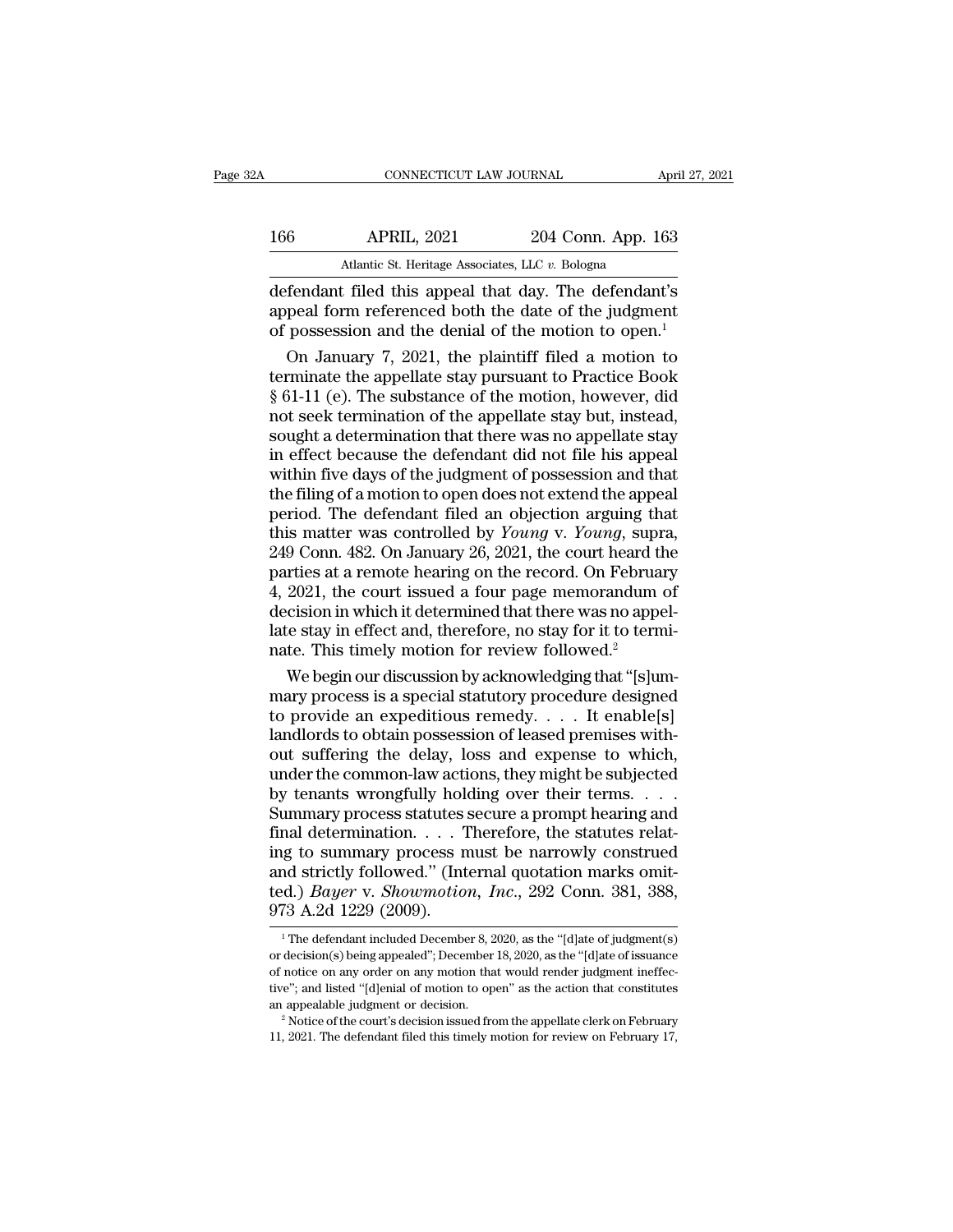2021 CONNECTICUT LAW JOURNAL Page 33A<br>204 Conn. App. 163 APRIL, 2021 167<br>Atlantic St. Heritage Associates, LLC v. Bologna EXECUTE AN JOURNAL<br>
204 Conn. App. 163 APRIL, 2021 167<br>
Atlantic St. Heritage Associates, LLC *v.* Bologna<br>
Appeals and stays of execution relating to summary

CONNECTICUT LAW JOURNAL Page 33A<br>
4 Conn. App. 163 APRIL, 2021 167<br>
Atlantic St. Heritage Associates, LLC v. Bologna<br>
Appeals and stays of execution relating to summary<br>
ocess actions are governed by General Statutes § 47a 204 Conn. App. 163 APRIL, 2021 167<br>Atlantic St. Heritage Associates, LLC v. Bologna<br>Appeals and stays of execution relating to summary<br>process actions are governed by General Statutes § 47a-<br>35.<sup>3</sup> In *HUD/Barbour-Waverly* 204 Conn. App. 163 APRIL, 2021 167<br>Atlantic St. Heritage Associates, LLC v. Bologna<br>Appeals and stays of execution relating to summary<br>process actions are governed by General Statutes § 47a-<br>35.<sup>3</sup> In *HUD/Barbour-Waverly* 204 Conn. App. 163 APRIL, 2021 167<br>Atlantic St. Heritage Associates, LLC v. Bologna<br>Appeals and stays of execution relating to summary<br>process actions are governed by General Statutes § 47a-<br>35.<sup>3</sup> In *HUD/Barbour-Waverly* Atlantic St. Heritage Associates, LLC v. Bologna<br>
Appeals and stays of execution relating to summary<br>
process actions are governed by General Statutes § 47a-<br>
35.<sup>3</sup> In *HUD/Barbour-Waverly v. Wilson*, 235 Conn. 650,<br>
656 Analist St. Henage Associates, ELC *t.* Bologna<br>
Appeals and stays of execution relating to summary<br>
process actions are governed by General Statutes § 47a-<br>
35.<sup>3</sup> In *HUD/Barbour-Waverly v. Wilson*, 235 Conn. 650,<br>
656, Appeals and stays of execution relating to summary<br>process actions are governed by General Statutes § 47a-<br>35.<sup>3</sup> In *HUD/Barbour-Waverly v. Wilson*, 235 Conn. 650,<br>656, 668 A.2d 1309 (1995), our Supreme Court deter-<br>mine process actions are governed by General Statutes  $\S$  47a-<br>35.<sup>3</sup> In *HUD/Barbour-Waverly v. Wilson*, 235 Conn. 650,<br>656, 668 A.2d 1309 (1995), our Supreme Court deter-<br>mined that "the legislature intended to make the five 35.<sup>3</sup> In *HUD/Barbour-Waverly v. Wilson*, 235 Conn. 650, 656, 668 A.2d 1309 (1995), our Supreme Court determined that "the legislature intended to make the five day time limitation set forth in § 47a-35 a jurisdictional 656, 668 A.2d 1309 (1995), our Supreme Court deter-<br>mined that "the legislature intended to make the five<br>day time limitation set forth in § 47a-35 a jurisdictional<br>prerequisite to an appeal from a housing court ruling<br>in mined that "the legislature intended to make the five<br>day time limitation set forth in  $\S 47a-35$  a jurisdictional<br>prerequisite to an appeal from a housing court ruling<br>in a summary process eviction proceeding." Id., 656. day time limitation set forth in § 47a-35 a jurnsdictional<br>prerequisite to an appeal from a housing court ruling<br>in a summary process eviction proceeding." Id., 656. In<br>that case, the defendant filed her appeal "nineteen prerequisite to an appeal from a housing court ruling<br>in a summary process eviction proceeding." Id., 656. In<br>that case, the defendant filed her appeal "nineteen days<br>after the expiration of the appeal period set forth in<br> in a summary process eviction proceeding." Id., 656. In<br>that case, the defendant filed her appeal "nineteen days<br>after the expiration of the appeal period set forth in<br> $§ 47a-35$ ." Id., 655. Within the five day appeal per that case, the defendant filed her appeal "nineteen days<br>after the expiration of the appeal period set forth in<br>§ 47a-35." Id., 655. Within the five day appeal period,<br>however, she had filed a motion for an extension of<br>ti after the expiration of the appeal period set forth in  $\S$  47a-35." Id., 655. Within the five day appeal period, however, she had filed a motion for an extension of time to appeal, which the trial court had granted. Id., § 47a-35.7 Id., 655. Within the five day appeal period,<br>however, she had filed a motion for an extension of<br>time to appeal, which the trial court had granted. Id.,<br>653–55. Our Supreme Court determined that the exten-<br>sion however, she had filed a n<br>time to appeal, which the t:<br>653–55. Our Supreme Court<br>sion of time to appeal had r<br>court had properly dismissee<br>lack of subject matter jurisd<br>was untimely. Id., 659.<br>Four years later, in *Young* 3–55. Our Supreme Court determined that the exten-<br>on of time to appeal had no effect and held that this<br>urt had properly dismissed the defendant's appeal for<br>ck of subject matter jurisdiction on the ground that it<br>as unti sion of time to appeal had no effect and held that this<br>court had properly dismissed the defendant's appeal for<br>lack of subject matter jurisdiction on the ground that it<br>was untimely. Id., 659.<br>Four years later, in *Young* 

court had properly dismissed the defendant's appeal for<br>lack of subject matter jurisdiction on the ground that it<br>was untimely. Id., 659.<br>Four years later, in *Young* v. *Young*, supra, 249 Conn.<br>482, our Supreme Court co lack of subject matter jurisdiction on the ground that it<br>was untimely. Id., 659.<br>Four years later, in *Young* v. *Young*, supra, 249 Conn.<br>482, our Supreme Court considered the effect, if any,<br>of a motion to reargue purs was untimely. Id., 659.<br>
Four years later, in *Young* v. *Young*, supra, 249 Conn.<br>
482, our Supreme Court considered the effect, if any,<br>
of a motion to reargue pursuant to Practice Book § 11-<br>
11 filed within the five d Four years later, in *Young* v. *Young*, supra, 249 Conn.<br>482, our Supreme Court considered the effect, if any,<br>of a motion to reargue pursuant to Practice Book § 11-<br>11 filed within the five day appeal period of § 47a-35 Four years later, in *Young* v. *Young*, supra, 249 Conn.<br>482, our Supreme Court considered the effect, if any,<br>of a motion to reargue pursuant to Practice Book § 11-<br>11 filed within the five day appeal period of § 47a-35. 482, our Supreme Court considered the effect, if any,<br>of a motion to reargue pursuant to Practice Book § 11-<br>11 filed within the five day appeal period of § 47a-35.<br>It held that the motion to reargue was unlike the motion It held that the motion to reargue was unlike the motion<br>for an extension of time to appeal that was at issue in<br> $HUD/Barbour-Waverly$ . Id., 489 n.15. Rather, the timely<br>filing of the "motion to reargue suspended the five day<br> $\frac{2$ for an extension of time to appeal that was at issue in  $HUD/Barbour-Waverly$ . Id., 489 n.15. Rather, the timely filing of the "motion to reargue suspended the five day  $2021$ . See Practice Book § 66-6. The plaintiff filed a timely

This motion.<br>
Altis motion.<br>  $\alpha$  3 General Statutes § 47a-35 provides: "(a) Execution shall be stayed for<br>
five days from the date judgment has been rendered, provided any Sunday<br>
or legal holiday intervening shall be ex <sup>a</sup> <sup>3</sup> General Statutes § 47a-35 provides: "(a) Execution shall be stayed for<br><sup>a</sup> <sup>3</sup> General Statutes § 47a-35 provides: "(a) Execution shall be imposed any Sunday<br>or legal holiday intervening shall be excluded in compu five days from the date judgment has been rendered, provided any Sunday or legal holiday intervening shall be excluded in computing such five days. "(b) No appeal shall be taken except within such five-day period. If an ap the defendant fails to give bond, as provided in computing such five days.<br>
"(b) No appeal shall be taken except within such five-day period. If an<br>
appeal is taken within such period, execution shall be stayed until the f "(b) No appeal shall be taken except within such five-day period. If an appeal is taken within such period, execution shall be stayed until the final determination of the cause, unless it appears to the judge who tried th appeal is taken within such period, execution shall be stayed until the final determination of the cause, unless it appears to the judge who tried the case that the appeal was taken solely for the purpose of delay or unle

filing of the "motion to reargue suspended the five day<br>2021. See Practice Book § 66-6. The plaintiff filed a timely opposition to<br>this motion.<br><sup>3</sup> General Statutes § 47a-35 provides: "(a) Execution shall be stayed for<br>fi or life intotion to reargue susperious the five day<br>
2021. See Practice Book § 66-6. The plaintiff filed a timely opposition to<br>
<sup>3</sup> General Statutes § 47a-35 provides: "(a) Execution shall be stayed for<br>
five days from th 21. See Practice Book § 66-6. The plaintiff filed a timely opposition to<br>is motion.<br><sup>3</sup> General Statutes § 47a-35 provides: "(a) Execution shall be stayed for<br>e days from the date judgment has been rendered, provided any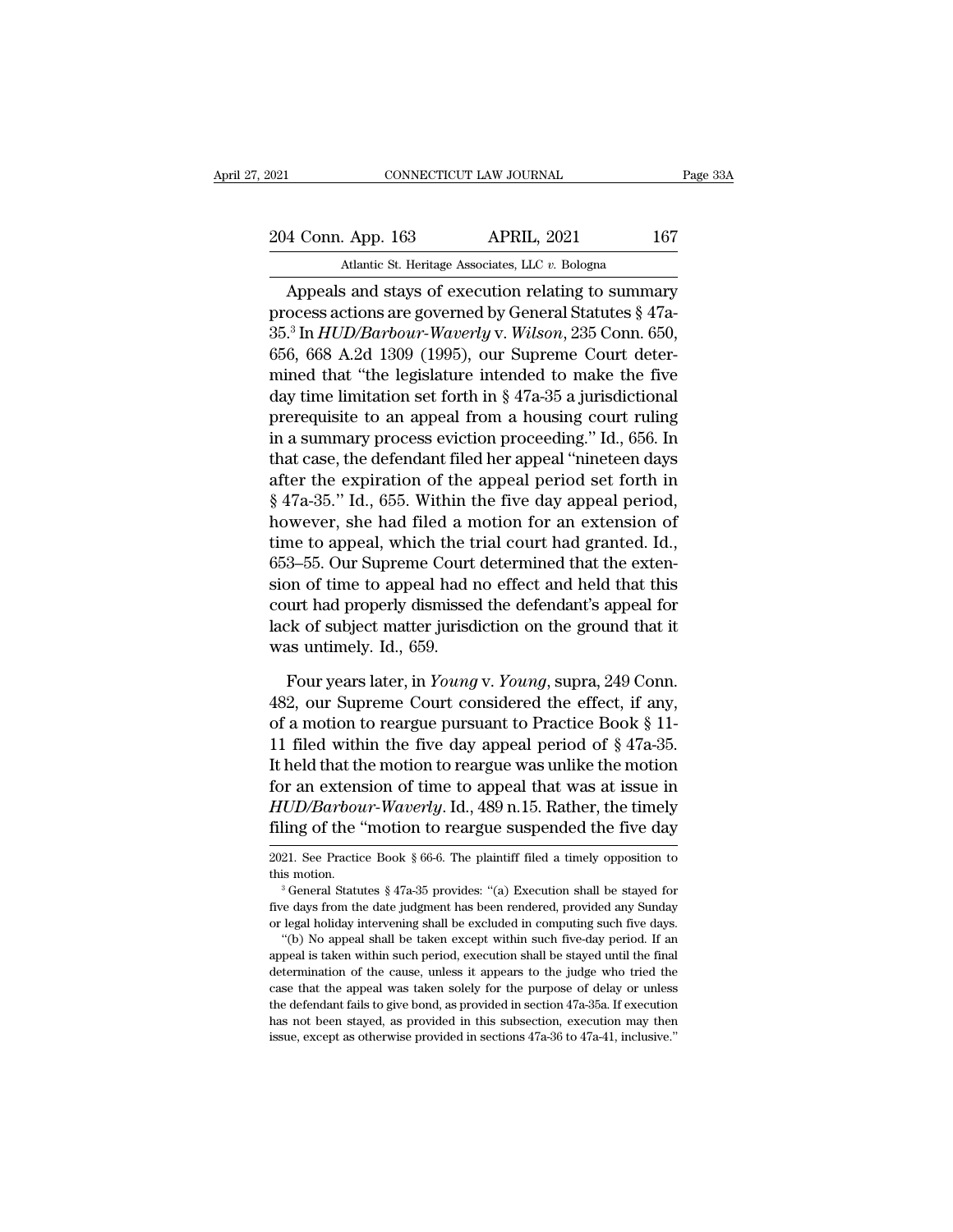| A   | CONNECTICUT LAW JOURNAL                                                      |                    | April 27, 2021 |
|-----|------------------------------------------------------------------------------|--------------------|----------------|
|     |                                                                              |                    |                |
| 168 | <b>APRIL, 2021</b>                                                           | 204 Conn. App. 163 |                |
|     | Atlantic St. Heritage Associates, LLC v. Bologna                             |                    |                |
|     | appeal period in $\S 47a-35$ until the  denial of that<br>motion." Id., 496. |                    |                |
|     | The court in <i>Young</i> relied on our rules of practice,                   |                    |                |

APRIL, 2021 204 Conn. App. 163<br>
Atlantic St. Heritage Associates, LLC v. Bologna<br>
peal period in § 47a-35 until the ... denial of that<br>
otion." Id., 496.<br>
The court in *Young* relied on our rules of practice,<br>
nich "[do] n 168 APRIL, 2021 204 Conn. App. 163<br>
Atlantic St. Heritage Associates, LLC  $v$ . Bologna<br>
appeal period in § 47a-35 until the . . . denial of that<br>
motion." Id., 496.<br>
The court in *Young* relied on our rules of practice,<br> Atlantic St. Heritage Associates, LLC v. Bologna<br>
appeal period in § 47a-35 until the . . . denial of that<br>
motion." Id., 496.<br>
The court in *Young* relied on our rules of practice,<br>
which "[do] not enlarge or modify the s appeal period in § 47a-35 until the  $\ldots$  denial of that<br>motion." Id., 496.<br>The court in *Young* relied on our rules of practice,<br>which "[do] not enlarge or modify the statutory appeal<br>period, but, rather, [give] guidance appeal period in § 47a-35 until the . . . denial of that<br>motion." Id., 496.<br>The court in *Young* relied on our rules of practice,<br>which "[do] not enlarge or modify the statutory appeal<br>period, but, rather, [give] guidance motion. 1d., 496.<br>
The court in *Young* relied on our rules of practice,<br>
which "[do] not enlarge or modify the statutory appeal<br>
period, but, rather, [give] guidance in determining when<br>
the appeal period shall commence, The court in *Young* relied on our rules of practice,<br>which "[do] not enlarge or modify the statutory appeal<br>period, but, rather, [give] guidance in determining when<br>the appeal period shall commence, and in the case of<br>an which "[do] not enlarge or modify the statutory appeal<br>period, but, rather, [give] guidance in determining when<br>the appeal period shall commence, and in the case of<br>any motion, which, if granted, would allow the court<br>to r period, but, rather, [give] guidance in determining when<br>the appeal period shall commence, and in the case of<br>any motion, which, if granted, would allow the court<br>to render a new judgment, when the new appeal period<br>shall the appeal period shall commence, and in the case of<br>any motion, which, if granted, would allow the court<br>to render a new judgment, when the new appeal period<br>shall commence." Id., 495; see also Practice Book § 63-<br>1 (c) any motion, which, if granted, would allow the court<br>to render a new judgment, when the new appeal period<br>shall commence." Id., 495; see also Practice Book § 63-<br>1 (c) (1).<sup>4</sup> The court reasoned that a motion to reargue<br>pu to render a new judgment, when the new appeal period<br>shall commence." Id., 495; see also Practice Book § 63-<br>1 (c)  $(1).<sup>4</sup>$  The court reasoned that a motion to reargue<br>pursuant to Practice Book § 11-11 is a motion tha shall commence." Id., 495; see also Practice Book § 63-1 (c) (1).<sup>4</sup> The court reasoned that a motion to reargue<br>pursuant to Practice Book § 11-11 is a motion that, if<br>granted, could render the judgment or decision ineffe 1 (c)  $(1)^4$  The court reasoned that a motion to reargue<br>pursuant to Practice Book § 11-11 is a motion that, if<br>granted, could render the judgment or decision ineffec-<br>tive under Practice Book § 63-1. *Young v. Young*, su pursuant to Practice Book § 11-11 is a motion that, if granted, could render the judgment or decision ineffec-<br>tive under Practice Book § 63-1. *Young v. Young*, supra,<br>249 Conn. 495. Our Supreme Court applied Practice<br>Boo granted, could render the judgment or decision ineffective under Practice Book § 63-1. *Young* v. *Young*, supra, 249 Conn. 495. Our Supreme Court applied Practice Book § 63-1 and determined that the defendants' motion to tive under Practice Book § 63-1. *Young* v. *Young*, supra,<br>249 Conn. 495. Our Supreme Court applied Practice<br>Book § 63-1 and determined that the defendants' motion<br>to reargue, which was filed within the five day appeal<br>pe 249 Conn. 495. Our Supreme Court applied Practice<br>Book § 63-1 and determined that the defendants' motion<br>to reargue, which was filed within the five day appeal<br>period, suspended that appeal period until the trial<br>court res Book § 63-1 and deter<br>to reargue, which was<br>period, suspended t<br>court resolved that<br>timely appealed followed and, therefore, their "<br>was timely." Id. bout resolved that motion. Id., 496. The defendants<br>mely appealed following the denial of that motion,<br>nd, therefore, their "appeal of the underlying judgment<br>as timely." Id.<br><sup>4</sup>In its analysis, the court in *Young* refers timely appealed following the denial of that motion,<br>and, therefore, their "appeal of the underlying judgment<br>was timely." Id.<br><sup>4</sup> In its analysis, the court in *Young* refers to Practice Book § 63-1 (b).<br>*Young* v. *Young* 

or acceptance of the verdict ineffective, either a new twenty day period or applicable statutory time period for filing the appeal shall begin on the day that notice of the ruling is given on the last such outstanding moti applicable statutory time period for filing the appeal shall begin on the day<br>that notice of the ruling is given on the last such outstanding motion  $\dots$ <br>"Motions that, if granted, would render a judgment, decision or acc that notice of the ruling is given on the last such outstanding motion  $\ldots$  "Motions that, if granted, would render a judgment, decision or acceptance of the verdict ineffective include, but are not limited to, motions t alterative increases in the verdict, if granted, would render a jud of the verdict ineffective include, but are not the opening or setting aside of the judgment; of the verdict; judgment notwithstanding the judgment or dec The wordict ineffective include, but are not limited to, motions that seek:<br>the verdict ineffective include, but are not limited to, motions that seek:<br>e opening or setting aside of the judgment; a new trial; the setting a the opening or setting aside of the judgment; a new trial; the setting aside of the verdict; judgment notwithstanding the verdict; reargument of the judgment or decision; collateral source reduction; additur; remittitur; o alteration of the terms of the judgment.

% of the verdict; judgment notwithstanding the verdict; reargument of the judgment or decision; collateral source reduction; additur; remittitur; or any alteration of the terms of the judgment. "Motions that do not give r "Motions that do not give rise to a new appeal period include those that

and, therefore, their "appeal of the underlying judgment<br>was timely." Id.<br> $\frac{4}{1}$  in its analysis, the court in *Young* refers to Practice Book § 63-1 (b).<br>*Young* v. *Young*, supra, 249 Conn. 494. Practice Book § 63-1 <sup>4</sup> In its analysis, the court in *Young* refers to Practice Book § 63-1 (b).<br>*Young* v. *Young*, supra, 249 Conn. 494. Practice Book § 63-1 has been amended several times since *Young* was decided, and the relevant langu **28 UIIIEIJY.** IQ.<br>
<sup>4</sup> In its analysis, the court in *Young* refers to Practice Book § 63-1 (b).<br> *nung* v. *Young*, supra, 249 Conn. 494. Practice Book § 63-1 has been<br>
eended several times since *Young* was decided, an <sup>4</sup> In its analysis, the court in *Young* refers to Practice Book § 63-1 (b).<br> *Young* v. *Young*, supra, 249 Conn. 494. Practice Book § 63-1 has been<br>
amended several times since *Young* was decided, and the relevant lan

Young v. Young, supra, 249 Conn. 494. Practice Book § 63-1 has been<br>amended several times since *Young* was decided, and the relevant language<br>now resides in subsection (c).<br>Practice Book § 63-1 (c) (1) provides in releva Found several times since *Young* was decided, and the relevant language now resides in subsection (c).<br>
Practice Book § 63-1 (c) (1) provides in relevant part: "If a motion is filed within the appeal period that, if gran how resides in subsection (c).<br>
Practice Book § 63-1 (c) (1) provides in relevant part: "If a motion is filed<br>
within the appeal period that, if granted, would render the judgment, decision<br>
or acceptance of the verdict i Practice Book § 63-1 (c) (1) provides in relevant part: "If a motion is filed thin the appeal period that, if granted, would render the judgment, decision acceptance of the verdict ineffective, either a new twenty day per within the appeal period that, if granted, would render the judgment, decision or acceptance of the verdict ineffective, either a new twenty day period or applicable statutory time period for filing the appeal shall begin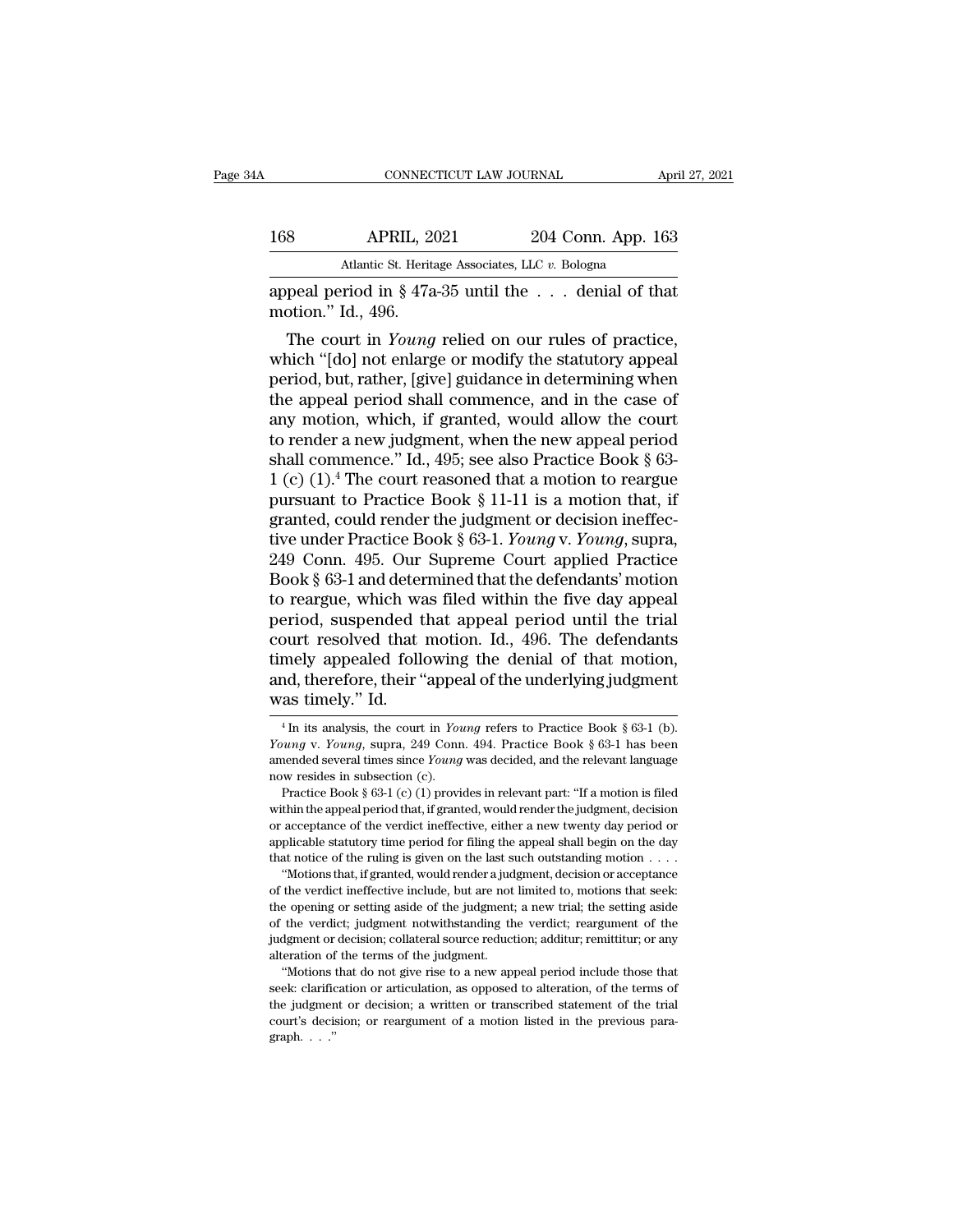| 2021               |  | CONNECTICUT LAW JOURNAL                               | Page 35A |
|--------------------|--|-------------------------------------------------------|----------|
| 204 Conn. App. 163 |  | <b>APRIL, 2021</b>                                    | 169      |
|                    |  | Atlantic St. Heritage Associates, LLC v. Bologna      |          |
|                    |  | In the present case, as noted by the trial court, the |          |

CONNECTICUT LAW JOURNAL Page 35A<br>
4 Conn. App. 163 APRIL, 2021 169<br>
Atlantic St. Heritage Associates, LLC v. Bologna<br>
In the present case, as noted by the trial court, the<br>
fendant did *not* file a motion to reargue pursua 204 Conn. App. 163 APRIL, 2021 169<br>Atlantic St. Heritage Associates, LLC v. Bologna<br>In the present case, as noted by the trial court, the<br>defendant did *not* file a motion to reargue pursuant to<br>Practice Book § 11-11 withi 204 Conn. App. 163 APRIL, 2021 169<br>Atlantic St. Heritage Associates, LLC v. Bologna<br>In the present case, as noted by the trial court, the<br>defendant did *not* file a motion to reargue pursuant to<br>Practice Book § 11-11 with 204 Conn. App. 163 APRIL, 2021 169<br>
Atlantic St. Heritage Associates, LLC v. Bologna<br>
In the present case, as noted by the trial court, the<br>
defendant did *not* file a motion to reargue pursuant to<br>
Practice Book § 11-11 Atlantic St. Heritage Associates, LLC v. Bologna<br>
In the present case, as noted by the trial court, the<br>
defendant did *not* file a motion to reargue pursuant to<br>
Practice Book § 11-11 within the five day appeal period.<br> Atlantic St. Heritage Associates, LLC v. Bologna<br>
In the present case, as noted by the trial court, the<br>
defendant did *not* file a motion to reargue pursuant to<br>
Practice Book § 11-11 within the five day appeal period.<br> In the present case, as noted by the trial court, the<br>defendant did *not* file a motion to reargue pursuant to<br>Practice Book § 11-11 within the five day appeal period.<br>He instead filed a motion to open the judgment. Becau defendant did *not* file a motion to reargue pursuant to<br>Practice Book § 11-11 within the five day appeal period.<br>He instead filed a motion to open the judgment. Because,<br>however, a motion to open is among the motions<br>exp Practice Book § 11-11 within the five day appeal period.<br>He instead filed a motion to open the judgment. Because,<br>however, a motion to open is among the motions<br>expressly included in Practice Book § 63-1 (c) (1), we<br>are n Firstead thed a modon to open the judgment. Because,<br>wever, a motion to open is among the motions<br>pressly included in Practice Book § 63-1 (c) (1), we<br>e not persuaded that *Young* is distinguishable from<br>e present case on mowever, a motion to open is among the motions<br>expressly included in Practice Book § 63-1 (c) (1), we<br>are not persuaded that *Young* is distinguishable from<br>the present case on that basis. We will nevertheless<br>address the

Expressly included in Fractice Book  $\S$  05-1 (C) (1), we<br>are not persuaded that *Young* is distinguishable from<br>the present case on that basis. We will nevertheless<br>address the plaintiff's arguments to the contrary.<br>The p are not persuaded that *Toung* is distinguishable from<br>the present case on that basis. We will nevertheless<br>address the plaintiff's arguments to the contrary.<br>The plaintiff and the trial court relied on an older deci-<br>sion and a present case on that basis. We will nevertheress<br>address the plaintiff's arguments to the contrary.<br>The plaintiff and the trial court relied on an older deci-<br>sion of the Appellate Session of the Superior Court for<br>t address the plaintiff and the trial court relied on an older decision of the Appellate Session of the Superior Court for the proposition that "the filing of a motion to open a summary process judgment does not toll the [fi The plaintiff and the trial court relied on an older decision of the Appellate Session of the Superior Court for<br>the proposition that "the filing of a motion to open a<br>summary process judgment does not toll the [five day]<br> sion of the Appellate Session of the Superior Court for<br>the proposition that "the filing of a motion to open a<br>summary process judgment does not toll the [five day]<br>appeal period." *Maccio* v. Hundley, 36 Conn. Supp. 623, the proposition that "the filing of a motion to open a<br>summary process judgment does not toll the [five day]<br>appeal period." *Maccio* v. *Hundley*, 36 Conn. Supp. 623,<br>625, 422 A.2d 953 (App. Sess. 1980). The motion to ope summary process judgment does not toll the [five day]<br>appeal period." *Maccio* v. *Hundley*, 36 Conn. Supp. 623,<br>625, 422 A.2d 953 (App. Sess. 1980). The motion to open<br>in *Maccio*, like the motion in this case, was filed appeal period." *Maccio* v. *Hundley*, 36 Conn. Supp. 623, 625, 422 A.2d 953 (App. Sess. 1980). The motion to open<br>in *Maccio*, like the motion in this case, was filed one<br>day after the judgment of possession was rendered 625, 422 A.2d 953 (App. Sess. 1980). The motion to open<br>in *Maccio*, like the motion in this case, was filed one<br>day after the judgment of possession was rendered. Id.,<br>624. The defendant in *Maccio* appealed following th in *Maccio*, like the motion in this case, was filed one<br>day after the judgment of possession was rendered. Id.,<br>624. The defendant in *Maccio* appealed following the<br>denial of the motion to open. Id. The court in *Maccio* day after the judgment of possession was rendered. Id., 624. The defendant in *Maccio* appealed following the denial of the motion to open. Id. The court in *Maccio* rejected the defendant's argument concerning the applic 624. The defendant in *Maccio* appealed following the<br>denial of the motion to open. Id. The court in *Maccio*<br>rejected the defendant's argument concerning the appli-<br>cability of the rule of practice equivalent to Practice denial of the motion to open. Id. The court in *Maccio*<br>rejected the defendant's argument concerning the appli-<br>cability of the rule of practice equivalent to Practice<br>Book § 63-1 (c) (1) that was then in effect<sup>5</sup> and di rejected the defendant's argument concerning the applicability of the rule of practice equivalent to Practice Book § 63-1 (c) (1) that was then in effect<sup>5</sup> and dismissed the appeal as untimely as to the judgment of posses cability of the rule of<br>Book  $\S$  63-1 (c) (1) that<br>the appeal as untimely<br>Id., 624–25. To the exte<br>of practice is inapplica<br>process action, it is in<br>longer good law.<br>The trial court here bok s 63-1 (C) (1) that was then in effect and dismissed<br>e appeal as untimely as to the judgment of possession.<br>., 624–25. To the extent that *Maccio* held that this rule<br>practice is inapplicable in the context of a summa Id., 624–25. To the extent that *Maccio* held that this rule<br>of practice is inapplicable in the context of a summary<br>process action, it is inconsistent with *Young* and is no<br>longer good law.<br>The trial court here supports

*id.*, 024–25. To the extent that *Maccio* neid that this rule<br>of practice is inapplicable in the context of a summary<br>process action, it is inconsistent with *Young* and is no<br>longer good law.<br>The trial court here support or practice is mappicable in the context or a summary<br>process action, it is inconsistent with *Young* and is no<br>longer good law.<br>The trial court here supports its reliance on *Maccio*<br>with reference to this court's decisi The trial court here supports its reliance on *Maccio*<br>ith reference to this court's decision in *Lopez* v. *Liv-*<br>*igston*, 53 Conn. App. 622, 731 A.2d 335 (1999), which<br>as issued shortly before our Supreme Court official with reference to this court's decision in *Lopez* v. *Livingston*, 53 Conn. App. 622, 731 A.2d 335 (1999), which was issued shortly before our Supreme Court officially  $\frac{5}{\pi}$  Practice Book (1978) § 3007 provides in r

*ingston*, 53 Conn. App. 622, 731 A.2d 335 (1999), which was issued shortly before our Supreme Court officially  $\frac{1}{\sqrt{2}}$  Practice Book (1978) § 3007 provides in relevant part: "The party appealing shall, within twenty decision, 59 Column Hype. 522, 101 11.2d 559 (1000), which<br>was issued shortly before our Supreme Court officially<br>in <sup>5</sup> Practice Book (1978) § 3007 provides in relevant part: "The party appeal-<br>ing shall, within twenty da *the appeal and the appeal shortly before our supreme Court officially***<br>
<sup>5</sup> Practice Book (1978) § 3007 provides in relevant part: "The party appealing shall, within twenty days, except where a different period is provid** <sup>5</sup> Practice Book (1978) § 3007 provides in relevant part: "The party appealing shall, within twenty days, except where a different period is provided by statute, from the issuance of notice of the rendition of the judgme *ing shall, within twenty days, except where a different period is provided by statute, from the issuance of notice of the rendition of the judgment or decision from which the appeal is taken file an appeal ... but if with*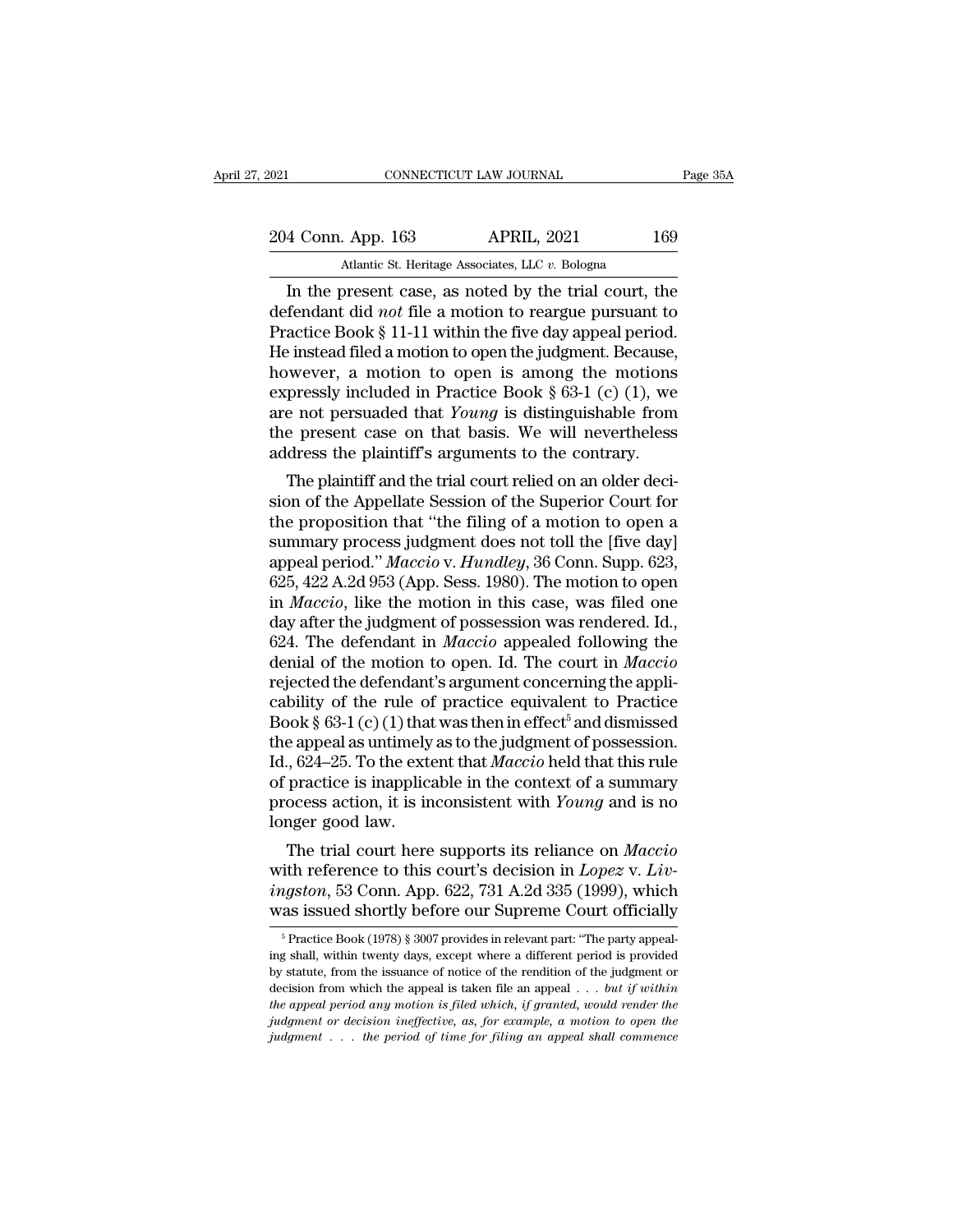|                    | April 27, 2021     |                                                                             |
|--------------------|--------------------|-----------------------------------------------------------------------------|
| <b>APRIL, 2021</b> | 204 Conn. App. 163 |                                                                             |
|                    |                    |                                                                             |
|                    |                    | CONNECTICUT LAW JOURNAL<br>Atlantic St. Heritage Associates, LLC v. Bologna |

released its decision in *Young*. In *Lopez*, the defendants<br>
released its decision in *Young*. In *Lopez*, the defendants<br>
conceded that they filed their motion to open "after the<br>
five day statutory appeal period set for 170 APRIL, 2021 204 Conn. App. 163<br>Atlantic St. Heritage Associates, LLC v. Bologna<br>Treleased its decision in *Young*. In *Lopez*, the defendants<br>conceded that they filed their motion to open "after the<br>five day statutory 170 APRIL, 2021 204 Conn. App. 163<br>Atlantic St. Heritage Associates, LLC v. Bologna<br>released its decision in *Young*. In *Lopez*, the defendants<br>conceded that they filed their motion to open "after the<br>five day statutory 170 APRIL, 2021 204 Conn. App. 163<br>Atlantic St. Heritage Associates, LLC v. Bologna<br>
released its decision in *Young*. In *Lopez*, the defendants<br>
conceded that they filed their motion to open "after the<br>
five day statuto Atlantic St. Heritage Associates, LLC v. Bologna<br>
released its decision in *Young*. In *Lopez*, the defendants<br>
conceded that they filed their motion to open "after the<br>
five day statutory appeal period set forth in . . . Atlantic St. Heritage Associates, LLC v. Bologna<br>
released its decision in *Young*. In *Lopez*, the defendants<br>
conceded that they filed their motion to open "after the<br>
five day statutory appeal period set forth in  $\dots$  released its decision in *Young*. In *Lopez*, the defendants<br>conceded that they filed their motion to open "after the<br>five day statutory appeal period set forth in  $\dots$  § 47a-<br>35 (b) had expired." Id., 625. They appealed conceded that they filed their motion to open "after the<br>five day statutory appeal period set forth in . . . § 47a-<br>35 (b) had expired." Id., 625. They appealed from the<br>denial of that motion to open.<sup>6</sup> Relying on *Macci* five day statutory appeal period set forth in . . . § 47a-<br>35 (b) had expired." Id., 625. They appealed from the<br>denial of that motion to open.<sup>6</sup> Relying on *Maccio*, this<br>court rejected the defendants' argument that "th 35 (b) had expired." Id., 625. They appealed from the denial of that motion to open.<sup>6</sup> Relying on *Maccio*, this court rejected the defendants' argument that "the judgment of possession in favor of the plaintiff was susp denial of that motion to open.<sup>6</sup> Relying on *Maccio*, this<br>court rejected the defendants' argument that "the judg-<br>ment of possession in favor of the plaintiff was sus-<br>pended by the defendants' filing of the motion to op court rejected the defendants' argument that "the judgment of possession in favor of the plaintiff was sus-<br>pended by the defendants' filing of the motion to open"<br>and concluded that the "filing of a motion to open . . .<br>d ment of possession in favor of the plaintiff was sus-<br>pended by the defendants' filing of the motion to open"<br>and concluded that the "filing of a motion to open  $\dots$ <br>does not stay execution of the judgment." *Lopez* v.<br>*L* pended by the defendants' filing of the motion to open"<br>and concluded that the "filing of a motion to open . . .<br>does not stay execution of the judgment." *Lopez* v.<br>*Livingston*, supra, 625 n.6. That statement in *Lopez* and concluded that the "filing of a motion to open . . . does not stay execution of the judgment." *Lopez* v.<br>*Livingston*, supra, 625 n.6. That statement in *Lopez* is<br>correct when, as in *Lopez* itself, the motion to op does not st<br> *Livingston*,<br>
correct whe<br>
filed *outsid*<br>
from the jud<br>
stances, the<br>
35 (b).<br>
The prese *vingston*, supra, 625 n.6. That statement in *Lopez* is<br>rrect when, as in *Lopez* itself, the motion to open is<br>ed *outside* of the five day statutory appeal period<br>om the judgment of possession. Under those circum-<br>ances correct when, as in *Lopez* itself, the motion to open is<br>filed *outside* of the five day statutory appeal period<br>from the judgment of possession. Under those circum-<br>stances, there is no stay of execution pursuant to  $\S$ 

filed *outside* of the five day statutory appeal period<br>from the judgment of possession. Under those circum-<br>stances, there is no stay of execution pursuant to  $\S 47a-$ <br>35 (b).<br>The present case is controlled by *Young*. T from the judgment of possession. Under those circum-<br>stances, there is no stay of execution pursuant to § 47a-<br>35 (b).<br>The present case is controlled by *Young*. The defen-<br>dant here filed his motion to open one day after stances, there is no stay of execution pursuant to  $\S$  47a-35 (b).<br>The present case is controlled by *Young*. The defendant here filed his motion to open one day after the court rendered the judgment of possession, well w 35 (b).<br>The present case is controlled by *Young*. The defendant here filed his motion to open one day after the<br>court rendered the judgment of possession, well within<br>the five day appeal period set forth in § 47a-35. A m The present case is controlled by *Young*. The defen-<br>dant here filed his motion to open one day after the<br>court rendered the judgment of possession, well within<br>the five day appeal period set forth in § 47a-35. A motion<br> dant here filed his motion to open one day after the<br>court rendered the judgment of possession, well within<br>the five day appeal period set forth in § 47a-35. A motion<br>to open is a motion that, if granted, would render the court rendered the judgment of possession, well within<br>the five day appeal period set forth in § 47a-35. A motion<br>to open is a motion that, if granted, would render the<br>judgment ineffective pursuant to Practice Book § 63the five day appeal period set forth in § 47a-35. A motion<br>to open is a motion that, if granted, would render the<br>judgment ineffective pursuant to Practice Book § 63-1<br>(c) (1). A new five day appeal period from the judgmen to open is a motion that, if granted, would render the<br>judgment ineffective pursuant to Practice Book § 63-1<br>(c) (1). A new five day appeal period from the judgment<br>of possession, including a new stay period, arose on<br>Dece judgment ineffective pursuant to Practice Book § 63-1 (c) (1). A new five day appeal period from the judgment of possession, including a new stay period, arose on December 18, 2020, when notice of the trial court's decisi (c) (1). A new five day appeal period from the judgment<br>of possession, including a new stay period, arose on<br>December 18, 2020, when notice of the trial court's deci-<br>sion denying the motion to open issued. See *Young* v. of possession, including a new stay period, arose on<br>December 18, 2020, when notice of the trial court's deci-<br>sion denying the motion to open issued. See *Young* v.<br>*Young*, supra, 249 Conn. 496. The defendant filed this December 18, 2020, when notice of the trial court's decision denying the motion to open issued. See *Young* v. *Young*, supra, 249 Conn. 496. The defendant filed this appeal on December 18, 2020, which was within that new appeal on December 18, 2020, which was within that<br>new five day appeal period. Accordingly, we conclude<br>that this appeal is timely as to the underlying judgment<br>of possession and the denial of the motion to open<sup>7</sup> and<br>fro new five day :<br>that this appear<br>of possession<br>from the issuance of<br>sis added.)<br> $^6$ Although not s

that this appeal is timely as to the underlying judgment<br>of possession and the denial of the motion to open<sup>7</sup> and<br>*from the issuance of notice of the decision upon the motion* . . . . " (Empha-<br>sis added.)<br><sup>6</sup> Although n of possession and the denial of the motion to open<sup>7</sup> and<br>from the issuance of notice of the decision upon the motion . . . ." (Empha-<br>sis added.)<br><sup>6</sup> Although not stated in that opinion, a review of the record in *Lopez* indicates that the defendants filed their appeal within five days of the denial of their untimely motion to open. This court determined that it had jurisdiction to consider the appeal from the denial of the motion to open from the issuance of notice of the decision upon the motion  $\ldots$ ." (Emphasis added.)<br>
<sup>6</sup> Although not stated in that opinion, a review of the record in *Lopez*<br>
indicates that the defendants filed their appeal within fi <sup>s</sup>. Suppresses a between the defendants filed their appear in that opinion, a review indicates that the defendants filed their appeal wit of their untimely motion to open. This court determ to consider the appeal from the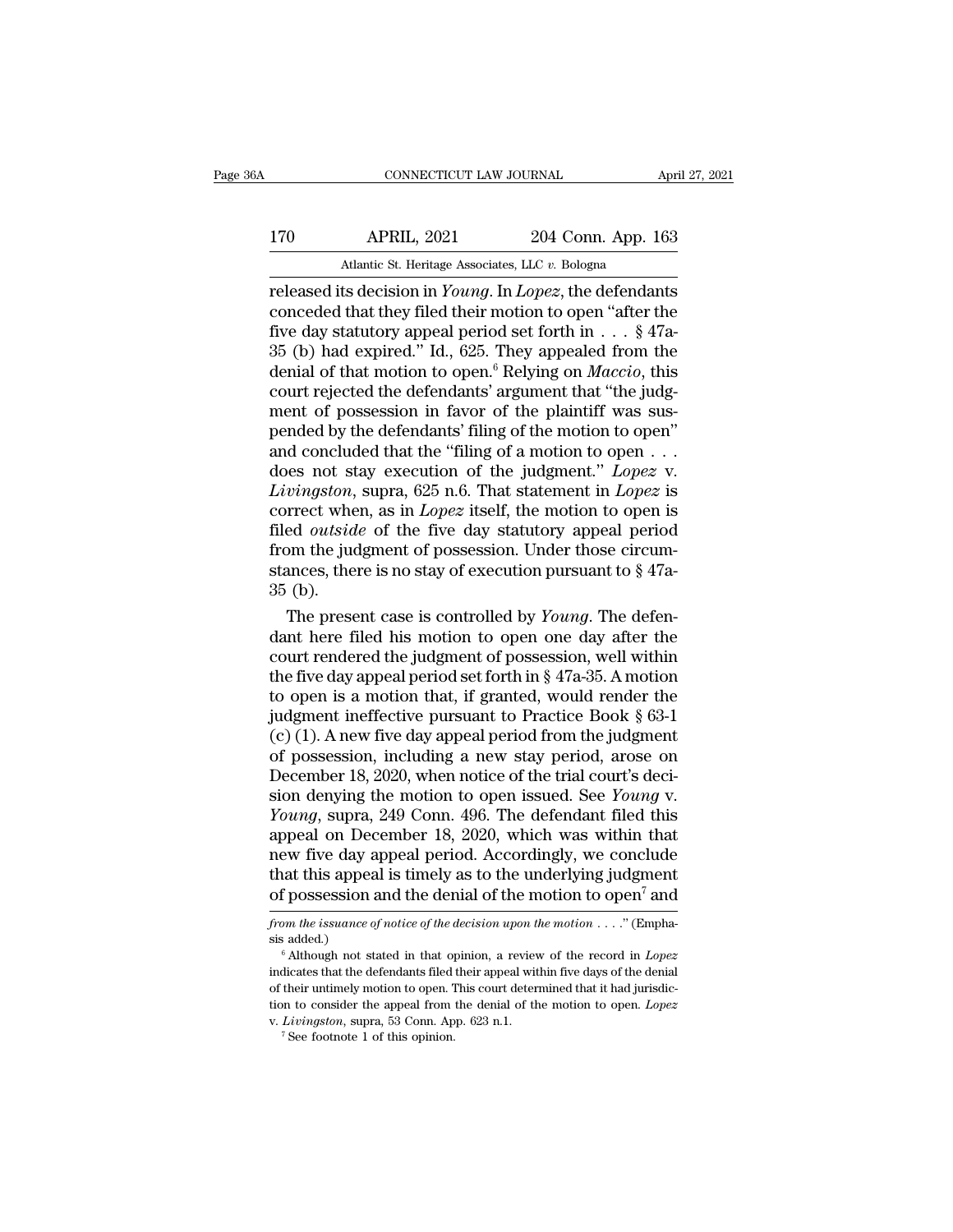| 2021                                                                                                   |                | CONNECTICUT LAW JOURNAL |     | Page 37A |
|--------------------------------------------------------------------------------------------------------|----------------|-------------------------|-----|----------|
| 204 Conn. App. 171                                                                                     |                | <b>APRIL, 2021</b>      | 171 |          |
|                                                                                                        | State v. Siler |                         |     |          |
| "execution shall be stayed until the final determination<br>of the cause" pursuant to $\S$ 47a-35 (b). |                |                         |     |          |
| The defendant's motion for review is granted, the                                                      |                |                         |     |          |

4 Conn. App. 171 APRIL, 2021 171<br>
State v. Siler<br>
xecution shall be stayed until the final determination<br>
the cause" pursuant to § 47a-35 (b).<br>
The defendant's motion for review is granted, the<br>
lief requested is granted, 204 Conn. App. 171 APRIL, 2021 171<br>
State v. Siler<br>
"execution shall be stayed until the final determination<br>
of the cause" pursuant to  $\S 47a-35$  (b).<br>
The defendant's motion for review is granted, the<br>
relief requested <sup>53</sup> State *v*. Siler<br>
"execution shall be stayed until the final determination<br>
of the cause" pursuant to § 47a-35 (b).<br>
The defendant's motion for review is granted, the<br>
relief requested is granted, and the trial court "execution shall be stayed untiof the cause" pursuant to  $\S$  47<br>The defendant's motion for relief requested is granted, and<br>4, 2021 order on the plaintiff's<br>appellate stay is vacated.<br>In this opinion the other juc the cause" pursuant to  $\S$  47a-35 (b).<br>The defendant's motion for review is granted,<br>lief requested is granted, and the trial court's Febru<br>2021 order on the plaintiff's motion to terminate<br>pellate stay is vacated.<br>In thi Electrical Sylanted, and the trial court s February<br>021 order on the plaintiff's motion to terminate the<br>ellate stay is vacated.<br>n this opinion the other judges concurred.<br>STATE OF CONNECTICUT *v*. GEORGE SILER<br>(AC 43351)

### $\begin{align*} \text{the equation of the equation} \ \text{the equation} \ \text{the equation} \ \text{the equation} \ \text{the equation} \ \text{the equation} \ \text{the equation} \ \text{the equation} \ \text{the equation} \ \text{the equation} \ \text{the equation} \ \text{the equation} \ \text{the equation} \ \text{the equation} \ \text{the equation} \ \text{the equation} \ \text{the equation} \ \text{the equation} \ \text{the equation} \ \text{the equation} \ \text{the equation} \ \text{the equation} \ \text{the equation} \ \text{the equation} \ \text{the equation} \ \text{the equation} \ \text{the equation} \ \text{the equation} \ \text{the equation} \ \text{the equation} \ \$ CONNECTICUT v. GEORG<br>
(AC 43351)<br>
Elgo, Suarez and DiPentima, Js.<br>
Syllabus

### *Syllabus*

 $(AC 43351)$ <br>
Elgo, Suarez and DiPentima, Js.<br>
Syllabus<br>
The defendant, who had been convicted, on a conditional plea of nolo contendere, of the crimes of possession of narcotics with intent to sell  $(AC 43351)$ <br>Elgo, Suarez and DiPentima, Js.<br>Syllabus<br>defendant, who had been convicted, on a conditional plea of nolo<br>contendere, of the crimes of possession of narcotics with intent to sell<br>and criminal possession of a f Elgo, Suarez and DiPentima, Js.<br>
Syllabus<br>
defendant, who had been convicted, on a conditional plea of nolo<br>
contendere, of the crimes of possession of narcotics with intent to sell<br>
and criminal possession of a firearm, a Syllabus<br>Syllabus<br>defendant, who had been convicted, on a conditional plea of nolo<br>contendere, of the crimes of possession of narcotics with intent to sell<br>and criminal possession of a firearm, appealed to this court, clai Syllabus<br>defendant, who had been convicted, on a conditional plea of nolo<br>contendere, of the crimes of possession of narcotics with intent to sell<br>and criminal possession of a firearm, appealed to this court, claiming<br>that defendant, who had been convicted, on a conditional plea of nolo contendere, of the crimes of possession of narcotics with intent to sell and criminal possession of a firearm, appealed to this court, claiming that the tria contendere, of the crimes of possession of narcotics with intent to sell<br>and criminal possession of a firearm, appealed to this court, claiming<br>that the trial court improperly denied his motion to suppress certain<br>evidence contendere, of the crimes of possession of narcotics with intent to sell<br>and criminal possession of a firearm, appealed to this court, claiming<br>that the trial court improperly denied his motion to suppress certain<br>evidence and chinanal possession of a medial, appear of an isomoromy denied that the trial court improperly denied his motion to suppress certain evidence that was seized from his residence by the police. Relying on information fro evidence that was seized from his residence by the police. Relying on information from a confidential informant, the police executed a search and seizure warrant at the defendant's residence, where they recovered drugs, fi evidence that was sensed from all restactive by the police excelled a search<br>and seizure warrant at the defendant's residence, where they recovered<br>drugs, firearms and other contraband. The police affidavit that accompa-<br>n Information from a confidential informati, are police checated a setarch<br>and seizure warrant at the defendant's residence, where they recovered<br>drugs, firearms and other contraband. The police affidavit that accompa-<br>nied while the confidential informant contacted the defendant and arranged<br>to meet him at a specific location to complete the transaction. The<br>confidential informant had given the police a description of the defen-<br>dant, whom dant, more as different and the container and described two controlled purchases of heroin and stated that the police surveilled the defendant is residence while the confidential informant contacted the defendant and arran the method and stated that the police surveilled the defendant's residence while the confidential informant contacted the defendant and arranged to meet him at a specific location to complete the transaction. The confident of heroid and stated and the point of the defendant and arranged to meet him at a specific location to complete the transaction. The confidential informant had given the police a description of the defendant, whom he knew information and a specific location to complete the transaction. The confidential informant had given the police a description of the defendant, whom he knew as G, and the car that he drove as well as G's telephone number of Adult Probation after the police and series are description of the defendant, whom he knew as G, and the car that he drove as well as G's telephone number and the location of his residence. The police thereafter identif connection with a prior in point of the car that he drove as well as G's<br>dant, whom he knew as G, and the car that he drove as well as G's<br>telephone number and the location of his residence. The police thereafter<br>identifie the police also conducted surveillance at the defendant's residence. The police thereafter identified the defendant as the person described by the confidential informant through a check of law enforcement databases and the dentified the defendant as the person described by the confidential<br>informant through a check of law enforcement databases and the Office<br>of Adult Probation after the police learned that he was on probation in<br>connection w informant through a check of law enforcement databases and the Office of Adult Probation after the police learned that he was on probation in connection with a prior robbery. Prior to the controlled drug purchases, the pol described by the confidential informant. Thereafter, when shown and confidential information after the police learned that he was on probation in connection with a prior robbery. Prior to the controlled drug purchases, the of ridaily resolution and a point of the controlled drug purchases, the police also conducted surveillance at the defendant's residence, where they saw a male who matched the description provided by the confidential inform information what a phot roosety. This to did controlled the goldenties, the police also conducted surveillance at the defendant's residence, where they saw a male who matched the description provided by the confidential in are police and contributed of an other<br>deferred the description provided by the<br>confidential informant enter the same type of vehicle that had been<br>described by the confidential informant. Thereafter, when shown an<br>unmarke of the confidential informant enter the same type of vehicle that had been described by the confidential informant. Thereafter, when shown an unmarked photograph of the defendant by the police, the confidential informant i described by the confidential informant. Thereafter, when shown an unmarked photograph of the defendant by the police, the confidential informant immediately identified the individual in the photograph as G. On appeal, th described by the confidential information. Therefore, the confidential informant immediately identified the individual in the photograph as G. On appeal, the defendant urged this court to overrule our Supreme Court's decis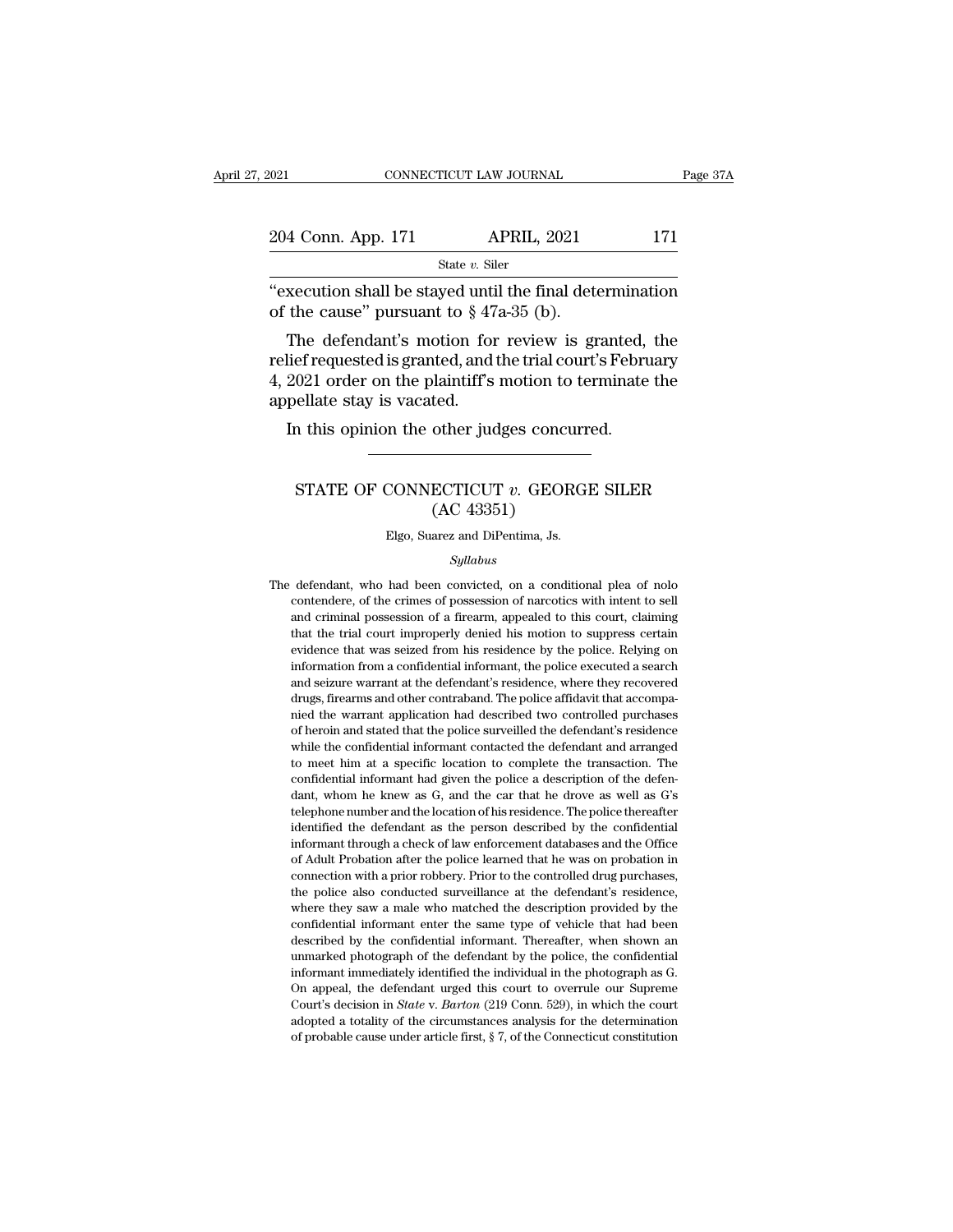$\begin{array}{r|l} \text{CONNECTICUT LAW JOURNAL} & \text{April 27, 2021} \\ \hline \text{172} & \text{APRIL, 2021} & \text{204 Conn. App. 171} \\ \hline \text{State } v. \text{ Siler} & \end{array}$ 

### State *v.* Siler

2 **and 1.2.1 2021** 204 Conn. App. 171<br>
State *v*. Siler<br>
and rejected the rigid analytical standards previously required by *State*<br>
v. *Kimbro* (197 Conn. 219). The defendant further claimed that the police<br>
affidavit in 2021 204 Conn. App. 171<br>
31 2021 204 Conn. App. 171<br>
204 Conn. App. 171<br>
204 Conn. 219<br>
204 Conn. App. 171<br>
204 Conn. App. 171<br>
204 Conn. 219<br>
204 Conn. App. 171<br>
204 Conn. 219<br>
204 Conn. 219<br>
204 Conn. Supported by *State* Establish probable cause because it lacked the necessary nexus between<br>the v. Kimbro (197 Conn. 219). The defendant further claimed that the police<br>affidavit in support of the application for a search warrant did not<br>esta State v. Siler<br>and rejected the rigid analytical standards previously required by *State*<br>v. *Kimbro* (197 Conn. 219). The defendant further claimed that the police<br>affidavit in support of the application for a search warr and rejected the rigid analytical standards previously required by *state* v. *Kimbro* (197 Conn. 219). The defendant further claimed that the police affidavit in support of the application for a search warrant did not est v. *Atmoro* (197 Conn. 219). The detendant further claimed that the poice affidavit in support of the application for a search warrant did not establish probable cause because it lacked the necessary nexus between his resi

- amaavit in support of the application for a search warrant did not establish probable cause because it lacked the necessary nexus between his residence and the criminal activity alleged in the warrant application. *Held*: establish probable cause because it lacked the necessary next<br>s between this residence and the criminal activity alleged in the warrant applica-<br>tion. *Held*:<br>his court declined the defendant's invitation to overrule our S model in the certain and the criminal activity and<br>get in the warrant application. Held:<br>his court declined the defendant's invitation to overrule our Supreme<br>Court's decision in *Barton* to adopt a totality of the circum uon. *Heut*:<br>his court declined the defendant's invitation to overrule our Supreme<br>Court's decision in *Barton* to adopt a totality of the circumstances<br>analysis for the determination of probable cause under article first the court decimed the defendant s invitation to overtue our supreme<br>Court's decision in *Barton* to adopt a totality of the circumstances<br>analysis for the determination of probable cause under article first, § 7;<br>this cour Court's decision in *Barton*, to adopt a totality of the circumstances analysis for the determination of probable cause under article first, § 7; this court, as an intermediate appellate tribunal, was not at liberty to mod analysis for the determination of probable cause under article inst,  $\frac{1}{2}$  if this court, as an intermediate appellate tribunal, was not at liberty to modify, reconsider or overrule the precedent of our Supreme Court, the test adopted in *Barton* should be overrule to show the should be one of the precedent of our Supreme Court, a bedrock precept that the defendant misconstrued in arguing that this court nonetheless could conduct its ow moduly, reconsider or overrule the precedent of our supreme Court, a<br>bedrock precept that the defendant misconstrued in arguing that this<br>court nonetheless could conduct its own thoughtful review of *Kimbro*<br>and *Barton*, court nonetneless could conca<br>and *Barton*, and, apart from the provided no federal or state<br>the test adopted in *Barton* sho<br>an independent state constitution *shandoned*.<br>be trial court properly denies and *Barton*, and, apart from that fundamental deficiency, the defendant<br>provided no federal or state precedent to support his contention that<br>the test adopted in *Barton* should be overruled, and his failure to provide<br>a provided no federal or state precedent to support his contention that<br>the test adopted in *Barton* should be overruled, and his failure to provide<br>an independent state constitutional analysis in accordance with *State*<br>v.
- the test adopted in *Barton* should be overruled, and his failure to provide<br>an independent state constitutional analysis in accordance with *State*<br>v. *Geisler* (222 Conn. 672) rendered his claim with respect to the state an maependent state constitutional analysis in accordance with *State* v. *Geisler* (222 Conn. 672) rendered his claim with respect to the state constitution abandoned.<br>He trial court properly denied the defendant's motion v. Geisler (222 Conn. 672) rendered his claim with respect to the state constitution abandoned.<br>
he trial court properly denied the defendant's motion to suppress, as<br>
the police warrant application contained sufficient in constitution abandoned.<br>
he trial court properly denied the defendant's motion to suppress, as<br>
the police warrant application contained sufficient information from<br>
which a judge reasonably could conclude that there was a he trial court property denied the defendant is motion to suppress, as<br>the police warrant application contained sufficient information from<br>which a judge reasonably could conclude that there was a fair probability<br>that con the police warrant application contained sufficient information from which a judge reasonably could conclude that there was a fair probability that contraband or evidence of a crime would be found in the defendant's reside which a judge reasonably could conclude that there was a fair probability<br>that contraband or evidence of a crime would be found in the defendant's<br>residence: the affidavit contained a detailed description of the alleged<br>he that contraband or evidence of a crime would be found in the defendant is<br>residence: the affidavit contained a detailed description of the alleged<br>heroin dealer that matched the defendant's physical attributes, shared<br>his residence: the amdavit contained a detailed description of the alleged<br>heroin dealer that matched the defendant's physical attributes, shared<br>his home address and indicated that the heroin dealer drove the same<br>type of veh heroin dealer that matched the defendant s physical autroutes, snared<br>his home address and indicated that the heroin dealer drove the same<br>type of vehicle as did the defendant, the affidavit indicated that the<br>confidential has no me address and mucated that the nerom dealer drove the same<br>type of vehicle as did the defendant, the affidavit indicated that the<br>confidential informant positively identified the defendant immediately<br>from a photog type of venicle as aid the defendant, the affidavit indicated that the confidential informant positively identified the defendant immediately from a photograph he was shown of the alleged heroin dealer, and surveillance co connaential informant positively identified the defendant inmediately<br>from a photograph he was shown of the alleged heroin dealer, and<br>surveillance conducted at the defendant's residence confirmed that he<br>and the vehicle a rrom a pnotograph ne was snown of the alleged nerom dealer, and<br>surveillance conducted at the defendant's residence confirmed that he<br>and the vehicle at issue were at the residence prior to and after the<br>controlled drug pu survelliance conducted at the defendant s residence confirmed that he<br>and the vehicle at issue were at the residence prior to and after the<br>controlled drug purchases; moreover, although the trial court acknowl-<br>edged that and the venicle at issue were at the residence prior to and arter the controlled drug purchases; moreover, although the trial court acknowledged that the affidavit did not identify with any specificity the time period of t controlled drug purchases; increover, although the trial court acknowledged that the affidavit did not identify with any specificity the time period of the first controlled drug purchase, the court made a practical, common eaged that the amaavit did not identify with any specificity the time<br>period of the first controlled drug purchase, the court made a practical,<br>commonsense decision in concluding that the affidavit's phrase, "prior<br>to the period of the first controlled drug purchase, the court made a practical, commonsense decision in concluding that the affidavit's phrase, "prior to the buy taking place," could have been found by the court that issued the commonsense decision in concluding that the buy taking place," could have been fou<br>the warrant to be a period of time in ver<br>the arrangements made for the first controll<br>statement that surveillance showed that the<br>his home by darming place, columnation by the court and space approximation to be a period of time in very close approximation to transperents made for the first controlled buy, and the affidavit's ent that surveillance showed that the arrangements made for the first controlled buy, and the affidavit's<br>statement that surveillance showed that the defendant had arrived at<br>his home just prior to the second buy permitted the inference that<br>narcotics were the wariant to be a period of thie in very close approximation to<br>the arrangements made for the first controlled buy, and the affidavit's<br>statement that surveillance showed that the defendant had arrived at<br>his home just p

In the statement that surveillance showed that the defendant had arrived at<br>his home just prior to the second buy permitted the inference that<br>narcotics were stored at the residence.<br>Argued January 13—officially released A his home just prior to the second buy permitted the inference that<br>narcotics were stored at the residence.<br>Argued January 13—officially released April 27, 2021<br>*Procedural History*<br>Substitute information charging the defen Francotics were stored at the residence.<br>Argued January 13—officially released April 27, 2021<br>*Procedural History*<br>Substitute information charging the defendant with<br>two counts of the crime of criminal possession of a fire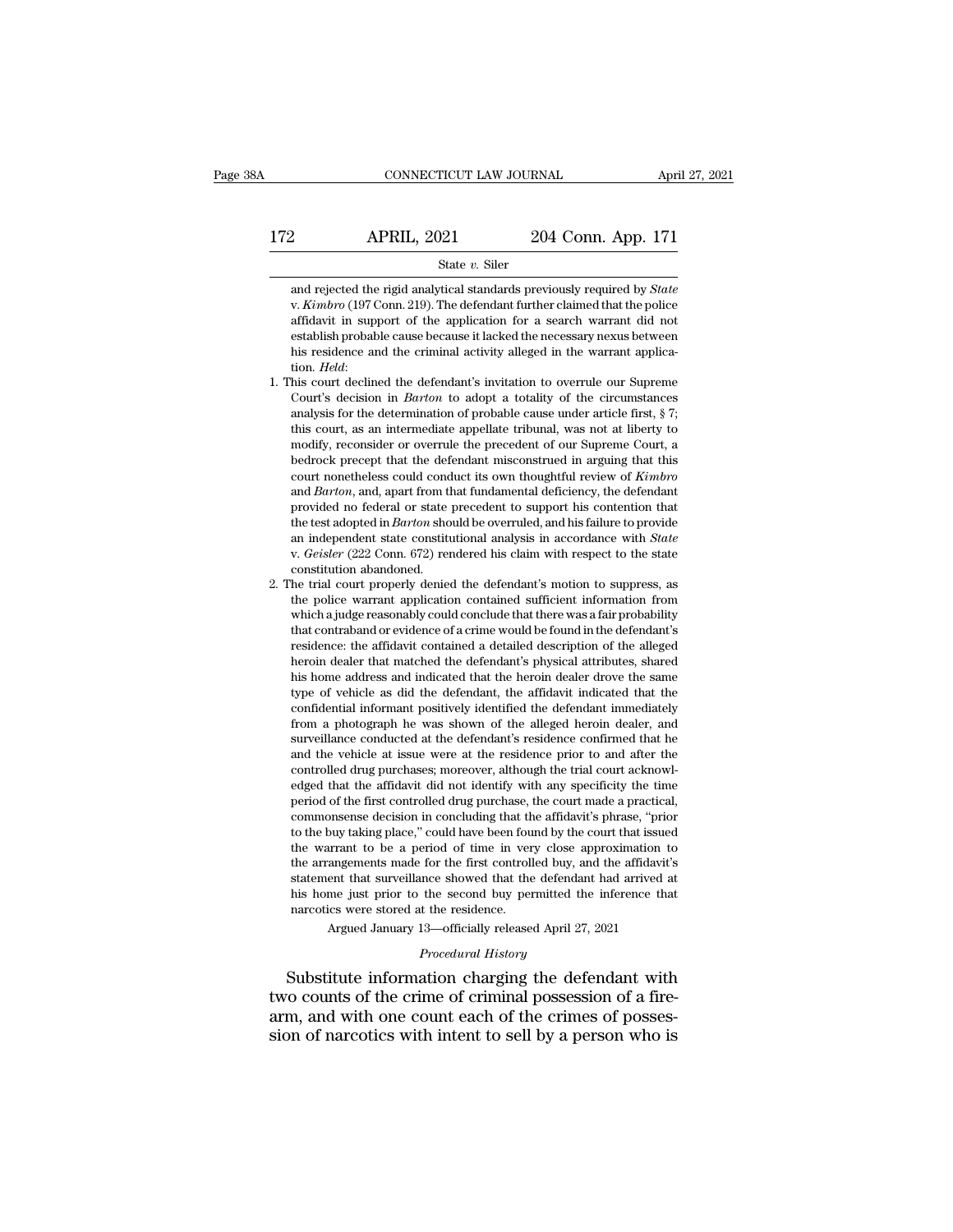| 2021               | CONNECTICUT LAW JOURNAL | Page 39A |
|--------------------|-------------------------|----------|
| 204 Conn. App. 171 | <b>APRIL, 2021</b>      | 173      |
|                    | State $v$ . Siler       |          |

Fage 39A<br>
204 Conn. App. 171 APRIL, 2021 173<br>  $\frac{\text{State } v. \text{ Siler}}{\text{Not drug-dependent and possession of narcotics with}}$ <br>
intent to sell within 1500 feet of a day care center,<br>
hrought to the Superior Court in the judicial district of 204 Conn. App. 171 APRIL, 2021 173<br>
State v. Siler<br>
not drug-dependent and possession of narcotics with<br>
intent to sell within 1500 feet of a day care center,<br>
brought to the Superior Court in the judicial district of<br>
Fa 204 Conn. App. 171 APRIL, 2021 173<br>
State v. Siler<br>
not drug-dependent and possession of narcotics with<br>
intent to sell within 1500 feet of a day care center,<br>
brought to the Superior Court in the judicial district of<br>
Fa Fair 173<br>
Faith 2021 173<br>
Faith 2021 173<br>
State v. Siler<br>
not drug-dependent and possession of narcotics with<br>
intent to sell within 1500 feet of a day care center,<br>
brought to the Superior Court in the judicial district State v. Siler<br>
not drug-dependent and possession of narcotics with<br>
intent to sell within 1500 feet of a day care center,<br>
brought to the Superior Court in the judicial district of<br>
Fairfield, where the court, *Russo*, state v. Siler<br>
not drug-dependent and possession of narcotics with<br>
intent to sell within 1500 feet of a day care center,<br>
brought to the Superior Court in the judicial district of<br>
Fairfield, where the court, *Russo*, not drug-dependent and possession of narcotics with<br>intent to sell within 1500 feet of a day care center,<br>brought to the Superior Court in the judicial district of<br>Fairfield, where the court, *Russo*, *J.*, denied the defe intent to sell within 1500 feet of a day care center,<br>brought to the Superior Court in the judicial district of<br>Fairfield, where the court, *Russo*, *J*., denied the defen-<br>dant's motion to suppress certain evidence; ther brought to the Superior Court in the judicial district of Fairfield, where the court, *Russo*, *J*., denied the defendant's motion to suppress certain evidence; thereafter, the state filed a substitute information charging Fairfield, where the court, *Russo*, *J.*, denied the defendant's motion to suppress certain evidence; thereafter, the state filed a substitute information charging the defendant with two counts of the crime of criminal po dant's motion to suppress certain evidence; thereafter,<br>the state filed a substitute information charging the<br>defendant with two counts of the crime of criminal<br>possession of a firearm and with the crime of possession<br>of n the state filed a substitute information charging the<br>defendant with two counts of the crime of criminal<br>possession of a firearm and with the crime of possession<br>of narcotics with intent to sell; subsequently, the defen-<br> defendant with two counts of the crime of criminal<br>possession of a firearm and with the crime of possession<br>of narcotics with intent to sell; subsequently, the defen-<br>dant was presented to the court, *Devlin*, *J*., on a c of narcotics with intent to sell; subseque<br>dant was presented to the court, *Devlin*<br>tional plea of nolo contendere to the cha<br>possession of a firearm and possessie<br>with intent to sell; thereafter, the court<br>rendered judgm In was presented to the court, *Devivn*, *J*., on a condi-<br>phalplea of nolo contendere to the charges of criminal<br>ssession of a firearm and possession of narcotics<br>th intent to sell; thereafter, the court, *Alexander*, *J.* donal plea of noio compossession of a firear<br>with intent to sell; the<br>rendered judgment of<br>appealed to this court<br>W. Theodore Koch II<br>lant (defendant).<br>C. Robert Satti, Jr., s *C. Robert Satti, Jr.*, supervisory assistant state's attor-<br>*C. Robert Satti, Jr.*, supervisory assistant state's attor-<br>*C. Robert Satti, Jr.*, supervisory assistant state's attor-<br>*C. Robert Satti, Jr.*, supervisory ass

rendered judgment of guilty, from which the defendant<br>appealed to this court. Affirmed.<br>W. Theodore Koch III, assigned counsel, for the appel-<br>lant (defendant).<br>C. Robert Satti, Jr., supervisory assistant state's attor-<br>ne appealed to this court. *Affirmed*.<br> *W. Theodore Koch III*, assigned counsel, for the appel-<br>
lant (defendant).<br> *C. Robert Satti, Jr.*, supervisory assistant state's attor-<br>
ney, with whom were *Joseph T. Corradino*, sta W. Theodore Koch III, assigned coun<br>lant (defendant).<br>C. Robert Satti, Jr., supervisory assis<br>ney, with whom were Joseph T. Corrad<br>ney, and, on the brief, John C. Smrig<br>attorney, for the appellee (state).<br>opinion C. Robert Satti, Jr., supervisory assistant state's attor-<br>y, with whom were Joseph T. Corradino, state's attor-<br>y, and, on the brief, John C. Smriga, former state's<br>torney, for the appellee (state).<br> $opinion$ <br>ELGO, J. The defe

### *Opinion*

the whom were *Joseph T. Corradino*, state's attor-<br>ney, and, on the brief, *John C. Smriga*, former state's<br>attorney, for the appellee (state).<br>*Opinion*<br>ELGO, J. The defendant, George Siler, appeals from<br>the judgment of ney, and, on the brief, *John C. Smriga*, former state's<br>attorney, for the appellee (state).<br>*Opinion*<br>ELGO, J. The defendant, George Siler, appeals from<br>the judgment of conviction rendered following a con-<br>ditional plea o attorney, for the appellee (state).<br>
opinion<br>
ELGO, J. The defendant, George Siler, appeals from<br>
the judgment of conviction rendered following a con-<br>
ditional plea of nolo contendere to two counts of crimi-<br>
rail possess opinion<br>
ELGO, J. The defendant, George Siler, appeals from<br>
the judgment of conviction rendered following a con-<br>
ditional plea of nolo contendere to two counts of crimi-<br>
nal possession of a firearm in violation of Gene *Opinion*<br>ELGO, J. The defendant, George Siler, appeals from<br>the judgment of conviction rendered following a con-<br>ditional plea of nolo contendere to two counts of crimi-<br>nal possession of a firearm in violation of Genera ELGO, J. The defendant, George Siler, appeals from<br>the judgment of conviction rendered following a con-<br>ditional plea of nolo contendere to two counts of crimi-<br>nal possession of a firearm in violation of General Stat-<br>ute the judgment of conviction rendered following a conditional plea of nolo contendere to two counts of criminal possession of a firearm in violation of General Statutes § 53a-217 (a), and to violating the state dependency p ditional plea of nolo contendere to two counts of crimi-<br>nal possession of a firearm in violation of General Stat-<br>utes § 53a-217 (a), and to violating the state dependency<br>producing drug laws; see General Statutes § 21a-2 nal possession of a firearm in violation of General Statutes § 53a-217 (a), and to violating the state dependency<br>producing drug laws; see General Statutes § 21a-277<br>(a); for possession of narcotics with intent to sell. On utes  $\S$  53a-217(a), and producing drug law<br>(a); for possession expeal, the defendancerly denied his mo<br>seized from his resident the trial court.<br>On December 12 oducing arug laws; see General Statutes  $\S 21a-277$ <br>); for possession of narcotics with intent to sell. On<br>peal, the defendant claims that the trial court improp-<br>ly denied his motion to suppress certain evidence<br>ized fro (a); for possession of narcotics with intent to self. On<br>appeal, the defendant claims that the trial court improp-<br>erly denied his motion to suppress certain evidence<br>seized from his residence. We affirm the judgment of<br>th appear, the defendant claims that the trial court improperty denied his motion to suppress certain evidence<br>seized from his residence. We affirm the judgment of<br>the trial court.<br>On December 12, 2017, members of the Stratfo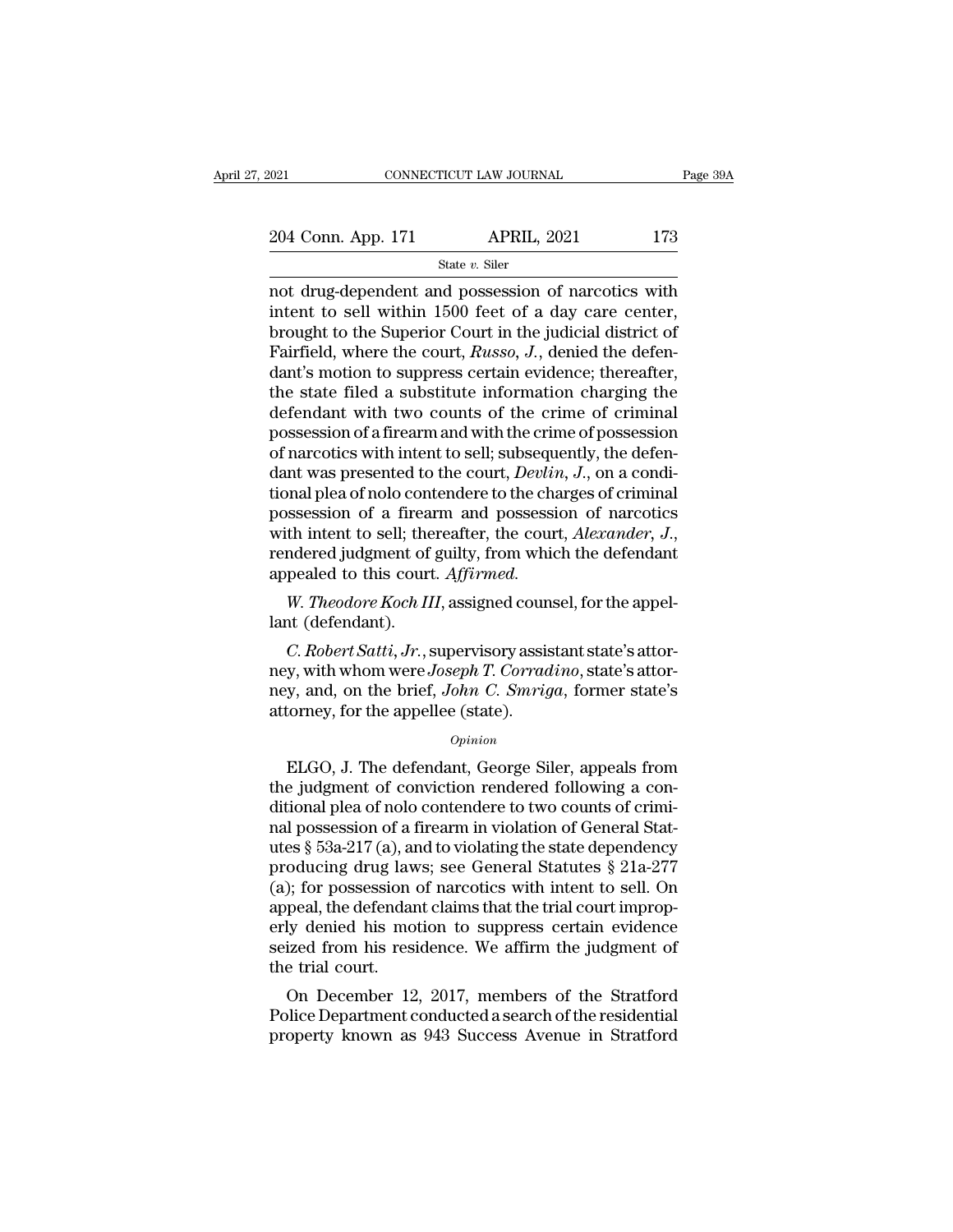### CONNECTICUT LAW JOURNAL April 27, 2021<br>174 APRIL, 2021 204 Conn. App. 171<br>State v. Siler State *v.* Siler

(residence) pursuant to a search and seizure warrant<br>
inter the Superior Court. They recovered,<br>
the state variant signed by a judge of the Superior Court. They recovered,<br>
there also 84.7 cross of suspected begins 5.8 cro 174 APRIL, 2021 204 Conn. App. 171<br>
state v. Siler<br>
(residence) pursuant to a search and seizure warrant<br>
signed by a judge of the Superior Court. They recovered,<br>
inter alia, 84.7 grams of suspected heroin, 5.8 grams of<br> 174 APRIL, 2021 204 Conn. App. 171<br>  $\frac{\text{State } v. \text{ Siler}}{\text{(residence) pursuit to a search and seizure warrant} }\n \text{signed by a judge of the Superior Court. They recovered, \ninter alia, 84.7 grams of suspected heroin, 5.8 grams of \nsuspected marijuana, 188 wax paper folds secured by \nruhbar ends a digital scale, a skin mesh, two fragments.$ 174 APRIL, 2021 204 Conn. App. 171<br>  $\frac{\text{State } v. \text{ Siler}}{\text{(residence) pursuit to a search and seizure warrant}}$ <br>
signed by a judge of the Superior Court. They recovered,<br>
inter alia, 84.7 grams of suspected heroin, 5.8 grams of<br>
suspected marijuana, 188 wax paper State v. Siler<br>
(residence) pursuant to a search and seizure warrant<br>
signed by a judge of the Superior Court. They recovered,<br>
inter alia, 84.7 grams of suspected heroin, 5.8 grams of<br>
suspected marijuana, 188 wax paper state  $v$ . Siler<br>
(residence) pursuant to a search and seizure warrant<br>
signed by a judge of the Superior Court. They recovered,<br>
inter alia, 84.7 grams of suspected heroin, 5.8 grams of<br>
suspected marijuana, 188 wax pape (residence) pursuant to a search and seizure warrant<br>signed by a judge of the Superior Court. They recovered,<br>inter alia, 84.7 grams of suspected heroin, 5.8 grams of<br>suspected marijuana, 188 wax paper folds secured by<br>rub signed by a judge of the Superior Court. They recovered,<br>inter alia, 84.7 grams of suspected heroin, 5.8 grams of<br>suspected marijuana, 188 wax paper folds secured by<br>rubber bands, a digital scale, a ski mask, two firearms, inter alia, 84.7 grams of suspected heroi<br>suspected marijuana, 188 wax paper fo<br>rubber bands, a digital scale, a ski mask<br>293 rounds of ammunition, an article of<br>to the defendant, and a credit card issue<br>dant. The defendan spected marijuana, 188 wax paper rotus secured by<br>bber bands, a digital scale, a ski mask, two firearms,<br>3 rounds of ammunition, an article of mail addressed<br>the defendant, and a credit card issued to the defen-<br>nt. The de rubber bands, a digital scale, a ski mask, two lirearns,<br>293 rounds of ammunition, an article of mail addressed<br>to the defendant, and a credit card issued to the defen-<br>dant. The defendant thereafter was arrested and charg

295 rounds of antifiuntion, an article of mail addressed<br>to the defendant, and a credit card issued to the defen-<br>dant. The defendant thereafter was arrested and charged<br>with the aforementioned offenses.<br>On January 17, 201 to the defendant, and a credit card issued to the defendant. The defendant thereafter was arrested and charged<br>with the aforementioned offenses.<br>On January 17, 2018, the defendant filed a motion to<br>suppress all evidence di dant. The defendant inerealier was arrested and charged<br>with the aforementioned offenses.<br>On January 17, 2018, the defendant filed a motion to<br>suppress all evidence discovered during the December<br>12, 2017 search for lack with the aforementioned offerses.<br>
On January 17, 2018, the defendant filed a motion to<br>
suppress all evidence discovered during the December<br>
12, 2017 search for lack of probable cause. Following<br>
a hearing, the court den On January 17, 2018, the defendant filed a motion to<br>suppress all evidence discovered during the December<br>12, 2017 search for lack of probable cause. Following<br>a hearing, the court denied that motion. The defendant<br>then en suppress all evidence discovered during the December 12, 2017 search for lack of probable cause. Following a hearing, the court denied that motion. The defendant then entered a conditional plea of nolo contendere to all ch 12, 2017 search for lack of probable cause. Following<br>a hearing, the court denied that motion. The defendant<br>then entered a conditional plea of nolo contendere to<br>all charges, thereby preserving his right of appeal.<sup>1</sup> On a hearing, the court denied that mothen entered a conditional plea of<br>all charges, thereby preserving his<br>July 31, 2019, the defendant was :<br>effective term of fourteen years of i<br>tion suspended after eight years, w<br>bation. en entered a conditional piea of noto contendere to<br>charges, thereby preserving his right of appeal.<sup>1</sup> On<br>ly 31, 2019, the defendant was sentenced to a total<br>fective term of fourteen years of incarceration, execu-<br>on susp all charges, thereby preserving his right of appeal.<sup>.</sup> On<br>July 31, 2019, the defendant was sentenced to a total<br>effective term of fourteen years of incarceration, execu-<br>tion suspended after eight years, with five years o

July 31, 2019, the defendant was sentenced to a total<br>effective term of fourteen years of incarceration, execu-<br>tion suspended after eight years, with five years of pro-<br>bation. This appeal followed.<br>On appeal, the defend enective term of fourteen years of incarceration, execution suspended after eight years, with five years of probation. This appeal followed.<br>On appeal, the defendant contends that the court improperly denied his motion to tion suspended after eight years, with five years of probation. This appeal followed.<br>
On appeal, the defendant contends that the court<br>
improperly denied his motion to suppress. His claim is<br>
twofold in nature. First, he bation. This appear followed.<br>
On appeal, the defendant contends that the court<br>
improperly denied his motion to suppress. His claim is<br>
twofold in nature. First, he urges us to reconsider the<br>
precedent of our Supreme Cou On appeal, the defendant contends that the court<br>improperly denied his motion to suppress. His claim is<br>twofold in nature. First, he urges us to reconsider the<br>precedent of our Supreme Court in *State* v. *Barton*, 219<br>Con improperly denied his motion to suppress. His claim is<br>twofold in nature. First, he urges us to reconsider the<br>precedent of our Supreme Court in *State* v. *Barton*, 219<br>Conn. 529, 544, 594 A.2d 917 (1991), in which the co twofold in nature. First, he urges us to reconsider the<br>precedent of our Supreme Court in *State* v. *Barton*, 219<br>Conn. 529, 544, 594 A.2d 917 (1991), in which the court<br>adopted a totality of the circumstances test for de precedent of our Supreme Court in *State* v. *Barton*, 219<br>Conn. 529, 544, 594 A.2d 917 (1991), in which the court<br>adopted a totality of the circumstances test for deter-<br>mining whether an affidavit sufficiently establish ining whether an affidavit sufficiently establishes<br>robable cause for the issuance of a warrant. The defen-<br>ant then asks us to depart from that precedent and<br>porcel that the affidavit submitted in support of the<br> $\frac{1}{1}$ probable cause for the issuance of a warrant. The defendant then asks us to depart from that precedent and conclude that the affidavit submitted in support of the  $\frac{1}{1}$  General Statutes § 54-94a provides in relevant p

dant then asks us to depart from that precedent and<br>conclude that the affidavit submitted in support of the<br> $\frac{1}{1}$ General Statutes § 54-94a provides in relevant part: "When a defendant,<br>prior to the commencement of tri dant then asks us to depart from that precedent and<br>conclude that the affidavit submitted in support of the<br> $\frac{1}{1}$ General Statutes § 54-94a provides in relevant part: "When a defendant,<br>prior to the commencement of tri conclude that the affidavit submitted in support of the<br>
<sup>1</sup>General Statutes § 54-94a provides in relevant part: "When a defendant,<br>
prior to the commencement of trial, enters a plea of nolo contendere condi-<br>
tional on t <sup>1</sup> General Statutes § 54-94a provides in relevant part: "When a defendant,<br>prior to the commencement of trial, enters a plea of nolo contendere condi-<br>tional on the right to take an appeal from the court's denial of the <sup>1</sup> General Statutes § 54-94a provides in relevant part: "When a defendant, prior to the commencement of trial, enters a plea of nolo contendere conditional on the right to take an appeal from the court's denial of the de prior to the commencement of trial, enters a plea of nolo contendere conditional on the right to take an appeal from the court's denial of the defendant's motion to suppress or motion to dismiss, the defendant after the im ional on the right to take an appeal from the court's denial of the defendant's<br>motion to suppress or motion to dismiss, the defendant after the imposition<br>of sentence may file an appeal within the time prescribed by law otion to suppress or motion to dismiss, the defendant after the imposition sentence may file an appeal within the time prescribed by law provided trial court has determined that a ruling on such motion to suppress or otio a trial court has determined that a ruling on such motion to suppress or motion to dismiss would be dispositive of the case. The issue to be considered in such an appeal shall be limited to whether it was proper for the c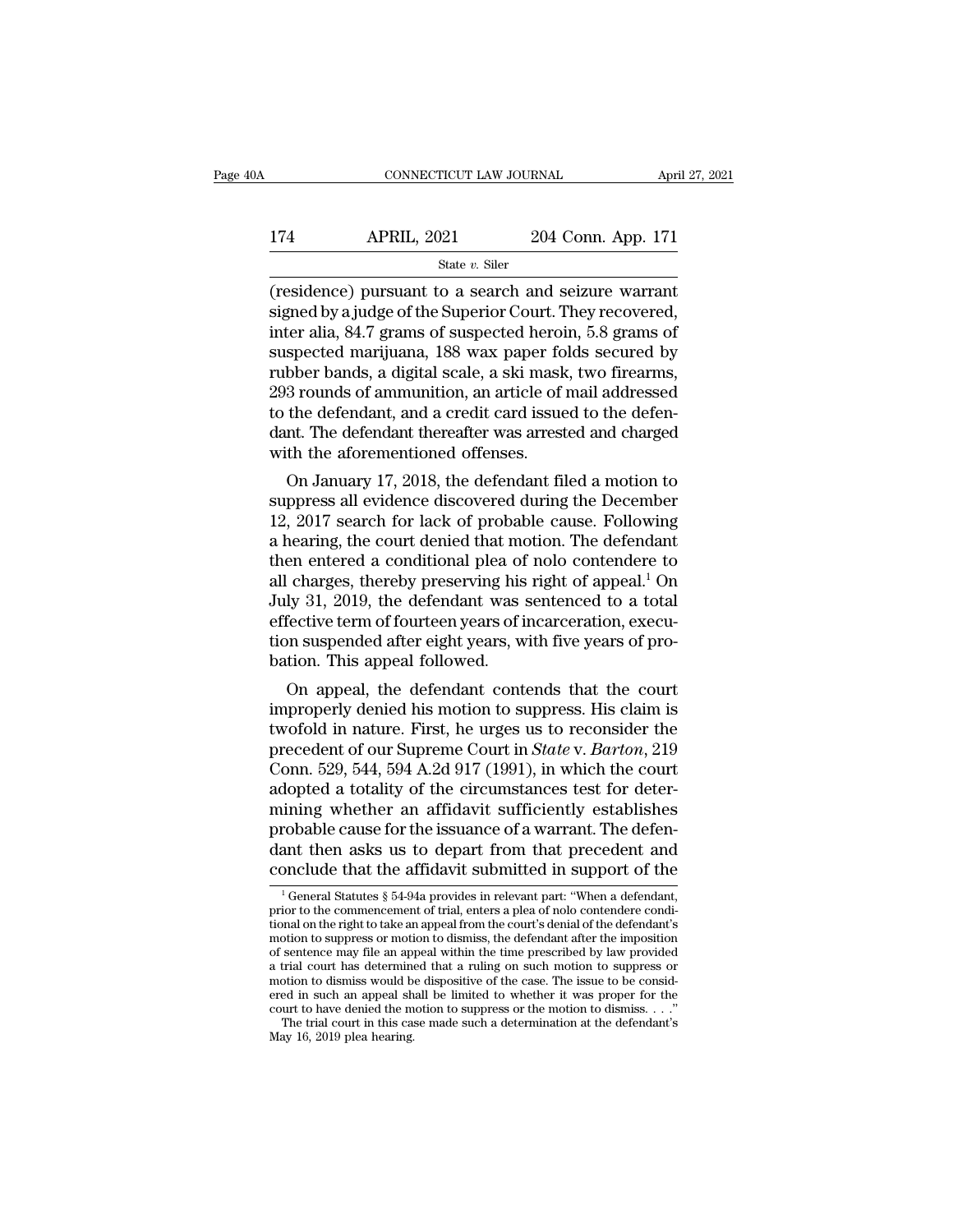| 2021               | CONNECTICUT LAW JOURNAL                                                                                            | Page 41A |
|--------------------|--------------------------------------------------------------------------------------------------------------------|----------|
| 204 Conn. App. 171 | <b>APRIL, 2021</b>                                                                                                 | 175      |
|                    | State v. Siler                                                                                                     |          |
|                    | search warrant in the present case did not provide the<br>requisite probable cause. We address each claim in turn. |          |
|                    |                                                                                                                    |          |
|                    | SUPREME COURT PRECEDENT                                                                                            |          |
|                    | In this appeal, the defendant asks this court to revisit                                                           |          |

### I and the set of  $\mathbf I$

 $\frac{1}{\text{state } v \cdot \text{user}}$ <br>arch warrant in the present case did not provide the<br>quisite probable cause. We address each claim in turn.<br> $I$ <br>SUPREME COURT PRECEDENT<br>In this appeal, the defendant asks this court to revisit<br>e prece search warrant in the present case did not provide the<br>requisite probable cause. We address each claim in turn.<br>I<br>SUPREME COURT PRECEDENT<br>In this appeal, the defendant asks this court to revisit<br>the precedent of our Suprem requisite probable cause. We address each claim in turn.<br>
I<br>
SUPREME COURT PRECEDENT<br>
In this appeal, the defendant asks this court to revisit<br>
the precedent of our Supreme Court with respect to<br>
the legal standard applica I<br>
SUPREME COURT PRECEDENT<br>
In this appeal, the defendant asks this court to revisit<br>
the precedent of our Supreme Court with respect to<br>
the legal standard applicable to probable cause deter-<br>
minations pursuant to artic SUPREME COURT PRECEDENT<br>In this appeal, the defendant asks this court to revisit<br>the precedent of our Supreme Court with respect to<br>the legal standard applicable to probable cause deter-<br>minations pursuant to article firs SUPREME COURT PRECEDENT<br>In this appeal, the defendant asks this court to revisit<br>the precedent of our Supreme Court with respect to<br>the legal standard applicable to probable cause deter-<br>minations pursuant to article firs In this appeal, the defendant asks this court to revisit<br>the precedent of our Supreme Court with respect to<br>the legal standard applicable to probable cause deter-<br>minations pursuant to article first,  $\S 7$ , of the state c the precedent of our Supreme Court with respect to<br>the legal standard applicable to probable cause deter-<br>minations pursuant to article first, § 7, of the state con-<br>stitution when a search warrant is requested by law<br>enfo the legal standard applicable to probable cause deter-<br>minations pursuant to article first,  $\S 7$ , of the state con-<br>stitution when a search warrant is requested by law<br>enforcement.<sup>2</sup> As our Supreme Court has explained,<br> minations pursuant to article first,  $\S$  7, of the state constitution when a search warrant is requested by law<br>enforcement.<sup>2</sup> As our Supreme Court has explained,<br>article first,  $\S$  7, "like the fourth amendment to the f stitution when a search warrant is requested by law<br>enforcement.<sup>2</sup> As our Supreme Court has explained,<br>article first, § 7, "like the fourth amendment to the fed-<br>eral constitution that it closely resembles, safeguards<br>the Increasing the First, 8 7, like the fourth amendment to the red-<br>al constitution that it closely resembles, safeguards<br>e privacy, the personal security, and the property of<br>e individual against unjustified intrusions by ag eral constitution that it closely resembles, saleguards<br>the privacy, the personal security, and the property of<br>the individual against unjustified intrusions by agents of<br>the government." (Footnote omitted.) *State* v. *Ba* 

the privacy, the personal security, and the property of<br>the individual against unjustified intrusions by agents of<br>the government." (Footnote omitted.) *State v. Barton*,<br>supra, 219 Conn. 540.<br>In *State v. Kimbro*, 197 Con the matvidual against unjustined intrusions by agents of<br>the government." (Footnote omitted.) *State v. Barton*,<br>supra, 219 Conn. 540.<br>In *State v. Kimbro*, 197 Conn. 219, 236, 496 A.2d 498<br>(1985), overruled in part by *S* the government." (Foothote omitted.) *State v. Barton*,<br>supra, 219 Conn. 540.<br>In *State v. Kimbro*, 197 Conn. 219, 236, 496 A.2d 498<br>(1985), overruled in part by *State v. Barton*, 219 Conn.<br>529, 594 A.2d 917 (1991), a div supra, 219 Conn. 540.<br>
In *State* v. *Kimbro*, 197 Conn. 219, 236, 496 A.2d 498<br>
(1985), overruled in part by *State* v. *Barton*, 219 Conn.<br>
529, 594 A.2d 917 (1991), a divided Supreme Court<sup>3</sup><br>
concluded, as a matter of 29, 594 A.2d 917 (1991), a divided Supreme Court<sup>3</sup><br>
bncluded, as a matter of state constitutional law, that<br>
ticle first, § 7, required application of "the more spe-<br>
fic standards of the *Aguilar-Spinelli* test";<sup>4</sup> see concluded, as a matter of state constitutional law, that article first, § 7, required application of "the more specific standards of the *Aguilar-Spinelli* test";<sup>4</sup> see  $\frac{1}{2}$  Article first, § 7, of the Connecticut co

concluded, as a matter or state constitutional raw, that<br>article first, § 7, required application of "the more spe-<br>cific standards of the *Aguilar-Spinelli* test",<sup>4</sup> see<br> $\frac{1}{2}$  Article first, § 7, of the Connecticut article first, § 7, required application of "the more specific standards of the *Aguilar-Spinelli* test";<sup>4</sup> see<br>  $\frac{1}{2}$  Article first, § 7, of the Connecticut constitution provides: "The people<br>
shall be secure in the cific standards of the *Aguilar-Spinelli* test";<sup>4</sup> see<br>
<sup>2</sup> Article first, § 7, of the Connecticut constitution provides: "The people<br>
shall be secure in their persons, houses, papers and possessions from unrea-<br>
sonable <sup>2</sup> Article first, § 7, of the Connecticut constitution provides: "The people shall be secure in their persons, houses, papers and possessions from unreasonable searches or seizures; and no warrant to search any place, or If the secure in their persons, houses, papers and possessions from unrea-<br>able searches or seizures; and no warrant to search any place, or to<br>te any person or things, shall issue without describing them as nearly<br>may be, sonable searches or seizures; and no warrant to search any place, or to<br>seize any person or things, shall issue without describing them as nearly<br>as may be, nor without probable cause supported by oath or affirmation."<br><sup>3</sup>

seize any person or things, shall issue without describing them as nearly<br>as may be, nor without probable cause supported by oath or affirmation."<br><sup>3</sup> Justices Dannehy and Santaniello joined Justice Healey's majority opin as may be, nor without probable cause supported by oath or affirmation."<br>
<sup>3</sup> Justices Dannehy and Santaniello joined Justice Healey's majority opin-<br>
ion. Justices Shea and Callahan issued dissenting opinions.<br>
<sup>4</sup> "The <sup>3</sup> Justices Dannehy and Santaniello joined Justice Healey's majority opinion. Justices Shea and Callahan issued dissenting opinions.<br><sup>4</sup> "The *Aguilar-Spinelli* test provides a method for evaluating the existence of prob ion. Justices Shea and Callahan issued dissenting opinions.<br>
<sup>4</sup> "The *Aguilar-Spinelli* test provides a method for evaluating the existence<br>
of probable cause . . . when a search warrant affidavit is based upon infor-<br>
m <sup>4</sup> "The *Aguilar-Spinelli* test provides a method for evaluating the existence of probable cause . . . when a search warrant affidavit is based upon information supplied to the police by a confidential informant. . . . U of probable cause ... when a search warrant affidavit is based upon information supplied to the police by a confidential informant.... Under the *Aguilar-Spinelli* test, [t]he issuing judge must be informant in concluding mation supplied to the police by a confidential informant. . . . . Under the *Aguilar-Spinelli* test, [t]he issuing judge must be informed of (1) some of the underlying circumstances relied on by the informant in concludi *Aguilar-Spinelli* test, [t]he issuing judge must be informed of (1) some of the underlying circumstances relied on by the informant in concluding that the facts are as he claims they are, and (2) some of the underlying ci the underlying circumstances relied on by the informant in concluding that<br>the facts are as he claims they are, and (2) some of the underlying circum-<br>stances from which the officer seeking the warrant concluded (a) that t the facts are as he claims they are, and (2) some of the underlying circum-<br>stances from which the officer seeking the warrant concluded (a) that the<br>informant, whose identity need not be disclosed, was credible, or (b) t the facts are as he claims they are, and (2) some of the underlying circumstances from which the officer seeking the warrant concluded (a) that the informant, whose identity need not be disclosed, was credible, or (b) tha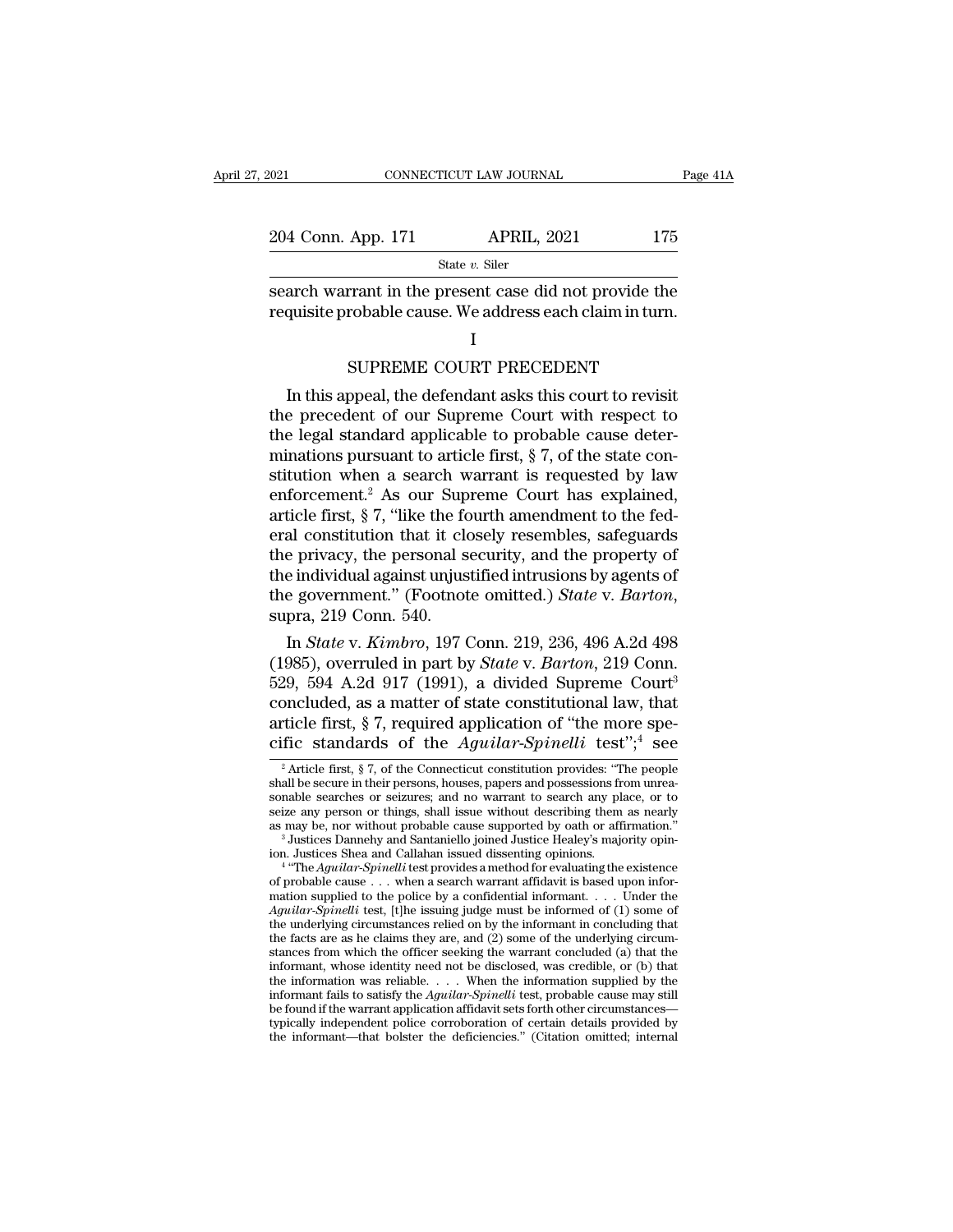# $\begin{array}{r|l} \text{CONNECTICUT LAW JOURNAL} & \text{April 27, 2021} \\ \hline \text{176} & \text{APRIL, 2021} & \text{204 Conn. App. 171} \\ & \text{State $v$. Siler} \end{array}$

### State *v.* Siler

*CONNECTICUT LAW JOURNAL April 27, 2*<br> *APRIL, 2021 204 Conn. App. 171*<br> *State v. Siler*<br> *Aguilar v. Texas, 378 U.S. 108, 84 S. Ct. 1509, 12 L. Ed.*<br>
2d 723 (1964); *Spinelli v. United States,* 393 U.S. 410,<br>
80 S. C 176 APRIL, 2021 204 Conn. App. 171<br>
state v. Siler<br> *Aguilar* v. *Texas*, 378 U.S. 108, 84 S. Ct. 1509, 12 L. Ed.<br>
2d 723 (1964); *Spinelli* v. *United States*, 393 U.S. 410,<br>
89 S. Ct. 584, 21 L. Ed. 2d 637 (1969); rather 176 APRIL, 2021 204 Conn. App. 171<br>  $\frac{\text{State } v. \text{ Siler}}{ \text{Again } x \cdot x. \text{ Texas, } 378 \text{ U.S. } 108, 84 \text{ S. Ct. } 1509, 12 \text{ L. Ed.} }$ <br>
2d 723 (1964); *Spinelliv. United States*, 393 U.S. 410,<br>
89 S. Ct. 584, 21 L. Ed. 2d 637 (1969); rather 176 APRIL, 2021 204 Conn. App. 171<br>
State v. Siler<br>
Aguilar v. Texas, 378 U.S. 108, 84 S. Ct. 1509, 12 L. Ed.<br>
2d 723 (1964); *Spinelli v. United States*, 393 U.S. 410,<br>
89 S. Ct. 584, 21 L. Ed. 2d 637 (1969); rather than State v. Siler<br>
Aguilar v. Texas, 378 U.S. 108, 84 S. Ct. 1509, 12 L. Ed.<br>
2d 723 (1964); *Spinelli v. United States*, 393 U.S. 410,<br>
89 S. Ct. 584, 21 L. Ed. 2d 637 (1969); rather than "the<br>
amorphous [totality of the cir state v. Siler<br>Aguilar v. *Texas*, 378 U.S. 108, 84 S. Ct. 1509, 12 L. Ed.<br>2d 723 (1964); *Spinelli* v. *United States*, 393 U.S. 410,<br>89 S. Ct. 584, 21 L. Ed. 2d 637 (1969); rather than "the<br>amorphous [totality of the cir Aguilar v. *Texas*, 378 U.S. 108, 84 S. Ct. 1509, 12 L. Ed.<br>2d 723 (1964); *Spinelli v. United States*, 393 U.S. 410,<br>89 S. Ct. 584, 21 L. Ed. 2d 637 (1969); rather than "the<br>amorphous [totality of the circumstances] stand 2d 723 (1964); *Spinelli* v. *United States*, 393 U.S. 410,<br>89 S. Ct. 584, 21 L. Ed. 2d 637 (1969); rather than "the<br>amorphous [totality of the circumstances] standard"<br>adopted by the United States Supreme Court in *Illino* 89 S. Ct. 584, 21 L. Ed. 2d 637 (1969); rather than "the amorphous [totality of the circumstances] standard"<br>adopted by the United States Supreme Court in *Illinois*<br>v. *Gates*, 462 U.S. 213, 103 S. Ct. 2317, 76 L. Ed. 2d amorphous [totality of the circumstances] standard"<br>adopted by the United States Supreme Court in *Illinois*<br>v. *Gates*, 462 U.S. 213, 103 S. Ct. 2317, 76 L. Ed. 2d 527<br>(1983). *State* v. *Kimbro*, supra, 236. In his disse adopted by the United States Supreme Court in *Illinois*<br>v. *Gates*, 462 U.S. 213, 103 S. Ct. 2317, 76 L. Ed. 2d 527<br>(1983). *State* v. *Kimbro*, supra, 236. In his dissenting<br>opinion, Justice Callahan opined that "making v. *Gates*, 462 U.S. 213, 103 S. Ct. 2317, 76 L. Ed. 2d 527 (1983). *State* v. *Kimbro*, supra, 236. In his dissenting opinion, Justice Callahan opined that "making *Aguilar* and *Spinelli* the test for determining probabl (1983). *State v. Kimbro*, supra, 236. In his dissenting opinion, Justice Callahan opined that "making *Aguilar* and *Spinelli* the test for determining probable cause under the state constitution is a step backward into t senting). der the state constitution is a step backward into that<br>byrinthine body of hypertechnical rules concerning<br>e criminal law from which I thought we were gradu-<br>y beginning to emerge." Id., 246 (*Callahan*, *J.*, dis-<br>nting) under the state constitution is a step backward into that<br>labyrinthine body of hypertechnical rules concerning<br>the criminal law from which I thought we were gradu-<br>ally beginning to emerge." Id., 246 (*Callahan*, J., dis-<br>

reading the criminal law from which I thought we were gradually beginning to emerge." Id., 246 (*Callahan*, *J.*, dissenting).<br>The Supreme Court reconsidered that precedent six years later. In *State v. Barton*, supra, 219 Intertunal raw front which I thought we were gradually beginning to emerge." Id., 246 (*Callahan*, *J*., dissenting).<br>
The Supreme Court reconsidered that precedent six<br>
years later. In *State* v. *Barton*, supra, 219 Conn any beginning to emerge. Tu., 240 (Catalahan, J., dissenting).<br>
The Supreme Court reconsidered that precedent six<br>
years later. In *State* v. *Barton*, supra, 219 Conn. 529,<br>
the court noted that "the case law applying the Senting).<br>
The Supreme Court reconsidered that precedent six<br>
years later. In *State* v. *Barton*, supra, 219 Conn. 529,<br>
the court noted that "the case law applying the *Aguilar-<br>
Spinelli* test has come to be encrusted w The Supreme Court reconsidered that precedent six<br>years later. In *State* v. *Barton*, supra, 219 Conn. 529,<br>the court noted that "the case law applying the *Aguilar-<br>Spinelli* test has come to be encrusted with an overlay years later. In *State* v. *Barton*, supra, 219 Conn. 529, the court noted that "the case law applying the *Aguilar-Spinelli* test has come to be encrusted with an overlay of analytical rigidity that is inconsistent with t the court noted that "the case law applying the *Aguilar-Spinelli* test has come to be encrusted with an overlay of analytical rigidity that is inconsistent with the underlying proposition that it is the constitutional fun Spinelli test has come to be encrusted with an overlay<br>of analytical rigidity that is inconsistent with the under-<br>lying proposition that it is the constitutional function<br>of the magistrate issuing the warrant to exercise of analytical rigidity that is inconsistent with the underlying proposition that it is the constitutional function<br>of the magistrate issuing the warrant to exercise discretion in the determination of probable cause. That d lying proposition that it is the constitutional function<br>of the magistrate issuing the warrant to exercise discre-<br>tion in the determination of probable cause. That discre-<br>tion must be controlled by constitutional princip of the magistrate issuing the warrant to exercise discretion in the determination of probable cause. That discretion must be controlled by constitutional principles and guided by the evidentiary standards developed in our tion in the determination of probable cause. That discretion must be controlled by constitutional principles and guided by the evidentiary standards developed in our prior cases, but it should not be so shackled by rigid a tion must be controlled by constitutional principles and<br>guided by the evidentiary standards developed in our<br>prior cases, but it should not be so shackled by rigid<br>analytical standards that it deprives the magistrate of<br>t guided by the evidentiary standards developed in our<br>prior cases, but it should not be so shackled by rigid<br>analytical standards that it deprives the magistrate of<br>the ability to draw reasonable inferences from the facts<br>p prior cases, but it should not be so shackled by rigid<br>analytical standards that it deprives the magistrate of<br>the ability to draw reasonable inferences from the facts<br>presented." Id., 534–35. The court further observed th analytical standards<br>the ability to draw rea<br>presented." Id., 534-5<br>"application of the st<br>resulted at times in ur<br>affidavits, and we rejo<br>ology." Id., 534.<br>The court also exp e ability to that reasonable interences from the facts<br>esented." Id., 534–35. The court further observed that<br>pplication of the standards mandated by *Kimbro* has<br>sulted at times in unduly technical readings of warrant<br>fid presented. Tal., 354–55. The court further observed that<br>
"application of the standards mandated by *Kimbro* has<br>
resulted at times in unduly technical readings of warrant<br>
affidavits, and we reject such an inappropriate application of the standards mandated by *Ktmoro* has<br>resulted at times in unduly technical readings of warrant<br>affidavits, and we reject such an inappropriate method-<br>ology." Id., 534.<br>The court also explained that a tot

The court also explained that a totality of the circumstances analysis is "more consistent with traditional assessments of probable cause. . . . [It] permits a quotation marks omitted.) *State* v. *Respass*, 256 Conn. 164, The court also explained that a totality of the circum-<br>stances analysis is "more consistent with traditional<br>assessments of probable cause. . . . . [It] permits a<br>quotation marks omitted.) *State* v. *Respass*, 256 Conn.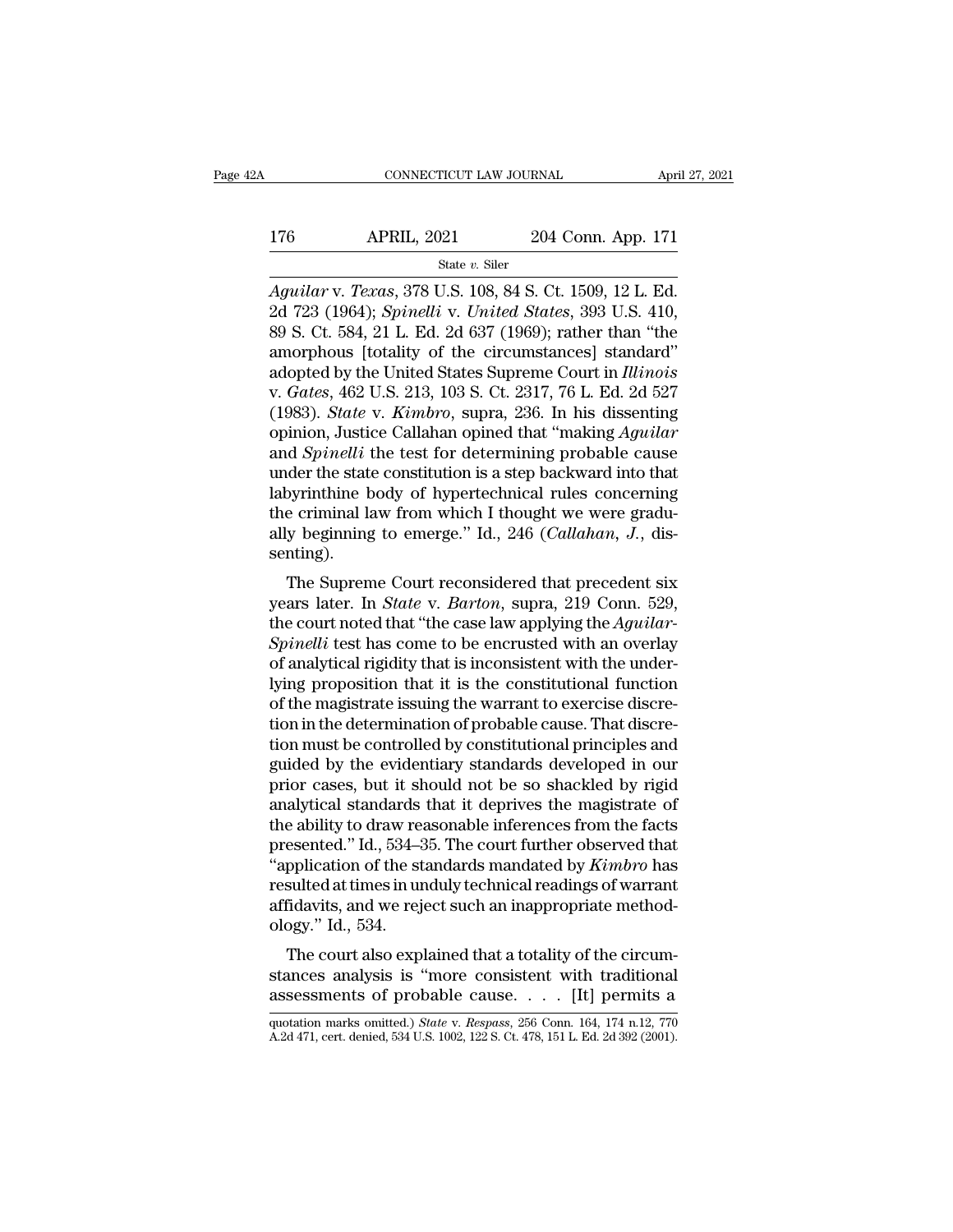2021 CONNECTICUT LAW JOURNAL Page 43A<br>204 Conn. App. 171 APRIL, 2021 177<br>204 Conn. App. 171 State v. Siler

State *v.* Siler

Figure 1021 CONNECTICUT LAW JOURNAL Page 43A<br>
204 Conn. App. 171 APRIL, 2021 177<br>
State v. Siler<br>
judge issuing a warrant greater freedom to assess the<br>
relative weights of all the various indicia of reliability<br>
(and unr 204 Conn. App. 171 APRIL, 2021 177<br>
State v. Siler<br>
judge issuing a warrant greater freedom to assess the<br>
relative weights of all the various indicia of reliability<br>
(and unreliability) attending an informant's tip. . . 204 Conn. App. 171 APRIL, 2021 177<br>
State v. Siler<br>
judge issuing a warrant greater freedom to assess the<br>
relative weights of all the various indicia of reliability<br>
(and unreliability) attending an informant's tip. . . 204 Conn. App. 171 APRIL, 2021 177<br>
State v. Siler<br>
judge issuing a warrant greater freedom to assess the<br>
relative weights of all the various indicia of reliability<br>
(and unreliability) attending an informant's tip. . . Solution, 1999. The common State v. Siler<br>
in Ram, 2021<br>
in Ram, 2021<br>
in Ram, 2021<br>
in Ram, 2021<br>
in Ram, 2021<br>
in Ram, 2021<br>
in Ram, 2021<br>
in Ram, 2021<br>
in Ram, 2021<br>
in Ram Basement, given all the circumstances set for State v. Siler<br>
indge issuing a warrant greater freedom to assess the<br>
relative weights of all the various indicia of reliability<br>
(and unreliability) attending an informant's tip.  $\dots$ <br>
[T]he task of the issuing magistra judge issuing a warrant greater freedom to assess the relative weights of all the various indicia of reliability (and unreliability) attending an informant's tip.  $\ldots$  [T]he task of the issuing magistrate is simply to ma relative weights of all the various indicia of reliability<br>(and unreliability) attending an informant's tip.  $\dots$ <br>[T]he task of the issuing magistrate is simply to make<br>a practical, commonsense decision whether, given all (and unreliability) attending an informant's tip.  $\dots$  [T]he task of the issuing magistrate is simply to make<br>a practical, commonsense decision whether, given all<br>the circumstances set forth in the affidavit before him,<br>i [T]he task of the issuing magistrate is simply to make<br>a practical, commonsense decision whether, given all<br>the circumstances set forth in the affidavit before him,<br>including the veracity and basis of knowledge of per-<br>son a practical, commonsense decision whether, given all<br>the circumstances set forth in the affidavit before him,<br>including the veracity and basis of knowledge of per-<br>sons supplying hearsay information, there is a fair prob-<br> the circumstances set forth in the affidavit before him,<br>including the veracity and basis of knowledge of per-<br>sons supplying hearsay information, there is a fair prob-<br>ability that contraband or evidence of a crime will b including the veracity and basis of knowledge of persons supplying hearsay information, there is a fair probability that contraband or evidence of a crime will be found in a particular place." (Citation omitted; internal sons supplying hearsay information, there is a fair probability that contraband or evidence of a crime will be<br>found in a particular place." (Citation omitted; internal<br>quotation marks omitted.) Id., 537. The court thus co ability that contraband or evidence of a crime will be<br>found in a particular place." (Citation omitted; internal<br>quotation marks omitted.) Id., 537. The court thus con-<br>cluded, "upon careful reconsideration, that the tota found in a particular place." (Citation omitted; internal quotation marks omitted.) Id., 537. The court thus concluded, "upon careful reconsideration, that the totality of the circumstances analysis adopted [by the United quotation marks omitted.) Id., 537. The court thus concluded, "upon careful reconsideration, that the totality of the circumstances analysis adopted [by the United States Supreme Court in] *Gates* will continue to guarant cluded, "upon careful reconsideration, that the totality<br>of the circumstances analysis adopted [by the United<br>States Supreme Court in] *Gates* will continue to guaran-<br>tee the people of Connecticut the full panoply of righ of the circumstances analysis adopted [by the United States Supreme Court in] *Gates* will continue to guarantee the people of Connecticut the full panoply of rights that they have come to expect as their due.  $\ldots$  We ac States Supreme Court in] *Gates* will continue to guarantee the people of Connecticut the full panoply of rights that they have come to expect as their due.  $\ldots$  We accordingly depart from the more rigid analytical struc tee the people of Connecticut the full panoply of rights<br>that they have come to expect as their due. . . . We<br>accordingly depart from the more rigid analytical struc-<br>ture imposed in  $Kimbro$  in order to restore the proper<br>c that they have come to expect as their due.  $\dots$  We<br>accordingly depart from the more rigid analytical struc-<br>ture imposed in *Kimbro* in order to restore the proper<br>constitutional authority of magistrates to weigh the suf accordingly depart from the more rigid analytical structure imposed in *Kimbro* in order to restore the proper constitutional authority of magistrates to weigh the sufficiency of the information presented to them in warran ture imposed in *Kimbro* in order to restore the proper constitutional authority of magistrates to weigh the sufficiency of the information presented to them in warrant affidavits and to balance the legitimate needs of law constitutional authority of magistrates to weigh the suf-<br>ficiency of the information presented to them in warrant<br>affidavits and to balance the legitimate needs of law<br>enforcement officers against the highly prized rights ficiency of the information presented to them in warrant<br>affidavits and to balance the legitimate needs of law<br>enforcement officers against the highly prized rights of<br>privacy and personal security afforded by our constitu affidavits and to balance the legitimate needs of law<br>enforcement officers against the highly prized rights of<br>privacy and personal security afforded by our constitu-<br>tion." (Citations omitted; internal quotation marks omi enforcement officers against the highly prized rights of<br>privacy and personal security afforded by our constitu-<br>tion." (Citations omitted; internal quotation marks omit-<br>ted.) Id., 546. The appellate courts of this state privacy and personal security afforded by our constitu-<br>tion." (Citations omitted; internal quotation marks omit-<br>ted.) Id., 546. The appellate courts of this state have<br>adhered to that precedent in the thirty years since tion." (Citations omitted; internal quotation marks omitted.) Id., 546. The appellate courts of this state have<br>adhered to that precedent in the thirty years since *Bar-*<br>*ton* was decided. See, e.g., *State v. Nowell*, 2 ted.) Id., 546. The appellate courts of this state have<br>adhered to that precedent in the thirty years since *Bar-*<br>*ton* was decided. See, e.g., *State v. Nowell*, 262 Conn.<br>686, 697, 817 A.2d 76 (2003); *State v. Velasco* adhered to that precedent in the thirty years since *Barton* was decided. See, e.g., *State* v. *Nowell*, 262 Conn. 686, 697, 817 A.2d 76 (2003); *State* v. *Velasco*, 248 Conn. 183, 189–90, 728 A.2d 493 (1999); *State* v. 686, 697, 817 A.2d 76 (2003); *State v. Velasco*, 24<br>183, 189–90, 728 A.2d 493 (1999); *State v. DiM*<br>Conn. App. 198, 204, 15 A.3d 1204, cert. deni<br>Conn. 928, 22 A.3d 1275, cert. denied, 565 U.S. 1<br>S. Ct. 559, 181 L. Ed. 2 3, 189–90, 728 A.2d 493 (1999); *State v. DuMeco*, 128<br>pnn. App. 198, 204, 15 A.3d 1204, cert. denied, 301<br>pnn. 928, 22 A.3d 1275, cert. denied, 565 U.S. 1015, 132<br>Ct. 559, 181 L. Ed. 2d 398 (2011); *State v. Cabezudo*,<br>C Conn. App. 198, 204, 15 A.3d 1204, cert. denied, 301<br>Conn. 928, 22 A.3d 1275, cert. denied, 565 U.S. 1015, 132<br>S. Ct. 559, 181 L. Ed. 2d 398 (2011); *State v. Cabezudo*,<br>92 Conn. App. 303, 305, 884 A.2d 1033 (2005), cert.<br>

Framinand, 277 Conn. 901, 891 A.2d 3 (2005), cert.<br>
Finited, 277 Conn. 901, 891 A.2d 3 (2006).<br>
The defendant now asks this court to reconsider the<br>
isdom of the Supreme Court's decision in *Barton*.<sup>5</sup><br>
<sup>5</sup> In his princi denied, 277 Conn. 901, 891 A.2d 3 (2006).<br>The defendant now asks this court to reconsider the<br>wisdom of the Supreme Court's decision in *Barton*.<sup>5</sup><br><sup>5</sup> In his principal appellate brief, the defendant insists that "our Sup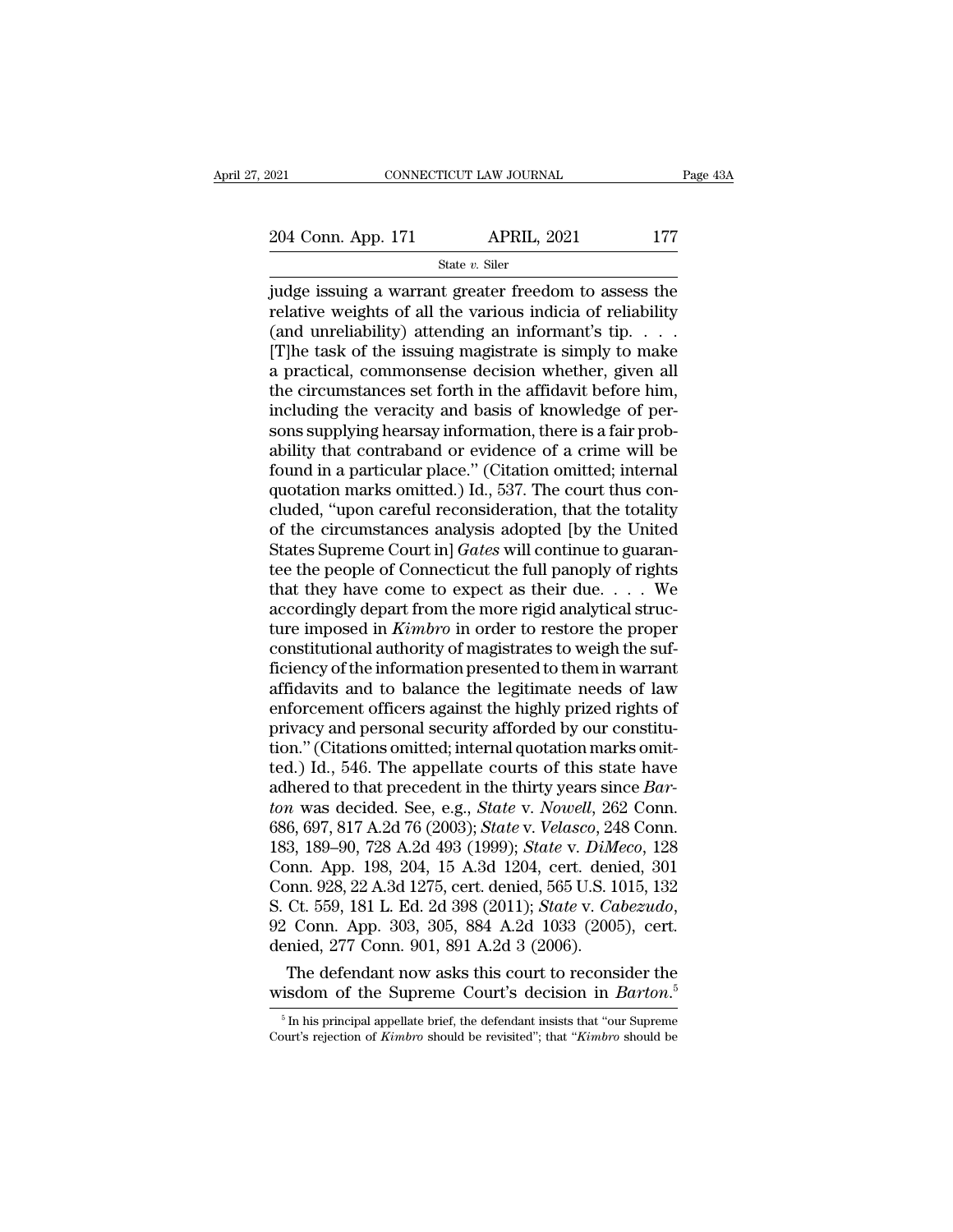# $\begin{array}{r|l} \text{CONNECTICUT LAW JOURNAL} & \text{April 27, 2021} \\ \hline \text{178} & \text{APRIL, 2021} & \text{204 Conn. App. 171} \\ \hline \text{State } v. \text{ Siler} & \end{array}$

### State *v.* Siler

CONNECTICUT LAW JOURNAL APT 178 APRIL, 2021 204 Conn. App. 171<br>
State v. Siler<br>
We refuse to do so. As an intermediate appellate tribu-<br>
nal, this court is not at liberty to modify, reconsider, or<br>
overrule the precedent of our Supreme Court. See *H* 178 APRIL, 2021 204 Conn. App. 171<br>
<sup>State v. Siler</sup><br>
We refuse to do so. As an intermediate appellate tribu-<br>
nal, this court is not at liberty to modify, reconsider, or<br>
overrule the precedent of our Supreme Court. See *ford State v. Siler*<br> *ford State v. Siler*<br> *ford State v. Siler*<br> *fore fuse to do so. As an intermediate appellate tribu-<br>
ral, this court is not at liberty to modify, reconsider, or<br>
overrule the precedent of our Supr EG CORD. HTTPP:* 2021<br> *EGT CORD. App.* 2021<br> *EGT CORD. App.* 211<br> *EGT CORD.* The State *v*. Siler<br> *ers at Lloyd's & Cos. Collective, 121 Conn. App. 31, 48–49,<br>
<i>g94 A.2d 262, cert. denied, 297 Conn. 918, 996 A.2d 277* State v. Siler<br>
We refuse to do so. As an intermediate appellate tribu-<br>
nal, this court is not at liberty to modify, reconsider, or<br>
overrule the precedent of our Supreme Court. See *Hart-*<br>
ford Steam Boiler Inspection We refuse to do so. As an intermediate appellate tribu-<br>nal, this court is not at liberty to modify, reconsider, or<br>overrule the precedent of our Supreme Court. See *Hart-*<br>ford Steam Boiler Inspection & Ins. Co. v. Underw nal, this court is not at liberty to modify, reconsider, or<br>overrule the precedent of our Supreme Court. See *Hart-<br>ford Steam Boiler Inspection & Ins. Co. v. Underwrit-<br>ers at Lloyd's & Cos. Collective, 121 Conn. App. 31,* overrule the precedent of our Supreme Court. See *Hart-*<br>ford Steam Boiler Inspection & Ins. Co. v. Underwrit-<br>ers at Lloyd's & Cos. Collective, 121 Conn. App. 31, 48–49,<br>994 A.2d 262, cert. denied, 297 Conn. 918, 996 A.2d ford Steam Boiler Inspection & Ins. Co. v. Underwrit-<br>ers at Lloyd's & Cos. Collective, 121 Conn. App. 31, 48–49,<br>994 A.2d 262, cert. denied, 297 Conn. 918, 996 A.2d 277<br>(2010). Whether to alter the applicable legal standa ers at Lloyd's & Cos. Collective, 121 Conn. App. 31, 48–49, 994 A.2d 262, cert. denied, 297 Conn. 918, 996 A.2d 277 (2010). Whether to alter the applicable legal standard governing probable cause determinations when a sear 994 A.2d 262, cert. denied, 297 Conn. 918, 996 A.2d 277 (2010). Whether to alter the applicable legal standard governing probable cause determinations when a search warrant is requested remains the prerogative of this sta (2010). Whether to alter the applicable legal standard<br>governing probable cause determinations when a search<br>warrant is requested remains the prerogative of this<br>state's highest court. See *Reville* v. *Reville*, 312 Conn governing probable cause determinations when a search<br>warrant is requested remains the prerogative of this<br>state's highest court. See *Reville* v. *Reville*, 312 Conn.<br>428, 459 n.29, 93 A.3d 1076 (2014) ("once [the Connect warrant is requested remains the prerogative of this<br>state's highest court. See *Reville* v. *Reville*, 312 Conn.<br>428, 459 n.29, 93 A.3d 1076 (2014) ("once [the Connecti-<br>cut Supreme Court] has finally determined an issue, state's highest court. See *Reville* v. *Reville*, 312 Conn.<br>428, 459 n.29, 93 A.3d 1076 (2014) ("once [the Connecti-<br>cut Supreme Court] has finally determined an issue,<br>for a lower court to reanalyze and revisit that issu 428, 459 n.29, 93 A.3d 1076 (2014) ("once [the Connecticut Supreme Court] has finally determined an issue, for a lower court to reanalyze and revisit that issue is an improper and fruitless endeavor" (internal quotation m cut Supreme Court] has finally determined an issue,<br>for a lower court to reanalyze and revisit that issue is<br>an improper and fruitless endeavor" (internal quotation<br>marks omitted)); *State* v. *Fuller*, 56 Conn. App. 592, for a lower court to reanalyze and revisit that issue is<br>an improper and fruitless endeavor" (internal quotation<br>marks omitted)); *State* v. *Fuller*, 56 Conn. App. 592, 609,<br>744 A.2d 931 ("[i]t is not within our function an improper and<br>marks omitted))<br>744 A.2d 931 ("[i<br>mediate appella<br>authority"), cert<br>cert. denied, 531<br>190 (2000).<br>In his appella arks omitted)); *State* v. *Futter*, 56 Conn. App. 592, 609, 4 A.2d 931 ("[i]t is not within our function as an inter-<br>ediate appellate court to overrule Supreme Court<br>thority"), cert. denied, 252 Conn. 949, 748 A.2d 298,<br> 744 A.2d 931 ("[1]t is not within our function as an inter-<br>mediate appellate court to overrule Supreme Court<br>authority"), cert. denied, 252 Conn. 949, 748 A.2d 298,<br>cert. denied, 531 U.S. 911, 121 S. Ct. 262, 148 L. Ed. 2

mediate appellate court to overrule Supreme Court<br>authority"), cert. denied, 252 Conn. 949, 748 A.2d 298,<br>cert. denied, 531 U.S. 911, 121 S. Ct. 262, 148 L. Ed. 2d<br>190 (2000).<br>In his appellate reply brief, the defendant mi authority"), cert. denied, 252 Conn. 949, 748 A.2d 298,<br>cert. denied, 531 U.S. 911, 121 S. Ct. 262, 148 L. Ed. 2d<br>190 (2000).<br>In his appellate reply brief, the defendant miscon-<br>strues that bedrock precept. The defendant a cert. denied, 531 U.S. 911, 121 S. Ct. 262, 148 L. Ed. 2d<br>190 (2000).<br>In his appellate reply brief, the defendant miscon-<br>strues that bedrock precept. The defendant argues that,<br>although this court is bound by Supreme Cour I<sup>90</sup> (2000).<br>
In his appellate reply brief, the defendant misconstrues that bedrock precept. The defendant argues that,<br>
although this court is bound by Supreme Court prece-<br>
dent, it "certainly may nonetheless conduct it In his appellate reply brief, the defendant miscon-<br>strues that bedrock precept. The defendant argues that,<br>although this court is bound by Supreme Court prece-<br>dent, it "certainly may nonetheless conduct its own<br>thoughtf strues that bedrock precept. The defendant argues that,<br>although this court is bound by Supreme Court prece-<br>dent, it "certainly may nonetheless conduct its own<br>thoughtful review of *Kimbro* and its rationale, and of<br>[*Bar* although this court is bound by Supreme Court prece-<br>dent, it "certainly may nonetheless conduct its own<br>thoughtful review of *Kimbro* and its rationale, and of<br>[*Barton*] and its results." He is mistaken. This court is<br>no dent, it "certainly may nonetheless conduct its own<br>thoughtful review of *Kimbro* and its rationale, and of<br>[*Barton*] and its results." He is mistaken. This court is<br>not permitted to reconsider or reevaluate the precedent thoughtful review of *Kimbro* and its rationale, and of [*Barton*] and its results." He is mistaken. This court is not permitted to reconsider or reevaluate the precedent of our Supreme Court. See, e.g., *State v. Brown*, [*Barton*] and its results." He is mistaken. This court is<br>not permitted to reconsider or reevaluate the precedent<br>of our Supreme Court. See, e.g., *State* v. *Brown*, 73<br>Conn. App. 751, 756, 809 A.2d 546 (2002) ("Our Supr not permitted to reconsider or reevaluate the precedent<br>of our Supreme Court. See, e.g., *State v. Brown*, 73<br>Conn. App. 751, 756, 809 A.2d 546 (2002) ("Our Supreme<br>Court is the ultimate arbiter of the law in this state.<br>W of our Supreme Court. See, e.g., *State* v. *Brown*, 73<br>Conn. App. 751, 756, 809 A.2d 546 (2002) ("Our Supreme<br>Court is the ultimate arbiter of the law in this state.<br>We, as an intermediate appellate court, cannot recon-<br>s Conn. App. 751, 756, 809 A.2d 546 (2002) ("Our Supreme<br>Court is the ultimate arbiter of the law in this state.<br>We, as an intermediate appellate court, cannot recon-<br>sider the decisions of our highest court."); *State* v.<br>R sider the decisions of our highest court."); *State* v.<br>*Rodriguez*, 63 Conn. App. 529, 532, 777 A.2d 704 ("we,<br>as an intermediate appellate court, do not reevaluate<br>Supreme Court decisions and are bound by those deci-<br>rev Rodriguez, 63 Conn. App. 529, 532, 777 A.2d 704 ("we, as an intermediate appellate court, do not reevaluate Supreme Court decisions and are bound by those deci-<br>Frevived"; that "[t]he "loosening of the *Aguilar-Spinelli* t

as an intermee<br>
Supreme Cour<br>
revived"; that "[t]he<br>
sary"; and that, "[i]<br> *Barton* . . . . ."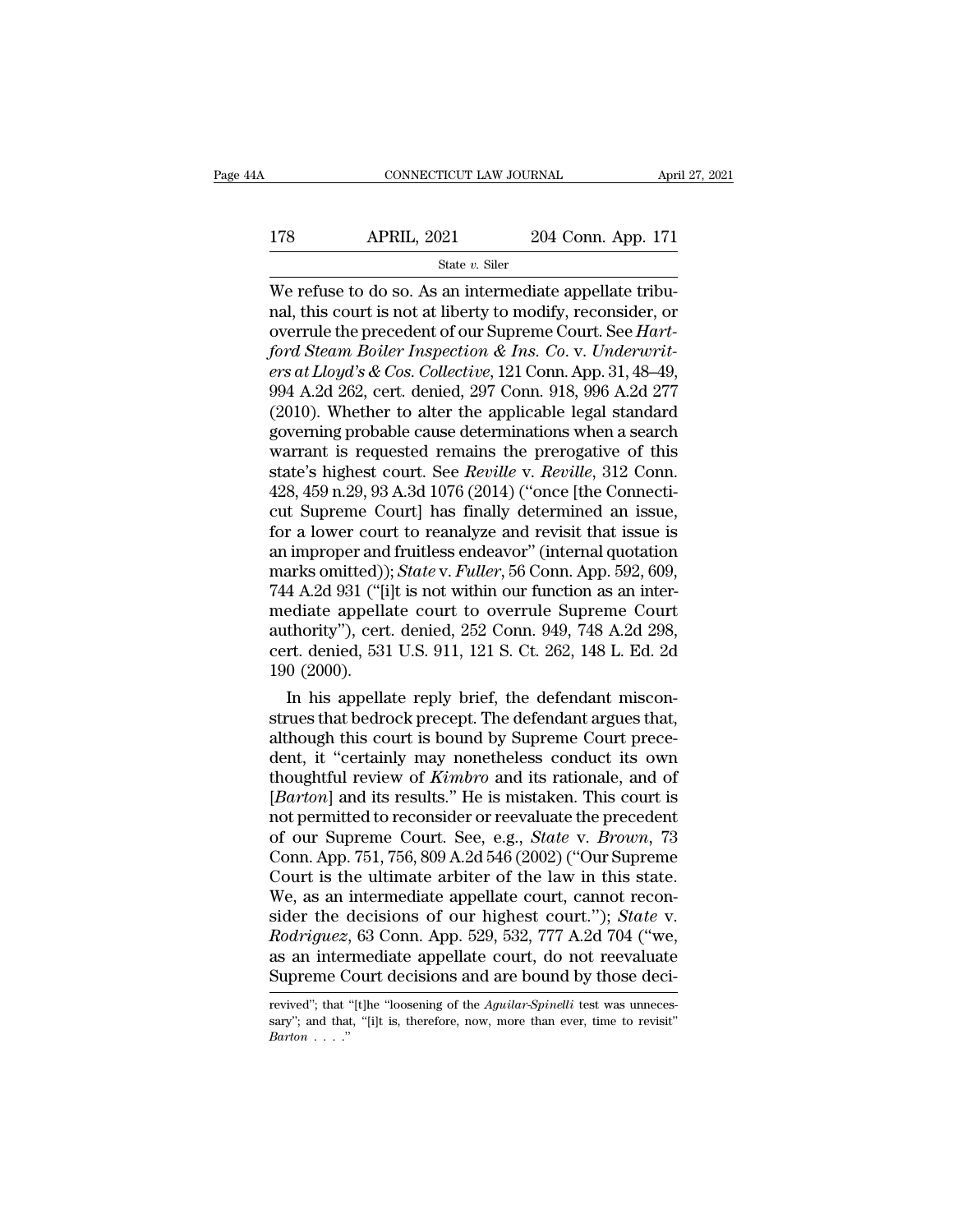| 021                | CONNECTICUT LAW JOURNAL | Page 45A |  |
|--------------------|-------------------------|----------|--|
|                    |                         |          |  |
| 204 Conn. App. 171 | <b>APRIL, 2021</b>      | 179      |  |
|                    | State $v$ . Siler       |          |  |

SIONE CONNECTICUT LAW JOURNAL Page 45A<br>
204 Conn. App. 171 APRIL, 2021 179<br>
State v. Siler<br>
Sions''), cert. denied, 256 Conn. 936, 776 A.2d 1151<br>
(2001). (2001).

4 Conn. App. 171 APRIL, 2021 179<br>
State v. Siler<br>
DOM), cert. denied, 256 Conn. 936, 776 A.2d 1151<br>
(151).<br>
Apart from that fundamental deficiency, the defen-<br>
that provided no federal or state precedent to sup-<br>
Nother t 204 Conn. App. 171 APRIL, 2021 179<br>  $\frac{\text{State } v. \text{ Siler}}{\text{sions''}}$ , cert. denied, 256 Conn. 936, 776 A.2d 1151<br>
(2001).<br>
Apart from that fundamental deficiency, the defen-<br>
dant has provided no federal or state precedent to sup State v. Siler<br>
sions"), cert. denied, 256 Conn. 936, 776 A.2d 1151<br>
(2001).<br>
Apart from that fundamental deficiency, the defen-<br>
dant has provided no federal or state precedent to sup-<br>
port his contention that the total sions"), cert. denied, 256 Conn. 936, 776 A.2d 1151<br>(2001).<br>Apart from that fundamental deficiency, the defen-<br>dant has provided no federal or state precedent to sup-<br>port his contention that the totality of the circumsta *Illinois J*, cert. defiled, 250 Collif. 950, 770 A.2d 1151<br> *Illinois* (2001).<br> **Apart from that fundamental deficiency, the defendant has provided no federal or state precedent to sup-<br>
port his contention that the tot** (2001).<br>
Apart from that fundamental deficiency, the defen-<br>
dant has provided no federal or state precedent to sup-<br>
port his contention that the totality of the circumstances<br>
test adopted by the United States Supreme Co Apart from that fundamental deficiency, the defen-<br>dant has provided no federal or state precedent to sup-<br>port his contention that the totality of the circumstances<br>test adopted by the United States Supreme Court in<br>*Illi* dant has provided no federal or state precedent to support his contention that the totality of the circumstances<br>test adopted by the United States Supreme Court in<br>*Illinois* v. *Gates*, supra, 462 U.S. 213, and by our Sup port his contention that the totality of the circumstances<br>test adopted by the United States Supreme Court in<br>*Illinois v. Gates*, supra, 462 U.S. 213, and by our Supreme<br>Court in *State v. Barton*, supra, 219 Conn. 529, s test adopted by the United States Supreme Court in *Illinois v. Gates*, supra, 462 U.S. 213, and by our Supreme Court in *State v. Barton*, supra, 219 Conn. 529, should be overruled. Furthermore, although both *Kimbro* an Illinois v. Gates, supra, 462 U.S. 213, and by our Supreme<br>Court in *State* v. *Barton*, supra, 219 Conn. 529, should<br>be overruled. Furthermore, although both *Kimbro* and<br>*Barton* were predicated on the protections of art Court in *State* v. *Barton*, supra, 219 Conn. 529, should<br>be overruled. Furthermore, although both *Kimbro* and<br>*Barton* were predicated on the protections of article<br>first, § 7, of the Connecticut constitution, the defen be overruled. Furthermore, although both *Kimbro* and *Barton* were predicated on the protections of article first,  $\S 7$ , of the Connecticut constitution, the defendant has failed to provide this court with an independen Barton were predicated on the protections of article<br>first, § 7, of the Connecticut constitution, the defendant<br>has failed to provide this court with an independent<br>state constitutional analysis in accordance with *State*<br> first, § 7, of the Connecticut constitution, the defendant<br>has failed to provide this court with an independent<br>state constitutional analysis in accordance with *State*<br>v. *Geisler*, 222 Conn. 672, 684–86, 610 A.2d 1225 (1 has failed to provide this court with an independent<br>state constitutional analysis in accordance with *State*<br>v. *Geisler*, 222 Conn. 672, 684–86, 610 A.2d 1225 (1992),<br>rendering any claim with respect to our state constit state constitutional analysis in acc<br>v. *Geisler*, 222 Conn. 672, 684–86, 6<br>rendering any claim with respect to<br>tion abandoned. See *State* v. *Benr*<br>748 n.1, 155 A.3d 188 (2017). For al<br>decline the defendant's invitation See *State* v. *Bennett*, 324 Conn. '<br>188 (2017). For all those reasons,<br>dant's invitation to revisit our Supre<br>in *Barton*.<br>II<br>PROBABLE CAUSE<br>o the question of probable cause. ' 8 n.1, 155 A.3d 188 (2017). For all those reasons, we<br>cline the defendant's invitation to revisit our Supreme<br>ourt's decision in *Barton*.<br>II<br>PROBABLE CAUSE<br>We next turn to the question of probable cause. The<br>fendant claim

decline the defendant's invitation to revisit our Supreme<br>Court's decision in *Barton*.<br>II<br>PROBABLE CAUSE<br>We next turn to the question of probable cause. The<br>defendant claims that the court improperly denied his<br>motion to Court's decision in *Barton*.<br>  $\begin{aligned} \Pi \end{aligned}$  PROBABLE CAUSE<br>
We next turn to the question of probable cause. The<br>
defendant claims that the court improperly denied his<br>
motion to suppress because the affidavit submitted II<br>
PROBABLE CAUSE<br>
We next turn to the question of probable cause. The<br>
defendant claims that the court improperly denied his<br>
motion to suppress because the affidavit submitted in<br>
support of the search warrant did not e PROBABLE CAUSE<br>We next turn to the question of probable cause. The<br>defendant claims that the court improperly denied his<br>motion to suppress because the affidavit submitted in<br>support of the search warrant did not establish PROBABLE CAUSE<br>We next turn to the question of probable cause. The<br>defendant claims that the court improperly denied his<br>motion to suppress because the affidavit submitted in<br>support of the search warrant did not establish We next turn to the question of probable cause. The<br>defendant claims that the court improperly denied his<br>motion to suppress because the affidavit submitted in<br>support of the search warrant did not establish probable<br>cause defendant clain<br>motion to supp<br>support of the s<br>cause. More spe<br>nexus between<br>alleged in the v<br>not agree.<br>"The standar buon to suppress because the amdavit submitted in<br>
pport of the search warrant did not establish probable<br>
use. More specifically, he contends that the necessary<br>
xus between the residence and the criminal activity<br>
eged i support of the search warrant did not establish probable<br>cause. More specifically, he contends that the necessary<br>nexus between the residence and the criminal activity<br>alleged in the warrant application was lacking. We do<br>

cause. More specifically, he contends that the necessary<br>nexus between the residence and the criminal activity<br>alleged in the warrant application was lacking. We do<br>not agree.<br>"The standards for upholding a search warrant flexus between the residence and the criminal activity<br>alleged in the warrant application was lacking. We do<br>not agree.<br>"The standards for upholding a search warrant are<br>well established. We uphold the validity of [the] w alleged in the warrant application was lacking. we do<br>not agree.<br>'' The standards for upholding a search warrant are<br>well established. We uphold the validity of [the] warrant<br>. . . [if] the affidavit at issue presented a s mot agree.<br>
"The standards for upholding a search warrant are<br>
well established. We uphold the validity of [the] warrant<br>
. . . [if] the affidavit at issue presented a substantial<br>
factual basis for the magistrate's conclu "The standards for upholding a search warrant are<br>well established. We uphold the validity of [the] warrant<br>. . . [if] the affidavit at issue presented a substantial<br>factual basis for the magistrate's conclusion that prob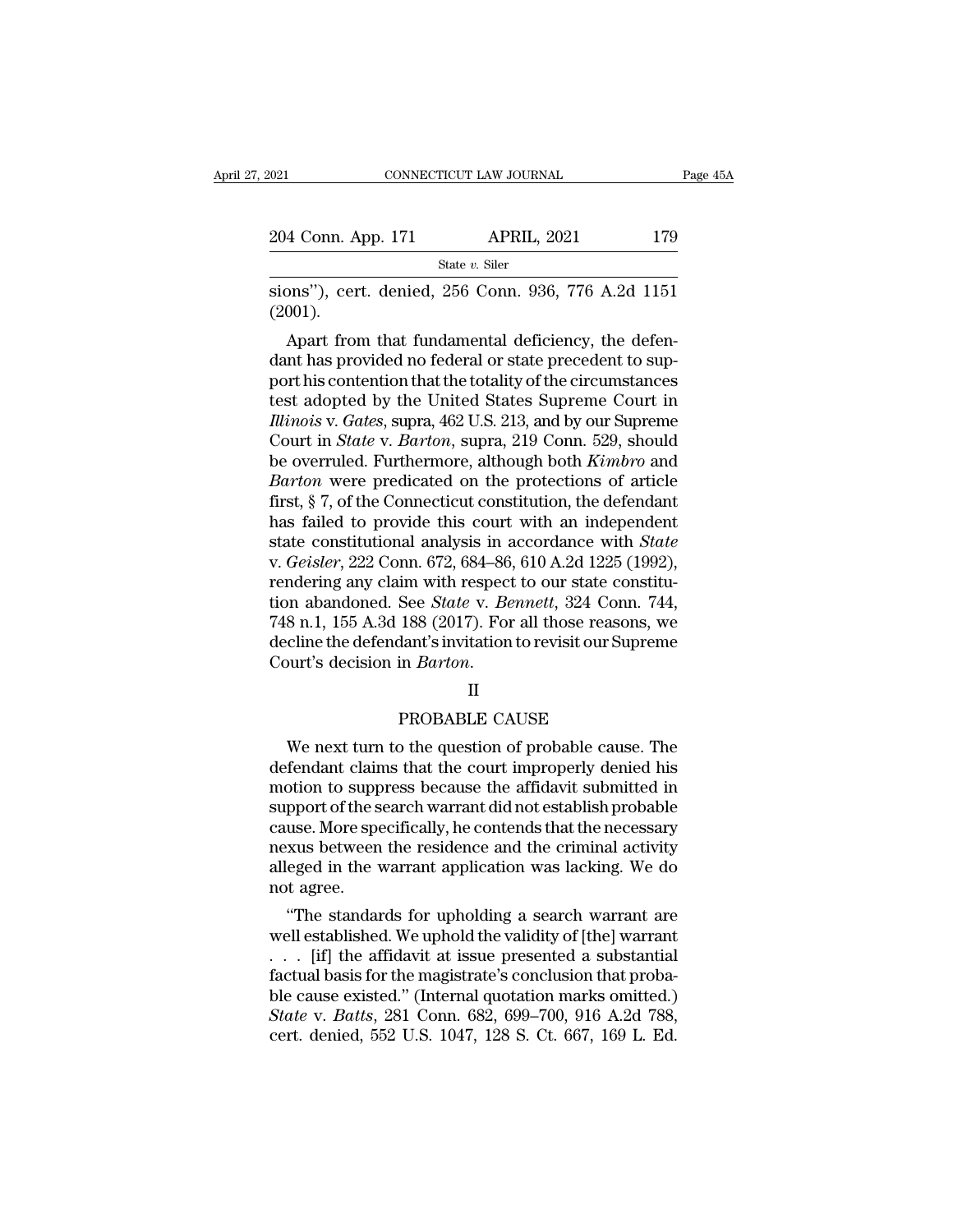### $\begin{array}{r|l} \text{CONNECTICUT LAW JOURNAL} & \text{April 27, 2021} \\ \hline \text{180} & \text{APRIL, 2021} & \text{204 Conn. App. 171} \\ & \text{State $v$. Siler} \end{array}$ State *v.* Siler

CONNECTICUT LAW JOURNAL April 27, 2021<br>
204 Conn. App. 171<br>
2d 524 (2007). "Probable cause to search exists if: (1)<br>
there is probable cause to believe that the particular<br>
ditions sought to be seized are connected with cr 180 APRIL, 2021 204 Conn. App. 171<br>
<sup>State v. Siler</sup><br>
2d 524 (2007). "Probable cause to search exists if: (1)<br>
there is probable cause to believe that the particular<br>
items sought to be seized are connected with criminal<br> 180 APRIL, 2021 204 Conn. App. 171<br>
<sup>State v. Siler</sup><br>
2d 524 (2007). "Probable cause to search exists if: (1)<br>
there is probable cause to believe that the particular<br>
items sought to be seized are connected with criminal<br> 180 APRIL, 2021 204 Conn. App. 171<br>
<sup>State v. Siler</sup><br>
2d 524 (2007). "Probable cause to search exists if: (1)<br>
there is probable cause to believe that the particular<br>
items sought to be seized are connected with criminal<br> State v. Siler<br>
2d 524 (2007). "Probable cause to search exists if: (1)<br>
there is probable cause to believe that the particular<br>
items sought to be seized are connected with criminal<br>
activity or will assist in a particul state v. suer<br>
2d 524 (2007). "Probable cause to search exists if: (1)<br>
there is probable cause to believe that the particular<br>
items sought to be seized are connected with criminal<br>
activity or will assist in a particula 2d 524 (2007). "Probable cause to search exists if: (1)<br>there is probable cause to believe that the particular<br>items sought to be seized are connected with criminal<br>activity or will assist in a particular apprehension or<br> there is probable cause to believe that the particular<br>items sought to be seized are connected with criminal<br>activity or will assist in a particular apprehension or<br>conviction . . . and (2) there is probable cause to<br>belie items sought to be seized are connected with criminal<br>activity or will assist in a particular apprehension or<br>conviction . . . and (2) there is probable cause to<br>believe that the items sought to be seized will be found<br>in activity or will assist in a particular apprehension or<br>
conviction . . . and (2) there is probable cause to<br>
believe that the items sought to be seized will be found<br>
in the place to be searched." (Internal quotation mar conviction . . . and (2) there is probable cause to<br>believe that the items sought to be seized will be found<br>in the place to be searched." (Internal quotation marks<br>omitted.) *State* v. *Respass*, 256 Conn. 164, 173, 770 believe that the items sought to be seized will be found<br>in the place to be searched." (Internal quotation marks<br>omitted.) *State* v. *Respass*, 256 Conn. 164, 173, 770 A.2d<br>471, cert. denied, 534 U.S. 1002, 122 S. Ct. 478 in the place to be searched." (Internal quotation marks<br>omitted.) State v. Respass, 256 Conn. 164, 173, 770 A.2d<br>471, cert. denied, 534 U.S. 1002, 122 S. Ct. 478, 151 L.<br>Ed. 2d 392 (2001). "[I]t is axiomatic that [a] sign omitted.) *State* v. *Respass*, 256 Conn. 164, 173, 770 A.2d<br>471, cert. denied, 534 U.S. 1002, 122 S. Ct. 478, 151 L.<br>Ed. 2d 392 (2001). "[I]t is axiomatic that [a] significantly<br>lower quant[um] of proof is required to est 471, cert. denied, 534 U.S. 1002, 122 S. Ct. 478, 151 L.<br>Ed. 2d 392 (2001). "[I]t is axiomatic that [a] significantly<br>lower quant[um] of proof is required to establish proba-<br>ble cause [rather] than guilt. . . . [P]robable Ed. 2d 392 (2001). "[I]t is axiomatic that [a] significantly<br>lower quant[um] of proof is required to establish proba-<br>ble cause [rather] than guilt. . . . . [P]robable cause<br>requires only a probability or substantial chanc lower quant[um] of proof is required to establish probable cause<br>ble cause [rather] than guilt. . . . [P]robable cause<br>requires only a probability or substantial chance of<br>criminal activity, not an actual showing of such a ble cause [rather] than guilt. . . . . [P]robable cause<br>requires only a probability or substantial chance of<br>criminal activity, not an actual showing of such activity.<br>By hypothesis, therefore, innocent behavior frequently requires only a probability or substantial chance of<br>criminal activity, not an actual showing of such activity.<br>By hypothesis, therefore, innocent behavior frequently<br>will provide the basis for a showing of probable cause; criminal activity, not an actual showing of such activity.<br>By hypothesis, therefore, innocent behavior frequently<br>will provide the basis for a showing of probable cause;<br>to require otherwise would be to sub silentio impose By hypothesis, therefore, innocent behavior frequently<br>will provide the basis for a showing of probable cause;<br>to require otherwise would be to sub silentio impose<br>a drastically more rigorous definition of probable cause<br> will provide the basis for a showing of probable cause;<br>to require otherwise would be to sub silentio impose<br>a drastically more rigorous definition of probable cause<br>than the security of our [citizens]  $\dots$  demands.  $\dots$ <br> to require otherwise would be to sub silentio impose<br>a drastically more rigorous definition of probable cause<br>than the security of our [citizens]  $\ldots$  demands.  $\ldots$ <br>In making a determination of probable cause the rele-<br> a drastically more rigorous definition of probable cause<br>than the security of our [citizens] . . . demands. . . .<br>In making a determination of probable cause the rele-<br>vant inquiry is not whether particular conduct is inno Indians a determination of probabile cause are referred in inquiry is not whether particular conduct is inno-<br>nt or guilty, but the degree of suspicion that attaches<br>particular types of noncriminal acts." (Citation omit-<br>d vand inquiry is not whencer paractinal conduct is finite<br>cent or guilty, but the degree of suspicion that attaches<br>to particular types of noncriminal acts." (Citation omit-<br>ted; internal quotation marks omitted.) *State*

of the circular types of noncriminal acts." (Citation omitted; internal quotation marks omitted.) *State* v. *Batts*, supra, 701.<br>Our determination of whether an affidavit sufficiently establishes probable cause is governe *to paracedar sypes of noncernation decay.* (*chalater of the*<br>ted; internal quotation marks omitted.) *State v. Batts*,<br>supra, 701.<br>Our determination of whether an affidavit sufficiently<br>establishes probable cause is gove supra, 701.<br>
Our determination of whether an affidavit sufficiently<br>
establishes probable cause is governed by the " totality<br>
of the circumstances' " test enunciated in *State* v. *Bar-*<br>
ton, supra, 219 Conn. 544. That Our determination of whether an affidavit sufficiently<br>establishes probable cause is governed by the " 'totality<br>of the circumstances' " test enunciated in *State* v. *Bar-*<br>*ton*, supra, 219 Conn. 544. That test requires Our determination of whether an affidavit sufficiently<br>establishes probable cause is governed by the " 'totality<br>of the circumstances' " test enunciated in *State* v. *Bar-*<br>*ton*, supra, 219 Conn. 544. That test requires establishes probable cause is governed by the " 'totality<br>of the circumstances' " test enunciated in *State* v. *Bar-*<br>*ton*, supra, 219 Conn. 544. That test requires the judge<br>issuing the warrant "to make a practical, non of the circumstances' " test enunciated in *State* v. *Barton*, supra, 219 Conn. 544. That test requires the judge issuing the warrant "to make a practical, nontechnical decision whether there is a fair probability of find *ton*, supra, 219 Conn. 544. That test requires the judge<br>issuing the warrant "to make a practical, nontechnical<br>decision whether there is a fair probability of finding<br>contraband or evidence of a crime in a particular pl issuing the warrant "to make a practical, nontechnical<br>decision whether there is a fair probability of finding<br>contraband or evidence of a crime in a particular place.<br>In coming to that decision, the [judge] must consider<br> decision whether there is a fair probabili<br>contraband or evidence of a crime in a par<br>In coming to that decision, the [judge] n<br>all the circumstances set forth in the affida<br>the factual circumstances from which the<br>the 'ba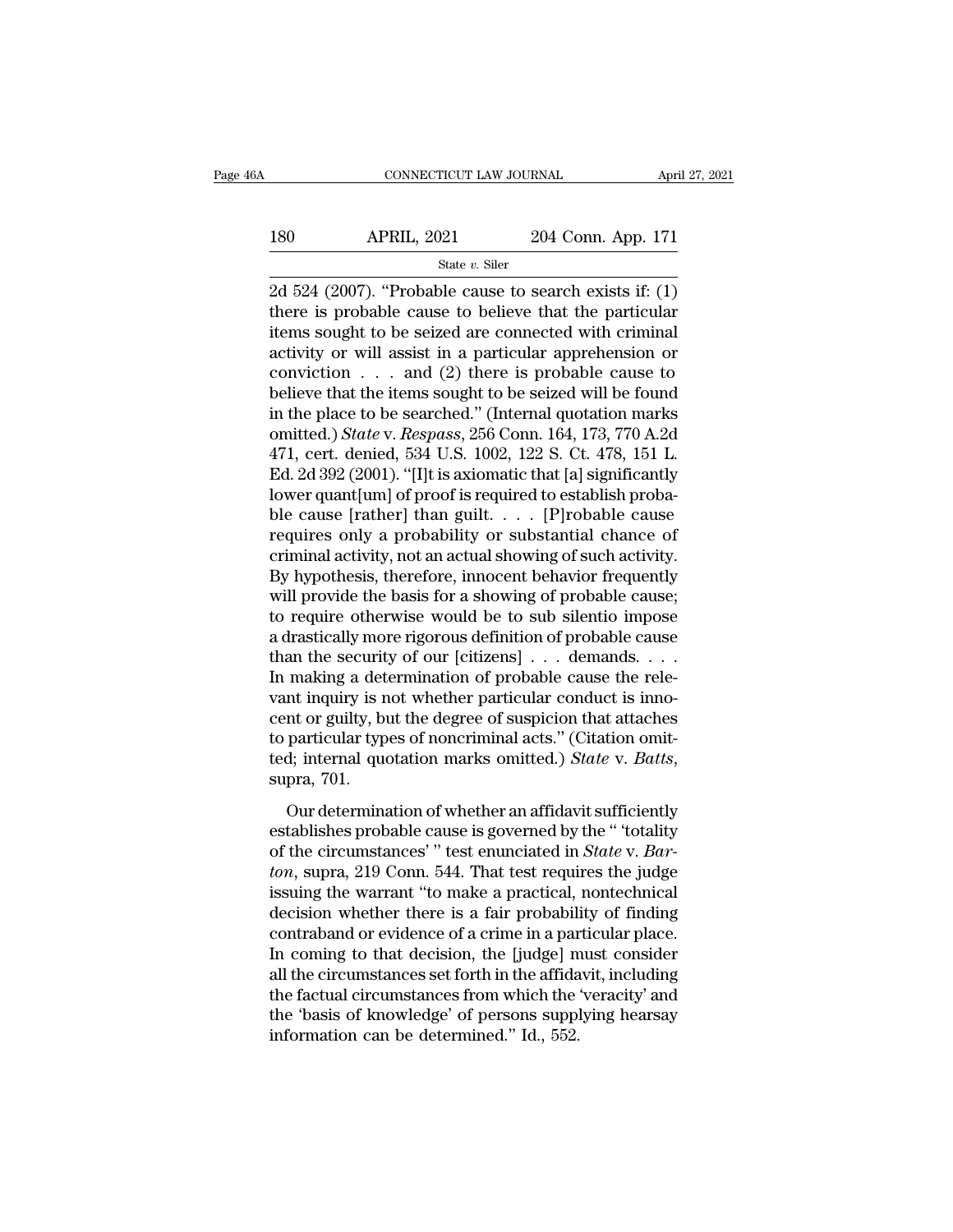# 2021 CONNECTICUT LAW JOURNAL Page 47A<br>204 Conn. App. 171 APRIL, 2021 181

State *v.* Siler

CONNECTICUT LAW JOURNAL Page 47A<br>
4 Conn. App. 171 APRIL, 2021 181<br>
State v. Siler<br>
When the decision of a judge to issue a search and<br>
izure warrant is challenged, the reviewing court<br>
wust determine whether the effidevit 204 Conn. App. 171 APRIL, 2021 181<br>
State v. Siler<br>
When the decision of a judge to issue a search and<br>
seizure warrant is challenged, the reviewing court<br>
"must determine [whether] the affidavit presented a<br>
substantial 204 Conn. App. 171 APRIL, 2021 181<br>
State v. Siler<br>
When the decision of a judge to issue a search and<br>
seizure warrant is challenged, the reviewing court<br>
"must determine [whether] the affidavit presented a<br>
substantial 204 Conn. App. 171 APRIL, 2021 181<br>
State v. Siler<br>
When the decision of a judge to issue a search and<br>
seizure warrant is challenged, the reviewing court<br>
"must determine [whether] the affidavit presented a<br>
substantial State v. Siler<br>
When the decision of a judge to issue a search and<br>
seizure warrant is challenged, the reviewing court<br>
"must determine [whether] the affidavit presented a<br>
substantial factual basis upon which the [judge] State v. Siler<br>
When the decision of a judge to issue a search and<br>
seizure warrant is challenged, the reviewing court<br>
"must determine [whether] the affidavit presented a<br>
substantial factual basis upon which the [judge] When the decision of a judge to issue a search and<br>seizure warrant is challenged, the reviewing court<br>"must determine [whether] the affidavit presented a<br>substantial factual basis upon which the [judge] could<br>conclude tha seizure warrant is challenged, the reviewing court<br>"must determine [whether] the affidavit presented a<br>substantial factual basis upon which the [judge] could<br>conclude that probable cause existed. . . . Although<br>in a partic "must determine [whether] the affidavit presented a substantial factual basis upon which the [judge] could conclude that probable cause existed. . . . Although in a particular case it may not be easy to determine when an substantial factual basis upon which the [judge] could<br>conclude that probable cause existed. . . . Although<br>in a particular case it may not be easy to determine<br>when an affidavit demonstrates the existence of proba-<br>ble ca conclude that probable cause existed.  $\ldots$  . Although<br>in a particular case it may not be easy to determine<br>when an affidavit demonstrates the existence of proba-<br>ble cause, the resolution of doubtful or marginal cases<br>in in a particular case it may not be easy to determine<br>when an affidavit demonstrates the existence of proba-<br>ble cause, the resolution of doubtful or marginal cases<br>in this area should be largely determined by the prefer-<br>e when an affidavit demonstrates the existence of probable cause, the resolution of doubtful or marginal cases<br>in this area should be largely determined by the prefer-<br>ence to be accorded to warrants." (Citations omitted;<br>i ble cause, the resolution of doubtful or marginal cases<br>in this area should be largely determined by the prefer-<br>ence to be accorded to warrants." (Citations omitted;<br>internal quotation marks omitted.) Id. "Whether the<br>tri in this area should be largely determined by the prefer-<br>ence to be accorded to warrants." (Citations omitted;<br>internal quotation marks omitted.) Id. "Whether the<br>trial court properly found that the facts submitted were<br>e ence to be accorded to warrants." (Citations omitted;<br>internal quotation marks omitted.) Id. "Whether the<br>trial court properly found that the facts submitted were<br>enough to support a finding of probable cause is a<br>questio internal quotation marks omitted.) Id. "Whether the<br>trial court properly found that the facts submitted were<br>enough to support a finding of probable cause is a<br>question of law.... The trial court's determination on<br>the iss trial court properly found that the facts submitted were<br>enough to support a finding of probable cause is a<br>question of law.... The trial court's determination on<br>the issue, therefore, is subject to plenary review on<br>appe enough to support a finding of probable cause is a<br>question of law.... The trial court's determination on<br>the issue, therefore, is subject to plenary review on<br>appeal." (Citation omitted; internal quotation marks<br>omitted. question of law. . . . The trial court's determination on<br>the issue, therefore, is subject to plenary review on<br>appeal." (Citation omitted; internal quotation marks<br>omitted.) *State* v. *Batts*, supra, 281 Conn. 701. In c the issue, therefore, is subject to plenary review on appeal." (Citation omitted; internal quotation marks omitted.) *State* v. *Batts*, supra, 281 Conn. 701. In conducting that review, "[w]e consider the four corners of appeal." (Citation omitted; internal quotation marks<br>omitted.) *State* v. *Batts*, supra, 281 Conn. 701. In con-<br>ducting that review, "[w]e consider the four corners of<br>the affidavit and, giving proper deference to the iss omitted.) *State* v. *Batts*, supra, 281 Conn. 701. In conducting that review, "[w]e consider the four corners of the affidavit and, giving proper deference to the issuing [judge], determine whether the issuing [judge] rea ducting that review, "[w]e consider the four corners of<br>the affidavit and, giving proper deference to the issuing<br>[judge], determine whether the issuing [judge] reason-<br>ably could have concluded that probable cause existed dge], determine whether the issuing [judge] reason-<br>ly could have concluded that probable cause existed."<br>*ate* v. *Rodriguez*, 163 Conn. App. 262, 266, 135 A.3d<br>0, cert. denied, 320 Conn. 934, 134 A.3d 622, cert.<br>nied, U  $\mu$  and  $\mu$  and  $\mu$  and  $\mu$  and  $\mu$  and  $\mu$  and  $\mu$  and  $\mu$  and  $\mu$  and  $\mu$  and  $\mu$  and  $\mu$  and  $\mu$  and  $\mu$  and  $\mu$  and  $\mu$  and  $\mu$  and  $\mu$  and  $\mu$  and  $\mu$  and  $\mu$  and  $\mu$  and  $\mu$  and  $\mu$  and  $\mu$ 

State v. Rodriguez, 163 Conn. App. 262, 266, 135 A.3d<br>
740, cert. denied, 320 Conn. 934, 134 A.3d 622, cert.<br>
denied, U.S. , 137 S. Ct. 167, 196 L. Ed. 2d 140 (2016).<br>
The warrant affidavit in the present case was executed 740, cert. denied, 320 Conn. 934, 134 A.3d 622, cert.<br>
denied, U.S. , 137 S. Ct. 167, 196 L. Ed. 2d 140 (2016).<br>
The warrant affidavit in the present case was executed<br>
by two detectives with the Stratford Police Departme and the U.S. (137 S.Ct. 167, 196 L. Ed. 2d 140 (2016).<br>The warrant affidavit in the present case was executed<br>by two detectives with the Stratford Police Department,<br>who, at that time, were assigned to its narcotics, vice The warrant affidavit in the present case was executed<br>by two detectives with the Stratford Police Department,<br>who, at that time, were assigned to its narcotics, vice<br>and intelligence unit. In that affidavit, the detective The warrant affidavit in the present case was executed<br>by two detectives with the Stratford Police Department,<br>who, at that time, were assigned to its narcotics, vice<br>and intelligence unit. In that affidavit, the detective by two detectives with the Stratford Police Department,<br>who, at that time, were assigned to its narcotics, vice<br>and intelligence unit. In that affidavit, the detectives<br>averred that they had spoken with a confidential info who, at that time, were assigned to its narcotics, vice<br>and intelligence unit. In that affidavit, the detectives<br>averred that they had spoken with a confidential infor-<br>mant (informant) in October, 2017, who indicated that and intelligence unit. In that affidavit, the detectives<br>averred that they had spoken with a confidential infor-<br>mant (informant) in October, 2017, who indicated that<br>an individual known as "George" had been "supplying<br>amo averred that they had spoken with a confidential informant (informant) in October, 2017, who indicated that<br>an individual known as "George" had been "supplying<br>amounts of heroin within the town of Stratford for approx-<br>ima mant (informant) in October, 2017, who indicated that<br>an individual known as "George" had been "supplying<br>amounts of heroin within the town of Stratford for approx-<br>imately [one] year." The informant described George<br>as "a an individual known as "George" had been "supplying<br>amounts of heroin within the town of Stratford for approx-<br>imately [one] year." The informant described George<br>as "a black male with dreads who is in his late twenties"<br>w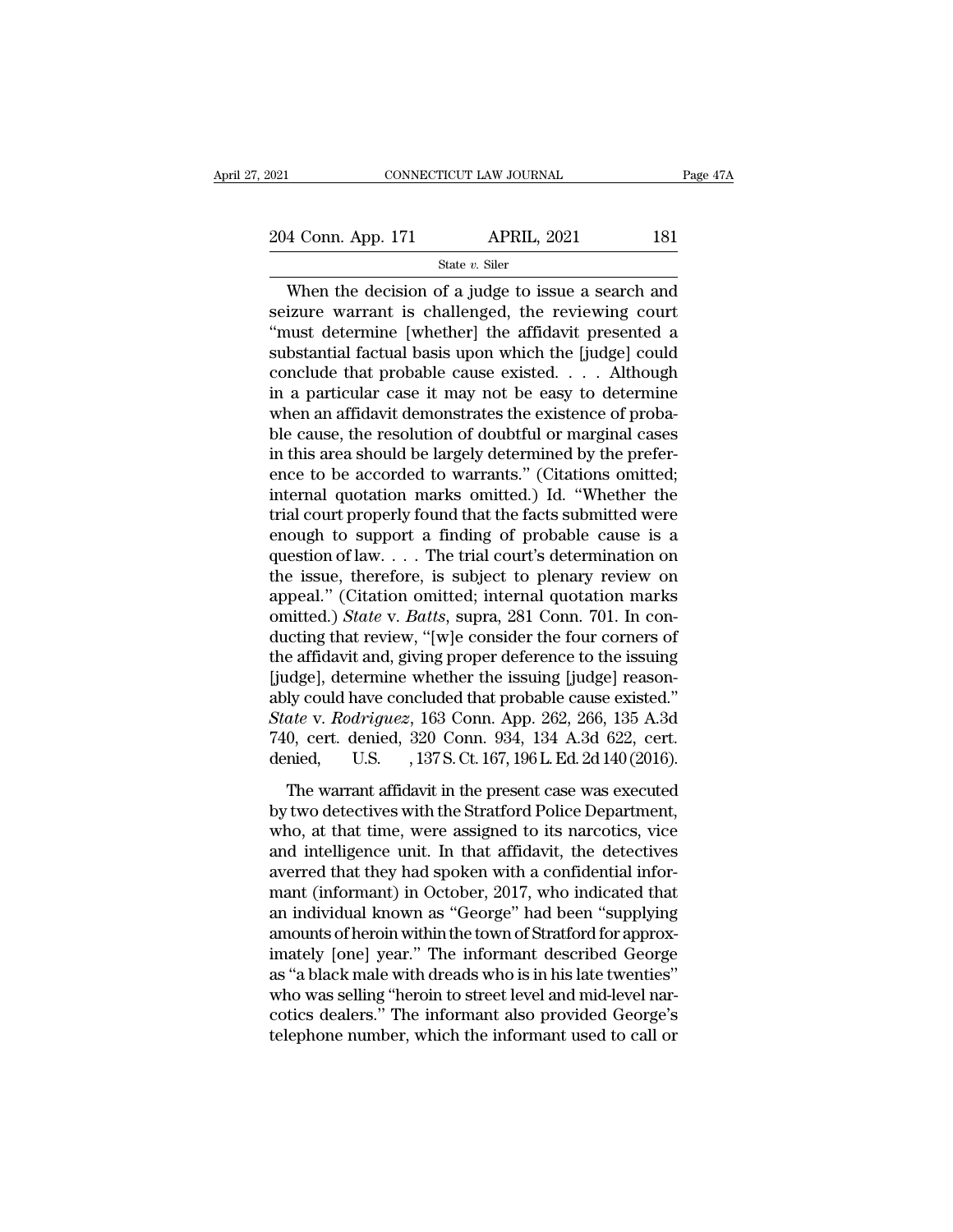| 3A  | CONNECTICUT LAW JOURNAL |                    | April 27, 2021 |
|-----|-------------------------|--------------------|----------------|
| 182 | <b>APRIL, 2021</b>      | 204 Conn. App. 171 |                |
|     | State $v$ . Siler       |                    |                |

CONNECTICUT LAW JOURNAL April 27, 2021<br>182 APRIL, 2021 204 Conn. App. 171<br>184 State v. Siler<br>1958 Text him. In addition, the informant stated that George<br>1979 State in the area of Success Avenue and operates a 182 APRIL, 2021 204 Conn. App. 171<br>
<sup>State v. Siler</sup><br>
text him. In addition, the informant stated that George<br>
"lives in the area of Success Avenue and operates a<br>
silver Nissan Maxima with Maine plates."  $\begin{tabular}{ll} \bf 182 & APRIL, 2021 & 204 Conn. \bf \color{red}{\it State v. Siler} \\ \hline \end{tabular}$  <br> state  $v.$  Siler text him. In addition, the informant stated that "lives in the area of Success Avenue and op silver Nissan Maxima with Maine plates." <br> The dete 22 APRIL, 2021 204 Conn. App. 171<br>  $\frac{1}{2}$  State v. Siler<br>
xt him. In addition, the informant stated that George<br>
ves in the area of Success Avenue and operates a<br>
ver Nissan Maxima with Maine plates."<br>
The detectives e

State  $v$ . Siler<br>
text him. In addition, the informant stated that George<br>
"lives in the area of Success Avenue and operates a<br>
silver Nissan Maxima with Maine plates."<br>
The detectives explained that they subsequently ide text him. In addition, the informant stated that George<br>
"lives in the area of Success Avenue and operates a<br>
silver Nissan Maxima with Maine plates."<br>
The detectives explained that they subsequently identified the defenda rext nim. In addition, the informant stated that George<br>"lives in the area of Success Avenue and operates a<br>silver Nissan Maxima with Maine plates."<br>The detectives explained that they subsequently iden-<br>tified the defendan record and stated that they subsequently identified the defendant as the person described as George<br>by the informant through a check of various law enforce-<br>tified the defendant as the person described as George<br>by the inf silver Nissan Maxima with Maine plates.<br>The detectives explained that they subsequently identified the defendant as the person described as George<br>by the informant through a check of various law enforce-<br>ment databases. Th The detectives explained that they subsequently identified the defendant as the person described as George<br>by the informant through a check of various law enforce-<br>ment databases. They recited the defendant's criminal<br>reco tified the defendant as the person described as George<br>by the informant through a check of various law enforce-<br>ment databases. They recited the defendant's criminal<br>record and stated that the defendant currently was on<br>pr by the informant through a check of various law enforcement databases. They recited the defendant's criminal record and stated that the defendant currently was on probation for an incident that transpired in 2011, for whic ment databases. They recited the defendant's criminal<br>record and stated that the defendant currently was on<br>probation for an incident that transpired in 2011, for<br>which he was charged with robbery in the first degree<br>with record and stated that the defendant currently was on<br>probation for an incident that transpired in 2011, for<br>which he was charged with robbery in the first degree<br>with a deadly weapon and reckless endangerment. The<br>detecti probation for an incident th<br>which he was charged with r<br>with a deadly weapon and red<br>detectives also stated that th<br>the defendant's address on fi<br>Probation, and his phone nun<br>vided by the informant.<br>The detectives stated The detectives also stated that the residence was listed as<br>tectives also stated that the residence was listed as<br>e defendant's address on file with the Office of Adult<br>obation, and his phone number matched the one pro-<br>de with a deadly weapon and reckless endangerment. The<br>detectives also stated that the residence was listed as<br>the defendant's address on file with the Office of Adult<br>Probation, and his phone number matched the one pro-<br>vide

detectives also stated that the residence was listed as<br>the defendant's address on file with the Office of Adult<br>Probation, and his phone number matched the one pro-<br>vided by the informant.<br>The detectives stated that they the defendant s address on hie with the Office of Adult<br>Probation, and his phone number matched the one pro-<br>vided by the informant.<br>The detectives stated that they then conducted sur-<br>veillance at the residence and observ Probation, and his phone number matched the one provided by the informant.<br>The detectives stated that they then conducted surveillance at the residence and observed a male who<br>matched both (1) the description provided by t vided by the informant.<br>The detectives stated that they then conducted surveillance at the residence and observed a male who<br>matched both (1) the description provided by the infor-<br>mant and (2) probation and booking photog The detectives stated that they then conducted surveillance at the residence and observed a male who matched both (1) the description provided by the informant and (2) probation and booking photographs of the defendant. Th veillance at the residence and observed a male who<br>matched both (1) the description provided by the infor-<br>mant and (2) probation and booking photographs of<br>the defendant. They also observed that male enter a<br>silver Nissan matched both (1) the description provided by the informant and (2) probation and booking photographs of the defendant. They also observed that male enter a silver Nissan Maxima with Maine license plates parked in the drive mant and (2) probation and booking photographs of<br>the defendant. They also observed that male enter a<br>silver Nissan Maxima with Maine license plates parked<br>in the driveway of the residence. The informant there-<br>after was s the defendant. They also obsilver Nissan Maxima with Main the driveway of the resident<br>after was shown "a colored defendant; the informant "im<br>individual in the photograph<br>she knows as 'George.' "<br>The affidavit then descri ver Nissan Maxima with Maine license plates parked<br>the driveway of the residence. The informant there-<br>ter was shown "a colored unmarked photo" of the<br>fendant; the informant "immediately stated that the<br>dividual in the pho In the arrveway of the residence. The informant thereafter was shown "a colored unmarked photo" of the defendant; the informant "immediately stated that the individual in the photograph was the person that he/<br>she knows a

after was shown "a colored unmarked photo" of the<br>defendant; the informant "immediately stated that the<br>individual in the photograph was the person that he/<br>she knows as 'George.'"<br>The affidavit then described two controll defendant; the miormant immediately stated that the<br>individual in the photograph was the person that he/<br>she knows as 'George.'"<br>The affidavit then described two controlled pur-<br>chases of heroin that were conducted "[d]uri marviaual in the photograph was the person that he<br>she knows as 'George.' "<br>The affidavit then described two controlled pur-<br>chases of heroin that were conducted "[d]uring the<br>week ending [November 26, 2017]," and the "wee sne knows as 'George."<br>
The affidavit then described two controlled pur-<br>
chases of heroin that were conducted "[d]uring the<br>
week ending [November 26, 2017]," and the "week end-<br>
ing [December 3, 2017]," respectively. On The affidavit then described two controlled pur-<br>chases of heroin that were conducted "[d]uring the<br>week ending [November 26, 2017]," and the "week end-<br>ing [December 3, 2017]," respectively. On both occa-<br>sions, the surve chases of heroin that were conducted "[d]uring the<br>week ending [November 26, 2017]," and the "week end-<br>ing [December 3, 2017]," respectively. On both occa-<br>sions, the surveillance was conducted at the residence,<br>where the week ending [November 26, 2017]," and the "week end-<br>ing [December 3, 2017]," respectively. On both occa-<br>sions, the surveillance was conducted at the residence,<br>where the defendant was observed operating the Nissan<br>Maxima ing [December 3, 2017]," respectively. On both occasions, the surveillance was conducted at the residence, where the defendant was observed operating the Nissan Maxima with a Maine license plate and then entering the resid sions, the surveillance was conducted at the residence, where the defendant was observed operating the Nissan Maxima with a Maine license plate and then entering the residence. Each time, the informant contacted "George" b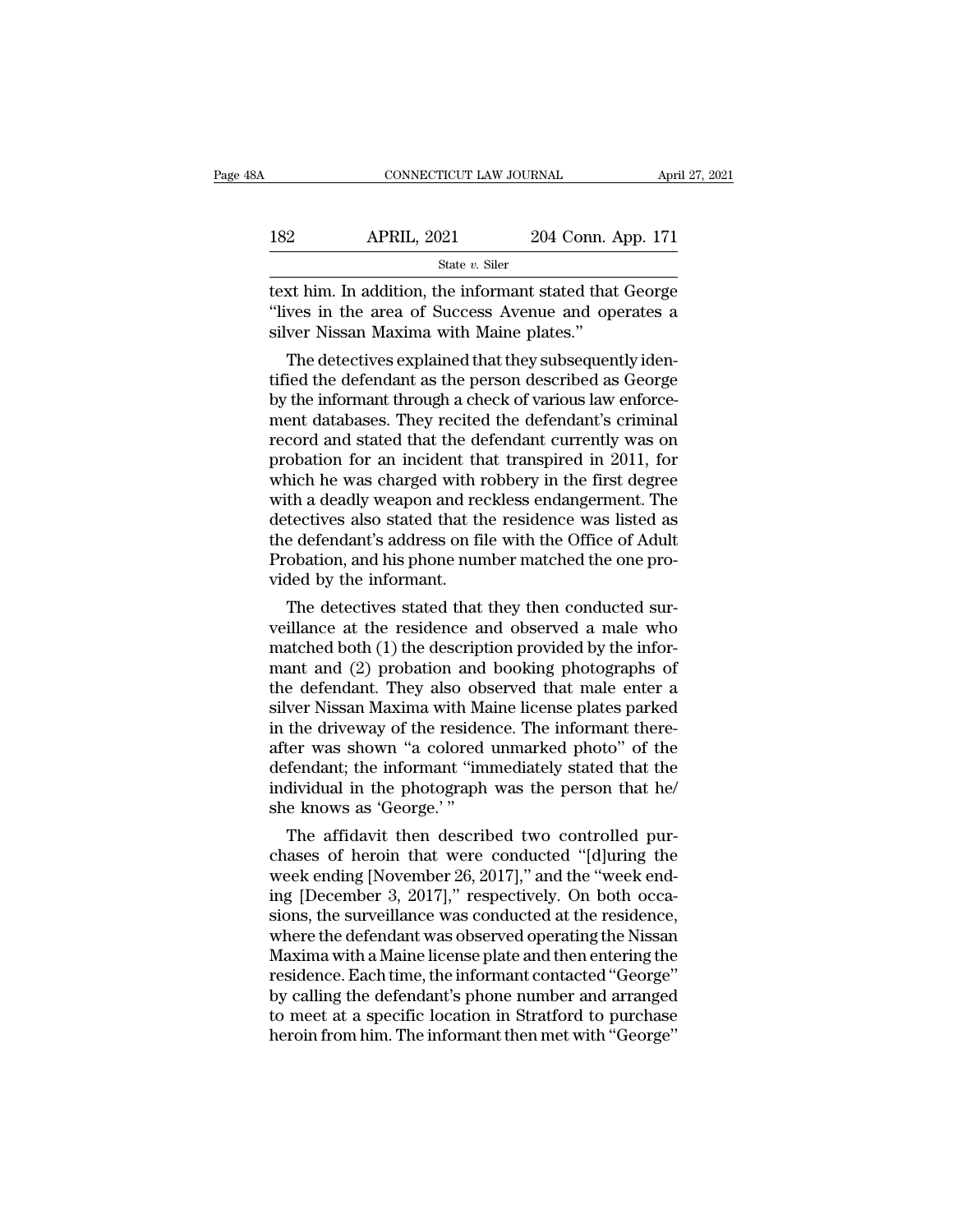| 2021               | CONNECTICUT LAW JOURNAL | Page 49A |
|--------------------|-------------------------|----------|
| 204 Conn. App. 171 | <b>APRIL, 2021</b>      | 183      |
|                    | State $v$ . Siler       |          |

to complete the narcotics transaction while under sur-<br>  $\frac{204 \text{ Conn. App. 171}}{\text{State } v. \text{ Siler}}$ <br>
to complete the narcotics transaction while under sur-<br>
veillance by law enforcement. When the transaction<br>
concluded the informan 204 Conn. App. 171 APRIL, 2021 183<br>
state v. Siler<br>
to complete the narcotics transaction while under surveillance by law enforcement. When the transaction<br>
concluded, the informant "confirmed that the black<br>
male that so 204 Conn. App. 171 APRIL, 2021 183<br>
State v. Siler<br>
to complete the narcotics transaction while under surveillance by law enforcement. When the transaction<br>
concluded, the informant "confirmed that the black<br>
male that so 204 Conn. App. 171 APRIL, 2021 183<br>  $\frac{\text{State } v. \text{ Siler}}{\text{to complete the narcotics transaction while under sur-  
veillance by law enforcement. When the transaction  
concluded, the informat "confirmed that the black  
male that sold him/her the heroin was the male that he/  
she knows as "George" and was the person he/she [pre-  
viewelyl identified in the photograph" provided by law$ State v. Siler<br>state v. Siler<br>to complete the narcotics transaction while under surveillance by law enforcement. When the transaction<br>concluded, the informant "confirmed that the black<br>male that sold him/her the heroin wa state v. Siler<br>to complete the narcotics transaction while under sur-<br>veillance by law enforcement. When the transaction<br>concluded, the informant "confirmed that the black<br>male that sold him/her the heroin was the male th to complete the narcotics transaction while under surveillance by law enforcement. When the transaction concluded, the informant "confirmed that the black male that sold him/her the heroin was the male that he/she knows as veillance by law enforcement. When the transaction<br>concluded, the informant "confirmed that the black<br>male that sold him/her the heroin was the male that he/<br>she knows as 'George' and was the person he/she [pre-<br>viously] i concluded, the informant "confirmed that the black<br>male that sold him/her the heroin was the male that he/<br>she knows as 'George' and was the person he/she [pre-<br>viously] identified in the photograph" provided by law<br>enforc male that sold him/her the heroin was the male that he/<br>she knows as 'George' and was the person he/she [pre-<br>viously] identified in the photograph" provided by law<br>enforcement. Furthermore, after both controlled pur-<br>chas she knows as 'George' and was the person he/she [p<br>viously] identified in the photograph" provided by la<br>enforcement. Furthermore, after both controlled p<br>chases concluded, the detectives averred that "[s]urve<br>lance showed busiy] identified in the photograph provided by law<br>forcement. Furthermore, after both controlled pur-<br>ases concluded, the detectives averred that "[s]urveil-<br>nce showed that [the defendant] and the Nissan Max-<br>a bearing [ emocement. Furthermore, after both controlled purchases concluded, the detectives averred that "[s]urveillance showed that [the defendant] and the Nissan Maxima bearing [Maine license plates] were both at the residence imm

chases concluded, the defectives averted that [s]uven-<br>lance showed that [the defendant] and the Nissan Max-<br>ima bearing [Maine license plates] were both at the<br>residence immediately after the buy occurred."<br>The affidavit rance showed that [the defendant] and the Nissan Maxima bearing [Maine license plates] were both at the residence immediately after the buy occurred."<br>The affidavit also indicated that "[s]urveillance shows that [the defen ma bearing [waine incense piates] were both at the<br>residence immediately after the buy occurred."<br>The affidavit also indicated that "[s]urveillance shows<br>that [the defendant] continues to reside at [the resi-<br>dence]" and t The affidavit also indicated that "[s]urveillance shows<br>that [the defendant] continues to reside at [the resi-<br>dence]" and that the defendant "has been seen at the<br>aforementioned residence during various day, evening<br>and n The affidavit also indicated that "[s]urveillance shows<br>that [the defendant] continues to reside at [the resi-<br>dence]" and that the defendant "has been seen at the<br>aforementioned residence during various day, evening<br>and n that [the defendant] continues to reside at [the resi-<br>dence]" and that the defendant "has been seen at the<br>aforementioned residence during various day, evening<br>and night hours." The detectives further stated that,<br>"based dence]" and that the defendant "has been seen at the aforementioned residence during various day, evening<br>and night hours." The detectives further stated that,<br>"based on training and experience, the affiants know<br>that indi aforementioned residence during various day, evening<br>and night hours." The detectives further stated that,<br>"based on training and experience, the affiants know<br>that individuals who traffic illegal drugs will store their<br>dr and night hours." The detectives further stated that,<br>"based on training and experience, the affiants know<br>that individuals who traffic illegal drugs will store their<br>drugs in their homes, basements, garages, vehicles and "based on training and experience, the affiants know<br>that individuals who traffic illegal drugs will store their<br>drugs in their homes, basements, garages, vehicles and<br>other residences to avoid law enforcement detection.<br> that individuals who traffic illegal drugs will store their<br>drugs in their homes, basements, garages, vehicles and<br>other residences to avoid law enforcement detection.<br>. . . They will use various weapons, including but not drugs in their homes, basements, garages, vehicles and<br>other residences to avoid law enforcement detection.<br>... They will use various weapons, including but not<br>limited to firearms for protection. They will maintain<br>a supp other residences to avoid law enforcement detection.<br>
. . . They will use various weapons, including but not<br>
limited to firearms for protection. They will maintain<br>
a supply of bullets for those firearms. . . . These drug . . . They will use various weapons, including but not<br>limited to firearms for protection. They will maintain<br>a supply of bullets for those firearms. . . . These drug<br>traffickers commonly retain these photographs and/or<br>vi limited to firearms for protection. They will maintain<br>a supply of bullets for those firearms. . . . These drug<br>traffickers commonly retain these photographs and/or<br>video. They utilize various materials including, but not<br> a supply of bullets for those firearms. . . . These drug<br>traffickers commonly retain these photographs and/or<br>video. They utilize various materials including, but not<br>limited to paper, plastic and glassine bags to package<br> traffickers commonly retain these photographs and/or<br>video. They utilize various materials including, but not<br>limited to paper, plastic and glassine bags to package<br>their illegal drugs for street sale. Various types of mea video. They utilize various materials including, but not<br>limited to paper, plastic and glassine bags to package<br>their illegal drugs for street sale. Various types of mea-<br>suring devices are utilized by drug traffickers to limited to paper, plastic and glassine bags to package<br>their illegal drugs for street sale. Various types of mea-<br>suring devices are utilized by drug traffickers to mea-<br>sure the amount of illegal drugs that they are sell their illegal drugs for street sale. Various types of mea-<br>suring devices are utilized by drug traffickers to mea-<br>sure the amount of illegal drugs that they are selling."<br>The affidavit concluded by stating that, "based on suring devices are utilized by drug traffickers to measure the amount of illegal drugs that they are selling."<br>The affidavit concluded by stating that, "based on the aforementioned facts and circumstances, the affiants<br>hav idence].'' de amazon concluded by stating that, based on the<br>orementioned facts and circumstances, the affiants<br>we probable cause to believe that evidence of posses-<br>on of heroin with intent to sell [in violation of General<br>atutes §] afferentioned facts and circumstances, the amains<br>have probable cause to believe that evidence of posses-<br>sion of heroin with intent to sell [in violation of General<br>Statutes §] 21a-278 (b), is located within [the res-<br>ide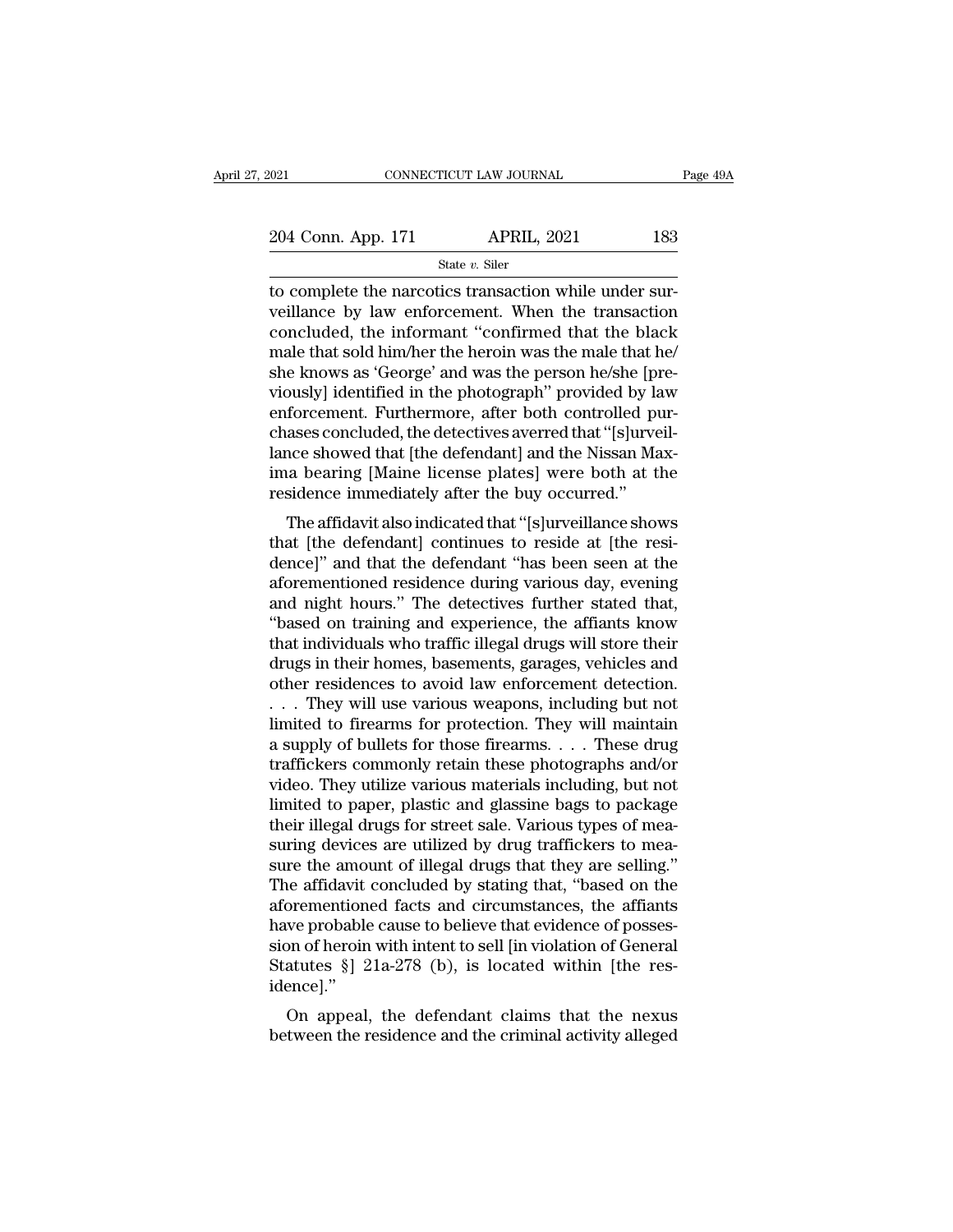# 184 CONNECTICUT LAW JOURNAL April 27, 2021<br>184 APRIL, 2021 204 Conn. App. 171<br>184 State v. Siler

### State *v.* Siler

CONNECTICUT LAW JOURNAL April 27, 2021<br>
184 APRIL, 2021 204 Conn. App. 171<br>  $\frac{\text{State } v. \text{ Siler}}{\text{in the warrant application is lacking. We disagree. As}}$ <br>
our Supreme Court has explained, the ultimate question<br>
"is whether there was a fair probability that the contr 184 APRIL, 2021 204 Conn. App. 171<br>
state v. Siler<br>
in the warrant application is lacking. We disagree. As<br>
our Supreme Court has explained, the ultimate question<br>
"is whether there was a fair probability that the contra-184 APRIL, 2021 204 Conn. App. 171<br>
State v. Siler<br>
in the warrant application is lacking. We disagree. As<br>
our Supreme Court has explained, the ultimate question<br>
"is whether there was a fair probability that the contra**band 184** APRIL, 2021 204 Conn. App. 171<br>  $\frac{8\textrm{rate }v}{\textrm{state }v}$  Siler<br>
in the warrant application is lacking. We disagree. As<br>
our Supreme Court has explained, the ultimate question<br>
"is whether there was a fair probab *State v. Siler*<br> **State v. Siler**<br> **State v. Siler**<br> **State v. Siler**<br> **State v. Siler**<br> **State v. Siler**<br> **State v. Spinner Court has explained, the ultimate question<br>
<b>State v.**<br> **State v.**<br> **Smith, 257 Conn. 216, 223,** State v. Siler<br>in the warrant application is lacking. We disagree. As<br>our Supreme Court has explained, the ultimate question<br>"is whether there was a fair probability that the contra-<br>band was within the place to be search in the warrant application is lacking. We disagree. As<br>our Supreme Court has explained, the ultimate question<br>"is whether there was a fair probability that the contra-<br>band was within the place to be searched." *State* v.<br> our Supreme Court has explained, the ultimate question<br>
"is whether there was a fair probability that the contra-<br>
band was within the place to be searched." *State* v.<br> *Smith*, 257 Conn. 216, 223, 777 A.2d 182 (2001). Th "is whether there was a fair probability that the contra-<br>band was within the place to be searched." *State* v.<br>*Smith*, 257 Conn. 216, 223, 777 A.2d 182 (2001). The<br>affidavit in the present case contains a detailed descr band was within the place to be searched." State v.<br>
Smith, 257 Conn. 216, 223, 777 A.2d 182 (2001). The<br>
affidavit in the present case contains a detailed descrip-<br>
tion of an alleged heroin dealer that matched the defen Smith, 257 Conn. 216, 223, 777 A.2d 182 (2001). The affidavit in the present case contains a detailed description of an alleged heroin dealer that matched the defendant's physical attributes, that shared the defendant's h affidavit in the present case contains a detailed description of an alleged heroin dealer that matched the defendant's physical attributes, that shared the defendant's home address and telephone number, and who—like the de tion of an alleged heroin dealer that matched the defendant's physical attributes, that shared the defendant's<br>home address and telephone number, and who—like<br>the defendant—drove a silver Nissan Maxima with<br>Maine license p dant's physical attributes, that shared the defendant's<br>home address and telephone number, and who—like<br>the defendant—drove a silver Nissan Maxima with<br>Maine license plates. The affidavit also indicates that<br>when the infor home address and telephone number, and who—like<br>the defendant—drove a silver Nissan Maxima with<br>Maine license plates. The affidavit also indicates that<br>when the informant was shown a photograph of the<br>alleged heroin dealer the defendant—drove a silver Nissan Maxima with<br>Maine license plates. The affidavit also indicates that<br>when the informant was shown a photograph of the<br>alleged heroin dealer, the informant positively identi-<br>fied the defe Maine license plates. The affidavit also indicates that<br>when the informant was shown a photograph of the<br>alleged heroin dealer, the informant positively identi-<br>fied the defendant "immediately." Law enforcement<br>observed th Maine license plates. The affidavit also indicates that<br>when the informant was shown a photograph of the<br>alleged heroin dealer, the informant positively identi-<br>fied the defendant "immediately." Law enforcement<br>observed th alleged heroin dealer, the informant positively identified the defendant "immediately." Law enforcement observed the defendant at the residence, where a silver Nissan Maxima with Maine license plates was parked in the driv fied the defendant "immediately." Law enforcement<br>observed the defendant at the residence, where a silver<br>Nissan Maxima with Maine license plates was parked<br>in the driveway. Surveillance conducted at the resi-<br>dence also c served the defendant at the residence, where a silver<br>ssan Maxima with Maine license plates was parked<br>the driveway. Surveillance conducted at the resi-<br>nce also confirmed that the defendant and that vehi-<br>e were at the re Nissan Maxima with Maine license plates was parked<br>in the driveway. Surveillance conducted at the resi-<br>dence also confirmed that the defendant and that vehi-<br>cle were at the residence "[p]rior" to the two controlled<br>purch

in the driveway. Surveillance conducted at the residence also confirmed that the defendant and that vehi-<br>cle were at the residence "[p]rior" to the two controlled<br>purchases and "immediately after the buy occurred."<br>On th dence also confirmed that the defendant and that vehi-<br>cle were at the residence "[p]rior" to the two controlled<br>purchases and "immediately after the buy occurred."<br>On that basis, the issuing judge reasonably could have<br>co cle were at the residence "[p]rior" to the two controlled<br>purchases and "immediately after the buy occurred."<br>On that basis, the issuing judge reasonably could have<br>concluded that probable cause to search the residence<br>exi purchases and "immediately after the buy occurred."<br>On that basis, the issuing judge reasonably could have<br>concluded that probable cause to search the residence<br>existed. As our decisional law demonstrates, narcotics<br>dealer On that basis, the issuing judge reasonably could have<br>concluded that probable cause to search the residence<br>existed. As our decisional law demonstrates, narcotics<br>dealers commonly store evidence of that illegal activity<br>i concluded that probable cause to search the residence<br>existed. As our decisional law demonstrates, narcotics<br>dealers commonly store evidence of that illegal activity<br>in their homes. See, e.g., *State* v. *Couture*, 194 Co existed. As our decisional law demonstrates, narcotics<br>dealers commonly store evidence of that illegal activity<br>in their homes. See, e.g., *State* v. *Couture*, 194 Conn. 530,<br>544, 482 A.2d 300 (1984) ("at the time of the dealers commonly store evidence of that illegal activity<br>in their homes. See, e.g., *State* v. *Couture*, 194 Conn. 530,<br>544, 482 A.2d 300 (1984) ("at the time of the issuance<br>of the warrant it was reasonable for the [issu in their homes. See, e.g., *State* v. *Couture*, 194 Conn. 530, 544, 482 A.2d 300 (1984) ("at the time of the issuance of the warrant it was reasonable for the [issuing judge] to infer that the defendant's residence was th of the warrant it was reasonable for the [issuing judge]<br>to infer that the defendant's residence was the logical<br>place to conceal not only the fruits but also the instru-<br>mentalities of the crime"), cert. denied,  $469$  U. to infer that the defendant's residence was the logical<br>place to conceal not only the fruits but also the instru-<br>mentalities of the crime''), cert. denied, 469 U.S. 1192,<br>105 S. Ct. 967, 83 L. Ed. 2d 971 (1985); *State v* place to conceal not only the fruits but also the instrumentalities of the crime"), cert. denied, 469 U.S. 1192, 105 S. Ct. 967, 83 L. Ed. 2d 971 (1985); *State* v. *Castano*, 25 Conn. App. 99, 104, 592 A.2d 977 (1991) ("[ mentalities of the crime"), cert. denied,  $469$  U.S.  $1192$ ,  $105$  S. Ct.  $967$ ,  $83$  L. Ed.  $2d$   $971$  ( $1985$ );  $State$  v.  $Castano$ ,  $25$  Conn. App.  $99$ ,  $104$ ,  $592$  A. $2d$   $977$  ( $1991$ ) ("[i]n the case of drug dealers, evid 105 S. Ct. 967, 83 L. Ed. 2d 971 (1985); *State v. Castano*, 25 Conn. App. 99, 104, 592 A.2d 977 (1991) ("[i]n the case of drug dealers, evidence is likely to be found where the dealers live" (internal quotation marks omi 25 Conn. App. 99, 104, 592 A.2d 977 (1991) ("[i]n the case of drug dealers, evidence is likely to be found where the dealers live" (internal quotation marks omitted)); *State* v. *Vallas*, 16 Conn. App. 245, 262, 547 A.2d case of drug dealers, evidence is likely to be found<br>where the dealers live" (internal quotation marks omit-<br>ted)); *State* v. *Vallas*, 16 Conn. App. 245, 262, 547 A.2d<br>903 (1988) (noting that "it is reasonable to conclu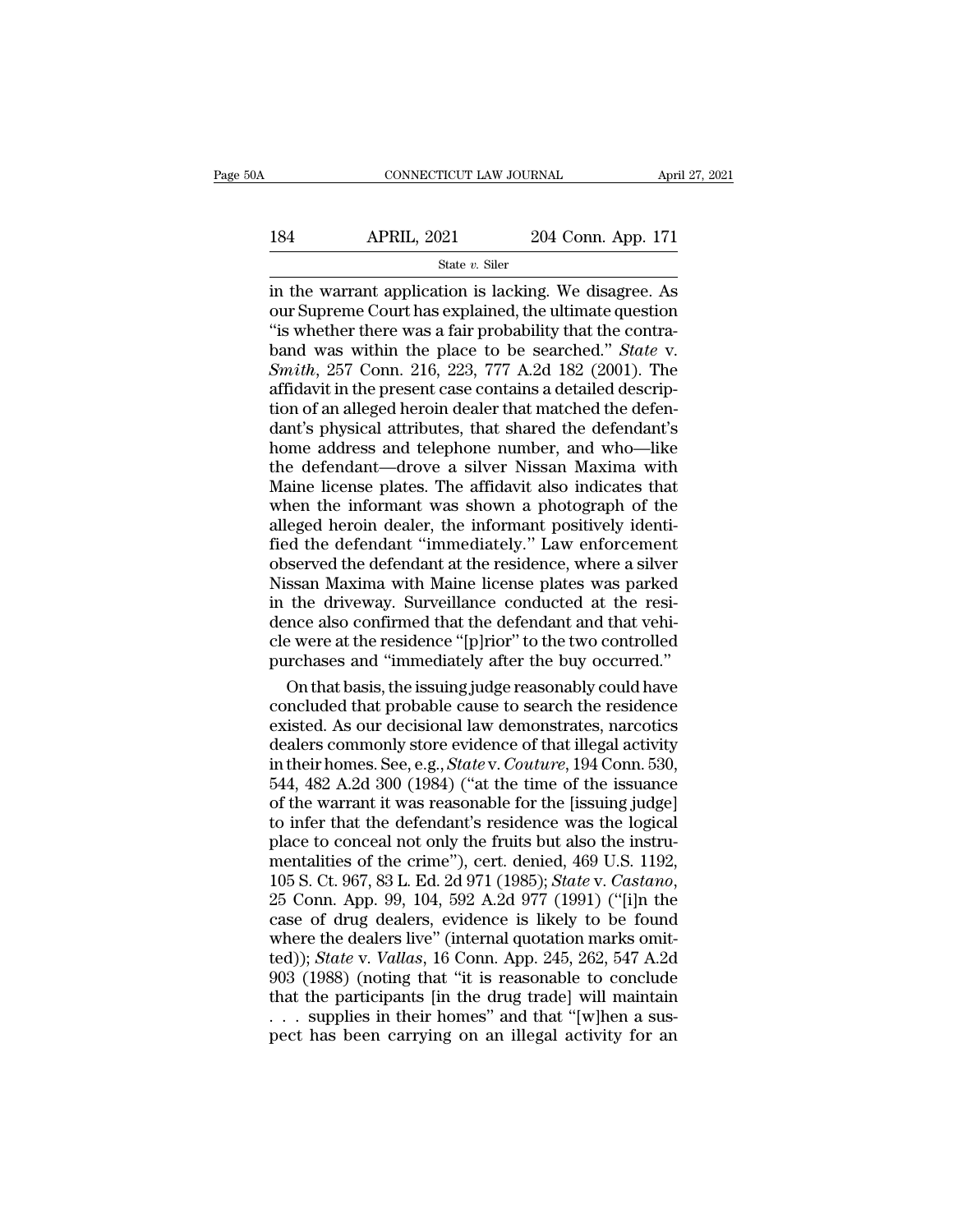| 021                | CONNECTICUT LAW JOURNAL | Page 51A |  |
|--------------------|-------------------------|----------|--|
|                    |                         |          |  |
| 204 Conn. App. 171 | <b>APRIL, 2021</b>      | 185      |  |
|                    | State $v$ . Siler       |          |  |

EXECUTE THE SURVEY OF THE SERVICE ON THE SERVICE OF THE SERVICE OF THE SURVEY OF THE SURVEY OF THE SURVEY OF THE SURVEY OF THE SURVEY OF THE SURVEY OF THE SURVEY OF THE SURVEY OF THE SURVEY OF THE SURVEY OF THE SURVEY OF 204 Conn. App. 171 APRIL, 2021 185<br>
State v. Siler<br>
extended period of time without detection, it is reasonable to conclude that evidence of his activity will be<br>
secreted in his home"), aff'd sub nom. *State* v. *Calash* State *v*. Siler<br>
State *v*. Siler<br>
extended period of time without detection, it is reason-<br>
able to conclude that evidence of his activity will be<br>
secreted in his home''), aff'd sub nom. *State* v. *Calash*,<br>
212 Conn. State *v*. Siler<br>
tended period of time without detection, it is reason-<br>
le to conclude that evidence of his activity will be<br>
creted in his home"), aff'd sub nom. *State* v. *Calash*,<br>
2 Conn. 485, 563 A.2d 660 (1989).<br> **plant of the set of the set of the second<br>able to conclude that evidence of his activity will be<br>secreted in his home"), aff'd sub nom.** *State* **v.** *Calash***,<br>212 Conn. 485, 563 A.2d 660 (1989).<br>Although the defendant relie** 

extended period of time without detection, it is reasonable to conclude that evidence of his activity will be<br>secreted in his home"), aff'd sub nom. *State* v. *Calash*,<br>212 Conn. 485, 563 A.2d 660 (1989).<br>Although the def able to conclude that evidence of his activity will be<br>secreted in his home"), aff'd sub nom. State v. Calash,<br>212 Conn. 485, 563 A.2d 660 (1989).<br>Although the defendant relies on State v. DeCham-<br>plain, 179 Conn. 522, 42 secreted in his home"), aff'd sub nom. *State v. Calash*,<br>212 Conn. 485, 563 A.2d 660 (1989).<br>Although the defendant relies on *State v. DeCham-<br>plain*, 179 Conn. 522, 427 A.2d 1338 (1980), for the prop-<br>osition that a li 212 Conn. 485, 563 A.2d 660 (1989).<br>
Although the defendant relies on *State v. DeCham-*<br>
plain, 179 Conn. 522, 427 A.2d 1338 (1980), for the prop-<br>
osition that a likely nexus between his residence and<br>
criminal activity Although the defendant relies on *State* v. *DeCham-<br>plain*, 179 Conn. 522, 427 A.2d 1338 (1980), for the prop-<br>osition that a likely nexus between his residence and<br>criminal activity did not exist, that case is readily di plain, 179 Conn. 522, 427 A.2d 1338 (1980), for the proposition that a likely nexus between his residence and<br>criminal activity did not exist, that case is readily distinguishable. Unlike the present case, in which the re osition that a likely nexus between his residence and<br>criminal activity did not exist, that case is readily distin-<br>guishable. Unlike the present case, in which the resi-<br>dence is described in the warrant application as a criminal activity did not exist, that case is readily distinguishable. Unlike the present case, in which the residence is described in the warrant application as a "[two-<br>story, single-family] residence," *DeChamplain* inv guishable. Unlike the present case, in which the residence is described in the warrant application as a "[two-<br>story, single-family] residence," *DeChamplain* involved<br>an apartment building. More importantly, the court<br>in dence is described in the warrant application as a "[two-<br>story, single-family] residence," *DeChamplain* involved<br>an apartment building. More importantly, the court<br>in *DeChamplain* "found a lack of probable cause to<br>beli story, single-family] residence," *DeChamplain* involved<br>an apartment building. More importantly, the court<br>in *DeChamplain* "found a lack of probable cause to<br>believe that drugs were located in [that] apartment,<br>because t an apartment building. More importantly, the court<br>in *DeChamplain* "found a lack of probable cause to<br>believe that drugs were located in [that] apartment,<br>because the only [fact] establishing a nexus to the apart-<br>ment wa believe that drugs were located in [that] apartment,<br>because the only [fact] establishing a nexus to the apart-<br>ment was a *single telephone call* to the defendant at<br>his apartment in which he received an order for the<br>pur because the only [fact] establishing a nexus to the apartment was a *single telephone call* to the defendant at his apartment in which he received an order for the purchase of drugs." (Emphasis added.) *State* v. *Brown*, ment was a *single telephone call* to the defendant at<br>his apartment in which he received an order for the<br>purchase of drugs." (Emphasis added.) *State* v. *Brown*,<br>14 Conn. App. 605, 619, 543 A.2d 750, cert. denied, 208<br>C his apartment in which he received an order for the<br>purchase of drugs." (Emphasis added.) *State* v. *Brown*,<br>14 Conn. App. 605, 619, 543 A.2d 750, cert. denied, 208<br>Conn. 816, 546 A.2d 283 (1988). By contrast, the affiant purchase of drugs." (Emphasis added.) *State* v. *Brown*, 14 Conn. App. 605, 619, 543 A.2d 750, cert. denied, 208 Conn. 816, 546 A.2d 283 (1988). By contrast, the affiants here observed multiple controlled narcotics transa 14 Conn. App. 605, 619, 543 A.2d 750, cer<br>Conn. 816, 546 A.2d 283 (1988). By contras<br>here observed multiple controlled narce<br>tions involving the defendant, and each ti<br>dant and his silver Nissan Maxima with<br>plates were obs In ruling on the defendant, and each time diffiants<br>In the defendant, and each time the defen-<br>In and his silver Nissan Maxima with Maine license<br>ates were observed at the residence prior to the trans-<br>tions and immediatel here observed multiple controlled narcotics transactions involving the defendant, and each time the defendant and his silver Nissan Maxima with Maine license plates were observed at the residence prior to the transactions

tions involving the defendant, and each time the defendant and his silver Nissan Maxima with Maine license<br>plates were observed at the residence prior to the trans-<br>actions and immediately thereafter.<br>In ruling on the defe dant and his silver Nissan Maxima with Maine license<br>plates were observed at the residence prior to the trans-<br>actions and immediately thereafter.<br>In ruling on the defendant's motion to suppress, the<br>court acknowledged tha plates were observed at the residence prior to the trans-<br>actions and immediately thereafter.<br>In ruling on the defendant's motion to suppress, the<br>court acknowledged that, in describing the first con-<br>trolled purchase, the actions and immediately thereafter.<br>
In ruling on the defendant's motion to suppress, the<br>
court acknowledged that, in describing the first con-<br>
trolled purchase, the affidavit does not identify the time<br>
period with any In ruling on the defendant's motion to suppress, the<br>court acknowledged that, in describing the first con-<br>trolled purchase, the affidavit does not identify the time<br>period with any specificity other than stating that the court acknowledged that, in describing the first controlled purchase, the affidavit does not identify the time<br>period with any specificity other than stating that the<br>defendant was observed at the residence "prior to the<br>b trolled purchase, the affidavit does not identify the time<br>period with any specificity other than stating that the<br>defendant was observed at the residence "prior to the<br>buy taking place  $\ldots$ ..." (Internal quotation marks period with any specificity other than stating that the defendant was observed at the residence "prior to the buy taking place  $\ldots$ ." (Internal quotation marks omitted.) As our precedent instructs, the task of the judge defendant was observed at the residence "prior to the<br>buy taking place . . . ." (Internal quotation marks<br>omitted.) As our precedent instructs, the task of the<br>judge in issuing a search warrant "is simply to make a<br>practic buy taking place  $\ldots$ ." (Internal quotation marks omitted.) As our precedent instructs, the task of the judge in issuing a search warrant "is simply to make a practical, commonsense decision" based on the totality of the omitted.) As our precedent instructs, the task of the judge in issuing a search warrant "is simply to make a practical, commonsense decision" based on the totality of the circumstances presented in the warrant affidavit. S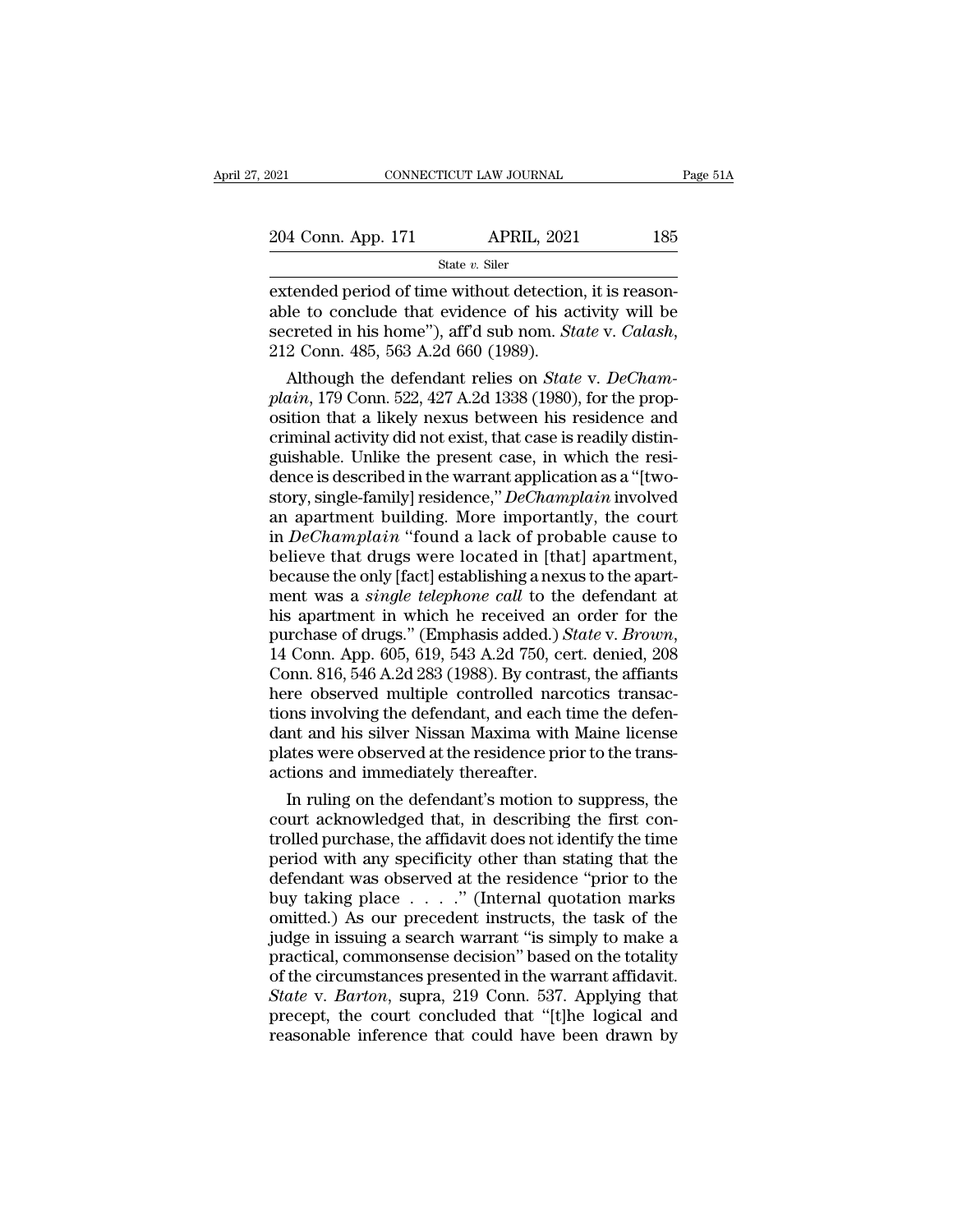| 2Α  | CONNECTICUT LAW JOURNAL |                    | April 27, 2021 |
|-----|-------------------------|--------------------|----------------|
| 186 | <b>APRIL, 2021</b>      | 204 Conn. App. 171 |                |
|     | State $v$ . Siler       |                    |                |

 $\begin{tabular}{ll} \multicolumn{2}{l}{{\small \textbf{CONPECTCUT LAW JOURNAL}}{\small \textbf{APRIL, 2021}} & \multicolumn{2}{l}{\small \textbf{204 Conn. App. 171}} \\ & \multicolumn{2}{l}{\small \textbf{State }v.~\textbf{Siler}} \\ \hline \end{tabular}$ 186 APRIL, 2021 204 Conn. App. 171<br>
state v. Siler<br>
the issuing court is that the language [in question] . . .<br>
helped explain when the surveillance may have been<br>
conducted. The practical and nontechnical translation<br>
of 186 APRIL, 2021 204 Conn. App. 171<br>  $\frac{\text{State } v. \text{ Siler}}{\text{the issuing court is that the language [in question]} \dots}$ <br>
helped explain when the surveillance may have been<br>
conducted. The practical and nontechnical translation<br>
of 'prior to the buy taking place' in term 186 APRIL, 2021 204 Conn. App. 171<br>  $\frac{\text{State } v. \text{ Siler}}{\text{the issuing court is that the language [in question]} \dots}$ <br>
helped explain when the surveillance may have been<br>
conducted. The practical and nontechnical translation<br>
of 'prior to the buy taking place' in term State v. Siler<br>
State v. Siler<br>
the issuing court is that the language [in question] . . .<br>
helped explain when the surveillance may have been<br>
conducted. The practical and nontechnical translation<br>
of 'prior to the buy t state  $v$ . Siler<br>the issuing court is that the language [in question]  $\ldots$ <br>helped explain when the surveillance may have been<br>conducted. The practical and nontechnical translation<br>of 'prior to the buy taking place' in te the issuing court is that the language [in question] . . .<br>helped explain when the surveillance may have been<br>conducted. The practical and nontechnical translation<br>of 'prior to the buy taking place' in terms of time, for<br>p helped explain when the surveillance may have been<br>conducted. The practical and nontechnical translation<br>of 'prior to the buy taking place' in terms of time, for<br>purposes of probable cause analysis, could have been<br>found t conducted. The practical and nontechnical translation<br>of 'prior to the buy taking place' in terms of time, for<br>purposes of probable cause analysis, could have been<br>found to be a period of time in very close approximation<br>t of 'prior to the buy taking place' in terms of time, for<br>purposes of probable cause analysis, could have been<br>found to be a period of time in very close approximation<br>to the arrangements made for the first controlled buy." purposes of probable cause analysis, could have been<br>found to be a period of time in very close approximation<br>to the arrangements made for the first controlled buy."<br>We concur with that assessment. We further note that,<br>wi found to be a period of time in very close approximation<br>to the arrangements made for the first controlled buy."<br>We concur with that assessment. We further note that,<br>with respect to the second controlled purchase, the<br>aff to the arrangements made for the first control<br>We concur with that assessment. We further<br>with respect to the second controlled pure<br>affiants stated that "[s]urveillance showed<br>prior to the buy taking place [the defendant] th respect to the second controlled purchase, the<br>fiants stated that "[s]urveillance showed that just<br>ior to the buy taking place [the defendant] arrived at<br>ne residence]," from which it may be inferred that<br>rcotics were s with respect to the second controlled purchase, the<br>affiants stated that "[s]urveillance showed that just<br>prior to the buy taking place [the defendant] arrived at<br>[the residence]," from which it may be inferred that<br>narcot

amants stated that [s]ulverhance showed that just<br>prior to the buy taking place [the defendant] arrived at<br>[the residence]," from which it may be inferred that<br>narcotics were stored at the residence.<br>"Probable cause does n phot to the buy taking place [the defendant] arrived at<br>
[the residence]," from which it may be inferred that<br>
narcotics were stored at the residence.<br>
"Probable cause does not depend upon the incanta-<br>
tion of certain mag pute residence], from which it hay be interfed that<br>narcotics were stored at the residence.<br>"Probable cause does not depend upon the incanta-<br>tion of certain magic words." *State v. Barton*, supra,<br>219 Conn. 549. Moreover fractures were stored at the residence.<br>
"Probable cause does not depend upon the incanta-<br>
tion of certain magic words." *State* v. *Barton*, supra,<br>
219 Conn. 549. Moreover, we are mindful of our obliga-<br>
tion to "evalua "Probable cause does not depend upon the incantation of certain magic words." *State* v. *Barton*, supra, 219 Conn. 549. Moreover, we are mindful of our obligation to "evaluate the information contained in the affidavit i tion of certain magic words." *State* v. *Barton*, supra, 219 Conn. 549. Moreover, we are mindful of our obligation to "evaluate the information contained in the affidavit in the light most favorable to upholding the issui 219 Conn. 549. Moreover, we are mindful of our obligation to "evaluate the information contained in the affidavit in the light most favorable to upholding the issuing judge's probable cause finding." *State* v. *Shields*, tion to "evaluate the information contained in the affidavit in the light most favorable to upholding the issuing<br>judge's probable cause finding." *State* v. *Shields*, 308<br>Conn. 678, 691, 69 A.3d 293 (2013), cert. denied, vit in the light most favorable to upholding the issuing<br>judge's probable cause finding." *State* v. *Shields*, 308<br>Conn. 678, 691, 69 A.3d 293 (2013), cert. denied, 571<br>U.S. 1176, 134 S. Ct. 1040, 188 L. Ed. 2d 123 (2014) judge's probable cause finding." *State* v. *Shields*, 308<br>Conn. 678, 691, 69 A.3d 293 (2013), cert. denied, 571<br>U.S. 1176, 134 S. Ct. 1040, 188 L. Ed. 2d 123 (2014). Hav-<br>ing carefully examined the record before us, we co Conn. 678, 691, 69 A.3d 293 (2013), cert. denied, 571<br>U.S. 1176, 134 S. Ct. 1040, 188 L. Ed. 2d 123 (2014). Hav-<br>ing carefully examined the record before us, we con-<br>clude that the warrant application contained sufficient<br> U.S. 1176, 134 S. Ct. 1040, 188 L. Ed. 2d 123 (2014). Having carefully examined the record before us, we conclude that the warrant application contained sufficient information from which the judge reasonably could infer th ing carefully examined the record before<br>clude that the warrant application contain<br>information from which the judge rease<br>infer that there was a fair probability tha<br>or evidence of a crime would be found in th<br>residence. clude that the warrant application contained sufficient<br>information from which the judge reasonably could<br>infer that there was a fair probability that contraband<br>or evidence of a crime would be found in the defendant's<br>res In the contribution of the other interpretence of a crime would be found in the determindence. For that reason, the court properly defendant's motion to suppress.<br>The judgment is affirmed.<br>In this opinion the other judges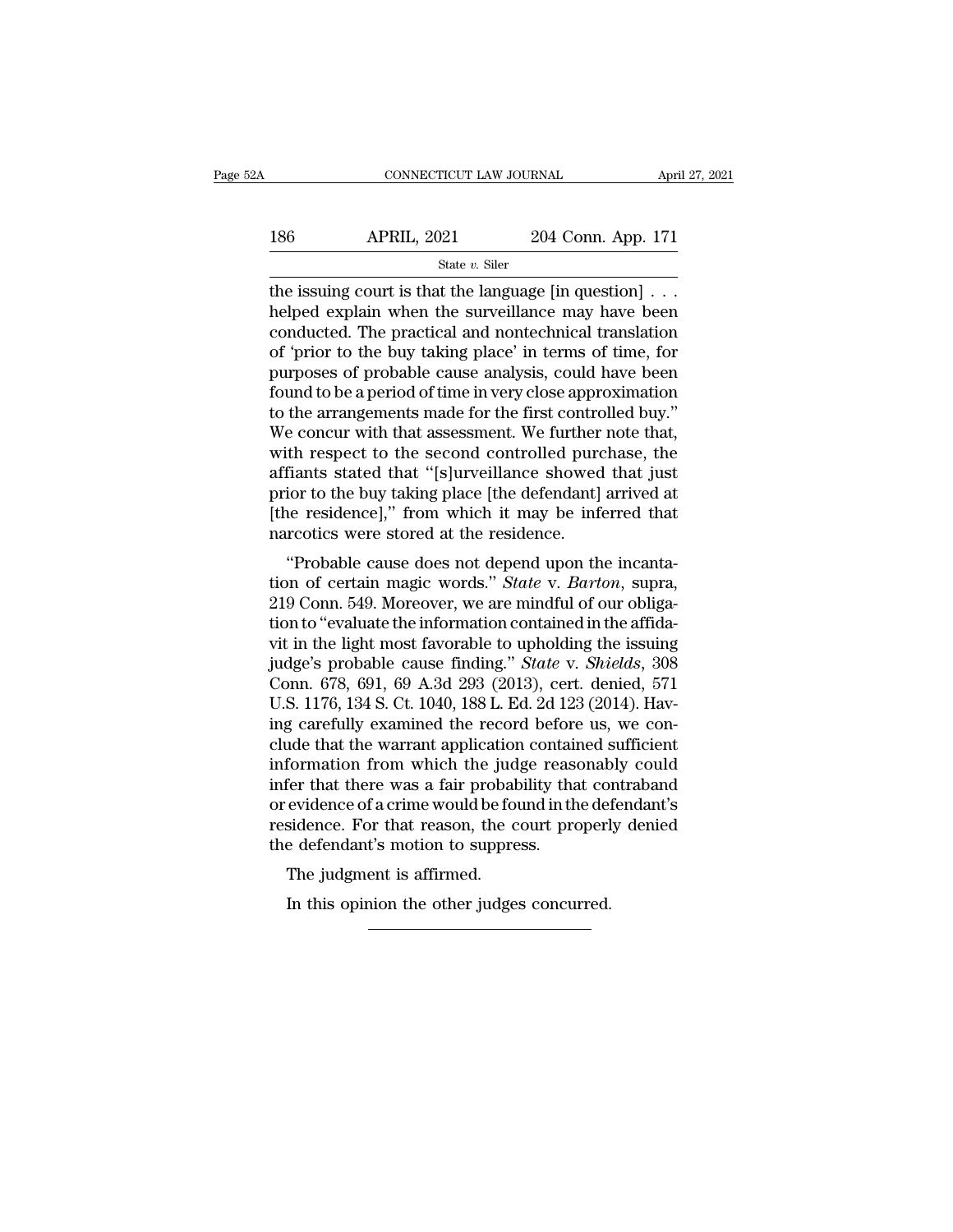Pollard *v.* Bridgeport

### App. 187 APRIL, 2021 187<br>
Pollard *v.* Bridgeport<br>
LAJEUNE POLLARD *v.* CITY OF<br>
BRIDGEPORT ET AL. (AC 43260) 187 APRIL, 2021<br>
Pollard v. Bridgeport<br>
UNE POLLARD v. CITY OF<br>
BRIDGEPORT ET AL.<br>
(AC 43260) APRIL, 202<br>
1<br>
1<br>
1<br>
1<br>
1<br>
ROLLARD v. CITY<br>
GEPORT ET AL.<br>
(AC 43260)<br>
Prescott and Elgo, Js.\* LAJEUNE POLLARD  $v$ . CITY OF<br>BRIDGEPORT ET AL.<br>(AC 43260)<br>Lavine, Prescott and Elgo, Js.\*

### *Syllabus*

BRIDGEPORT ET AL.<br>  $(AC 43260)$ <br>
Lavine, Prescott and Elgo, Js.\*<br>  $Syllabus$ <br>
The plaintiff sought to recover damages from the defendants for injuries<br>
she sustained when she fell on a public sidewalk that was located in  ${\rm (AC~43260)}$  Lavine, Prescott and Elgo, Js.\*<br>Syllabus<br>plaintiff sought to recover damages from the defendants for injuries<br>she sustained when she fell on a public sidewalk that was located in<br>the defendant city of Bridge Lavine, Prescott and Elgo, Js.\*<br>Syllabus<br>plaintiff sought to recover damages from the defendants for injuries<br>she sustained when she fell on a public sidewalk that was located in<br>the defendant city of Bridgeport, adjacent Extendant Syllabus<br>Syllabus<br>plaintiff sought to recover damages from the defendants for injuries<br>she sustained when she fell on a public sidewalk that was located in<br>the defendant city of Bridgeport, adjacent to the proper *Syllabus*<br> *Syllabus*<br>
plaintiff sought to recover damages from the defendants for injuries<br>
she sustained when she fell on a public sidewalk that was located in<br>
the defendant city of Bridgeport, adjacent to the propert plaintiff sought to recover damages from the defendants for injuries<br>she sustained when she fell on a public sidewalk that was located in<br>the defendant city of Bridgeport, adjacent to the property owned by the<br>defendant S prain solgar to recover danages non all determines of injuries<br>she sustained when she fell on a public sidewalk that was located in<br>the defendant S Co., a housing cooperative association. She alleged that<br>her injuries were she sastance when she ich on a public steewark that was located in<br>the defendant S Co., a housing cooperative association. She alleged that<br>her injuries were the result of the defective condition of the sidewalk,<br>which was defendant Chy of Drugcport, adjacent to the property owned by the defendant S Co., a housing cooperative association. She alleged that her injuries were the result of the defective condition of the sidewalk, which was rais definition of the root, a housing cooperative association. Site angele that<br>her injuries were the result of the defective condition of the sidewalk,<br>which was raised, uneven, and deteriorated. As part of the discovery<br>proc The motion was raised, uneven, and deteriorated. As part of the discovery process, S Co. hired an engineering firm to lift the sidewalk in the location of the incident and it was determined that its deteriorated condition which was raised, tartven, and deteriorated. As part of the tastovery<br>process, S Co. hired an engineering firm to lift the sidewalk in the<br>location of the incident and it was determined that its deteriorated<br>condition was process, 5 co. micd an engineering firm to the motion of the incident of the incident and it was determined that its deteriorated condition was the result of a large tree root growing directly beneath the sidewalk. The roo location of the incident and it was determined that its deteriorated condition was the result of a large tree root growing directly beneath the sidewalk. The root emanated from a tree growing on S Co.'s property. S Co. fil the sidewalk. The root emanated from a tree growing unceally benefit the sidewalk. The root emanated from a tree growing on S Co.'s property. S Co. filed a motion for summary judgment, claiming that it could not be held li issues of material fact existed as to whether S Co. was liable for her material fact the plaintiff's alleged injuries, either by statute or under the common law. The trial court granted the motion and rendered judgment the is co. med a modon for summary judgment, claiming that it codd not<br>be held liable for the plaintiff's alleged injuries, either by statute or<br>under the common law. The trial court granted the motion and rendered<br>judgment th be held hable for the plantint's aneged hijuties, entier by statute of under the common law. The trial court granted the motion and rendered judgment thereon, from which the plaintiff appealed to this court, claiming that diated at columbrian. The trafficulated at models and chacted<br>judgment thereon, from which the plaintiff appealed to this court, claim-<br>ing that the trial court improperly granted the motion because genuine<br>issues of mater fact existed as to its liability for the plaintiff's injuries: the plaintif could, change in the trial court improperly granted the motion because genuine issues of material fact existed as to whether S Co. was liable for ing that the trial court improperly granted the modor because genuine<br>issues of material fact existed as to whether S Co. was liable for her<br>injuries due to its negligence or for maintaining a nuisance that caused<br>the defe issues of material fact existed as to whether 5 Co. was habite for her injuries due to its negligence or for maintaining a nuisance that caused the defect in the sidewalk. *Held* that the trial court properly rendered summ the defect in the sidewalk. *Held* that the trial court properly rendered summary judgment in favor of S Co. because no genuine issue of material fact existed as to its liability for the plaintiff's injuries: the plaintiff able condition falls to municipalities, not abutting landowners; and the municipalities of material fact existed as to its liability for the plaintiff's injuries: the plaintiff could not prevail on her claim that her injur suminary judgment in favor of s Co. because no genuine issue of infaterial<br>fact existed as to its liability for the plaintiff's injuries: the plaintiff could<br>not prevail on her claim that her injuries were the result of S ract existed as to its nability for the plantin's rigures, the plantin's count<br>not prevail on her claim that her injuries were the result of S Co.'s<br>negligence because S Co. did not owe a duty of care to the plaintiff, as<br> from the city of the city to the injuries were the result of 3 Co. s<br>negligence because S Co. did not owe a duty of care to the plaintiff, as<br>the primary responsibility for maintaining public sidewalks in a reason-<br>ably sa degree because 3 CO. and not owe a tauy of care to the plantum, as<br>the primary responsibility for maintaining public sidewalks in a reason-<br>ably safe condition falls to municipalities, not abutting landowners;<br>moreover, ne the printary responsionly for maintaining public suewarks in a reasonably safe condition falls to municipalities, not abutting landowners; moreover, neither of the exceptions to that general rule applied in this case becau ably sale conduon lans to municipalities, not abituing landowners, moreover, neither of the exceptions to that general rule applied in this case because there was no statute or ordinance that shifted liability from the cit moreover, nether of the exceptions to that general rule applied in this case because there was no statute or ordinance that shifted liability from the city to the landowner and the injury was not the result of an affirmati case because there was no statute of ordinance that sinted nability<br>from the city to the landowner and the injury was not the result of an<br>affirmative act of the landowner, as the growth of tree roots is not<br>typically cons from the city to the landowner and the hijury was not the result of an<br>affirmative act of the landowner, as the growth of tree roots is not<br>typically considered an affirmative act of the owner of the land on<br>which a tree g animative act of the landowner, as the growth of the loots is not typically considered an affirmative act of the owner of the land on which a tree grows and there was no evidence that S Co., or any of its predecessors, pla sypically considered an animidative act of the owner of the land on<br>which a tree grows and there was no evidence that S Co., or any of its<br>predecessors, planted the tree; furthermore, S Co. was not liable for<br>maintaining a which a tree grows and there was no evidence that S Co., or any of its predecessors, planted the tree; furthermore, S Co. was not liable for maintaining a nuisance that caused the defect in the sidewalk because the sidewa initaining a nuisance that caused the defect in the sidewalk because<br>
e sidewalk was not under its ownership or control, the plaintiff pro-<br>
ced no evidence of any affirmative act by S Co. that caused the<br>
lewalk to become the staewark was not under its ownership or control, the plantini produced no evidence of any affirmative act by S Co. that caused the sidewalk to become uneven, and the presence of the tree on its property did not constit diction in evidence of<br>sidewalk to become un<br>did not constitute an u<br>Argued November 3<br>\* The listing of judges r<br>the date of oral argument.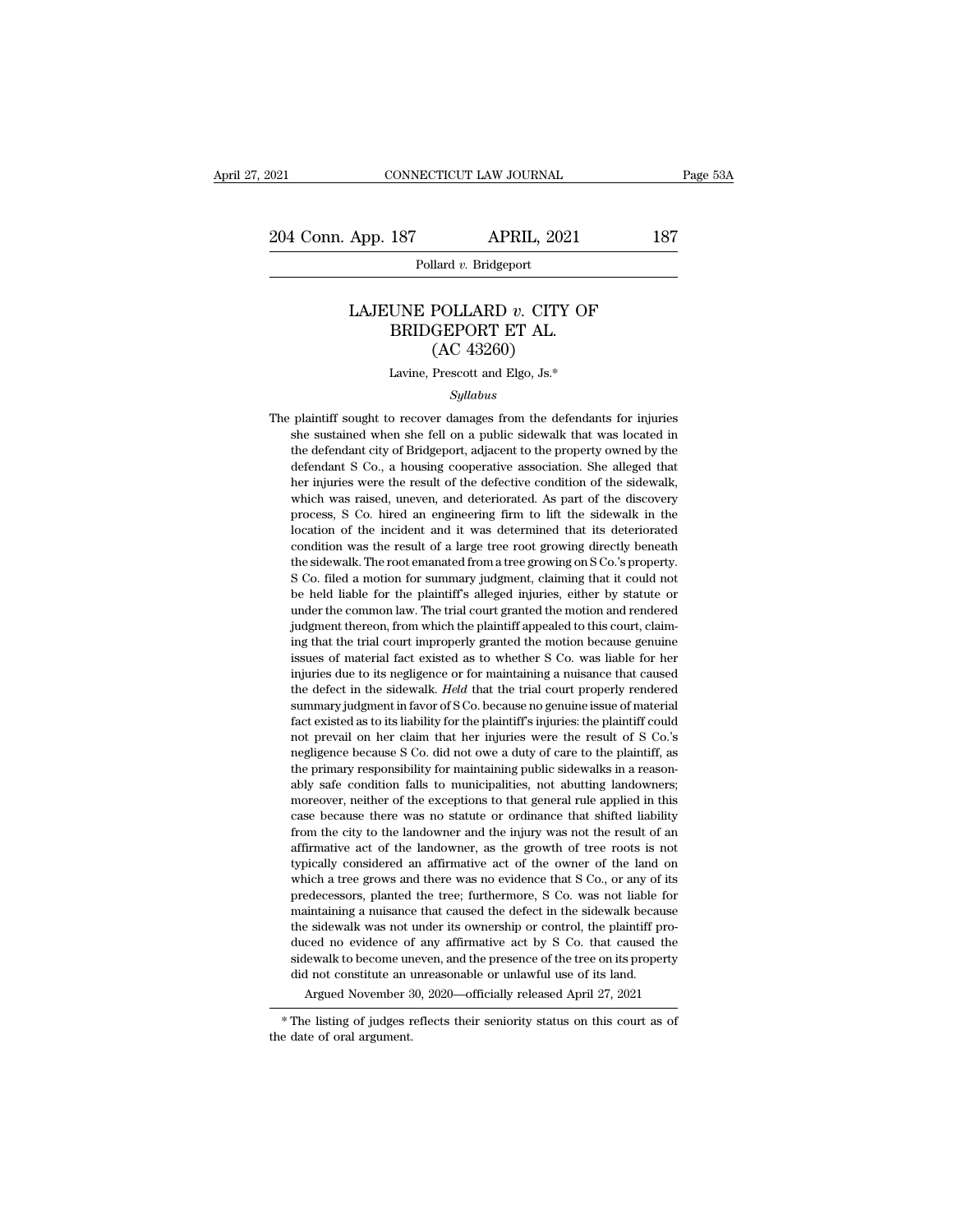| 54A | CONNECTICUT LAW JOURNAL                              |                    | April 27, 2021 |
|-----|------------------------------------------------------|--------------------|----------------|
| 188 | <b>APRIL, 2021</b>                                   | 204 Conn. App. 187 |                |
|     | Pollard v. Bridgeport                                |                    |                |
|     | Procedural History                                   |                    |                |
|     | Action to recover damages for inter alia the alleged |                    |                |

APRIL, 2021 204 Conn. App. 187<br>
Pollard v. Bridgeport<br>
Procedural History<br>
Action to recover damages for, inter alia, the alleged<br>
gligence of the defendants, and for other relief, brought<br>
the Superior Court in the judici 188 APRIL, 2021 204 Conn. App. 187<br>
Pollard v. Bridgeport<br>
Procedural History<br>
Action to recover damages for, inter alia, the alleged<br>
negligence of the defendants, and for other relief, brought<br>
to the Superior Court in 188 APRIL, 2021 204 Conn. App. 187<br>
Pollard v. Bridgeport<br>
Procedural History<br>
Action to recover damages for, inter alia, the alleged<br>
negligence of the defendants, and for other relief, brought<br>
to the Superior Court in Pollard *v.* Bridgeport<br>
Procedural History<br>
Action to recover damages for, inter alia, the alleged<br>
negligence of the defendants, and for other relief, brought<br>
to the Superior Court in the judicial district of Fairfield,  $\begin{array}{l} \hline \text{Proceedural History} \\ \text{Action to recover damages for, inter alia, the alleged\nnegligence of the defendants, and for other relief, brought\nto the Superior Court in the judicial district of Fairfield,\nwhere the court, Radcliffe, J., granted the motion for\nsummary judgment filed by the defendant Seaside Vil-\nlage Homes, Inc., and rendered judgment thereon, from\nwhich the plaintiff appcaled to this court. \end{array}$ *Procedural History*<br>Action to recover damages for, inter alia, the alleged<br>negligence of the defendants, and for other relief, brought<br>to the Superior Court in the judicial district of Fairfield,<br>where the court, *Radclif* Action to recover damages for, inter alia, the alleged<br>negligence of the defendants, and for other relief, brought<br>to the Superior Court in the judicial district of Fairfield,<br>where the court, *Radcliffe*, *J*., granted th France the court, *Radcliffe*, *J.*, granted the motion for mmary judgment filed by the defendant Seaside Vilge Homes, Inc., and rendered judgment thereon, from hich the plaintiff appealed to this court. *Affirmed.* John Following summary judgment filed by<br>lage Homes, Inc., and rend<br>which the plaintiff appeal<br> $John T. Bochanis$ , for the<br>Village Homes, Inc.).

### *Opinion*

LAVINE, J. "An abutting landowner is ordinarily<br>
Dohn P. Bonanno, for the appellee (defendant Seaside<br>
llage Homes, Inc.).<br>
Opinion<br>
LAVINE, J. "An abutting landowner is ordinarily<br>
der no duty to keep the sidewalk in fron John T. Bochanis, for the appellant (plaintiff).<br>
John P. Bonanno, for the appellee (defendant Seaside<br>
Village Homes, Inc.).<br>  $\frac{Opinion}{opinion}$ <br>
LAVINE, J. "An abutting landowner is ordinarily<br>
under no duty to keep the side John P. Bonanno, for the appellee (defendant Seaside<br>Village Homes, Inc.).<br>Opinion<br>LAVINE, J. "An abutting landowner is ordinarily<br>under no duty to keep the sidewalk in front of his [or her]<br>property in a reasonably safe c *Tenney, State of Preacy (accordinate states*<br> *Tenney, I. "An abutting landowner is ordinarily under no duty to keep the sidewalk in front of his [or her]*<br> *Tenney v. Pleasant Realty Corp.*, 136 Conn. 325, 329,<br> *Tenney*  $o$ <sub>pinion</sub><br>LAVINE, J. "An abutting landowner is ordinarily<br>under no duty to keep the sidewalk in front of his [or her]<br>property in a reasonably safe condition for public travel.<br>*Tenney v. Pleasant Realty Corp.*, 136 Con *Opinion*<br>LAVINE, J. "An abutting landowner is ordinarily<br>under no duty to keep the sidewalk in front of his [or her]<br>property in a reasonably safe condition for public travel.<br>Tenney v. Pleasant Realty Corp., 136 Conn. 3 LAVINE, J. "An abutting landowner is ordinarily<br>under no duty to keep the sidewalk in front of his [or her]<br>property in a reasonably safe condition for public travel.<br>Tenney v. Pleasant Realty Corp., 136 Conn. 325, 329,<br>7 under no duty to keep the sidewalk in front of his [or her]<br>property in a reasonably safe condition for public travel.<br>Tenney v. Pleasant Realty Corp., 136 Conn. 325, 329,<br>70 A.2d 138 (1949). An abutting landowner can be h property in a reasonably safe condition for public travel.<br> *Tenney v. Pleasant Realty Corp.*, 136 Conn. 325, 329,<br>
70 A.2d 138 (1949). An abutting landowner can be held<br>
liable, however, in negligence or public nuisance f Tenney v. Pleasant Realty Corp., 136 Conn. 325, 329,<br>70 A.2d 138 (1949). An abutting landowner can be held<br>liable, however, in negligence or public nuisance for<br>injuries resulting from the unsafe condition of a public<br>side 70 A.2d 138 (1949). An abutting landowner can be held<br>liable, however, in negligence or public nuisance for<br>injuries resulting from the unsafe condition of a public<br>sidewalk caused by the landowner's positive acts. See<br>*Ga* liable, however, in negligence or public nuisance for<br>injuries resulting from the unsafe condition of a public<br>sidewalk caused by the landowner's positive acts. See<br>*Gambardella* v. *Kaoud*, 38 Conn. App. 355, 359, 660<br>A.2 injuries resulting from the unsafe condition of a public<br>sidewalk caused by the landowner's positive acts. See<br>*Gambardella v. Kaoud*, 38 Conn. App. 355, 359, 660<br>A.2d 877 (1995)." *Abramczyk v. Abbey*, 64 Conn. App.<br>442, sidewalk caused by the landowner's positive acts. See<br>Gambardella v. Kaoud, 38 Conn. App. 355, 359, 660<br>A.2d 877 (1995)." *Abramczyk* v. *Abbey*, 64 Conn. App.<br>442, 446, 780 A.2d 957, cert. denied, 258 Conn. 933, 785<br>A.2d *Gambardella* v. *Kaoud*, 38 Conn. App. 355, 359, 660<br>A.2d 877 (1995)." *Abramczyk* v. *Abbey*, 64 Conn. App.<br>442, 446, 780 A.2d 957, cert. denied, 258 Conn. 933, 785<br>A.2d 229 (2001). In the present case, we conclude, as A.2d 877 (1995)." *Abramczyk v. Abbey,* 64 Conn. App.<br>442, 446, 780 A.2d 957, cert. denied, 258 Conn. 933, 785<br>A.2d 229 (2001). In the present case, we conclude, as a<br>matter of law, that the abutting landowner is not liab 442, 446, 780 A.2d 957, cert. denied, 258 Conn. 933, 785<br>A.2d 229 (2001). In the present case, we conclude, as a<br>matter of law, that the abutting landowner is not liable<br>for the injuries sustained by a traveler on a public A.2d 229 (2001). In the present case, we c<br>matter of law, that the abutting landowne<br>for the injuries sustained by a traveler on<br>walk who trips and falls over a defect in<br>caused by the roots of a tree growing on the<br>proper atter of law, that the abutting landowner is not liable<br>
r the injuries sustained by a traveler on a public side-<br>
alk who trips and falls over a defect in the sidewalk<br>
used by the roots of a tree growing on the landowner For the injuries sustained by a traveler on a public side-<br>walk who trips and falls over a defect in the sidewalk<br>caused by the roots of a tree growing on the landowner's<br>property, as the growth of tree roots is not a posi

walk who trips and falls over a defect in the sidewalk<br>caused by the roots of a tree growing on the landowner's<br>property, as the growth of tree roots is not a positive<br>or affirmative act of the landowner.<br>In this trip and caused by the roots of a tree growing on the landowner's<br>property, as the growth of tree roots is not a positive<br>or affirmative act of the landowner.<br>In this trip and fall personal injury action, the plaintiff,<br>LaJeune Pol property, as the growth of tree roots is not a positive<br>or affirmative act of the landowner.<br>In this trip and fall personal injury action, the plaintiff,<br>LaJeune Pollard, appeals from the summary judgment<br>rendered in favor or attirmative act of the landowner.<br>
In this trip and fall personal injury action, the plaintiff,<br>
LaJeune Pollard, appeals from the summary judgment<br>
rendered in favor of the defendant Seaside Village<br>
Homes, Inc. (Seasi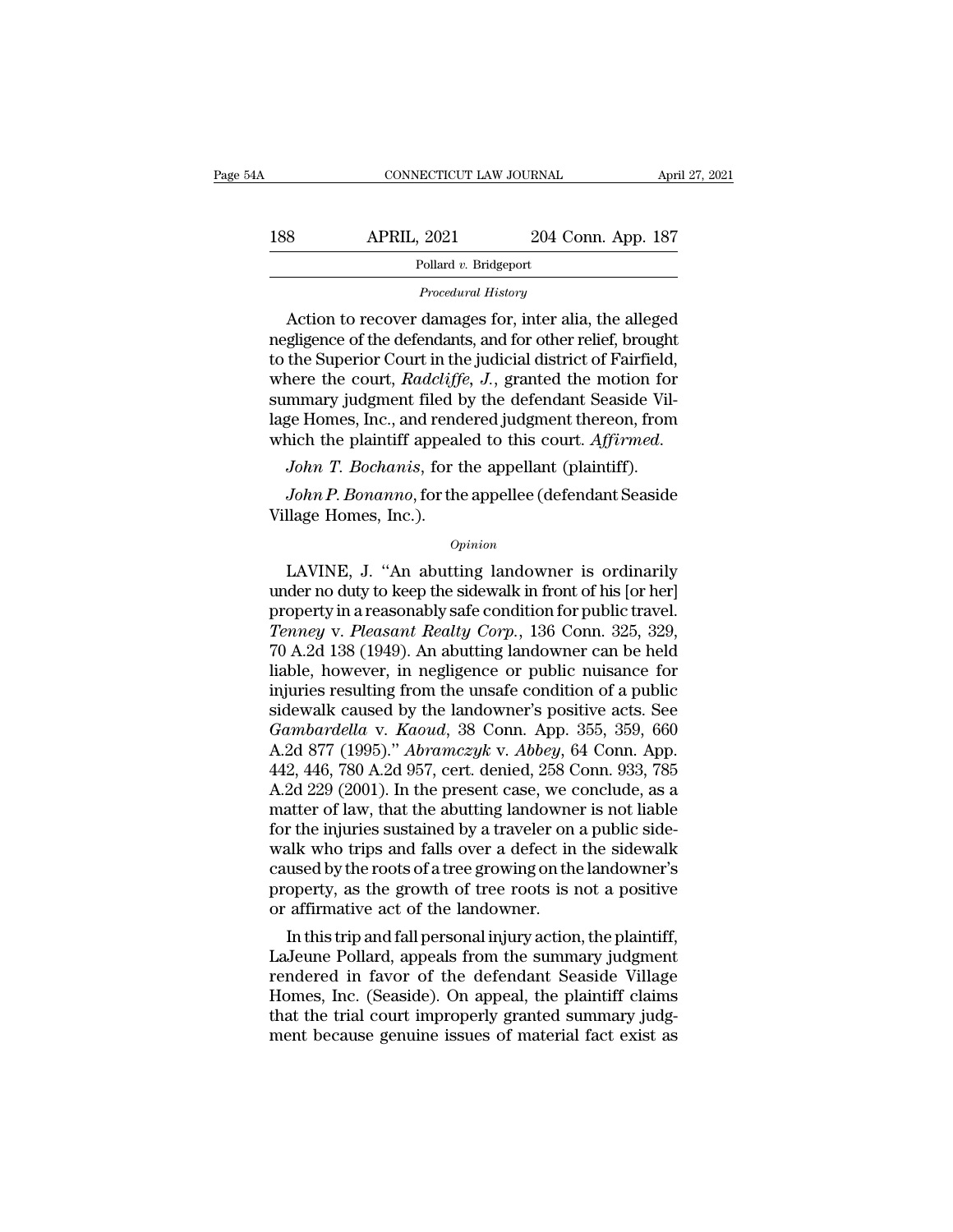Pollard *v.* Bridgeport

The CONNECTICUT LAW JOURNAL Page 55A<br>
204 Conn. App. 187 APRIL, 2021 189<br>
Pollard v. Bridgeport<br>
to whether Seaside is liable for her injuries (1) due to<br>
its negligence or (2) for maintaining a nuisance that<br>
caused the d 204 Conn. App. 187 APRIL, 2021 189<br>
Pollard v. Bridgeport<br>
to whether Seaside is liable for her injuries (1) due to<br>
its negligence or (2) for maintaining a nuisance that<br>
caused the defect in the sidewalk. On the basis o 204 Conn. App. 187 APRIL, 2021 189<br>
Pollard v. Bridgeport<br>
to whether Seaside is liable for her injuries (1) due to<br>
its negligence or (2) for maintaining a nuisance that<br>
caused the defect in the sidewalk. On the basis o 204 Conn. App. 187 APRIL, 2021 189<br>
Pollard v. Bridgeport<br>
to whether Seaside is liable for her injuries (1) due to<br>
its negligence or (2) for maintaining a nuisance that<br>
caused the defect in the sidewalk. On the basis o Follard v. Bridgeport<br>
Follard v. Bridgeport<br>
to whether Seaside is liable for her injuries (1) due to<br>
its negligence or (2) for maintaining a nuisance that<br>
caused the defect in the sidewalk. On the basis of our<br>
review Pollard v. Bridgeport<br>to whether Seaside is liable for her injuries (1) due to<br>its negligence or (2) for maintaining a nuisance that<br>caused the defect in the sidewalk. On the basis of our<br>review of the record, we conclude to whether Seaside is liable for her injuries (1) due to<br>its negligence or (2) for maintaining a nuisance that<br>caused the defect in the sidewalk. On the basis of our<br>review of the record, we conclude that there is no genuits negligence or  $(2)$  for maintaining a nuisance tha<br>caused the defect in the sidewalk. On the basis of our<br>review of the record, we conclude that there is no genu<br>ine issue of material fact that Seaside undertook no<br>po used the defect in the sidewalk. On the basis of our<br>view of the record, we conclude that there is no genu-<br>e issue of material fact that Seaside undertook no<br>sitive or affirmative act that caused the defect in the<br>lewalk review of the record, we conclude that there is no genu-<br>ine issue of material fact that Seaside undertook no<br>positive or affirmative act that caused the defect in the<br>sidewalk where the plaintiff alleged that she fell. We

me issue or material ract that seaside undertook no<br>positive or affirmative act that caused the defect in the<br>sidewalk where the plaintiff alleged that she fell. We,<br>therefore, affirm the judgment of the trial court.<br>The f positive or anirmative act that caused the defect in the<br>sidewalk where the plaintiff alleged that she fell. We,<br>therefore, affirm the judgment of the trial court.<br>The following facts as discerned from the record are<br>relev sidewalk where the plaintiff alleged that she fell. we,<br>therefore, affirm the judgment of the trial court.<br>The following facts as discerned from the record are<br>relevant to our resolution of the plaintiff's appeal. On<br>or ab therefore, affirm the judgment of the trial court.<br>The following facts as discerned from the record are<br>relevant to our resolution of the plaintiff's appeal. On<br>or about February 20, 2018, the plaintiff served a com-<br>plain The following facts as discerned from the record are<br>relevant to our resolution of the plaintiff's appeal. On<br>or about February 20, 2018, the plaintiff served a com-<br>plaint on Seaside and the codefendant, the city of<br>Bridg relevant to our resolution of the plaintiff's appeal. On<br>or about February 20, 2018, the plaintiff served a com-<br>plaint on Seaside and the codefendant, the city of<br>Bridgeport (city).<sup>1</sup> The complaint sounded in three<br>coun or about February 20, 2018, the plaintiff served a complaint on Seaside and the codefendant, the city of Bridgeport (city).<sup>1</sup> The complaint sounded in three counts: count one alleged negligence against seaside; and count plaint on Seaside and the codefendant, the city of<br>Bridgeport (city).<sup>1</sup> The complaint sounded in three<br>counts: count one alleged negligence against the city;<br>count two alleged negligence against Seaside; and count<br>three a Bridgeport (city).<sup>1</sup> The complaint sounded in three<br>counts: count one alleged negligence against the city;<br>count two alleged negligence against Seaside; and count<br>three alleged nuisance against Seaside. In all counts of<br>t counts: count one alleged negligence against the city;<br>count two alleged negligence against Seaside; and count<br>three alleged nuisance against Seaside. In all counts of<br>the complaint, the plaintiff alleged that, at approxicount two alleged negligence against Seaside; and count<br>three alleged nuisance against Seaside. In all counts of<br>the complaint, the plaintiff alleged that, at approxi-<br>mately 5 p.m. on September 29, 2017, she was walking<br>o three alleged nuisance against Seaside. In all counts of<br>the complaint, the plaintiff alleged that, at approxi-<br>mately 5 p.m. on September 29, 2017, she was walking<br>on the sidewalk in front of 82 Cole Street in the city<br>wh the complaint, the plaintiff alleged that, at approximately 5 p.m. on September 29, 2017, she was walking<br>on the sidewalk in front of 82 Cole Street in the city<br>when she fell due to the uneven, raised and deteriorated<br>cond mately 5 p.m. on September 29, 2017, she was walking<br>on the sidewalk in front of 82 Cole Street in the city<br>when she fell due to the uneven, raised and deteriorated<br>condition of the sidewalk. As a result of her fall, the<br>p on the sidewalk in front of 82 Cole Street in the city<br>when she fell due to the uneven, raised and deteriorated<br>condition of the sidewalk. As a result of her fall, the<br>plaintiff alleged that she sustained serious injuries when she fell due to the uneven, raised and deteriorated<br>condition of the sidewalk. As a result of her fall, the<br>plaintiff alleged that she sustained serious injuries to<br>her knees that required medical attention, including condition of the sidewalk. As a result of her fall, the plaintiff alleged that she sustained serious injuries to her knees that required medical attention, including surgical repair of her right knee. As a further result o plaintiff alleged the<br>her knees that reque<br>gical repair of her 1<br>fall, the plaintiff alleg<br>ment, incurred me<br>enjoyment of life';<br>and suffering.<br>In count one, t r knees that required medical attention, including sur-<br>cal repair of her right knee. As a further result of her<br>l, the plaintiff alleged that she lost time from her employ-<br>ent, incurred medical bills and damages, lost th gical repair of her right knee. As a further result of her<br>fall, the plaintiff alleged that she lost time from her employ-<br>ment, incurred medical bills and damages, lost the<br>enjoyment of life's activities, and experienced

rail, the plaintif alleged that she lost time from her employment, incurred medical bills and damages, lost the enjoyment of life's activities, and experienced pain and suffering.<br>In count one, the plaintiff alleged that t ment, incurred medical bills and damages, lost the<br>enjoyment of life's activities, and experienced pain<br>and suffering.<br>In count one, the plaintiff alleged that the city<br>breached its duty to inspect, repair, maintain and ke In count one, the plaintiff alleged that the city reached its duty to inspect, repair, maintain and keep s sidewalks in a reasonably safe condition, including le area where she fell, which is owned, controlled,  $\frac{1}{1}$  T breached its duty to inspect, repair, maintain and keep<br>its sidewalks in a reasonably safe condition, including<br>the area where she fell, which is owned, controlled,<br><sup>1</sup>The city did not file a brief or otherwise participate

its sidewalks in a reasonably safe condition, including<br>the area where she fell, which is owned, controlled,<br><sup>1</sup>The city did not file a brief or otherwise participate in the present appeal.<br>At the time the court granted Se the area where she fell, which is owned, controlled,<br>
<sup>1</sup> The city did not file a brief or otherwise participate in the present appeal.<br>
At the time the court granted Seaside's motion for summary judgment, the<br>
plaintiff's The city did not file a brief or otherwise participate in the present appeal.<br>
The city did not file a brief or otherwise participate in the present appeal.<br>
At the time the court granted Seaside's motion for summary judgm At the time the court granted Seaside's motion for summary judgment, the plaintiff's case against the city was still pending. Nonetheless, this court has jurisdiction to hear the plaintiff's appeal as the rendering of sum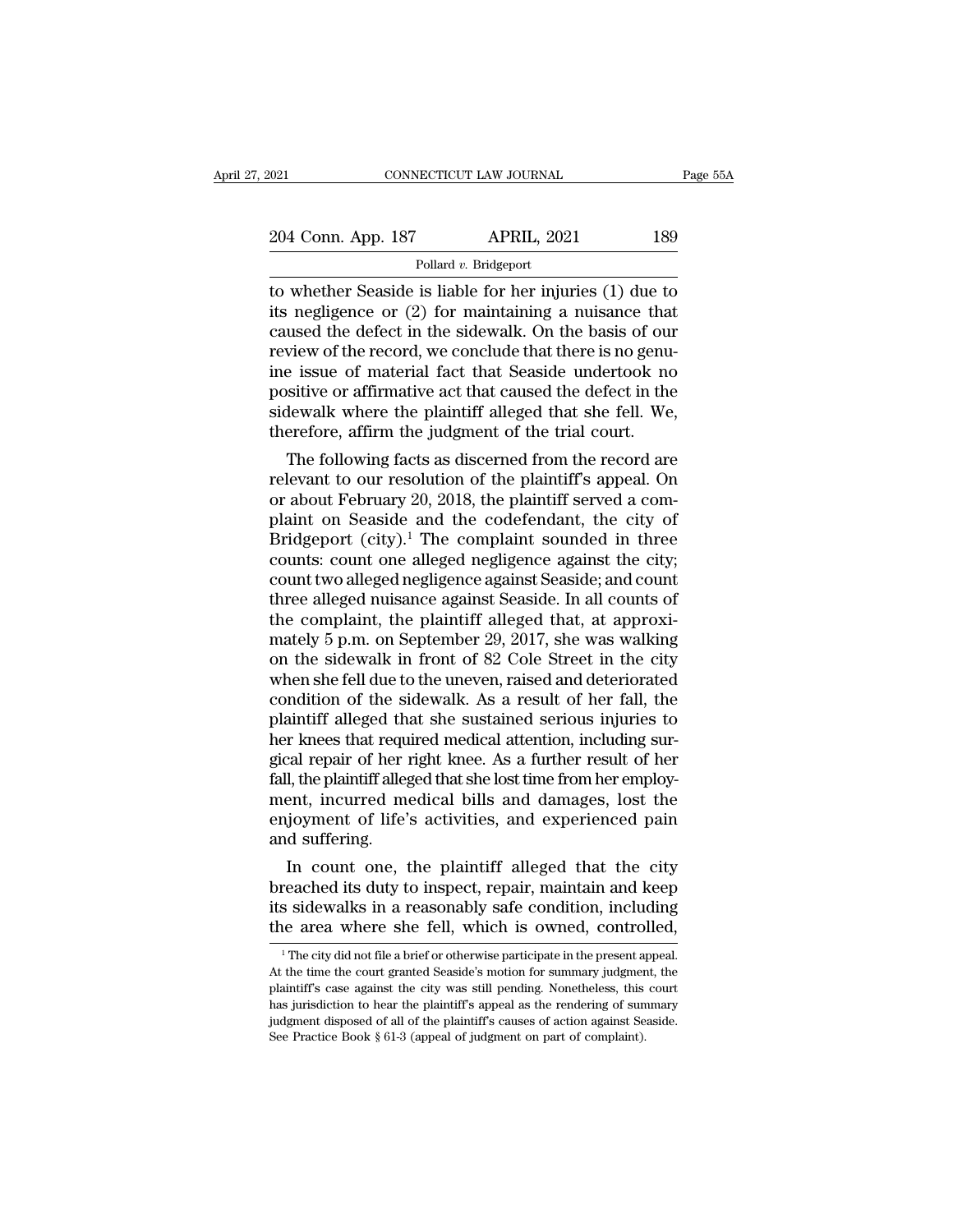### CONNECTICUT LAW JOURNAL April 27, 2021<br>190 APRIL, 2021 204 Conn. App. 187<br>Pollard v. Bridgeport Pollard *v.* Bridgeport

CONNECTICUT LAW JOURNAL April 27, 202<br>
190 APRIL, 2021 204 Conn. App. 187<br>
Pollard v. Bridgeport<br>
and maintained by the city.<sup>2</sup> In count two, the plaintiff<br>
alleged that the premises or property "in front of 82<br>
Colo Stro 190 APRIL, 2021 204 Conn. App. 187<br>
Pollard v. Bridgeport<br>
and maintained by the city.<sup>2</sup> In count two, the plaintiff<br>
alleged that the premises or property "in front of 82<br>
Cole Street . . . was owned, controlled and/or m 190 APRIL, 2021 204 Conn. App. 187<br>
Pollard v. Bridgeport<br>
and maintained by the city.<sup>2</sup> In count two, the plaintiff<br>
alleged that the premises or property "in front of 82<br>
Cole Street . . . was owned, controlled and/or 190 APRIL, 2021 204 Conn. App. 187<br>
Pollard v. Bridgeport<br>
and maintained by the city.<sup>2</sup> In count two, the plaintiff<br>
alleged that the premises or property "in front of 82<br>
Cole Street . . . was owned, controlled and/or Follard v. Bridgeport<br>
and maintained by the city.<sup>2</sup> In count two, the plaintiff<br>
alleged that the premises or property "in front of 82<br>
Cole Street . . . was owned, controlled and/or main-<br>
tained by [Seaside] . . . . " Pollard v. Bridgeport<br>
and maintained by the city.<sup>2</sup> In count two, the plaintiff<br>
alleged that the premises or property "in front of 82<br>
Cole Street . . . was owned, controlled and/or main-<br>
tained by [Seaside] . . . . " and maintained by the city.<sup>2</sup> In count two, the plaintiff alleged that the premises or property "in front of 82 Cole Street . . . was owned, controlled and/or maintained by [Seaside] . . . . "<sup>3</sup> The plaintiff further al alleged that the premises or property "in front of 82<br>Cole Street . . . was owned, controlled and/or main-<br>tained by [Seaside] . . . ."<sup>3</sup> The plaintiff further alleged<br>that Seaside "was charged with the duty to keep and<br> Cole Street  $\ldots$  was owned, controlled and/or maintained by [Seaside]  $\ldots$ ."<sup>3</sup> The plaintiff further alleged that Seaside "was charged with the duty to keep and maintain its property in a reasonably safe condition incl tained by [Seaside]  $\ldots$  ."<sup>3</sup> The plaintiff further alleged<br>that Seaside "was charged with the duty to keep and<br>maintain its property in a reasonably safe condition<br>including the area" where she fell. She also alleged i that Seaside "was charged with the duty to keep and<br>maintain its property in a reasonably safe condition<br>including the area" where she fell. She also alleged in<br>paragraph 5 that her fall and resulting injuries were the<br>dir maintain its property in a reasonably safe condition<br>including the area" where she fell. She also alleged in<br>paragraph 5 that her fall and resulting injuries were the<br>direct result of the negligence of Seaside or its agent including the area" where she fell. She also alleged in<br>paragraph 5 that her fall and resulting injuries were the<br>direct result of the negligence of Seaside or its agents<br>in one or more of the following ways, in that they paragraph 5 that her fall and resulting injuries were the<br>direct result of the negligence of Seaside or its agents<br>in one or more of the following ways, in that they (a)<br>failed to inspect, correct or remedy the defective c direct result of the negligence of Seaside or its agents<br>in one or more of the following ways, in that they (a)<br>failed to inspect, correct or remedy the defective condi-<br>tion, (b) failed to use reasonable care to maintain in one or more of the following ways, in that they (a) failed to inspect, correct or remedy the defective condition, (b) failed to use reasonable care to maintain the area where she fell in a reasonably safe condition, (c failed to inspect, correct or remedy the defective condition, (b) failed to use reasonable care to maintain the area where she fell in a reasonably safe condition, (c) failed to warn pedestrians of the defective condition, tion, (b) failed to use reasonable care to maintain the<br>area where she fell in a reasonably safe condition, (c)<br>failed to warn pedestrians of the defective condition,<br>(d) allowed the area where she fell to deteriorate to a area where she fell in a reasonably safe condition, (c)<br>failed to warn pedestrians of the defective condition,<br>(d) allowed the area where she fell to deteriorate to a<br>defective condition, (e) failed to have sufficient pers failed to warn pedestrians of the defective condition,<br>
(d) allowed the area where she fell to deteriorate to a<br>
defective condition, (e) failed to have sufficient person-<br>
nel to maintain, correct or remedy the defective (d) allowed the area where she fell to deteriorate to a<br>defective condition, (e) failed to have sufficient person-<br>nel to maintain, correct or remedy the defective condi-<br>tions, and (f) actively caused or created the defec defective condition, (e) failed to have sufficient person-<br>
nel to maintain, correct or remedy the defective condi-<br>
tions, and (f) actively caused or created the defective<br>
condition of the sidewalk. In count three, the p nel to maintain, correct or remedy the defective condi-<br>tions, and (f) actively caused or created the defective<br>condition of the sidewalk. In count three, the plaintiff<br>alleged that her injuries "were the result of a nuisa tions, and (f) actively caused or created the defective<br>condition of the sidewalk. In count three, the plaintiff<br>alleged that her injuries "were the result of a nuisance<br>created by [Seaside, its agents or employees]" in t condition of the sidewalk. In count the alleged that her injuries "were the resu<br>created by [Seaside, its agents or employ"<br>defective condition [of the sidewalk] v<br>danger created by [Seaside]" or that "<br> $\ldots$  described pr defective condition [of the sidewalk] was a continuing<br>
anger created by [Seaside]" or that "[t]he use of the<br>
... described premises permitted by [Seaside] was<br>
areasonable and/or unlawful."<sup>4</sup><br>  $\frac{1}{2}$  In its original danger created by [Seaside]" or that "[t]he use of the<br>
. . . described premises permitted by [Seaside] was<br>
unreasonable and/or unlawful."<sup>4</sup><br>
<sup>2</sup> In its original answer to the complaint, the city denied that it owned<br>
a

<sup>. . .</sup> described premises permitted by [Seaside] was unreasonable and/or unlawful."<sup>4</sup><br><sup>2</sup> In its original answer to the complaint, the city denied that it owned and controlled the sidewalk. On March 14, 2019, the city ame and controlled the sidewalk. On March 14, 2019, the city amended its answer and admitted that the sidewalk in front of 82 Cole Street is within the city's right-of-way and that the city has a duty to repair sidewalks. On **Exampleme and/or unlawful.**"<sup>4</sup><br><sup>2</sup> In its original answer to the complaint, the city denied that it owned<br>and controlled the sidewalk. On March 14, 2019, the city amended its answer<br>and admitted that the sidewalk in fro <sup>2</sup> In its original answer to the complaint, the city denied that it owned and controlled the sidewalk in front 0f 82 Cole Street is within the city's right-of-way and that the city has a duty to repair sidewalks. On Apri and controlled the sidewalk. On March 14, 2019, the city amended its answer<br>and admitted that the sidewalk in front of 82 Cole Street is within the city's<br>right-of-way and that the city has a duty to repair sidewalks. On A

right-of-way and that the city has a duty to repair sidewalks. On April 30,<br>2019, John Urquidi, the city engineer, testified at a deposition that the<br>sidewalk where the plaintiff allegedly fell is within the city's right-o 2019, John Urquidi, the city engineer, testified at a deposition that the sidewalk where the plaintiff allegedly fell is within the city's right-of-way.<br>
<sup>3</sup> Seaside is a housing cooperative association consisting of appro sidewalk where the pl<br>
<sup>3</sup> Seaside is a housing<br>
250 units.<br>
<sup>4</sup> Nowhere in her cor<br>
to be uneven and in a<br>
cause the sidewalk to l<br>
in the complaint.<br>
The record disclose <sup>3</sup> Seaside is a housing cooperative association consisting of approximately 0 units.<br>
<sup>4</sup> Nowhere in her complaint did the plaintiff allege how the sidewalk came be uneven and in a defective condition or what Seaside acti 250 units.<br>
<sup>4</sup> Nowhere in her complaint did the plaintiff allege how the sidewalk came<br>
to be uneven and in a defective condition or what Seaside actively did to<br>
cause the sidewalk to be uneven. The words "tree" and "roo

<sup>&</sup>lt;sup>4</sup> Nowhere in her complaint did the plaintiff allege how the sidewalk came to be uneven and in a defective condition or what Seaside actively did to cause the sidewalk to be uneven. The words "tree" and "root" do not app to be uneven and in a defective condition or what Seaside actively did to cause the sidewalk to be uneven. The words "tree" and "root" do not appear in the complaint.<br>The record discloses that, on March 14, 2019, Geoffrey cause the sidewalk to be uneven. The words "tree" and "root" do not appear<br>in the complaint.<br>The record discloses that, on March 14, 2019, Geoffrey B. Wardman, a<br>professional engineer, signed an affidavit in which he attes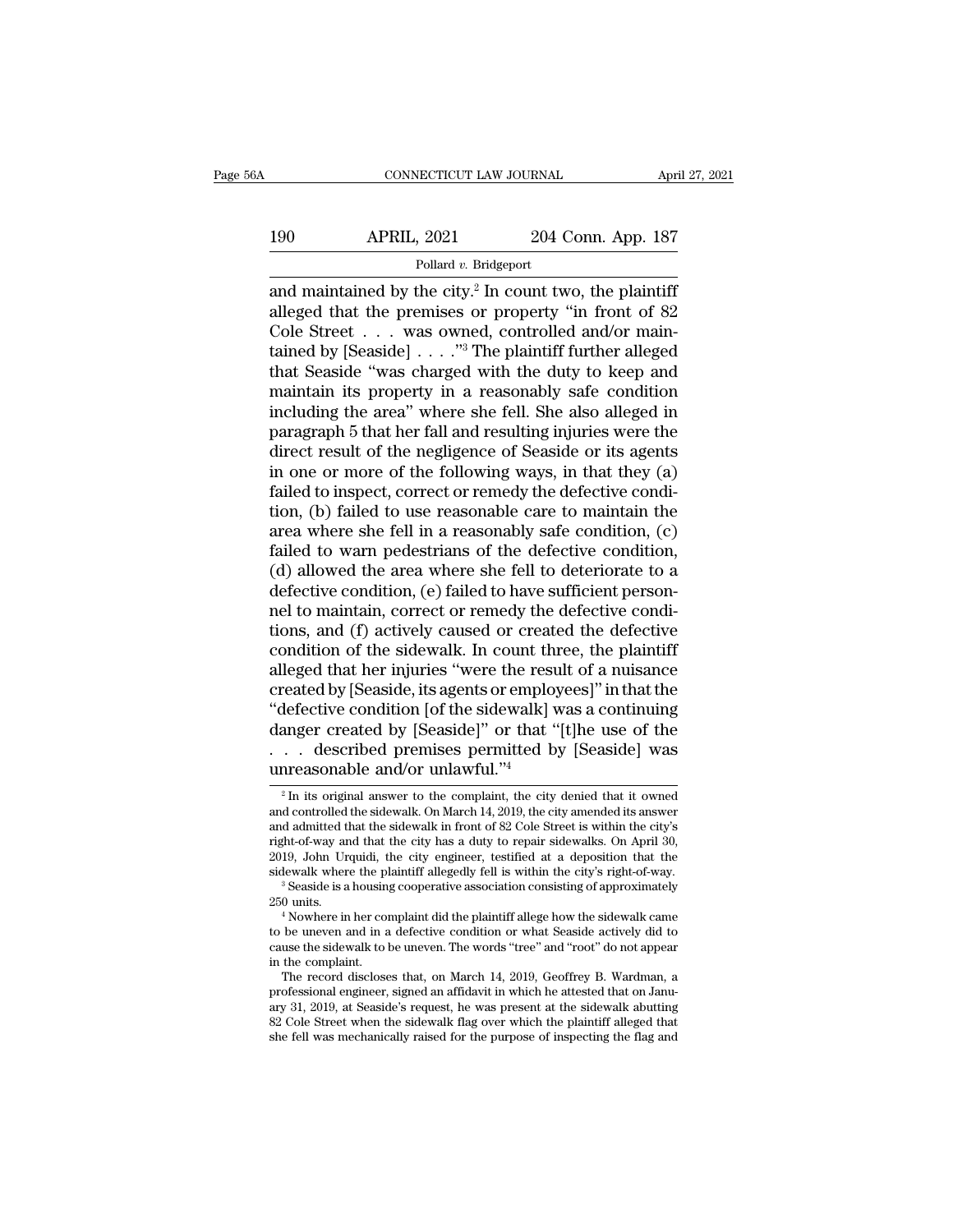# 2021 CONNECTICUT LAW JOURNAL Page 57A<br>204 Conn. App. 187 APRIL, 2021 191<br>Pollard v. Bridgeport

### Pollard *v.* Bridgeport

CONNECTICUT LAW JOURNAL Page 57A<br>
4 Conn. App. 187 APRIL, 2021 191<br>
Pollard v. Bridgeport<br>
On March 12, 2018, Seaside filed an answer in which<br>
denied the material allegations of the complaint and<br>
serted three special def 204 Conn. App. 187 APRIL, 2021 191<br>
Pollard v. Bridgeport<br>
On March 12, 2018, Seaside filed an answer in which<br>
it denied the material allegations of the complaint and<br>
asserted three special defenses.<sup>5</sup> On November 18, 204 Conn. App. 187 APRIL, 2021 191<br>
Pollard v. Bridgeport<br>
On March 12, 2018, Seaside filed an answer in which<br>
it denied the material allegations of the complaint and<br>
asserted three special defenses.<sup>5</sup> On November 18, 204 Conn. App. 187 APRIL, 2021 191<br>
Pollard v. Bridgeport<br>
On March 12, 2018, Seaside filed an answer in which<br>
it denied the material allegations of the complaint and<br>
asserted three special defenses.<sup>5</sup> On November 18, Follard v. Bridgeport<br>
On March 12, 2018, Seaside filed an answer in which<br>
it denied the material allegations of the complaint and<br>
asserted three special defenses.<sup>5</sup> On November 18, 2018,<br>
the city took the plaintiff's Pollard v. Bridgeport<br>
On March 12, 2018, Seaside filed an answer in which<br>
it denied the material allegations of the complaint and<br>
asserted three special defenses.<sup>5</sup> On November 18, 2018,<br>
the city took the plaintiff's On March 12, 2018, Seaside filed an answer in which<br>it denied the material allegations of the complaint and<br>asserted three special defenses.<sup>5</sup> On November 18, 2018,<br>the city took the plaintiff's deposition, during which<br> it denied the material allegat<br>asserted three special defens<br>the city took the plaintiff's<br>she testified that she "was wi<br>forward from the raised side<br>identified the raised sidewall<br>to fall in a photograph.<br>On April 15, 20 serted three special defenses.<sup>5</sup> On November 18, 2018,<br>e city took the plaintiff's deposition, during which<br>e testified that she "was walking and . . . was forced<br>rward from the raised sidewalk . . . . ." The plaintiff<br>en the city took the plaintiff's deposition, during which<br>she testified that she "was walking and  $\ldots$  was forced<br>forward from the raised sidewalk  $\ldots$ ." The plaintiff<br>identified the raised sidewalk that allegedly caused h

she testified that she "was walking and . . . was forced<br>forward from the raised sidewalk  $\ldots$ ." The plaintiff<br>identified the raised sidewalk that allegedly caused her<br>to fall in a photograph.<br>On April 15, 2019, Seaside forward from the raised sidewalk  $\ldots$  ." The plaintiff<br>identified the raised sidewalk that allegedly caused her<br>to fall in a photograph.<br>On April 15, 2019, Seaside filed a motion for summary<br>judgment claiming that it was identified the raised sidewalk that allegedly caused her<br>to fall in a photograph.<br>On April 15, 2019, Seaside filed a motion for summary<br>judgment claiming that it was entitled to summary judg-<br>ment as a matter of law becau to fall in a photograph.<br>
On April 15, 2019, Seaside filed a motion for summary<br>
judgment claiming that it was entitled to summary judg-<br>
ment as a matter of law because it cannot be held liable,<br>
either by statute or und On April 15, 2019, Seaside filed a motion for summary<br>judgment claiming that it was entitled to summary judg-<br>ment as a matter of law because it cannot be held liable,<br>either by statute or under common law, for the plaineither by statute or under common law, for the plain-<br>tiff's injuries allegedly arising from a defect in a public<br>sidewalk.<sup>6</sup> The parties appeared before the trial court<br>on June 24, 2019,<sup>7</sup> and July 15, 2019, to argue th tiff's injuries allegedly arising from a defect in a public<br>sidewalk.<sup>6</sup> The parties appeared before the trial court<br>on June 24, 2019,<sup>7</sup> and July 15, 2019, to argue the motion<br>the ground beneath it. Wardman attested in p

caused to be misleveled by the large tree root directly beneath said side-<br>walk flag." A sidewalk flag is a section of the stone or concrete surface of the walk.<br> $5$  Seaside's special defenses alleged that (1) if the plai sonable degree of engineering certainty, that the subject sidewalk flag was caused to be misleveled by the large tree root directly beneath said sidewalk flag."<br>A sidewalk flag is a section of the stone or concrete surfac caused to be misleveled by the large tree root directly beneath said side-<br>walk flag."<br>A sidewalk flag is a section of the stone or concrete surface of the walk.<br><sup>5</sup> Seaside's special defenses alleged that (1) if the plain walk flag."<br>A sidewalk flag is a section of the stone or concrete surface of the walk.<br>
<sup>5</sup> Seaside's special defenses alleged that (1) if the plaintiff suffered any<br>
injuries and losses they were the result of her own ca <sup>9</sup> Seaside's special defenses alleged that (1) if the plaintiff suffered any injuries and losses they were the result of her own carelessness and negligence, (2) the plaintiff assumed the risk of walking on the sidewalk,

injuries and losses they were the result of her own carelessness and negli-<br>gence, (2) the plaintiff assumed the risk of walking on the sidewalk, and (3)<br>any injuries the plaintiff allegedly sustained were caused by the n gence, (2) the plaintiff assumed the risk of walking on the sidewalk, and (3) any injuries the plaintiff allegedly sustained were caused by the negligence of third parties over which Seaside had no control.<br>
<sup>6</sup> The city any injuries the plaintiff allegedly sustained were caused by the negligence<br>of third parties over which Seaside had no control.<br>
<sup>6</sup> The city filed an objection to the motion for summary judgment on the<br>
procedural groun of third parties over which Seaside had no control.<br>
" The city filed an objection to the motion for summary judgment on the procedural ground that the motion had not been filed in accordance with the scheduling order. Se <sup>o</sup> The city filed an objection to the motion for summary judgment on the procedural ground that the motion had not been filed in accordance with the scheduling order. See Practice Book § 17-44 ("[i]n any action  $\ldots$  any the scheduling order. See Practice Book § 17-44 ("[i]n any action  $\ldots$  any party may move for a summary judgment as to any claim or defense as a matter of right at any time if no scheduling order exists and the case has

party may move for a summary judgment as to any claim or defense as a matter of right at any time if no scheduling order exists and the case has not been assigned for trial"). There is no indication in the record that the matter of right at any time if no scheduling order exists and the case has not been assigned for trial"). There is no indication in the record that the court ruled on the city's objection to the motion for summary judgment not been assigned for trial"). There is no indication in the record that the court ruled on the city's objection to the motion for summary judgment.<br><sup>7</sup> On June 24, 2019, the court was thoroughly prepared to address Seasid court ruled on the city's objection to the motion for summary judgment.<br>
<sup>7</sup> On June 24, 2019, the court was thoroughly prepared to address Seaside's<br>
motion for summary judgment. The court asked the plaintiff's counsel ma <sup>1</sup> On June 24, 2019, the court was thoroughly prepared to address Seaside's motion for summary judgment. The court asked the plaintiff's counsel many questions regarding the complaint's allegations of negligence as to Se motion for summary judgment. The court asked the plaintiff's counsel many questions regarding the complaint's allegations of negligence as to Seaside, noting that Seaside had no duty to maintain, repair or warn about a de estions regarding the complaint's allegations of negligence as to Seaside, thing that Seaside had no duty to maintain, repair or warn about a defective lewalk. The court particularly noted that the plaintiff had failed to how Seaside had used its property in a manner so as to injure travelers in

sidewalk.<sup>6</sup> The parties appeared before the trial court<br>on June 24, 2019,<sup>7</sup> and July 15, 2019, to argue the motion<br>the ground beneath it. Wardman attested in part: "Upon lifting of the subject<br>sidewalk flag. I observed sidewalk. The parties appeared before the trial court<br>on June 24, 2019,<sup>7</sup> and July 15, 2019, to argue the motion<br>the ground beneath it. Wardman attested in part: "Upon lifting of the subject<br>sidewalk flag, I observed the on June 24, 2019,<sup>7</sup> and July 15, 2019, to argue the motion<br>the ground beneath it. Wardman attested in part: "Upon lifting of the subject<br>sidewalk flag, I observed the existence of a large tree root growing directly<br>benea the ground beneath it. Wardman attested in part: "Upon lifting of the subject sidewalk flag, I observed the existence of a large tree root growing directly beneath the subject sidewalk flag. The roots emanated from a tree sidewalk flag, I observed the existence of a large tree root growing directly<br>beneath the subject sidewalk flag. The roots emanated from a tree planted<br>upon the nearby property. . . . It is my professional opinion, within Hewalk flag, I observed the existence of a large tree root growing directly<br>meath the subject sidewalk flag. The roots emanated from a tree planted<br>on the nearby property. . . . It is my professional opinion, within a rea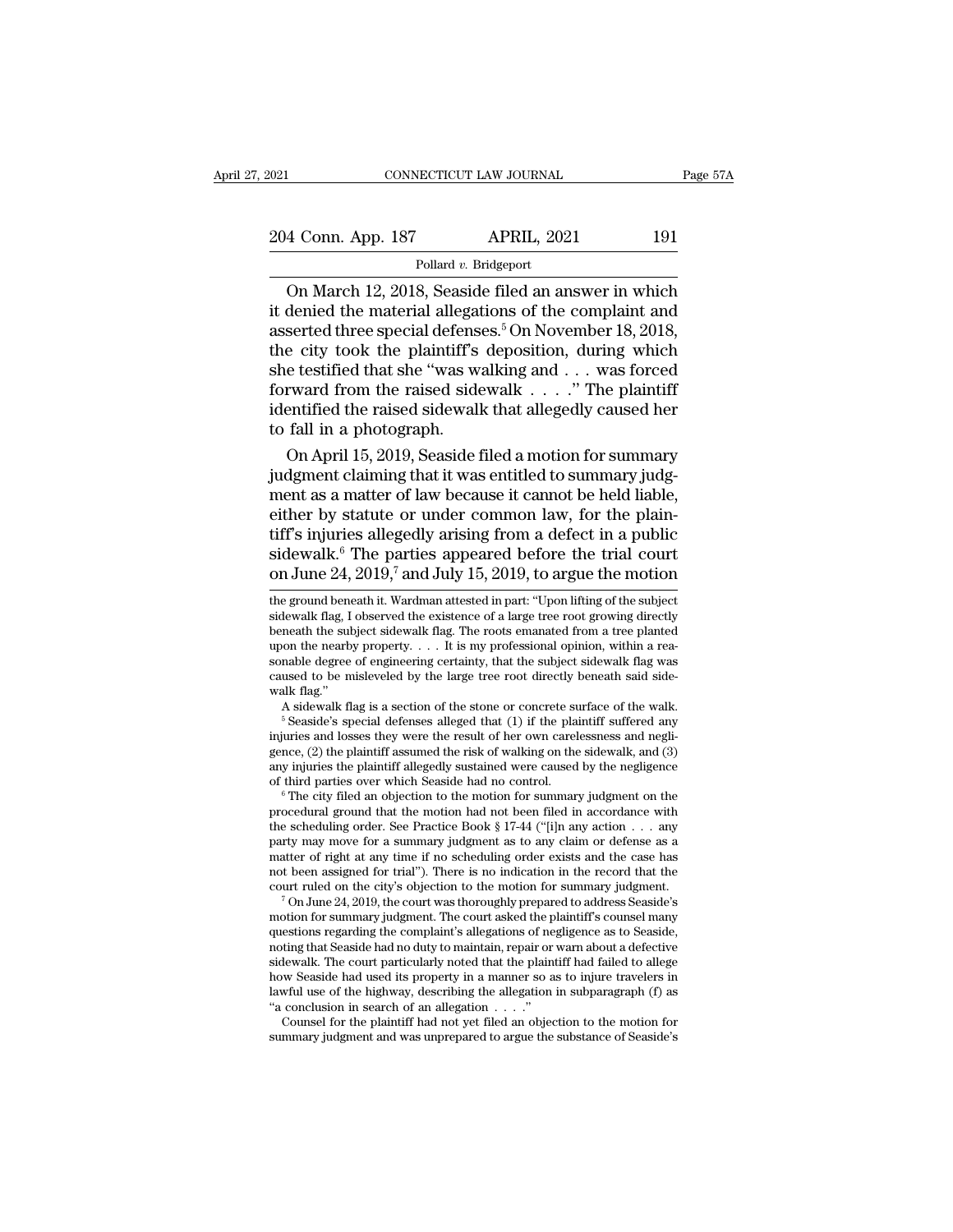### CONNECTICUT LAW JOURNAL April 27, 2021<br>192 APRIL, 2021 204 Conn. App. 187<br>Pollard v. Bridgeport Pollard *v.* Bridgeport

For summary judgment. On July 15, 2019, the court<br>for summary judgment. On July 15, 2019, the court<br>issued an order stating that it had considered the motion<br>for summary judgment and granted it "fals to both counts" 192 APRIL, 2021 204 Conn. App. 187<br>Pollard v. Bridgeport<br>for summary judgment. On July 15, 2019, the court<br>issued an order stating that it had considered the motion<br>for summary judgment and granted it "[a]s to both counts<br> For summary judgment. On July 15, 2019, the court<br>for summary judgment. On July 15, 2019, the court<br>issued an order stating that it had considered the motion<br>for summary judgment and granted it "[a]s to both counts<br>[two] 192 APRIL, 2021 204 Conn. App. 187<br>
Pollard v. Bridgeport<br>
for summary judgment. On July 15, 2019, the court<br>
issued an order stating that it had considered the motion<br>
for summary judgment and granted it "[a]s to both co Pollard v. Bridgeport<br>
Follard v. Bridgeport<br>
for summary judgment. On July 15, 2019, the court<br>
issued an order stating that it had considered the motion<br>
for summary judgment and granted it "[a]s to both counts<br>
[two] a Pollard v. Bridgeport<br>for summary judgment. On July 15, 2019, the court<br>issued an order stating that it had considered the motion<br>for summary judgment and granted it "[a]s to both counts<br>[two] and [three]" because there wa for summary judgment. On July 15, 2019, the court<br>issued an order stating that it had considered the motion<br>for summary judgment and granted it "[a]s to both counts<br>[two] and [three]" because there was "[n]o breach of<br>duty issued an order stating that it had considered the motion<br>for summary judgment and granted it "[a]s to both counts<br>[two] and [three]" because there was "[n]o breach of<br>duty by the abutting landowner, and an inability to me Bridgeport.''<sup>8</sup> wo] and [three]" because there was "[n]o breach of<br>ty by the abutting landowner, and an inability to meet<br>e test for nuisance (Count [Three]). Allowing a tree to<br>ow does not breach a duty of care. Duty to keep the<br>dewalk i duty by the abutting landowner, and an inability to meet<br>the test for nuisance (Count [Three]). Allowing a tree to<br>grow does not breach a duty of care. Duty to keep the<br>sidewalk in repair, by statute, rests with the city o

the test for nuisance (Count [Three]). Allowing a tree to<br>grow does not breach a duty of care. Duty to keep the<br>sidewalk in repair, by statute, rests with the city of<br>Bridgeport."<br>The plaintiff appealed, claiming that the grow does not breach a duty of care. Duty to keep the<br>sidewalk in repair, by statute, rests with the city of<br>Bridgeport."<sup>8</sup><br>The plaintiff appealed, claiming that the court improp-<br>erly had determined that (1) no genuine i sidewalk in repair, by statute, rests with the city of<br>Bridgeport."<sup>8</sup><br>The plaintiff appealed, claiming that the court improp-<br>erly had determined that (1) no genuine issues of mate-<br>rial fact existed as to whether Seaside Bridgeport."<br>
The plaintiff appealed, claiming that the court improp-<br>
erly had determined that (1) no genuine issues of mate-<br>
rial fact existed as to whether Seaside was negligent<br>
with respect to the defective condition The plaintiff appealed, claiming that the court improperly had determined that (1) no genuine issues of mate-<br>rial fact existed as to whether Seaside was negligent<br>with respect to the defective condition of the sidewalk<br>in erly had determined that (1) no genuine issues of mate-<br>rial fact existed as to whether Seaside was negligent<br>with respect to the defective condition of the sidewalk<br>in front of 82 Cole Street and (2) no genuine issues of<br> rial fact existed as to whether Seaside was negligent<br>with respect to the defective condition of the sidewalk<br>in front of 82 Cole Street and (2) no genuine issues of<br>material fact existed as to whether Seaside maintained<br>a with respect to the defective condition of the sidewalk<br>in front of 82 Cole Street and (2) no genuine issues of<br>material fact existed as to whether Seaside maintained<br>a nuisance that caused injuries to her. In response, Se in front of 82 Cole Street and (2) no genuine issues of<br>material fact existed as to whether Seaside maintained<br>a nuisance that caused injuries to her. In response, Sea-<br>side contends that there is no genuine issue of mater material fact existed as to whether Seaside maintained<br>a nuisance that caused injuries to her. In response, Sea-<br>side contends that there is no genuine issue of material<br>fact as to whether it is liable for the plaintiff's a nuisance that caused injuries to her. In response, Seaside contends that there is no genuine issue of material fact as to whether it is liable for the plaintiff's injuries because, as a matter of law, the duty to maintai side contends that there is no genuine issue of material<br>fact as to whether it is liable for the plaintiff's injuries<br>because, as a matter of law, the duty to maintain and<br>repair sidewalks belongs to the city and there are ct as to whether it is liable for the plaintiff's injuries<br>
cause, as a matter of law, the duty to maintain and<br>
pair sidewalks belongs to the city and there are no<br>
nuine issues of material fact that Seaside did not<br>
dert because, as a matter of law, the duty to maintain and<br>repair sidewalks belongs to the city and there are no<br>genuine issues of material fact that Seaside did not<br>undertake an affirmative or positive act that created the<br>all repair sidewalks belongs to the city and there are no<br>genuine issues of material fact that Seaside did not<br>undertake an affirmative or positive act that created the<br>alleged defect in the sidewalk. We agree with Seaside.<br>"O

an eged defect in the sidewalk. We agree with seaside.<br>
"Our standard of review of a trial court's decision to<br>
grant a motion for summary judgment is well estab-<br>
lished. Practice Book § [17-49] provides that summary<br>
mot "Our standard of review of a trial court's decision to<br>grant a motion for summary judgment is well estab-<br>lished. Practice Book  $\S$  [17-49] provides that summary<br>motion, believing that the court was to consider the city's

bench.

From a motion for summary judgment is well established. Practice Book  $\S$  [17-49] provides that summary motion, believing that the court was to consider the city's objection to the motion for summary judgment that day. Af grant a motion for single<br>lished. Practice Book<br>motion, believing that the councion for summary judgmer<br>the plaintiff's complaint, the of<br>if any, within one week.<br>The plaintiff filed an object<br>the l shed. Practice Book  $\S$  [17-49] provides that summary<br>potion, believing that the court was to consider the city's objection to the<br>potion for summary judgment that day. After addressing the infirmities of<br>e plaintiff's co motion, believing that the court was to consider the city's objection to the motion for summary judgment that day. After addressing the infirmities of the plaintiff's complaint, the court ordered the plaintiff to file an o

motion, believing that the court was to consider the city's objection to the<br>motion for summary judgment that day. After addressing the infirmities of<br>the plaintiff's complaint, the court ordered the plaintiff to file an o motion for summary judgment that day. After addressing the infirmities of<br>the plaintiff's complaint, the court ordered the plaintiff to file an objection,<br>if any, within one week.<br>The plaintiff filed an objection to the mo the plaintiff's complaint, the court ordered the plaintiff to file an objection,<br>if any, within one week.<br>The plaintiff filed an objection to the motion for summary judgement on<br>July 1, 2019, to which she attached an affid if any, within one week.<br>The plaintiff filed an objection to the motion for summary judgement on<br>July 1, 2019, to which she attached an affidavit that she had signed that<br>day. The plaintiff attested that within seven days The plaintiff filed an objection to the motion for summary judgement on July 1, 2019, to which she attached an affidavit that she had signed that day. The plaintiff attested that within seven days of having fallen, she too July 1, 2019, to which she attached an affidavit that she had signed that day. The plaintiff attested that within seven days of having fallen, she took photographs of the uneven sidewalk and that the raised sidewalk was fo photographs of the uneven sidewalk and that the raised sidewalk was four inches high, that the property adjacent to the sidewalk is owned by Seaside and that there is a large tree on the adjacent property. The photographs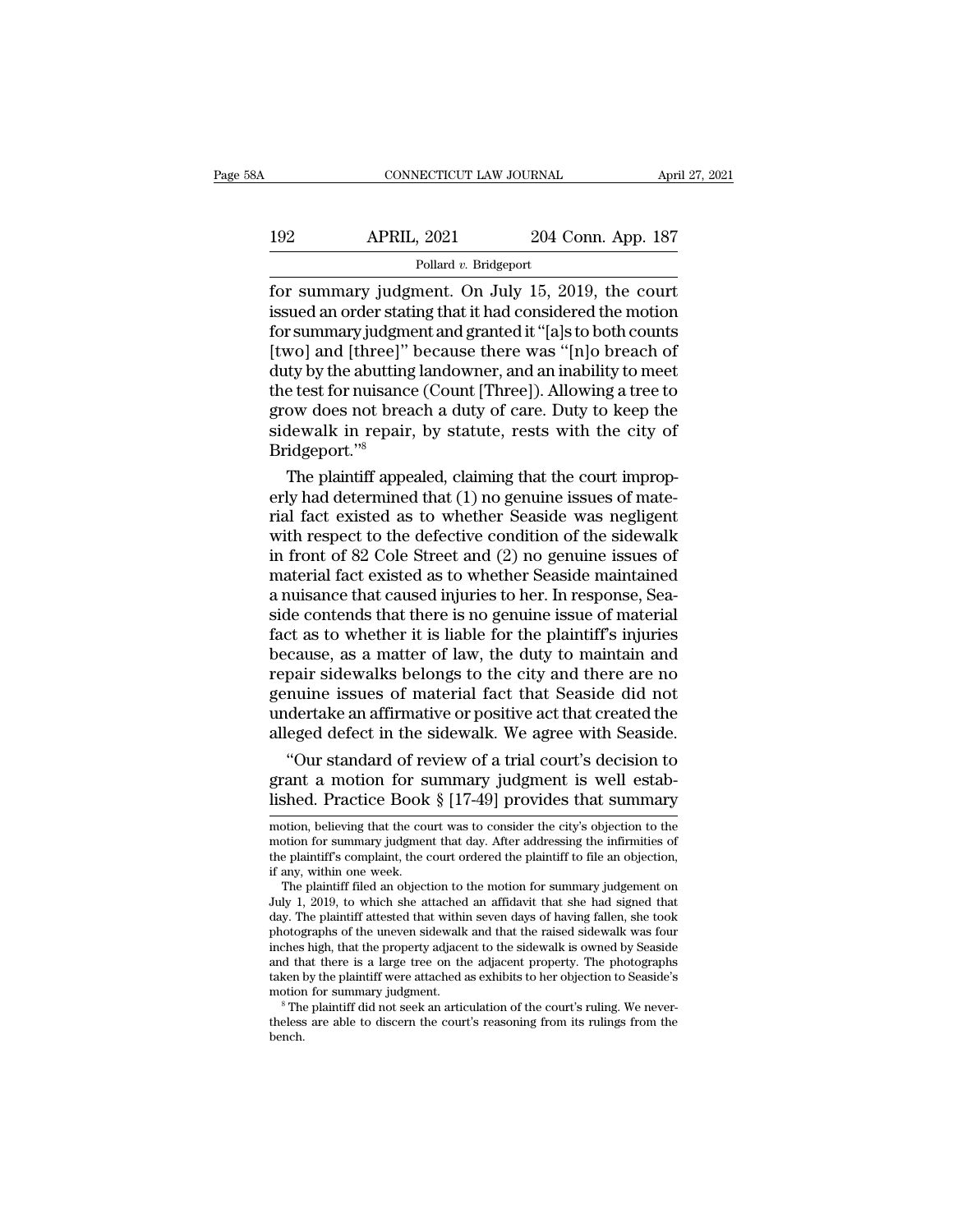| 021                | CONNECTICUT LAW JOURNAL | Page 59A |
|--------------------|-------------------------|----------|
|                    |                         |          |
| 204 Conn. App. 187 | <b>APRIL, 2021</b>      | 193      |
|                    | Pollard v. Bridgeport   |          |

Fage & CONNECTICUT LAW JOURNAL Page & Page & 204 Conn. App. 187 APRIL, 2021 193<br>Pollard v. Bridgeport<br>judgment shall be rendered forthwith if the pleadings,<br>affidavits and any other proof submitted show that there<br>is no go 204 Conn. App. 187 APRIL, 2021 193<br>
Pollard v. Bridgeport<br>
judgment shall be rendered forthwith if the pleadings,<br>
affidavits and any other proof submitted show that there<br>
is no genuine issue as to any material fact and 204 Conn. App. 187 APRIL, 2021 193<br>
Pollard v. Bridgeport<br>
judgment shall be rendered forthwith if the pleadings,<br>
affidavits and any other proof submitted show that there<br>
is no genuine issue as to any material fact and 204 Conn. App. 187 APRIL, 2021 193<br>
Pollard v. Bridgeport<br>
judgment shall be rendered forthwith if the pleadings,<br>
affidavits and any other proof submitted show that there<br>
is no genuine issue as to any material fact and Pollard v. Bridgeport<br>
in the pleadings,<br>
indigment shall be rendered forthwith if the pleadings,<br>
affidavits and any other proof submitted show that there<br>
is no genuine issue as to any material fact and that the<br>
moving Pollard v. Bridgeport<br>judgment shall be rendered forthwith if the pleadings,<br>affidavits and any other proof submitted show that there<br>is no genuine issue as to any material fact and that the<br>moving party is entitled to ju judgment shall be rendered forthwith if the pleadings,<br>affidavits and any other proof submitted show that there<br>is no genuine issue as to any material fact and that the<br>moving party is entitled to judgment as a matter of affidavits and any other proof submitted show that there<br>is no genuine issue as to any material fact and that the<br>moving party is entitled to judgment as a matter of law.<br>. . . In deciding a motion for summary judgment, th is no genuine issue as to any material fact and that the<br>moving party is entitled to judgment as a matter of law.<br>... In deciding a motion for summary judgment, the<br>trial court must view the evidence in the light most fav moving party is entitled to judgment as a matter of law.<br>  $\ldots$  In deciding a motion for summary judgment, the<br>
trial court must view the evidence in the light most favor-<br>
able to the nonmoving party." (Internal quotatio ... In deciding a motion for summary judgment, the trial court must view the evidence in the light most favorable to the nonmoving party." (Internal quotation marks omitted.) *Dreher* v. Joseph, 60 Conn. App. 257, 259–60, at court must view the evidence in the light most ravoi-<br>le to the nonmoving party." (Internal quotation marks<br>nitted.) *Dreher* v. Joseph, 60 Conn. App. 257, 259–60,<br>9 A.2d 114 (2000). "The test is whether a party would<br>e able to the nonlinoving party. (Internal quotation marks<br>
omitted.) *Dreher v. Joseph*, 60 Conn. App. 257, 259–60,<br>
759 A.2d 114 (2000). "The test is whether a party would<br>
be entitled to a directed verdict on the same fac

matted.) *Dreher* v. *Joseph*, ob Collii. App. 251, 259–00, 759 A.2d 114 (2000). "The test is whether a party would be entitled to a directed verdict on the same facts." *Batick* v. *Seymour*, 186 Conn. 632, 647, 443 A.2d standard the entitled to a directed verdict on the same facts." *Batick* v. *Seymour*, 186 Conn. 632, 647, 443 A.2d 471 (1982).<br>"The party seeking summary judgment has the burden of showing the absence of any genuine issu be entitled to a directed vertict of the same facts. *Batter*<br>v. *Seymour*, 186 Conn. 632, 647, 443 A.2d 471 (1982).<br>"The party seeking summary judgment has the bur-<br>den of showing the absence of any genuine issue [of]<br>ma provide an evidentiary judgment has the burden of showing the absence of any genuine issue [of] material facts which, under applicable principles of substantive law, entitle him to a judgment as a matter of law . . . and "The party seeking summary judgment has the bur-<br>den of showing the absence of any genuine issue [of]<br>material facts which, under applicable principles of sub-<br>stantive law, entitle him to a judgment as a matter of<br>law . den of showing the absence of any genuine issue [of]<br>material facts which, under applicable principles of sub-<br>stantive law, entitle him to a judgment as a matter of<br>law . . . and the party opposing such a motion must<br>prov material facts which, under applicable principles of substantive law, entitle him to a judgment as a matter of<br>law . . . and the party opposing such a motion must<br>provide an evidentiary foundation to demonstrate the<br>existe stantive law, entitle him to a judgment as a matter of<br>law . . . and the party opposing such a motion must<br>provide an evidentiary foundation to demonstrate the<br>existence of a genuine issue of material fact." (Citation<br>omi law . . . and the party opposing such a motion must<br>provide an evidentiary foundation to demonstrate the<br>existence of a genuine issue of material fact." (Citation<br>omitted; internal quotation marks omitted.) *Doty* v.<br>*Mucc* provide an evidentiary foundation to demonstrate the existence of a genuine issue of material fact." (Citation omitted; internal quotation marks omitted.) *Doty v. Mucci*, 238 Conn. 800, 805–806, 679 A.2d 945 (1996). A fac existence of a genuine issue of material fact." (Citation<br>
omitted; internal quotation marks omitted.) *Doty* v.<br> *Mucci*, 238 Conn. 800, 805–806, 679 A.2d 945 (1996). A<br>
fact is material when it will make a difference in omitted; internal quotation marks omitted.) *Doty* v.<br> *Mucci*, 238 Conn. 800, 805–806, 679 A.2d 945 (1996). A<br>
fact is material when it will make a difference in the<br>
outcome of a case. *DiPietro* v. *Farmington Sports*<br> *Mucci*, 238 Conn. 800, 805–806, 679 A.2d 945 (1996). A<br>fact is material when it will make a difference in the<br>outcome of a case. *DiPietro* v. *Farmington Sports*<br>*Arena*, *LLC*, 306 Conn. 107, 116, 49 A.3d 951 (2012).<br>" fact is material when it will make a difference in the outcome of a case. *DiPietro* v. *Farmington Sports Arena*, *LLC*, 306 Conn. 107, 116, 49 A.3d 951 (2012). "The issue must be one which the party opposing the motio outcome of a case. *DiPietro* v. *Farmington Sports*<br>Arena, LLC, 306 Conn. 107, 116, 49 A.3d 951 (2012).<br>"The issue must be one which the party opposing the<br>motion is entitled to litigate under [its] pleadings and<br>the mere "The issue must be one which the party opposing the<br>motion is entitled to litigate under [its] pleadings and<br>the mere existence of a factual dispute apart from the<br>pleadings is not enough to preclude summary judgment."<br>(I motion is entitled to litigate under [its] pleadings and<br>the mere existence of a factual dispute apart from the<br>pleadings is not enough to preclude summary judgment."<br>(Internal quotation marks omitted.)  $Trotta$  v.  $Branford$ ,<br> $2$ the mere existence of a factual dispute apart from the pleadings is not enough to preclude summary judgment."<br>(Internal quotation marks omitted.)  $Trotta$  v.  $Branford$ ,  $26$  Conn. App. 407, 412–13, 601 A.2d 1036 (1992). "The fac pleadings is not enough to preclude summary judgment."<br>(Internal quotation marks omitted.) *Trotta v. Branford*,<br>26 Conn. App. 407, 412–13, 601 A.2d 1036 (1992). "The<br>facts at issue are those alleged in the pleadings. . . (Internal quotation marks omitted.) *Trotta v. Branford*, 26 Conn. App. 407, 412–13, 601 A.2d 1036 (1992). "The facts at issue are those alleged in the pleadings. . . . The purpose of [a] complaint is to limit the issues t 26 Conn. App. 407, 412–13, 601 A.2d 1036 (1992). "The facts at issue are those alleged in the pleadings. . . . The purpose of [a] complaint is to limit the issues to be decided at the trial of a case and [it] is calculate Let  $\alpha$  is at issue are those aneged in the preadings. . . . .<br>
i.e purpose of [a] complaint is to limit the issues to<br>
decided at the trial of a case and [it] is calculated to<br>
event surprise." (Citation omitted; emphas The purpose of [a] complaint is to finitude issues to<br>be decided at the trial of a case and [it] is calculated to<br>prevent surprise." (Citation omitted; emphasis omitted;<br>internal quotation marks omitted.) Vaillancourt v. L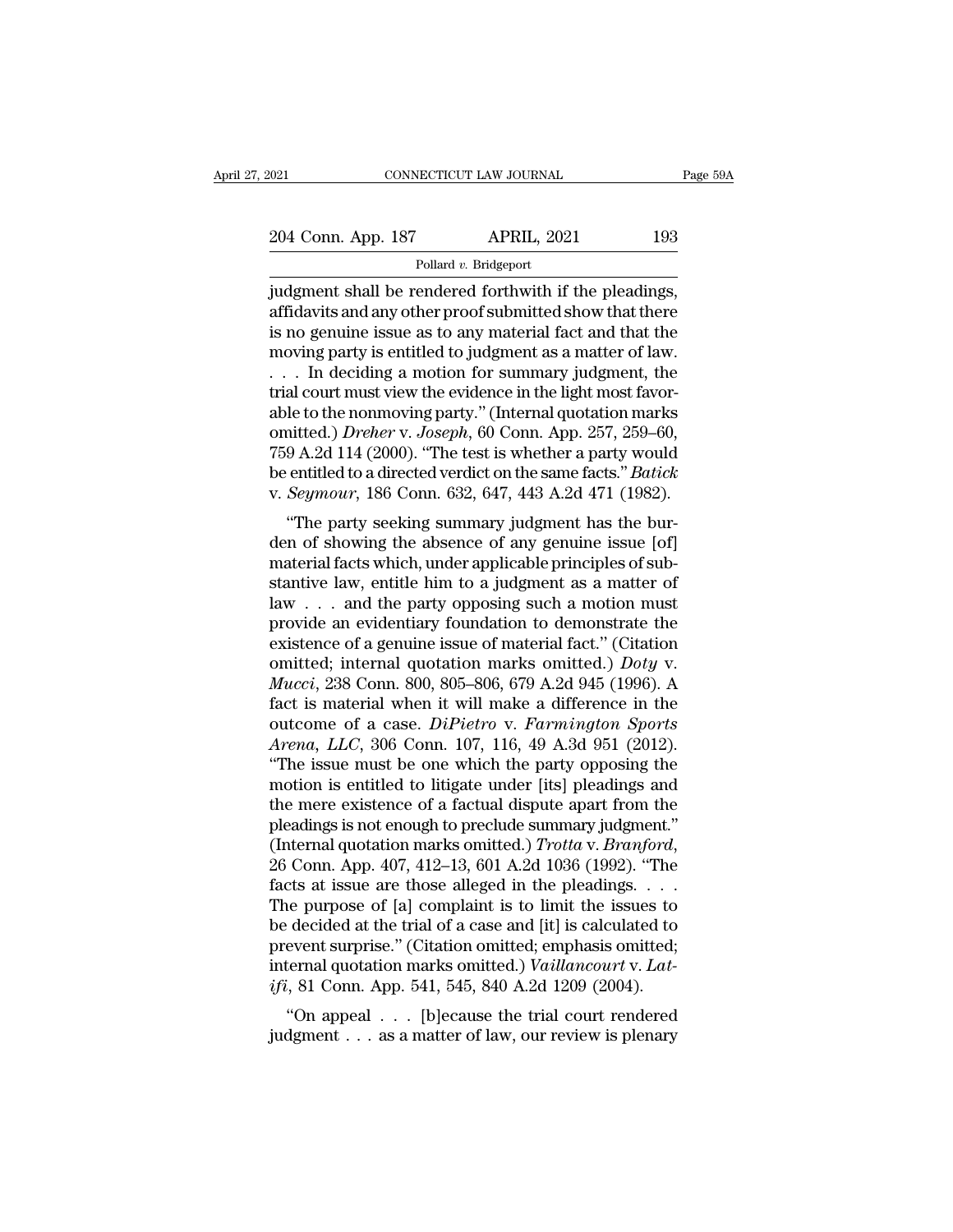| A   | CONNECTICUT LAW JOURNAL |                    | April 27, 2021 |
|-----|-------------------------|--------------------|----------------|
|     |                         |                    |                |
| 194 | <b>APRIL, 2021</b>      | 204 Conn. App. 187 |                |
|     | Pollard v. Bridgeport   |                    |                |

CONNECTICUT LAW JOURNAL APT<br>
APRIL, 2021 204 Conn. App. 187<br>
Pollard v. Bridgeport<br>
and we must decide whether [the trial court's] conclu-<br>
sions are legally and logically correct and find support in<br>
the facts that appear Since 194<br>
Simulate 2021 204 Conn. App. 187<br>
Pollard v. Bridgeport<br>
and we must decide whether [the trial court's] conclusions<br>
are legally and logically correct and find support in<br>
the facts that appear in the record." (  $\begin{tabular}{ll} \bf 194 & APRIL, 2021 & 204 Conn. App. 187 \\ \hline \multicolumn{1}{l}{\bf 194} & \multicolumn{1}{l}{\bf 194} & \multicolumn{1}{l}{\bf 197} \\ \hline \end{tabular} \\ \begin{tabular}{ll} \bf 194 & \bf 1987 \\ \bf 204 & \bf 1997 \\ \bf 204 & \bf 1997 \\ \bf 204 & \bf 1997 \\ \bf 204 & \bf 1997 \\ \bf 205 & \bf 1987 \\ \bf 206 & \bf 1997 \\ \bf 207$ 194 APRIL, 2021 204 Conn. App. 187<br>
Pollard v. Bridgeport<br>
and we must decide whether [the trial court's] conclusions are legally and logically correct and find support in<br>
the facts that appear in the record." (Internal q and we must defined<br>and we must defined<br>sions are legall<br>the facts that a<br>marks omitted<br>App. 260. The plaintiff's first claim is that the trial court in prop-<br>The plaintiff's first claim is that the trial quotation<br>pp. 260.<br>The plaintiff's first claim is that the trial court improp-<br>ly granted the motion for summary ju

I

Erlie are regainy analogically correct and interact points.<br>
the facts that appear in the record." (Internal quotation<br>
marks omitted.) *Dreher* v. *Joseph*, supra, 60 Conn.<br>
App. 260.<br>
I<br>
The plaintiff's first claim is th marks omitted.) *Dreher* v. *Joseph*, supra, 60 Conn.<br>App. 260.<br>I<br>The plaintiff's first claim is that the trial court improp-<br>erly granted the motion for summary judgment because<br>material questions of fact exist as to whet Final is since in state in the defective sidewalk.<br>App. 260.<br>I<br>The plaintiff's first claim is that the trial court improp-<br>erly granted the motion for summary judgment because<br>material questions of fact exist as to whethe The plaintiff's fir<br>erly granted the mo<br>material questions<br>is liable in neglige<br>do not agree.<br>During the cour The plaintiff's first claim is that the trial court improp-<br>ly granted the motion for summary judgment because<br>aterial questions of fact exist as to whether Seaside<br>liable in negligence for the defective sidewalk. We<br>not The plaintiff s first claim is that the trial court improperly granted the motion for summary judgment because<br>material questions of fact exist as to whether Seaside<br>is liable in negligence for the defective sidewalk. We<br>d

erly granted the motion for summary judgment because<br>material questions of fact exist as to whether Seaside<br>is liable in negligence for the defective sidewalk. We<br>do not agree.<br>During the course of the July 15, 2019 hearin material questions of fact exist as to whether Seaside<br>is liable in negligence for the defective sidewalk. We<br>do not agree.<br>During the course of the July 15, 2019 hearing, the<br>court granted the motion for summary judgment is liable in negligence for the defective sidewalk. We<br>do not agree.<br>During the course of the July 15, 2019 hearing, the<br>court granted the motion for summary judgment with<br>respect to count two stating: "While there is a du do not agree.<br>
During the course of the July 15, 2019 hearing, the<br>
court granted the motion for summary judgment with<br>
respect to count two stating: "While there is a duty of<br>
an abutting landowner to conduct his affairs During the course of the July 15, 2019 hearing, the<br>court granted the motion for summary judgment with<br>respect to count two stating: "While there is a duty of<br>an abutting landowner to conduct his affairs so as not<br>to injur court granted the motion for summary judgment with<br>respect to count two stating: "While there is a duty of<br>an abutting landowner to conduct his affairs so as not<br>to injure a traveler in the lawful use of the highway,<br>the a respect to count two stating: "While there is a duty of<br>an abutting landowner to conduct his affairs so as not<br>to injure a traveler in the lawful use of the highway,<br>the allegations of duty in paragraph 5 of the complaint<br> an abutting landowner to conduct his affairs so as not<br>to injure a traveler in the lawful use of the highway,<br>the allegations of duty in paragraph 5 of the complaint<br>clearly do not apply. There is no duty on the part of a to injure a traveler in the lawful use of the highway,<br>the allegations of duty in paragraph 5 of the complaint<br>clearly do not apply. There is no duty on the part of an<br>abutting landowner to inspect a highway, which is the the allegations of duty in paragraph 5 of the complaint<br>clearly do not apply. There is no duty on the part of an<br>abutting landowner to inspect a highway, which is the<br>duty of the municipality, to repair or to maintain it clearly do not apply. There is no duty on the part of an abutting landowner to inspect a highway, which is the duty of the municipality, to repair or to maintain it or to warn  $\dots$  [of] the dangerous [or] defective condit abutting landowner to inspect a highway, which is the<br>duty of the municipality, to repair or to maintain it or<br>to warn  $\ldots$  [of] the dangerous [or] defective condi-<br>tion. The only thing that the abutting landowner has an duty of the municipality, to repair or to maintain it or<br>to warn  $\ldots$  [of] the dangerous [or] defective condi-<br>tion. The only thing that the abutting landowner has an<br>obligation to do is to conduct its affairs so as not to warn  $\ldots$  [of] the dangerous [or] defective condition. The only thing that the abutting landowner has an obligation to do is to conduct its affairs so as not to injure travelers, and that duty is not breached by a tre tion. The only thing that the abutting landowner has an obligation to do is to conduct its affairs so as not to injure travelers, and that duty is not breached by a tree growing on the property creating a defect, which it obligation to do is to conduct its affairs so as not to<br>injure travelers, and that duty is not breached by a tree<br>growing on the property creating a defect, which it is<br>the duty of the municipality to repair, which is unde injure travelers, and that duty is not breached by a tree<br>growing on the property creating a defect, which it is<br>the duty of the municipality to repair, which is under<br>the jurisdiction of the tree warden by statute, and wh growing on the property creating a defect, which it is<br>the duty of the municipality to repair, which is under<br>the jurisdiction of the tree warden by statute, and which<br>does not impose liability for essentially nonfeasance, the duty of the municipality to repair, which is under<br>the jurisdiction of the tree warden by statute, and which<br>does not impose liability for essentially nonfeasance,<br>not misfeasance on the  $\dots$  homeowner or the abut-<br>ti the jurisdiction of the tree warden<br>does not impose liability for esse<br>not misfeasance on the  $\dots$  hon<br>ting property owner. The claim h<br>is that the defect is a raised, unever<br>tion of the sidewalk, that's the o<br>not the abu es not mpose hability for essentially nonteasance,<br>t misfeasance on the  $\ldots$  homeowner or the abut-<br>ig property owner. The claim here in this complaint<br>that the defect is a raised, uneven, deteriorated condi-<br>on of the s not misteasance on the  $\ldots$  homeowner or the abutting property owner. The claim here in this complaint<br>is that the defect is a raised, uneven, deteriorated condi-<br>tion of the sidewalk, that's the obligation of the city,<br>

ting property owner. The claim here in this complaint<br>is that the defect is a raised, uneven, deteriorated condi-<br>tion of the sidewalk, that's the obligation of the city,<br>not the abutting landowner."<br>"The essential element is that the defect is a raised, uneven, deteriorated condition of the sidewalk, that's the obligation of the city, not the abutting landowner."<br>"The essential elements of a cause of action in negligence are well establishe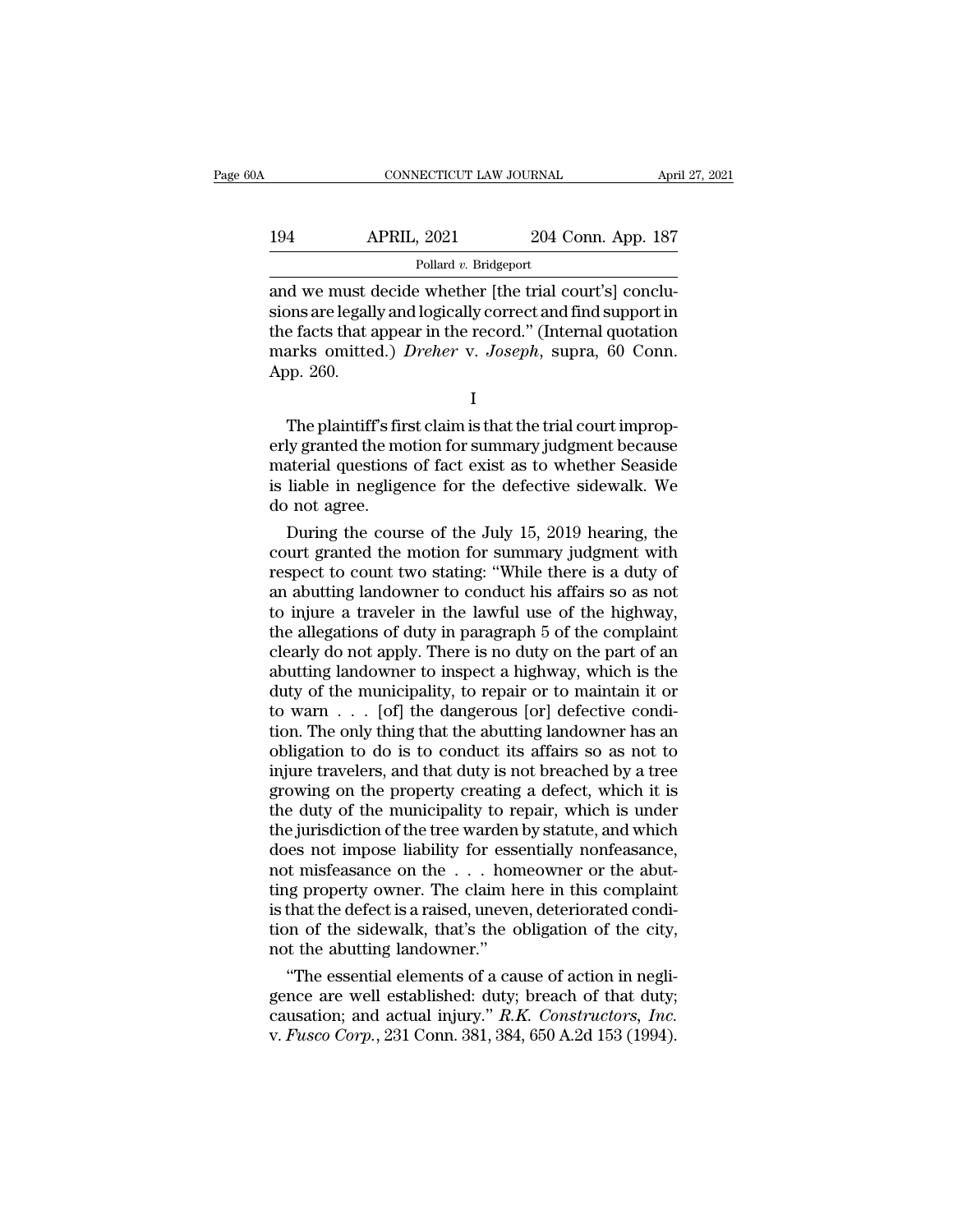Pollard *v.* Bridgeport

CONNECTICUT LAW JOURNAL Page 61A<br>
204 Conn. App. 187 APRIL, 2021 195<br>
Pollard v. Bridgeport<br>
We need only address the first element of negligence<br>
because it is dispositive of the plaintiff's claim. "The<br>
existence of a du 204 Conn. App. 187 APRIL, 2021 195<br>
Pollard v. Bridgeport<br>
We need only address the first element of negligence<br>
because it is dispositive of the plaintiff's claim. "The<br>
existence of a duty is a question of law and only 204 Conn. App. 187 APRIL, 2021 195<br>
Pollard v. Bridgeport<br>
We need only address the first element of negligence<br>
because it is dispositive of the plaintiff's claim. "The<br>
existence of a duty is a question of law and only 204 Conn. App. 187 APRIL, 2021 195<br>
Pollard v. Bridgeport<br>
We need only address the first element of negligence<br>
because it is dispositive of the plaintiff's claim. "The<br>
existence of a duty is a question of law and only Pollard v. Bridgeport<br>
We need only address the first element of negligence<br>
because it is dispositive of the plaintiff's claim. "The<br>
existence of a duty is a question of law and only if such<br>
a duty is found to exist do Pollard v. Bridgeport<br>We need only address the first element of negligence<br>because it is dispositive of the plaintiff's claim. "The<br>existence of a duty is a question of law and only if such<br>a duty is found to exist does t We need only address the first element of negligence<br>because it is dispositive of the plaintiff's claim. "The<br>existence of a duty is a question of law and only if such<br>a duty is found to exist does the trier of fact then<br> because it is dispositive of the plaintiff's claim. "The existence of a duty is a question of law and only if such a duty is found to exist does the trier of fact then determine whether the defendant violated that duty in existence of a duty is a question of law and only if such<br>a duty is found to exist does the trier of fact then<br>determine whether the defendant violated that duty in<br>the particular situation at hand....Because the<br>court's a duty is found to exist does the trier of fact then<br>determine whether the defendant violated that duty in<br>the particular situation at hand.... Because the<br>court's determination of whether the defendant owed<br>a duty of car determine whether the defendant violated that duty in<br>the particular situation at hand. . . . Because the<br>court's determination of whether the defendant owed<br>a duty of care to the plaintiff is a question of law, our<br>standa the particular situation at hand.... Because the<br>court's determination of whether the defendant owed<br>a duty of care to the plaintiff is a question of law, our<br>standard of review is plenary.... Our Supreme Court<br>has stated court's determination of whether the defendant owed<br>a duty of care to the plaintiff is a question of law, our<br>standard of review is plenary.... Our Supreme Court<br>has stated that the test for the existence of a legal duty<br> a duty of care to the plaintiff is a question of law, our standard of review is plenary. . . . Our Supreme Court<br>has stated that the test for the existence of a legal duty<br>of care entails (1) a determination of whether an standard of review is plenary. . . . Our Supreme Court<br>has stated that the test for the existence of a legal duty<br>of care entails (1) a determination of whether an ordi-<br>nary person in the defendant's position, knowing wha has stated that the test for the existence of a legal duty<br>of care entails (1) a determination of whether an ordi-<br>nary person in the defendant's position, knowing what<br>the defendant knew or should have known, would anticof care entails (1) a determination of whether an ordinary person in the defendant's position, knowing what<br>the defendant knew or should have known, would antic-<br>ipate that harm of the general nature of that suffered<br>was l mary person in the defendant's position, knowing what<br>the defendant knew or should have known, would antic-<br>ipate that harm of the general nature of that suffered<br>was likely to result, and (2) a determination, on the basi the defendant knew or should have known, would antic-<br>ipate that harm of the general nature of that suffered<br>was likely to result, and (2) a determination, on the basis<br>of a public policy analysis, of whether the defendant ipate that harm of the general nature of that suffered<br>was likely to result, and (2) a determination, on the basis<br>of a public policy analysis, of whether the defendant's<br>responsibility for its negligent conduct should ex was likely to result, and (2) a determination, on the basis<br>of a public policy analysis, of whether the defendant's<br>responsibility for its negligent conduct should extend<br>to the particular consequences or particular plain of a public policy analysis, of whether the defendant's<br>responsibility for its negligent conduct should extend<br>to the particular consequences or particular plaintiff in<br>the case. . . . The first part of the test invokes<br>th responsibility for its negligent conduct should extend<br>to the particular consequences or particular plaintiff in<br>the case.... The first part of the test invokes the<br>question of foreseeability, and the second part invokes<br> to the particular<br>the case....<br>question of fores<br>the question of p<br>ted.) *McFarline*<br>A.3d 417 (2017),<br>557 (2018).<br>"It has long be e case.... The first part of the test invokes the<br>
estion of foreseeability, and the second part invokes<br>
e question of policy." (Internal quotation marks omit-<br>
d.) *McFarline* v. *Mickens*, 177 Conn. App. 83, 92, 173<br>
3 question of foreseeability, and the second part invokes<br>the question of policy." (Internal quotation marks omit-<br>ted.) *McFarline* v. *Mickens*, 177 Conn. App. 83, 92, 173<br>A.3d 417 (2017), cert. denied, 327 Conn. 997, 176

the question of policy." (Internal quotation marks omitted.) *McFarline* v. *Mickens*, 177 Conn. App. 83, 92, 173<br>A.3d 417 (2017), cert. denied, 327 Conn. 997, 176 A.3d<br>557 (2018).<br>"It has long been established that munic fed.) *McFarline* v. *Mckens*, 177 Conn. App. 83, 92, 173<br>A.3d 417 (2017), cert. denied, 327 Conn. 997, 176 A.3d<br>557 (2018).<br>"It has long been established that municipalities have<br>the primary duty to maintain public sidew A.3d 417 (2017), cert. denied, 327 Conn. 997, 176 A.3d<br>557 (2018).<br>"It has long been established that municipalities have<br>the primary duty to maintain public sidewalks in a rea-<br>sonably safe condition. . . . General Statu b57 (2018).<br>
"It has long been established that municipalities have<br>
the primary duty to maintain public sidewalks in a rea-<br>
sonably safe condition. . . . General Statutes § 13a-99<br>
further provides in relevant part that "It has long been established that municipalities have<br>the primary duty to maintain public sidewalks in a rea-<br>sonably safe condition. . . . General Statutes § 13a-99<br>further provides in relevant part that [t]owns<sup>9</sup> shal the primary duty to maintain public sidewalks in a reasonably safe condition. . . . General Statutes § 13a-99 further provides in relevant part that [t]owns<sup>9</sup> shall, within their respective limits, build and repair all n sonably safe condition. . . . General Statutes  $\S$  13a-99<br>further provides in relevant part that [t]owns<sup>9</sup> shall,<br>within their respective limits, build and repair all neces-<br>sary highways and bridges . . . except when su further provides in relevant part that [t]owns<sup>9</sup> shall,<br>within their respective limits, build and repair all neces-<br>sary highways and bridges  $\ldots$  except when such duty<br>belongs to some particular person.  $\ldots$  When a si within their respective limits, build and repair all necessary highways and bridges . . . except when such duty belongs to some particular person. . . . When a sidewalk along a public street in a city [has] been construct sary highways and bridges  $\ldots$  except when such duty<br>belongs to some particular person.  $\ldots$  When a side-<br>walk along a public street in a city [has] been con-<br>structed and thrown open for public use, and used in<br>connect ructed and thrown open for public use, and used in onnection with the rest of the street, [it] must, as a art of the street, be maintained by the city, and kept  $\frac{1}{1}$  such repair as to be reasonably safe and convenien connection wire<br>part of the stre<br>in such repair<br><sup>9</sup>The word "town<br>Statutes § 13a-1 (b).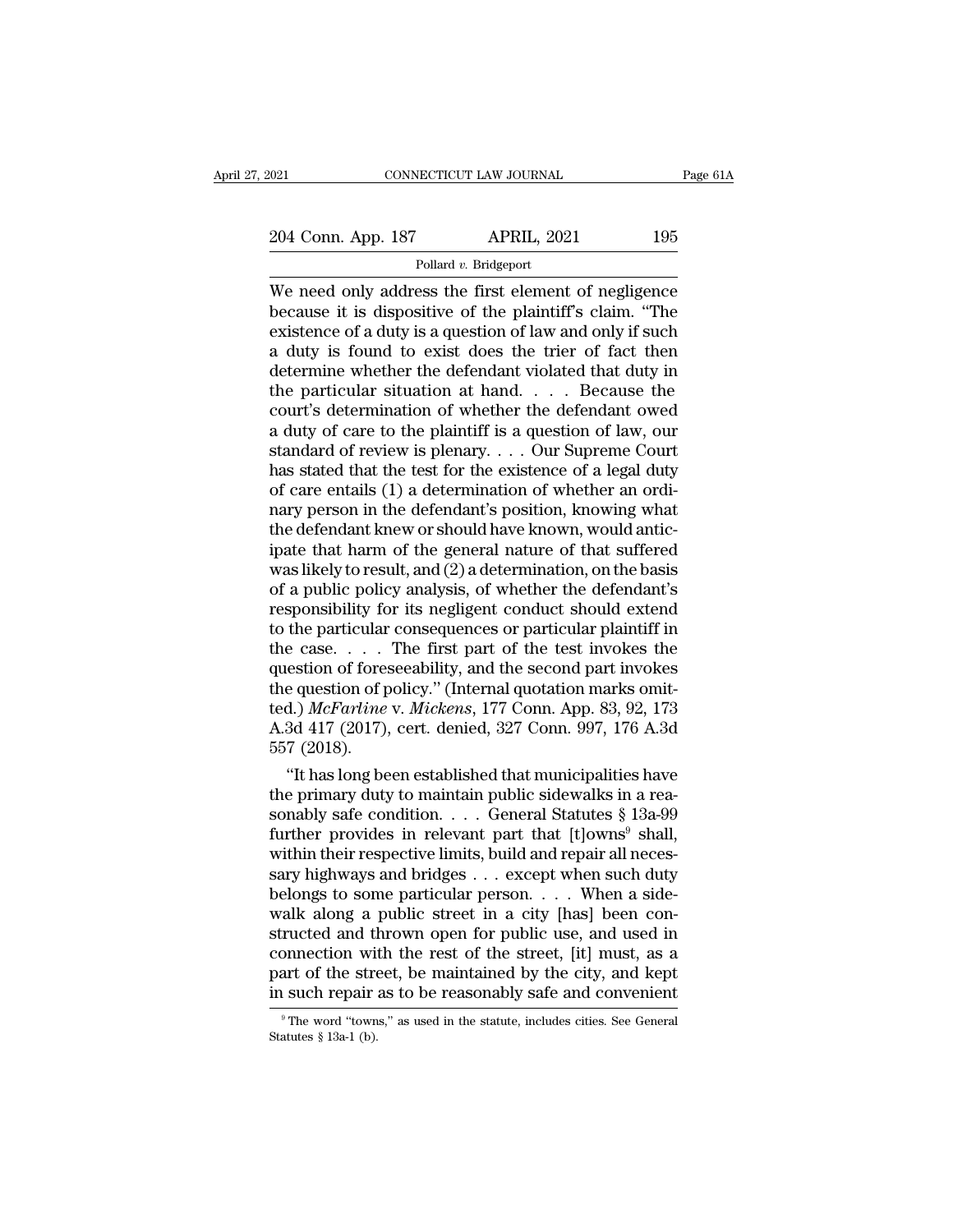# CONNECTICUT LAW JOURNAL April 27, 2021<br>196 APRIL, 2021 204 Conn. App. 187<br>Pollard v. Bridgeport

Pollard *v.* Bridgeport

FORTE CONNECTICUT LAW JOURNAL April 27, 2021<br>196 APRIL, 2021 204 Conn. App. 187<br>Pollard v. Bridgeport<br>for . . . travelers . . . .'' (Citation omitted; footnote<br>added; internal quotation marks omitted.) Id., 93. A<br>town or g added; internal quotation marks omitted.) Id., 93. A 196 APRIL, 2021 204 Conn. App. 187<br>
Pollard v. Bridgeport<br>
for . . . travelers . . . . " (Citation omitted; footnote<br>
added; internal quotation marks omitted.) Id., 93. A<br>
town or city has a duty to keep highways in good 196 APRIL, 2021 204 Conn. App. 187<br>
Pollard v. Bridgeport<br>
for . . . travelers . . . . " (Citation omitted; footnote<br>
added; internal quotation marks omitted.) Id., 93. A<br>
town or city has a duty to keep highways in good r Pollard v. Bridgeport<br> **aince in the Connect of Science And Algerity Connect added;** internal quotation marks omitted.) Id., 93. A<br>
town or city has a duty to keep highways in good repair,<br>
including the sidewalks. See *Ry* Pollard v. Bridgeport<br>
for . . . travelers . . . . " (Citation omitted; footnote<br>
added; internal quotation marks omitted.) Id., 93. A<br>
town or city has a duty to keep highways in good repair,<br>
including the sidewalks. Se for . . . travelers . . . ." (Citation omitted; footnote added; internal quotation marks omitted.) Id., 93. A town or city has a duty to keep highways in good repair, including the sidewalks. See  $Ryszkiewicz$  v. New Brit-<br>ain added; internal quotation marks omitted.) Id., 93. A<br>town or city has a duty to keep highways in good repair,<br>including the sidewalks. See  $Ryszkiewicz$  v. New Brit-<br>ain, 193 Conn. 589, 594 and n.5, 479 A.2d 793 (1984).<br>"An ab town or city has a duty to keep highways in good repair,<br>including the sidewalks. See *Ryszkiewicz* v. *New Brit-*<br>ain, 193 Conn. 589, 594 and n.5, 479 A.2d 793 (1984).<br>"An abutting landowner, in the absence of statute or<br> including the sidewalks. See *Ryszkiewicz* v. *New Britain*, 193 Conn. 589, 594 and n.5, 479 A.2d 793 (1984).<br>"An abutting landowner, in the absence of statute or ordinance, ordinarily is under no duty to keep the public s *ain*, 193 Conn. 589, 594 and n.5, 479 A.2d 793 (1984).<br>
"An abutting landowner, in the absence of statute or ordinance, ordinarily is under no duty to keep the public<br>
sidewalk in front of his property in a reasonably sa "An abutting landowner, in the absence of statute or ordinance, ordinarily is under no duty to keep the public sidewalk in front of his property in a reasonably safe condition for travel." *Wilson* v. *New Haven*, 213 Conn ordinance, ordinarily is under no duty to keep the public<br>sidewalk in front of his property in a reasonably safe<br>condition for travel." *Wilson v. New Haven*, 213 Conn.<br>277, 280, 567 A.2d 829 (1989). As a general rule, own The plaintiff argues, however, that are exception to the neral rule, owners<br>and are not liable for injuries caused by defects on<br>blic sidewalks abutting their property. *Robinson* v.<br>anfarani, 314 Conn. 521, 529, 107 A.3d 277, 280, 567 A.2d 829 (1989). As a general rule, owners<br>of land are not liable for injuries caused by defects on<br>public sidewalks abutting their property. *Robinson v.*<br>*Cianfarani*, 314 Conn. 521, 529, 107 A.3d 375 (201

property set that the form in a general rate, owners<br>of land are not liable for injuries caused by defects on<br>public sidewalks abutting their property. *Robinson v.*<br>*Cianfarani*, 314 Conn. 521, 529, 107 A.3d 375 (2014).<br> public sidewalks abutting their property. *Robinson v.*<br>Cianfarani, 314 Conn. 521, 529, 107 A.3d 375 (2014).<br>The plaintiff argues, however, that an exception to the<br>general rule applies in the present case, as an abutting Cianfarani, 314 Conn. 521, 529, 107 A.3d 375 (2014).<br>The plaintiff argues, however, that an exception to the<br>general rule applies in the present case, as an abutting<br>property owner can be held liable in negligence or pub-The plaintiff argues, however, that an exception to the<br>general rule applies in the present case, as an abutting<br>property owner can be held liable in negligence or pub-<br>lic nuisance for injuries resulting from the unsafe c The plaintiff argues, however, that an exception to the<br>general rule applies in the present case, as an abutting<br>property owner can be held liable in negligence or pub-<br>lic nuisance for injuries resulting from the unsafe c general rule applies in the present case, as an abutting<br>property owner can be held liable in negligence or pub-<br>lic nuisance for injuries resulting from the unsafe condi-<br>tion of a public sidewalk caused by the positive a property owner can be held liable in negligence or pub-<br>lic nuisance for injuries resulting from the unsafe condi-<br>tion of a public sidewalk caused by the positive acts of<br>the abutting property owner. *Hanlon* v. *Waterbur* lic nuisance for injuries resulting from the unsafe condition of a public sidewalk caused by the positive acts of<br>the abutting property owner. *Hanlon* v. *Waterbury*, 108<br>Conn. 197, 200–201, 142 A. 681 (1928) (negligence tion of a public sidewalk caused by the positive acts of<br>the abutting property owner. *Hanlon v. Waterbury*, 108<br>Conn. 197, 200–201, 142 A. 681 (1928) (negligence to<br>allow gasoline from pump to spill onto sidewalk); *Gam-<br>* the abutting property owner. *Hanlon* v. *Waterbury*, 108<br>Conn. 197, 200–201, 142 A. 681 (1928) (negligence to<br>allow gasoline from pump to spill onto sidewalk); *Gam-<br>bardella* v. *Kaoud*, supra, 38 Conn. App. 359, citing Conn. 197, 200–201, 142 A. 681 (1928) (negligence to<br>allow gasoline from pump to spill onto sidewalk);  $Gam$ <br>bardella v. Kaoud, supra, 38 Conn. App. 359, citing *Perk-*<br>ins v. Weibel, 132 Conn. 50, 52, 42 A.2d 360 (1945) (p allow gasoline from pump to spill onto sidewalk); *Gambardella v. Kaoud*, supra, 38 Conn. App. 359, citing *Perkins v. Weibel*, 132 Conn. 50, 52, 42 A.2d 360 (1945) (public nuisance created by grease emanating from premise bardella v. Kaoud, supra, 38 Conn. App. 359, citing Perkins v. Weibel, 132 Conn. 50, 52, 42 A.2d 360 (1945) (pub-<br>lic nuisance created by grease emanating from premises<br>onto sidewalk). Indeed, the law of Connecticut holds<br> ins v. Weibel, 132 Conn. 50, 52, 42 A.2d 360 (1945) (pub-<br>lic nuisance created by grease emanating from premises<br>onto sidewalk). Indeed, the law of Connecticut holds<br>that "an owner of property abutting on a highway rests<br>u lic nuisance created by grease emanating from premises<br>onto sidewalk). Indeed, the law of Connecticut holds<br>that "an owner of property abutting on a highway rests<br>under an obligation to use reasonable care to keep his<br>prem onto sidewalk). Indeed, the law of Connecticut holds<br>that "an owner of property abutting on a highway rests<br>under an obligation to use reasonable care to keep his<br>premises in such condition as not to endanger travelers<br>in that "an owner of property abutting on a highway rests<br>under an obligation to use reasonable care to keep his<br>premises in such condition as not to endanger travelers<br>in their lawful use of the highway; and that if he fails under an obligation to use reasonable care to keep his<br>premises in such condition as not to endanger travelers<br>in their lawful use of the highway; and that if he fails<br>to do so, and thereby renders the highway unsafe for<br>t premises in such condition as not to endanger travelers<br>in their lawful use of the highway; and that if he fails<br>to do so, and thereby renders the highway unsafe for<br>travel, he makes himself liable." (Internal quotation<br>ma in their lawful use of the highway; and that if he fails<br>to do so, and thereby renders the highway unsafe for<br>travel, he makes himself liable." (Internal quotation<br>marks omitted.) *Kane* v. *New Idea Realty Co.*, 104 Conn. to do so, and thereby renders the highway unsafe for<br>travel, he makes himself liable." (Internal quotation<br>marks omitted.)  $Kane$  v. New Idea Realty Co., 104 Conn.<br>508, 515, 133 A. 686 (1926), quoting Ruocco v. United<br>Adver travel, he makes himself liable." (Internal quotation marks omitted.) *Kane* v. *New Idea Realty Co.*, 104 Conn. 508, 515, 133 A. 686 (1926), quoting *Ruocco v. United Advertising Corp.*, 98 Conn. 241, 247, 119 A. 48 (1922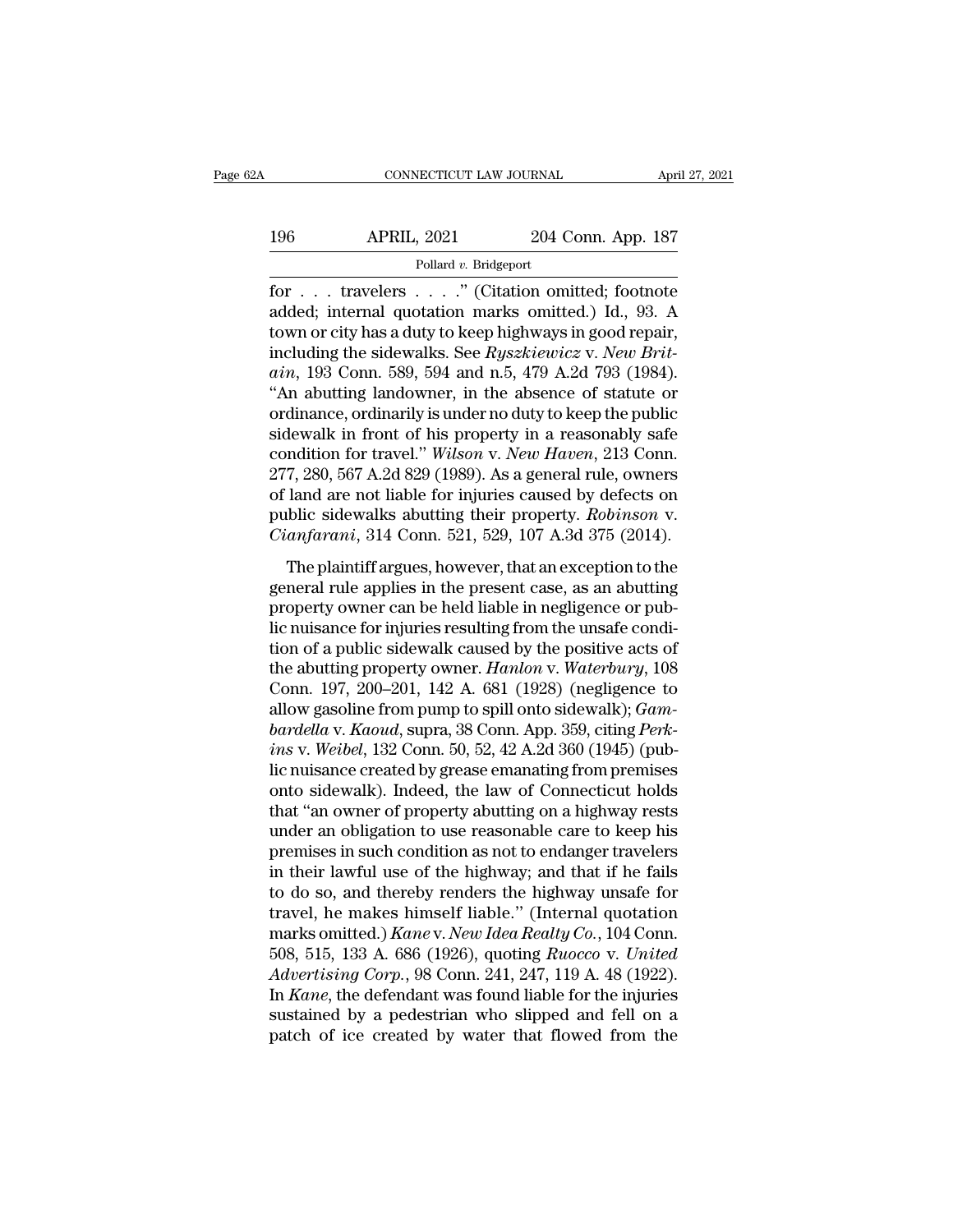2021 CONNECTICUT LAW JOURNAL Page 63A<br>204 Conn. App. 187 APRIL, 2021 197<br>Pollard v. Bridgeport

Pollard *v.* Bridgeport

onton app. 187 MPRIL, 2021 Page 63A<br>
204 Conn. App. 187 APRIL, 2021 197<br>
Pollard v. Bridgeport<br>
defendant's business onto a sidewalk. *Kane* v. *New Idea*<br> *Realty Co.*, supra, 509. In that case, our Supreme Court<br>
hold th *Realty Co.*, supra, 509. In that case, our Supreme Court and that by permitting water to flow from one's premises onto the land of another, the defendant engaged 204 Conn. App. 187 APRIL, 2021 197<br>
Pollard v. Bridgeport<br>
defendant's business onto a sidewalk. Kane v. New Idea<br>
Realty Co., supra, 509. In that case, our Supreme Court<br>
held that by permitting water to flow from one's 204 Conn. App. 187 APRIL, 2021 197<br>
Pollard v. Bridgeport<br>
defendant's business onto a sidewalk. Kane v. New Idea<br>
Realty Co., supra, 509. In that case, our Supreme Court<br>
held that by permitting water to flow from one's Follard v. Bridgeport<br>
defendant's business onto a sidewalk. Kane v. New Idea<br>
Realty Co., supra, 509. In that case, our Supreme Court<br>
held that by permitting water to flow from one's prem-<br>
ises onto the land of another, Pollard v. Bridgeport<br>defendant's business onto a sidewalk. Kane v. New Idea<br>Realty Co., supra, 509. In that case, our Supreme Court<br>held that by permitting water to flow from one's prem-<br>ises onto the land of another, the defendant's business onto a sidewalk. *Kane* v. *New Idea*<br>*Realty Co.*, supra, 509. In that case, our Supreme Court<br>held that by permitting water to flow from one's prem-<br>ises onto the land of another, the defendant engag Realty Co., supra, 509. In th<br>held that by permitting wat<br>ises onto the land of anotl<br>in an affirmative act that ga<br>Id., 515–16. We conclude th<br>is not an affirmative act of<br>which the tree grows.<br>The plaintiff alleges tha In that by permitting water to now front one s premises onto the land of another, the defendant engaged<br>an affirmative act that gave rise to potential liability.<br>., 515–16. We conclude that the growth of tree roots<br>not an that it actively caused that defective conditions and the side was negliged in an affirmative act that the growth of tree roots<br>is not an affirmative act of the owner of the land on<br>which the tree grows.<br>The plaintiff alle

Id., 515–16. We conclude that the growth of tree roots<br>is not an affirmative act of the owner of the land on<br>which the tree grows.<br>The plaintiff alleges that Seaside was negligent in<br>that it actively caused the defective c id., 515–10. We conclude that the growth of the roots<br>is not an affirmative act of the owner of the land on<br>which the tree grows.<br>The plaintiff alleges that Seaside was negligent in<br>that it actively caused the defective co is not an animative act of the owner of the land on<br>which the tree grows.<br>The plaintiff alleges that Seaside was negligent in<br>that it actively caused the defective condition of the<br>sidewalk where the plaintiff fell, but sh The plaintiff alleges that Seaside was negligent in<br>that it actively caused the defective condition of the<br>sidewalk where the plaintiff fell, but she failed to specify<br>what Seaside did to create the defect. On appeal, how-The plaintiff alleges that Seaside was negligent in<br>that it actively caused the defective condition of the<br>sidewalk where the plaintiff fell, but she failed to specify<br>what Seaside did to create the defect. On appeal, howthat it actively caused the defective condition of the sidewalk where the plaintiff fell, but she failed to specify what Seaside did to create the defect. On appeal, however, the plaintiff argues that a tree growing on Sea sidewalk where the plaintiff fell, but she failed to specify<br>what Seaside did to create the defect. On appeal, how-<br>ever, the plaintiff argues that a tree growing on Sea-<br>side's property caused the sidewalk to become uneve what Seaside did to create the defect. On appeal, how-<br>ever, the plaintiff argues that a tree growing on Sea-<br>side's property caused the sidewalk to become uneven.<br>The plaintiff, therefore, argues that there is a genuine<br>i ever, the plaintiff argues that a tree growing on Seaside's property caused the sidewalk to become uneven.<br>The plaintiff, therefore, argues that there is a genuine issue of material fact as to whether Seaside was negligent side's property caused the sidewalk to become uneven.<br>The plaintiff, therefore, argues that there is a genuine<br>issue of material fact as to whether Seaside was negli-<br>gent by causing the defective condition of the sidewalk The plaintiff, therefore, argues that there is a genuine<br>issue of material fact as to whether Seaside was negli-<br>gent by causing the defective condition of the sidewalk.<br>The plaintiff's argument is unavailing. In opposing issue of material fact as to whether Seaside was negligent by causing the defective condition of the sidewalk.<br>The plaintiff's argument is unavailing. In opposing the motion for summary judgment, she failed to present evid gent by causing the defective condition of the sidewalk.<br>The plaintiff's argument is unavailing. In opposing the<br>motion for summary judgment, she failed to present<br>evidence of an affirmative act by Seaside that raises a<br>ge The plaintiff's are<br>motion for summevidence of an a<br>genuine issue of<br>within the excep<br>ers are not liable<br>a sidewalk.<br>In the absence Duon for summary judgment, she raned to present<br>idence of an affirmative act by Seaside that raises a<br>muine issue of material fact that would bring this case<br>thin the exception to the rule that adjacent landown-<br>s are not evidence of an animative act by seaside that raises a<br>genuine issue of material fact that would bring this case<br>within the exception to the rule that adjacent landown-<br>ers are not liable for injuries sustained by travelers

relative in the exception to the rule that adjacent landowners are not liable for injuries sustained by travelers on<br>a sidewalk.<br>In the absence of evidence supporting an affirmative<br>act by the defendant, the plaintiff urge whim the exception to the rule that adjacent fantowners<br>ers are not liable for injuries sustained by travelers on<br>a sidewalk.<br>In the absence of evidence supporting an affirmative<br>act by the defendant, the plaintiff urges u ers are not name for figures sustained by travelers on<br>a sidewalk.<br>In the absence of evidence supporting an affirmative<br>act by the defendant, the plaintiff urges us to adopt the<br>rule stated in § 363 of the Restatement (Sec a suewark.<br>
In the absence of evidence supporting an affirmative<br>
act by the defendant, the plaintiff urges us to adopt the<br>
rule stated in § 363 of the Restatement (Second) of<br>
Torts, which provides: "A possessor of land In the absence of evidence supporting an affirmative<br>act by the defendant, the plaintiff urges us to adopt the<br>rule stated in § 363 of the Restatement (Second) of<br>Torts, which provides: "A possessor of land in an urban<br>ar act by the defendant, the plaintiff urges us to adopt the<br>rule stated in § 363 of the Restatement (Second) of<br>Torts, which provides: "A possessor of land in an urban<br>area is subject to liability to persons using a public<br> rule stated in § 363 of the Restatement (Second) of<br>Torts, which provides: "A possessor of land in an urban<br>area is subject to liability to persons using a public<br>highway for physical harm resulting from his failure to<br>exe Torts, which provides: "A possessor of land in an urban<br>area is subject to liability to persons using a public<br>highway for physical harm resulting from his failure to<br>exercise reasonable care to prevent an unreasonable<br>ris area is subject to liability to persons using a public<br>highway for physical harm resulting from his failure to<br>exercise reasonable care to prevent an unreasonable<br>risk of harm arising from the condition of trees on the<br>lan highway for physical harm resulting from his failure to<br>exercise reasonable care to prevent an unreasonable<br>risk of harm arising from the condition of trees on the<br>land near the highway." 2 Restatement (Second), Torts<br>§ 36 exercise reasonable care to prevent an unreasonable<br>risk of harm arising from the condition of trees on the<br>land near the highway." 2 Restatement (Second), Torts<br>§ 363 (2), p. 258 (1965). The plaintiff contends that the<br>Re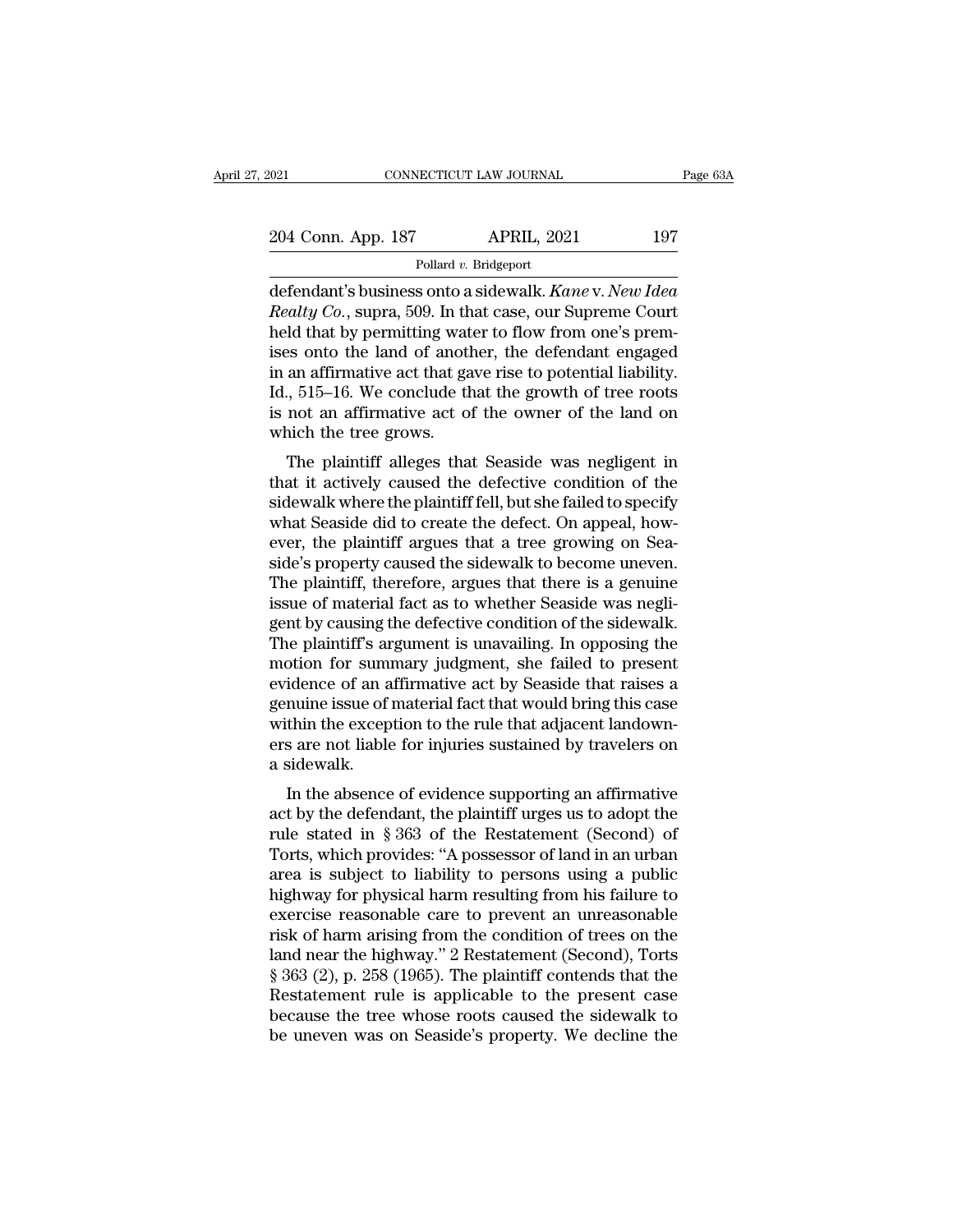| ŀΑ            | CONNECTICUT LAW JOURNAL                                  |                    | April 27, 2021 |
|---------------|----------------------------------------------------------|--------------------|----------------|
| 198           | <b>APRIL, 2021</b>                                       | 204 Conn. App. 187 |                |
|               | Pollard v. Bridgeport                                    |                    |                |
| present case. | plaintiff's request to apply the Restatement rule in the |                    |                |

 $\frac{\text{APRIL, 2021}}{\text{Pollard } v. \text{ Bridgeport}}$ <br>aintiff's request to apply the Restatement rule in the esent case.<br>As a general rule, Connecticut law holds that an abut-<br>ug landowner is not liable for injuries sustained by a<br>weler on t 198 APRIL, 2021 204 Conn. App. 187<br>
Pollard v. Bridgeport<br>
plaintiff's request to apply the Restatement rule in the<br>
present case.<br>
As a general rule, Connecticut law holds that an abut-<br>
ting landowner is not liable for Pollard *v*. Bridgeport<br>plaintiff's request to apply the Restatement rule in the<br>present case.<br>As a general rule, Connecticut law holds that an abut-<br>ting landowner is not liable for injuries sustained by a<br>traveler on th plaintiff's request to apply the Restatement rule in the<br>present case.<br>As a general rule, Connecticut law holds that an abut-<br>ting landowner is not liable for injuries sustained by a<br>traveler on the highway that were cause plantiful strategies to apply the restatement rule in the<br>present case.<br>As a general rule, Connecticut law holds that an abut-<br>ting landowner is not liable for injuries sustained by a<br>traveler on the highway that were caus As a general rule, Connecticut law holds that an abutting landowner is not liable for injuries sustained by a traveler on the highway that were caused by the defective condition of a public sidewalk. Wilson v. New Haven, As a general rule, Connecticut law holds that an abutting landowner is not liable for injuries sustained by a traveler on the highway that were caused by the defective condition of a public sidewalk. *Wilson v. New Haven* ting landowner is not liable for injuries sustained by a<br>traveler on the highway that were caused by the defec-<br>tive condition of a public sidewalk. *Wilson v. New*<br>*Haven*, supra, 213 Conn. 280. There are two exceptions<br>t traveler on the highway that were caused by the defec-<br>tive condition of a public sidewalk. Wilson v. New<br>Haven, supra, 213 Conn. 280. There are two exceptions<br>to the general rule: (1) where a statute or ordinance shifts<br>l tive condition of a public sidewalk. *Wilson v. New Haven*, supra, 213 Conn. 280. There are two exceptions to the general rule: (1) where a statute or ordinance shifts liability to the landowner to keep the sidewalk in a s *Haven*, supra, 213 Conn. 280. There are two exceptions<br>to the general rule: (1) where a statute or ordinance shifts<br>liability to the landowner to keep the sidewalk in a safe<br>condition; see *Dreher* v. *Joseph*, supra, 60 to the general rule: (1) where a statute or<br>liability to the landowner to keep the sic<br>condition; see *Dreher* v. Joseph, supra,<br>261; and (2) where the affirmative or po<br>landowner causes the defect in the side<br> $zyk$  v. Abbe binty to the landowner to keep the sidewark in a safe<br>ndition; see *Dreher v. Joseph*, supra, 60 Conn. App.<br>1; and (2) where the affirmative or positive act of the<br>ndowner causes the defect in the sidewalk. Abramc-<br>k v. A condition, see *Drener* v. Joseph, supra, 60 Coluit. App.<br>261; and (2) where the affirmative or positive act of the<br>landowner causes the defect in the sidewalk. Abramc-<br> $zyk$  v. Abbey, supra, 64 Conn. App. 446; *Gambardell* 

201, and (2) where the animative or positive act of the<br>landowner causes the defect in the sidewalk. Abramc-<br>zyk v. Abbey, supra, 64 Conn. App. 446; *Gambardella v.*<br>Kaoud, supra, 38 Conn. App. 359.<br>The plaintiff has cite randowner causes the defect in the sidewark. Abraham-<br>  $zyk$  v. Abbey, supra, 64 Conn. App. 446; *Gambardella v.*<br> *Kaoud*, supra, 38 Conn. App. 359.<br>
The plaintiff has cited no Connecticut case that holds<br>
that a landowne  $zg_k$  v. Alobey, supra, 04 Collit. App. 440, *Gamodraead* v.<br> *Kaoud*, supra, 38 Conn. App. 359.<br>
The plaintiff has cited no Connecticut case that holds<br>
that a landowner is liable for damages caused by the<br>
natural growt The plaintiff has cited no Connecticut case that holds<br>that a landowner is liable for damages caused by the<br>natural growth of a tree on its property or that the natural<br>growth of tree roots is a positive act of the owner The plaintiff has cited no Connecticut case that holds<br>that a landowner is liable for damages caused by the<br>natural growth of a tree on its property *or* that the natural<br>growth of tree roots is a positive act of the owne that a landowner is liable for damages caused by the<br>natural growth of a tree on its property *or* that the natural<br>growth of tree roots is a positive act of the owner of<br>the land where the tree is growing. Our trial court natural growth of a tree on its property *or* that the natural<br>growth of tree roots is a positive act of the owner of<br>the land where the tree is growing. Our trial courts have<br>held that the growth of tree roots is not a po growth of tree roots is a positive act of the owner of<br>the land where the tree is growing. Our trial courts have<br>held that the growth of tree roots is not a positive act<br>of the owner of the land on which the tree grows. Se the land where the tree is growing. Our trial courts have<br>held that the growth of tree roots is not a positive act<br>of the owner of the land on which the tree grows. See,<br>e.g., *Maida* v. *Hiatt*, Superior Court, judicial d held that the growth of tree roots is not a positive act<br>of the owner of the land on which the tree grows. See,<br>e.g., *Maida* v. *Hiatt*, Superior Court, judicial district of<br>Fairfield, Docket No. CV-08-5014786-S (April 8, of the owner of the land on which the tree grows. See, e.g., *Maida v. Hiatt*, Superior Court, judicial district of Fairfield, Docket No. CV-08-5014786-S (April 8, 2009) (47 Conn. L. Rptr. 552); *Herrera v. Bridgeport*, Su e.g., *Maida* v. *Hiatt*, Superior Court, judicial district of Fairfield, Docket No. CV-08-5014786-S (April 8, 2009)<br>(47 Conn. L. Rptr. 552); *Herrera v. Bridgeport*, Superior Court, judicial district of Fairfield, Docket Fairfield, Docket No. CV-08-5014786-S (April 8, 2009)<br>(47 Conn. L. Rptr. 552); *Herrera v. Bridgeport*, Superior<br>Court, judicial district of Fairfield, Docket No. CV-<br>387059 (July 30, 2004) (37 Conn. L. Rptr. 568); *Coyle* (47 Conn. L. Rptr. 552); *Herrera* v. *Bridgeport*, Superior Court, judicial district of Fairfield, Docket No. CV-387059 (July 30, 2004) (37 Conn. L. Rptr. 568); *Coyle* v. *Waterbury*, Superior Court, judicial district o Court, judicial district of Fairfield, Docket No. CV-387059 (July 30, 2004) (37 Conn. L. Rptr. 568); Coyle v.<br>Waterbury, Superior Court, judicial district of Waterbury, Docket No. CV-096884 (December 6, 1991) (5<br>Conn. L. 387059 (July 30, 2004) (37 Conn. L. Rptr. 568); *Coyle v.*<br>Waterbury, Superior Court, judicial district of Waterbury, Docket No. CV-096884 (December 6, 1991) (5<br>Conn. L. Rptr. 342). As this court stated in *McFarline*<br>with *Waterbury*, Superior Court, judicial district of Waterbury, Docket No. CV-096884 (December 6, 1991) (5 Conn. L. Rptr. 342). As this court stated in *McFarline* with respect to grass that was alleged to have caused the pla bury, Docket No. CV-096884 (December 6, 1991) (5<br>Conn. L. Rptr. 342). As this court stated in *McFarline*<br>with respect to grass that was alleged to have caused<br>the plaintiff in that case to fall, "grass grows by itself."<br>( Conn. L. Rptr. 342). As this court stated in *McFarline*<br>with respect to grass that was alleged to have caused<br>the plaintiff in that case to fall, "grass grows by itself."<br>(Internal quotation marks omitted.) *McFarline* v. with respect to grass that was alleged to have caused<br>the plaintiff in that case to fall, "grass grows by itself."<br>(Internal quotation marks omitted.) *McFarline* v. *Mick-*<br>ens, supra, 177 Conn. App. 98. So, too, do a tre the plaintiff in t<br>(Internal quotat<br>*ens*, supra, 177 (<br>roots grow by th<br>that the growth<br>or affirmative a<br>tree is growing.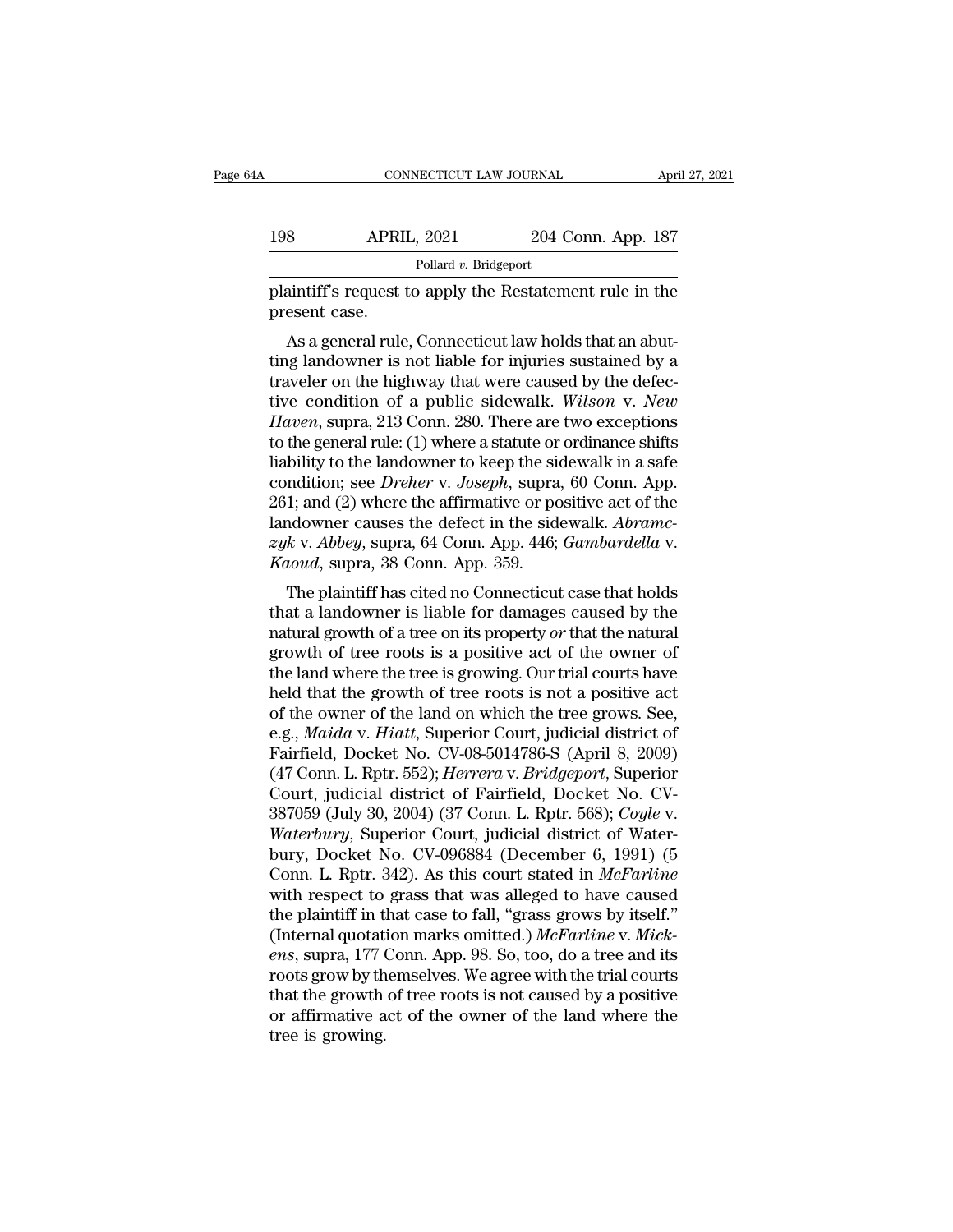| 2021               | CONNECTICUT LAW JOURNAL | Page 65A |
|--------------------|-------------------------|----------|
| 204 Conn. App. 187 | <b>APRIL, 2021</b>      | 199      |
|                    | Pollard v. Bridgeport   |          |

CONNECTICUT LAW JOURNAL Page 65A<br>
4 Conn. App. 187 APRIL, 2021 199<br>
Pollard v. Bridgeport<br>
The plaintiff urges this court to follow the reasoning<br>
the trial court in *Toomey* v. *State*, Docket No. CV-204 Conn. App. 187 APRIL, 2021 199<br>
Pollard v. Bridgeport<br>
The plaintiff urges this court to follow the reasoning<br>
of the trial court in *Toomey* v. *State*, Docket No. CV-<br>
91-57183-S, 1994 WL 75815, \*6, 13 (Conn. Super. 204 Conn. App. 187 APRIL, 2021 199<br>
Pollard v. Bridgeport<br>
The plaintiff urges this court to follow the reasoning<br>
of the trial court in *Toomey* v. *State*, Docket No. CV-<br>
91-57183-S, 1994 WL 75815, \*6, 13 (Conn. Super. 204 Conn. App. 187 APRIL, 2021 199<br>
Pollard v. Bridgeport<br>
The plaintiff urges this court to follow the reasoning<br>
of the trial court in *Toomey* v. *State*, Docket No. CV-<br>
91-57183-S, 1994 WL 75815, \*6, 13 (Conn. Super. Pollard v. Bridgeport<br>
The plaintiff urges this court to follow the reasoning<br>
of the trial court in *Toomey* v. *State*, Docket No. CV-<br>
91-57183-S, 1994 WL 75815, \*6, 13 (Conn. Super. Febru-<br>
ary 17, 1994), which applie Fouard *v*. Budgepon<br>
The plaintiff urges this court to follow the reasoning<br>
of the trial court in *Toomey* v. *State*, Docket No. CV-<br>
91-57183-S, 1994 WL 75815, \*6, 13 (Conn. Super. Febru-<br>
ary 17, 1994), which applied The plaintiff urges this court to follow the reasoning<br>of the trial court in *Toomey* v. *State*, Docket No. CV-<br>91-57183-S, 1994 WL 75815, \*6, 13 (Conn. Super. Febru-<br>ary 17, 1994), which applied § 363 (2) of the Restatem of the trial court in *Toomey* v. *State*, Docket No. CV-<br>91-57183-S, 1994 WL 75815, \*6, 13 (Conn. Super. Febru-<br>ary 17, 1994), which applied § 363 (2) of the Restatement<br>(Second) of Torts to find the state of Connecticut 91-57183-S, 1994 WL 75815, \*6, 13 (Conn. Super. February 17, 1994), which applied § 363 (2) of the Restatement<br>(Second) of Torts to find the state of Connecticut liable<br>for the deaths and injuries that resulted when an ext ary 17, 1994), which applied § 363 (2) of the Restatement<br>(Second) of Torts to find the state of Connecticut liable<br>for the deaths and injuries that resulted when an extremely<br>large branch of a red maple tree fell on a pas (Second) of Torts to find the state of<br>for the deaths and injuries that resulted<br>large branch of a red maple tree fell<br>vehicle during an October snowst<br>*Toomey* are distinguishable from th<br>before us, which does not involve reference branch of a red maple tree fell on a passing motor<br>hicle during an October snowstorm. The facts of<br>*tomey* are distinguishable from the facts of the case<br>fore us, which does not involve a limb or tree falling<br>to vehicle during an October snowstorm. The facts of<br> *Toomey* are distinguishable from the facts of the case<br>
before us, which does not involve a limb or tree falling<br>
onto the highway or sidewalk.<br>
In *Toomey*, the trial co

Toomey are distinguishable from the facts of the case<br>before us, which does not involve a limb or tree falling<br>onto the highway or sidewalk.<br>In Toomey, the trial court recognized that Connecti-<br>cut has established that "an before us, which does not involve a limb or tree falling<br>onto the highway or sidewalk.<br>In *Toomey*, the trial court recognized that Connecti-<br>cut has established that "an owner of property abutting<br>on a highway rests under onto the highway or sidewalk.<br>In *Toomey*, the trial court recognized that Connecticut has established that "an owner of property abutting<br>on a highway rests under an obligation to use reason-<br>able care to keep his premise In *Toomey*, the trial court recognized that Connecticut has established that "an owner of property abutting<br>on a highway rests under an obligation to use reason-<br>able care to keep his premises in such condition as not<br>to In *Toomey*, the trial court recognized that Connecticut has established that "an owner of property abutting<br>on a highway rests under an obligation to use reason-<br>able care to keep his premises in such condition as not<br>to cut has established that "an owner of property abutting<br>on a highway rests under an obligation to use reason-<br>able care to keep his premises in such condition as not<br>to endanger travelers in their lawful use of the highway able care to keep his premises in such condition as not<br>to endanger travelers in their lawful use of the highway;<br>and that if he fails to do so, and thereby renders the<br>highway unsafe for travel, he makes himself liable."<br> to endanger travelers in their lawful use of the highway;<br>and that if he fails to do so, and thereby renders the<br>highway unsafe for travel, he makes himself liable."<br>(Internal quotation marks omitted.) *Toomey v. State*,<br>s and that if he fails to do so, and thereby renders the<br>highway unsafe for travel, he makes himself liable."<br>(Internal quotation marks omitted.) *Toomey v. State*,<br>supra, 1994 WL 75815, \*5, quoting *Kane v. New Idea<br>Realty* highway unsafe for travel, he makes himself liable."<br>(Internal quotation marks omitted.) *Toomey v. State*,<br>supra, 1994 WL 75815, \*5, quoting *Kane v. New Idea*<br>*Realty Co.*, supra, 104 Conn. 515. It also stated that<br>"Conn (Internal quotation marks omitted.) Toomey v. State,<br>supra, 1994 WL 75815, \*5, quoting Kane v. New Idea<br>Realty Co., supra, 104 Conn. 515. It also stated that<br>"Connecticut courts are in harmony with the many juris-<br>diction supra, 1994 WL 75815, \*5, quoting *Kane v. New Idea*<br>*Realty Co.*, supra, 104 Conn. 515. It also stated that<br>"Connecticut courts are in harmony with the many juris-<br>dictions which generally state that an owner of land<br>abu *Realty Co.*, supra, 104 Conn. 515. It also stated that<br>
"Connecticut courts are in harmony with the many juris-<br>
dictions which generally state that an owner of land<br>
abutting a highway may be held liable on negligence<br>
p "Connecticut courts are in harmony with the many juris-<br>dictions which generally state that an owner of land<br>abutting a highway may be held liable on negligence<br>principles under certain circumstances for injuries or<br>damage dictions which generally state that an owner of land<br>abutting a highway may be held liable on negligence<br>principles under certain circumstances for injuries or<br>damages resulting from a tree or limb falling onto the<br>highway abutting a highway may be held liable on negligence<br>principles under certain circumstances for injuries or<br>damages resulting from a tree or limb falling onto the<br>highway from such property." *Toomey v. State*, supra,<br>\*6; s principles under certain circumstances for injuries or<br>damages resulting from a tree or limb falling onto the<br>highway from such property." *Toomey* v. *State*, supra,<br>\*6; see *Hewison* v. *New Haven*, 37 Conn. 475, 483 (18 damages resulting from a tree or limb falling onto the<br>highway from such property." *Toomey* v. *State*, supra,<br>\*6; see *Hewison* v. *New Haven*, 37 Conn. 475, 483 (1871)<br>(recognizing that owners of trees standing on high highway from such property." Toomey v. State, supra,  $*6$ ; see Hewison v. New Haven, 37 Conn. 475, 483 (1871) (recognizing that owners of trees standing on highway are liable at common law for injuries occurring due to th <sup>\*6</sup>6; see *Hewison* v. *New Haven*, 37 Conn. 475, 483 (1871)<br>(recognizing that owners of trees standing on highway<br>are liable at common law for injuries occurring due to<br>their neglect to trim and keep trees safe). "The d (recognizing that owners of trees standing on highway<br>are liable at common law for injuries occurring due to<br>their neglect to trim and keep trees safe). "The duty is<br>identified by the nature of the locality, the seriousnes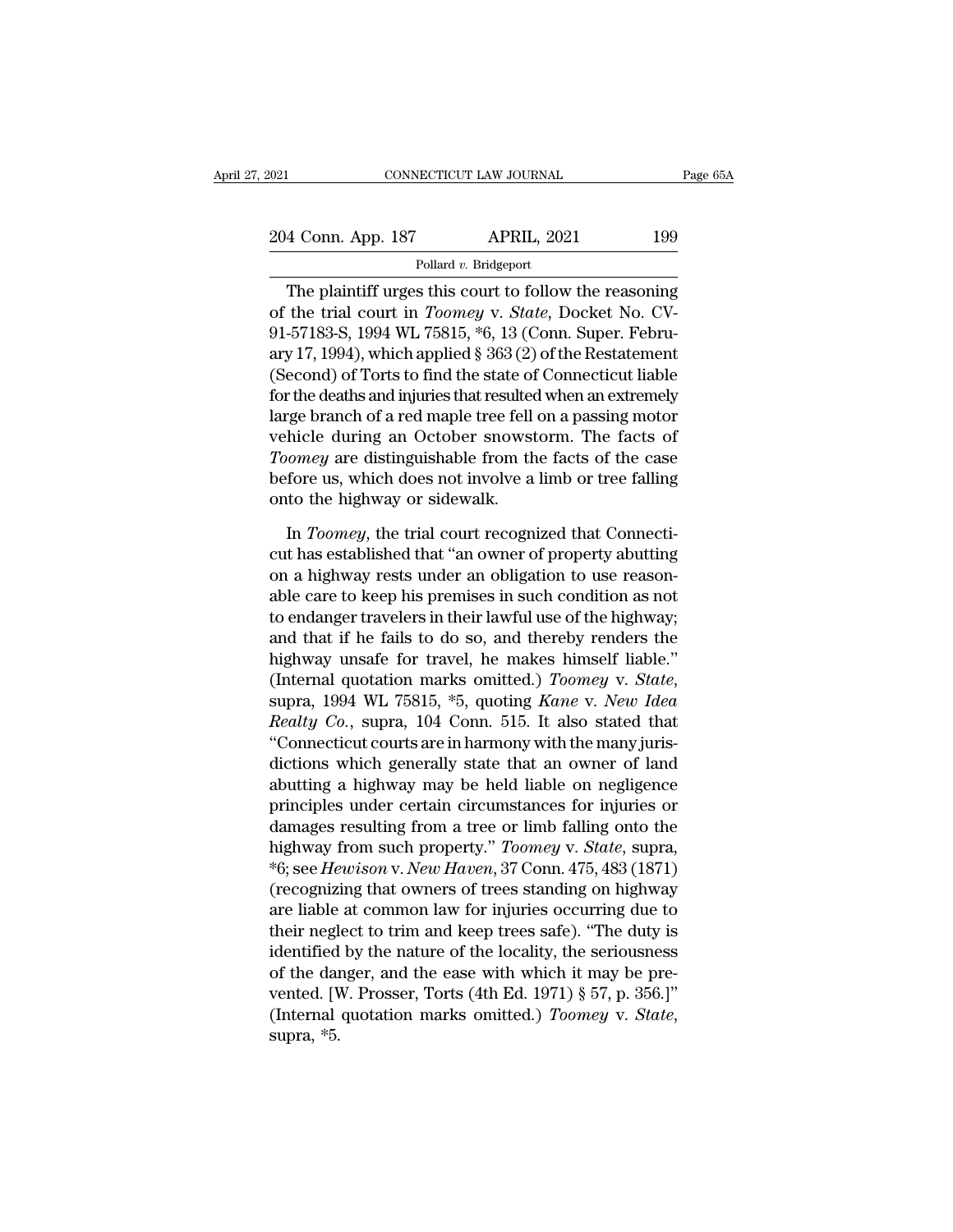# CONNECTICUT LAW JOURNAL April 27, 2021<br>200 APRIL, 2021 204 Conn. App. 187<br>Pollard v. Bridgeport

### Pollard *v.* Bridgeport

CONNECTICUT LAW JOURNAL April 27, 2021<br>
0 APRIL, 2021 204 Conn. App. 187<br>
Pollard v. Bridgeport<br>
The court determined that the state had stepped "into<br>
e shoes of a private landowner in a similar situation";<br>
\*4: and had a 200 APRIL, 2021 204 Conn. App. 187<br>
Pollard v. Bridgeport<br>
The court determined that the state had stepped "into<br>
the shoes of a private landowner in a similar situation";<br>
id., \*4; and had a duty to inspect the trees alo 200 APRIL, 2021 204 Conn. App. 187<br>
Pollard v. Bridgeport<br>
The court determined that the state had stepped "into<br>
the shoes of a private landowner in a similar situation";<br>
id., \*4; and had a duty to inspect the trees alo APRIL, 2021 204 Conn. App. 187<br>
Pollard v. Bridgeport<br>
The court determined that the state had stepped "into<br>
the shoes of a private landowner in a similar situation";<br>
id., \*4; and had a duty to inspect the trees along th Follard v. Bridgeport<br>
Pollard v. Bridgeport<br>
The court determined that the state had stepped "into<br>
the shoes of a private landowner in a similar situation";<br>
id., \*4; and had a duty to inspect the trees along the<br>
highwa Pollard v. Bridgeport<br>
The court determined that the state had stepped "into<br>
the shoes of a private landowner in a similar situation";<br>
id., \*4; and had a duty to inspect the trees along the<br>
highway on the basis of fore The court determined that the state had stepped "into<br>the shoes of a private landowner in a similar situation";<br>id., \*4; and had a duty to inspect the trees along the<br>highway on the basis of foreseeability. Id., citing *Co* the shoes of a private landowner in a similar situation";<br>id., \*4; and had a duty to inspect the trees along the<br>highway on the basis of foreseeability. Id., citing *Coburn*<br>v. *Lenox Homes*, *Inc.*, 186 Conn. 370, 375, 44 id., \*4; and had a duty to inspect the trees along the<br>highway on the basis of foreseeability. Id., citing *Coburn*<br>v. *Lenox Homes, Inc.*, 186 Conn. 370, 375, 441 A.2d 620<br>(1982) (duty to use care arises under circumstan highway on the basis of foreseeability. Id., citing *Coburn* v. *Lenox Homes, Inc.*, 186 Conn. 370, 375, 441 A.2d 620 (1982) (duty to use care arises under circumstances in which reasonable person should have known harm of v. *Lenox Homes, Inc.*, 186 Conn. 370, 375, 441 A.2d 620 (1982) (duty to use care arises under circumstances in which reasonable person should have known harm of risk imposed by failure to act). The evidence in *Toomey* de (1982) (duty to use care arises under circumstances in<br>which reasonable person should have known harm of<br>risk imposed by failure to act). The evidence in *Toomey*<br>demonstrated that the state arborist, who was charged<br>with which reasonable person should have known harm of<br>risk imposed by failure to act). The evidence in *Toomey*<br>demonstrated that the state arborist, who was charged<br>with the duty to inspect trees on state property, admit-<br>te risk imposed by failure to act). The evidence in *Toomey*<br>demonstrated that the state arborist, who was charged<br>with the duty to inspect trees on state property, admit-<br>ted that he had not inspected the trees along Route demonstrated that the state arborist, who was charged<br>with the duty to inspect trees on state property, admit-<br>ted that he had not inspected the trees along Route 7.<br>Toomey v. State, supra, 1994 WL 75815, \*10. The signs<br>o with the duty to inspect trees on state property, admitted that he had not inspected the trees along Route 7.<br> *Toomey* v. *State*, supra, 1994 WL 75815, \*10. The signs of decay on the red maple that fell were obvious by *Had inspected it is and inspected the trees along Route 7.*<br> *Toomey v. State, supra, 1994 WL 75815,* \*10. The signs of decay on the red maple that fell were obvious by visual inspection and experts described the tree as Toomey v. State, supra, 1994 WL 75815, \*10. The signs<br>of decay on the red maple that fell were obvious by<br>visual inspection and experts described the tree as a<br>hazard tree. Id., \*11. The risk the tree posed to travelers<br>o Form of decay on the red maple that fell were obvious by<br>visual inspection and experts described the tree as a<br>hazard tree. Id., \*11. The risk the tree posed to travelers<br>on Route 7 was foreseeable if only the state's arbo visual inspection and experts described the tree as a hazard tree. Id., \*11. The risk the tree posed to travelers on Route 7 was foreseeable if only the state's arborist had inspected it. Id., \*12. The risks posed by a de the range of the risk that the resolution Route 7 was foreseeable if only the state's arborist<br>had inspected it. Id., \*12. The risks posed by a decaying<br>tree limb overhanging a state highway are distinguish-<br>able from the From a visual interests on Route 7 was foreseeable if<br>thad inspected it. Id., \*12. The r<br>tree limb overhanging a state<br>able from the present case where not in danger of falling on<br>the roots of the tree were subte<br>from a vi d inspected it. Id., \*12. The risks posed by a decaying<br>ee limb overhanging a state highway are distinguish-<br>le from the present case where the limbs of the trees<br>ere not in danger of falling on the sidewalk. Moreover,<br>e r tree limb overhanging a state highway are distinguishable from the present case where the limbs of the trees<br>were not in danger of falling on the sidewalk. Moreover,<br>the roots of the tree were subterranean and not obvious<br>

able from the present case where the limbs of the trees<br>were not in danger of falling on the sidewalk. Moreover,<br>the roots of the tree were subterranean and not obvious<br>from a visual inspection.<br>The Connecticut rule that were not in danger of falling on the sidewalk. Moreover,<br>the roots of the tree were subterranean and not obvious<br>from a visual inspection.<br>The Connecticut rule that the owner of property abut-<br>ting on a highway has an obli the roots of the tree were subterranean and not obvious<br>from a visual inspection.<br>*Calvary and the connection* of property abut-<br>ting on a highway has an obligation to use reasonable<br>care to keep his premises in such a con from a visual inspection.<br>
The Connecticut rule that the owner of property abut-<br>
ting on a highway has an obligation to use reasonable<br>
care to keep his premises in such a condition as not<br>
to endanger travelers was foll The Connecticut rule that the owner of property abutting on a highway has an obligation to use reasonable<br>care to keep his premises in such a condition as not<br>to endanger travelers was followed in *McDermott v.*<br>*Calvary B* The contentrate that the trial copperty as at<br>ting on a highway has an obligation to use reasonable<br>care to keep his premises in such a condition as not<br>to endanger travelers was followed in *McDermott* v.<br>*Calvary Baptist* by the interest of the plaintiff ''bore the burden of establishing that there were visible signs of the plantific the plantific the plantific in an adjacent parking lot. Id., 383, 388. Our Supreme Court stated that the tri to endanger travelers was followed in *McDermott* v.<br>Calvary Baptist Church, 263 Conn. 378, 819 A.2d 795<br>(2003), where a tree fell from a church yard onto a<br>visitor in an adjacent parking lot. Id., 383, 388. Our<br>Supreme C Calvary Baptist Church, 263 Conn. 378, 819 A.2d 795 (2003), where a tree fell from a church yard onto a visitor in an adjacent parking lot. Id., 383, 388. Our Supreme Court stated that the trial court did not err by instr (2003), where a tree fell from a church yard onto a<br>visitor in an adjacent parking lot. Id., 383, 388. Our<br>Supreme Court stated that the trial court did not err<br>by instructing the jury that the plaintiff "bore the burden<br> visitor in an adjacent parking lot. Id., 383, 388. Our<br>Supreme Court stated that the trial court did not err<br>by instructing the jury that the plaintiff "bore the burden<br>of establishing that there were visible signs of dec Supreme Court stated that the trial court did n<br>by instructing the jury that the plaintiff "bore the b<br>of establishing that there were visible signs of<br>or weakness of structure  $\ldots$  that the church<br>to observe  $\ldots$  [and instructing the jury that the plaintiff "bore the burden<br>establishing that there were visible signs of decay<br>weakness of structure  $\ldots$  that the church failed<br>observe  $\ldots$  [and that] reasonable care would have<br>sulted in % of establishing that there were visible signs of decay<br>or weakness of structure . . . that the church failed<br>to observe . . . [and that] reasonable care would have<br>resulted in those signs being seen." (Emphasis omitted; % or weakness of structure  $\dots$  that the church failed to observe  $\dots$  [and that] reasonable care would have resulted in those signs being seen." (Emphasis omitted; internal quotation marks omitted.) Id., 388. In *Toomey*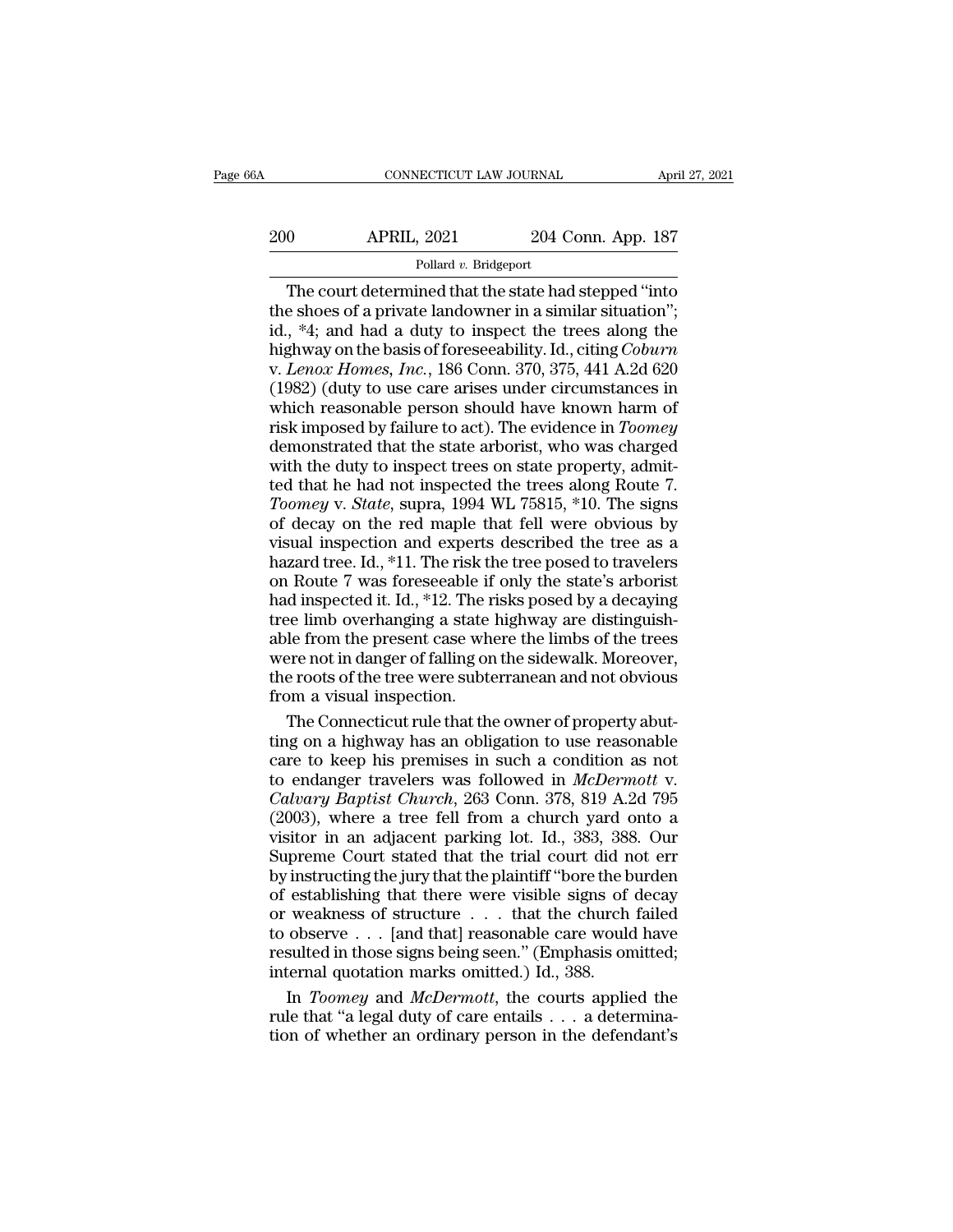Pollard *v.* Bridgeport

Fage 67A<br>
204 Conn. App. 187 APRIL, 2021 201<br>
Pollard v. Bridgeport<br>
position, knowing what the defendant knew or should<br>
have known, would anticipate that harm of the general<br>
position, would anticipate that harm of the g 204 Conn. App. 187 APRIL, 2021 201<br>Pollard v. Bridgeport<br>position, knowing what the defendant knew or should<br>have known, would anticipate that harm of the general<br>nature of that suffered was likely to result . . . ."<br>(Int 204 Conn. App. 187 APRIL, 2021 201<br>
Pollard v. Bridgeport<br>
position, knowing what the defendant knew or should<br>
have known, would anticipate that harm of the general<br>
nature of that suffered was likely to result . . . . . (14 Conn. App. 187 APRIL, 2021 201<br>
Pollard v. Bridgeport<br>
position, knowing what the defendant knew or should<br>
have known, would anticipate that harm of the general<br>
nature of that suffered was likely to result . . . . ." Pollard v. Bridgeport<br>
position, knowing what the defendant knew or should<br>
have known, would anticipate that harm of the general<br>
nature of that suffered was likely to result . . . . ."<br>
(Internal quotation marks omitted. Pollard v. Bridgeport<br>position, knowing what the defendant knew or should<br>have known, would anticipate that harm of the general<br>nature of that suffered was likely to result . . . . ."<br>(Internal quotation marks omitted.) *M* position, knowing what the defendant knew or should<br>have known, would anticipate that harm of the general<br>nature of that suffered was likely to result . . . . ."<br>(Internal quotation marks omitted.) McFarline v. Mick-<br>ens, have known, would anticipate that harm of the general<br>nature of that suffered was likely to result  $\ldots$ ."<br>(Internal quotation marks omitted.) McFarline v. Mick-<br>ens, supra, 177 Conn. App. 92; see also McDermott v.<br>Calvar nature of that suffered was likely to result . . . . ."<br>(Internal quotation marks omitted.) McFarline v. Mick-<br>ens, supra, 177 Conn. App. 92; see also McDermott v.<br>Calvary Baptist Church, supra, 263 Conn. 388; Toomey<br>v. S (Internal quotation marks omitted.) *McFarline* v. *Mickens*, supra, 177 Conn. App. 92; see also *McDermott* v. *Calvary Baptist Church*, supra, 263 Conn. 388; *Toomey* v. *State*, supra, 1994 WL 75815, \*4. Those cases te s, supra,  $177$  Conn. App. 92; see also *McDermott v.*<br>*Ilvary Baptist Church*, supra, 263 Conn. 388; *Toomey*<br>*State*, supra, 1994 WL 75815, \*4. Those cases teach<br>at the owner of land abutting a public highway has a<br>tty Cavary Baptist Church, supra, 203 Conn. 388; Toomey<br>v. State, supra, 1994 WL 75815, \*4. Those cases teach<br>that the owner of land abutting a public highway has a<br>duty to inspect his or her trees for signs of damage or<br>decay

v. *State*, supra, 1994 WL (5815, "4. Those cases teach<br>that the owner of land abutting a public highway has a<br>duty to inspect his or her trees for signs of damage or<br>decay that might cause the tree or a branch to fall.<br>In that the owner of land abutting a public highway has a<br>duty to inspect his or her trees for signs of damage or<br>decay that might cause the tree or a branch to fall.<br>In the present case, the plaintiff presented no evi-<br>dence duty to inspect his or her trees for signs of damage or<br>decay that might cause the tree or a branch to fall.<br>In the present case, the plaintiff presented no evi-<br>dence that reasonable care would have revealed the<br>cause of decay that might cause the tree or a branch to fail.<br>In the present case, the plaintiff presented no evi-<br>dence that reasonable care would have revealed the<br>cause of the raised sidewalk. No one knew the reason<br>why the side In the present case, the plaintiff preselence that reasonable care would have cause of the raised sidewalk. No one kneed why the sidewalk was uneven until an engertained by Seaside during the discovery litigation lifted th ince that reasonable care would have revealed the<br>use of the raised sidewalk. No one knew the reason<br>ty the sidewalk was uneven until an engineering firm<br>tained by Seaside during the discovery phase of the<br>igation lifted t cause of the raised sidewalk. No one knew the reason<br>why the sidewalk was uneven until an engineering firm<br>retained by Seaside during the discovery phase of the<br>litigation lifted the sidewalk revealing the root of the<br>tree

why the slaewalk was uneven until an engineering firm<br>retained by Seaside during the discovery phase of the<br>litigation lifted the sidewalk revealing the root of the<br>tree. See footnote 4 of this opinion.<br>The plaintiff also retained by Seaside during the discovery phase of the<br>litigation lifted the sidewalk revealing the root of the<br>tree. See footnote 4 of this opinion.<br>The plaintiff also suggests that we follow the New<br>Jersey case of *Deberj* flugation lifted the sidewalk revealing the root of the<br>tree. See footnote 4 of this opinion.<br>The plaintiff also suggests that we follow the New<br>Jersey case of *Deberjeois v. Schneider*, 254 N.J. Super.<br>694, 604 A.2d 210 ( tree. See rootnote 4 or this opinion.<br>
The plaintiff also suggests that we follow the New<br>
Jersey case of *Deberjeois v. Schneider*, 254 N.J. Super.<br>
694, 604 A.2d 210 (1991), aff'd, 260 N.J. Super. 518, 617<br>
A.2d 265 (App The plaintiff also suggests that we follow the New<br>Jersey case of *Deberjeois* v. *Schneider*, 254 N.J. Super.<br>694, 604 A.2d 210 (1991), aff'd, 260 N.J. Super. 518, 617<br>A.2d 265 (App. Div. 1992), to resolve the appeal in h Jersey case of *Deb*<br>694, 604 A.2d 210 (<br>A.2d 265 (App. Div<br>favor. We decline<br>is not binding on<br>necticut law and i<br>present case.<br>In *Deberjeois*, th 4, 604 A.2d 210 (1991), and, 260 N.J. Super. 518, 617<br>2d 265 (App. Div. 1992), to resolve the appeal in her<br>vor. We decline to follow the New Jersey case, as it<br>not binding on this court, is inconsistent with Con-<br>cticut l A.2d 200 (App. Div. 1992), to resolve the appeal in her<br>favor. We decline to follow the New Jersey case, as it<br>is not binding on this court, is inconsistent with Con-<br>necticut law and is factually distinguishable from the<br>

ravor. we decline to follow the New Jersey case, as it<br>is not binding on this court, is inconsistent with Con-<br>necticut law and is factually distinguishable from the<br>present case.<br>In *Deberjeois*, the plaintiff sustained i Is not binding on this court, is inconsistent with Con-<br>necticut law and is factually distinguishable from the<br>present case.<br>In *Deberjeois*, the plaintiff sustained injuries "when<br>she fell on a raised sidewalk slab cause mecticut law and is factually distinguishable from the<br>present case.<br>In *Deberjeois*, the plaintiff sustained injuries "when<br>she fell on a raised sidewalk slab caused by tree roots<br>emanating from a tree located on the defe present case.<br>
In *Deberjeois*, the plaintiff sustained injuries "when<br>
she fell on a raised sidewalk slab caused by tree roots<br>
emanating from a tree located on the defendants',<br>
[Schneiders'], property." Id., 696. The tr In *Deberjeois*, the plaintiff sustained injuries "when<br>she fell on a raised sidewalk slab caused by tree roots<br>emanating from a tree located on the defendants',<br>[Schneiders'], property." Id., 696. The tree was growing<br>in she fell on a raised sidewalk slab caused by tree roots<br>emanating from a tree located on the defendants',<br>[Schneiders'], property.'' Id., 696. The tree was growing<br>in the Schneiders' front lawn, four and one-half feet<br>from emanating from a tree located on the defendants',<br>[Schneiders'], property." Id., 696. The tree was growing<br>in the Schneiders' front lawn, four and one-half feet<br>from the sidewalk. Id., 703 n.3. The Schneiders filed a<br>motio [Schneiders'], property." Id., 696. The tree was growing<br>in the Schneiders' front lawn, four and one-half feet<br>from the sidewalk. Id., 703 n.3. The Schneiders filed a<br>motion for summary judgment claiming that they were<br>exe in the Schneiders' front lawn, four and one-half feet<br>from the sidewalk. Id., 703 n.3. The Schneiders filed a<br>motion for summary judgment claiming that they were<br>exempt from liability. Id., 697. In ruling on the motion<br>for from the sidewalk. Id., 703 n.3. The Schneiders filed a<br>motion for summary judgment claiming that they were<br>exempt from liability. Id., 697. In ruling on the motion<br>for summary judgment, the New Jersey trial court stated<br>t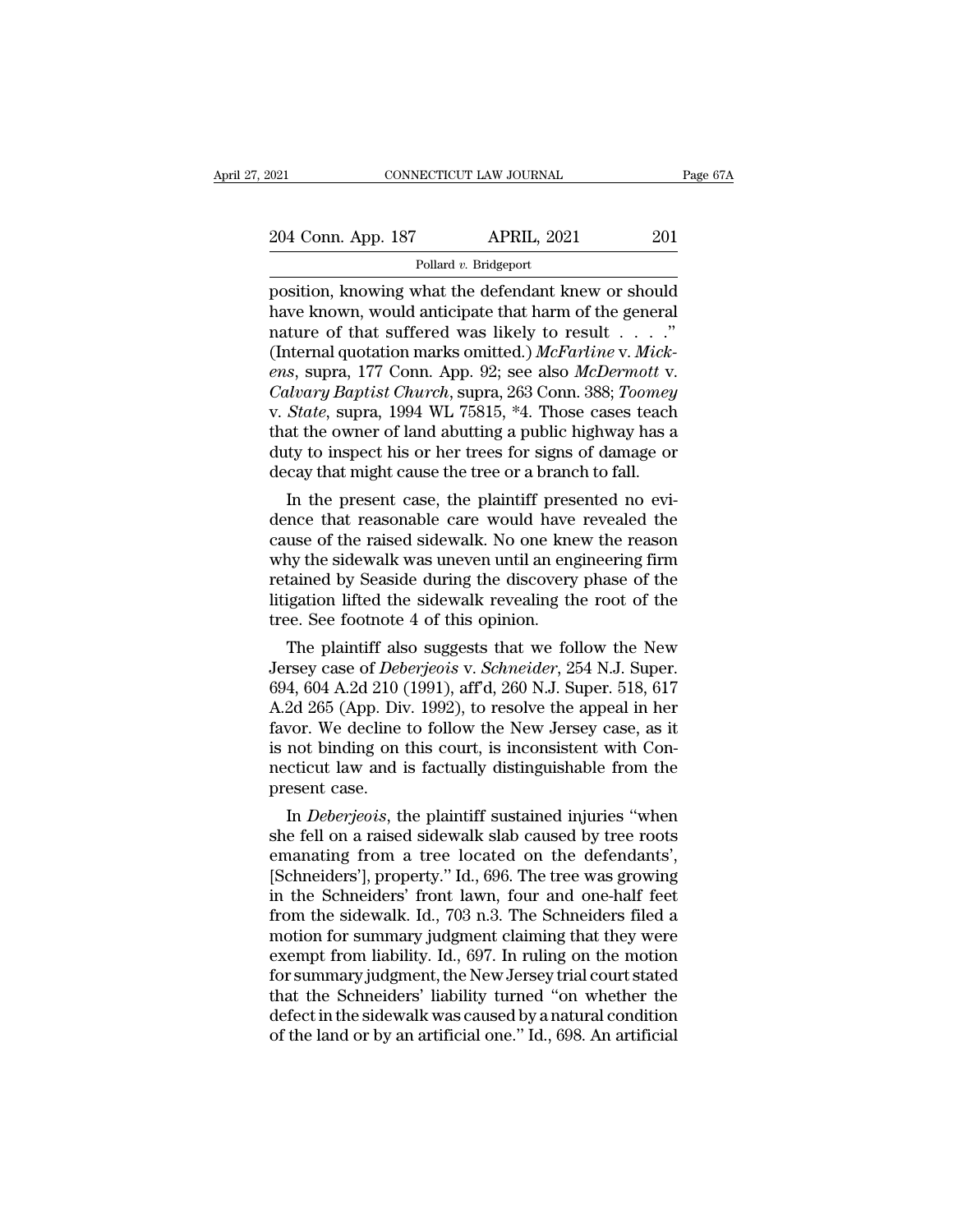| 8Α  | CONNECTICUT LAW JOURNAL                                                                        |                    | April 27, 2021 |
|-----|------------------------------------------------------------------------------------------------|--------------------|----------------|
|     |                                                                                                |                    |                |
| 202 | <b>APRIL, 2021</b>                                                                             | 204 Conn. App. 187 |                |
|     | Pollard v. Bridgeport                                                                          |                    |                |
|     | condition is one that comes about as a result of the<br>landowner's affirmative act. Id., 699. |                    |                |
|     | Comment (b) to $\S 363$ of the Restatement (Second)                                            |                    |                |

**Example 1888**<br>
Pollard v. Bridgeport<br>
Pollard v. Bridgeport<br>
multion is one that comes about as a result of the<br>
ndowner's affirmative act. Id., 699.<br>
Comment (b) to § 363 of the Restatement (Second)<br>
Torts provides: "Na 202 APRIL, 2021 204 Conn. App. 187<br>
Pollard v. Bridgeport<br>
condition is one that comes about as a result of the<br>
landowner's affirmative act. Id., 699.<br>
Comment (b) to § 363 of the Restatement (Second)<br>
of Torts provides: Pollard v. Bridgeport<br>
condition is one that comes about as a result of the<br>
landowner's affirmative act. Id., 699.<br>
Comment (b) to § 363 of the Restatement (Second)<br>
of Torts provides: "Natural condition of the land' is<br> condition is one that comes about as a result of the<br>landowner's affirmative act. Id., 699.<br>Comment (b) to  $\S 363$  of the Restatement (Second)<br>of Torts provides: "'Natural condition of the land' is<br>used to indicate that t condition is one that comes about as a result of the<br>landowner's affirmative act. Id., 699.<br>Comment (b) to  $\S 363$  of the Restatement (Second)<br>of Torts provides: "Natural condition of the land' is<br>used to indicate that th landowner's affirmative act. Id., 699.<br>
Comment (b) to  $\S 363$  of the Restatement (Second)<br>
of Torts provides: "Natural condition of the land' is<br>
used to indicate that the condition of land has not been<br>
changed by any a Comment (b) to  $\S 363$  of the Restatement (Second)<br>of Torts provides: " 'Natural condition of the land' is<br>used to indicate that the condition of land has not been<br>changed by any act of a human being, whether the pos-<br>ses of Torts provides: " 'Natural condition of the land' is<br>used to indicate that the condition of land has not been<br>changed by any act of a human being, whether the pos-<br>sessor or any of his predecessors in possession, or a<br>t used to indicate that the condition of land has not been<br>changed by any act of a human being, whether the pos-<br>sessor or any of his predecessors in possession, or a<br>third person dealing with the land either with or without changed by any act of a human being, whether the possessor or any of his predecessors in possession, or a<br>third person dealing with the land either with or without<br>the consent of the then possessor. It is also used to<br>incl sessor or any of his predecessors in possession, or a<br>third person dealing with the land either with or without<br>the consent of the then possessor. It is also used to<br>include the natural growth of trees, weeds, and other<br>ve third person dealing with the land either with or without<br>the consent of the then possessor. It is also used to<br>include the natural growth of trees, weeds, and other<br>vegetation upon land not artificially made receptive to<br> the consent of the then possessor. It is also used to<br>include the natural growth of trees, weeds, and other<br>vegetation upon land not artificially made receptive to<br>them. On the other hand, a structure erected upon land<br>is include the natural growth of trees, weeds, and other<br>vegetation upon land not artificially made receptive to<br>them. On the other hand, a structure erected upon land<br>is a non-natural or artificial condition, as are trees o vegetation upon land not artificially made receptive to<br>them. On the other hand, a structure erected upon land<br>is a non-natural or artificial condition, as are trees or<br>plants planted or preserved, and changes in the surfa them. On the other hand, a structure erected upon land<br>is a non-natural or artificial condition, as are trees or<br>plants planted or preserved, and changes in the surface<br>by excavation or filling, irrespective of whether the is a non-natural or artificial condition, as are trees or<br>plants planted or preserved, and changes in the surface<br>by excavation or filling, irrespective of whether they<br>are harmful in themselves or become so only because<br>o plants planted or preserved, and changes in the surface<br>by excavation or filling, irrespective of whether they<br>are harmful in themselves or become so only because<br>of the subsequent operation of natural forces." 2 Restate-<br> by excavat<br>are harmfu<br>of the subse<br>ment (Secc<br>also *Deberj*<br>quoting 2 F<br>p 258.<br>The New e harmful in themselves or become so only because<br>the subsequent operation of natural forces." 2 Restate-<br>ent (Second), supra, § 363, comment (b), p. 258; see<br>so *Deberjeois* v. *Schneider*, supra, 254 N.J. Super. 700,<br>oti of the subsequent operation of natural forces." 2 Restatement (Second), supra, § 363, comment (b), p. 258; see<br>also *Deberjeois v. Schneider*, supra, 254 N.J. Super. 700,<br>quoting 2 Restatement (Second), supra, comment (b),

ment (Second), supra, § 363, comment (b), p. 258; see<br>also *Deberjeois v. Schneider*, supra, 254 N.J. Super. 700,<br>quoting 2 Restatement (Second), supra, comment (b),<br>p 258.<br>The New Jersey court stated that "a property owne also *Deberjeois* v. *Schneider*, supra, 254 N.J. Super. 700,<br>quoting 2 Restatement (Second), supra, comment (b),<br>p 258.<br>The New Jersey court stated that "a property owner<br>would be liable where he plants a tree at a locati quoting 2 Restatement (Second), supra, comment (b),<br>p 258.<br>The New Jersey court stated that "a property owner<br>would be liable where he plants a tree at a location<br>which he could readily foresee might result in the roots<br>of p 258.<br>The New Jersey court stated that "a property owner<br>would be liable where he plants a tree at a location<br>which he could readily foresee might result in the roots<br>of the tree extending underneath the sidewalk causing<br> The New Jersey court stated that "a property owner<br>would be liable where he plants a tree at a location<br>which he could readily foresee might result in the roots<br>of the tree extending underneath the sidewalk causing<br>it to would be liable where he plants a tree at a location<br>which he could readily foresee might result in the roots<br>of the tree extending underneath the sidewalk causing<br>it to be elevated. The rational for the [Schneiders'] lia which he could readily foresee might result in the roots<br>of the tree extending underneath the sidewalk causing<br>it to be elevated. The rational for the [Schneiders'] liabil-<br>ity  $\dots$  is not because of the natural process o of the tree extending underneath the sidewalk causing<br>it to be elevated. The rational for the [Schneiders'] liabil-<br>ity  $\ldots$  is not because of the natural process of the<br>growth of the tree roots. Instead it is the positi it to be elevated. The rational for the [Schneiders'] liability . . . is not because of the natural process of the growth of the tree roots. Instead it is the positive act—the affirmative act—of the property owner in the ity . . . . is not because of the natural process of the growth of the tree roots. Instead it is the positive act—<br>the affirmative act—of the property owner in the actual<br>planting of the tree which instigated the process. growth of the tree roots. Instead it is the positive act—<br>the affirmative act—of the property owner in the actual<br>planting of the tree which instigated the process. The<br>fact that the affirmative act is helped along by a na the affirmative act—of the property owner in the actual<br>planting of the tree which instigated the process. The<br>fact that the affirmative act is helped along by a natural<br>process does not thereby make the condition a natura planting of the tree which instigated<br>fact that the affirmative act is helped a<br>process does not thereby make the co<br>one within the meaning of the tradition<br>ote omitted.) Deberjeois v. Schneide<br>Super. 703–704. The court, t ct that the affirmative act is helped along by a natural<br>ocess does not thereby make the condition a natural<br>le within the meaning of the traditional rule." (Foot-<br>te omitted.) *Deberjeois* v. *Schneider*, supra, 254 N.J.<br> process does not thereby make the condition a natural<br>one within the meaning of the traditional rule." (Foot-<br>note omitted.) *Deberjeois* v. *Schneider*, supra, 254 N.J.<br>Super. 703–704. The court, therefore, denied the mot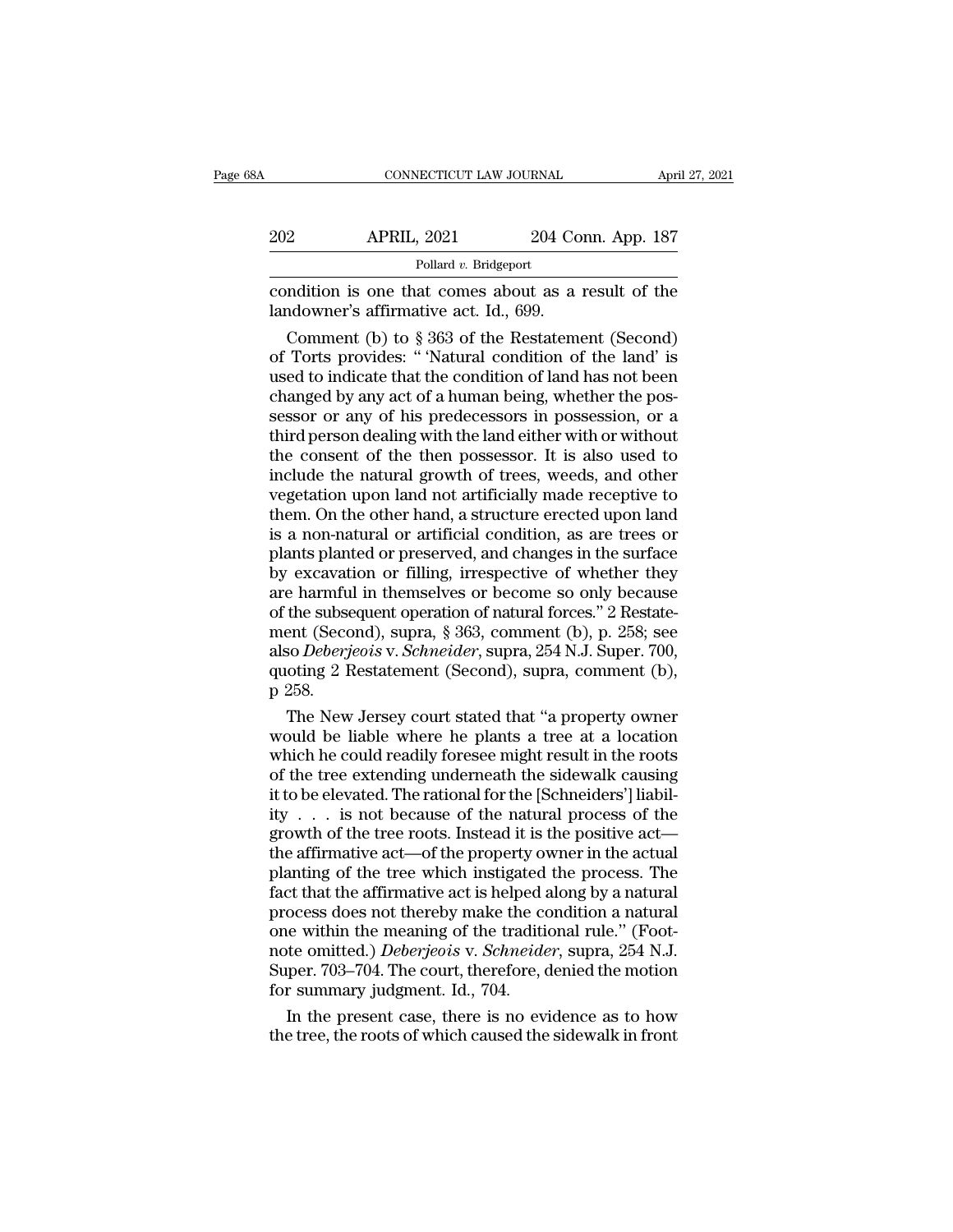Pollard *v.* Bridgeport

Fage 69A<br>
204 Conn. App. 187 APRIL, 2021 203<br>
Pollard v. Bridgeport<br>
of 82 Cole Street to become uneven, came to grow on<br>
Seaside's property. Consequently, this case is similar<br>
to *Camassela v. Mansfield*, Docket No. A 11 204 Conn. App. 187 APRIL, 2021 203<br>
Pollard v. Bridgeport<br>
of 82 Cole Street to become uneven, came to grow on<br>
Seaside's property. Consequently, this case is similar<br>
to *Cagnassola* v. *Mansfield*, Docket No. A-1145-18T3 204 Conn. App. 187 APRIL, 2021 203<br>
Pollard v. Bridgeport<br>
of 82 Cole Street to become uneven, came to grow on<br>
Seaside's property. Consequently, this case is similar<br>
to *Cagnassola* v. *Mansfield*, Docket No. A-1145-18T3 204 Conn. App. 187 APRIL, 2021 203<br>
Pollard v. Bridgeport<br>
of 82 Cole Street to become uneven, came to grow on<br>
Seaside's property. Consequently, this case is similar<br>
to *Cagnassola* v. *Mansfield*, Docket No. A-1145-18T3 Pollard v. Bridgeport<br>
of 82 Cole Street to become uneven, came to grow on<br>
Seaside's property. Consequently, this case is similar<br>
to *Cagnassola* v. *Mansfield*, Docket No. A-1145-18T3,<br>
2019 WL 4696142 (N.J. Super. App Pollard v. Bridgeport<br>
of 82 Cole Street to become uneven, came to grow on<br>
Seaside's property. Consequently, this case is similar<br>
to *Cagnassola* v. *Mansfield*, Docket No. A-1145-18T3,<br>
2019 WL 4696142 (N.J. Super. App of 82 Cole Street to become uneven, came to grow on<br>Seaside's property. Consequently, this case is similar<br>to *Cagnassola* v. *Mansfield*, Docket No. A-1145-18T3,<br>2019 WL 4696142 (N.J. Super. App. Div. September 26,<br>2019), Seaside's property. Consequently, this case is similar<br>to *Cagnassola* v. *Mansfield*, Docket No. A-1145-18T3,<br>2019 WL 4696142 (N.J. Super. App. Div. September 26,<br>2019), a personal injury case in which the plaintiffs'<br>min to *Cagnassola* v. *Mansfield*, Docket No. A-1145-18T3,<br>2019 WL 4696142 (N.J. Super. App. Div. September 26,<br>2019), a personal injury case in which the plaintiffs'<br>minor child sustained injuries when she rode her bicycle<br>o 2019 WL 4696142 (N.J. Super. App. Div. September 26,<br>2019), a personal injury case in which the plaintiffs'<br>minor child sustained injuries when she rode her bicycle<br>over an elevated and cracked sidewalk in front of the<br>def 2019), a personal injury case in which the plaintiffs'<br>minor child sustained injuries when she rode her bicycle<br>over an elevated and cracked sidewalk in front of the<br>defendants' home. Id., \*1. The plaintiffs alleged that minor child sustained injuries when she rode her bicycle<br>over an elevated and cracked sidewalk in front of the<br>defendants' home. Id., \*1. The plaintiffs alleged that the<br>defendants were liable due to the dangerous conditio over an elevated and cracked sidewalk in front of the<br>defendants' home. Id., \*1. The plaintiffs alleged that the<br>defendants were liable due to the dangerous condition<br>created by a tree adjacent to the sidewalk. Id. On appe defendants' home. Id., \*1. The plaintiffs alleged that the defendants were liable due to the dangerous condition created by a tree adjacent to the sidewalk. Id. On appeal, the New Jersey Appellate Division affirmed the tri defendants were liable due to the dangerous condition<br>created by a tree adjacent to the sidewalk. Id. On appeal,<br>the New Jersey Appellate Division affirmed the trial<br>court's granting of summary judgment in favor of the<br>def created by a tree adjacent to the sidewalk. Id. On appeal,<br>the New Jersey Appellate Division affirmed the trial<br>court's granting of summary judgment in favor of the<br>defendants and distinguished *Deberjeois*. Id., \*4. The<br> the New Jersey Appellate Division affirmed the trial<br>court's granting of summary judgment in favor of the<br>defendants and distinguished *Deberjeois*. Id., \*4. The<br>*Cagnassola* plaintiffs surmised that the original devel-<br>op court's granting of summary judgment in favor of the<br>defendants and distinguished *Deberjeois*. Id., \*4. The<br>*Cagnassola* plaintiffs surmised that the original devel-<br>oper of the neighborhood had planted the tree; the<br>defe defendants and distinguished *Deberjeois*. Id., <sup>\*</sup>4. The *Cagnassola* plaintiffs surmised that the original developer of the neighborhood had planted the tree; the defendants asserted that it had grown naturally. Id. Desp Cagnassola plaintiffs surmised that the original developer of the neighborhood had planted the tree; the defendants asserted that it had grown naturally. Id. Despite the plaintiffs' discovery efforts, they were unable to o oper of the neighborhood had planted the tree; the<br>defendants asserted that it had grown naturally. Id.<br>Despite the plaintiffs' discovery efforts, they were<br>unable to offer "proof of any affirmative act by the<br>[defendants] defendants asserted that it had grown naturally. Id.<br>Despite the plaintiffs' discovery efforts, they were<br>unable to offer "proof of any affirmative act by the<br>[defendants], nor by any other identified party in privity<br>with Despite the plaintiffs' discovery efforts, they were<br>unable to offer "proof of any affirmative act by the<br>[defendants], nor by any other identified party in privity<br>with the [defendants], creating the hazard abutting the<br>s unable to offer "proof of any affirmative act by the [defendants], nor by any other identified party in privity with the [defendants], creating the hazard abutting the sidewalk." Id. Unlike *Deberjeois*, there was no proof [defendants], nor by any other identified party in privity<br>with the [defendants], creating the hazard abutting the<br>sidewalk." Id. Unlike *Deberjeois*, there was no proof<br>that the defendants, the prior owners, or the develo with the [defendants], creating the hazard abutting the sidewalk." Id. Unlike *Deberjeois*, there was no proof that the defendants, the prior owners, or the developer had planted the tree to create an artificial condition. sidewalk." Id. Unlike *Deberjeois*, there was no proof<br>that the defendants, the prior owners, or the developer<br>had planted the tree to create an artificial condition.<br>Id. Such is the situation in the present case. Even if that the defendants, the prior owners, or the developer<br>had planted the tree to create an artificial condition.<br>Id. Such is the situation in the present case. Even if we<br>were to adopt the position taken by the *Deberjeois* had planted the tree to create an artificial condition.<br>Id. Such is the situation in the present case. Even if we<br>were to adopt the position taken by the *Deberjeois*<br>court, which we have not, the plaintiff presented no<br>ev Id. Such is the situation in the present case. Even if we<br>were to adopt the position taken by the *Deberjeois*<br>court, which we have not, the plaintiff presented no<br>evidence to oppose Seaside's motion for summary judg-<br>ment were to adopt the position taken by the *Deberjeois*<br>court, which we have not, the plaintiff presented no<br>evidence to oppose Seaside's motion for summary judg-<br>ment to demonstrate that Seaside had undertaken an<br>affirmative urt, which we have not, the plaintiff presented no<br>idence to oppose Seaside's motion for summary judg-<br>ent to demonstrate that Seaside had undertaken an<br>firmative act to plant the tree. The record does not<br>sclose whether t evidence to oppose seaside's motion for summary judgment to demonstrate that Seaside had undertaken an affirmative act to plant the tree. The record does not disclose whether the tree in question was planted or grew of its

ment to demonstrate that Seaside had undertaken an<br>affirmative act to plant the tree. The record does not<br>disclose whether the tree in question was planted or<br>grew of its own accord from an acorn or other seed.<br>In opposing aminmative act to plant the tree. The record does not<br>disclose whether the tree in question was planted or<br>grew of its own accord from an acorn or other seed.<br>In opposing a motion for summary judgment, an<br>adverse party "sh disclose whether the tree in question was planted or<br>grew of its own accord from an acorn or other seed.<br>In opposing a motion for summary judgment, an<br>adverse party "shall file and serve a response to the<br>motion for summar grew of its own accord from an acorn or other seed.<br>
In opposing a motion for summary judgment, an<br>
adverse party "shall file and serve a response to the<br>
motion for summary judgment . . . including oppos-<br>
ing affidavits In opposing a motion for summary judgment, an adverse party "shall file and serve a response to the motion for summary judgment  $\ldots$  including opposing affidavits and other available documentary evidence." Practice Book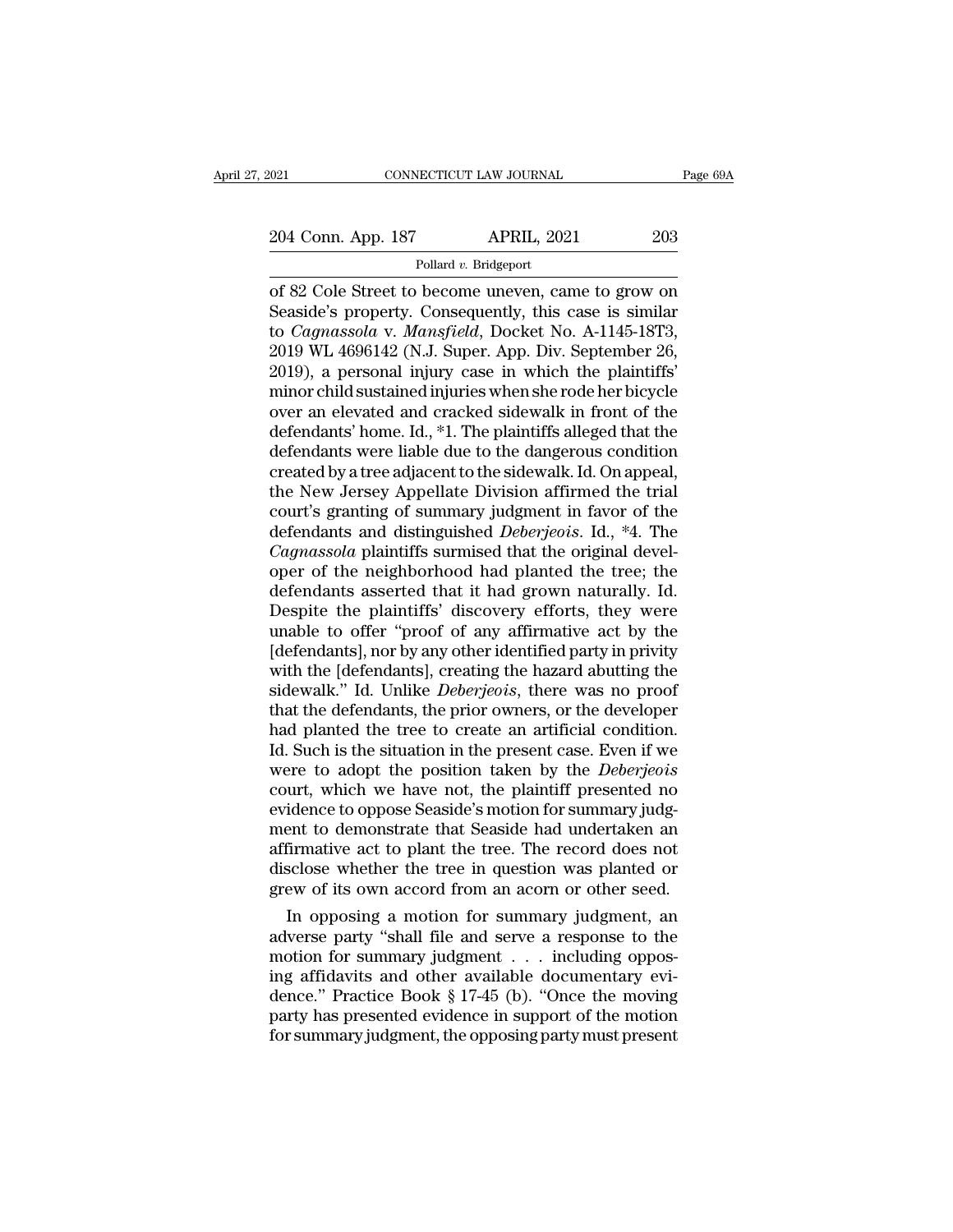| 0A  | CONNECTICUT LAW JOURNAL |                    | April 27, 2021 |  |
|-----|-------------------------|--------------------|----------------|--|
| 204 | <b>APRIL, 2021</b>      | 204 Conn. App. 187 |                |  |
|     | Pollard v. Bridgeport   |                    |                |  |

EXERCITE CONNECTICUT LAW JOURNAL APT<br>
204 APRIL, 2021 204 Conn. App. 187<br>
Pollard v. Bridgeport<br>
evidence that demonstrates the existence of some dis-<br>
puted factual issue.... It is not enough, however, for<br>
the existence 204 APRIL, 2021 204 Conn. App. 187<br>
Pollard v. Bridgeport<br>
evidence that demonstrates the existence of some dis-<br>
puted factual issue. . . . It is not enough, however, for<br>
the opposing party merely to assert the existence 204 APRIL, 2021 204 Conn. App. 187<br>Pollard v. Bridgeport<br>evidence that demonstrates the existence of some dis-<br>puted factual issue.... It is not enough, however, for<br>the opposing party merely to assert the existence of<br>su 204 APRIL, 2021 204 Conn. App. 187<br>
Pollard v. Bridgeport<br>
evidence that demonstrates the existence of some dis-<br>
puted factual issue.... It is not enough, however, for<br>
the opposing party merely to assert the existence o Follard v. Bridgeport<br>
evidence that demonstrates the existence of some dis-<br>
puted factual issue. . . . It is not enough, however, for<br>
the opposing party merely to assert the existence of<br>
such a disputed issue." (Citati Pollard v. Bridgeport<br>
evidence that demonstrates the existence of some dis-<br>
puted factual issue. . . . It is not enough, however, for<br>
the opposing party merely to assert the existence of<br>
such a disputed issue." (Citati idence that demonstrates the existence of some districted factual issue. . . . It is not enough, however, for<br>e opposing party merely to assert the existence of<br>ch a disputed issue." (Citations omitted; internal quo-<br>tion puted factual issue. . . . It is not enough, however, for<br>the opposing party merely to assert the existence of<br>such a disputed issue." (Citations omitted; internal quo-<br>tation marks omitted.) Inwood Condominium Assn. v.<br>Wi

the opposing party merely to assert the existence of<br>such a disputed issue." (Citations omitted; internal quo-<br>tation marks omitted.) Inwood Condominium Assn. v.<br>Winer, 49 Conn. App. 694, 697, 716 A.2d 139 (1998).<br>Viewing such a disputed issue." (Citations omitted; internal quotation marks omitted.) Inwood Condominium Assn. v.<br>Winer, 49 Conn. App. 694, 697, 716 A.2d 139 (1998).<br>Viewing the pleadings and facts of the present case<br>in the ligh tation marks omitted.) *Inwood Condominium Assn.* v.<br>Winer, 49 Conn. App. 694, 697, 716 A.2d 139 (1998).<br>Viewing the pleadings and facts of the present case<br>in the light most favorable to the plaintiff, we conclude<br>that th *Winer*, 49 Conn. App. 694, 697, 716 A.2d 139 (1998).<br>Viewing the pleadings and facts of the present case<br>in the light most favorable to the plaintiff, we conclude<br>that the court properly determined that Seaside owed<br>the ligence. Experience and second property determined and second over<br>
e plaintiff no duty of care under the circumstances<br>
d, thus, properly granted Seaside's motion for sum-<br>
ary judgment with respect to count two, alleging neg-<br>
en rial fact exist as to whether Seaside's motion for summary judgment with respect to count two, alleging negligence.<br>
II<br>
The plaintiff's second claim is that questions of material fact exist as to whether Seaside maintaine

II

mary judgment with responsional mary judgment with responsion<br>ligence.<br>The plaintiff's second corrial fact exist as to whether<br>sance. We disagree.<br>In count three of her c II<br>IN The plaintiff's second claim is that questions of mate-<br>I fact exist as to whether Seaside maintained a nui-<br>nce. We disagree.<br>In count three of her complaint, the plaintiff alleged<br>relevant part that the defective s

II<br>
The plaintiff's second claim is that questions of mate-<br>
rial fact exist as to whether Seaside maintained a nui-<br>
sance. We disagree.<br>
In count three of her complaint, the plaintiff alleged<br>
in relevant part that the d The plaintiff's second claim is that questions of mate-<br>rial fact exist as to whether Seaside maintained a nui-<br>sance. We disagree.<br>In count three of her complaint, the plaintiff alleged<br>in relevant part that the defective The plaintiff's second claim is that questions of mate-<br>rial fact exist as to whether Seaside maintained a nui-<br>sance. We disagree.<br>In count three of her complaint, the plaintiff alleged<br>in relevant part that the defective rial fact exist as to whether Seaside maintained a nuisance. We disagree.<br>In count three of her complaint, the plaintiff alleged<br>in relevant part that the defective sidewalk was a contin-<br>uing danger created by Seaside and sance. We disagree.<br>
In count three of her complaint, the plaintiff alleged<br>
in relevant part that the defective sidewalk was a contin-<br>
uing danger created by Seaside and that its use of the<br>
premises was unreasonable. O In count three of her complaint, the plaintiff alleged<br>in relevant part that the defective sidewalk was a contin-<br>uing danger created by Seaside and that its use of the<br>premises was unreasonable. On July 15, 2019, during<br> in relevant part that the defective sidewalk was a continuing danger created by Seaside and that its use of the premises was unreasonable. On July 15, 2019, during the hearing on the motion for summary judgment, the court uing danger created by Seaside and that its use of the<br>premises was unreasonable. On July 15, 2019, during<br>the hearing on the motion for summary judgment, the<br>court ruled from the bench with regard to count three<br>stating: premises was unreasonable. On July 15, 2019, during<br>the hearing on the motion for summary judgment, the<br>court ruled from the bench with regard to count three<br>stating: "The motion [for summary judgment] as to<br>count three is the hearing on the motion for summary judgment, the<br>court ruled from the bench with regard to count three<br>stating: "The motion [for summary judgment] as to<br>count three is also granted. A  $\ldots$  creation of a nui-<br>sance inv court ruled from the bench with regard to count three<br>stating: "The motion [for summary judgment] as to<br>count three is also granted. A  $\ldots$  creation of a nui-<br>sance involves four elements: it involves the creation<br>of a d stating: "The motion [for summary judgment] as to<br>count three is also granted. A  $\ldots$  creation of a nui-<br>sance involves four elements: it involves the creation<br>of a dangerous and/or defective condition; it requires<br>that count three is also granted. A  $\ldots$  creation of a nuisance involves four elements: it involves the creation<br>of a dangerous and/or defective condition; it requires<br>that it had been there for a sufficient period of time; i sance involves four elements: it involves the creation<br>of a dangerous and/or defective condition; it requires<br>that it had been there for a sufficient period of time; it<br>requires proof by a fair preponderance of the eviden of a dangerous and/or defective condition; it requires<br>that it had been there for a sufficient period of time; it<br>requires proof by a fair preponderance of the evidence<br>that the use of the property was unreasonable; and [i that it had been there for a sufficient period of time; it<br>requires proof by a fair preponderance of the evidence<br>that the use of the property was unreasonable; and [it<br>requires] that the dangerous or defective condition requires proof by a fair preponderance of the evidence<br>that the use of the property was unreasonable; and [it<br>requires] that the dangerous or defective condition was<br>a proximate cause of the injury. If, in fact, the . . . that the use of the property was unreasonable; and [it requires] that the dangerous or defective condition was a proximate cause of the injury. If, in fact, the  $\ldots$  use of the property, in this case the third element, i requires] that the dangerous or defective condition was<br>a proximate cause of the injury. If, in fact, the  $\ldots$  use<br>of the property, in this case the third element, is the<br>abutting landowner's property and the defect is o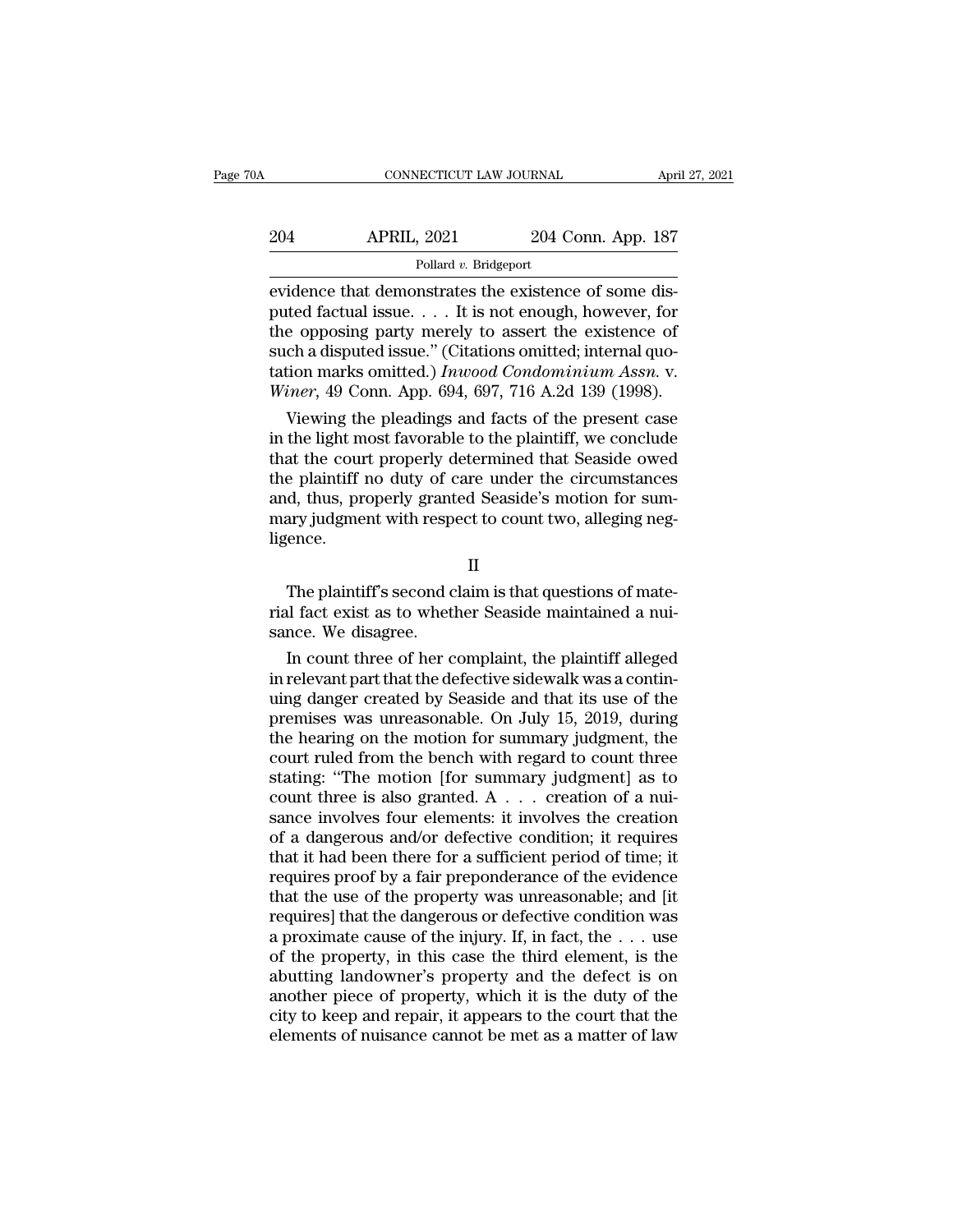| 021                   |  | CONNECTICUT LAW JOURNAL | Page 71A |  |
|-----------------------|--|-------------------------|----------|--|
|                       |  |                         |          |  |
| 204 Conn. App. 187    |  | <b>APRIL, 2021</b>      | 205      |  |
| Pollard v. Bridgeport |  |                         |          |  |

connecticut LAW JOURNAL Page 7<br>
204 Conn. App. 187 APRIL, 2021 205<br>
Pollard v. Bridgeport<br>
and, therefore, the defendant is entitled to judgment.<br>
So the motion for summary judgment as to counts two 204 Conn. App. 187 APRIL, 2021 205<br>Pollard v. Bridgeport<br>and, therefore, the defendant is entitled to judgment.<br>So the motion for summary judgment as to counts two<br>and three of the [complaint] dated April 15 is granted."<br>W 204 Conn. App. 187 APRIL, 2021 205<br>Pollard v. Bridgeport<br>and, therefore, the defendant is entitled to judgment.<br>So the motion for summary judgment as to counts two<br>and three of the [complaint] dated April 15 is granted.''  $\begin{tabular}{l} 204 \textbf{Conn. App. 187} \hspace{2.5cm} \textbf{APRII} \\ \hline \textbf{Pollard } v. \textbf{Bridgeport} \\ \hline \textbf{and, therefore, the defendant is er} \\ \textbf{So the motion for summary judgme} \\ \textbf{and three of the [complaint] dated.} \\ \textbf{We agree with the trial court.} \\ \textbf{As previously stated, although '} \\ \end{tabular}$ Pollard  $v$ . Bridgeport<br>
A, therefore, the defendant is entitled to judgment.<br>
b the motion for summary judgment as to counts two<br>
d three of the [complaint] dated April 15 is granted."<br>
e agree with the trial court.<br>
As and, therefore, the defendant is entitled to judgment.<br>So the motion for summary judgment as to counts two<br>and three of the [complaint] dated April 15 is granted."<br>We agree with the trial court.<br>As previously stated, altho

So the motion for summary judgment as to counts two<br>sand three of the [complaint] dated April 15 is granted."<br>We agree with the trial court.<br>As previously stated, although "an abutting owner<br>ordinarily is under no duty to travel, the is liable in damages for an injury to a traveler the set of the property of the trial court.<br>As previously stated, although "an abutting owner ordinarily is under no duty to keep the sidewalk in front of his p and three of the [complaint] dated TipTh 19 is granted.<br>We agree with the trial court.<br>As previously stated, although "an abutting owner<br>ordinarily is under no duty to keep the sidewalk in front<br>of his property in a reason As previously stated, although "an abutting owner<br>ordinarily is under no duty to keep the sidewalk in front<br>of his property in a reasonably safe condition for public<br>travel, he is liable in damages for a nuisance maintaine As previously stated, although "an abutting owner<br>ordinarily is under no duty to keep the sidewalk in front<br>of his property in a reasonably safe condition for public<br>travel, he is liable in damages for a nuisance maintain ordinarily is under no duty to keep the sidewalk in front<br>of his property in a reasonably safe condition for public<br>travel, he is liable in damages for a nuisance maintained<br>by him upon it." *Perkins* v. Weibel, supra, 132 of his property in a reasonably safe condition for public<br>travel, he is liable in damages for a nuisance maintained<br>by him upon it." *Perkins* v. *Weibel*, supra, 132 Conn. 52.<br>An abutting "owner [is] liable for an injury travel, he is liabl<br>by him upon it."<br>An abutting "ow<br>upon a sidewall<br>such condition<br>use of the wal<br>Conn. 200.<br>"It is well sett Tant aponta: Tommo v. motoc, sappa, 132 com. 32.<br>
a abutting "owner [is] liable for an injury to a traveler<br>
on a sidewalk injured through his premises being in<br>
ch condition as to endanger travelers in their lawful<br>
e of For a sidewalk injured through his premises being in<br>such condition as to endanger travelers in their lawful<br>use of the walk." *Hanlon* v. *Waterbury*, supra, 108<br>Conn. 200.<br>"It is well settled that to prevail on a cause

ments: (1) the danger and inflict injury upon person<br>one. 200.<br>The condition as to endanger travelers in their lawful<br>use of the walk." *Hanlon* v. *Waterbury*, supra, 108<br>Conn. 200.<br>"It is well settled that to prevail on the value of the walk." *Hanlon* v. *Waterbury*, supra, 108<br>Conn. 200.<br>"It is well settled that to prevail on a cause of action<br>for private nuisance, a plaintiff must prove four ele-<br>ments: (1) the condition complained of Conn. 200.<br>
"It is well settled that to prevail on a cause of action<br>
for private nuisance, a plaintiff must prove four ele-<br>
ments: (1) the condition complained of had a natural<br>
tendency to create danger and inflict inj "It is well settled that to prevail on a cause of action<br>for private nuisance, a plaintiff must prove four ele-<br>ments: (1) the condition complained of had a natural<br>tendency to create danger and inflict injury upon person "It is well settled that to prevail on a cause of action<br>for private nuisance, a plaintiff must prove four ele-<br>ments: (1) the condition complained of had a natural<br>tendency to create danger and inflict injury upon person for private nuisance, a plaintiff must prove four elements: (1) the condition complained of had a natural tendency to create danger and inflict injury upon person or property; (2) the danger created was a continuing one; ments: (1) the condition complained of had a natural<br>tendency to create danger and inflict injury upon person<br>or property; (2) the danger created was a continuing<br>one; (3) the use of the land was unreasonable or unlaw-<br>fu *Were tendency to create danger and inflict injury upon person* or property; (2) the danger created was a continuing one; (3) the use of the land was unreasonable or unlawful; [and] (4) the existence of the nuisance was th or property; (2) the danger created was a continuing<br>
one; (3) the use of the land was unreasonable or unlaw-<br>
ful; [and] (4) the existence of the nuisance was the<br>
proximate cause of the plaintiffs' injuries and damages." one; (3) the use of the land was unreasonable or unlaw-<br>ful; [and] (4) the existence of the nuisance was the<br>proximate cause of the plaintiffs' injuries and damages."<br>(Emphasis omitted; internal quotation marks omitted.)<br>W ful; [and] (4) the existence of the nuisance was the<br>proximate cause of the plaintiffs' injuries and damages."<br>(Emphasis omitted; internal quotation marks omitted.)<br> $Walsh$  v. Stonington Water Pollution Control Author-<br>ity, proximate cause of the plaintiffs' injuries and damages."<br>(Emphasis omitted; internal quotation marks omitted.)<br>Walsh v. Stonington Water Pollution Control Author-<br>ity, 250 Conn. 443, 449 n.4, 736 A.2d 811 (1999). "To<br>con (Emphasis omitted; internal quotation marks omitted.)<br> *Walsh v. Stonington Water Pollution Control Author-*<br> *ity*, 250 Conn. 443, 449 n.4, 736 A.2d 811 (1999). "To<br>
constitute a nuisance in the use of land, it must appea Walsh v. Stonington Water Pollution Control Author-<br>ity, 250 Conn. 443, 449 n.4, 736 A.2d 811 (1999). "To<br>constitute a nuisance in the use of land, it must appear<br>not only that a certain condition by its very nature is<br>lik constitute a nuisance in the use of land, it must appear<br>not only that a certain condition by its very nature is<br>likely to cause injury but also that the use is unreason-<br>able or unlawful." *Beckwith* v. *Stratford*, 129 not only that a ce<br>likely to cause inju<br>able or unlawful."<br>508, 29 A.2d 775 (<br>Conn., , , A.<br>showing that defer<br>or unlawful).<br>As the trial cour Let it is cause in the trial court be trial court of the trial court points.<br>
As the trial court pointed out, the defective condition<br>  $\alpha$  the trial court pointed out, the defective condition<br>  $\alpha$  be plaintiff complaine following that the exist of undertaked of is the raised portion, the soc, 508, 29 A.2d 775 (1942); see also *Fisk v. Redding*, Conn. , , A.3d (2020) (third element requires showing that defendant's use of land was unreaso sidewalk. The sidewalk was not under Seaside's owner-<br>showing that defendant's use of land was unreasonable<br>or unlawful).<br>As the trial court pointed out, the defective condition<br>the plaintiff complained of is the raised p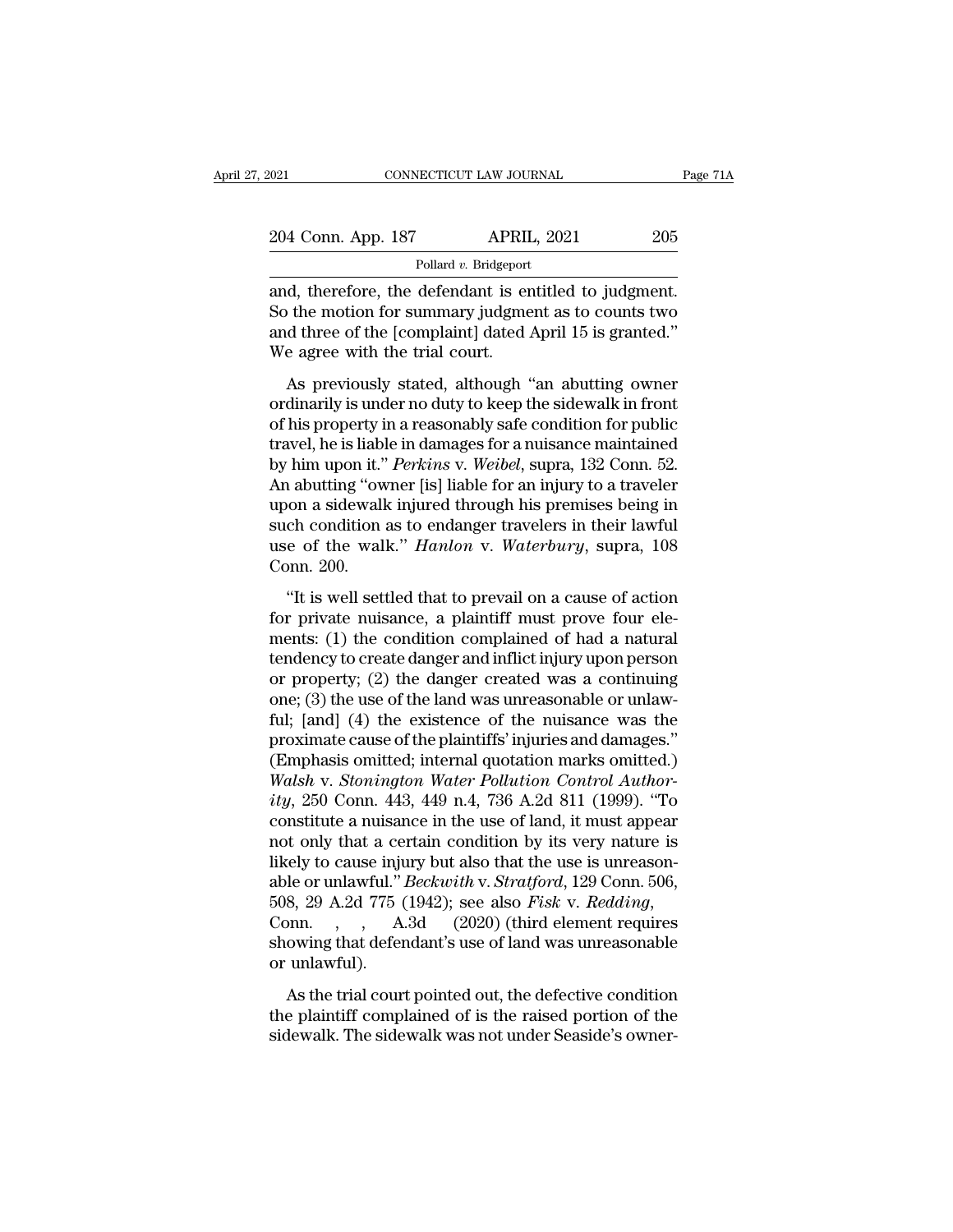| 2Α  | CONNECTICUT LAW JOURNAL |                    | April 27, 2021 |  |
|-----|-------------------------|--------------------|----------------|--|
| 206 | <b>APRIL, 2021</b>      | 204 Conn. App. 187 |                |  |
|     | Pollard v. Bridgeport   |                    |                |  |

CONNECTICUT LAW JOURNAL Apr<br>
206 APRIL, 2021 204 Conn. App. 187<br>
Pollard v. Bridgeport<br>
Ship or control. As previously stated, the plaintiff pro-<br>
duced no evidence of any affirmative act on the part<br>
of Sosside that cause 206 APRIL, 2021 204 Conn. App. 187<br>Pollard v. Bridgeport<br>Ship or control. As previously stated, the plaintiff pro-<br>duced no evidence of any affirmative act on the part<br>of Seaside that caused the sidewalk to become uneven.<br>  $\begin{array}{c|c} \text{206} & \text{APRIL, 2021} & \text{204 Conn. App. 187} \ \hline \text{Pollard } v. \text{ Bridgeport} \ \hline \text{ship or control. As previously stated, the plaintiff produced no evidence of any affirmative act on the part of Seaside that caused the sidewalk to become uneven.} \ \hline \text{The plaintiff has argued that Seaside knew of the raised sidewalk for at least a voor before the plaintiff fell and the algorithm is a good.} \end{array}$ 206 APRIL, 2021 204 Conn. App. 187<br>
Pollard v. Bridgeport<br>
ship or control. As previously stated, the plaintiff pro-<br>
duced no evidence of any affirmative act on the part<br>
of Seaside that caused the sidewalk to become une Follard v. Bridgeport<br>
Ship or control. As previously stated, the plaintiff pro-<br>
duced no evidence of any affirmative act on the part<br>
of Seaside that caused the sidewalk to become uneven.<br>
The plaintiff has argued that Pollard v. Bridgeport<br>
ship or control. As previously stated, the plaintiff pro-<br>
duced no evidence of any affirmative act on the part<br>
of Seaside that caused the sidewalk to become uneven.<br>
The plaintiff has argued that S ship or control. As previously stated, the plaintiff produced no evidence of any affirmative act on the part of Seaside that caused the sidewalk to become uneven. The plaintiff has argued that Seaside knew of the raised si duced no evidence of any affirmative act on the part<br>of Seaside that caused the sidewalk to become uneven.<br>The plaintiff has argued that Seaside knew of the raised<br>sidewalk for at least a year before the plaintiff fell and of Seaside that caused the sidewalk to become uneven.<br>The plaintiff has argued that Seaside knew of the raised<br>sidewalk for at least a year before the plaintiff fell and<br>was injured.<sup>10</sup> That fact is of no moment as Seasid The plaintiff has argued that Seaside knew of the raised<br>sidewalk for at least a year before the plaintiff fell and<br>was injured.<sup>10</sup> That fact is of no moment as Seaside had<br>no duty to maintain or repair the sidewalk; the sidewalk for at least a year before the plaintiff fell and<br>was injured.<sup>10</sup> That fact is of no moment as Seaside had<br>no duty to maintain or repair the sidewalk; the city is<br>responsible for the maintenance and repair of sid was injured.<sup>10</sup> That fact is of no moment as Seaside had<br>no duty to maintain or repair the sidewalk; the city is<br>responsible for the maintenance and repair of sidewalks.<br>Moreover, the tree on Seaside's property did not co three. sponsible for the finalliteriance and repair of sidewarks.<br>Dreover, the tree on Seaside's property did not constite<br>an unreasonable or unlawful use of its land. We<br>erefore conclude that the trial court properly granted<br>asi moreover, the tree on seaside s property did not consult<br>tute an unreasonable or unlawful use of its land. We<br>therefore conclude that the trial court properly granted<br>Seaside's motion for summary judgment as to count<br>three

judgment. $^{11}$ aside's motion for summary ju<br>ree.<br>For the foregoing reasons, we c<br>urt properly granted Seaside's<br>dgment.<sup>11</sup><br>The judgment is affirmed.<br>In this opinion the other judge: For the foregoing reasons, we conclude that the turt properly granted Seaside's motion for summ<br>dgment.<sup>11</sup><br>The judgment is affirmed.<br>In this opinion the other judges concurred.

 $\frac{10}{10}$  Although the plaintiff argues that the condition of the sidewalk was ought to Seaside's attention one year before the plaintiff fell, it is undis-<sup>10</sup> Although the plaintiff argues that the condition of the sidewalk was<br>brought to Seaside's attention one year before the plaintiff fell, it is undis-<br>puted that Seaside did not know what caused the sidewalk to be unev  $\frac{10}{10}$  Although the plaintiff argues that the condition of the sidewalk was brought to Seaside's attention one year before the plaintiff fell, it is undisputed that Seaside did not know what caused the sidewalk to be <sup>10</sup> Although the plaintiff argues that the condition of the sidewalk was brought to Seaside's attention one year before the plaintiff fell, it is undisputed that Seaside did not know what caused the sidewalk to be uneven <sup>10</sup> Although the plaintiff argues that the condition of the sidewalk was brought to Seaside's attention one year before the plaintiff fell, it is undisputed that Seaside did not know what caused the sidewalk to be uneven brought to Seaside's attention one year before the plaintiff fell, it is undisputed that Seaside did not know what caused the sidewalk to be uneven until it retained an engineering firm to lift the uneven portion of sidew

puted that Seaside did not know what caused the sidewalk to be uneven until it retained an engineering firm to lift the uneven portion of sidewalk several months prior to filing its motion for summary judgment.  $\text{ }^{11}$ putual it retained an engineering firm to lift the uneven portion of sidewalk several months prior to filing its motion for summary judgment.<br>
<sup>11</sup> If we were to accept the plaintiff's position that the owner of land abutt several months prior to filing its motion for summary judgment.<br>
<sup>11</sup> If we were to accept the plaintiff's position that the owner of land<br>
abutting a public sidewalk is liable for the injuries sustained by a traveler<br>
due <sup>11</sup> If we were to accept the plaintiff's position that the owner of land abutting a public sidewalk is liable for the injuries sustained by a traveler due to defects in the sidewalk caused by the hidden roots of a tree g abutting a public sidewalk<br>abutting a public sidewalk<br>due to defects in the sidewa<br>the owner's property, it we<br>owners. Such owners wou<br>they extend and to elevate<br>the source of unevenness.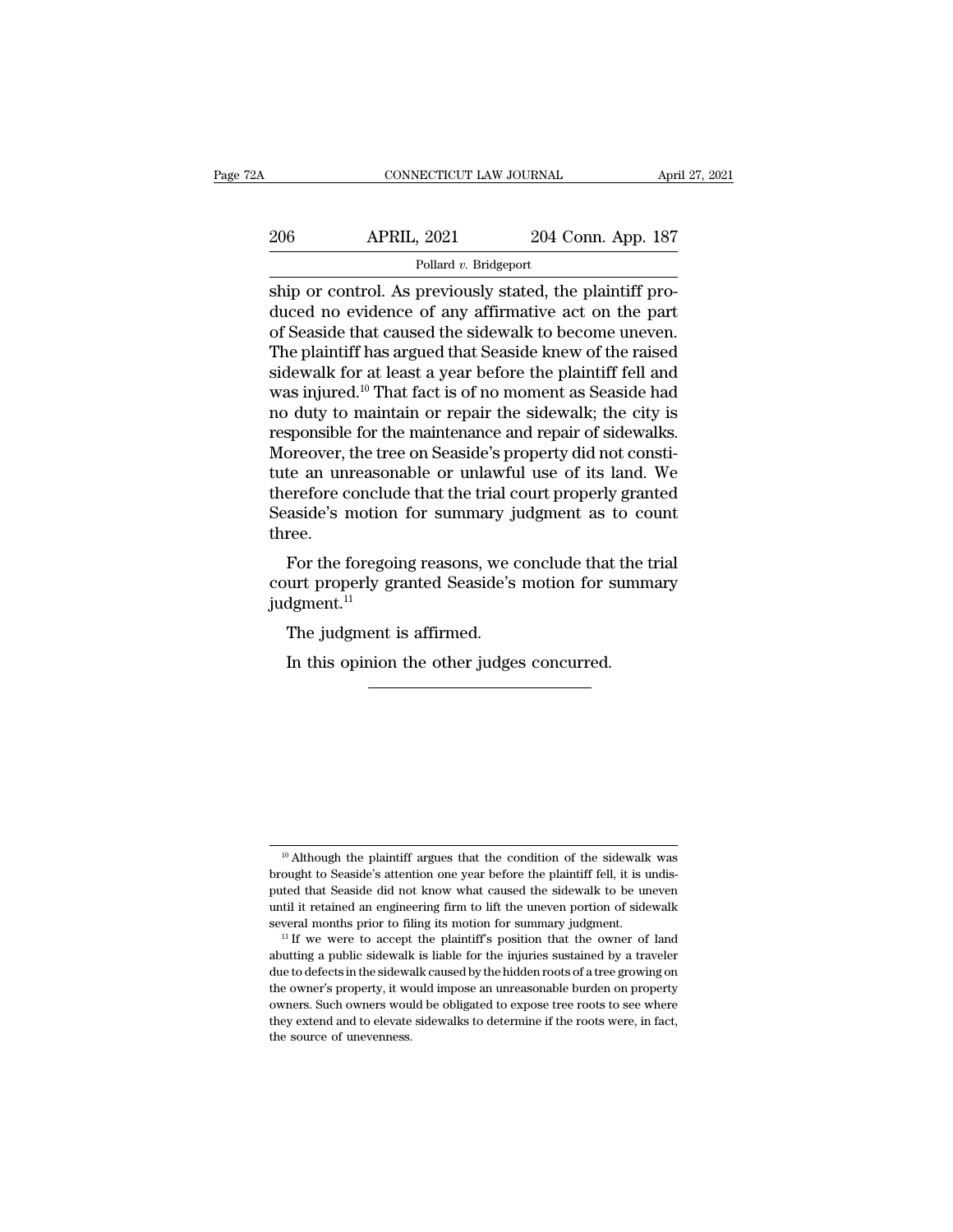### 9 (17) Pape 207<br>
State *v.* Oscar H.<br>
STATE OF CONNECTICUT *v.* OSCAR H.\*<br>
(AC 43622) APRIL, 2021<br>
State v. Oscar H.<br>
NNECTICUT v. OSC<br>
(AC 43622)<br>
rescott and Suarez, Js.\*\* State v. Oscar H.<br>
STATE OF CONNECTICUT v. OSCAR H.\*<br>
(AC 43622)<br>
Lavine, Prescott and Suarez, Js.\*\*

### *Syllabus*

(AC 43622)<br>Lavine, Prescott and Suarez, Js.\*\*<br>Syllabus<br>The defendant, who had been convicted of several crimes, including murder,<br>as a result of the stabbing death of N, appealed, claiming that the trial Lavine, Prescott and Suarez, Js. $**$ <br>  $Syllabus$ <br>
defendant, who had been convicted of several crimes, including murder,<br>
as a result of the stabbing death of N, appealed, claiming that the trial<br>
court improperly admitted into Lavine, Prescott and Suarez, Js.\*\*<br>Syllabus<br>defendant, who had been convicted of several crimes, including murder,<br>as a result of the stabbing death of N, appealed, claiming that the trial<br>court improperly admitted into ev *Syllabus*<br>defendant, who had been convicted of several crimes, including murder,<br>as a result of the stabbing death of N, appealed, claiming that the trial<br>court improperly admitted into evidence the deposition testimony o *syuaous*<br>defendant, who had been convicted of several crimes, including murder,<br>as a result of the stabbing death of N, appealed, claiming that the trial<br>court improperly admitted into evidence the deposition testimony of defendant, who had been convicted of several crimes, including murder,<br>as a result of the stabbing death of N, appealed, claiming that the trial<br>court improperly admitted into evidence the deposition testimony of B,<br>whom t as a result of the stabbing death of N, appealed, claiming that the trial<br>court improperly admitted into evidence the deposition testimony of B,<br>whom the defendant also stabbed during the same incident, after having<br>impro court improperly admitted into evidence the deposition testimony of B, whom the defendant also stabbed during the same incident, after having improperly determined pursuant to the former testimony exception to the rule ag whom the defendant also stabbed during the same incident, after having improperly determined pursuant to the former testimony exception to the rule against hearsay in the applicable provision (§ 8-6 (1)) of the Connecticut improperly determined pursuant to the former testimony exception to the rule against hearsay in the applicable provision  $(\S 8-6 (1))$  of the Connecticut Code of Evidence that B, an undocumented immigrant, who had returned the rule against hearsay in the applicable provision ( $\S$  8-6 (1)) of the Connecticut Code of Evidence that B, an undocumented immigrant, who had returned to her native Guatemala prior to trial, was unavailable to testify Connecticut Code of Evidence that B, an undocumented immigrant, who had returned to her native Guatemala prior to trial, was unavailable to testify. The defendant also claimed that his conviction of attempt to commit murde who had returned to her native Guatemala prior to trial, was unavailable to testify. The defendant also claimed that his conviction of attempt to commit murder and assault in the first degree as to B violated the constitut to testify. The defendant also claimed that his conviction of attempt to commit murder and assault in the first degree as to B violated the constitutional prohibition against double jeopardy because each crime was predicat to testify. The defendant also claimed that his conviction of attempt to commit murder and assault in the first degree as to B violated the constitutional prohibition against double jeopardy because each crime was predicat constitutional prohibition against double jeopardy because each crime was predicated on the same act against B. Prior to trial, the court granted the state's motion to issue a subpoena for B to be deposed, as her return to was predicated on the same act against B. Prior to trial, the court granted the state's motion to issue a subpoena for B to be deposed, as her return to Guatemala would put her beyond the state's subpoena power. At the jud the state's motion to issue a subpoena for B to be deposed, as her return to Guatemala would put her beyond the state's subpoena power. At the judicially supervised deposition, which was video-recorded and transcribed, the to Guatemala would put her beyond the state's subpoena power. At the judicially supervised deposition, which was video-recorded and transcribed, the defendant had an opportunity to cross-examine B without any restrictions judicially supervised deposition, which was video-recorded and tran-<br>scribed, the defendant had an opportunity to cross-examine B without<br>any restrictions by the court. B, who spoke no English, thereafter left for<br>Guatemal scribed, the defendant had an opportunity to cross-examine B without any restrictions by the court. B, who spoke no English, thereafter left for Guatemala. At trial, P, a director of an immigrant services organization, tes any restrictions by the court. B, who spoke no English, thereafter left for Guatemala. At trial, P, a director of an immigrant services organization, testified that she had spoken with B at least once a month after B retur Guatemala. At trial, P, a director of an inmigrant services organization, testified that she had spoken with B at least once a month after B returned to Guatemala and that, at the state's request, she spoke to B by phone t testified that she had spoken with B at least once a month after B<br>returned to Guatemala and that, at the state's request, she spoke to B<br>by phone three days before the trial and B indicated that she would not<br>voluntarily returned to Guatemala and that, at the state's request, she spoke to B<br>by phone three days before the trial and B indicated that she would not<br>voluntarily return to Connecticut to testify. The defendant argued that<br>the sta by phone three days before the trial and B indicated that she would not voluntarily return to Connecticut to testify. The defendant argued that the state had failed to establish B's unavailability because, inter alia, P sp by phone three days before the trial and B indicated that she would not voluntarily return to Connecticut to testify. The defendant argued that the state had failed to establish B's unavailability because, inter alia, P s the state had failed to establish B's unavailability because, inter alia, P spoke with B only by phone and did not testify that she had seen B in Guatemala, there was no evidence that B had been forced to leave the United spoke with B only by phone and did not testify that she had seen B in Guatemala, there was no evidence that B had been forced to leave the United States and because the state should have advised B not to return to Guatemal United States and because the state should have advised B not to return to Guatemala. The trial court admitted the videotaped deposition, concluding that the state had met its burden of establishing B's unavailability pur to Guatemala. The trial court admitted the videotaped deposition, concluding that the state had met its burden of establishing B's unavailability pursuant to  $\S 8-6$  (1). *Held*:<br>The trial court properly determined that B

Fursuant to  $y$  o-o (1). Theta.<br>
1. The trial court properly determined that B was unavailable to testify and<br>
admitted her deposition testimony at trial, the state having acted in<br>
good faith and with due diligence to pr defined the defendant or others through whom the victim's identity may be assetted in good faith and with due diligence to procure her attendance: under  $*$  In accordance with our policy of protecting the privacy interests see General Statutes § 54-86e.<br>\* In accordance with our policy of protecting the privacy interests of the victims of the crime of risk of injury to a child, we decline to identify the defendant or others through whom the v  $\begin{array}{c} \ast \text{ In accordance with our  
victimes of the crime of ris-  
defendant or others through  
See General Statistics § 54-  

$$
\ast \text{The listing of judges} :\\ \text{the date of oral argument.} \end{array}
$$$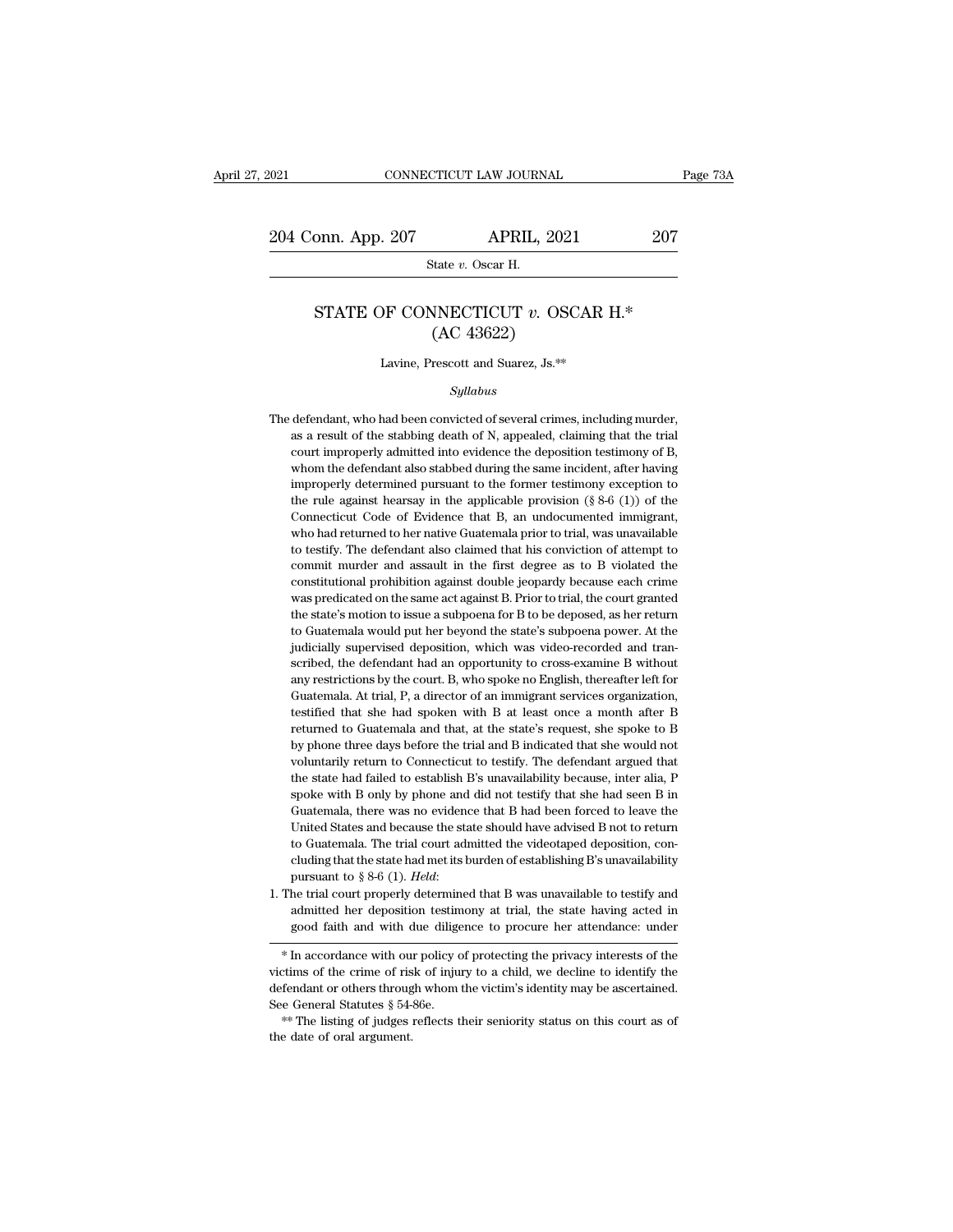### 208 CONNECTICUT LAW JOURNAL April 27, 2021<br>208 APRIL, 2021 204 Conn. App. 207<br>204 Conn. App. 207 CONNECTICUT LAW JOURNAL April<br>By APRIL, 2021 204 Conn. App. 207<br>State *v*. Oscar H.<br>the totality of the circumstances presented, the defendant's rights to

 $\begin{array}{r} \text{APRIL, 2021} \text{204 Conn. App. 207} \\ \text{State } v. \text{ Oscar H.} \end{array}$ <br>the totality of the circumstances presented, the defendant's rights to confrontation and due process were not violated, as the state made **COLUTE:**  $\frac{2021}{\text{State } v. \text{ Oscar H.}}$ <br>
the totality of the circumstances presented, the defendant's rights to confrontation and due process were not violated, as the state made sufficient efforts to establish B's unavailabil  $\begin{minipage}[t]{.4cm} \begin{tabular}{p{0.8cm}} \bf 3 & APRIL, 2021 & 204 Conn. App. 207 \end{tabular} \\ \hline \hline \end{minipage} \\ \begin{minipage}[t]{.4cm} \begin{tabular}[t]{l@{0.8cm}} \bf 204 & Conn. App. 207 \end{tabular} \\ \hline \end{minipage} \\ \begin{minipage}[t]{.4cm} \bf 204 & Conn. App. 207 \end{tabular} \\ \hline \end{minipage} \\ \begin{minipage}[t]{.4cm} \bf 204 & Conn. App. 207 \end{minipage} \\$ State v. Oscar H.<br>
the totality of the circumstances presented, the defendant's rights to<br>
confrontation and due process were not violated, as the state made<br>
sufficient efforts to establish B's unavailability, the defenda State  $v$ . Oscar H.<br>
the totality of the circumstances presented, the defendant's rights to<br>
confrontation and due process were not violated, as the state made<br>
sufficient efforts to establish B's unavailability, the defe the totality of the circumstances presented, the defendant's rights to confrontation and due process were not violated, as the state made sufficient efforts to establish B's unavailability, the defendant provided no legal confrontation and due process were not violated, as the state made sufficient efforts to establish B's unavailability, the defendant provided no legal authority that required the state to take additional steps beyond those sufficient efforts to establish B's unavailability, the defendant provided<br>no legal authority that required the state to take additional steps beyond<br>those it pursued to procure B's attendance at trial, the state was aware no legal authority that required the state to take additional steps beyond<br>those it pursued to procure B's attendance at trial, the state was aware<br>of her immigration status and desire to return to Guatemala, it kept in<br>to those it pursued to procure B's attendance at trial, the state was aware<br>of her immigration status and desire to return to Guatemala, it kept in<br>touch with her throughout the pretrial proceedings through P, who<br>maintained of her immigration status and desire to return to Guatemala, it kept in touch with her throughout the pretrial proceedings through P, who maintained contact with B after she left the United States and, at the state's reque touch with her throughout the pretrial proceedings through P, who maintained contact with B after she left the United States and, at the state's request, contacted B three days before trial to inquire if she would be willi maintained contact with B after she left the United States and, at the state's request, contacted B three days before trial to inquire if she would be willing to return, and, as it was highly unlikely that any additional e state's request, contacted B three days before trial to inquire if she<br>would be willing to return, and, as it was highly unlikely that any addi-<br>tional efforts by the state would have succeeded in convincing B to<br>return vo would be willing to return, and, as it was highly unlikely that any additional efforts by the state would have succeeded in convincing B to return voluntarily, this court was not convinced that the state was required to ex tional efforts by the state would have succeeded in convincing B to<br>return voluntarily, this court was not convinced that the state was<br>required to expend any and all available resources to eliminate the<br>complex challenges return voluntarily, this court was not convinced that the state was<br>required to expend any and all available resources to eliminate the<br>complex challenges posed by her immigration status or to extend logisti-<br>cal and finan return voluntarily, this court was not convinced that the state was required to expend any and all available resources to eliminate the complex challenges posed by her immigration status or to extend logistical and financi complex challenges posed by her immigration status or to extend logistical and financial incentives to induce her return to Connecticut; moreover, despite the defendant's unavailing assertion that, even if B had been prope cal and financial incentives to induce her return to Connecticut; more-<br>over, despite the defendant's unavailing assertion that, even if B had<br>been properly found to be unavailable, the admission of the deposition<br>transcri over, despite the defendant's unavailing assertion that, even if B had<br>been properly found to be unavailable, the admission of the deposition<br>transcript violated his rights to confrontation and due process, the defen-<br>dant been properly found to be unavailable, the admission of the deposition transcript violated his rights to confrontation and due process, the defendant had an unfettered opportunity to confront B at the deposition, which was transcript violated his rights to confrontation and due process, the defendant had an unfettered opportunity to confront B at the deposition, which was taken under agreed upon parameters and the direct supervision of a jud dant had an unfettered opportunity to confront B at the deposition, which was taken under agreed upon parameters and the direct supervision of a judge who did nothing to restrict the defendant's cross-examination of her, B was taken under agreed upon parameters and the direct supervision of a judge who did nothing to restrict the defendant's cross-examination of her, B was under oath and subject to the penalty of perjury, the videotape of th a judge who did nothing to restrict the defendant's cross-examination<br>of her, B was under oath and subject to the penalty of perjury, the<br>videotape of the deposition reflected her demeanor, the state made no<br>objections to of her, B was under oath and subject to the penalty of perjury, the videotape of the deposition reflected her demeanor, the state made no objections to her testimony, and, to the extent that impeachment evidence existed, t videotape of the deposition reflected her demeanor, the state made no<br>objections to her testimony, and, to the extent that impeachment evi-<br>dence existed, the defendant declined to present it at trial when given<br>the opport objections to her testimony, and, to the extent that impeachment evidence existed, the defendant declined to present it at trial when given the opportunity to do so; furthermore, any potential that B's examination at trial dence existed, the defendant declined to present it at trial when given the opportunity to do so; furthermore, any potential that B's examination at trial might have differed from her deposition testimony or that defendant the opportunity to do so; furthermore, any potential that B's examination at trial might have differed from her deposition testimony or that the defendant might later have become privy to additional information to utilize at trial might have differed from her deposition testimony or that the defendant might later have become privy to additional information to utilize during cross-examination was speculative and not a basis on which to concl

defendant might later have become privy to additional information to<br>utilize during cross-examination was speculative and not a basis on<br>which to conclude that his confrontation rights were violated.<br>he defendant could not utilize during cross-examination was speculative and not a basis on which to conclude that his confrontation rights were violated.<br>he defendant could not prevail on his unpreserved claim that his conviction of attempted mu which to conclude that his confrontation rights were violated.<br>he defendant could not prevail on his unpreserved claim that his convic-<br>tion of attempted murder and assault in the first degree violated the<br>constitutional p he defendant could not prevail on his unpreserved claim that his conviction of attempted murder and assault in the first degree violated the constitutional prohibition against double jeopardy, which was based on his assert tion of attempted murder and assault in the first degree violated the constitutional prohibition against double jeopardy, which was based on his assertion that he was punished twice on the same evidence for the same offens tion of attempted murder and assault in the first degree violated the constitutional prohibition against double jeopardy, which was based on his assertion that he was punished twice on the same evidence for the same offen his assertion that he was punished twice on the same evidence for the same offense against the same victim, B: because attempted murder requires intent to cause the death of the victim, which is not an element of assault i same offense against the same victim, B: because attempted murder requires intent to cause the death of the victim, which is not an element of assault in the first degree requires serious injury to the victim with a deadly requires intent to cause the death of the victim, which is not an element of assault in the first degree, and assault in the first degree requires serious injury to the victim with a deadly instrument, which are not elemen of assault in the first degree, and assault in the first degree requires<br>serious injury to the victim with a deadly instrument, which are not<br>elements of attempted murder, those crimes are not the same offense<br>for purposes serious injury to the victim with a deadly instrument, which are not elements of attempted murder, those crimes are not the same offense for purposes of double jeopardy, nor can assault in the first degree be a lesser offe elements of attempted murder, those crimes are not the same offense for purposes of double jeopardy, nor can assault in the first degree be a lesser offense included within attempted murder; moreover, although the operativ for purposes of double jeopardy, nor can assault in the first degree be<br>a lesser offense included within attempted murder; moreover, although<br>the operative information charged attempted murder and assault in the<br>first degr a lesser offense included within attempted murder; moreover, although the operative information charged attempted murder and assault in the first degree in separate and distinct counts, nothing in the language of those cou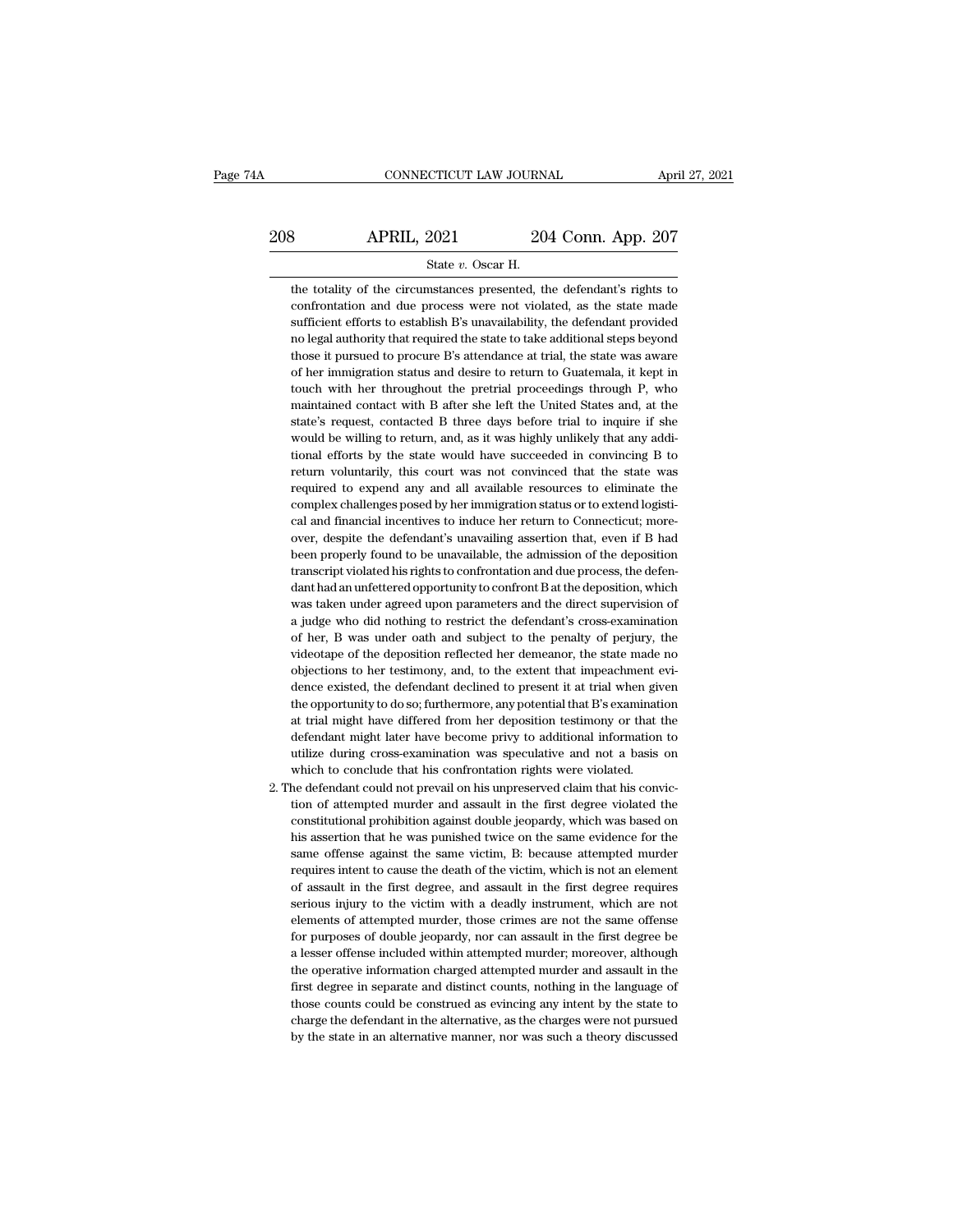2021 CONNECTICUT LAW JOURNAL Page 75A<br>204 Conn. App. 207 APRIL, 2021 209<br>3tate v. Oscar H. CONNECTICUT LAW JOURNAL<br>
4 Conn. App. 207 APRIL, 2021 209<br>
State *v*. Oscar H.<br>
in closing argument, and the defendant requested no instruction, nor

1 Conn. App. 207 APRIL, 2021 209<br>
State v. Oscar H.<br>
in closing argument, and the defendant requested no instruction, nor<br>
did the court give any instruction to the jury, indicating that it should 1 Conn. App. 207 APRIL, 2021 209<br>State v. Oscar H.<br>in closing argument, and the defendant requested no instruction, nor<br>did the court give any instruction to the jury, indicating that it should<br>consider the charges only as 1 Conn. App. 207 APRIL, 2021 209<br>
State v. Oscar H.<br>
in closing argument, and the defendant requested no instruction, nor<br>
did the court give any instruction to the jury, indicating that it should<br>
consider the charges onl State v. Oscar H.<br>
in closing argument, and the defendant requested no instruction, nor<br>
did the court give any instruction to the jury, indicating that it should<br>
consider the charges only as standing in a greater-lesser State  $v$ . Oscar H.<br>
in closing argument, and the defendant requested no instruction, nor<br>
did the court give any instruction to the jury, indicating that it should<br>
consider the charges only as standing in a greater-less in closing argument, and the defendant requested no instruction, nor did the court give any instruction to the jury, indicating that it should consider the charges only as standing in a greater-lesser relationship; further did the court give any instruction to the jury, indicating that it should consider the charges only as standing in a greater-lesser relationship; furthermore, the defendant's failure to raise his double jeopardy claim at t consider the charges only as standing in a greater-lesser relationship;<br>furthermore, the defendant's failure to raise his double jeopardy claim<br>at trial belied any indication that the double jeopardy claim was obvious<br>on t consider the charges only as standing in a greater-lesser relationship; furthermore, the defendant's failure to raise his double jeopardy claim at trial belied any indication that the double jeopardy claim was obvious on ral belied any indication that the double jeopardy claim was obvious<br>the face of the information or in the manner in which the case was<br>rged, and the defendant advanced nothing from which to discern<br>legislative intent to p any legislative intent to preclude the prosecution of a criminal defendant<br>for both attempted murder and assault in the first degree.<br>Argued October 20, 2020—officially released April 27, 2021<br>*Procedural History*<br>Substitu

charged, and the defendant advanced nothing from which to discern<br>any legislative intent to preclude the prosecution of a criminal defendant<br>for both attempted murder and assault in the first degree.<br>Argued October 20, 202 any legislative intent to preclude the prosecution of a criminal detendant<br>for both attempted murder and assault in the first degree.<br>Argued October 20, 2020—officially released April 27, 2021<br>*Procedural History*<br>Substitu In the first degree and assaut in the first degree.<br>
Argued October 20, 2020—officially released April 27, 2021<br>
Procedural History<br>
Substitute information charging the defendant with<br>
the crimes of murder, attempt to comm Argued October 20, 2020—officially released April 27, 2021<br>
Procedural History<br>
Substitute information charging the defendant with<br>
the crimes of murder, attempt to commit murder, assault<br>
in the first degree and risk of i Frocedural History<br>Substitute information charging the defendant with<br>the crimes of murder, attempt to commit murder, assault<br>in the first degree and risk of injury to a child, brought<br>to the Superior Court in the judicial Substitute information charging the defendant with<br>the crimes of murder, attempt to commit murder, assault<br>in the first degree and risk of injury to a child, brought<br>to the Superior Court in the judicial district of Fairf *Affirmed. Naomi T. Fetterman, and risk of injury to a child, brought* the first degree and risk of injury to a child, brought the Superior Court in the judicial district of Fairfield d tried to the jury before *Russo*, *J*.; verdic to the Superior Court<br>and tried to the jury bo<br>ment of guilty, from<br>Affirmed.<br>Naomi T. Fetterman<br>lant (defendant).<br>Rocco A. Chiarenzo *Rocco A. Chiarenza*, assistant state's attorney, politically and the defendant state.<br>*Rocco A. Chiarenza*, assistant state's attorney, with<br>nom, on the brief, were *Joseph T. Corradino*, state's<br>formey, John C. Smarian f

ment or guity, from which the defendant appealed.<br>Affirmed.<br>Naomi T. Fetterman, assigned counsel, for the appel-<br>lant (defendant).<br>Rocco A. Chiarenza, assistant state's attorney, with<br>whom, on the brief, were Joseph T. Cor Affirmed.<br> *Naomi T. Fetterman*, assigned counsel, for the appel-<br>
lant (defendant).<br> *Rocco A. Chiarenza*, assistant state's attorney, with<br>
whom, on the brief, were Joseph T. Corradino, state's<br>
attorney, John C. Smriga, *Naomi T. Fetterman*, assigned counsel, for the appellant (defendant).<br> *Rocco A. Chiarenza*, assistant state's attorney, with<br>
whom, on the brief, were *Joseph T. Corradino*, state's<br>
attorney, *John C. Smriga*, former st lant (defendant).<br> *Rocco A. Chiarenz*<br>
whom, on the brief, v<br>
attorney, John C. Sm<br> *Emily D. Trudeau*, a<br>
appellee (state). Fraction, on the brief, were *Joseph 1*. Corraatino, state s<br>torney, *John C. Smriga*, former state's attorney, and<br>mily D. Trudeau, assistant state's attorney, for the<br>pellee (state).<br>*Opinion*<br>PRESCOTT, J. The defendant,

## *Opinion*

attorney, *John C. Smrtga*, former state's attorney, and<br> *Emily D. Trudeau*, assistant state's attorney, for the<br>
appellee (state).<br>  $\qquad$ <br> *Opinion*<br>
PRESCOTT, J. The defendant, Oscar H., appeals from<br>
the judgment of c E*muy D. Trudeau*, assistant state's attorney, for the<br>appellee (state).<br> $o_{pinion}$ <br>PRESCOTT, J. The defendant, Oscar H., appeals from<br>the judgment of conviction, rendered following a jury<br>trial, of murder in violation of Ge opinion<br>
54 appenee (state).<br>
54 appends from<br>
54a (a), attempt to conviction, rendered following a jury<br>
54a (a), attempt to commit murder in violation of Gen-<br>
54a (a), attempt to commit murder in violation of Gen-<br>
54a opinion<br>
PRESCOTT, J. The defendant, Oscar H., appeals from<br>
the judgment of conviction, rendered following a jury<br>
trial, of murder in violation of General Statutes § 53a-<br>
54a (a), attempt to commit murder in violation PRESCOTT, J. The defendant, Oscar H., appeals from<br>the judgment of conviction, rendered following a jury<br>trial, of murder in violation of General Statutes § 53a-<br>54a (a), attempt to commit murder in violation of Gen-<br>eral PRESCOTT, J. The defendant, Oscar H., appeals from<br>the judgment of conviction, rendered following a jury<br>trial, of murder in violation of General Statutes § 53a-<br>54a (a), attempt to commit murder in violation of Gen-<br>eral the judgment of conviction, rendered following a jury<br>trial, of murder in violation of General Statutes § 53a-<br>54a (a), attempt to commit murder in violation of General<br>Statutes §§ 53a-49 and 53a-54a (a), assault in the<br>f trial, of murder in violation of General Statutes § 53a-54a (a), attempt to commit murder in violation of General Statutes §§ 53a-49 and 53a-54a (a), assault in the first degree in violation of General Statutes § 53a-59 (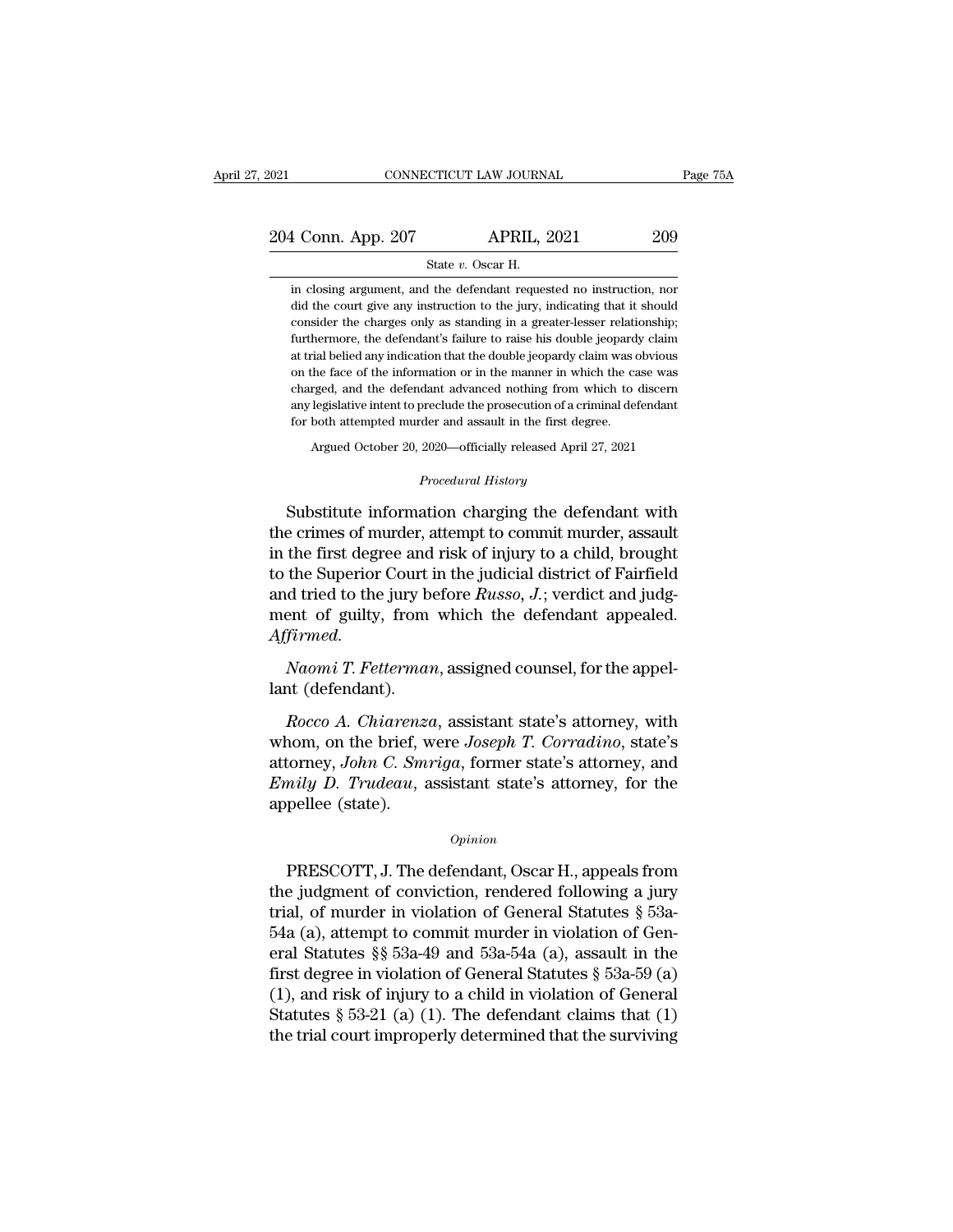| ЗA  | CONNECTICUT LAW JOURNAL                                  |                    | April 27, 2021 |
|-----|----------------------------------------------------------|--------------------|----------------|
| 210 | <b>APRIL, 2021</b>                                       | 204 Conn. App. 207 |                |
|     | State v. Oscar H.                                        |                    |                |
|     | assault victim B was unavailable to testify at trial and |                    |                |

CONNECTICUT LAW JOURNAL April 27, 20<br>
210 APRIL, 2021 204 Conn. App. 207<br>  $\frac{\text{State } v. \text{ Oscar H.}}{\text{assault victim, B, was unavailable to testify at trial and,}}$ <br>
on the basis of that determination, admitted B's prior 210 APRIL, 2021 204 Conn. App. 207<br>
State v. Oscar H.<br>
assault victim, B, was unavailable to testify at trial and,<br>
on the basis of that determination, admitted B's prior<br>
deposition testimony into evidence in violation o 210 APRIL, 2021 204 Conn. App. 207<br>
State v. Oscar H.<br>
assault victim, B, was unavailable to testify at trial and,<br>
on the basis of that determination, admitted B's prior<br>
deposition testimony into evidence in violation o 210 APRIL, 2021 204 Conn. App. 207<br>
state v. Oscar H.<br>
assault victim, B, was unavailable to testify at trial and,<br>
on the basis of that determination, admitted B's prior<br>
deposition testimony into evidence in violation o State v. Oscar H.<br>
State v. Oscar H.<br>
assault victim, B, was unavailable to testify at trial and,<br>
on the basis of that determination, admitted B's prior<br>
deposition testimony into evidence in violation of our<br>
rules of e state v. Oscar H.<br>
assault victim, B, was unavailable to testify at trial and,<br>
on the basis of that determination, admitted B's prior<br>
deposition testimony into evidence in violation of our<br>
rules of evidence and his con assault victim, B, was unavailable to testify at trial and,<br>on the basis of that determination, admitted B's prior<br>deposition testimony into evidence in violation of our<br>rules of evidence and his constitutional rights to on the basis of that determination, admitted B's prior<br>deposition testimony into evidence in violation of our<br>rules of evidence and his constitutional rights to con-<br>frontation and due process, and (2) his conviction of<br>b deposition testimony into evidence in violation of our<br>rules of evidence and his constitutional rights to con-<br>frontation and due process, and (2) his conviction of<br>both attempted murder and assault in the first degree<br>vio rules of evidence and his constitutional rights to confrontation and due process, and  $(2)$  his conviction of both attempted murder and assault in the first degree violated the constitutional prohibition against double je frontation and<br>both attemptec<br>violated the co<br>jeopardy becau<br>act and agains<br>both claims ar<br>the court.<br>The jury rea blated the constitutional prohibition against double<br>pardy because each crime was predicated on the same<br>t and against the same victim,  $B$ <sup>1</sup> We disagree with<br>th claims and, accordingly, affirm the judgment of<br>e court.<br>T beyondy because each crime was predicated on the same<br>act and against the same victim,  $B^1$  We disagree with<br>both claims and, accordingly, affirm the judgment of<br>the court.<br>The jury reasonably could have found the follow

act and against the same victim,  $B$ .<sup>1</sup> We disagree with both claims and, accordingly, affirm the judgment of the court.<br>The jury reasonably could have found the following facts on the basis of the evidence admitted at t act and against the same victim, b. We disagree with<br>both claims and, accordingly, affirm the judgment of<br>the court.<br>The jury reasonably could have found the following<br>facts on the basis of the evidence admitted at trial. Sourcelessing, accordingly, and the discussion of the court.<br>The jury reasonably could have found the following<br>facts on the basis of the evidence admitted at trial. The<br>defendant and N began a romantic relationship some-<br> The jury reasonably could have facts on the basis of the evidence addefendant and N began a romantic time in 2006 or 2007. In 2010, they has S. The defendant, N, and S lived toget ment apartment in Bridgeport. In January, The Jary reasonably collid flave found the following<br>the son the basis of the evidence admitted at trial. The<br>fendant and N began a romantic relationship some-<br>ne in 2006 or 2007. In 2010, they had a child together,<br>The de racts on the basis of the evidence admitted at that. The<br>defendant and N began a romantic relationship some-<br>time in 2006 or 2007. In 2010, they had a child together,<br>S. The defendant, N, and S lived together in a small ba

decendant and N began a romantic relationship sometime in 2006 or 2007. In 2010, they had a child together, S. The defendant, N, and S lived together in a small basement apartment in Bridgeport.<br>In January, 2017, approxima ince in 2000 or 2007. In 2010, they had a child together,<br>S. The defendant, N, and S lived together in a small base-<br>ment apartment in Bridgeport.<br>In January, 2017, approximately one month before<br>the events at issue, N spo is. The decendant, it, and is also algorithment at sindar basement apartment in Bridgeport.<br>
In January, 2017, approximately one month before<br>
the events at issue, N spoke to her mother, L, about<br>
problems in her relations In January, 2017, approximately one month before<br>the events at issue, N spoke to her mother, L, about<br>problems in her relationship with the defendant. Specif-<br>ically, she complained that the defendant had been<br>increasingly In January, 2017, approximately one month before<br>the events at issue, N spoke to her mother, L, about<br>problems in her relationship with the defendant. Specif-<br>ically, she complained that the defendant had been<br>increasingly the events at issue, N spoke to her mother, L, about<br>problems in her relationship with the defendant. Specif-<br>ically, she complained that the defendant had been<br>increasingly acting jealous and was following her. N<br>asked L problems in her relationship with the defendant. Specifically, she complained that the defendant had been increasingly acting jealous and was following her. N<br>asked L to speak with the defendant on her behalf. N<br>told her m ically, she complained that the defendant had been<br>increasingly acting jealous and was following her. N<br>asked L to speak with the defendant on her behalf. N<br>told her mother, "I can't stand him anymore," and that<br>she wanted increasingly acting jealous and wasked L to speak with the defendatold her mother, "I can't stand him she wanted to leave him. When L sposon thereafter, he told L that S had to him about N that led him to believing on him Id her mother, "I can't stand him anymore," and that<br>e wanted to leave him. When L spoke to the defendant<br>on thereafter, he told L that S had been saying things<br>him about N that led him to believe that N was cheat-<br>g on hi she wanted to leave him. When L spoke to the defendant<br>soon thereafter, he told L that S had been saying things<br>to him about N that led him to believe that N was cheat-<br>ing on him with another man.<br>On February 10, 2017, N'

she wanted to cave him. When Espoke to the detendant<br>soon thereafter, he told L that S had been saying things<br>to him about N that led him to believe that N was cheat-<br>ing on him with another man.<br>On February 10, 2017, N's From about N that led him to believe that N was cheat-<br>ing on him with another man.<br>On February 10, 2017, N's friend and coworker, B,<br>who recently had broken up with a boyfriend with<br>whom she had been living, moved into t to find about it that icd find to befice that it was clear<br>ing on him with another man.<br>On February 10, 2017, N's friend and coworker, B,<br>who recently had broken up with a boyfriend with<br>whom she had been living, moved int In February 10, 2017, N's friend and coworker, B,<br>who recently had broken up with a boyfriend with<br>whom she had been living, moved into the Bridgeport<br>apartment with N and the defendant. B and N worked<br>together cleaning h whom she had been living, moved into the Bridgeport apartment with N and the defendant. B and N worked together cleaning houses in Fairfield and Westport. B, like N, had been born in Guatemala, and she had come  $\frac{1}{1}$  like N, had been born in Guatemala, and she had come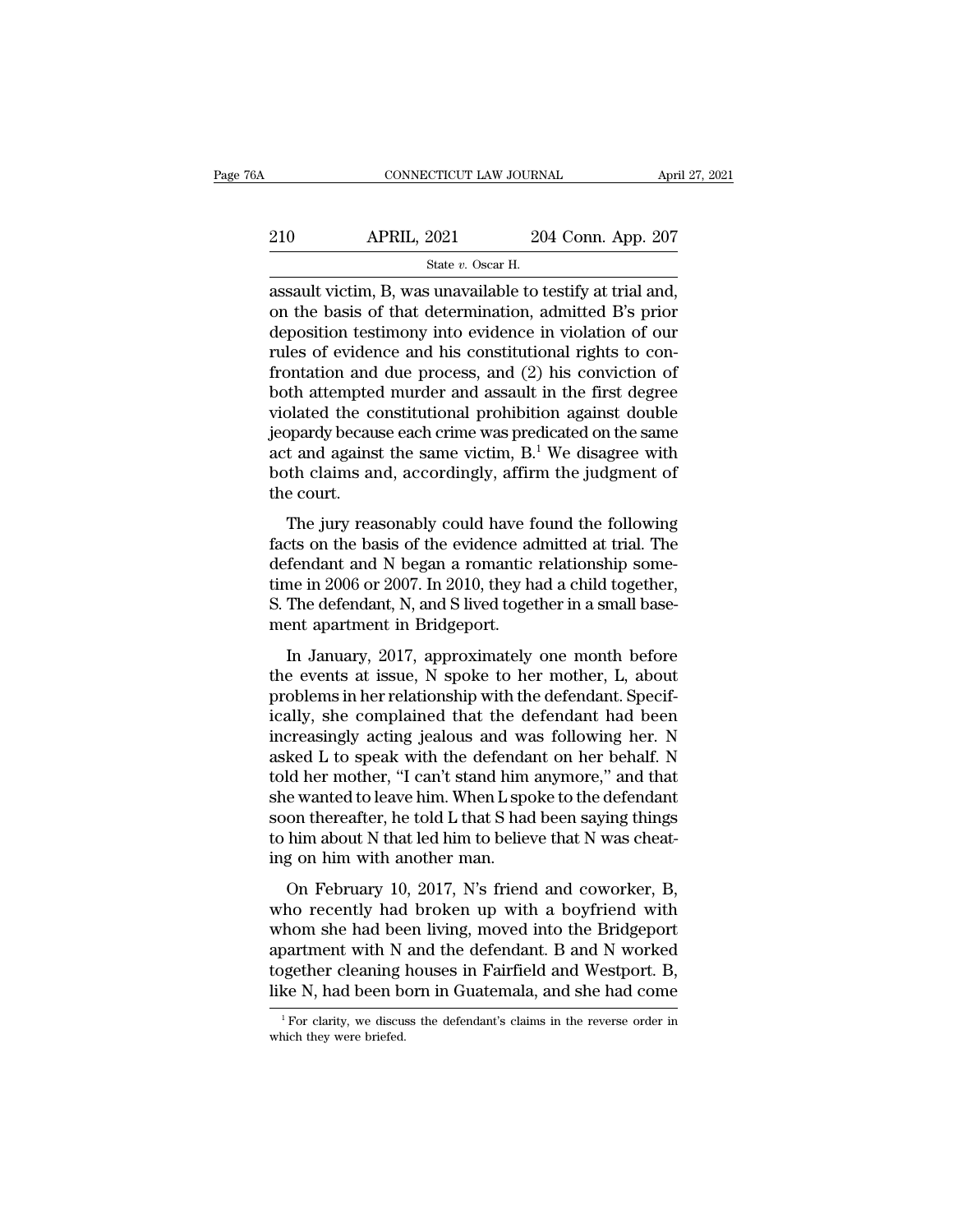| 2021                                                  | CONNECTICUT LAW JOURNAL | Page 77A |
|-------------------------------------------------------|-------------------------|----------|
| 204 Conn. App. 207                                    | <b>APRIL, 2021</b>      | 211      |
|                                                       | State v. Oscar H.       |          |
| to the United States in 2013 as an undocumented immi- |                         |          |

to the United States in 2013 as an undocumented immigrant. grant.

4 Conn. App. 207 APRIL, 2021 211<br>
State v. Oscar H.<br>
the United States in 2013 as an undocumented immiant.<br>
On February 16, 2017, N, N's sister, the defendant,<br>
d B attended a baby shower for one of the defendant's<br>
lativ 204 Conn. App. 207 APRIL, 2021 211<br>
State v. Oscar H.<br>
to the United States in 2013 as an undocumented immigrant.<br>
On February 16, 2017, N, N's sister, the defendant,<br>
and B attended a baby shower for one of the defendant State v. Oscar H.<br>
to the United States in 2013 as an undocumented immigrant.<br>
On February 16, 2017, N, N's sister, the defendant,<br>
and B attended a baby shower for one of the defendant's<br>
relatives. During the shower, N' to the United States in 2013 as an undocumented immigrant.<br>
On February 16, 2017, N, N's sister, the defendant,<br>
and B attended a baby shower for one of the defendant's<br>
relatives. During the shower, N's sister had a priva of the United Blacks in 2019 as an undocumented inhin-<br>grant.<br>On February 16, 2017, N, N's sister, the defendant,<br>and B attended a baby shower for one of the defendant's<br>relatives. During the shower, N's sister had a priva On February 16, 2017, N, N's sister, the defendant,<br>and B attended a baby shower for one of the defendant's<br>relatives. During the shower, N's sister had a private con-<br>versation with the defendant. The defendant told N's<br>s On February 16, 2<br>and B attended a baby<br>relatives. During the s<br>versation with the d<br>sister that N wanted<br>could not be separat<br>love of his life."<br>On February 23, 2 a b attended a baby shower for one of the determinant is<br>latives. During the shower, N's sister had a private con-<br>rsation with the defendant. The defendant told N's<br>ster that N wanted "to split from him" but that "he<br>uld Fractives. During the shower, it's stister had a private conversation with the defendant. The defendant told N's<br>sister that N wanted "to split from him" but that "he<br>could not be separated from [N] because [N] was the<br>lov

sister that N wanted "to split from him" but that "he<br>could not be separated from [N] because [N] was the<br>love of his life."<br>On February 23, 2017, after they had finished work<br>for the day, N and B picked up S from her sch sister that it wanted to spin from finit but that its<br>could not be separated from [N] because [N] was the<br>love of his life."<br>On February 23, 2017, after they had finished work<br>for the day, N and B picked up S from her sch to be separated from [N] because [N] was the<br>love of his life."<br>On February 23, 2017, after they had finished work<br>for the day, N and B picked up S from her school. The<br>three of them then picked up the defendant from his<br> On February 23, 2017, after they had finished work<br>for the day, N and B picked up S from her school. The<br>three of them then picked up the defendant from his<br>place of work in Norwalk. The defendant told them<br>that he needed On February 23, 2017, after they had finished work<br>for the day, N and B picked up S from her school. The<br>three of them then picked up the defendant from his<br>place of work in Norwalk. The defendant told them<br>that he needed for the day, N and B picked up S from her school. The<br>three of them then picked up the defendant from his<br>place of work in Norwalk. The defendant told them<br>that he needed to visit one of his sons,<sup>2</sup> who was in a<br>hospital three of them then picked up the defendant from his<br>place of work in Norwalk. The defendant told them<br>that he needed to visit one of his sons,<sup>2</sup> who was in a<br>hospital in Greenwich. The defendant dropped off N,<br>B, and S at place of work in Norwalk. The defendant told them<br>that he needed to visit one of his sons,<sup>2</sup> who was in a<br>hospital in Greenwich. The defendant dropped off N,<br>B, and S at L's house in Stamford while he went to visit<br>with h that he needed to visit one of his sons,<sup>2</sup> who was in a<br>hospital in Greenwich. The defendant dropped off N,<br>B, and S at L's house in Stamford while he went to visit<br>with his son. When the defendant picked them up to<br>retur hospital in Greenwich. The defendant dropped off N, B, and S at L's house in Stamford while he went to visit with his son. When the defendant picked them up to return to Bridgeport, he had "a bag with beer in it." He drank B, and S at L's house in Stamford while he went t<br>with his son. When the defendant picked them<br>return to Bridgeport, he had "a bag with beer in<br>drank one beer while he drove back to the Brid<br>apartment. Once at the apartmen Later in the evening, N saw a posting on Facebook<br>Later in it." He<br>ank one beer while he drove back to the Bridgeport<br>artment. Once at the apartment, the defendant drank<br>ree or four more beers, and N and B drank "Michela-<br> indicating that a female friend was at a local club, and B discussed joining her. After N obtained "Michela-<br>Later in the evening, N saw a posting on Facebook<br>indicating that a female friend was at a local club, and<br>N and

Mark one beef while he drove back to the Bridgeport<br>apartment. Once at the apartment, the defendant drank<br>three or four more beers, and N and B drank "Michela-<br>das," a mixture of beer and Clamato juice.<br>Later in the evenin aparament. Once at the aparament, the defendant drame<br>three or four more beers, and N and B drank "Michela-<br>das," a mixture of beer and Clamato juice.<br>Later in the evening, N saw a posting on Facebook<br>indicating that a fem das," a mixture of beer and Clamato juice.<br>
Later in the evening, N saw a posting on Facebook<br>
indicating that a female friend was at a local club, and<br>
N and B discussed joining her. After N obtained "permis-<br>
sion" from the means of sect and standard gate.<br>Later in the evening, N saw a posting on Facebook<br>indicating that a female friend was at a local club, and<br>N and B discussed joining her. After N obtained "permis-<br>sion" from the defend Later in the evening, N saw a posting on Facebook<br>indicating that a female friend was at a local club, and<br>N and B discussed joining her. After N obtained "permis-<br>sion" from the defendant to go, N and B left, still dresse indicating that a female friend was at a local club, and<br>N and B discussed joining her. After N obtained "permis-<br>sion" from the defendant to go, N and B left, still dressed<br>in the clothes they had worn to work that day. A N and B discussed joining her. After N obtained "permission" from the defendant to go, N and B left, still dressed<br>in the clothes they had worn to work that day. At least<br>three other female friends were at the club when B sion" from the defendant to go, N and B left, still dressed<br>in the clothes they had worn to work that day. At least<br>three other female friends were at the club when B and<br>N arrived, and N bought "a bucket of beers," which<br> in the clothes they had worn to work that day. At least<br>three other female friends were at the club when B and<br>N arrived, and N bought "a bucket of beers," which<br>amounted to one beer for each of the women. The women<br>danced three other female friends were at the club when B and N arrived, and N bought "a bucket of beers," which amounted to one beer for each of the women. The women danced and sang karaoke. While they were at the club, the def danced and sang karaoke. While they were at the club,<br>the defendant made at least two video calls to N, asking<br>her to move her phone around so that he could see<br>who was with her at the club. B and N stayed at the<br> $\frac{2 \text{$ who was with her at the club. B and N stayed at the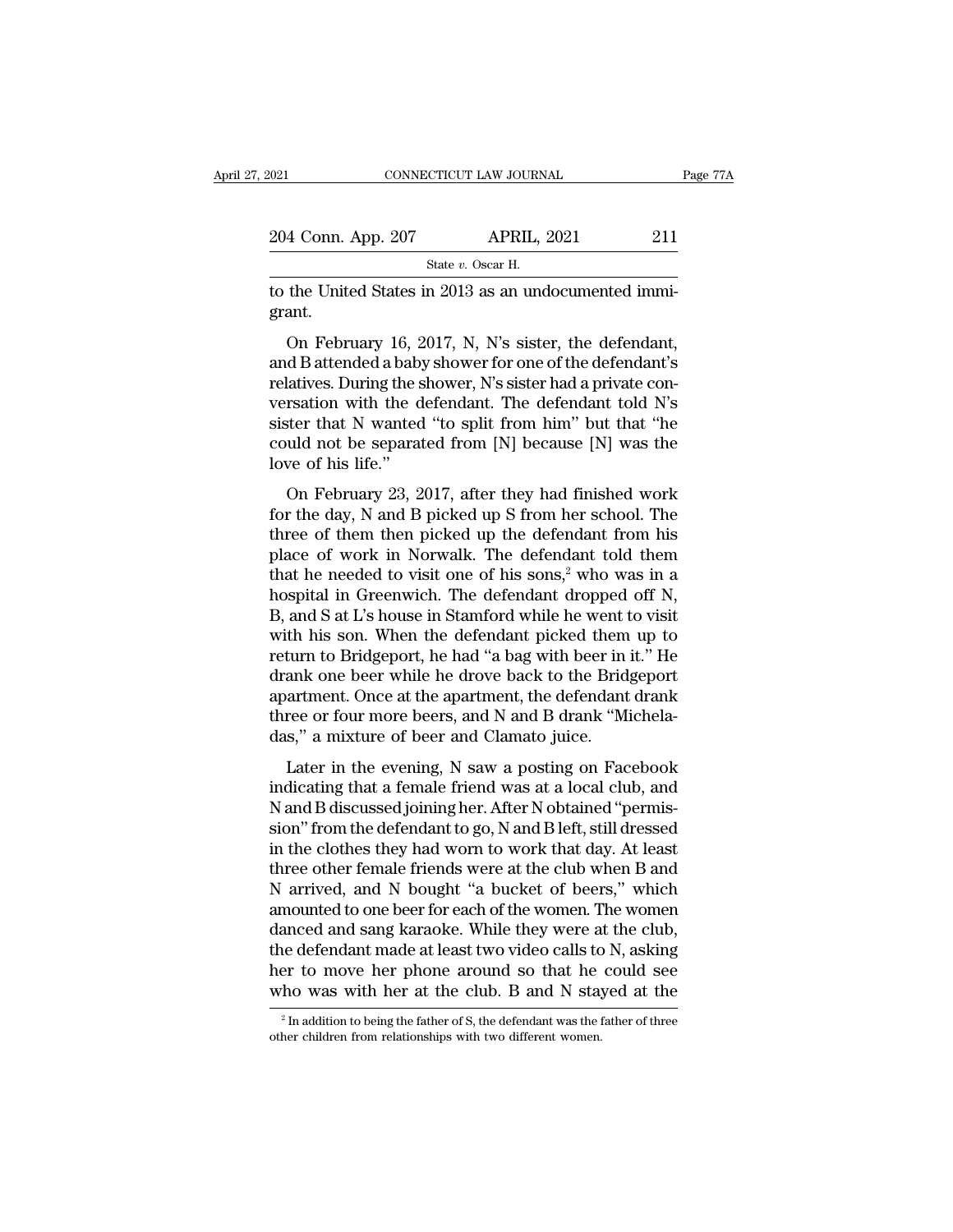| Ά   | CONNECTICUT LAW JOURNAL                                                                              |                    | April 27, 2021 |
|-----|------------------------------------------------------------------------------------------------------|--------------------|----------------|
| 212 | <b>APRIL, 2021</b>                                                                                   | 204 Conn. App. 207 |                |
|     | State v. Oscar H.                                                                                    |                    |                |
|     | club for between one and one and one-half hours before<br>returning to the apartment at about 1 a.m. |                    |                |
|     | Although the defendant and N seemed to be getting                                                    |                    |                |

APRIL, 2021 204 Conn. App. 207<br>
State v. Oscar H.<br>
ab for between one and one and one-half hours before<br>
turning to the apartment at about 1 a.m.<br>
Although the defendant and N seemed to be getting<br>
ong at first, while B w 212 APRIL, 2021 204 Conn. App. 207<br>  $\frac{\text{State } v. \text{ Oscar H.}}{\text{club for between one and one and one-half hours before}$ <br>
returning to the apartment at about 1 a.m.<br>
Although the defendant and N seemed to be getting<br>
along at first, while B was in the bathroom getting re State v. Oscar H.<br>
club for between one and one and one-half hours before<br>
returning to the apartment at about 1 a.m.<br>
Although the defendant and N seemed to be getting<br>
along at first, while B was in the bathroom getting club for between one and one and one-half hours before<br>returning to the apartment at about 1 a.m.<br>Although the defendant and N seemed to be getting<br>along at first, while B was in the bathroom getting ready<br>for bed, she he returning to the apartment at about 1 a.m.<br>Although the defendant and N seemed to be getting<br>along at first, while B was in the bathroom getting ready<br>for bed, she heard N scream for her help. She came out<br>of the bathroom Although the defendant and N seemed to be getting<br>along at first, while B was in the bathroom getting ready<br>for bed, she heard N scream for her help. She came out<br>of the bathroom to find the defendant holding N by her<br>hai Although the defendant and N seemed to be getting<br>along at first, while B was in the bathroom getting ready<br>for bed, she heard N scream for her help. She came out<br>of the bathroom to find the defendant holding N by her<br>hair along at first, while B was in the bathroom getting ready<br>for bed, she heard N scream for her help. She came out<br>of the bathroom to find the defendant holding N by her<br>hair with a knife to her neck.<sup>3</sup> After cutting N's th for bed, she heard N scream for her help. She came out<br>of the bathroom to find the defendant holding N by her<br>hair with a knife to her neck.<sup>3</sup> After cutting N's throat,<br>the defendant attacked B, stabbing her in the lower<br> of the bathroom to find the defendant holding N by her<br>hair with a knife to her neck.<sup>3</sup> After cutting N's throat,<br>the defendant attacked B, stabbing her in the lower<br>back. B begged the defendant not to kill her because sh hair with a knife to her neck.<sup>3</sup> After cutting N's throat,<br>the defendant attacked B, stabbing her in the lower<br>back. B begged the defendant not to kill her because she<br>had children who needed her support, but the defendan the defendant attacked B, stabbing her in the lower<br>back. B begged the defendant not to kill her because she<br>had children who needed her support, but the defendant<br>stabbed her in the neck. B held her breath while the<br>defen shower. After showering and changing his clothes, the defendant his feeder in the neck. B held her breath while the fendant kicked her and N to see if they were alive.<br>
Invinced that neither was breathing, he went into the throom defendant kicked her and N to see if they were alive.<br>Convinced that neither was breathing, he went into the<br>bathroom to wash the victims' blood off himself in the<br>shower.<br>After showering and changing his clothes, the defe

flexibility denoted the apartment of the second intervals.<br>Convinced that neither was breathing, he went into the bathroom to wash the victims' blood off himself in the<br>shower.<br>After showering and changing his clothes, the bathroom to wash the victims' blood off himself in the<br>shower.<br>After showering and changing his clothes, the defen-<br>dant retrieved S, who was asleep in her bedroom, and<br>fled the apartment, necessarily passing through the<br>b station to wash are viesness stood of finals in and<br>shower.<br>After showering and changing his clothes, the defen-<br>dant retrieved S, who was asleep in her bedroom, and<br>fled the apartment, necessarily passing through the<br>bloo After showering and changing his clothes, the defendant retrieved S, who was asleep in her bedroom, and fled the apartment, necessarily passing through the bloody crime scene in the living area. When she heard the door of After showering and changing his clothes, the defen-<br>dant retrieved S, who was asleep in her bedroom, and<br>fled the apartment, necessarily passing through the<br>bloody crime scene in the living area. When she heard<br>the door dant retrieved S, who was asleep in her bedroom, and<br>fled the apartment, necessarily passing through the<br>bloody crime scene in the living area. When she heard<br>the door of the apartment close, B, who was still alive,<br>dragge fled the apartment, necessarily passing through the<br>bloody crime scene in the living area. When she heard<br>the door of the apartment close, B, who was still alive,<br>dragged herself toward the door so that she could yell<br>for bloody crime scene<br>the door of the apart<br>dragged herself tow:<br>for help from the la<br>landlords heard B c:<br>investigate.<sup>4</sup> They ob<br>and called 911.<br>Officer Phillip Nor de door of the apdrament crose, *D*, who was san anve,<br>agged herself toward the door so that she could yell<br>r help from the landlords who lived upstairs. The<br>adlords heard B calling out and came downstairs to<br>vestigate.<sup>4</sup> imately 2:55 a.m. in response to a dispatch call. He<br>observed N's body lying on the floor<br>investigate.<sup>4</sup> They observed N's body lying on the floor<br>and called 911.<br>Officer Phillip Norris arrived on the scene at approx-<br>ima

For Rep Hom are analored who fived appears. The landlords heard B calling out and came downstairs to investigate.<sup>4</sup> They observed N's body lying on the floor and called 911.<br>Officer Phillip Norris arrived on the scene at investigate.<sup>4</sup> They observed N's body lying on the floor<br>and called 911.<br>Officer Phillip Norris arrived on the scene at approx-<br>imately 2:55 a.m. in response to a dispatch call. He<br>observed N and B lying on the floor, bot Officer Phillip Norris arrived on the scene at approx-<br>nately 2:55 a.m. in response to a dispatch call. He<br>bserved N and B lying on the floor, both badly injured.<br>was not visibly breathing, but B was moving. When<br> $\frac{3}{8}$ imately 2:55 a.m. in response to a dispatch call. He observed N and B lying on the floor, both badly injured.<br>N was not visibly breathing, but B was moving. When  $\frac{3}{B}$  after memories of what transpired immediately aft

observed N and B lying on the floor, both badly injured.<br>N was not visibly breathing, but B was moving. When<br><sup>3</sup>B testified that she remembered asking the defendant what he was doing<br>but that she had no further memories of N was not visibly breathing, but B was moving. When<br>  $\frac{3}{10}$  B testified that she remembered asking the defendant what he was doing<br>
but that she had no further memories of what transpired immediately after<br>
she came u back. <sup>3</sup> B testified that she remembered asking the defendant what he was doing it that she had no further memories of what transpired immediately after e came upon the defendant and N. Her next recollection of events was aing but that she had no further memories of what transpired immediately after she came upon the defendant and N. Her next recollection of events was being on the floor with the defendant thrusting something into her lower back but that she had no further memories of what transpired immediately after she came upon the defendant and N. Her next recollection of events was being on the floor with the defendant thrusting something into her lower back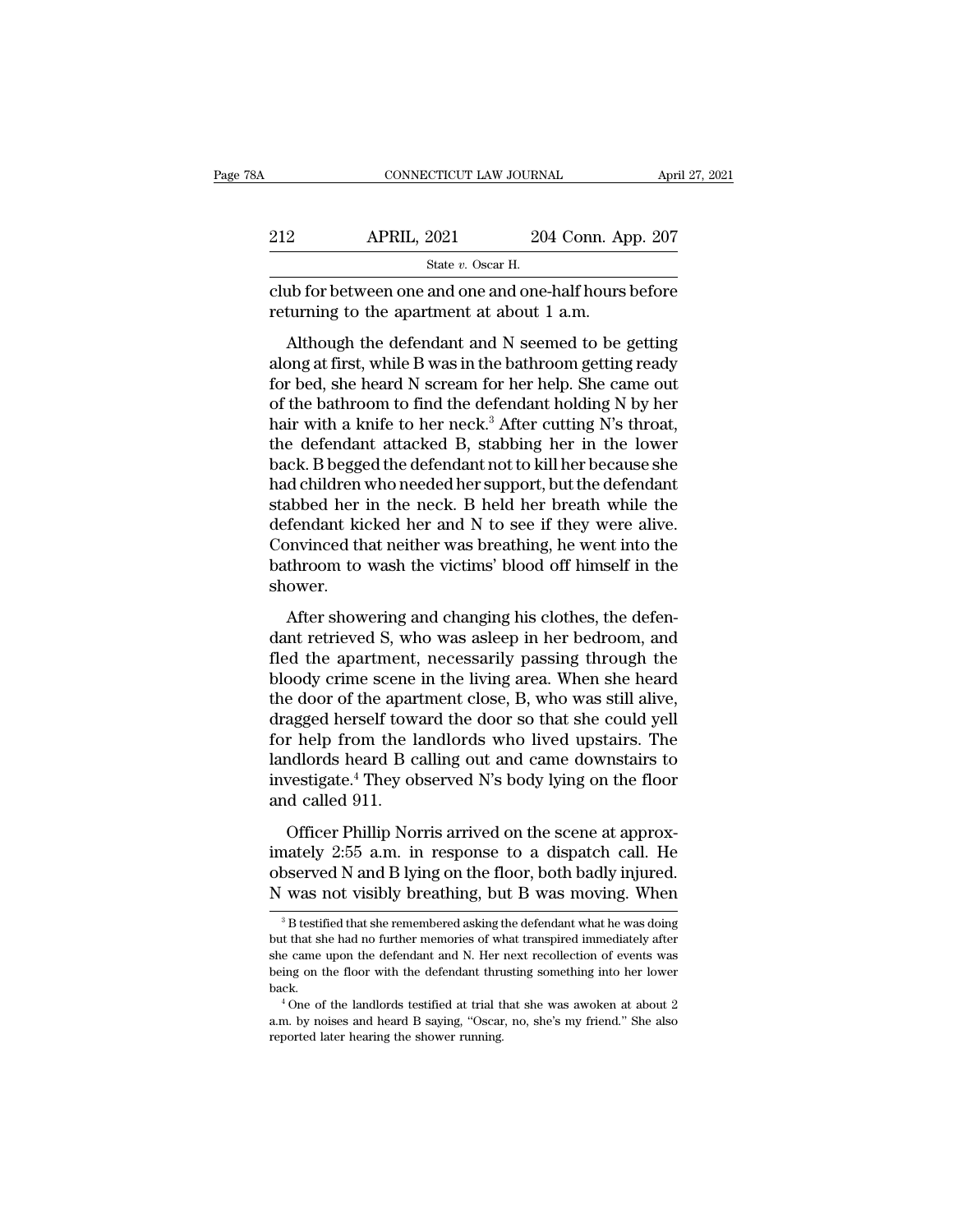| 2021                                                 | CONNECTICUT LAW JOURNAL | Page 79A |
|------------------------------------------------------|-------------------------|----------|
| 204 Conn. App. 207                                   | <b>APRIL, 2021</b>      | 213      |
|                                                      | State v. Oscar H.       |          |
| naramedics arrived several minutes later they deter- |                         |          |

FORT CONNECTICUT LAW JOURNAL<br>
2014 Conn. App. 207 APRIL, 2021 213<br>
5tate v. Oscar H.<br>
paramedics arrived several minutes later, they deter-<br>
mined that N was deceased.<sup>5</sup> They transported B to a<br>
homital by ambulance B tol 204 Conn. App. 207 APRIL, 2021 213<br>
State v. Oscar H.<br>
paramedics arrived several minutes later, they deter-<br>
mined that N was deceased.<sup>5</sup> They transported B to a<br>
hospital by ambulance. B told one of the paramedics that 204 Conn. App. 207 APRIL, 2021 213<br>
State v. Oscar H.<br>
paramedics arrived several minutes later, they deter-<br>
mined that N was deceased.<sup>5</sup> They transported B to a<br>
hospital by ambulance. B told one of the paramedics that 204 Conn. App. 207 APRIL, 2021 22<br>
State v. Oscar H.<br>
paramedics arrived several minutes later, they determined that N was deceased.<sup>5</sup> They transported B to<br>
hospital by ambulance. B told one of the paramedics the<br>
she h State v. Oscar H.<br>
Framedics arrived several minutes later, they deter-<br>
ined that N was deceased.<sup>5</sup> They transported B to a<br>
spital by ambulance. B told one of the paramedics that<br>
e had been "stabbed with a kitchen kni paramedics arrived several minutes later, they deter-<br>mined that N was deceased.<sup>5</sup> They transported B to a<br>hospital by ambulance. B told one of the paramedics that<br>she had been "stabbed with a kitchen knife."<br>As part of t

mined that N was deceased.<sup>5</sup> They transported B to a<br>hospital by ambulance. B told one of the paramedics that<br>she had been "stabbed with a kitchen knife."<br>As part of their investigation to locate the defendant,<br>the polic hospital by ambulance. B told one of the paramedics that<br>she had been "stabbed with a kitchen knife."<br>As part of their investigation to locate the defendant,<br>the police learned from N's sister that the defendant had<br>mentio she had been "stabbed with a kitchen knife."<br>As part of their investigation to locate the defendant,<br>the police learned from N's sister that the defendant had<br>mentioned to her that he might go to his sister's house<br>in Texa As part of their investigation to locate the defendant,<br>the police learned from N's sister that the defendant had<br>mentioned to her that he might go to his sister's house<br>in Texas if he and N ever separated. The police iss As part of their investigation to locate the defendant,<br>the police learned from N's sister that the defendant had<br>mentioned to her that he might go to his sister's house<br>in Texas if he and N ever separated. The police issu the police learned from N's sister that the defendant had<br>mentioned to her that he might go to his sister's house<br>in Texas if he and N ever separated. The police issued<br>an Amber Alert for the defendant and S that included<br> mentioned to her that he might go to his sister's house<br>in Texas if he and N ever separated. The police issued<br>an Amber Alert for the defendant and S that included<br>a description of the defendant's Hyundai Sonata, its<br>licen in Texas if he and N ever separated. The police issued<br>an Amber Alert for the defendant and S that included<br>a description of the defendant's Hyundai Sonata, its<br>license plate number, and an indication that the defen-<br>dant an Amber Alert for the defendant and S that included<br>a description of the defendant's Hyundai Sonata, its<br>license plate number, and an indication that the defen-<br>dant might be heading south out of the state.<sup>7</sup> Pennsylva-<br> a description of the defendant's Hyundai Sonata, its<br>license plate number, and an indication that the defen-<br>dant might be heading south out of the state.<sup>7</sup> Pennsylva-<br>nia State Police received the Amber Alert as well as<br> license plate number, and an indication that the defendant might be heading south out of the state.<sup>7</sup> Pennsylvania State Police received the Amber Alert as well as information that the defendant's cell phone had been foun dant might be heading south out of the state.<sup>7</sup> Pennsylvania State Police received the Amber Alert as well as information that the defendant's cell phone had been found in Altoona, Pennsylvania. Officers were directed to nia State Police received the Amber Alert as well as<br>information that the defendant's cell phone had been<br>found in Altoona, Pennsylvania. Officers were directed<br>to take up positions along several of Pennsylvania's<br>intersta information that the defendant's cell phone had been<br>found in Altoona, Pennsylvania. Officers were directed<br>to take up positions along several of Pennsylvania's<br>interstate highways. At approximately 11 a.m., Pennsyl-<br>vania found in Altoona, Pennsylvania. Officers were directed<br>to take up positions along several of Pennsylvania's<br>interstate highways. At approximately 11 a.m., Pennsyl-<br>vania police observed a vehicle matching the descrip-<br>tion to take up positions along several of Pennsylvania's<br>interstate highways. At approximately 11 a.m., Pennsyl-<br>vania police observed a vehicle matching the descrip-<br>tion of the vehicle described in the Amber Alert and<br>initia interstate highways. At approximately 11 a.m., Pennsylvania police observed a vehicle matching the description of the vehicle described in the Amber Alert and initiated a traffic stop. The defendant initially complied with vania police observed a vehicle matching the description of the vehicle described in the Amber Alert and initiated a traffic stop. The defendant initially complied with orders given by the police via their vehicle's public The formulation of the poince via their venicle's public<br>ddress system to open his car door and put his hands<br>irough the window. He did not comply, however, with<br>eir subsequent order that he exit the vehicle. Rather,<br> $\frac{5$ address system to open his car door and put his hands<br>through the window. He did not comply, however, with<br>their subsequent order that he exit the vehicle. Rather,<br><sup>5</sup> According to the autopsy report admitted at trial, N w

through the window. He did not comply, however, with<br>their subsequent order that he exit the vehicle. Rather,<br><sup>5</sup> According to the autopsy report admitted at trial, N was stabbed seven<br>times in the neck. Her carotid artery Their subsequent order that he exit the vehicle. Rather,<br>
<sup>5</sup> According to the autopsy report admitted at trial, N was stabbed seven<br>
times in the neck. Her carotid artery was completely severed, causing her<br>
death. The to <sup>5</sup> According to the autopsy report admitted at trial, N was stabbed seven times in the neck. Her carotid artery was completely severed, causing her death. The toxicology report showed that she had a blood alcohol content

Here abdominal wound ran from her right kidney past her spine and interesting her death. The toxicology report showed that she had a blood alcohol content of 0.142.<br>
<sup>6</sup> B suffered substantial injuries to both her neck and death. The toxicology report showed that she had a blood alcohol content of 0.142.<br>
<sup>6</sup> B suffered substantial injuries to both her neck and abdomen. Many of the muscles and nerves on the left side of her neck were complet of 0.142.<br>
<sup>6</sup> B suffered substantial injuries to both her neck and abdomen. Many of<br>
the muscles and nerves on the left side of her neck were completely severed.<br>
Her abdominal wound ran from her right kidney past her spi <sup>or</sup> B suffered substantial injuries to both her neck and abdomen. Many of<br>the muscles and nerves on the left side of her neck were completely severed.<br>Her abdominal wound ran from her right kidney past her spine and into<br> the muscles and nerves on the left side of her neck were completely severed.<br>Her abdominal wound ran from her right kidney past her spine and into<br>her liver. When she arrived at the hospital, she had lost between 40 and 50 Her abdominal wound ran from her right kidney past her spine and into her liver. When she arrived at the hospital, she had lost between 40 and 50 percent of her blood and was in shock. According to her treating physician, be percent of her blood and was in shock. According to her treating physician, she had a number of severe defensive wounds on both of her hands. The doctor described her left thumb as "dangling" and her right pinkie finge percent of her blood and was in shock. According to her treating physician, she had a number of severe defensive wounds on both of her hands. The doctor described her left thumb as "dangling" and her right pinkie finger a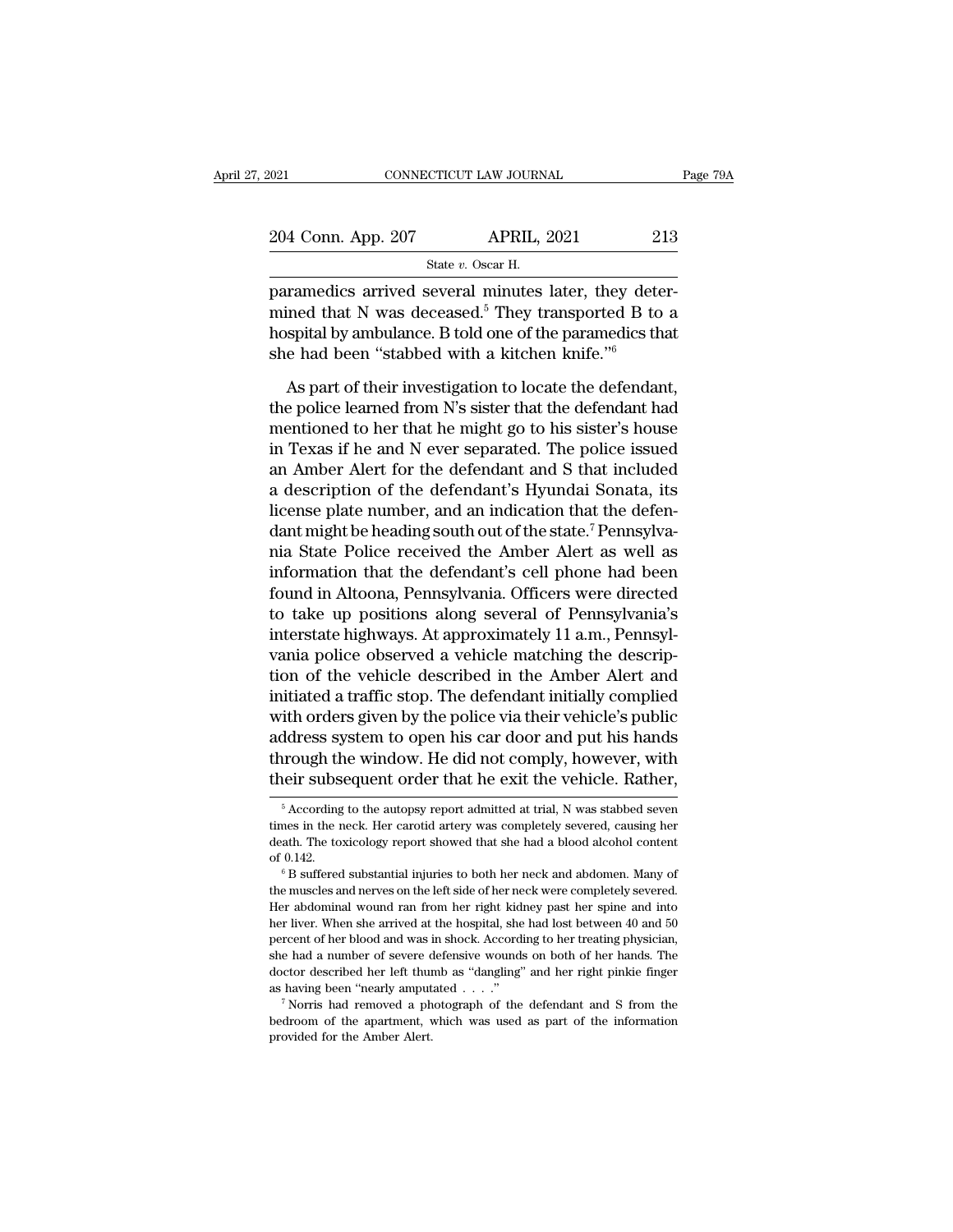# CONNECTICUT LAW JOURNAL April 27, 2021<br>214 APRIL, 2021 204 Conn. App. 207<br>3tate v. Oscar H. EXTICUT LAW JOURN.<br>2021 20<br>State *v.* Oscar H.<br>Gloor and sped a

CONNECTICUT LAW JOURNAL April 27, 2021<br>
214 APRIL, 2021 204 Conn. App. 207<br>
<sup>214</sup> State v. Oscar H.<br>
he abruptly closed his door and sped away. A high speed<br>
chase ensued for approximately five miles, ending with<br>
the defe 214 APRIL, 2021 204 Conn. App. 207<br>  $\frac{\text{State } v. \text{ Oscar H.}}{\text{Rate } v. \text{ Oscar H.}}$ <br>
he abruptly closed his door and sped away. A high speed<br>
chase ensued for approximately five miles, ending with<br>
the defendant crashing his car into th 214 APRIL, 2021 204 Conn. App. 207<br>  $\frac{8\textrm{tate }v.\ \textrm{Oscar H.}}{204\textrm{t}.\ \textrm{A}^2}$ <br>
he abruptly closed his door and sped away. A high speed<br>
chase ensued for approximately five miles, ending with<br>
the defendant crashing h 214 APRIL, 2021 204 Conn. App. 207<br>  $\frac{\text{State } v. \text{ Oscar H.}}{\text{the abruptly closed his door and speed away. A high speed}}$ <br>
chase ensued for approximately five miles, ending with<br>
the defendant crashing his car into the back end of a<br>
tractor trailer. The defendant was ren  $\frac{1}{20}$  State v. Oscar H.<br>
State v. Oscar H.<br>
he abruptly closed his door and sped away. A high speed<br>
chase ensued for approximately five miles, ending with<br>
the defendant crashing his car into the back end of a<br>
trac State v. Oscar H.<br>
he abruptly closed his door and sped away. A high speed<br>
chase ensued for approximately five miles, ending with<br>
the defendant crashing his car into the back end of a<br>
tractor trailer. The defendant was he abruptly closed his door and sped away. A high sp<br>chase ensued for approximately five miles, ending v<br>the defendant crashing his car into the back end<br>tractor trailer. The defendant was rendered unconsc<br>by the crash. S as eensued for approximately five miles, ending with<br>
e defendant crashing his car into the back end of a<br>
actor trailer. The defendant was rendered unconscious<br>
the crash. S was found crying in the backseat of the<br>
hicle. the defendant crashing his car into the back end of a<br>tractor trailer. The defendant was rendered unconscious<br>by the crash. S was found crying in the backseat of the<br>vehicle. The police took the defendant into custody and<br>

tractor trailer. The defendant was rendered unconscious<br>by the crash. S was found crying in the backseat of the<br>vehicle. The police took the defendant into custody and<br>transported him to a hospital via ambulance.<br>As part o by the crash. S was found crying in the backseat of the<br>vehicle. The police took the defendant into custody and<br>transported him to a hospital via ambulance.<br>As part of their investigation of the crime scene, the<br>police fou vehicle. The police took the defendant into custody and<br>transported him to a hospital via ambulance.<br>As part of their investigation of the crime scene, the<br>police found two knives in the Bridgeport apartment.<br>One of the kn transported him to a hospital via ambulance.<br>
As part of their investigation of the crime scene, the<br>
police found two knives in the Bridgeport apartment.<br>
One of the knives was located underneath N's hand.<br>
Although she w As part of their investigation of the crime scene, the<br>police found two knives in the Bridgeport apartment.<br>One of the knives was located underneath N's hand.<br>Although she was not holding the knife, her thumb was<br>resting o police found two knives in the Bridgeport apartment.<br>One of the knives was located underneath N's hand.<br>Although she was not holding the knife, her thumb was<br>resting on the knife's handle.<sup>8</sup> A forensic analysis of the<br>kni One of the knives was located underneath  $N$ 's h<br>Although she was not holding the knife, her thumb<br>resting on the knife's handle.<sup>8</sup> A forensic analysis of<br>knives revealed that the defendant's DNA profile<br>included in a sa though she was not holding the knife, her thumb was<br>sting on the knife's handle.<sup>8</sup> A forensic analysis of the<br>ives revealed that the defendant's DNA profile was<br>cluded in a sample taken from the hilt of one knife<br>d could resting on the knife's handle.° A forensic analysis of the<br>knives revealed that the defendant's DNA profile was<br>included in a sample taken from the hilt of one knife<br>and could not be eliminated as a contributor to a sample

knives revealed that the defendant's DNA profile was<br>included in a sample taken from the hilt of one knife<br>and could not be eliminated as a contributor to a sample<br>collected from the handle of the other knife.<br>The state ch included in a sample taken from the hilt of one knife<br>and could not be eliminated as a contributor to a sample<br>collected from the handle of the other knife.<br>The state charged the defendant in a four count amended<br>informati and could not be eliminated as a contributor to a sample<br>collected from the handle of the other knife.<br>The state charged the defendant in a four count amended<br>information.<sup>9</sup> Count one charged the defendant with<br>murdering collected from the handle of the other knife.<br>
The state charged the defendant in a four count amended<br>
information.<sup>9</sup> Count one charged the defendant with<br>
murdering N. Counts two and three were directed at the<br>
defendan The state charged the defendant in a four count amended<br>information.<sup>9</sup> Count one charged the defendant with<br>murdering N. Counts two and three were directed at the<br>defendant's acts against B, accusing him of attempted<br>murd information.<sup>9</sup> Count one charged the defendant with<br>murdering N. Counts two and three were directed at the<br>defendant's acts against B, accusing him of attempted<br>murder and assault in the first degree with a dangerous<br>ins murdering N. Counts two and three were directed at the<br>defendant's acts against B, accusing him of attempted<br>murder and assault in the first degree with a dangerous<br>instrument. Specifically, count two of the information<br>al defendant's acts against B, accusing him of attempted<br>murder and assault in the first degree with a dangerous<br>instrument. Specifically, count two of the information<br>alleged that the defendant, "with intent to cause the de murder and assault in the first degree with a dangerous<br>instrument. Specifically, count two of the information<br>alleged that the defendant, "with intent to cause the<br>death of [B], did stab and attempt to cause the death<br>of instrument. Specifically, count two of the information<br>alleged that the defendant, "with intent to cause the<br>death of [B], did stab and attempt to cause the death<br>of [B] . . . . " Count three alleged that, on the same<br>dat alleged that the defendant, "with intent to cause the death of [B], did stab and attempt to cause the death of [B] . . . . " Count three alleged that, on the same date, time, and location referred to in count two, the def death of [B], did stab and attempt to cause the death of [B]  $\ldots$  ." Count three alleged that, on the same date, time, and location referred to in count two, the defendant, "with intent to cause serious physical injury t

to [B], did cause serious physical injury to [B] with a dangerous instrument, to wit: a knife . . . ." Count four accused the defendant of risk of injury to a child.<sup>10</sup><br><sup>8</sup> The police observed that a chair also had been dangerous instrument, to wit: a knife . . . ." Count four<br>accused the defendant of risk of injury to a child.<sup>10</sup><br><sup>8</sup> The police observed that a chair also had been placed over N's body.<br><sup>9</sup> We note that, although the def accused the defendant of risk of injury to a child.<sup>10</sup><br><sup>8</sup>The police observed that a chair also had been placed over N's body.<br><sup>9</sup>We note that, although the defendant filed a pretrial motion to dismiss,<br>he did not raise <sup>8</sup> The police observed that a chair also had been placed over N's body.<br><sup>9</sup> We note that, although the defendant filed a pretrial motion to dismiss,<br>he did not raise double jeopardy as an issue in that motion or in his l

We note that, although the defendant filed a pretrial motion to dismiss,<br>we we note that, although the defendant filed a pretrial motion to dismiss,<br>he did not raise double jeopardy as an issue in that motion or in his la All the did not raise double jeopardy as an issue in that motion or in his later oral motions for a judgment of acquittal.<br>
<sup>10</sup> The state charged the defendant under the situational prong of the risk of injury statute. I of injury statute. Its theory with respect to that charge was that, given the bloody and violent incident that transpired in the living area of the small apartment, there was a grave risk that, if S had awoken and walked o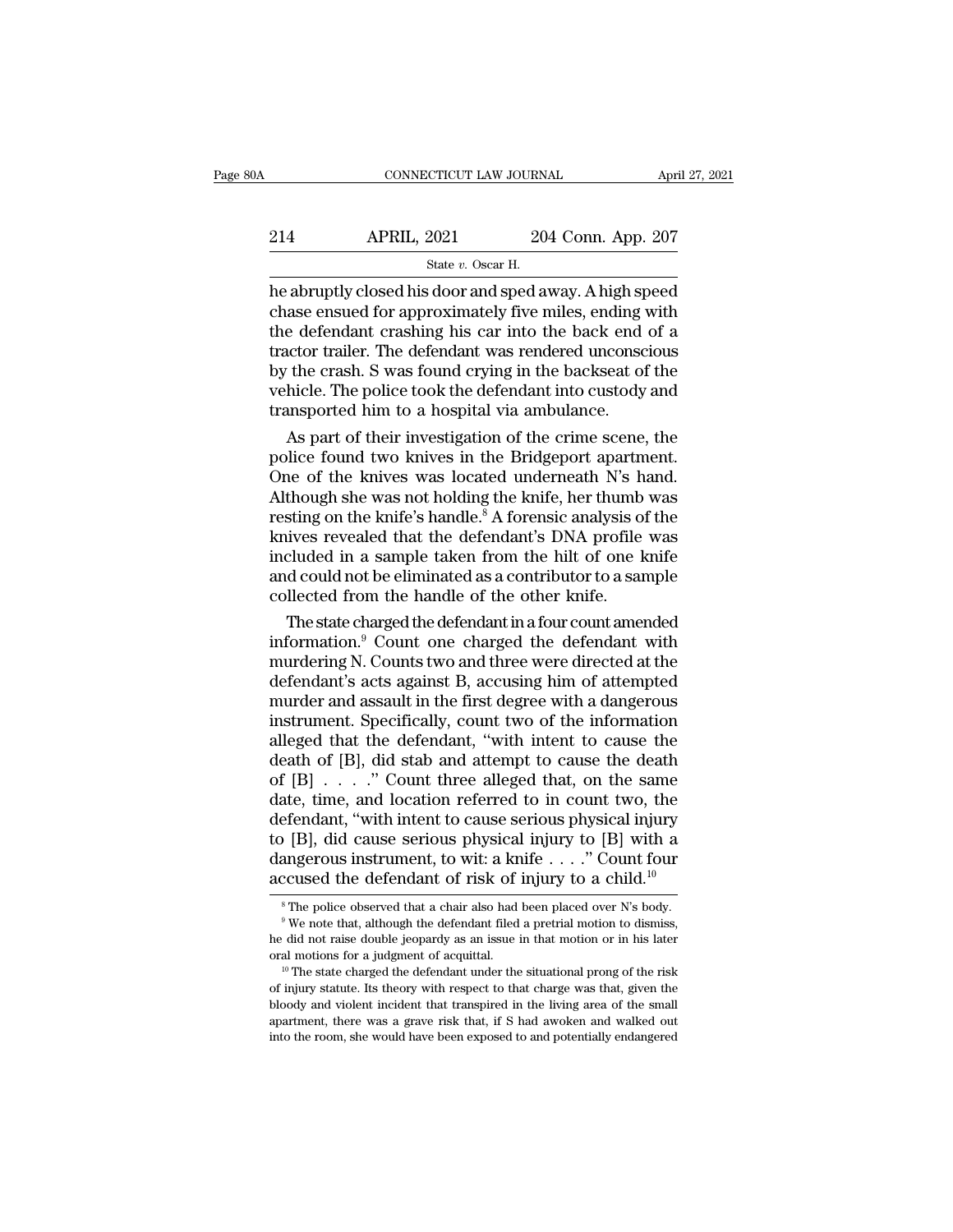2021 CONNECTICUT LAW JOURNAL Page 81A<br>
204 Conn. App. 207 APRIL, 2021 215<br>
215 State v. Oscar H. STICUT LAW JOURN.<br>APRIL, :<br>State *v.* Oscar H.<br>tified on his ow

CONNECTICUT LAW JOURNAL Page 8<br>  $\frac{4 \text{ Conn. App. 207}}{\text{State } v. \text{ Oscar H.}}$ The defendant testified on his own behalf at trial,<br>
sentially claiming that the two women had been intox-204 Conn. App. 207 APRIL, 2021 215<br>
State v. Oscar H.<br>
The defendant testified on his own behalf at trial,<br>
essentially claiming that the two women had been intox-<br>
icated, they had attacked each other with knives, and<br>
t 204 Conn. App. 207 APRIL, 2021 215<br>
State v. Oscar H.<br>
The defendant testified on his own behalf at trial,<br>
essentially claiming that the two women had been intox-<br>
icated, they had attacked each other with knives, and<br>
t 204 Conn. App. 207 APRIL, 2021 215<br>
State v. Oscar H.<br>
The defendant testified on his own behalf at trial,<br>
essentially claiming that the two women had been intox-<br>
icated, they had attacked each other with knives, and<br>
t State v. Oscar H.<br>
The defendant testified on his own behalf at trial,<br>
essentially claiming that the two women had been intox-<br>
icated, they had attacked each other with knives, and<br>
he had not intentionally harmed eithe State v. Oscar H.<br>The defendant testified on his own behalf at trial,<br>essentially claiming that the two women had been intox-<br>icated, they had attacked each other with knives, and<br>he had not intentionally harmed either wo The defendant testified on his own behalf at trial,<br>essentially claiming that the two women had been intox-<br>icated, they had attacked each other with knives, and<br>he had not intentionally harmed either woman but had<br>struggl essentially claiming that the two women had been intox-<br>icated, they had attacked each other with knives, and<br>he had not intentionally harmed either woman but had<br>struggled to take a knife from B after she had attacked<br>hi icated, they had attacked each other with knives, and<br>he had not intentionally harmed either woman but had<br>struggled to take a knife from B after she had attacked<br>him. He also claimed that he had fled with S from the<br>apart him. He also claimed that he had tled with S from the<br>apartment to shield her from the bloody aftermath of<br>the event.<sup>11</sup> The jury apparently did not credit the defen-<br>dant's version of events, finding him guilty of all ch apartment to shield her from the bloody aftermath of<br>the event.<sup>11</sup> The jury apparently did not credit the defen-<br>dant's version of events, finding him guilty of all charges.<br>by the defendant's violent conduct. In addition

the event.<sup>11</sup> The jury apparently did not credit the defendant's version of events, finding him guilty of all charges.<br>by the defendant's violent conduct. In addition, by later removing S from<br>the apartment, the defendant

We defendant's vision of events, intuiting intit guinty of an charges.<br>by the defendant's violent conduct. In addition, by later removing S from<br>the apartment, the defendant necessarily would have carried her through<br>the b by the defendant's violent conduct. In addition, by later removing S from<br>the apartment, the defendant necessarily would have carried her through<br>the bloody crime scene, exposing her to the risk of psychic harm.<br> $14$  Acco the apartment, the defendant necessarily would have carried her through the bloody crime scene, exposing her to the risk of psychic harm.<br>
"According to the defendant's testimony, N and B were both intoxicated when they pi the bloody crime scene, exposing her to the risk of psychic harm.<br>
<sup>11</sup> According to the defendant's testimony, N and B were both intoxicated<br>
when they picked him up from work. When they returned to the Bridgeport<br>
apartm <sup>11</sup> According to the defendant's testimony, N and B were both intoxicated when they picked him up from work. When they returned to the Bridgeport apartment after he visited his son, B had initiated the plan to go out and when they picked him up from work. When they returned to the Bridgeport apartment after he visited his son, B had initiated the plan to go out and, although N asked him to join them, he chose to stay home to watch S. The d mart after he visited his son, B had initiated the plan to go out and, although N asked him to join them, he chose to stay home to watch S. The defendant testified that, when N and B returned from the club, he declined N' although N asked him to join them, he chose to stay home to watch S. The defendant testified that, when N and B returned from the club, he declined N's invitation to drink more beer with them, choosing to listen to music o defendant testified that, when N and B returned from the club, he declined N's invitation to drink more beer with them, choosing to listen to music on his phone in the bedroom. He claimed that, at some point, N called him We sinvitation to drink more beer with them, choosing to listen to music on<br>his phone in the bedroom. He claimed that, at some point, N called him<br>into the living room and told him that B had accused him of breaking her<br>ce As a shown in the bedroom. He claimed that, at some point, N called him into the living room and told him that B had accused him of breaking her cell phone. He claimed that the three began to argue. When the argument began in to the living room and told him that B had accused him of breaking her cell phone. He claimed that the three began to argue. When the argument began "escalating," N purportedly grabbed his hand to take him to the bathro need phone. He claimed that the three began to argue. When the argument began "escalating," N purportedly grabbed his hand to take him to the bathroom to speak to him away from B, at which point she referred to B as a slut began "escalating," N purportedly grabbed his hand to take him to the bathroom to speak to him away from B, at which point she referred to B as a slut and accused B of being ungrateful for them allowing her to move in with bathroom to speak to him away from B, at which point she referred to B as a slut and accused B of being ungrateful for them allowing her to move in with them. B allegedly overheard this, including the reference to her bei say a slut and accused B of being ungrateful for them allowing her to move<br>in with them. B allegedly overheard this, including the reference to her<br>being a slut, and responded that at least she was single whereas N was als in with them. B allegedly overheard this, including the reference to her being a slut, and responded that at least she was single whereas N was also a slut despite living with the defendant. Although the defendant stated t in with them. B allegedly overheard this, including the reference to her being a slut, and responded that at least she was single whereas N was also a slut despite living with the defendant. Although the defendant stated At some point, he defendant. Although the defendant stated that construed B's statement as a confirmation of his belief that N was cheating  $\lambda$  him, he claimed that he saw no point in discussing this with N at that me be and, when he constructed B's statement as a confirmation of his belief that N was cheating on him, he claimed that he saw no point in discussing this with N at that time because she was intoxicated and, instead, he chose t

From the claimed that he saw no point in discussing this with N at that time because she was intoxicated and, instead, he chose to return to the bedroom and resume listening to music.<br>At some point, he claimed, he heard b kime because she was intoxicated and, instead, he chose to return to the bedroom and resume listening to music.<br>At some point, he claimed, he heard bottles crashing in the living room, and, when he came out of the bedroom bedroom and resume listening to music.<br>At some point, he claimed, he heard bottles crashing in the living room,<br>and, when he came out of the bedroom to investigate, he found N "holding<br>a knife, she was all bloody—and she w At some point, he claimed, he heard bottles crashing in the living room, and, when he came out of the bedroom to investigate, he found N "holding a knife, she was all bloody—and she was leaning on the stove holding a knif and, when he came out of the bedroom to investigate, he found  $N$  "holding a knife, she was all bloody—and she was leaning on the stove holding a knife. . . ." According to the defendant, B was standing by the refrigerato a knife, she was all bloody—and she was leaning on the stove holding a knife, she was all bloody—and she was leaning on the stove holding a knife . . . ." According to the defendant, B was standing by the refrigerator als  $k$  kine  $\ldots$ ." According to the defendant, B was standing by the refrigerator also covered in blood. Despite this purported evidence of a brutal fight between the two women, the defendant maintained that he never heard also covered in blood. Despite this purported evidence of a brutal fight between the two women, the defendant maintained that he never heard any shouts or screams, only the sound of the bottles crashing. According to the d herself on top'' of him. He claims that it was at this point of the kind of the herself and the never heard any shouts or screams, only the sound of the bottles crashing. According to the defendant, he moved toward N to ta shouts or screams, only the sound of the bottles crashing. According to the defendant, he moved toward N to take away the knife but slipped in blood that was all over the floor. When he fell to the floor, B supposedly fir shouts or screams, only the sound of the bottles crashing. According to the defendant, he moved toward N to take away the knife but slipped in blood that was all over the floor. When he fell to the floor, B supposedly fir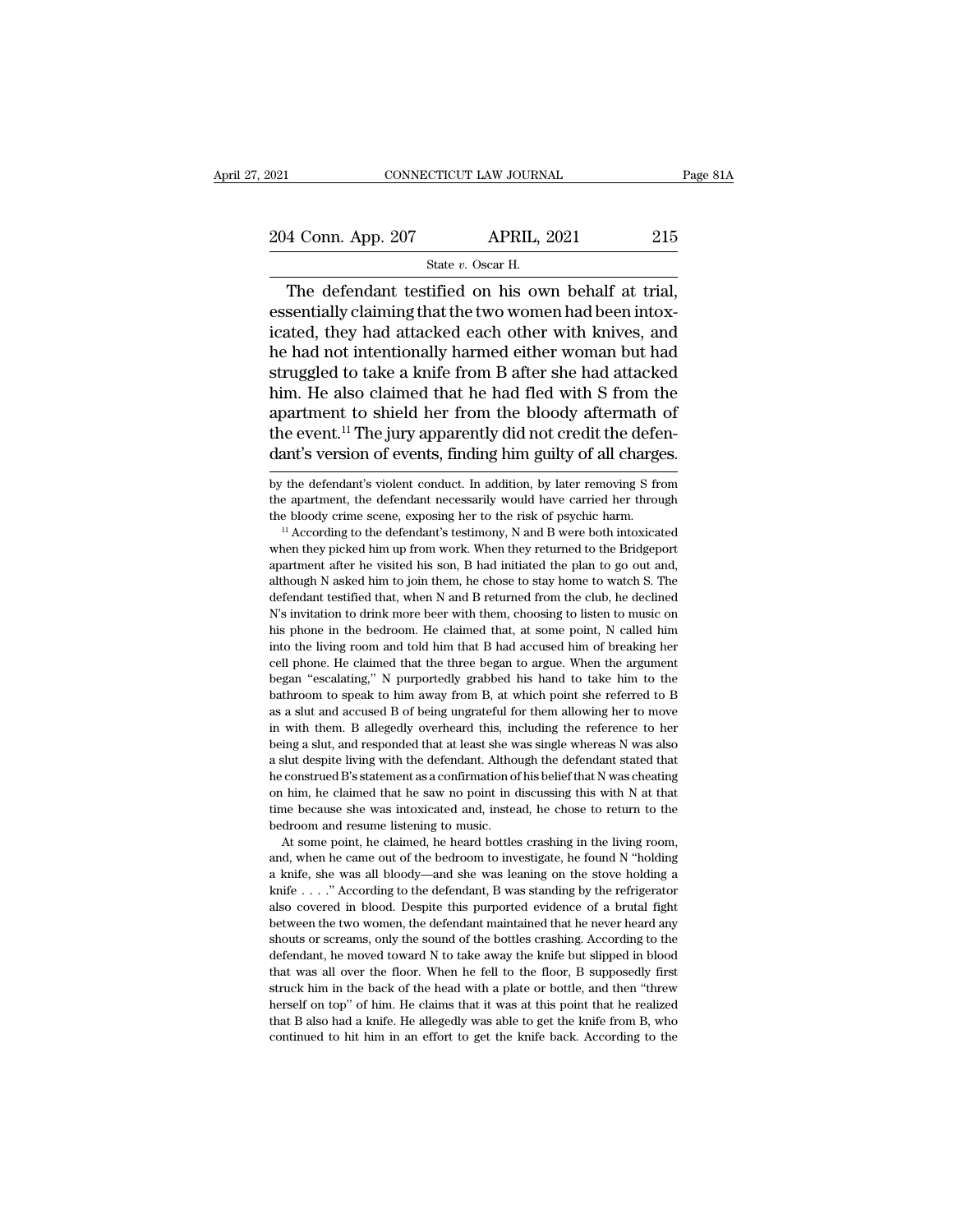# CONNECTICUT LAW JOURNAL April 27, 2021<br>216 APRIL, 2021 204 Conn. App. 207<br>3tate v. Oscar H. EXTICUT LAW JOURN.<br>2021 20<br>State *v.* Oscar H.<br>The defendant to

CONNECTICUT LAW JOURNAL April 27, 2021<br>
216 APRIL, 2021 204 Conn. App. 207<br>  $\frac{\text{State } v. \text{ Oscar H.}}{\text{The court sentence} \cdot \text{the defendant to a total effective}}$ <br>  $\text{term of seventh-five years of incareeration.}^{12} \cdot \text{This appeal}$ <br>  $\text{followed Additional facts and recognized history will}$ 216 APRIL, 2021 204 Conn. App. 207<br>
State v. Oscar H.<br>
The court sentenced the defendant to a total effective<br>
term of seventy-five years of incarceration.<sup>12</sup> This appeal<br>
followed. Additional facts and procedural histor Followed. ADD 2021 204 Conn. App. 207<br>
State v. Oscar H.<br>
The court sentenced the defendant to a total effective<br>
term of seventy-five years of incarceration.<sup>12</sup> This appeal<br>
followed. Additional facts and procedural his 216 APRIL, 2021<br>
State v. O<br>
The court sentenced the def<br>
term of seventy-five years of i<br>
followed. Additional facts as<br>
be set forth as needed. Ne court sentenced the defendant to a total effective<br>
rm of seventy-five years of incarceration.<sup>12</sup> This appeal<br>
llowed. Additional facts and procedural history will<br>
set forth as needed.<br>
I<br>
The defendant first claims t

I

Frame of seventy-five years of incarceration.<sup>12</sup> This appeal<br>followed. Additional facts and procedural history will<br>be set forth as needed.<br>I<br>The defendant first claims that the court improperly<br>admitted into evidence a v The pretries of the pretrial depositional facts and procedural history will<br>be set forth as needed.<br>I<br>The defendant first claims that the court improperly<br>admitted into evidence a videotape and transcript of<br>the pretrial d The set forth as needed.<br>
I<br>
The defendant first claims that the court improperly<br>
admitted into evidence a videotape and transcript of<br>
the pretrial deposition testimony of B, who did not<br>
testify at trial. Specifically, I<br>
The defendant first claims that the court improperly<br>
admitted into evidence a videotape and transcript of<br>
the pretrial deposition testimony of B, who did not<br>
testify at trial. Specifically, the defendant argues that I<br>The defendant first claims that the court improperly<br>admitted into evidence a videotape and transcript of<br>the pretrial deposition testimony of B, who did not<br>testify at trial. Specifically, the defendant argues that the<br> The defendant first claims that the court improperly<br>admitted into evidence a videotape and transcript of<br>the pretrial deposition testimony of B, who did not<br>testify at trial. Specifically, the defendant argues that the<br>co admitted into evidence a videotape and transcript of<br>the pretrial deposition testimony of B, who did not<br>testify at trial. Specifically, the defendant argues that the<br>court improperly determined that B was unavailable, a<br>f the pretrial deposition testimony of B, who did not<br>testify at trial. Specifically, the defendant argues that the<br>court improperly determined that B was unavailable, a<br>foundational prerequisite for the admission of former<br> ments.<sup>13</sup> testimony under our rules of evidence and to comport<br>with constitutional rights of confrontation and due pro-<br>cess. We are not persuaded by the defendant's argu-<br>ments.<sup>13</sup><br>defendant, he was eventually able to repel B, and with constitutional rights of confrontation and due process. We are not persuaded by the defendant's arguments.<sup>13</sup><br>defendant, he was eventually able to repel B, and, when he got to his feet, he saw N lying on the floor, u

cess. We are not persuaded by the defendant's argu-<br>ments.<sup>13</sup><br>defendant, he was eventually able to repel B, and, when he got to his feet,<br>he saw N lying on the floor, unresponsive. When he returned his attention<br>back to B ments.<sup>13</sup><br>defendant, he was eventually able to repel B, and, when he got to his feet,<br>he saw N lying on the floor, unresponsive. When he returned his attention<br>back to B, she also was on the floor and unresponsive. At th Intertius.<br>
defendant, he was eventually able to repel B, and, when he got to his feet,<br>
he saw N lying on the floor, unresponsive. When he returned his attention<br>
back to B, she also was on the floor and unresponsive. At defendant, he was eventually able to repel B, and, when he got to his feet, he saw N lying on the floor, unresponsive. When he returned his attention back to B, she also was on the floor and unresponsive. At that time, the In the saw N lying on the floor, unresponsive. When he returned his attention back to B, she also was on the floor and unresponsive. At that time, the defendant claimed, he looked in on S, who was still sleeping. He claime to B, she also was on the floor and unresponsive. At that time, the defendant claimed, he looked in on S, who was still sleeping. He claimed that, when he returned to the living room and found the women still unconscious, defendant claimed, he looked in on S, who was still sleeping. He claimed that, when he returned to the living room and found the women still unconscious, he contemplated calling the police but feared they would blame him. that, when he returned to the living room and found the women still unconscious, he contemplated calling the police but feared they would blame him.<br>Instead, he decided to take a shower, so that his daughter would not have scious, he contemplated calling the police but feared they would blame him.<br>Instead, he decided to take a shower, so that his daughter would not have<br>to see him covered in blood when he woke her up, and thereafter fled th for the murder conviction with a concurrent wenty year sentence of the magnetic stabing B, insisting that B had "injured herself when she was attacking [him], when [he] had a knife in [his] hand."<br><sup>12</sup> Specifically, the c

apartment. In sum, the defendant denied ever stabbing N, or intentionally stabbing B, insisting that B had "injured herself when she was attacking [him], when [he] had a knife in [his] hand."<br>
<sup>12</sup> Specifically, the court a mandatory minimum, to run consecutively stables in the risk of initially stabling B, insisting that B had "injured herself when she was attacking [him], when [he] had a knife in [his] hand."  $\mu$  is expectifically, the being  $\mu$ ; when [he] had a knife in [his] hand."<br>
<sup>12</sup> Specifically, the court sentenced the defendant as follows: fifty years<br>
for the murder conviction with a concurrent twenty year sentence on the<br>
attempted murder co <sup>12</sup> Specifically, the court sentenced the defendant as follows: fifty years for the murder conviction with a concurrent twenty year sentence on the attempted murder count; twenty years for the assault conviction, five of and tempted murder count; twenty years for the assault conviction, five of which was a mandatory minimum, to run consecutively to the other sentences; and an additional five year consecutive sentence on the risk of injury

which was a mandatory minimum, to run consecutively to the other sentences; and an additional five year consecutive sentence on the risk of injury count.<br><sup>13</sup> The state contends that we should decline to review this claim ces; and an additional five year consecutive sentence on the risk of<br>injury count.<br><sup>13</sup> The state contends that we should decline to review this claim because,<br>although the defendant challenged the admission of B's deposit bective to the state of the state of the state of the state in the state in the state is the state contends that we should decline to review this claim because, although the defendant challenged the admission of B's deposi B actually was in Guatemala. Our review of the trial transcript convinces although the defendant challenged the admission of B's deposition at trial, the did so on a different basis than the one advanced on appeal, and, therefore, the defendant's claim is unpreserved. According to the state, the he did so on a different basis than the one advanced on appeal, and, therefore, the defendant's claim is unpreserved. According to the state, the defendant's objection at trial was limited to the state's alleged failure to the defendant's claim is unpreserved. According to the state, the defendant's objection at trial was limited to the state's alleged failure to establish that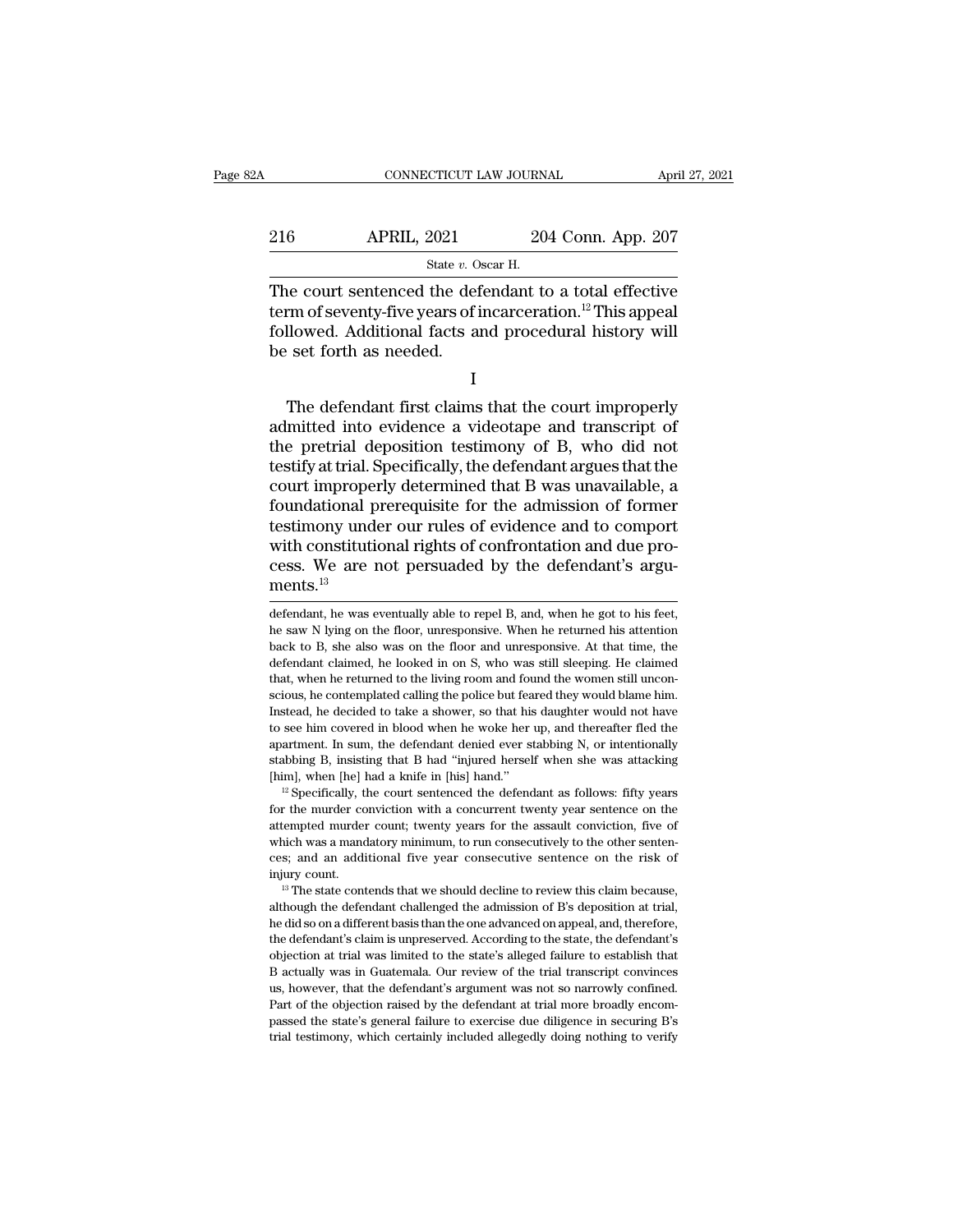CTICUT LAW JOURN.<br>APRIL, :<br>State *v.* Oscar H.<br>Lional facts and r CONNECTICUT LAW JOURNAL Page 83A<br>
4 Conn. App. 207 APRIL, 2021 217<br>
State v. Oscar H.<br>
The following additional facts and procedural history<br>
e relevant to this claim. On June 19, 2017, the defen-204 Conn. App. 207 APRIL, 2021 217<br>
State v. Oscar H.<br>
The following additional facts and procedural history<br>
are relevant to this claim. On June 19, 2017, the defen-<br>
dant entered a plea of not guilty and elected a jury 204 Conn. App. 207 APRIL, 2021 217<br>
State v. Oscar H.<br>
The following additional facts and procedural history<br>
are relevant to this claim. On June 19, 2017, the defen-<br>
dant entered a plea of not guilty and elected a jury 204 Conn. App. 207 APRIL, 2021 217<br>
State v. Oscar H.<br>
The following additional facts and procedural history<br>
are relevant to this claim. On June 19, 2017, the defen-<br>
dant entered a plea of not guilty and elected a jury State v. Oscar H.<br>
The following additional facts and procedural history<br>
are relevant to this claim. On June 19, 2017, the defen-<br>
dant entered a plea of not guilty and elected a jury trial.<br>
On September 27, 2017, the s state  $v$ . oscar H.<br>
The following additional facts and procedural history<br>
are relevant to this claim. On June 19, 2017, the defen-<br>
dant entered a plea of not guilty and elected a jury trial.<br>
On September 27, 2017, the The following additional facts and procedural history<br>are relevant to this claim. On June 19, 2017, the defen-<br>dant entered a plea of not guilty and elected a jury trial.<br>On September 27, 2017, the state filed a motion to are relevant to this claim. On June 19, 2017, the defendant entered a plea of not guilty and elected a jury trial.<br>On September 27, 2017, the state filed a motion to advance<br>the time of trial. The state argued in its motio dant entered a plea of not guilty and elected a jury trial.<br>On September 27, 2017, the state filed a motion to advance<br>the time of trial. The state argued in its motion, inter<br>alia, that B, who was the sole living eyewitne On September 27, 2017, the state filed a motion to advance<br>the time of trial. The state argued in its motion, inter<br>alia, that B, who was the sole living eyewitness to the<br>charged crimes, was not a citizen of the United St the time of trial. The state argued in its motion, inter<br>alia, that B, who was the sole living eyewitness to the<br>charged crimes, was not a citizen of the United States<br>and had expressed a desire to return to her home counalia, that B, who was the sole living eyewitness to the charged crimes, was not a citizen of the United States and had expressed a desire to return to her home country, which would put her beyond the reach of the state's s charged crimes, was not a citizen of the United States<br>and had expressed a desire to return to her home coun-<br>try, which would put her beyond the reach of the state's<br>subpoena power.<sup>14</sup> The state asserted that the advance and had expressed a desire to return to her home country, which would put her beyond the reach of the state's subpoena power.<sup>14</sup> The state asserted that the advancement of the trial would "not work an unfair hardship on t try, which would put her beyond the reach of the state's<br>subpoena power.<sup>14</sup> The state asserted that the advance-<br>ment of the trial would "not work an unfair hardship on<br>the defendant and [would be] in the interest of just subpoena power.<sup>14</sup> The state asserted that the advance-<br>ment of the trial would "not work an unfair hardship on<br>the defendant and [would be] in the interest of justice"<br>because B's unavailability as a witness would "work ment of the trial would "not work an unfair hardship on<br>the defendant and [would be] in the interest of justice"<br>because B's unavailability as a witness would "work a<br>substantial hardship upon the state and result in a mis the defendant and [would be] in the interest of justice"<br>because B's unavailability as a witness would "work a<br>substantial hardship upon the state and result in a mis-<br>carriage of justice." At a hearing on the state's mot because B's unavailability as a witness would "work a<br>substantial hardship upon the state and result in a mis-<br>carriage of justice." At a hearing on the state's motion,<br>the defendant objected on the grounds that he had not substantial hardship upon the state and result in a mis-<br>carriage of justice." At a hearing on the state's motion,<br>the defendant objected on the grounds that he had not<br>had sufficient time to meet with his defense attorney carriage of justice." At a hearing on the state's motion,<br>the defendant objected on the grounds that he had not<br>had sufficient time to meet with his defense attorney and<br>the defense lacked information regarding tests being the defendant objected on the grounds that he had<br>had sufficient time to meet with his defense attorney<br>the defense lacked information regarding tests b<br>performed on evidence at the state laboratory. The co<br>*Devlin*, *J*., e defense lacked information regarding tests being<br>e defense lacked information regarding tests being<br>rformed on evidence at the state laboratory. The court,<br>evlin, J., granted the motion on October 4, 2017, but<br>dicated th the district momentum regarding costs song<br>performed on evidence at the state laboratory. The court,<br>*Devlin, J.*, granted the motion on October 4, 2017, but<br>indicated that the trial date would not be set until after<br>all r

portion, J., granted the motion on October 4, 2017, but<br>indicated that the trial date would not be set until after<br>all relevant laboratory tests were completed.<br>On October 17, 2017, the state filed a motion pursuant<br>to Pr indicated that the trial date would not be set until after<br>all relevant laboratory tests were completed.<br>On October 17, 2017, the state filed a motion pursuant<br>to Practice Book § 40-44 asking the court to issue a sub-<br>poe all relevant laboratory tests were completed.<br>
On October 17, 2017, the state filed a motion pursuant<br>
to Practice Book § 40-44 asking the court to issue a sub-<br>
poena for B to appear for a deposition. In that request,<br>
th In the United States, but a state filed a motion pursuant<br>to Practice Book § 40-44 asking the court to issue a sub-<br>poena for B to appear for a deposition. In that request,<br>the state indicated that B's testimony would be n On October 17, 2017, the state filed a motion pursuant<br>to Practice Book § 40-44 asking the court to issue a sub-<br>poena for B to appear for a deposition. In that request,<br>the state indicated that B's testimony would be nece the state moleculed that B's testimony would be necessary at trial. It further stated that B was not a citizen of the United States, but a native of Guatemala, and that she had "expressed an intention of imminent return he sary at trial. It further stated that B was not a citizen of<br>the United States, but a native of Guatemala, and that<br>she had "expressed an intention of imminent return<br>her whereabouts. For example, part of the defendant's a

the United States, but a native of Guatemala, and that<br>she had "expressed an intention of imminent return<br>her whereabouts. For example, part of the defendant's argument to the trial<br>court was that, "[w]hen the state's atto She had "expressed an intention of imminent return<br>her whereabouts. For example, part of the defendant's argument to the trial<br>court was that, "[w]hen the state's attorney's office wants individuals to<br>come back and testif she had "expressed an intention of imminent return<br>her whereabouts. For example, part of the defendant's argument to the trial<br>court was that, "[w]hen the state's attorney's office wants individuals to<br>come back and testi her whereabouts. For example, part of the defendant's argument to the trial court was that, "[w]hen the state's attorney's office wants individuals to come back and testify, as the court knows, they can be fairly persuasi Fig. 2. The details are the come back and testify, as the court knows, they can be fairly persuasive  $\ldots$ . "We construe this as an argument that the state could have done more to entice B to return voluntarily. According ...." We construe this as an argument that the state could have done more to entice B to return voluntarily. Accordingly, we are satisfied that the present claim was adequately preserved for appellate review.<br><sup>14</sup> The cou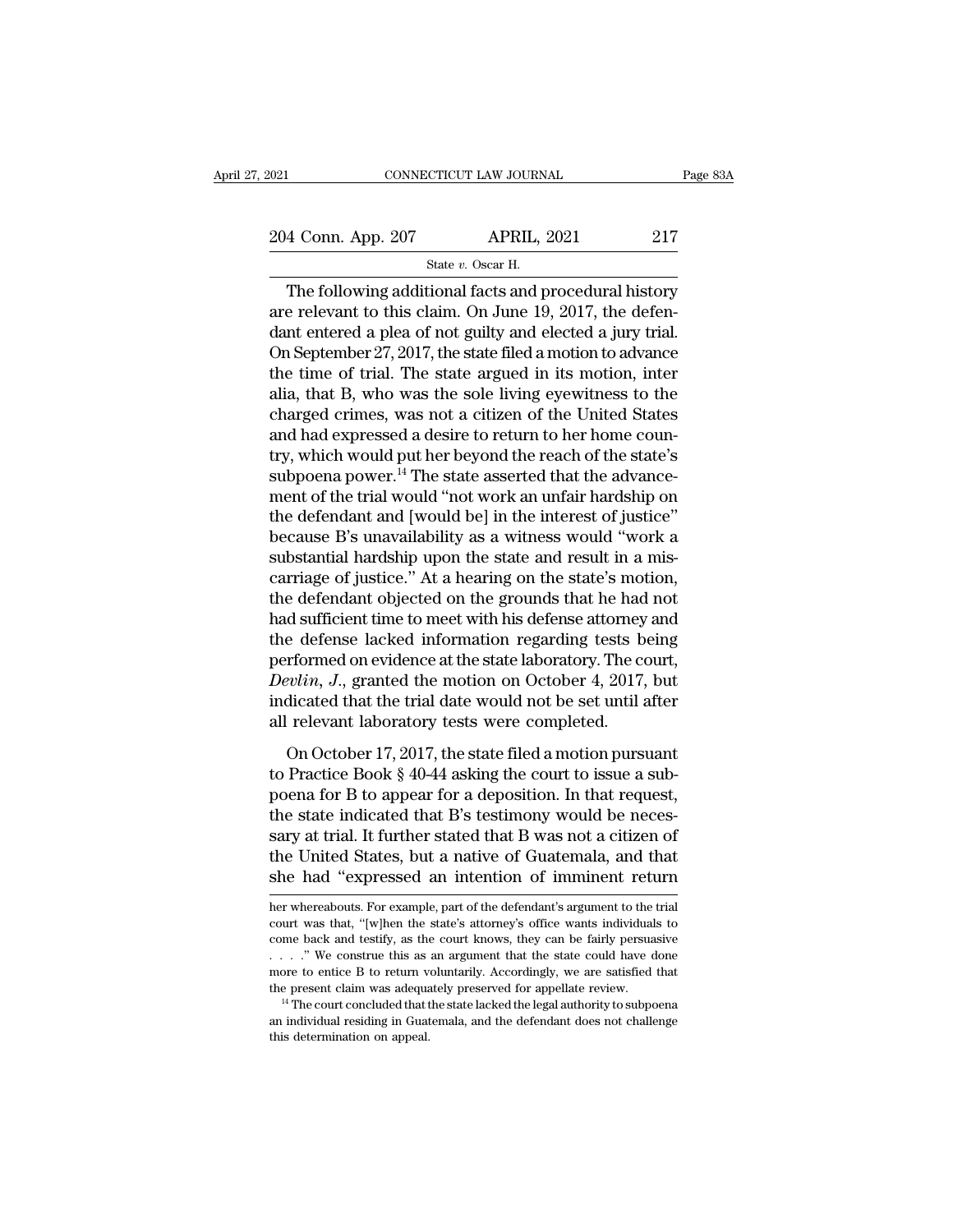| 4A  | CONNECTICUT LAW JOURNAL                              |                    | April 27, 2021 |
|-----|------------------------------------------------------|--------------------|----------------|
| 218 | <b>APRIL, 2021</b>                                   | 204 Conn. App. 207 |                |
|     | State v. Oscar H.                                    |                    |                |
|     | there thus rendering herself heyond the reach of the |                    |                |

 $\begin{array}{r|l} \text{CONPECTICUT LAW JOURNAL} & \text{April 27, 2021} \ \end{array}$ <br>  $\begin{array}{r|l} \text{218} & \text{APRIL, 2021} & \text{204 Conn. App. 207} \ \end{array}$ <br>  $\begin{array}{r|l} \text{State } v. \text{ Oscar H.} \ \end{array}$ <br>
there, thus rendering herself beyond the reach of the state's subpoena power." Accord 218 APRIL, 2021 204 Conn. App. 207<br>  $\frac{\text{State } v. \text{ Oscar H.}}{\text{there, thus rendering herself beyond the reach of the state's subpoena power." According to the state, B was unable to work due to the serious nature of the injuries who had sustained Furthermore. B numerically was the$ 218 APRIL, 2021 204 Conn. App. 207<br>  $\frac{\text{State } v. \text{ Oscar H.}}{\text{there, thus rendering herself beyond the reach of the  
state's subpoena power." According to the state, B was  
unable to work due to the serious nature of the injuries  
she had sustained. Furthermore, B purportedly was the  
mother of four children in Guetomale "who have pro$  $\begin{array}{lll}\n\textbf{218} & \textbf{APRIL, 2021} & \textbf{204 Conn. App. 207} \\
\hline\n\textbf{5} & \textbf{5} & \textbf{5} & \textbf{6} \\
\textbf{8} & \textbf{6} & \textbf{7} & \textbf{8} \\
\textbf{9} & \textbf{10} & \textbf{10} & \textbf{10} \\
\textbf{10} & \textbf{11} & \textbf{10} & \textbf{10} & \textbf{10} \\
\textbf{11} & \textbf{12} & \textbf{10} & \textbf{10} & \textbf{10}$ State v. Oscar H.<br>State v. Oscar H.<br>there, thus rendering herself beyond the reach of the<br>state's subpoena power." According to the state, B was<br>unable to work due to the serious nature of the injuries<br>she had sustained. state v. Oscar H.<br>
there, thus rendering herself beyond the reach of the<br>
state's subpoena power." According to the state, B was<br>
unable to work due to the serious nature of the injuries<br>
she had sustained. Furthermore, B there, thus rendering herself beyond the reach of the state's subpoena power." According to the state, B was unable to work due to the serious nature of the injuries she had sustained. Furthermore, B purportedly was the mo state's subpoena power." According to the state, B was<br>unable to work due to the serious nature of the injuries<br>she had sustained. Furthermore, B purportedly was the<br>mother of four children in Guatemala "who have pre-<br>viou unable to work due to the serious nature of the injuries<br>she had sustained. Furthermore, B purportedly was the<br>mother of four children in Guatemala "who have pre-<br>viously been cared for by her father, who is no longer<br>capa she had sustained. Furthermore, B purportedly was the<br>mother of four children in Guatemala "who have pre-<br>viously been cared for by her father, who is no longer<br>capable of doing so." Initially, the defendant did not<br>oppose mother of four children in Guatemala "who have pre-<br>viously been cared for by her father, who is no longer<br>capable of doing so." Initially, the defendant did not<br>oppose the taking of the deposition but later raised a<br>numbe viously been cared for by her father, who is no longer<br>capable of doing so." Initially, the defendant did not<br>oppose the taking of the deposition but later raised a<br>number of objections, primarily concerning difficulties<br>p capable of doing so." Initially, the defendant did not oppose the taking of the deposition but later raised a number of objections, primarily concerning difficulties pertaining to defense counsel's schedule in other matter sition. The court, *Pavia*, *J.*, judicially supervised the taking<br>The court are said the need for Spanish speaking interpreters<br>r both the defendant and B. The court nevertheless<br>anted the state's motion and scheduled the depo-<br>i pertaining to defense courser's schedule in other hial-<br>ters and the need for Spanish speaking interpreters<br>for both the defendant and B. The court nevertheless<br>granted the state's motion and scheduled the depo-<br>sition.<br>Th

The state is and the heed for Spanish speaking interpreters<br>for both the defendant and B. The court nevertheless<br>granted the state's motion and scheduled the depo-<br>sition.<br>The court, *Pavia*, *J*., judicially supervised th For both the defendant and B. The court hevertheress<br>granted the state's motion and scheduled the depo-<br>sition.<br>The court, *Pavia*, *J.*, judicially supervised the taking<br>of B's deposition, which was conducted in court on Fracture the state's induotif and scheduled the deposition.<br>The court, *Pavia*, *J*., judicially supervised the taking<br>of B's deposition, which was conducted in court on<br>November 21, 2017. The deposition was videotaped in The court, *Pavia*, *J*., judicially supervised the taking<br>of B's deposition, which was conducted in court on<br>November 21, 2017. The deposition was videotaped in<br>accordance with agreed upon procedures and recorded<br>for tra The court, *Pavia*, *J.*, judicially supervised the taking<br>of B's deposition, which was conducted in court on<br>November 21, 2017. The deposition was videotaped in<br>accordance with agreed upon procedures and recorded<br>for tra of B's deposition, which was conducted in court on<br>November 21, 2017. The deposition was videotaped in<br>accordance with agreed upon procedures and recorded<br>for transcription by a court monitor. During the depo-<br>sition, B te November 21, 2017. The deposition was videotaped in<br>accordance with agreed upon procedures and recorded<br>for transcription by a court monitor. During the depo-<br>sition, B testified that the defendant had stabbed her<br>and N. T accordance with agreed upon procedures and recorded<br>for transcription by a court monitor. During the depo-<br>sition, B testified that the defendant had stabbed her<br>and N. The court, at the request of the defendant, took<br>a re for transcription by a court monitor. During the deposition, B testified that the defendant had stabbed her and N. The court, at the request of the defendant, took a recess after B's direct testimony to provide defense cou sition, B testified that the defendant had stabbed her<br>and N. The court, at the request of the defendant, took<br>a recess after B's direct testimony to provide defense<br>counsel with an opportunity to discuss B's testimony<br>wit and N. The court, at the request of the recess after B's direct testimony to counsel with an opportunity to disc with the defendant. Following the rechad an opportunity to thoroughly cross her direct testimony. The court d recess after B s unect testimony to provide defense<br>unsel with an opportunity to discuss B's testimony<br>th the defendant. Following the recess, the defendant<br>d an opportunity to thoroughly cross-examine B about<br>r direct tes Fouriser with an opportunity to unscuss B s testimoly<br>with the defendant. Following the recess, the defendant<br>had an opportunity to thoroughly cross-examine B about<br>her direct testimony. The court did not place any restric

with the defendant. Following the recess, the defendant<br>had an opportunity to thoroughly cross-examine B about<br>her direct testimony. The court did not place any restric-<br>tions on the cross-examination.<br>At trial, the state rad an opportuntly to thoroughly cross-examine B about<br>her direct testimony. The court did not place any restric-<br>tions on the cross-examination.<br>At trial, the state presented testimony from Lorely<br>Peche, a family and scho from the cross-examination.<br>At trial, the state presented testimony from Lorely<br>Peche, a family and school services director at Building<br>One Community, an organization that provides immi-<br>grant support services. Peche had At trial, the state presented testimony from Lorely<br>Peche, a family and school services director at Building<br>One Community, an organization that provides immi-<br>grant support services. Peche had acted as a conduit<br>for B wit At trial, the state presented testimony from Lorely<br>Peche, a family and school services director at Building<br>One Community, an organization that provides immigrant support services. Peche had acted as a conduit<br>for B with Peche, a family and school services director at Building<br>One Community, an organization that provides immigrant support services. Peche had acted as a conduit<br>for B with both the state's attorney's office and the Office<br>of One Community, an organization that provides immigrant support services. Peche had acted as a conduit<br>for B with both the state's attorney's office and the Office<br>of the Victim Advocate because B spoke no English.<br>Accordin grant support services. Peche had acted as a conduit<br>for B with both the state's attorney's office and the Office<br>of the Victim Advocate because B spoke no English.<br>According to Peche, at the state's request, she had spo-<br>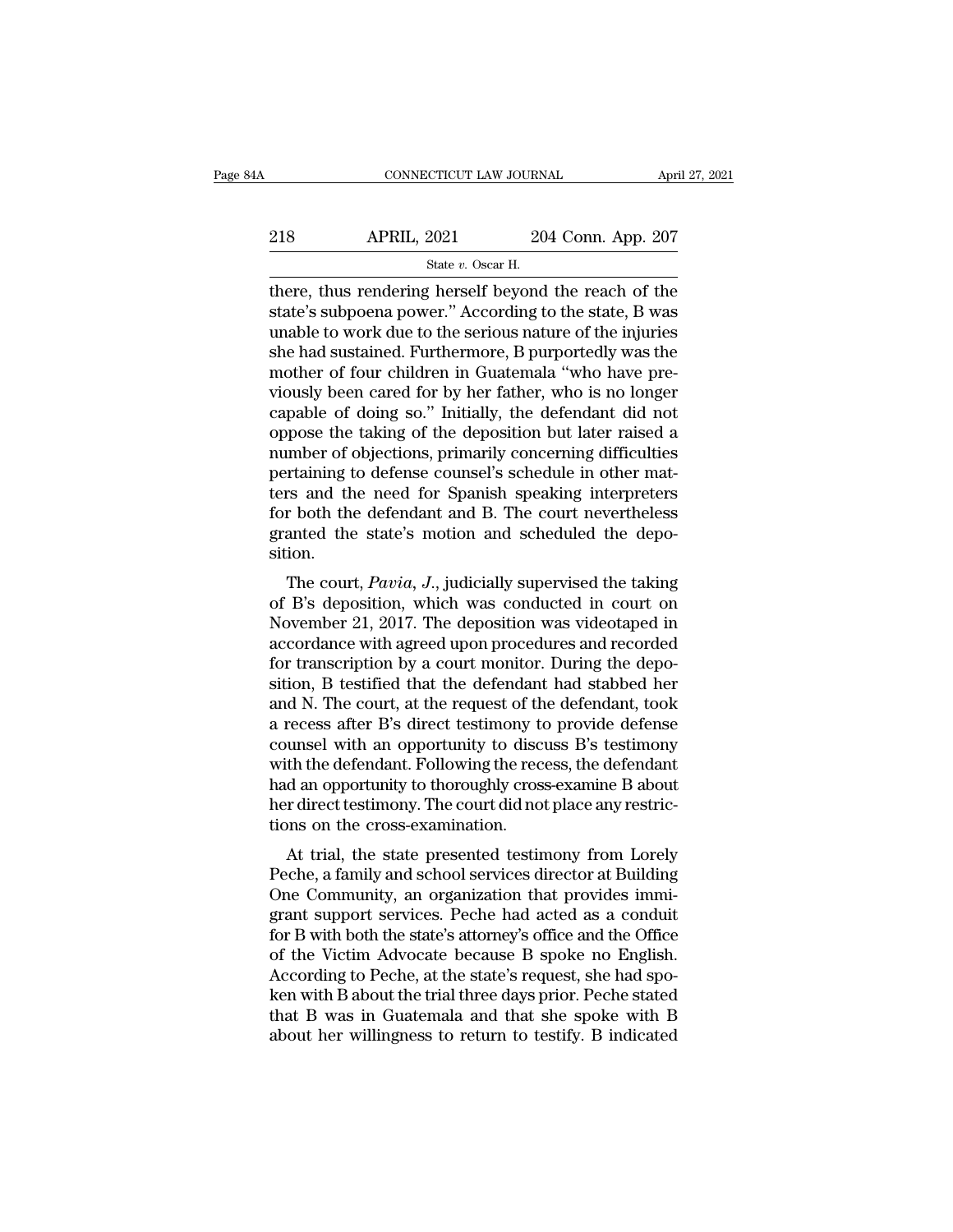| 2021               | CONNECTICUT LAW JOURNAL                                 | Page 85A |
|--------------------|---------------------------------------------------------|----------|
| 204 Conn. App. 207 | <b>APRIL, 2021</b>                                      | 219      |
|                    | State v. Oscar H.                                       |          |
|                    | to Peche that she did not have the ability to get docu- |          |

to Peche that she did not have the ability to get documentation to return to the United States and that she<br>would not voluntarily return to Connecticut to testify 204 Conn. App. 207 APRIL, 2021 219<br>
State v. Oscar H.<br>
to Peche that she did not have the ability to get documentation to return to the United States and that she<br>
would not voluntarily return to Connecticut to testify. 204 Conn. App. 207 APRIL, 2021 219<br>
State v. Oscar H.<br>
to Peche that she did not have the ability to get documentation to return to the United States and that she<br>
would not voluntarily return to Connecticut to testify.<br>  $\frac{4 \text{ Conn. App. } 207}{4 \text{ Cat } v. \text{ Oscar H.}}$ <br>
Peche that she did not have the ability to get docu-<br>
entation to return to the United States and that she<br>
pould not voluntarily return to Connecticut to testify.<br>
On cross-examination

State v. Oscar H.<br>
to Peche that she did not have the ability to get documentation to return to the United States and that she<br>
would not voluntarily return to Connecticut to testify.<br>
On cross-examination, Peche stated t to Peche that she did not have the ability to get documentation to return to the United States and that she<br>would not voluntarily return to Connecticut to testify.<br>On cross-examination, Peche stated that she had spo-<br>ken w to I cente that she that hot have the ability to get doel<br>mentation to return to the United States and that she<br>would not voluntarily return to Connecticut to testify.<br>On cross-examination, Peche stated that she had spo-<br>k sel is shell in the word of the state of any product to testify.<br>On cross-examination, Peche stated that she had spoken with B at least once a month since she had left the<br>country, which was shortly after her deposition, a of their states are victimes be stated that she had spoken with B at least once a month since she had left the<br>country, which was shortly after her deposition, and<br>that B had left voluntarily. When asked by defense coun-<br>s On cross-examination, Peche stated that she had spoken with B at least once a month since she had left the country, which was shortly after her deposition, and that B had left voluntarily. When asked by defense counsel if ken with B at least once a month since she had left the country, which was shortly after her deposition, and that B had left voluntarily. When asked by defense counsel if she was aware of any program that allowed undocumen country, which was shortly after her deposition, and<br>that B had left voluntarily. When asked by defense coun-<br>sel if she was aware of any program that allowed undoc-<br>umented immigrants to remain in the country because<br>of t that B had left voluntarily. When asked by defense counsel if she was aware of any program that allowed undocumented immigrants to remain in the country because of their status as a crime victim, Peche answered that she di sel if she was aware<br>umented immigran<br>of their status as a<br>she did not know o<br>she had B's curren<br>had provided that i<br>tim Advocate.<br>The following da Their status as a crime victim, Peche answered that<br>e did not know of any such program. She stated that<br>e had B's current phone number in Guatemala and<br>d provided that information to the Office of the Vic-<br>m Advocate.<br>The of altern status as a critic vieint, i cente answered and<br>she did not know of any such program. She stated that<br>she had B's current phone number in Guatemala and<br>had provided that information to the Office of the Vic-<br>tim

she had B's current phone number in Guatemala and<br>she had B's current phone number in Guatemala and<br>had provided that information to the Office of the Vic-<br>tim Advocate.<br>The following day, the state offered B's videotaped<br> End and DB can entire protecture in detailed and<br>had provided that information to the Office of the Vic-<br>tim Advocate.<br>The following day, the state offered B's videotaped<br>deposition testimony as a full exhibit under the fo The following day, the state offered B's videotaped<br>deposition testimony as a full exhibit under the former<br>testimony exception to the hearsay rule. It asked the<br>court to find, on the basis of Peche's testimony, that B<br>was The following day, the state offered B's videotaped<br>deposition testimony as a full exhibit under the former<br>testimony exception to the hearsay rule. It asked the<br>court to find, on the basis of Peche's testimony, that B<br>was The following day, the state offered B's videotaped<br>deposition testimony as a full exhibit under the former<br>testimony exception to the hearsay rule. It asked the<br>court to find, on the basis of Peche's testimony, that B<br>was deposition testimony as a full exhibit under the former<br>testimony exception to the hearsay rule. It asked the<br>court to find, on the basis of Peche's testimony, that B<br>was unavailable because she was in Guatemala and<br>there testimony exception to the hearsay rule. It asked the court to find, on the basis of Peche's testimony, that B<br>was unavailable because she was in Guatemala and<br>there was no compulsory process available to the state<br>to brin court to find, on the basis of Peche's testimony, that B<br>was unavailable because she was in Guatemala and<br>there was no compulsory process available to the state<br>to bring her to Connecticut, noting that the out-of-state<br>sub was unavailable because she was in Guatemala and<br>there was no compulsory process available to the state<br>to bring her to Connecticut, noting that the out-of-state<br>subpoena statute applied only to individuals in the<br>United S there was no compulsory process available to the state<br>to bring her to Connecticut, noting that the out-of-state<br>subpoena statute applied only to individuals in the<br>United States. The prosecutor represented to the court<br>th to bring her to Connecticut, noting that the out-of-state<br>subpoena statute applied only to individuals in the<br>United States. The prosecutor represented to the court<br>that B had left the United States because she could no<br>lo subpoena statute applied only to individuals in the<br>United States. The prosecutor represented to the court<br>that B had left the United States because she could no<br>longer work and because she had family in Guatemala<br>who coul United States. The prosecutor represented to the court<br>that B had left the United States because she could no<br>longer work and because she had family in Guatemala<br>who could support and care for her. The state took the<br>legal that B had left the United States be<br>longer work and because she had fa<br>who could support and care for her.<br>legal position that, because B had s<br>one occasion that she would not re<br>States, and the state had no legal m<br>to do The defendant argued that the state had failed to offer<br>the defendant argued that the state down are occasion that she would not return to the United<br>ates, and the state had no legal means to compel her<br>do so, she was unav establish B's unavailability because it had failed to offer<br>the United States, and the state had no legal means to compel her<br>to do so, she was unavailable.<br>The defendant argued that the state had failed to<br>establish B's u

regar position that, because B had stated on more than<br>one occasion that she would not return to the United<br>States, and the state had no legal means to compel her<br>to do so, she was unavailable.<br>The defendant argued that th States, and the state had no legal means to compel her<br>to do so, she was unavailable.<br>The defendant argued that the state had failed to<br>establish B's unavailability because it had failed to offer<br>a witness who could repres Braces, and are state had to regar means to comperned to do so, she was unavailable.<br>The defendant argued that the state had failed to destablish B's unavailability because it had failed to offer<br>a witness who could repres The defendant argued that the state had failed to establish B's unavailability because it had failed to offer a witness who could represent to the court, "yes, I know where [B] is, I have seen her, she is in Guatemala."<br>Ac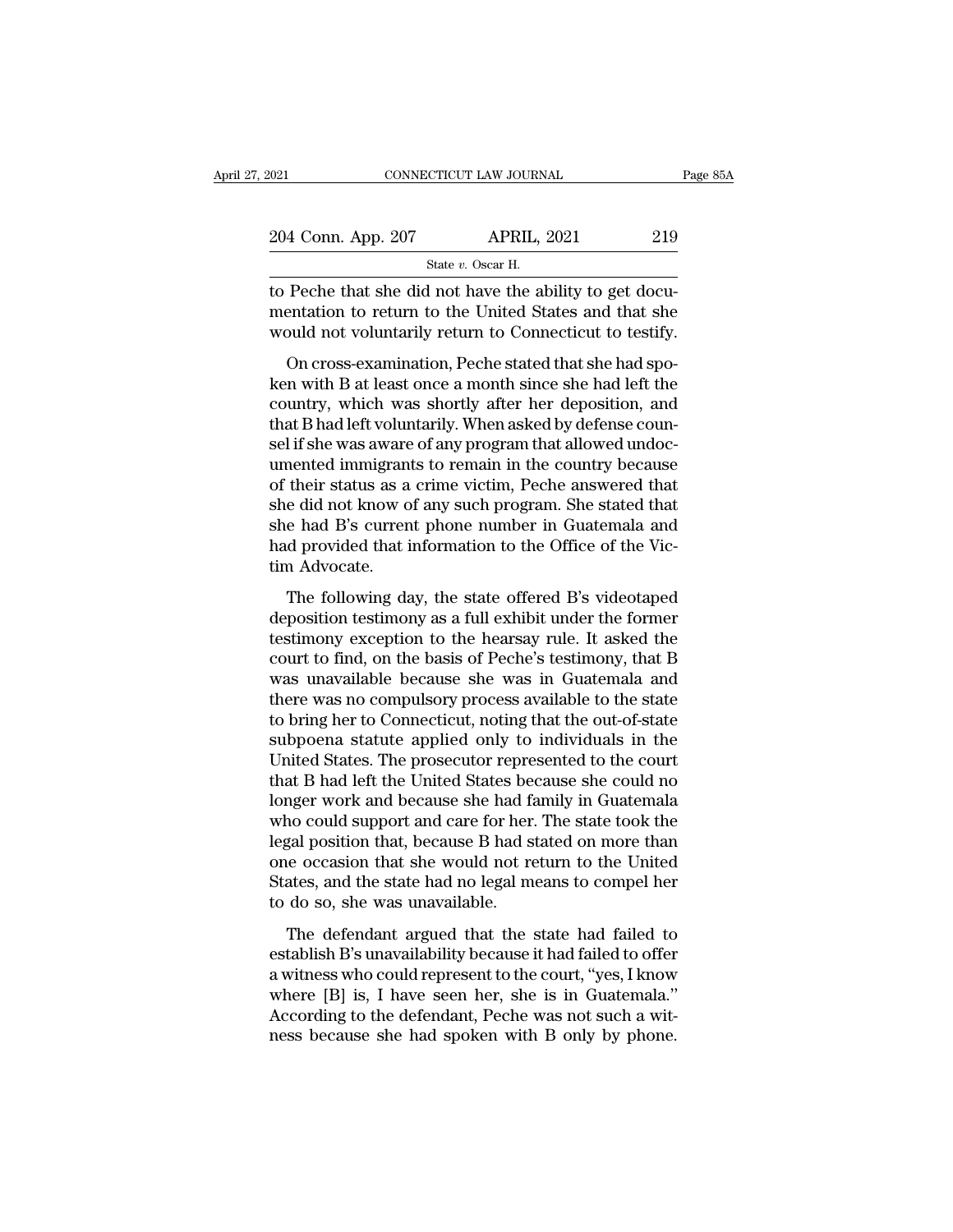| 6A  | CONNECTICUT LAW JOURNAL                              |                    | April 27, 2021 |
|-----|------------------------------------------------------|--------------------|----------------|
| 220 | <b>APRIL, 2021</b>                                   | 204 Conn. App. 207 |                |
|     | State $v$ . Oscar H.                                 |                    |                |
|     | The defendant also argued that there was no evidence |                    |                |

CONNECTICUT LAW JOURNAL April 27, 2021<br>
201 APRIL, 2021 204 Conn. App. 207<br>
5tate v. Oscar H.<br>
The defendant also argued that there was no evidence<br>
that she was forced to leave the country and that "she<br>
should have been 220 APRIL, 2021 204 Conn. App. 207<br>
State v. Oscar H.<br>
The defendant also argued that there was no evidence<br>
that she was forced to leave the country and that "she<br>
should have been advised [by the state] that she could<br>  $\begin{array}{r} \text{3.3}\ \text{220}\ \text{3.4}\ \text{3.5}\ \text{4.4}\ \text{4.4}\ \text{4.4}\ \text{5.4}\ \text{5.4}\ \text{6.4}\ \text{6.4}\ \text{6.4}\ \text{6.4}\ \text{6.4}\ \text{6.4}\ \text{6.4}\ \text{6.4}\ \text{6.4}\ \text{6.4}\ \text{6.4}\ \text{6.4}\ \text{6.4}\ \text{6.4}\ \text{6.4}\ \text{6.4}\ \text{6.4}\ \text{6.4}\ \text{6.4}\ \text{6.4}\ \text{6.4}\ \text{$ 220 APRIL, 2021 204 Conn. App. 207<br>
State v. Oscar H.<br>
The defendant also argued that there was no evidence<br>
that she was forced to leave the country and that "she<br>
should have been advised [by the state] that she could<br> State v. Oscar H.<br>
The defendant also argued that there was no evidence<br>
that she was forced to leave the country and that "she<br>
should have been advised [by the state] that she could<br>
not go back [to Guatemala]." The def state v. Oscar H.<br>The defendant also argued that there was no evidence<br>that she was forced to leave the country and that "she<br>should have been advised [by the state] that she could<br>not go back [to Guatemala]." The defenda The defendant also argued that there was no evidence<br>that she was forced to leave the country and that "she<br>should have been advised [by the state] that she could<br>not go back [to Guatemala]." The defendant provided<br>no auth that she was forced to leave the country and that "she<br>should have been advised [by the state] that she could<br>not go back [to Guatemala]." The defendant provided<br>no authority that the state had a duty or the power to<br>keep should have been advised [by the state] that she could<br>not go back [to Guatemala]." The defendant provided<br>no authority that the state had a duty or the power to<br>keep B from returning to Guatemala.<sup>15</sup> Although the<br>defenda not go back [to Guatemala]." The defendant provided<br>no authority that the state had a duty or the power to<br>keep B from returning to Guatemala.<sup>15</sup> Although the<br>defendant conceded that he had had an opportunity to<br>cross-exa no authority that the state had a duty or the power to<br>keep B from returning to Guatemala.<sup>15</sup> Although the<br>defendant conceded that he had had an opportunity to<br>cross-examine B at the time she gave her deposition<br>testimony keep B from returning to Guatemala.<sup>15</sup> Alth<br>defendant conceded that he had had an oppo<br>cross-examine B at the time she gave her d<br>testimony, the defendant also argued that, "due<br>wise," his cross-examination of B would hav Fernaline conceded and he had had already operating y coss-examine B at the time she gave her deposition<br>stimony, the defendant also argued that, "due process-<br>se," his cross-examination of B would have been dif-<br>rent if h state of a calculate of a calculate state with the specific desistences<br>testimony, the defendant also argued that, "due process-<br>wise," his cross-examination of B would have been dif-<br>ferent if he had had the benefit of ot

court is a contribution of B would have been different if he had had the benefit of other witnesses' trial<br>testimony at the time of the deposition.<br>After reviewing the deposition, the court granted the<br>state's request to a sufficient if he had had the benefit of other witnesses' trial<br>testimony at the time of the deposition.<br>After reviewing the deposition, the court granted the<br>state's request to admit B's videotaped deposition. The<br>court ex Eccincia in the rada and one benefit of order martesses and<br>testimony at the time of the deposition.<br>After reviewing the deposition, the court granted the<br>state's request to admit B's videotaped deposition. The<br>court expre Essamony as are ante of the deposition.<br>
After reviewing the deposition, the court granted the<br>
state's request to admit B's videotaped deposition. The<br>
court expressly found Peche's testimony credible and<br>
sufficient to e After reviewing the deposition, the court granted the<br>state's request to admit B's videotaped deposition. The<br>court expressly found Peche's testimony credible and<br>sufficient to establish the fact that B had returned to<br>Gua state's request to admit B's videotaped deposition. The<br>court expressly found Peche's testimony credible and<br>sufficient to establish the fact that B had returned to<br>Guatemala. The court continued: "[T]he Connecticut<br>Code o court expressly found Peche's testimony credible and<br>sufficient to establish the fact that B had returned to<br>Guatemala. The court continued: "[T]he Connecticut<br>Code of Evidence is basically leaving unavailability to<br>each c sufficient to establish the fact that B had returned to<br>Guatemala. The court continued: "[T]he Connecticut<br>Code of Evidence is basically leaving unavailability to<br>each court on a case-by-case basis. And the court, after<br>he Guatemala. The court continued: "[T]he Connecticut<br>Code of Evidence is basically leaving unavailability to<br>each court on a case-by-case basis. And the court, after<br>hearing from [the state], does make the reasonable<br>inferen Code of Evidence is basically leaving unavailability to each court on a case-by-case basis. And the court, after hearing from [the state], does make the reasonable inference that she returned to Guatemala, not because she each court on a case-by-case basis. And the court, after<br>hearing from [the state], does make the reasonable<br>inference that she returned to Guatemala, not because<br>she was uncooperative in any degree; in fact, the court<br>does hearing from [the state], does make the reasonable<br>inference that she returned to Guatemala, not because<br>she was uncooperative in any degree; in fact, the court<br>does believe she was somewhat cooperative, but she<br>had left f inference that she returned to Guatemala, not because<br>she was uncooperative in any degree; in fact, the court<br>does believe she was somewhat cooperative, but she<br>had left for different reasons—different personal rea-<br>sons o she was uncooperative in any degree; in fact, the court<br>does believe she was somewhat cooperative, but she<br>had left for different reasons—different personal rea-<br>sons other than the advancement of the prosecution of<br>this c does believe she was somewhat cooperative, but she<br>had left for different reasons—different personal rea-<br>sons other than the advancement of the prosecution of<br>this case. So, the court does find that her having been<br>return is case. So, the court does find that her having been<br>turned to Guatemala voluntarily, and the fact that<br>ne's beyond the state's subpoena power and had coop-<br>rated in part, the court does find that the state has<br> $\frac{15 \text{$ returned to Guatemala voluntarily, and the fact that<br>she's beyond the state's subpoena power and had coop-<br>erated in part, the court does find that the state has<br><sup>15</sup> The state responded as follows to the defendant's argum

she's beyond the state's subpoena power and had coop-<br>erated in part, the court does find that the state has<br><sup>15</sup> The state responded as follows to the defendant's argument: "[W]e<br>actually moved for deposition because we h She is beyond the state is subpoema power and had coop-<br>erated in part, the court does find that the state has<br> $\frac{15 \text{ T}}{16}$  attally moved for deposition because we had a reasonable belief, but<br>nothing firm, that she mi erated in part, the court does find that the state has<br>
<sup>15</sup> The state responded as follows to the defendant's argument: "[W]e<br>
actually moved for deposition because we had a reasonable belief, but<br>
nothing firm, that she <sup>15</sup> The state responded as follows to the defendant's argument: "[W]e actually moved for deposition because we had a reasonable belief, but nothing firm, that she might not have been—I don't—I never saw any documents, is <sup>16</sup> The state responded as follows to the defendant's argument: "[W]e actually moved for deposition because we had a reasonable belief, but nothing firm, that she might not have been—I don't—I never saw any documents, is actually moved for deposition because we had a reasonable belief, but<br>nothing firm, that she might not have been—I don't—I never saw any docu-<br>ments, is what I'm saying—that she might not have been a citizen of the<br>United nothing firm, that she might not have been—I don't—I never saw any documents, is what I'm saying—that she might not have been a citizen of the United States. In which case, there would have been a possibility that she coul ments, is what I'm saying—that she might not have been a citizen of the United States. In which case, there would have been a possibility that she could have been made unavailable by some other process. Also, there's no o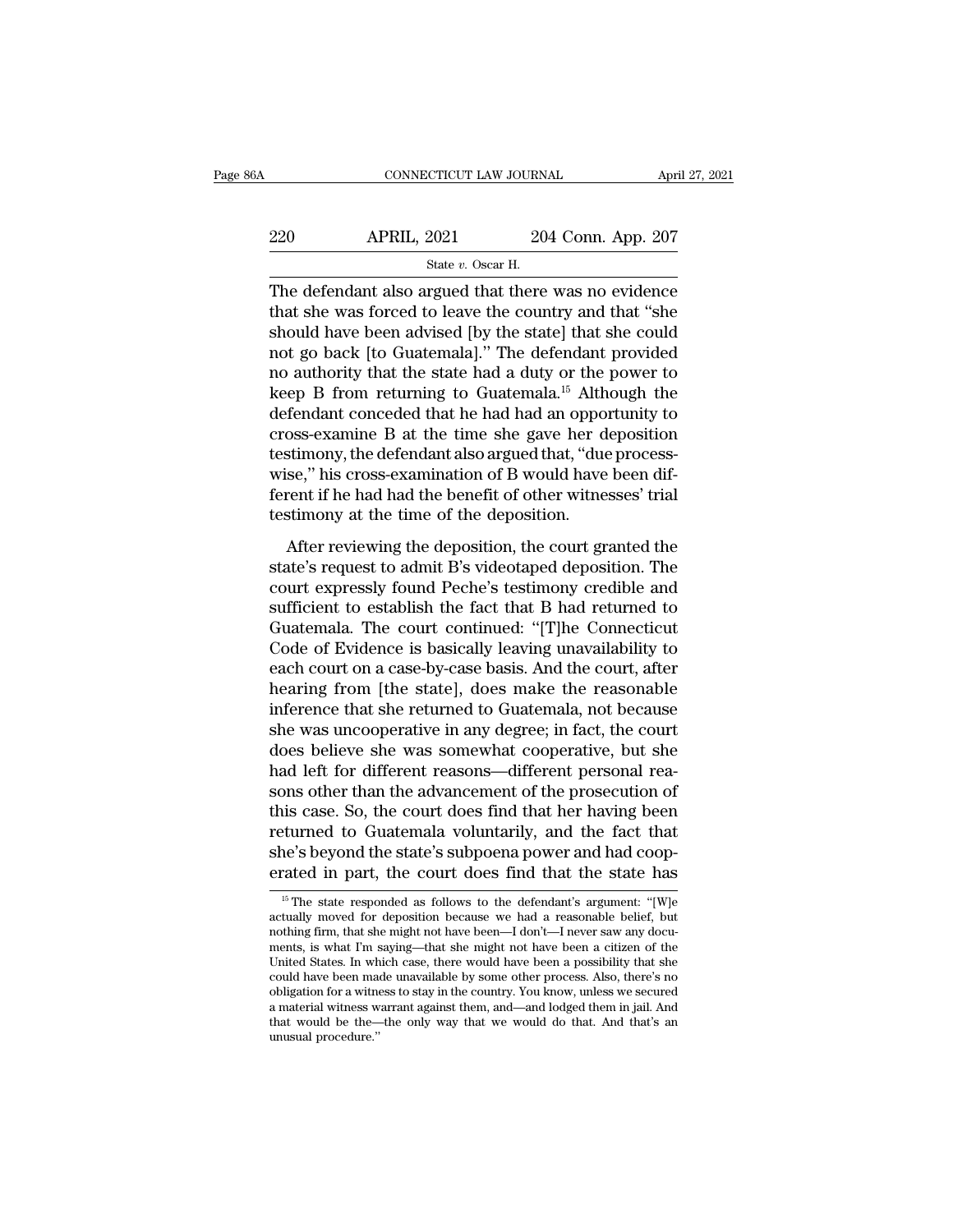$\frac{1}{2021}$  connectricut LAW JOURNAL Page 87A<br>  $\frac{204 \text{ Conn. App. 207}}{\text{State } v. \text{ Oscar H.}}$ The state v. Oscar H.<br>
The court also found that the state had met its burden of eateblishing the two edditional foundational elements 204 Conn. App. 207 APRIL, 2021 221<br>
State v. Oscar H.<br>
The state v. Oscar H.<br>
The court also found that the state had met its burden of<br>
establishing the two additional foundational elements<br>
processory under  $8.8.6$  of t 204 Conn. App. 207 APRIL, 2021 221<br>
State v. Oscar H.<br>
The two stablishing the two additional foundational elements<br>
necessary under § 8-6 of the Connecticut Code of Evi-204 Conn. App. 207 APRIL, 2021 221<br>
State v. Oscar H.<br>
The court its burden of demonstrating unavailability." The<br>
court also found that the state had met its burden of<br>
establishing the two additional foundational elemen State v. Oscar H.<br>
The court its burden of demonstrating unavailability." The<br>
court also found that the state had met its burden of<br>
establishing the two additional foundational elements<br>
necessary under § 8-6 of the Con State *v*. Oscal ii.<br>
met its burden of demonstrating unavailability." The<br>
court also found that the state had met its burden of<br>
establishing the two additional foundational elements<br>
necessary under § 8-6 of the Connec met its burden of demonstrating unavailability." The<br>court also found that the state had met its burden of<br>establishing the two additional foundational elements<br>necessary under § 8-6 of the Connecticut Code of Evi-<br>dence, court also found that<br>establishing the two<br>necessary under § 8-6<br>dence,<sup>16</sup> concluding th<br>the same issues as the<br>dant had had a fair opp<br>being offered.<sup>17</sup> ence,<sup>10</sup> concluding that B was deposed on substantially<br>the same issues as those in the trial, and that the defen-<br>ant had had a fair opportunity to develop the testimony<br>eing offered.<sup>17</sup><br><sup>16</sup> Section 8-6 of the Connecti ant had had a fair opportunity to develop the testimony<br>
ing offered.<sup>17</sup><br>
<sup>16</sup> Section 8-6 of the Connecticut Code of Evidence provides in relevant<br>
rt:<br>
"The following are not excluded by the hearsay rule if the declaran **EXECUTE 11 THE MANUS CONTROLLED ASSESS**<br> **EXECUTE ASSESS:**<br> **EXECUTE:**<br> **EXECUTE:**<br> **EXECUTE:**<br> **EXECUTE:**<br> **EXECUTE:**<br> **EXECUTE:**<br> **EXECUTE:**<br> **EXECUTE:**<br> **EXECUTE:**<br> **EXECUTE:**<br> **EXECUTE:**<br> **EXECUTE:**<br> **EXECUTE:**<br> **EXE** 

part:

Example of Ferred.<sup>17</sup><br>
<sup>16</sup> Section 8-6 of the Connecticut Code of Evidence provides in relevant<br>  $r$ t:<br>
"The following are not excluded by the hearsay rule if the declarant is<br>
available as a witness:<br>
"(1) Former Testi <sup>16</sup> Section 8-6 of the Connecticut Code of Evidence provides in relevant part:<br>
"The following are not excluded by the hearsay rule if the declarant is<br>
unavailable as a witness:<br>
"(1) Former Testimony. Testimony given a " Section 8-6 of the Connecticut Code of Evidence provides in relevant part:<br>
"The following are not excluded by the hearsay rule if the declarant is<br>
unavailable as a witness:<br>
"(1) Former Testimony. Testimony given as a part:<br>
"The following are not excluded by the hearsay rule if the declarant is<br>
unavailable as a witness:<br>
"(1) Former Testimony. Testimony given as a witness at another hearing<br>
of the same or a different proceeding, prov "The following are not excluded by the hearsay rule if the declarant is unavailable as a witness:<br>"(1) Former Testimony. Testimony given as a witness at another hearing<br>of the same or a different proceeding, provided (A) unavailable as a witness:<br>
"(1) Former Testimony. Testimony given as a witness at another hearing<br>
of the same or a different proceeding, provided (A) the issues in the former<br>
hearing are the same or substantially simila "(1) Former Testimony. Testimony given as a witness at another hearing<br>the same or a different proceeding, provided (A) the issues in the former<br>aring are the same or substantially similar to those in the hearing in which

the testimony is being offered, and (B) the party against whom the testimony<br>is now offered had an opportunity to develop the testimony in the former<br>hearing...."<br>The commentary to § 8-6 provides in relevant part: "The pr hearing are the same or substantially similar to those in the hearing in which<br>the testimony is being offered, and (B) the party against whom the testimony<br>is now offered had an opportunity to develop the testimony in the the testimony is being offered, and (B) the party against whom the testimony<br>is now offered had an opportunity to develop the testimony in the former<br>hearing. . . . "<br>The commentary to § 8-6 provides in relevant part: "Th is now offered had an opportunity to develop the testimony in the former<br>hearing. . . ."<br>The commentary to  $\S 8-6$  provides in relevant part: "The proponent of<br>evidence offered under Section 8-6 carries the burden of prov hearing. . . . ."<br>The commentary to § 8-6 provides in relevant part: "The proponent of<br>evidence offered under Section 8-6 carries the burden of proving the declar-<br>ant's unavailability. . . . To satisfy this burden, the p The commentary to § 8-6 provides in relevant part: "The proponent of evidence offered under Section 8-6 carries the burden of proving the declarant's unavailability. . . . To satisfy this burden, the proponent must show t evidence offered under Section 8-6 carries the burden of proving the declarant's unavailability. . . . To satisfy this burden, the proponent must show that a good faith, genuine effort was made to procure the declarant's a ant's unavailability. . . . To satisfy this burden, the proponent must show<br>that a good faith, genuine effort was made to procure the declarant's atten-<br>dance by process or other reasonable means. . . . [S]ubstantial dili that a good faith, genuine effort was made to procure the declarant's atten-<br>dance by process or other reasonable means. . . . [S]ubstantial diligence<br>is required . . . but the proponent is not required to do everything c dance by process or other reasonable means. . . . [S]ubstantial diligence<br>is required . . . but the proponent is not required to do everything conceiv-<br>able to secure the witness' presence. . . . . A trial court is not pr able to secure the witness' presence. . . . . A trial court is not precluded<br>from relying on the representations of counsel regarding efforts made to<br>procure the witness' attendance at trial if those representations are b

from relying on the representations of counsel regarding efforts made to<br>procure the witness' attendance at trial if those representations are based<br>on counsel's personal knowledge. . . ." (Citations omitted; internal quo procure the witness' attendance at trial if those representations are based<br>on counsel's personal knowledge. . . ." (Citations omitted; internal quota-<br>tion marks omitted.) Conn. Code Evid. § 8-6, commentary.<br><sup>17</sup> At the tion marks omitted.) Conn. Code Evid. § 8-6, commentary.<br><sup>17</sup> At the time B was deposed, the parties had agreed that B's deposition testimony would be subject to impeachment at trial to the same degree as if it were live In marks omitted.) Conn. Code Evid. § 8-6, commentary.<br>
<sup>17</sup> At the time B was deposed, the parties had agreed that B's deposition<br>
stimony would be subject to impeachment at trial to the same degree as<br>
it were live test <sup>17</sup> At the time B was deposed, the parties had agreed that B's deposition testimony would be subject to impeachment at trial to the same degree as if it were live testimony. The state brought this to the trial court's at

testimony would be subject to impeachment at trial to the same degree as<br>if it were live testimony. The state brought this to the trial court's attention<br>at the time it ruled on the admissibility of B's videotaped depositi if it were live testimony. The state brought this to the trial court's attention<br>at the time it ruled on the admissibility of B's videotaped deposition, stating<br>as follows:<br>"[The Prosecutor]: I just would note in passing, the time it ruled on the admissibility of B'<br>
follows:<br>
"[The Prosecutor]: I just would note in paa<br>
[8-8 of the Code of Evidence, that impeach<br>
a hearsay declarant may be done to the<br>
stimony. So that, for example, incons follows:<br>
"[The Prosecutor]: I just would note in passing, for the record, that, under<br>
[8-8 of the Code of Evidence, that impeachment and supporting credibility<br>
a hearsay declarant may be done to the same extent as if it "[The Prosecutor]: I just would note in passing, for the record, that, under [§] 8-8 of the Code of Evidence, that impeachment and supporting credibility of a hearsay declarant may be done to the same extent as if it was

[§] 8-8 of the Code of Evidence, that impeachment and supporting credibility of a hearsay declarant may be done to the same extent as if it was live testimony. So that, for example, inconsistent statements—<br>"The Court: In a hearsay declarant may be done to the same extent as if is<br>timony. So that, for example, inconsistent statements—<br>"The Court: Inconsistent statement.<br>"[The Prosecutor]: —and extrinsic impeachment for bias, motive<br>the outc stimony. So that, for example<br>
"The Court: Inconsistent stat"<br>
"[The Prosecutor]: —and ext<br>
the outcome of the case, et ce<br>
ough there's no opportunity t<br>
"The Court: For the jury's cc<br>
"[The Prosecutor]: Yes."<br>
The defend "The Court: Inconsistent statement.<br>"[The Prosecutor]: —and extrinsic impeachment for bias, motive, interest<br>the outcome of the case, et cetera, can still be introduced against her; even<br>ough there's no opportunity to conf "[The Prosecutor]: —and extrinsic impeachment for bias, motive, interest<br>in the outcome of the case, et cetera, can still be introduced against her; even<br>though there's no opportunity to confront her with it, it can be int

in the outcome of the case, et cetera, can still be introduced against her; even<br>though there's no opportunity to confront her with it, it can be introduced.<br>"The Court: For the jury's consideration of that witness.<br>"[The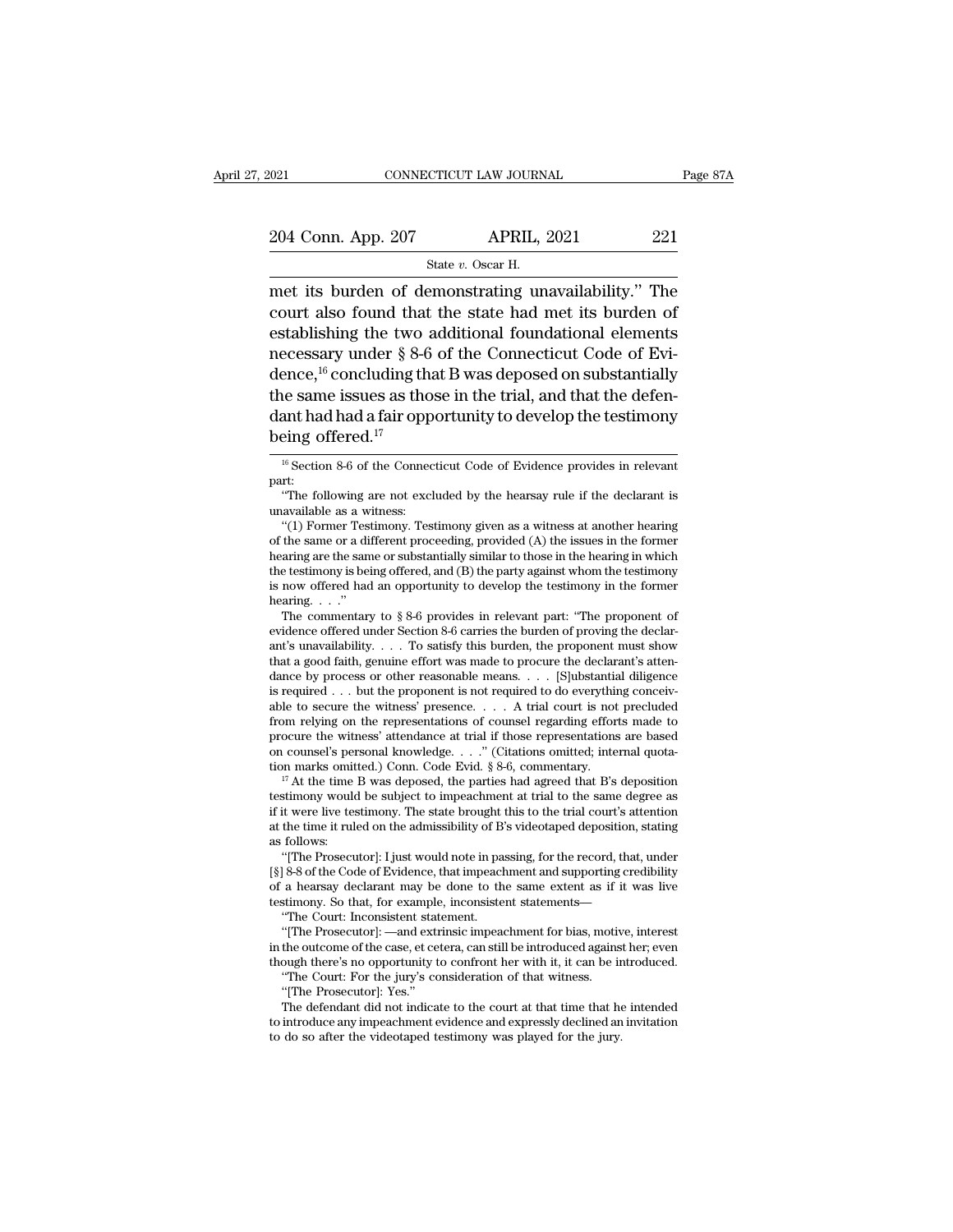| 38A | CONNECTICUT LAW JOURNAL |                    | April 27, 2021 |
|-----|-------------------------|--------------------|----------------|
| 222 | <b>APRIL, 2021</b>      | 204 Conn. App. 207 |                |
|     | State $v$ . Oscar H.    |                    |                |

CONNECTICUT LAW JOURNAL April 27, 2021<br>
204 Conn. App. 207<br>
3tate v. Oscar H.<br>
204 Conn. App. 207<br>
3tate v. Oscar H.<br>
3tate v. Oscar H.<br>
204 Conn. App. 207<br>
3tate v. Oscar H.<br>
3tate v. Oscar H.<br>
204 Conn. App. 207<br>
3tate 222 APRIL, 2021 204 Conn. App. 207<br>
State v. Oscar H.<br>
We now turn to our discussion of the defendant's<br>
claim. We begin with pertinent legal principles. Under<br>
our rules of evidence, former testimony by a witness<br>
is not 222 APRIL, 2021 204 Conn. App. 207<br>
State v. Oscar H.<br>
We now turn to our discussion of the defendant's<br>
claim. We begin with pertinent legal principles. Under<br>
our rules of evidence, former testimony by a witness<br>
is not 222 APRIL, 2021 204 Conn. App. 207<br>  $\frac{\text{State } v. \text{ Oscar H.}}{204 \text{ Conn. App. 207}}$ <br>
We now turn to our discussion of the defendant's<br>
claim. We begin with pertinent legal principles. Under<br>
our rules of evidence, former testimony by State v. Oscar H.<br>
State v. Oscar H.<br>
We now turn to our discussion of the defendant's<br>
claim. We begin with pertinent legal principles. Under<br>
our rules of evidence, former testimony by a witness<br>
is not excluded under t State v. Oscar H.<br>
We now turn to our discussion of the defendant's<br>
claim. We begin with pertinent legal principles. Under<br>
our rules of evidence, former testimony by a witness<br>
is not excluded under the hearsay rule if We now turn to our discussion of the defendant's<br>claim. We begin with pertinent legal principles. Under<br>our rules of evidence, former testimony by a witness<br>is not excluded under the hearsay rule if the witness<br>is unavaila claim. We begin with pertinent legal principles. Under<br>our rules of evidence, former testimony by a witness<br>is not excluded under the hearsay rule if the witness<br>is unavailable to testify at trial, the former testimony<br>and our rules of evidence, former testimony by a witness<br>is not excluded under the hearsay rule if the witness<br>is unavailable to testify at trial, the former testimony<br>and current proceedings involve substantially similar<br>issu is not excluded under the hearsay rule if the witness<br>is unavailable to testify at trial, the former testimony<br>and current proceedings involve substantially similar<br>issues, and the opposing party had an opportunity to<br>ques is unavailable to testify at trial, the former testimony<br>and current proceedings involve substantially similar<br>issues, and the opposing party had an opportunity to<br>question the witness when the former testimony was<br>elicit muster. sues, and the opposing party had an opportunity to<br>estion the witness when the former testimony was<br>cited. See Conn. Code Evid. § 8-6 (1). Even if this<br>identiary standard is met, however, in a criminal pros-<br>ution, the te question the witness when the former testimony was<br>elicited. See Conn. Code Evid. § 8-6 (1). Even if this<br>evidentiary standard is met, however, in a criminal pros-<br>ecution, the testimony must also pass constitutional<br>must

elicited. See Conn. Code Evid. § 8-6 (1). Even if this<br>evidentiary standard is met, however, in a criminal pros-<br>ecution, the testimony must also pass constitutional<br>muster.<br>The right to confront a witness through cross-ex evidentiary standard is met, however, in a criminal prosecution, the testimony must also pass constitutional<br>muster.<br>The right to confront a witness through cross-exami-<br>nation is fundamental and essential to a fair trial; ecution, the testimony must also pass constitutional<br>muster.<br>The right to confront a witness through cross-exami-<br>nation is fundamental and essential to a fair trial; see<br>Pointer v. Texas, 380 U.S. 400, 405, 85 S. Ct. 1065 muster.<br>
The right to confront a witness through cross-examination is fundamental and essential to a fair trial; see<br> *Pointer v. Texas*, 380 U.S. 400, 405, 85 S. Ct. 1065, 13<br>
L. Ed. 2d 923 (1965); but courts recognize a The right to confront a witness through cross-exami-<br>nation is fundamental and essential to a fair trial; see<br>*Pointer* v. *Texas*, 380 U.S. 400, 405, 85 S. Ct. 1065, 13<br>L. Ed. 2d 923 (1965); but courts recognize an excep nation is fundamental and essential to a fair trial; see<br>*Pointer* v. *Texas*, 380 U.S. 400, 405, 85 S. Ct. 1065, 13<br>L. Ed. 2d 923 (1965); but courts recognize an exception<br>to confrontation rights if a witness is (1) unava Pointer v. Texas, 380 U.S. 400, 405, 85 S. Ct. 1065, 13<br>L. Ed. 2d 923 (1965); but courts recognize an exception<br>to confrontation rights if a witness is (1) unavailable<br>at trial and has (2) provided testimony at a prior jud L. Ed. 2d 923 (1965); but courts recognize an exception<br>to confrontation rights if a witness is (1) unavailable<br>at trial and has (2) provided testimony at a prior judicial<br>proceeding that was subject to cross-examination to confrontation rights if a witness is (1) unavailable<br>at trial and has (2) provided testimony at a prior judicial<br>proceeding that was subject to cross-examination by<br>the defendant. See *Crawford* v. Washington, 541 U.S. at trial and has (2) provided testimony at a prior judicial<br>proceeding that was subject to cross-examination by<br>the defendant. See *Crawford* v. Washington, 541 U.S.<br>36, 68, 124 S. Ct. 1354, 158 L. Ed. 2d 177 (2004) ("[w] proceeding that was subject to cross-examination by<br>the defendant. See *Crawford* v. Washington, 541 U.S.<br>36, 68, 124 S. Ct. 1354, 158 L. Ed. 2d 177 (2004) ("[w]here<br>testimonial evidence is at issue . . . the [s]ixth<br>[a]m the defendant. See *Crawford* v. Washington, 541 U.S.<br>36, 68, 124 S. Ct. 1354, 158 L. Ed. 2d 177 (2004) ("[w]here<br>testimonial evidence is at issue . . . . the [s]ixth<br>[a]mendment demands what the common law required:<br>unav 36, 68, 124 S. Ct. 1354, 158 L. Ed. 2d 177 (2004) ("[w]here<br>testimonial evidence is at issue . . . the [s]ixth<br>[a]mendment demands what the common law required:<br>unavailability and a prior opportunity for cross-exami-<br>natio testimonial evidence is at issue . . . the [s]ixth [a]mendment demands what the common law required:<br>unavailability and a prior opportunity for cross-exami-<br>nation"). Under such circumstances, the former testi-<br>mony may be [a]mendment demands what the common law required:<br>unavailability and a prior opportunity for cross-exami-<br>nation"). Under such circumstances, the former testi-<br>mony may be admitted without violating the confron-<br>tation cla unavailability and a prior opportunity for cross-exami-<br>nation"). Under such circumstances, the former testi-<br>mony may be admitted without violating the confron-<br>tation clause. In other words, a twofold approach is<br>proper mation"). Under such circumstances, the former testi-<br>mony may be admitted without violating the confron-<br>tation clause. In other words, a twofold approach is<br>proper in analyzing an alleged denial of the right to<br>confronta mony may be admitted without violating the confrontation clause. In other words, a twofold approach is<br>proper in analyzing an alleged denial of the right to<br>confrontation by the admission of former testimony;<br>first, a thre tation clause. In other words, a twofold approach is<br>proper in analyzing an alleged denial of the right to<br>confrontation by the admission of former testimony;<br>first, a threshold inquiry into the unavailability of the<br>witne proper in analyzing an alleged denial of the right t<br>confrontation by the admission of former testimon<br>first, a threshold inquiry into the unavailability of th<br>witness and, second, an inquiry into the adequacy c<br>cross-exam Infrontation by the admission of former testimony;<br>st, a threshold inquiry into the unavailability of the<br>tness and, second, an inquiry into the adequacy of<br>oss-examination of the witness at the first proceeding.<br>is the un first, a threshold inquiry into the unavailability of the<br>witness and, second, an inquiry into the adequacy of<br>cross-examination of the witness at the first proceeding.<br>It is the unavailability determination of the court t

witness and, second, an inquiry into the adequacy of cross-examination of the witness at the first proceeding.<br>It is the unavailability determination of the court that the defendant challenges in the present appeal.<br>In *S* cross-examination of the witness at the first proceeding.<br>It is the unavailability determination of the court that<br>the defendant challenges in the present appeal.<br>In *State* v. *Lebrick*, 334 Conn. 492, 506–507, 223 A.3d<br>3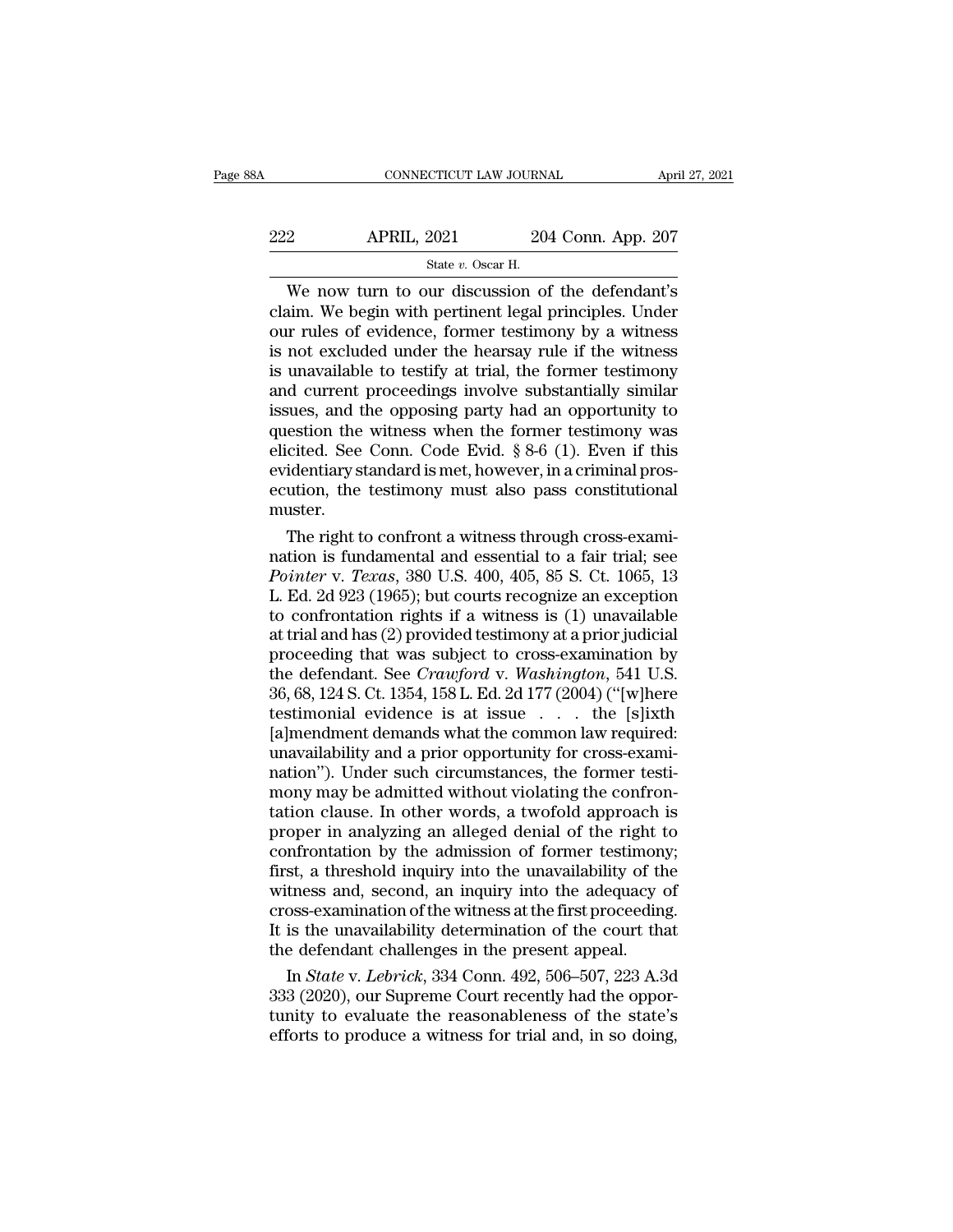$\begin{tabular}{l l l l} \hline 021 & & & & & & \textbf{CONNECTICUT LAW JOURNAL} \\\hline 204 & \textbf{Conn. App. 207} & & & & \textbf{APRIL, 2021} \\\hline & & & & \textbf{State $v$. Oscar H.} \\\hline \end{tabular}$ 

STEUT LAW JOURN.<br>APRIL, :<br>State *v.* Oscar H.<br>P. Standard of rev. connecticut LAW JOURNAL Page 89A<br>
204 Conn. App. 207 APRIL, 2021 223<br>
State v. Oscar H.<br>
Clarified the appellate standard of review applicable to<br>
the present claim. "[T]he issues of the unavailability of<br>
the witness and 204 Conn. App. 207 APRIL, 2021 223<br>
State v. Oscar H.<br>
Clarified the appellate standard of review applicable to<br>
the present claim. "[T]he issues of the unavailability of<br>
the witness and the reasonableness of the [s]tate 204 Conn. App. 207 APRIL, 2021 223<br>
State v. Oscar H.<br>
Clarified the appellate standard of review applicable to<br>
the present claim. "[T]he issues of the unavailability of<br>
the witness and the reasonableness of the [s]tate 204 Conn. App. 207 APRIL, 2021 223<br>
State v. Oscar H.<br>
clarified the appellate standard of review applicable to<br>
the present claim. "[T]he issues of the unavailability of<br>
the witness and the reasonableness of the [s]tate State v. Oscar H.<br>
Clarified the appellate standard of review applicable to<br>
the present claim. "[T]he issues of the unavailability of<br>
the witness and the reasonableness of the [s]tate's<br>
efforts to produce the witness [ state v. Oscar H.<br>
clarified the appellate standard of review applicable to<br>
the present claim. "[T]he issues of the unavailability of<br>
the witness and the reasonableness of the [s]tate's<br>
efforts to produce the witness [ clarified the appellate standard of review applicable to<br>the present claim. "[T]he issues of the unavailability of<br>the witness and the reasonableness of the [s]tate's<br>efforts to produce the witness [under] the [c]onfronta the present claim. "[T]he issues of the unavailability of<br>the witness and the reasonableness of the [s]tate's<br>efforts to produce the witness [under] the [c]onfronta-<br>tion [c]lause [of] the [s]ixth [a]mendment . . . . are<br> the witness and the reasonableness of the [s]tate's<br>efforts to produce the witness [under] the [c]onfronta-<br>tion [c]lause [of] the [s]ixth [a]mendment . . . . are<br>mixed questions of law and fact . . . ." (Internal quota-<br> efforts to produce the witness [under] the [c]onfrontation [c]lause [of] the [s]ixth [a]mendment . . . are mixed questions of law and fact . . . ." (Internal quotation marks omitted.) Id., 506. Accordingly, "[a]lthough we tion [c]lause [of] the [s]ixth [a]mendment . . . are<br>mixed questions of law and fact . . . ." (Internal quota-<br>tion marks omitted.) Id., 506. Accordingly, "[a]lthough<br>we are bound to accept the factual findings of the tri mixed questions of law and fact . . . ." (Internal quotation marks omitted.) Id., 506. Accordingly, "[a]lthough we are bound to accept the factual findings of the trial court unless they are clearly erroneous . . . the ul tion marks omitted.) Id<br>we are bound to accep<br>court unless they are  $\alpha$ <br>mate determination of  $\alpha$ <br>for purposes of the co<br>de novo." (Citation on<br>omitted.) Id., 507.<br>The court in *Lebrick* The court in *Lebrick* reiterated that "[f]ormer testi-<br>The court in *Lebrick* reiterated in a specific reviewed<br>in novo." (Citation omitted; internal quotation marks<br>aitted.) Id., 507.<br>The court in *Lebrick* reiterated th mate determination of whether a witness is unavailable<br>for purposes of the confrontation clause is reviewed<br>de novo." (Citation omitted; internal quotation marks<br>omitted.) Id., 507.<br>The court in *Lebrick* reiterated that

for purposes of the confrontation clause is reviewed<br>de novo." (Citation omitted; internal quotation marks<br>omitted.) Id., 507.<br>The court in *Lebrick* reiterated that "[f]ormer testi-<br>mony . . . is inadmissible under both de novo." (Citation omitted; internal quotation marks<br>de novo." (Citation omitted; internal quotation marks<br>omitted.) Id., 507.<br>The court in *Lebrick* reiterated that "[f]ormer testi-<br>mony . . . is inadmissible under both cure the absent with the absent with the absent with the control of the control of the confrontation clause unless the state has made a reasonable, diligent, and good faith effort to procure the absent witness' attendance The court in *Lebrick* reiterated that "[f]ormer testi-<br>mony . . . is inadmissible under both our rules of evi-<br>dence and the confrontation clause unless the state has<br>made a reasonable, diligent, and good faith effort to The court in *Lebrick* reiterated that "[f]ormer testi-<br>mony . . . is inadmissible under both our rules of evi-<br>dence and the confrontation clause unless the state has<br>made a reasonable, diligent, and good faith effort to mony . . . is inadmissible under both our rules of evidence and the confrontation clause unless the state has<br>made a reasonable, diligent, and good faith effort to pro-<br>cure the absent witness' attendance at trial. This s dence and the confrontation clause unless the state has<br>made a reasonable, diligent, and good faith effort to pro-<br>cure the absent witness' attendance at trial. This show-<br>ing necessarily requires substantial diligence. In made a reasonable, diligent, and good faith effort to procure the absent witness' attendance at trial. This showing necessarily requires substantial diligence. In determining whether the proponent of the declaration has sa cure the absent witness' attendance at trial. This show-<br>ing necessarily requires substantial diligence. In deter-<br>mining whether the proponent of the declaration has<br>satisfied this burden of making reasonable efforts, the ing necessarily requires substantial diligence. In deter-<br>mining whether the proponent of the declaration has<br>satisfied this burden of making reasonable efforts, the<br>court must consider what steps were taken to secure<br>the mining whether the proponent of the declaration has<br>satisfied this burden of making reasonable efforts, the<br>court must consider what steps were taken to secure<br>the presence of the witness and the timing of efforts to<br>procu satisfied this burden of making reasonable efforts, the<br>court must consider what steps were taken to secure<br>the presence of the witness and the timing of efforts to<br>procure the declarant's attendance. . . . A proponent's<br>b court must consider what steps were taken to secure<br>the presence of the witness and the timing of efforts to<br>procure the declarant's attendance.... A proponent's<br>burden is to demonstrate a diligent and reasonable<br>effort, the presence of the witness and the timing of efforts to<br>procure the declarant's attendance.... A proponent's<br>burden is to demonstrate a diligent and reasonable<br>effort, not to do everything conceivable, to secure the<br>witn procure the declarant's attendance. . . . . A proponent's<br>burden is to demonstrate a diligent and reasonable<br>effort, not to do everything conceivable, to secure the<br>witness' presence. . . . . Indeed, it is always possible burden is to demonstrate a diligent and reasonable<br>effort, not to do everything conceivable, to secure the<br>witness' presence. . . . Indeed, it is always possible,<br>in hindsight, to think of some additional steps that the<br>pr effort, not to do everything conceivable, to secure the witness' presence. . . . Indeed, it is always possible, in hindsight, to think of some additional steps that the prosecution might have taken to secure the witness' witness' presence. . . . . Indeed, it is always possible,<br>in hindsight, to think of some additional steps that the<br>prosecution might have taken to secure the witness'<br>presence, but the [s]ixth [a]mendment does not require in hindsight, to think of some additional steps that the<br>prosecution might have taken to secure the witness'<br>presence, but the [s]ixth [a]mendment does not require<br>the prosecution to exhaust every avenue of inquiry, no<br>ma prosecution might have taken to secure the witness'<br>presence, but the [s]ixth [a]mendment does not require<br>the prosecution to exhaust every avenue of inquiry, no<br>matter how unpromising....But if there is a possibil-<br>ity, presence, but the [s]ixth [a]mendment does not require<br>the prosecution to exhaust every avenue of inquiry, no<br>matter how unpromising. . . . But if there is a possibil-<br>ity, albeit remote, that affirmative measures might pr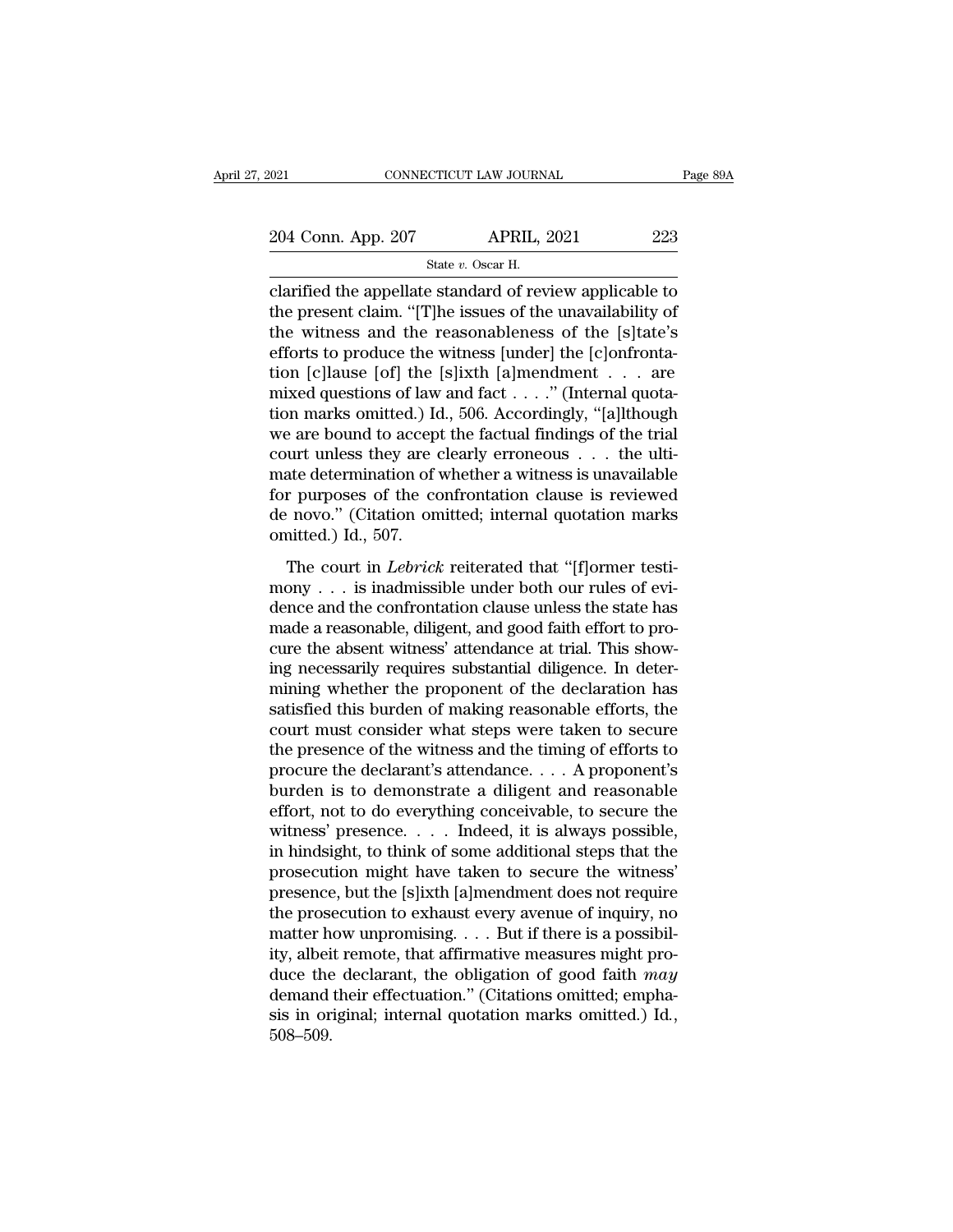# CONNECTICUT LAW JOURNAL April 27, 2021<br>224 APRIL, 2021 204 Conn. App. 207<br>5tate v. Oscar H. EXTICUT LAW JOURN.<br>2021 20<br>State *v.* Oscar H.<br>nø that any numb

 $\begin{tabular}{ll} \multicolumn{2}{l}{{\small \begin{tabular}{l}p{27,2021}}\hline & \multicolumn{2}{c}{\multicolumn{2}{l}{\text{ADril 27,2021}}\hline & \multicolumn{2}{c}{\multicolumn{2}{l}{\text{April 27,2021}}\hline \multicolumn{2}{c}{\text{APRIL, 2021}}\hline & \multicolumn{2}{c}{\text{State $v$}. Oscar H.} \end{tabular} } \end{tabular} } \end{tabular} \end{tabular} \end{tabular} \begin{tabular}{ll} \multicolumn{2}{c}{\text{State $v$}.$ 224 APRIL, 2021 204 Conn. App. 207<br>
State v. Oscar H.<br>
Although recognizing that any number of factors may<br>
be relevant to a reasonableness inquiry in a particular<br>
case, our Supreme Court considered the following four<br>
f 224 APRIL, 2021 204 Conn. App. 207<br>
State v. Oscar H.<br>
Although recognizing that any number of factors may<br>
be relevant to a reasonableness inquiry in a particular<br>
case, our Supreme Court considered the following four<br>
f Factors, 2021 204 Conn. App. 207<br>
State v. Oscar H.<br>
Although recognizing that any number of factors may<br>
be relevant to a reasonableness inquiry in a particular<br>
case, our Supreme Court considered the following four<br>
fac State v. Oscar H.<br>
State v. Oscar H.<br>
Although recognizing that any number of factors may<br>
be relevant to a reasonableness inquiry in a particular<br>
case, our Supreme Court considered the following four<br>
factors, adopted f State v. Oscar H.<br>
Mithough recognizing that any number of factors may<br>
be relevant to a reasonableness inquiry in a particular<br>
case, our Supreme Court considered the following four<br>
factors, adopted from federal case la Although recognizing that any number of factors may<br>be relevant to a reasonableness inquiry in a particular<br>case, our Supreme Court considered the following four<br>factors, adopted from federal case law,<sup>18</sup> in assessing<br>th be relevant to a reasonableness inquiry in a particular case, our Supreme Court considered the following four factors, adopted from federal case law,<sup>18</sup> in assessing the reasonableness of the state's efforts to produce a case, our Supreme Court considered the following four factors, adopted from federal case law,<sup>18</sup> in assessing the reasonableness of the state's efforts to produce a missing witness in the context of a criminal trial. See factors, adopted from federal case law,<sup>18</sup> in assessing<br>the reasonableness of the state's efforts to produce a<br>missing witness in the context of a criminal trial. See<br>id., 511–12; id., 513 n.11 (noting that consideration the reasonableness of the state's efforts to produce a<br>missing witness in the context of a criminal trial. See<br>id., 511–12; id., 513 n.11 (noting that consideration of<br>other factors relevant to reasonableness inquiry is no missing witness in the context of a criminal trial. See<br>id., 511–12; id., 513 n.11 (noting that consideration of<br>other factors relevant to reasonableness inquiry is not<br>precluded in any particular case). "First, the more c id., 511–12; id., 513 n.11 (noting that consideration of<br>other factors relevant to reasonableness inquiry is not<br>precluded in any particular case). "First, the more cru-<br>cial the witness, the greater the effort required t other factors relevant to reasonableness inquiry is not<br>precluded in any particular case). "First, the more cru-<br>cial the witness, the greater the effort required to secure<br>his attendance. . . . . Second, the more serious precluded in any particular case). "First, the more crucial the witness, the greater the effort required to secure<br>his attendance.... Second, the more serious the<br>crime for which the defendant is being tried, the greater<br> cial the witness, the greater the effort required to secure<br>his attendance.... Second, the more serious the<br>crime for which the defendant is being tried, the greater<br>the effort the [state] should put forth to produce the<br> his attendance. . . . . Second, the more serious the crime for which the defendant is being tried, the greater the effort the [state] should put forth to produce the witness at trial. . . . Third, [if] a witness has speci crime for which the defendant is being tried, the greater<br>the effort the [state] should put forth to produce the<br>witness at trial. . . . Third, [if] a witness has special<br>reason to favor the prosecution, such as an immuni the effort the [state] should put forth to produce the<br>witness at trial. . . . Third, [if] a witness has special<br>reason to favor the prosecution, such as an immunity<br>arrangement in exchange for cooperation, the defen-<br>dan witness at trial. . . . Third, [if] a witness has special<br>reason to favor the prosecution, such as an immunity<br>arrangement in exchange for cooperation, the defen-<br>dant's interest in confronting the witness is stronger.<br>. reason to favor the prosecution, such as an immunity<br>arrangement in exchange for cooperation, the defen-<br>dant's interest in confronting the witness is stronger.<br>. . . Fourth, a good measure of reasonableness is to<br>require arrangement in exchange for cooperation, the d<br>dant's interest in confronting the witness is stro<br> $\ldots$  Fourth, a good measure of reasonableness<br>require the [s]tate to make the same sort of effc<br>locate and secure the witn In *Lehrick*, a good measure of reasonableness is to quire the [s]tate to make the same sort of effort to cate and secure the witness for trial that it would have ade if it did not have the prior testimony available."<br>In a when the trial court of reasonableness is to<br>require the [s]tate to make the same sort of effort to<br>locate and secure the witness for trial that it would have<br>made if it did not have the prior testimony available."<br>(Inter

require the [s]tate to make the same sort of effort to<br>locate and secure the witness for trial that it would have<br>made if it did not have the prior testimony available."<br>(Internal quotation marks omitted.) Id., 512.<br>In *Le* locate and secure the witness for trial that it would have<br>made if it did not have the prior testimony available."<br>(Internal quotation marks omitted.) Id., 512.<br>In *Lebrick*, the issue before the Supreme Court was<br>whether made if it did not have the prior testimony available."<br>
(Internal quotation marks omitted.) Id., 512.<br>
In *Lebrick*, the issue before the Supreme Court was<br>
whether the trial court improperly had determined that<br>
a key s (Internal quotation marks omitted.) Id., 512.<br>In *Lebrick*, the issue before the Supreme Court was<br>whether the trial court improperly had determined that<br>a key state's witness in a felony murder-home invasion<br>prosecution In *Lebrick*, the issue before the Supreme Court was<br>whether the trial court improperly had determined that<br>a key state's witness in a felony murder-home invasion<br>prosecution was unavailable for trial because she had<br>not b whether the trial court improperly had determined that<br>a key state's witness in a felony murder-home invasion<br>prosecution was unavailable for trial because she had<br>not been located and, thus, also improperly admitted<br>her f a key state's witness in a felony murder-home invasion<br>prosecution was unavailable for trial because she had<br>not been located and, thus, also improperly admitted<br>her former preliminary hearing testimony in violation<br>of the prosecution was unavailable for trial because she had<br>not been located and, thus, also improperly admitted<br>her former preliminary hearing testimony in violation<br>of the defendant's confrontation clause rights. Id., 503–<br>504 not been located and, thus, also improperly admitted<br>her former preliminary hearing testimony in violation<br>of the defendant's confrontation clause rights. Id., 503–<br>504. The defendant in *Lebrick* had argued at trial that her former preliminary hearing testimony in violation<br>of the defendant's confrontation clause rights. Id., 503–<br>504. The defendant in *Lebrick* had argued at trial that the<br>state's efforts to procure the witness' in-court ate's efforts to procure the witness' in-court testimony<br>ere insufficient to meet the evidentiary and constitu-<br>onal unavailability standard because the state had con-<br>ucted a far too restrictive electronic search for the<br> were insufficient to meet the evidentiary and constitu-<br>tional unavailability standard because the state had con-<br>ducted a far too restrictive electronic search for the<br> $\frac{18 \text{ In } Lebrick, \text{ our Supreme Court instructed that courts in this state, in} \text{considering whether a witness is "unavailable" for purposes of the former \text{test$ 

tional unavailability standard because the state had conducted a far too restrictive electronic search for the  $\frac{18 \text{ In} \text{ Lebrick,} }{18 \text{ In} \text{ Lebrick,}}$  our Supreme Court instructed that courts in this state, in considering w follow the definition of ''unavailable'' used by federal contribution of ''unavailable'' used by federal courts in this state, in considering whether a witness is "'unavailable'' for purposes of the former testimony excep It also restrictive effectionic search of the Table of Table 18 In *Lebrick*, our Supreme Court instructed that courts considering whether a witness is "unavailable" for purpose testimony exception to the hearsay rule unde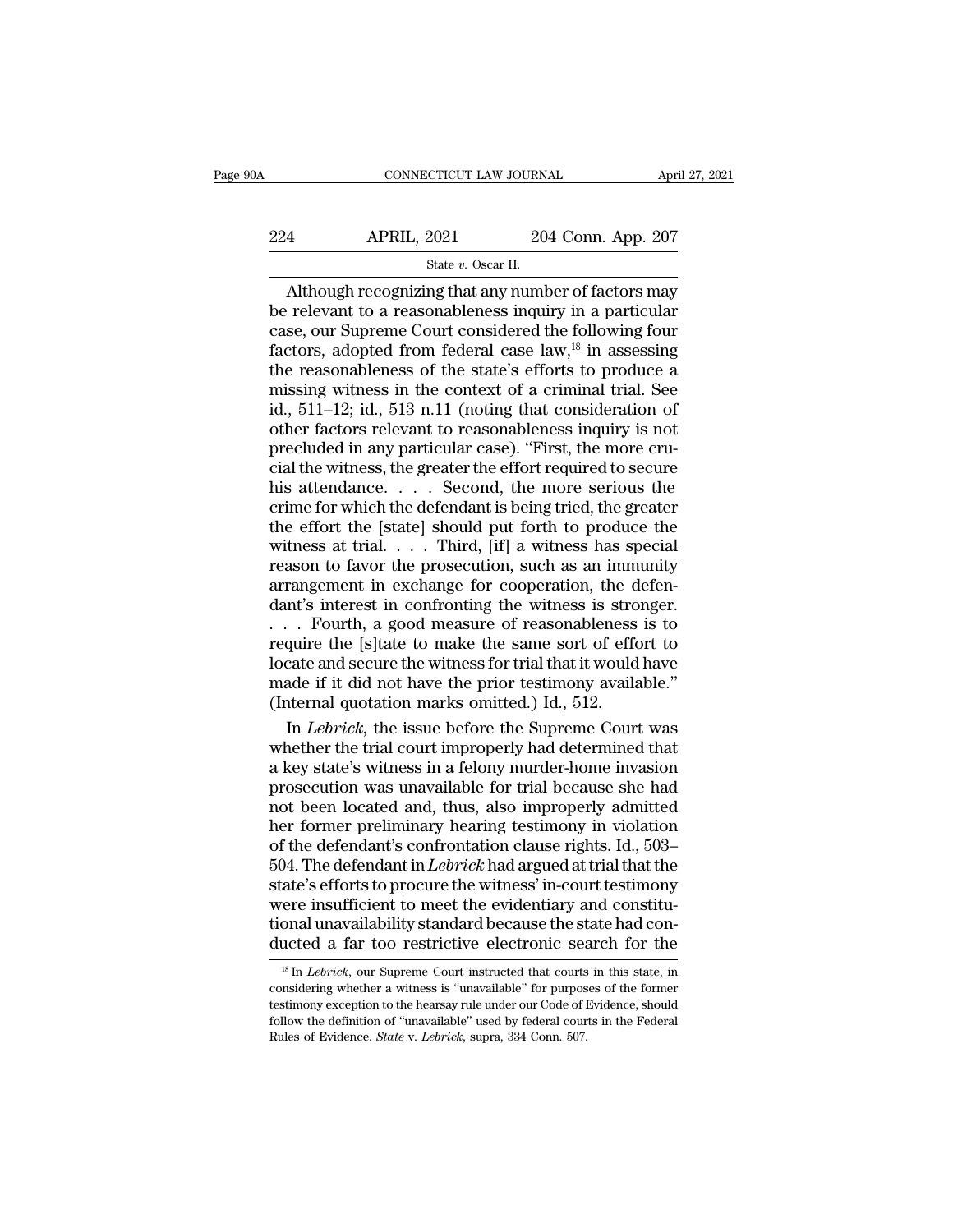EXECTIVE THE CONNECTICUT LAW JOURNAL Page 91A<br>
204 Conn. App. 207 APRIL, 2021 225<br>
State v. Oscar H.<br>
Witness' then current address and phone number, and<br>
had failed to contact relatives, friends, or landlords who 204 Conn. App. 207 APRIL, 2021 225<br>
State v. Oscar H.<br>
witness' then current address and phone number, and<br>
had failed to contact relatives, friends, or landlords who<br>
might have had helpful information as to her where-<br> 204 Conn. App. 207 APRIL, 2021 225<br>
State v. Oscar H.<br>
witness' then current address and phone number, and<br>
had failed to contact relatives, friends, or landlords who<br>
might have had helpful information as to her where-<br> 204 Conn. App. 207 APRIL, 2021 225<br>
State v. Oscar H.<br>
witness' then current address and phone number, and<br>
had failed to contact relatives, friends, or landlords who<br>
might have had helpful information as to her where-<br> State v. Oscar H.<br>
State v. Oscar H.<br>
Witness' then current address and phone number, and<br>
had failed to contact relatives, friends, or landlords who<br>
might have had helpful information as to her where-<br>
abouts.<sup>19</sup> Id., state v. Oscar H.<br>
witness' then current address and phone number, and<br>
had failed to contact relatives, friends, or landlords who<br>
might have had helpful information as to her where-<br>
abouts.<sup>19</sup> Id., 503. The trial cour witness' then current address and phone number, and<br>had failed to contact relatives, friends, or landlords who<br>might have had helpful information as to her where-<br>abouts.<sup>19</sup> Id., 503. The trial court had disagreed with th had failed to contact relatives, friends, or landlords who<br>might have had helpful information as to her where-<br>abouts.<sup>19</sup> Id., 503. The trial court had disagreed with the<br>defendant and implicitly found that the state's ef might have had helpful information as to her where-<br>abouts.<sup>19</sup> Id., 503. The trial court had disagreed with the<br>defendant and implicitly found that the state's efforts<br>to locate the witness were sufficient to establish he abouts.<sup>19</sup> Id., 503. The trial court had disagreed with the<br>defendant and implicitly found that the state's efforts<br>to locate the witness were sufficient to establish her<br>unavailability for both evidentiary and constituti defendant and implicitly found that the state's efforts<br>to locate the witness were sufficient to establish her<br>unavailability for both evidentiary and constitutional<br>purposes. Id. This court rejected the defendant's claim<br> to locate the witness were sufficient to establish her unavailability for both evidentiary and constitutional purposes. Id. This court rejected the defendant's claim and affirmed the trial court's judgment of conviction, b unavailability for both evidentiary and<br>purposes. Id. This court rejected the defe<br>and affirmed the trial court's judgment<br>but our Supreme Court, after adopting a<br>less deferential standard of review than t<br>by this court, a d affirmed the trial court's judgment of conviction,<br>
a diffirmed the trial court's judgment of conviction,<br>
as deferential standard of review than that employed<br>
this court, agreed with the claim and reversed this<br>
urt's and antified the that court's judgment of conviction,<br>but our Supreme Court, after adopting and applying a<br>less deferential standard of review than that employed<br>by this court, agreed with the claim and reversed this<br>court

but our suppente Court, and adopting and applying a<br>less deferential standard of review than that employed<br>by this court, agreed with the claim and reversed this<br>court's judgment. Id., 504–507, 521.<br>A majority of the Supre factor that the state with the claim and reversed this<br>court's judgment. Id., 504–507, 521.<br>A majority of the Supreme Court concluded that the<br>vigor of the state's efforts to locate the witness was seri-<br>ously lacking. Id. by this court, agreed with the claim and reversed this<br>court's judgment. Id., 504–507, 521.<br>A majority of the Supreme Court concluded that the<br>vigor of the state's efforts to locate the witness was seri-<br>ously lacking. Id. A majority of the Supreme Court concluded that the vigor of the state's efforts to locate the witness was seriously lacking. Id., 518. The court took issue with the fact that the state knew it was dealing with a "crucial ously lacking. Id., 518. The court took issue with the fact that the state knew it was dealing with a "crucial and reluctant witness whose testimony at the probable cause hearing had to be procured by court order but  $\frac{$ fact that the state knew it was dealing with a "crucial<br>and reluctant witness whose testimony at the probable<br>cause hearing had to be procured by court order but<br> $\frac{10}{10}$  The state knew that the witness was a New York

and reluctant witness whose testimony at the probable cause hearing had to be procured by court order but  $\frac{10}{10}$  The state knew that the witness was a New York City resident, but when it tried to contact her at about and **Example 2012** Cause hearing had to be procured by court order but  $\frac{10}{10}$  The state knew that the witness was a New York City resident, but when it tried to contact her at about the time that jury selection had be The state knew that the witness was a New York City resident, but<br>  $\frac{19}{19}$  The state knew that the witness was a New York City resident, but<br>
when it tried to contact her at about the time that jury selection had begu <sup>19</sup> The state knew that the witness was a New York City resident, but when it tried to contact her at about the time that jury selection had begun to secure her testimony at trial, it was unable to reach her at her last when it tried to contact her at about the time that jury selection had begun to secure her testimony at trial, it was unable to reach her at her last known address and telephone number. *State v. Lebrick*, supra, 334 Conn numbers. In the investigator called the phone range of the state of the secure her testimony at trial, it was unable to reach her at her last known address and telephone number. *State v. Lebrick*, supra, 334 Conn. 500–50 and design and telephone number. *State v. Lebrick*, supra, 334 Conn. 500–501.<br>An investigator for the state unsuccessfully searched several state and federal databases for a current address or phone number, eventually dis An investigator for the state unsuccessfully searched several state and federal databases for a current address or phone number, eventually discovering two addresses associated with the witness in New York and several phon Fraction and databases for a current address or phone number, eventually discovering two addresses associated with the witness in New York and several phone numbers. Id. The investigator called the phone numbers, "but two two addresses associated with the witness in New York and several phone numbers. Id. The investigator called the phone numbers, "but two were not in service, and one was not receiving phone calls." Id., 501. The state none as well as the last known address of the view of the district and when the state monetheless prepared an interstate summons that was sent by e-mail to the Kings County District Attorney's Office in New York City. Id. The e not in service, and one was not receiving phone calls." Id., 501. The state monetheless prepared an interstate summons that was sent by e-mail to the Kings County District Attorney's Office in New York City. Id. The e-mail nonetheless prepared an interstate summons that was sent by e-mail to the Kings County District Attorney's Office in New York City. Id. The e-mail contained the addresses the state had discovered in its electronic search a Kings County District Attorney's Office in New York City. Id. The e-mail contained the addresses the state had discovered in its electronic search as well as the last known address of the witness' mother in Brooklyn, New Y may contained the addresses the state had discovered in its electronic search as well as the last known address of the witness' mother in Brooklyn, New York. Id. An investigator with the district attorney's office attempte as well as the last known address of the witness' mother in Brooklyn, New York. Id. An investigator with the district attorney's office attempted to serve the summons at the addresses provided, he was not tasked with condu York. Id. An investigator with the district attorney's office attempted to serve the summons at the addresses provided; he was not tasked with conducting an independent investigation into the witness' whereabouts and did For the summons at the addresses provided; he was not tasked with conducting an independent investigation into the witness' whereabouts and did not undertake such a task on his own initiative. Id. The investigator visited conducting an independent investigation into the witness' whereabouts and<br>did not undertake such a task on his own initiative. Id. The investigator<br>visited the addresses he was provided, including twice visiting the addre did not undertake such a task on his own initiative. Id. The investigator visited the addresses he was provided, including twice visiting the address for the witness' mother but was unable to locate the witness. Id., 501–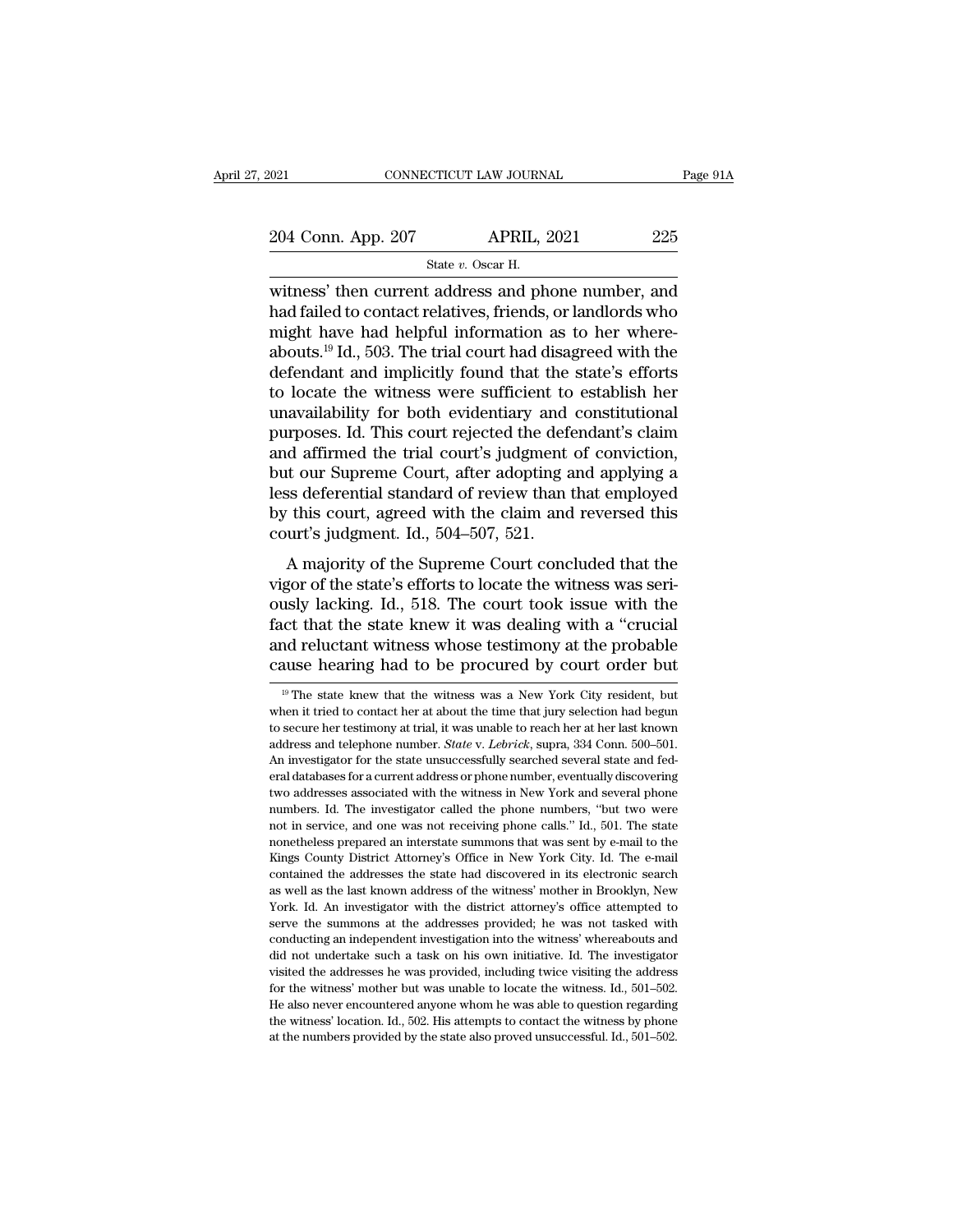# 226 CONNECTICUT LAW JOURNAL April 27, 2021<br>226 APRIL, 2021 204 Conn. App. 207<br>226 State v. Oscar H. EXTICUT LAW JOURN.<br>2021 20<br>State *v.* Oscar H.<br>Keen annrised of

CONNECTICUT LAW JOURNAL April 27, 2021<br>
204 Conn. App. 207<br>
31 State v. Oscar H.<br>
204 Conn. App. 207<br>
204 Conn. App. 207<br>
326 APRIL, 2021<br>
3204 Conn. App. 207<br>
3205 State v. Oscar H.<br>
3206 The Whereabouts<br>
2011 Connect Mer 226 APRIL, 2021 204 Conn. App. 207<br>
State v. Oscar H.<br>
nonetheless did not keep apprised of her whereabouts<br>
or begin searching for her until . . . shortly before jury<br>
selection began." Id., 515. The court also was criti 226 APRIL, 2021 204 Conn. App. 207<br>
State v. Oscar H.<br>
nonetheless did not keep apprised of her whereabouts<br>
or begin searching for her until . . . shortly before jury<br>
selection began." Id., 515. The court also was criti 226 APRIL, 2021 204 Conn. App. 207<br>  $\frac{600}{1000}$  State v. Oscar H.<br>
nonetheless did not keep apprised of her whereabouts<br>
or begin searching for her until . . . shortly before jury<br>
selection began." Id., 515. The court State v. Oscar H.<br>
State v. Oscar H.<br>
nonetheless did not keep apprised of her whereabouts<br>
or begin searching for her until . . . shortly before jury<br>
selection began." Id., 515. The court also was critical<br>
of the effor state v. Oscar H.<br>
monetheless did not keep apprised of her whereabouts<br>
or begin searching for her until . . . shortly before jury<br>
selection began." Id., 515. The court also was critical<br>
of the efforts of the state's i monetheless did not keep apprised of her whereabouts<br>or begin searching for her until . . . shortly before jury<br>selection began." Id., 515. The court also was critical<br>of the efforts of the state's investigator, noting tha or begin searching for her until . . . shortly before jury<br>selection began." Id., 515. The court also was critical<br>of the efforts of the state's investigator, noting that,<br>"[a]lthough [he] knew that [the witness] was a New selection began." Id., 515. The court also was critical<br>of the efforts of the state's investigator, noting that,<br>"[a]lthough [he] knew that [the witness] was a New York<br>resident, he did not search any New York state govern of the efforts of the state's investigator, noting that,<br>"[a]lthough [he] knew that [the witness] was a New York<br>resident, he did not search any New York state govern-<br>mental databases to look for routine information, such "[a]lthough [he] knew that [the witness] was a New York<br>resident, he did not search any New York state govern-<br>mental databases to look for routine information, such<br>as motor vehicle, social service, housing court, family<br> resident, he did not search any New York state governmental databases to look for routine information, such as motor vehicle, social service, housing court, family court, or child support records. He did not use the inform mental databases to look for routine information, such<br>as motor vehicle, social service, housing court, family<br>court, or child support records. He did not use the infor-<br>mation in his possession about [the witness'] last k as motor vehicle, social service, housing court, family<br>court, or child support records. He did not use the infor-<br>mation in his possession about [the witness'] last known<br>addresses to learn whether she owned her own home<br> court, or child support records. He did not use the information in his possession about [the witness'] last known<br>addresses to learn whether she owned her own home<br>or had a landlord who might have knowledge of her<br>whereabo mation in his possession about [the witness'] last known<br>addresses to learn whether she owned her own home<br>or had a landlord who might have knowledge of her<br>whereabouts. Nor did he ever ask anyone else to pur-<br>sue any of t addresses to learn whether she owned her own home<br>or had a landlord who might have knowledge of her<br>whereabouts. Nor did he ever ask anyone else to pur-<br>sue any of these basic avenues of inquiry." Id. The court<br>also stated or had a landlord who might have knowledge of her<br>whereabouts. Nor did he ever ask anyone else to pur-<br>sue any of these basic avenues of inquiry." Id. The court<br>also stated that the state's investigator unnecessarily<br>limit whereabouts. Nor did he ever ask anyone else to pursue any of these basic avenues of inquiry." Id. The court also stated that the state's investigator unnecessarily limited his electronic search to databases that contained sue any of these basic avenue<br>also stated that the state's<br>limited his electronic searc<br>tained "relatively narrow c<br>rather than a more expans<br>engine" or "any of the most<br>such as Facebook." Id.<br>The court also took issue so stated that the state's investigator unnecessarily<br>nited his electronic search to databases that con-<br>ined "relatively narrow categories of information"<br>ther than a more expansive "basic Google search<br>gine" or "any of t limited his electronic search to databases that contained "relatively narrow categories of information"<br>rather than a more expansive "basic Google search<br>engine" or "any of the most popular social media sites,<br>such as Face

tained "relatively narrow categories of information"<br>rather than a more expansive "basic Google search<br>engine" or "any of the most popular social media sites,<br>such as Facebook." Id.<br>The court also took issue with the state rather than a more expansive "basic Google search<br>engine" or "any of the most popular social media sites,<br>such as Facebook." Id.<br>The court also took issue with the state's "ground<br>efforts," describing them as "equally anem engine" or "any of the most popular social media sites,<br>such as Facebook." Id.<br>The court also took issue with the state's "ground<br>efforts," describing them as "equally anemic." Id., 517.<br>Specifically, the court noted that such as Facebook." Id.<br>
The court also took issue with the state's "ground<br>
efforts," describing them as "equally anemic." Id., 517.<br>
Specifically, the court noted that the state's investigator,<br>
after forwarding the addre The court also took issue with the state's "ground<br>efforts," describing them as "equally anemic." Id., 517.<br>Specifically, the court noted that the state's investigator,<br>after forwarding the addresses he had found to the<br>di efforts," describing them as "equally anemic." Id., 517.<br>Specifically, the court noted that the state's investigator,<br>after forwarding the addresses he had found to the<br>district attorney's office in New York City to facili Specifically, the court noted that the state's investigator,<br>after forwarding the addresses he had found to the<br>district attorney's office in New York City to facilitate<br>service of an interstate summons, never spoke with t after forwarding the addresses he had found to the district attorney's office in New York City to facilitate service of an interstate summons, never spoke with the district attorney's office or requested that anyone in New district attorney's office in New York City to facilitate<br>service of an interstate summons, never spoke with the<br>district attorney's office or requested that anyone in<br>New York "undertake any investigative efforts, knock<br>o service of an interstate summons, never spoke with the<br>district attorney's office or requested that anyone in<br>New York "undertake any investigative efforts, knock<br>on doors, talk with neighbors, locate a landlord, follow<br>an district attorney's office or requested that anyone in<br>New York "undertake any investigative efforts, knock<br>on doors, talk with neighbors, locate a landlord, follow<br>any leads, or conduct the most minimal surveillance."<br>Id. New York "undertake any investigative efforts, knock<br>on doors, talk with neighbors, locate a landlord, follow<br>any leads, or conduct the most minimal surveillance."<br>Id. The court further criticized the efforts of the distri on doors, talk with neighbors, locate a landlord, follow<br>any leads, or conduct the most minimal surveillance."<br>Id. The court further criticized the efforts of the district<br>attorney's investigator, noting that his visits al any leads, or conduct the most minimal surveillance."<br>Id. The court further criticized the efforts of the district<br>attorney's investigator, noting that his visits all had<br>occurred during "normal working hours, when most<br>pe Id. The court further criticized the efforts of the district<br>attorney's investigator, noting that his visits all had<br>occurred during "normal working hours, when most<br>people with a nine-to-five job would not be expected to<br> attorney<br>occurre<br>people v<br>be at ho<br>that the<br>up visits<br>Id., 518.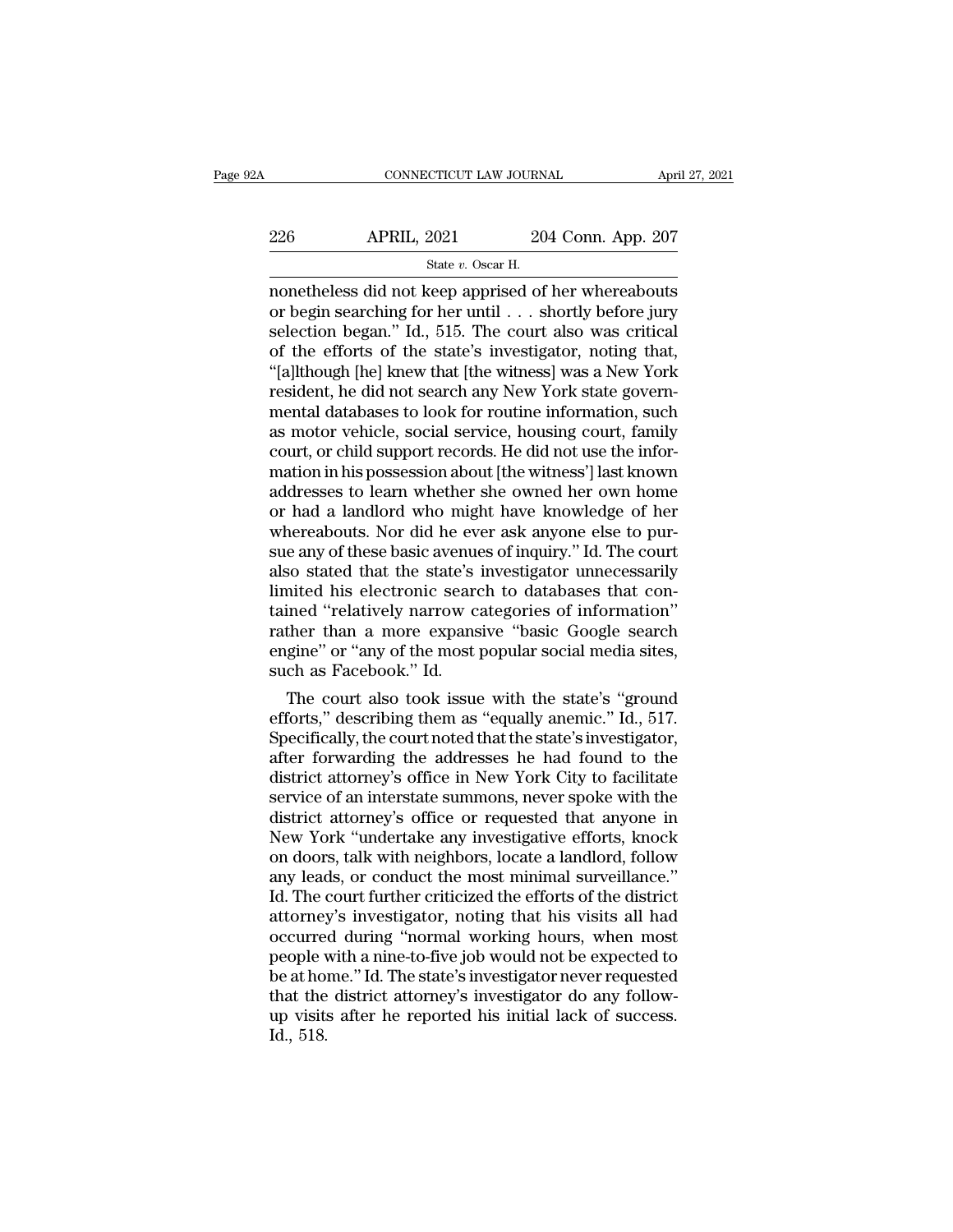Finally, in evaluating the reasonableness of the state's<br>  $\frac{1}{27}$ <br>
Finally, in evaluating the reasonableness of the state's<br>
forts to locate the witness in light of the four factors<br>
shown in criminal cases, our Supram 204 Conn. App. 207 APRIL, 2021 227<br>
State v. Oscar H.<br>
Finally, in evaluating the reasonableness of the state's<br>
efforts to locate the witness in light of the four factors<br>
relevant in criminal cases, our Supreme Court co 204 Conn. App. 207 APRIL, 2021 227<br>
State v. Oscar H.<br>
Finally, in evaluating the reasonableness of the state's<br>
efforts to locate the witness in light of the four factors<br>
relevant in criminal cases, our Supreme Court co 204 Conn. App. 207 APRIL, 2021 227<br>
State v. Oscar H.<br>
Finally, in evaluating the reasonableness of the state's<br>
efforts to locate the witness in light of the four factors<br>
relevant in criminal cases, our Supreme Court co State v. Oscar H.<br>
Finally, in evaluating the reasonableness of the state's<br>
efforts to locate the witness in light of the four factors<br>
relevant in criminal cases, our Supreme Court concluded<br>
that all but one favored th  $\begin{array}{l} \text{state } v \text{. Oscar H.} \\ \text{Finally, in evaluating the reasonableness of the state's efforts to locate the witness in light of the four factors relevant in criminal cases, our Supreme Court concluded that all but one favored the defendant, noting that (1) the witness' prior testimony had provided the state with "crucial, incubatory evidence regarding the defendant's role in the commission of the crimes," (2) the crimes for which the defendant was charged wrong extremely. \end{array}$ Finally, in evaluating the reasonableness of the state's<br>efforts to locate the witness in light of the four factors<br>relevant in criminal cases, our Supreme Court concluded<br>that all but one favored the defendant, noting tha efforts to locate the witness in light of the four factors<br>relevant in criminal cases, our Supreme Court concluded<br>that all but one favored the defendant, noting that (1)<br>the witness' prior testimony had provided the state relevant in criminal cases, our Supreme Court concluded<br>that all but one favored the defendant, noting that (1)<br>the witness' prior testimony had provided the state with<br>"crucial, inculpatory evidence regarding the defen<br>da that all but one favored the defendant, noting that (1)<br>the witness' prior testimony had provided the state with<br>"crucial, inculpatory evidence regarding the defendant's role in the commission of the crimes," (2) the crime the witness' prior testimony had provided the state with<br>"crucial, inculpatory evidence regarding the defendant's role in the commission of the crimes," (2) the crimes<br>for which the defendant was charged were extremely<br>ser "crucial, inculpatory evidence regarding the defendant's role in the commission of the crimes," (2) the crimes<br>for which the defendant was charged were extremely<br>serious, especially the charge of felony murder, which<br>carr dant's role in the commission of the crimes," (2) the crimes<br>for which the defendant was charged were extremely<br>serious, especially the charge of felony murder, which<br>carried a potential sentence of imprisonment for twenty for which the defendant was charged were extremely<br>serious, especially the charge of felony murder, which<br>carried a potential sentence of imprisonment for twenty-<br>five years to life; id., 514; and (3) it was unable to "con serious, especially the charge of felony murder, which<br>carried a potential sentence of imprisonment for twenty-<br>five years to life; id., 514; and (3) it was unable to "con-<br>clude that the state's efforts to locate [the wit carried a potential sentence of imprisonment for twenty-<br>five years to life; id., 514; and (3) it was unable to "con-<br>clude that the state's efforts to locate [the witness] were<br>as vigorous as they would have been if it [h five years to life; id., 514; and (3) it was unable to "conclude that the state's efforts to locate [the witness] were as vigorous as they would have been if it [had] no pre-<br>liminary hearing testimony to rely [on] in the clude that the state's efforts to locate [the witness] were<br>as vigorous as they would have been if it [had] no pre-<br>liminary hearing testimony to rely [on] in the event of<br>unavailability." (Internal quotation marks omitted In arguing testimony to rely [on] in the event of<br>availability." (Internal quotation marks omitted.) Id.,<br>5. Only the third of the four factors favored the state<br>cause the witness had no particular reason to favor<br>e prose the *Lebrick* decisional production marks omitted.) Id.,<br>515. Only the third of the four factors favored the state<br>because the witness had no particular reason to favor<br>the prosecution. Id.<br>In arguing the present claim, th

in the problem in the particular matrix on the state<br>because the witness had no particular reason to favor<br>the prosecution. Id.<br>In arguing the present claim, the defendant leans into<br>the *Lebrick* decision as generally re because the witness had no particular reason to favor<br>the prosecution. Id.<br>In arguing the present claim, the defendant leans into<br>the *Lebrick* decision as generally requiring significant<br>vigor on the part of the state to the prosecution. Id.<br>
In arguing the present claim, the defendant leans into<br>
the *Lebrick* decision as generally requiring significant<br>
vigor on the part of the state to procure the attendance<br>
of a witness at trial befor In arguing the present claim, the defendant leans into<br>the *Lebrick* decision as generally requiring significant<br>vigor on the part of the state to procure the attendance<br>of a witness at trial before the state may rely on t In arguing the present claim, the defendant leans into<br>the *Lebrick* decision as generally requiring significant<br>vigor on the part of the state to procure the attendance<br>of a witness at trial before the state may rely on t the *Lebrick* decision as generally requiring significant<br>vigor on the part of the state to procure the attendance<br>of a witness at trial before the state may rely on that<br>witness' unavailability as a basis for admitting th vigor on the part of the state to procure the attendance<br>of a witness at trial before the state may rely on that<br>witness' unavailability as a basis for admitting the wit-<br>ness' former testimony. The *Lebrick* decision, how of a witness at trial before the state may rely on that<br>witness' unavailability as a basis for admitting the wit-<br>ness' former testimony. The *Lebrick* decision, however,<br>primarily concerned the scope of the state's effort witness' unavailability as a basis for admitting the witness' former testimony. The *Lebrick* decision, however, primarily concerned the scope of the state's efforts to obtain the current contact information for a witness ness' former testimony. The *Lebrick* decision, however,<br>primarily concerned the scope of the state's efforts to<br>obtain the current contact information for a witness<br>who was living in a neighboring state and whose atten-<br>d primarily concerned the scope of the state's efforts to<br>obtain the current contact information for a witness<br>who was living in a neighboring state and whose atten-<br>dance readily and legally could have been compelled<br>by way obtain the current contact information for a witness<br>who was living in a neighboring state and whose atten-<br>dance readily and legally could have been compelled<br>by way of an interstate warrant if the state had made<br>reasonab who was living in a neighboring state and whose atten-<br>dance readily and legally could have been compelled<br>by way of an interstate warrant if the state had made<br>reasonably diligent efforts to find her. By contrast, the<br>pre dance readily and legally could have been compelled<br>by way of an interstate warrant if the state had made<br>reasonably diligent efforts to find her. By contrast, the<br>present case is concerned with what efforts the state<br>must by way of an interstate warrant if the state had made<br>reasonably diligent efforts to find her. By contrast, the<br>present case is concerned with what efforts the state<br>must take to secure the attendance at trial of a witness reasonably diligent efforts to find her. By contrast, the<br>present case is concerned with what efforts the state<br>must take to secure the attendance at trial of a witness<br>whose whereabouts are known, but who has indicated<br>a present case is concerned with what efforts the state<br>must take to secure the attendance at trial of a witness<br>whose whereabouts are known, but who has indicated<br>a refusal to voluntarily appear and is outside the sub-<br>poen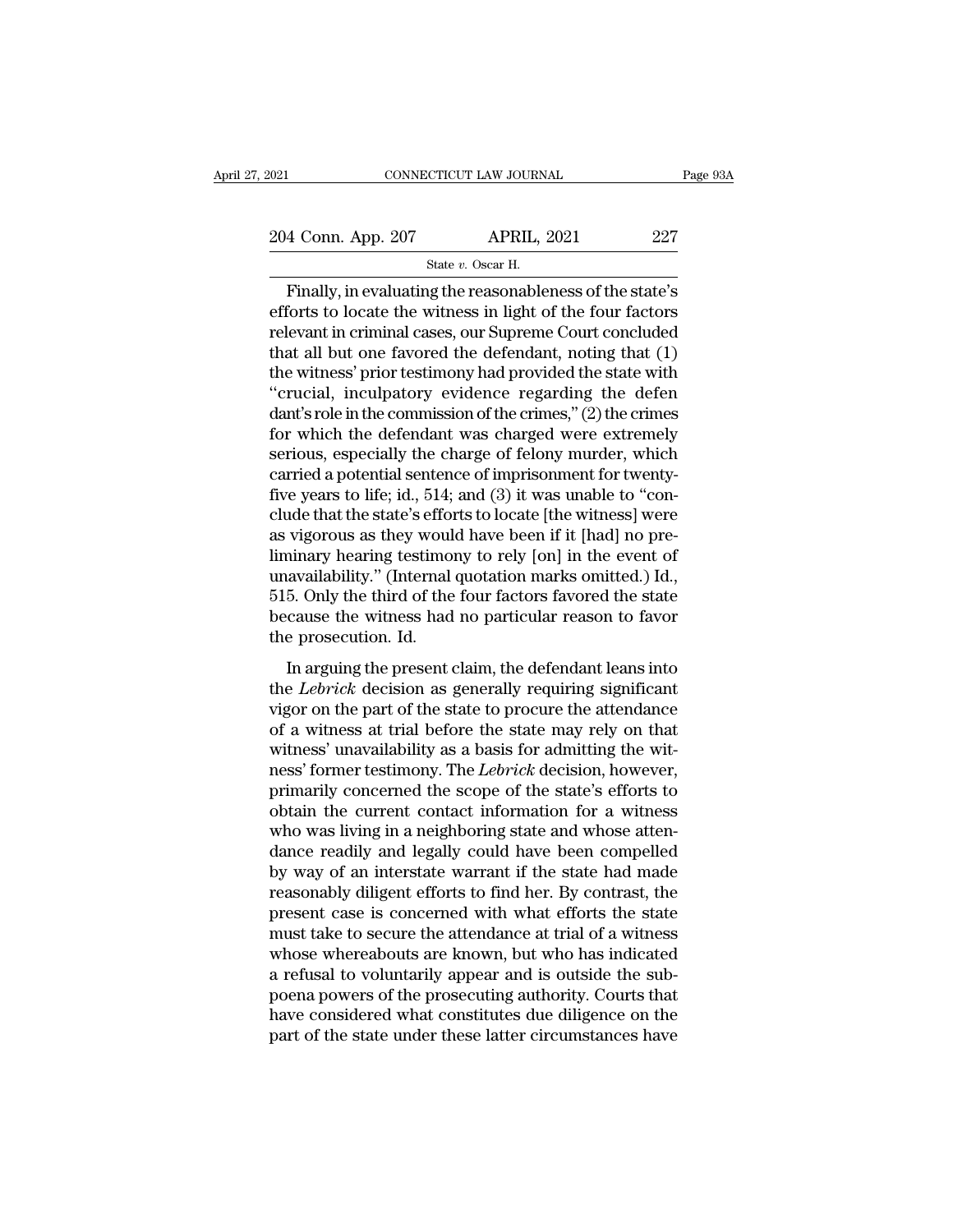| April 27, 2021                                           |
|----------------------------------------------------------|
| 204 Conn. App. 207                                       |
|                                                          |
| not required the state to go beyond a good faith inquiry |

 $\begin{array}{r|l}\n\text{CONPECTICUT LAW JOURNAL} & \text{April 27, 2021} \\
\hline\n& \text{2021} & \text{204 Conn. App. 207} \\
\hline\n& \text{State } v. \text{ Oscar H.} \\
\text{not required the state to go beyond a good faith inquiry} \\
\text{as to the witness' intentions to attend trial in order to\n\end{array}$ 228 APRIL, 2021 204 Conn. App. 207<br>
State v. Oscar H.<br>
not required the state to go beyond a good faith inquiry<br>
as to the witness' intentions to attend trial in order to<br>
establish a witness' unavailability. 228 APRIL, 2021 204 204<br>
State v. Oscar H.<br>
not required the state to go beyond a go<br>
as to the witness' intentions to attend the stablish a witness' unavailability.<br>
More directly on point with the facts More directly on point with the facts of the present<br>and the state to go beyond a good faith inquiry<br>to the witness' intentions to attend trial in order to<br>tablish a witness' unavailability.<br>More directly on point with th

State v. Oscar H.<br>
not required the state to go beyond a good faith inquiry<br>
as to the witness' intentions to attend trial in order to<br>
establish a witness' unavailability.<br>
More directly on point with the facts of the pre saac e oscal in the state of the state of the state of the witness' intentions to attend trial in order to establish a witness' unavailability.<br>
More directly on point with the facts of the present case is this court's dec not required the state to go beyond a good faith inquiry<br>as to the witness' intentions to attend trial in order to<br>establish a witness' unavailability.<br>More directly on point with the facts of the present<br>case is this cour as to the witness' intentions to attend trial in order to<br>establish a witness' unavailability.<br>More directly on point with the facts of the present<br>case is this court's decision in *State* v. Morquecho, 138<br>Conn. App. 841, establish a witness' unavailability.<br>
More directly on point with the facts of the present<br>
case is this court's decision in *State* v. *Morquecho*, 138<br>
Conn. App. 841, 54 A.3d 609, cert. denied, 307 Conn.<br>
941, 56 A.3d More directly on point with the facts of the present<br>case is this court's decision in *State* v. Morquecho, 138<br>Conn. App. 841, 54 A.3d 609, cert. denied, 307 Conn.<br>941, 56 A.3d 948 (2012). In Morquecho, this court<br>affirm case is this court's decision in *State v. Morquecho*, 138<br>Conn. App. 841, 54 A.3d 609, cert. denied, 307 Conn.<br>941, 56 A.3d 948 (2012). In *Morquecho*, this court<br>affirmed the trial court's determination regarding the<br>un Conn. App. 841, 54 A.3d 609, cert. denied, 307 Conn.<br>941, 56 A.3d 948 (2012). In *Morquecho*, this court<br>affirmed the trial court's determination regarding the<br>unavailability of a witness located in Ecuador and its<br>conclus 941, 56 A.3d 948 (2012). In *Morquecho*, this court<br>affirmed the trial court's determination regarding the<br>unavailability of a witness located in Ecuador and its<br>conclusion that the state had made reasonable efforts<br>to se affirmed the trial court's determination regarding the<br>unavailability of a witness located in Ecuador and its<br>conclusion that the state had made reasonable efforts<br>to secure the witness' attendance at trial.<sup>20</sup> Id., 862. unavailability of a witness located in Ecuador and its<br>conclusion that the state had made reasonable efforts<br>to secure the witness' attendance at trial.<sup>20</sup> Id., 862. As<br>in the present case, the defendant in *Morquecho* wa conclusion that the state had made reasonable efforts<br>to secure the witness' attendance at trial.<sup>20</sup> Id., 862. As<br>in the present case, the defendant in *Morquecho* was<br>facing a murder charge. Id., 842. A key witness had<br>r to secure the witness' attendance at trial.<sup>20</sup> Id., 862. As<br>in the present case, the defendant in *Morquecho* was<br>facing a murder charge. Id., 842. A key witness had<br>returned to Ecuador. Id., 856. At trial, the state sou in the present case, the defendant in *Morquecho* was<br>facing a murder charge. Id., 842. A key witness had<br>returned to Ecuador. Id., 856. At trial, the state sought<br>to admit the witness' former testimony from a probable<br>cau facing a murder charge. Id., 842. A key witness had<br>returned to Ecuador. Id., 856. At trial, the state sought<br>to admit the witness' former testimony from a probable<br>cause hearing. Id., 855. To establish that the witness<br>wa returned to Ecuador. Id., 856. At trial, the state sought<br>to admit the witness' former testimony from a probable<br>cause hearing. Id., 855. To establish that the witness<br>was unavailable for trial and that the state had made<br> to admit the witness' former testimony from a probable cause hearing. Id., 855. To establish that the witness was unavailable for trial and that the state had made reasonable efforts to procure the witness' attendance, the cause hearing. Id., 855. To establish that the witness<br>was unavailable for trial and that the state had made<br>reasonable efforts to procure the witness' attendance,<br>the state presented the testimony of an investigator<br>with was unavailable for trial and that the state had made<br>reasonable efforts to procure the witness' attendance,<br>the state presented the testimony of an investigator<br>with the Office of the State's Attorney who testified on<br>the reasonable efforts to procure the witness' attendance,<br>the state presented the testimony of an investigator<br>with the Office of the State's Attorney who testified on<br>the basis of her search that the witness was in Ecuador,<br> the state presented the testimony of an investigator<br>with the Office of the State's Attorney who testified on<br>the basis of her search that the witness was in Ecuador,<br>although she did not testify that the state had either with the Office of the State's Attorney who testified on<br>the basis of her search that the witness was in Ecuador,<br>although she did not testify that the state had either a<br>current address or telephone number for the witnes the basis of her search that the witness was in Ecuador,<br>although she did not testify that the state had either a<br>current address or telephone number for the witness.<br>Id., 855–56. The state also called a police detective w although she did not testify that the state had either a<br>current address or telephone number for the witness.<br>Id., 855–56. The state also called a police detective who<br>testified that, "to his knowledge, sometime after [the current address or telephone number for the witness.<br>Id., 855–56. The state also called a police detective who<br>testified that, "to his knowledge, sometime after [the<br>witness] testified at the probable cause hearing, he<br>ret Id., 855–56. The state also called a police detective who<br>testified that, "to his knowledge, sometime after [the<br>witness] testified at the probable cause hearing, he<br>returned to Ecuador and remained in that country. . . .<br> testified that, "to his knowledge, sometime after [the<br>witness] testified at the probable cause hearing, he<br>returned to Ecuador and remained in that country....<br>[A]pproximately six months earlier, in connection with<br>[an] e witness] testified at the probable cause hearing, he<br>returned to Ecuador and remained in that country....<br>[A]pproximately six months earlier, in connection with<br>[an] earlier trial, he obtained [the witness] telephone<br>numb returned to Ecuador and remained in that country....<br>
[A]pproximately six months earlier, in connection with<br>
[an] earlier trial, he obtained [the witness'] telephone<br>
number in Ecuador from [his] mother and that he spoke umber in Ecuador from [his] mother and that he spoke<br>ith [the witness].... [H]e told [the witness] that his<br>stimony at trial was crucial and asked [him] to return<br> $\Omega$  Connecticut but [the witness] indicated that '[h]e<br><sup>2</sup> with [the witness]. . . . [H]e told [the witness] that his testimony at trial was crucial and asked [him] to return to Connecticut but [the witness] indicated that '[h]e <sup>20</sup> We are cognizant that the court in *Morquecho*

testimony at trial was crucial and asked [him] to return<br>to Connecticut but [the witness] indicated that '[h]e<br> $\frac{20 \text{ We}}{30 \text{ We}}$  are cognizant that the court in *Morquecho* applied the now defunct<br>abuse of discretion to Connecticut but [the witness] indicated that '[h]e<br><sup>20</sup> We are cognizant that the court in *Morquecho* applied the now defunct<br>abuse of discretion standard; see *State* v. *Morquecho*, supra, 138 Conn.<br>App. 862; rather to Confluct the court in *Morquecho* applied the now defunct abuse of discretion standard; see *State* v. *Morquecho*, supra, 138 Conn. App. 862; rather than the more exacting plenary review established by our Supreme Cou <sup>20</sup> We are cognizant that the court in abuse of discretion standard; see *St*, App. 862; rather than the more exactiin Supreme Court in *Lebrick*. See *State* v. theless, the court's discussion in *Morqu* the state's eff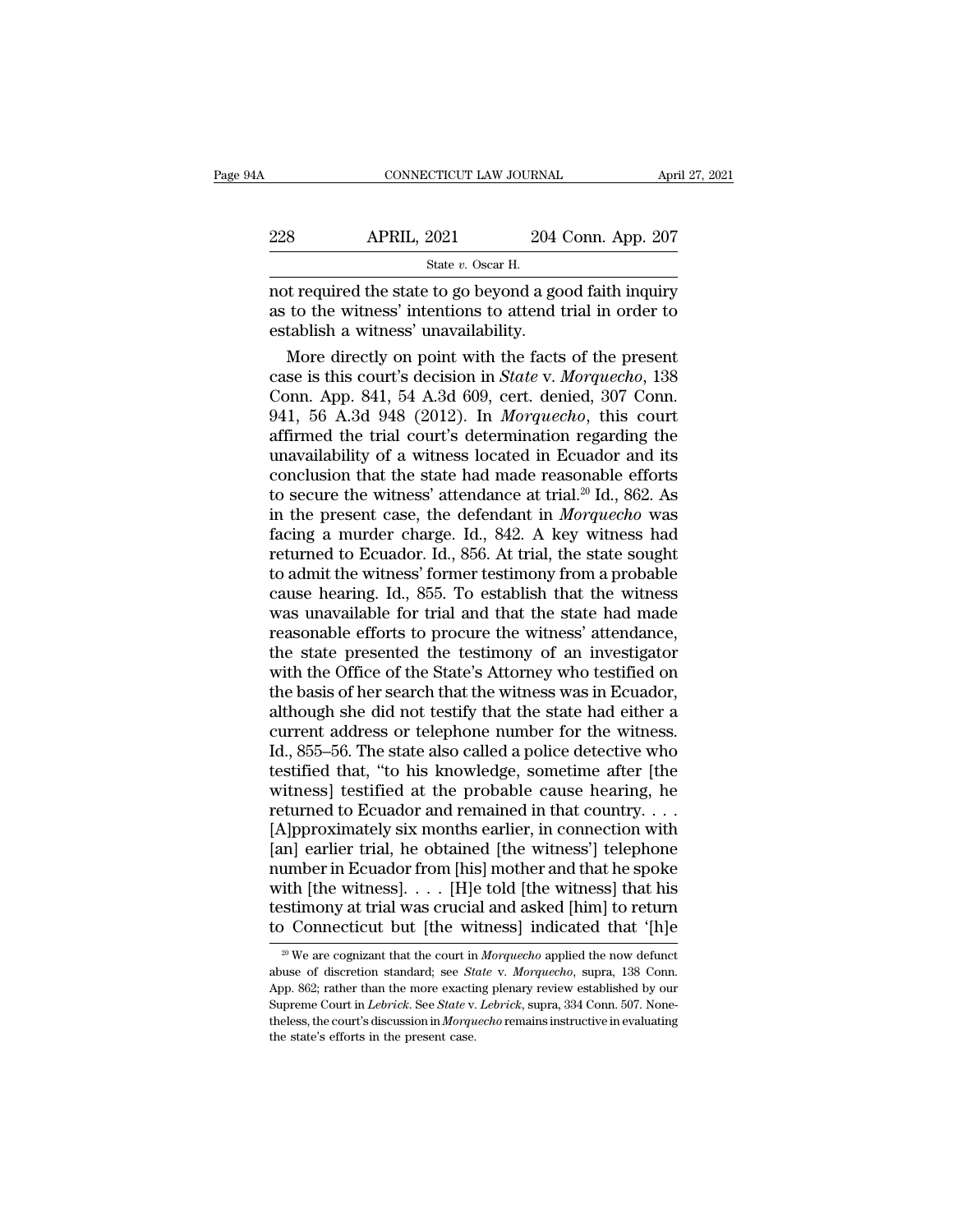|                    | State v. Oscar H.<br>was not going to come back' and that 'he had no interest |          |
|--------------------|-------------------------------------------------------------------------------|----------|
| 204 Conn. App. 207 | <b>APRIL, 2021</b>                                                            | 229      |
| 2021               | CONNECTICUT LAW JOURNAL                                                       | Page 95A |
|                    |                                                                               |          |

We are the comment of the detectively compared to come back' and that 'he had no interest<br>
in coming back  $\ldots$  '. Nonetheless, [the witness] asked<br>  $\begin{array}{ccc}\n\text{[the detected]}\n\end{array}$ 204 Conn. App. 207 APRIL, 2021 229<br>
State v. Oscar H.<br>
Was not going to come back' and that 'he had no interest<br>
in coming back . . . . ' Nonetheless, [the witness] asked<br>
[the detective] to advise him as to the outcome o 204 Conn. App. 207 APRIL, 2021 229<br>
State v. Oscar H.<br>
Was not going to come back' and that 'he had no interest<br>
in coming back . . . . ' Nonetheless, [the witness] asked<br>
[the detective] to advise him as to the outcome o 204 Conn. App. 207 APRIL, 2021 229<br>
State v. Oscar H.<br>
was not going to come back' and that 'he had no interest<br>
in coming back . . . .' Nonetheless, [the witness] asked<br>
[the detective] to advise him as to the outcome of State v. Oscar H.<br>
State v. Oscar H.<br>
Was not going to come back' and that 'he had no interest<br>
in coming back . . . . ' Nonetheless, [the witness] asked<br>
[the detective] to advise him as to the outcome of the<br>
trial." Id state v. Oscar H.<br>
was not going to come back' and that 'he had no interest<br>
in coming back . . . . ' Nonetheless, [the witness] asked<br>
[the detective] to advise him as to the outcome of the<br>
trial." Id., 856. The detecti was not going to come back' and that 'he had no interest<br>in coming back  $\ldots$ .' Nonetheless, [the witness] asked<br>[the detective] to advise him as to the outcome of the<br>trial.'' Id., 856. The detective also testified that in coming back  $\ldots$ . ' Nonetheless, [the witness] asked<br>[the detective] to advise him as to the outcome of the<br>trial." Id., 856. The detective also testified that "he did<br>not speak to [the witness] after that conversatio [the detective] to advise him as to the outcome of the<br>trial." Id., 856. The detective also testified that "he did<br>not speak to [the witness] after that conversation and<br>did not speak to him in connection with the present trial." Id., 856. The detective also testified that convertion of speak to [the witness] after that convertid not speak to him in connection with trial." Id. Finally, the detective testified that provided transportation an After the court initially ruled that the state called<br>a." Id. Finally, the detective testified that "the state<br>ovided transportation and immigration assistance to<br>ro other witnesses who were living abroad . . . to<br>sure the and not speak to finit in connection with the present<br>trial." Id. Finally, the detective testified that "the state<br>provided transportation and immigration assistance to<br>two other witnesses who were living abroad  $\ldots$  to<br>

that. The main is the witnesses who were living abroad  $\ldots$  to the witnesses who were living abroad  $\ldots$  to ensure their presence at the trial." Id.<br>After the court initially ruled that the state had failed to establish provided transportation and minigration assistance to<br>two other witnesses who were living abroad  $\dots$  to<br>ensure their presence at the trial." Id.<br>After the court initially ruled that the state had failed<br>to establish the we other whitesses who were hying abroad  $\ldots$  to ensure their presence at the trial." Id.<br>After the court initially ruled that the state had failed<br>to establish the witness' unavailability, the state called<br>the witness' ensure their presence at the trial. Id.<br>
After the court initially ruled that the state had failed<br>
to establish the witness' unavailability, the state called<br>
the witness' mother to testify. She testified that "[the<br>
wit After the court initially ruled that the state had failed<br>to establish the witness' unavailability, the state called<br>the witness' mother to testify. She testified that "[the<br>witness] was in Ecuador, she spoke with [him] t to establish the witness' unavailability, the state called<br>the witness' mother to testify. She testified that "[the<br>witness] was in Ecuador, she spoke with [him] two<br>weeks earlier and [he] did not want to return to Con-<br>ne the witness' mother to testify. She testified that "[the witness] was in Ecuador, she spoke with [him] two weeks earlier and [he] did not want to return to Connecticut. . . . [H]e did not want to return to Connecticut beca witness] was in Ecuador, she spoke with [him] two<br>weeks earlier and [he] did not want to return to Con-<br>necticut. . . . . [H]e did not want to return to Connecti-<br>cut because of concerns about what the defendant<br>would do weeks earlier and [he] did not want to return to Connecticut. . . . [H]e did not want to return to Connecticut because of concerns about what the defendant would do to him if he was released from prison." Id., 857. The sta mecticut. . . . [H]e did not want to return to Connecticut because of concerns about what the defendant would do to him if he was released from prison." Id., 857. The state also presented testimony from a different police cut because of concerns about what the defendant<br>would do to him if he was released from prison." Id.,<br>857. The state also presented testimony from a different<br>police detective who stated that, "two weeks earlier,<br>with the would do to him if he was released from prison." Id.,<br>857. The state also presented testimony from a different<br>police detective who stated that, "two weeks earlier,<br>with the assistance of a Spanish speaking police officer, 857. The state also presented testimony from a different<br>police detective who stated that, "two weeks earlier,<br>with the assistance of a Spanish speaking police officer,<br>he contacted [the witness] in Ecuador and tried to co police detective who stated that, "twith the assistance of a Spanish speak<br>he contacted [the witness] in Ecuador<br>vince him to return to Connecticu<br>refused. . . . [I]n the weeks prior to<br>left several messages for [the witne In the assistance of a spanish speaking poince officer,<br>contacted [the witness] in Ecuador and tried to con-<br>nce him to return to Connecticut. [The witness]<br>fused....[I]n the weeks prior to trial, the police<br>it several me Formatted [the withess] in Ecuation and thed to convince him to return to Connecticut. [The witness]<br>refused. . . . [I]n the weeks prior to trial, the police<br>left several messages for [the witness], but he did not<br>respond

First True will be connected. The withess<br>refused.... [I]n the weeks prior to trial, the police<br>left several messages for [the witness], but he did not<br>respond to these messages." Id.<br>The prosecutor renewed his request to nessed.  $\ldots$  [1] the weeks prior to trial, the police left several messages for [the witness], but he did not respond to these messages." Id.<br>The prosecutor renewed his request to admit the former testimony of the witnes Fract several messages for [the whitess], but he did not<br>respond to these messages." Id.<br>The prosecutor renewed his request to admit the<br>former testimony of the witness. In arguing that the<br>state had made reasonable effort respond to these inessages. Id.<br>The prosecutor renewed his request to admit the<br>former testimony of the witness. In arguing that the<br>state had made reasonable efforts to procure the wit-<br>ness' in-court testimony, the prose The prosecutor renewed his request to admit the<br>former testimony of the witness. In arguing that the<br>state had made reasonable efforts to procure the wit-<br>ness' in-court testimony, the prosecutor made a repre-<br>sentation to former testimony of the witness. In arguing that the state had made reasonable efforts to procure the witness' in-court testimony, the prosecutor made a representation to the court that, "although the state had provided tr state had made reasonable efforts to procure the wit-<br>ness' in-court testimony, the prosecutor made a repre-<br>sentation to the court that, "although the state had<br>provided travel assistance to two other witnesses after<br>they ness' in-court testimony, the prosecutor made a representation to the court that, "although the state had provided travel assistance to two other witnesses *after* they had expressed a willingness to return to Connecticut sentation to the court that, "although the state had<br>provided travel assistance to two other witnesses *after*<br>they had expressed a willingness to return to Connecti-<br>cut for the trial, [this witness] had not expressed suc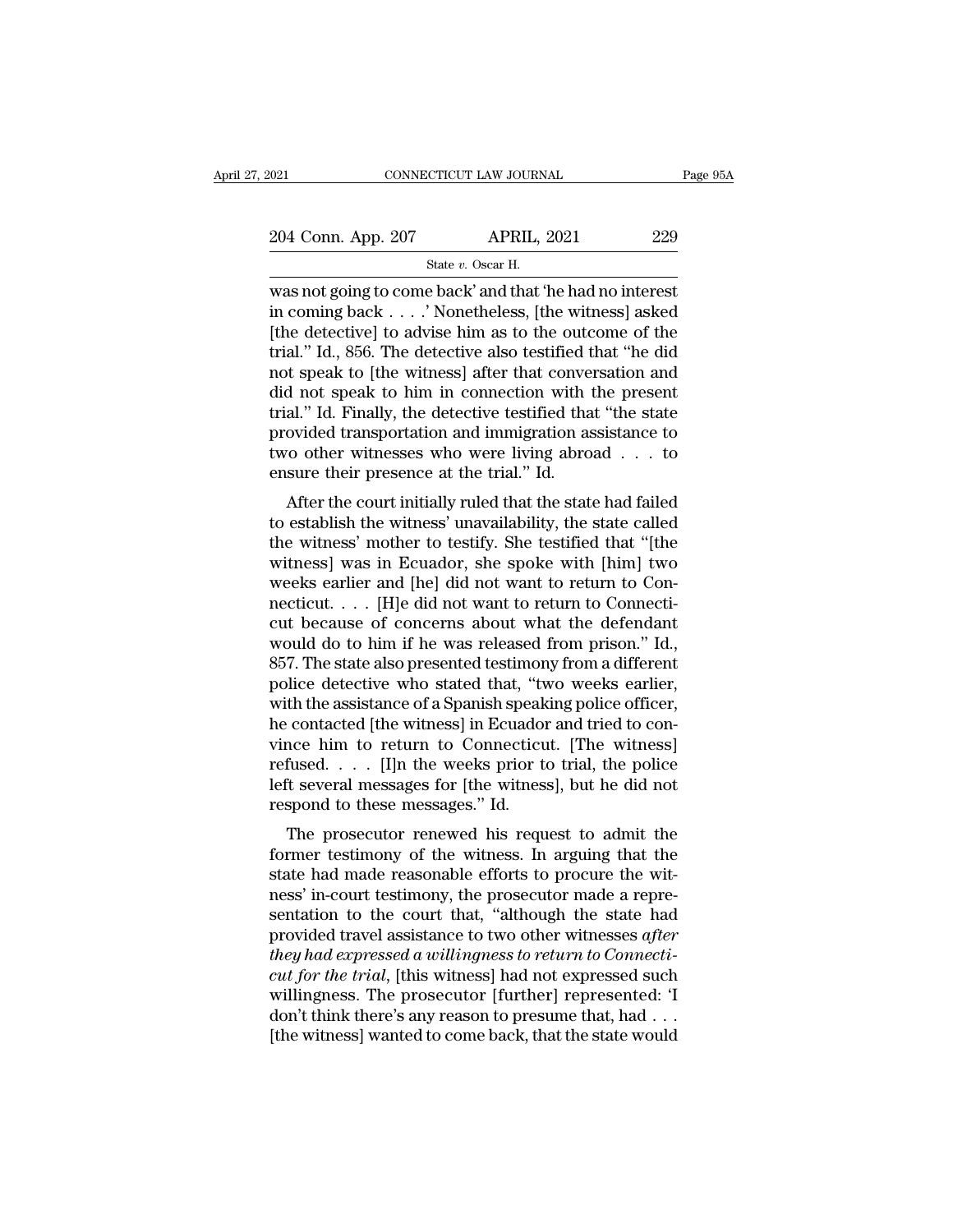| 06A | CONNECTICUT LAW JOURNAL                                 |                    | April 27, 2021 |
|-----|---------------------------------------------------------|--------------------|----------------|
| 230 | <b>APRIL, 2021</b>                                      | 204 Conn. App. 207 |                |
|     | State $v$ . Oscar H.                                    |                    |                |
|     | not have larranged for his transportation to and accom- |                    |                |

CONNECTICUT LAW JOURNAL Apr<br>
201 204 Conn. App. 207<br>
31 204 Conn. App. 207<br>
31 204 Conn. App. 207<br>
32 204 Conn. App. 207<br>
32 204 Conn. App. 207<br>
32 204 Conn. App. 207<br>
32 30 2011<br>
32 30 30 30 30 30 30 30 40 30 40 30 30 30 230 APRIL, 2021 204 Conn. App. 207<br>  $\frac{60}{204}$  Conn. App. 207<br>  $\frac{1}{204}$  Conn. App. 207<br>
modations in Connecticut].'' (Emphasis added.) Id., 858.<br>
The trial court ruled that the state had met its burden<br>
of domonstrat  $230$  APRIL,  $2021$   $204$  Conn. App. 207<br>  $\frac{8\textrm{rate }v. \textrm{ Oscar H.}}{204 \textrm{Conn.} \textrm{ App. 207}}$ <br>
not have [arranged for his transportation to and accom-<br>
modations in Connecticut]." (Emphasis added.) Id., 858.<br>
The trial court  $\begin{array}{r} \text{230} \text{ } \text{APRIL, 2021} \text{ } \text{204 Conn. App. 207} \text{State } v. \text{ Oscar H.} \end{array}$ <br>
not have [arranged for his transportation to and accommodations in Connecticut]." (Emphasis added.) Id., 858.<br>
The trial court ruled that the state State v. Oscar H.<br>
State v. Oscar H.<br>
not have [arranged for his transportation to and accom-<br>
modations in Connecticut]." (Emphasis added.) Id., 858.<br>
The trial court ruled that the state had met its burden<br>
of demonstra mot have [arr]<br>modations in<br>The trial cours<br>of demonstr<br>admitted the<br>ing. Id.<br>On appea odations in Connecticut]." (Emphasis added.) Id., 858.<br>ee trial court ruled that the state had met its burden<br>demonstrating the unavailability of the witness and<br>mitted the testimony from the probable cause hear-<br>g. Id.<br>On The trial court ruled that the state had met its burden<br>of demonstrating the unavailability of the witness and<br>admitted the testimony from the probable cause hear-<br>ing. Id.<br>On appeal, the defendant in *Morquecho* argued t

The that court ruled that the state had thet its burden<br>of demonstrating the unavailability of the witness and<br>admitted the testimony from the probable cause hear-<br>ing. Id.<br>On appeal, the defendant in *Morquecho* argued th of demonstrating the unavariability of the writess and<br>admitted the testimony from the probable cause hear-<br>ing. Id.<br>On appeal, the defendant in *Morquecho* argued that<br>the state's efforts to procure the witness for trial admitted the testifichty from the probable cause hearing. Id.<br>
On appeal, the defendant in *Morquecho* argued that<br>
the state's efforts to procure the witness for trial was<br>
"less than diligent" because "the state merely l ing. id.<br>
On appeal, the defendant in *Morquecho* argued that<br>
the state's efforts to procure the witness for trial was<br>
"less than diligent" because "the state merely located<br>
[the witness] and took at 'face value' his re On appeal, the defendant in *Morquecho* argued that<br>the state's efforts to procure the witness for trial was<br>"less than diligent" because "the state merely located<br>[the witness] and took at 'face value' his representation<br> the state's efforts to procure the witness for trial was<br>"less than diligent" because "the state merely located<br>[the witness] and took at 'face value' his representation<br>that he would not return to testify." Id., 858–59. I "less than diligent" because "the state merely located<br>[the witness] and took at "face value" his representation<br>that he would not return to testify." Id., 858–59. In affirm-<br>ing the trial court's ruling that the state had [the witness] and took at 'face value' his representation<br>that he would not return to testify." Id., 858–59. In affirm-<br>ing the trial court's ruling that the state had made<br>diligent and reasonable efforts, this court noted that he would not return to testify." Id., 858–59. In affirm-<br>ing the trial court's ruling that the state had made<br>diligent and reasonable efforts, this court noted that<br>the record established "that persons, on behalf of t ing the trial court's ruling that the state had made<br>diligent and reasonable efforts, this court noted that<br>the record established "that persons, on behalf of the<br>state, determined [the witness'] whereabouts, con-<br>ducted r diligent and reasonable efforts, this court noted that<br>the record established "that persons, on behalf of the<br>state, determined [the witness'] whereabouts, con-<br>ducted research to ensure that he was not in the<br>United State the record established "that persons, on behalf of the<br>state, determined [the witness'] whereabouts, con-<br>ducted research to ensure that he was not in the<br>United States, spoke with him about the importance<br>of his presence state, determined [the witness'] whereabouts, con-<br>ducted research to ensure that he was not in the<br>United States, spoke with him about the importance<br>of his presence at trial and directly inquired if he would<br>return to te ducted research to ensure that he was not in the<br>United States, spoke with him about the importance<br>of his presence at trial and directly inquired if he would<br>return to testify. These efforts were made until the<br>eve of tri United States, spoke with him about the importance<br>of his presence at trial and directly inquired if he would<br>return to testify. These efforts were made until the<br>eve of trial." Id., 861. This court expressly rejected the<br> of his presence at trial and directly inquired if he would<br>return to testify. These efforts were made until the<br>eve of trial." Id., 861. This court expressly rejected the<br>defendant's arguments that "the state conceivably c return to testify. These efforts were made until the<br>eve of trial." Id., 861. This court expressly rejected the<br>defendant's arguments that "the state conceivably could<br>have done more to secure [the witness] attendance<br>by p eve of trial." Id., 861. This court expressly rejected the defendant's arguments that "the state conceivably could have done more to secure [the witness'] attendance by providing travel and immigration assistance to [the w defendant's arguments that "the state conceivably could<br>have done more to secure [the witness'] attendance<br>by providing travel and immigration assistance to [the<br>witness], taking steps to ensure that [the witness] did<br>not have done more to secure [the witness'] attendance<br>by providing travel and immigration assistance to [the<br>witness], taking steps to ensure that [the witness] did<br>not leave the country prior to trial and providing protec-<br>t by providing traw<br>witness], taking s<br>not leave the cour<br>tion to [the witn<br>and that "the stat<br>the presence of c<br>abroad." Id.<br>The United Stat thess], taking steps to ensure that [the whitess] did<br>t leave the country prior to trial and providing protec-<br>on to [the witness] during his stay in Connecticut,"<br>d that "the state undertook greater efforts to secure<br>e pr from the eventual prior to that and providing protection to [the witness] during his stay in Connecticut,"<br>and that "the state undertook greater efforts to secure<br>the presence of other state witnesses who were living<br>abroa

ness is a criminal trial what constitutes reasonable and that "the state undertook greater efforts to secure<br>the presence of other state witnesses who were living<br>abroad." Id.<br>The United States Supreme Court also has consi and that the state undertook greater enorts to secure<br>the presence of other state witnesses who were living<br>abroad." Id.<br>The United States Supreme Court also has considered<br>for purposes of establishing the unavailability o the presence of other state whitesses who were fiving<br>abroad." Id.<br>The United States Supreme Court also has considered<br>for purposes of establishing the unavailability of a wit-<br>ness in a criminal trial what constitutes rea The United States Supreme Court also has considered<br>for purposes of establishing the unavailability of a wit-<br>ness in a criminal trial what constitutes reasonable and<br>diligent efforts to procure the attendance of a witnes The United States Supreme Court also has considered<br>for purposes of establishing the unavailability of a wit-<br>ness in a criminal trial what constitutes reasonable and<br>diligent efforts to procure the attendance of a witness for purposes of establishing the unavailability of a witness in a criminal trial what constitutes reasonable and diligent efforts to procure the attendance of a witness whose location may be known but who is purportedly o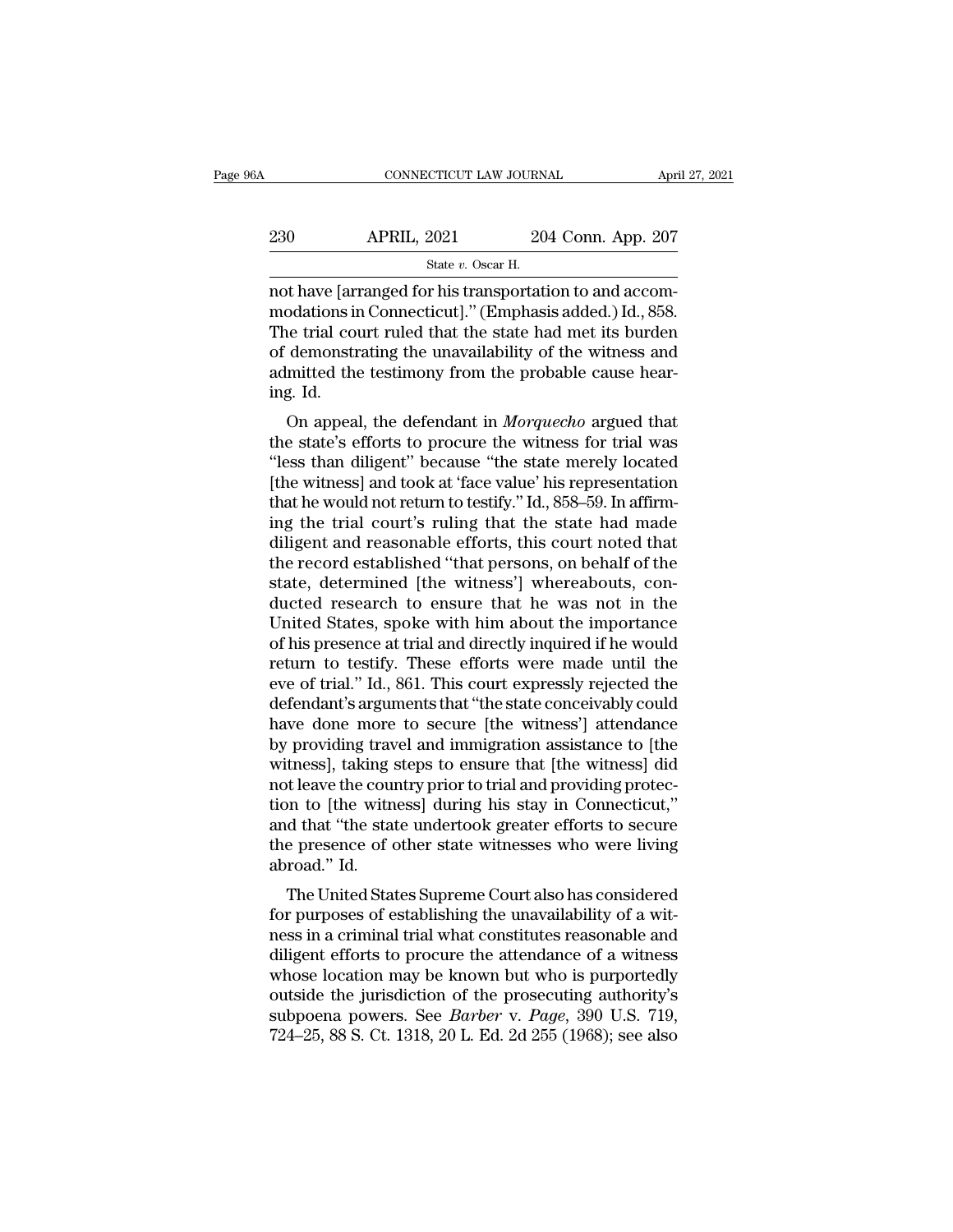| 2021                                                      | CONNECTICUT LAW JOURNAL |                    |     | Page 97A |
|-----------------------------------------------------------|-------------------------|--------------------|-----|----------|
| 204 Conn. App. 207                                        |                         | <b>APRIL, 2021</b> | 231 |          |
|                                                           | State v. Oscar H.       |                    |     |          |
| <i>Mancusi y Stubbs 408 U.S. 204 92 S. Ct. 2308 33 L.</i> |                         |                    |     |          |

<sup>021</sup> CONNECTICUT LAW JOURNAL Page 9<br>
204 Conn. App. 207 APRIL, 2021 231<br>
<sup>State v. Oscar H.<br> *Mancusi* v. *Stubbs*, 408 U.S. 204, 92 S. Ct. 2308, 33 L.<br>
Ed. 2d 293 (1972). We believe a discussion of these cases</sup> 204 Conn. App. 207 APRIL, 2021 231<br>
State v. Oscar H.<br>
Mancusi v. Stubbs, 408 U.S. 204, 92 S. Ct. 2308, 33 L.<br>
Ed. 2d 293 (1972). We believe a discussion of these cases is instructive. 204 Conn. App. 20<br> *Mancusi v. Stubbs*<br>Ed. 2d 293 (1972). V<br>
is instructive.<br>
In *Barber* v. Page Fig. 2021<br>
State *v.* Oscar H.<br>
State *v.* Oscar H.<br>
Anneusi v. *Stubbs*, 408 U.S. 204, 92 S. Ct. 2308, 33 L.<br>
1. 2d 293 (1972). We believe a discussion of these cases<br>
instructive.<br>
In *Barber* v. *Page*, supra, 390 U.S.

State v. Oscar H.<br>
Mancusi v. Stubbs, 408 U.S. 204, 92 S. Ct. 2308, 33 L.<br>
Ed. 2d 293 (1972). We believe a discussion of these cases<br>
is instructive.<br>
In *Barber* v. *Page*, supra, 390 U.S. 719, a habeas corpus<br>
petitione Mancusi v. Stubbs, 408 U.S. 204, 92 S. Ct. 2308, 33 L.<br>Ed. 2d 293 (1972). We believe a discussion of these cases<br>is instructive.<br>In *Barber* v. *Page*, supra, 390 U.S. 719, a habeas corpus<br>petitioner who had been convicted Ed. 2d 293 (1972). We believe a discussion of these cases<br>is instructive.<br>In *Barber* v. *Page*, supra, 390 U.S. 719, a habeas corpus<br>petitioner who had been convicted in Oklahoma of<br>armed robbery claimed that his constit because the evidence establishing his guilt primary here is a series of the evidence primarily peritioner who had been convicted in Oklahoma of armed robbery claimed that his constitutional right to confrontation had been In *Barber* v. *Page*, supra, 390 U.S. 719, a habeas corpus<br>petitioner who had been convicted in Oklahoma of<br>armed robbery claimed that his constitutional right to<br>confrontation had been violated at his criminal trial<br>beca In *Barber* v. *Page*, supra, 390 U.S. 719, a habeas corpus<br>petitioner who had been convicted in Oklahoma of<br>armed robbery claimed that his constitutional right to<br>confrontation had been violated at his criminal trial<br>beca petitioner who had been convicted in Oklahoma of<br>armed robbery claimed that his constitutional right to<br>confrontation had been violated at his criminal trial<br>because the evidence establishing his guilt primarily<br>consisted armed robbery claimed that his constitutional right to confrontation had been violated at his criminal trial because the evidence establishing his guilt primarily consisted of former testimony by a witness at a preliminary confrontation had been violated at his criminal trial<br>because the evidence establishing his guilt primarily<br>consisted of former testimony by a witness at a prelimi-<br>nary hearing that was admitted despite the fact that the<br> because the evidence establishing his guilt primarily<br>consisted of former testimony by a witness at a prelimi-<br>nary hearing that was admitted despite the fact that the<br>witness did not testify in person at trial because he consisted of former testimony by a witness at a preliminary hearing that was admitted despite the fact that the witness did not testify in person at trial because he was not within the jurisdiction of the state but in a fe nary hearing that was admitted despite the fact that the<br>witness did not testify in person at trial because he was<br>not within the jurisdiction of the state but in a federal<br>prison in Texas. Id., 720. The Supreme Court indi witness did not testify in person at trial because he was<br>not within the jurisdiction of the state but in a federal<br>prison in Texas. Id., 720. The Supreme Court indicated<br>that the only effort made by the state to obtain th not within the jurisdiction of the state but in a federal<br>prison in Texas. Id., 720. The Supreme Court indicated<br>that the only effort made by the state to obtain the<br>witness' presence at trial was "to ascertain that he was prison in Texas. Id., 720. The Supreme Court indicated<br>that the only effort made by the state to obtain the<br>witness' presence at trial was "to ascertain that he was<br>in a federal prison outside Oklahoma." Id., 723. The<br>cour that the only effort made by the state to obtain the witness' presence at trial was "to ascertain that he was<br>in a federal prison outside Oklahoma." Id., 723. The<br>court recognized that "various courts and commenta-<br>tors ha witness' presence at trial was "to ascertain that he was<br>in a federal prison outside Oklahoma." Id., 723. The<br>court recognized that "various courts and commenta-<br>tors have heretofore assumed that the mere absence<br>of a witn in a federal prison outside Oklahoma." Id., 723. The<br>court recognized that "various courts and commenta-<br>tors have heretofore assumed that the mere absence<br>of a witness from the jurisdiction was sufficient ground<br>for dispe court recognized that "various courts and commenta-<br>tors have heretofore assumed that the mere absence<br>of a witness from the jurisdiction was sufficient ground<br>for dispensing with confrontation on the theory that it<br>is imp tors have heretofore assumed that the mere absence<br>of a witness from the jurisdiction was sufficient ground<br>for dispensing with confrontation on the theory that it<br>is impossible to compel his attendance, because the<br>proces of a witness from the jurisdiction was sufficient ground<br>for dispensing with confrontation on the theory that it<br>is impossible to compel his attendance, because the<br>process of the trial [c]ourt is of no force without the<br>j for dispensing with confrontation on the theory that it<br>is impossible to compel his attendance, because the<br>process of the trial [c]ourt is of no force without the<br>jurisdiction, and the party desiring his testimony is<br>ther is impossible to compel his attendance, because the<br>process of the trial [c]ourt is of no force without the<br>jurisdiction, and the party desiring his testimony is<br>therefore helpless." (Footnotes omitted; internal quota-<br>tio process of the trial [c]ourt is of no force without the<br>jurisdiction, and the party desiring his testimony is<br>therefore helpless." (Footnotes omitted; internal quota-<br>tion marks omitted.) Id. The Supreme Court, however,<br>re jurisdiction, and the party desiring his testimony is<br>therefore helpless." (Footnotes omitted; internal quota-<br>tion marks omitted.) Id. The Supreme Court, however,<br>rejected the "accuracy of that theory," because "it is<br>cle therefore helpless." (Footnotes omitted; internal quotation marks omitted.) Id. The Supreme Court, however, rejected the "accuracy of that theory," because "it is clear that at the present time increased cooperation betwee tion marks omitted.) Id. The Supreme Court, however,<br>rejected the "accuracy of that theory," because "it is<br>clear that at the present time increased cooperation<br>between the [s]tates themselves and between the<br>[s]tates and rejected the "accuracy of that theory," because "it is<br>clear that at the present time increased cooperation<br>between the [s]tates themselves and between the<br>[s]tates and the [f]ederal [g]overnment has largely<br>deprived it of clear that at the present time increased cooperation<br>between the [s]tates themselves and between the<br>[s]tates and the [f]ederal [g]overnment has largely<br>deprived it of any continuing validity in the criminal<br>law." The cour between the [s]tates themselves and between the<br>[s]tates and the [f]ederal [g]overnment has largely<br>deprived it of any continuing validity in the criminal<br>law." The court noted that federal courts could issue<br>appropriate w [s]tates and the [f]ederal [g]overnment has largely<br>deprived it of any continuing validity in the criminal<br>law." The court noted that federal courts could issue<br>appropriate writs at the request of state prosecutorial<br>auth deprived it of any continuing validity in the criminal<br>law." The court noted that federal courts could issue<br>appropriate writs at the request of state prosecutorial<br>authorities and that the United States Bureau of Prisons<br> law." The court noted that federal courts could issue<br>appropriate writs at the request of state prosecutorial<br>authorities and that the United States Bureau of Prisons<br>had a policy to allow federal prisoners "to testify in<br>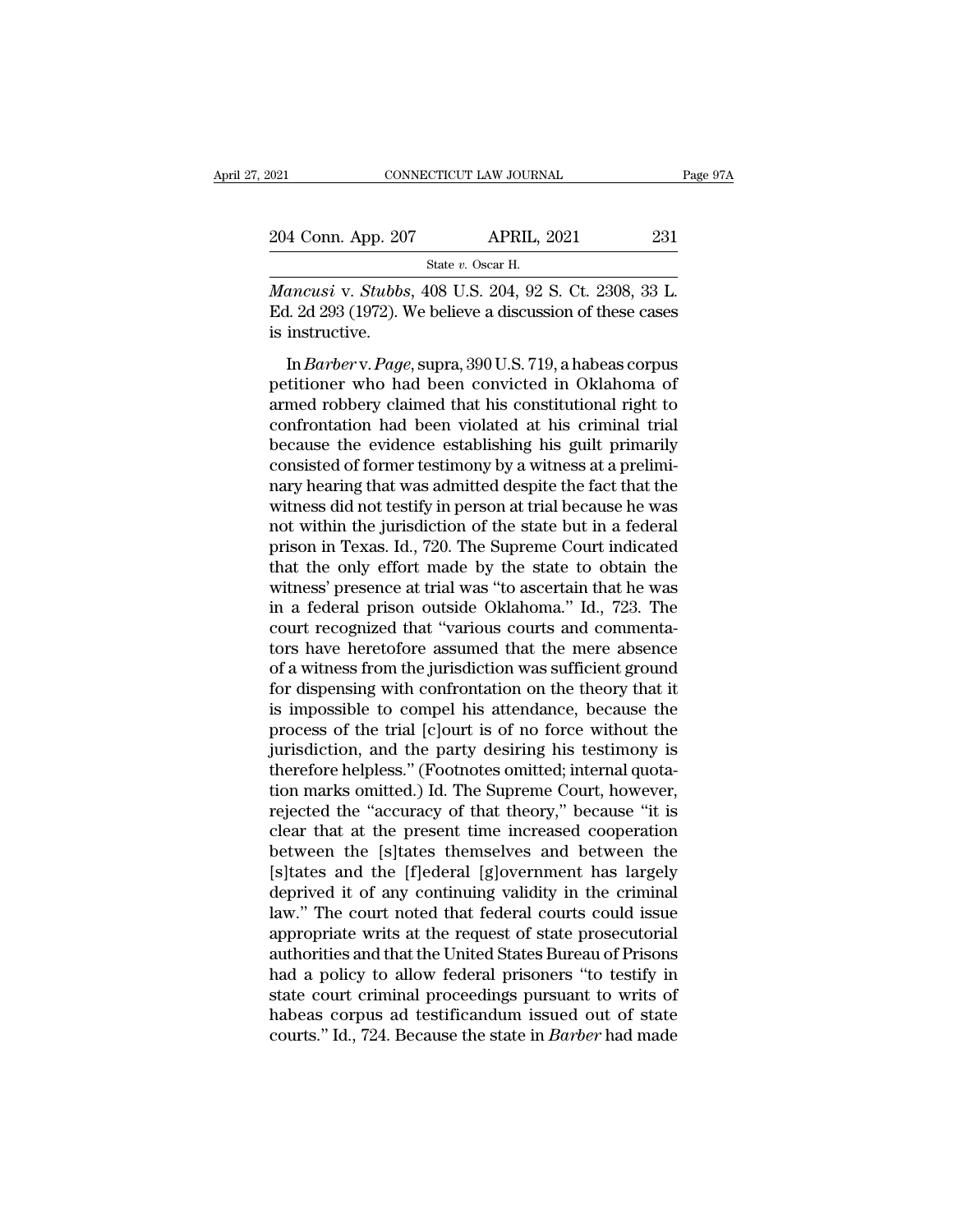| April 27, 2021                                         |
|--------------------------------------------------------|
| 204 Conn. App. 207                                     |
|                                                        |
| absolutely no effort to obtain the witness' attendance |

CONNECTICUT LAW JOURNAL April 27, 2021<br>
2021 204 Conn. App. 207<br>
31 State v. Oscar H.<br>
2050 Buttely no effort to obtain the witness' attendance<br>
2011 and the witness' attendance<br>
2013 attendance<br>
2014 Buttel witness' atten  $\begin{array}{ll} \text{232} & \text{APRIL, 2021} & \text{204 Conn. App. 207} \\ & \text{State } v. \text{ Oscar H.} \end{array}$ <br>absolutely no effort to obtain the witness' attendance at trial by means of legal procedures and processes available to the state, the Supreme Court held 232 APRIL, 2021 204 Conn. App. 207<br>  $\frac{\text{State } v. \text{ Oscar H.}}{\text{absolutely no effort to obtain the witness' attendance}}$ <br>
absolutely no effort to obtain the witness' attendance<br>
at trial by means of legal procedures and processes<br>
available to the state, the Supreme Court 232 APRIL, 2021 204 Conn. App. 207<br>  $\frac{1}{2}$  State v. Oscar H.<br>
absolutely no effort to obtain the witness' attendance<br>
at trial by means of legal procedures and processes<br>
available to the state, the Supreme Court held State v. Oscar H.<br>
State v. Oscar H.<br>
absolutely no effort to obtain the witness' attendance<br>
at trial by means of legal procedures and processes<br>
available to the state, the Supreme Court held that the<br>
prosecution had f state  $v$ . Oscar H.<br>
absolutely no effort to obtain the witness' attendance<br>
at trial by means of legal procedures and processes<br>
available to the state, the Supreme Court held that the<br>
prosecution had failed to establis absolutely no effort to obtain the witness' attendance<br>at trial by means of legal procedures and processes<br>available to the state, the Supreme Court held that the<br>prosecution had failed to establish the incarcerated wit-<br>n at trial by means of legal procedures and processes<br>available to the state, the Supreme Court held that the<br>prosecution had failed to establish the incarcerated wit-<br>ness' unavailability. Id., 725; id. ("[S]o far as this r available to the state, the Supreme Court helo<br>prosecution had failed to establish the incarcer<br>ness' unavailability. Id., 725; id. ("[S]o far as th<br>reveals, the sole reason why [the witness] was<br>ent to testify in person w Secution had raned to establish the incarcerated wh-<br>ss' unavailability. Id., 725; id. ("[S] o far as this record<br>veals, the sole reason why [the witness] was not pres-<br>t to testify in person was because the [s]tate did no ress unavariability. Id., 725, Id. ([5]0 Iaf as this record<br>reveals, the sole reason why [the witness] was not pres-<br>ent to testify in person was because the [s]tate did not<br>attempt to seek his presence. The right of confr

*Barberro v. Barberro Willie williess* was not present to testify in person was because the [s]tate did not attempt to seek his presence. The right of confrontation may not be dispensed with so lightly.").<br>Four years later ent to testry in person was because the [s] care that the attempt to seek his presence. The right of confrontation<br>may not be dispensed with so lightly.").<br>Four years later, in *Mancusi* v. *Stubbs*, supra, 408<br>U.S. 204, t attempt to seek its presence. The right of confrontation<br>may not be dispensed with so lightly.").<br>Four years later, in *Mancusi* v. *Stubbs*, supra, 408<br>U.S. 204, the Supreme Court discussed its holding in<br>*Barber* v. *Pag* Four years later, in *Mancusi* v. *Stubbs*, supra, 408<br>U.S. 204, the Supreme Court discussed its holding in<br>*Barber* v. *Page*, supra, 390 U.S. 719, distinguishing its<br>holding in the context of a witness who was not simply Four years later, in *Mancusi* v. *Stubbs*, supra, 408<br>U.S. 204, the Supreme Court discussed its holding in<br>*Barber* v. *Page*, supra, 390 U.S. 719, distinguishing its<br>holding in the context of a witness who was not simply U.S. 204, the Supreme Court discussed its holding in *Barber* v. *Page*, supra, 390 U.S. 719, distinguishing its holding in the context of a witness who was not simply in another state but, rather, was a foreign citizen li Barber v. Page, supra, 390 U.S. 719, distinguishing its<br>holding in the context of a witness who was not simply<br>in another state but, rather, was a foreign citizen living<br>outside the United States. Specifically, in *Mancusi* holding in the context of a witness who was not simply<br>in another state but, rather, was a foreign citizen living<br>outside the United States. Specifically, in *Mancusi*, the<br>habeas corpus petitioner had claimed that his mu in another state but, rather, was a foreign citizen living<br>outside the United States. Specifically, in *Mancusi*, the<br>habeas corpus petitioner had claimed that his murder<br>conviction following a retrial in Tennessee was obt outside the United States. Specifically, in *Mancusi*, the<br>habeas corpus petitioner had claimed that his murder<br>conviction following a retrial in Tennessee was obtained<br>in violation of his confrontation rights and thus sho habeas corpus petitioner had claimed that his murder<br>conviction following a retrial in Tennessee was obtained<br>in violation of his confrontation rights and thus should<br>not have been considered for sentencing purposes in<br>a s conviction following a retrial in Tennessee was obtained<br>in violation of his confrontation rights and thus should<br>not have been considered for sentencing purposes in<br>a subsequent criminal proceeding in New York. *Man-<br>cusi* in violation of his confrontation rights and thus should<br>not have been considered for sentencing purposes in<br>a subsequent criminal proceeding in New York. *Man-<br>cusi* v. *Stubbs*, supra, 205. At the petitioner's retrial on not have been considered for sentencing purposes in<br>a subsequent criminal proceeding in New York. *Man-*<br>cusi v. *Stubbs*, supra, 205. At the petitioner's retrial on<br>the murder charges, the prosecution had sought to have<br>a a subsequent criminal proceeding in New York. *Mancusi* v. *Stubbs*, supra, 205. At the petitioner's retrial on the murder charges, the prosecution had sought to have a key prosecution witness who had testified at the peti cusi v. Stubbs, supra, 205. At the petitioner's retrial on<br>the murder charges, the prosecution had sought to have<br>a key prosecution witness who had testified at the peti-<br>tioner's first trial declared unavailable in order the murder charges, the prosecution had sought to have<br>a key prosecution witness who had testified at the peti-<br>tioner's first trial declared unavailable in order to admit<br>the witness' former testimony. To demonstrate unav a key prosecution witness who had testified at the petitioner's first trial declared unavailable in order to admit<br>the witness' former testimony. To demonstrate unavailability, the state offered the testimony of the witnes tioner's first trial declared unavailable in order to admit<br>the witness' former testimony. To demonstrate unavail-<br>ability, the state offered the testimony of the witness'<br>son that the witness, a naturalized American citiz the witness' former testimony. To demonstrate unavailability, the state offered the testimony of the witness'<br>son that the witness, a naturalized American citizen,<br>had left the country and become a permanent resident<br>of Sw ability, the state of<br>son that the with<br>had left the count<br>of Sweden. The ti<br>and the witness' for<br>The petitioner wa<br>Id., 207–209.<br>The United Stat It that the witness, a naturalized American cluzen,<br>d left the country and become a permanent resident<br>Sweden. The trial court granted the state's request,<br>d the witness' former testimony was read to the jury.<br>e petitioner riad left the country and become a permanent resident<br>of Sweden. The trial court granted the state's request,<br>and the witness' former testimony was read to the jury.<br>The petitioner was convicted of murder a second time.<br>Id

of sweden. The that court granted the state's request,<br>and the witness' former testimony was read to the jury.<br>The petitioner was convicted of murder a second time.<br>Id., 207–209.<br>The United States Supreme Court concluded t and the witness former testimony was read to the jury.<br>The petitioner was convicted of murder a second time.<br>Id., 207–209.<br>The United States Supreme Court concluded that the<br>petitioner's right of confrontation was not viol Id., 207–209.<br>Id., 207–209.<br>The United States Supreme Court concluded that the<br>petitioner's right of confrontation was not violated by<br>the admission of the witness' former testimony because<br>the witness was unavailable. The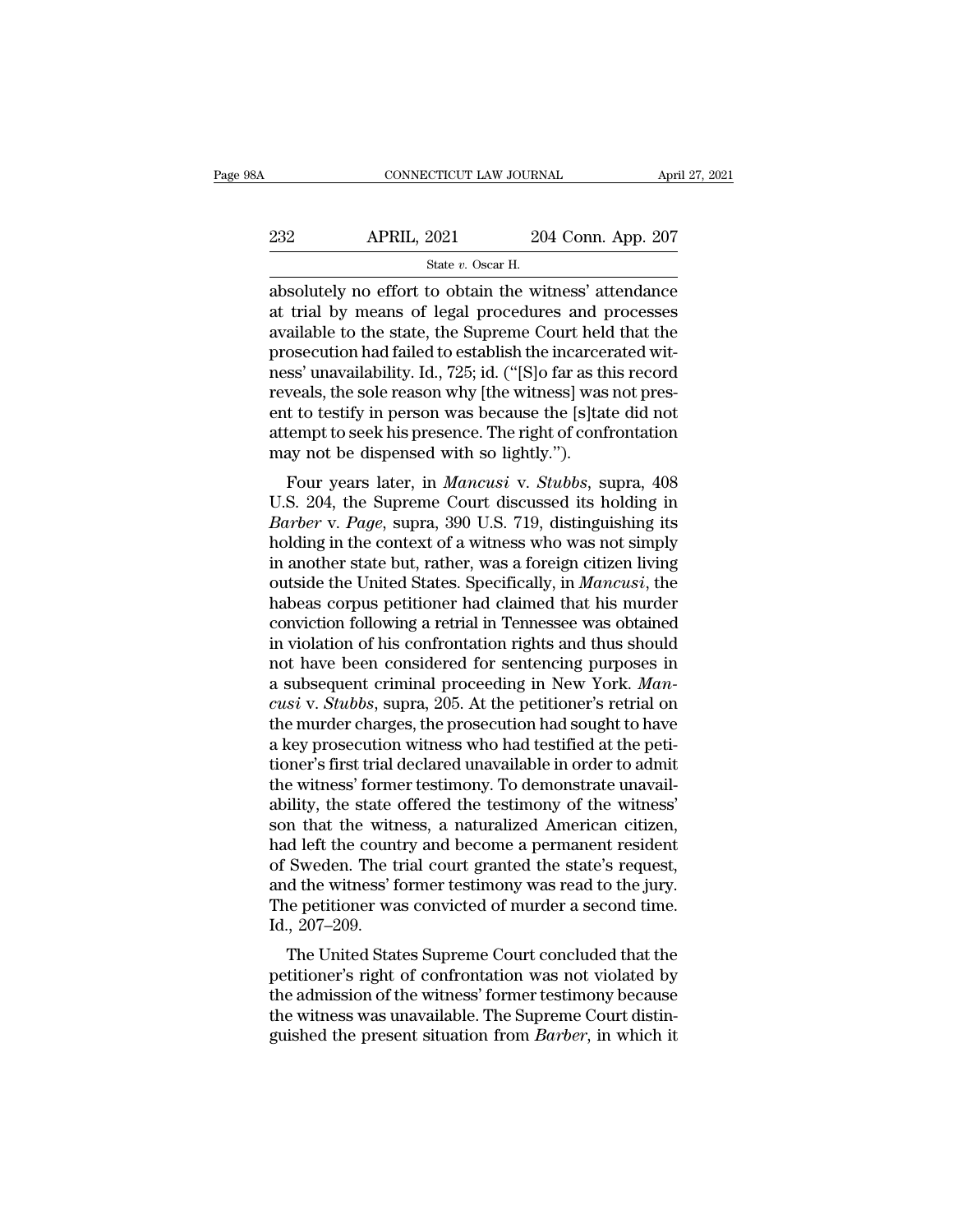CTICUT LAW JOURN.<br>APRIL, :<br>State *v.* Oscar H.<br>ne state had faile Fage 99A<br>  $\frac{204 \text{ Conn. App. 207}}{\text{State } v. \text{ Oscar H.}}$ <br>  $\frac{\text{State } v. \text{ Oscar H.}}{\text{had concluded that the state had failed to demonstrate}}$ <br>  $\frac{\text{reasonable efforts to secure the witness' attendance by}}{\text{simply relying on his absence from the boundaries of the}}$ 204 Conn. App. 207 APRIL, 2021 233<br>
State v. Oscar H.<br>
had concluded that the state had failed to demonstrate<br>
reasonable efforts to secure the witness' attendance by<br>
simply relying on his absence from the boundaries of 204 Conn. App. 207 APRIL, 2021 233<br>  $\frac{\text{State } v. \text{ Oscar H.}}{\text{had concluded that the state had failed to demonstrate}}$ <br>
reasonable efforts to secure the witness' attendance by<br>
simply relying on his absence from the boundaries of the<br>
prosecuting state without any effort 204 Conn. App. 207 APRIL, 2021 233<br>
State v. Oscar H.<br>
had concluded that the state had failed to demonstrate<br>
reasonable efforts to secure the witness' attendance by<br>
simply relying on his absence from the boundaries of Far Tripp. 2011 Far Tripp. 2021<br>
State v. Oscar H.<br>
had concluded that the state had failed to demonstrate<br>
reasonable efforts to secure the witness' attendance by<br>
simply relying on his absence from the boundaries of the <sup>State v.</sup> Oscar H.<br>
had concluded that the state had failed to demonstrate<br>
reasonable efforts to secure the witness' attendance by<br>
simply relying on his absence from the boundaries of the<br>
prosecuting state without any had concluded that the state had failed to demonstrate<br>reasonable efforts to secure the witness' attendance by<br>simply relying on his absence from the boundaries of the<br>prosecuting state without any effort to use appropriat reasonable efforts to secure the witness' attendance by<br>simply relying on his absence from the boundaries of the<br>prosecuting state without any effort to use appropriate<br>federal writs or other legal means. Id., 212. Unlike simply relying on his absence from the boundaries of the<br>prosecuting state without any effort to use appropriate<br>federal writs or other legal means. Id., 212. Unlike in<br>*Barber*, the witness in *Mancusi* was not just outsi prosecuting state without any effort to use appropriate federal writs or other legal means. Id., 212. Unlike in *Barber*, the witness in *Mancusi* was not just outside the state but was a resident of another country. Id., rederal writs or other legal means. Id., 212. Unlike in *Barber*, the witness in *Mancusi* was not just outside the state but was a resident of another country. Id., 211. Whereas, in *Barber*, the state had available lega Barber, the witness in *Mancusi* was not just outside<br>the state but was a resident of another country. Id.,<br>211. Whereas, in *Barber*, the state had available legal<br>procedures to secure the witness' attendance, the court<br> the state but was a resident of another country. Id., 211. Whereas, in *Barber*, the state had available legal procedures to secure the witness' attendance, the court in *Mancusi* noted that "[t]here have been  $\dots$  no cor 211. Whereas, in *Barber*, the state had available legal<br>procedures to secure the witness' attendance, the court<br>in *Mancusi* noted that "[t]here have been  $\dots$  no cor-<br>responding developments in the area of obtaining wit procedures to secure the witness' attendance, the court<br>in *Mancusi* noted that "[t]here have been  $\dots$  no cor-<br>responding developments in the area of obtaining wit-<br>nesses between this country and foreign nations." Id.,<br> in *Mancusi* noted that "[t]here have been  $\ldots$  no corresponding developments in the area of obtaining witnesses between this country and foreign nations." Id., 212. The court also noted that, under existing case law and responding developments in the area of obtaining wit-<br>nesses between this country and foreign nations." Id.,<br>212. The court also noted that, under existing case law<br>and federal statutes, there was no right to subpoena a<br>Un nesses between this country and foreign nations." Id.,<br>212. The court also noted that, under existing case law<br>and federal statutes, there was no right to subpoena a<br>United States citizen residing in a foreign country for<br> 212. The court also noted that, under existing case law<br>and federal statutes, there was no right to subpoena a<br>United States citizen residing in a foreign country for<br>testimony in a state felony trial. Id., 211–12. The<br>Sup and federal statutes, there was no right to subpoena a<br>United States citizen residing in a foreign country for<br>testimony in a state felony trial. Id., 211–12. The<br>Supreme Court did not indicate that, to meet its burden<br>of United States citizen residing in a foreign country for<br>testimony in a state felony trial. Id., 211–12. The<br>Supreme Court did not indicate that, to meet its burden<br>of establishing unavailability, the state was required<br>to testimony in a state felony trial. Id., 211–12. The<br>Supreme Court did not indicate that, to meet its burden<br>of establishing unavailability, the state was required<br>to make any additional efforts either to coerce or to<br>incen Supreme Court did not indicate that, to meet its burden<br>of establishing unavailability, the state was required<br>to make any additional efforts either to coerce or to<br>incentivize the witness' return to the United States. Rat of establishing unavailability, the state was required<br>to make any additional efforts either to coerce or to<br>incentivize the witness' return to the United States. Rather,<br>the court stated: "Upon discovering that [the witne to make any additional efforts either to coerce or to<br>incentivize the witness' return to the United States. Rather,<br>the court stated: "Upon discovering that [the witness]<br>resided in a foreign nation, the [s]tate of Tenness incentivize the witness' return to the United States. Rather,<br>the court stated: "Upon discovering that [the witness]<br>resided in a foreign nation, the [s]tate of Tennessee, so<br>far as this record shows, was powerless to comp the court sta<br>resided in a f<br>far as this reattendance a<br>attendance a<br>process or th<br>on the voluni<br>Id., 212. tendance at the second trial, either through its own<br>rocess or through established procedures depending<br>in the voluntary assistance of another government."<sup>21</sup><br>i., 212.<br><sup>21</sup> The Supreme Court in *Mancusi* granted certiorar

process or through established procedures depending<br>
Id., 212.<br>
<sup>21</sup> The Supreme Court in *Mancusi* granted certiorari from a ruling by the<br>
United States Court of Appeals for the Second Circuit. *Mancusi* v. *Stubbs*,<br>
40 Id., 212.<br>
<sup>21</sup> The Supreme Court in *Mancusi* granted certiorari from a ruling by the United States Court of Appeals for the Second Circuit. *Mancusi* v. *Stubbs*, 404 U.S. 1014, 92 S. Ct. 671, 30 L. Ed. 2d 661 (1972). T 10.,  $\angle$ 12.<br><sup>21</sup> The Supreme Court in *Mancusi* granted certiorari from a ruling by the United States Court of Appeals for the Second Circuit. *Mancusi* v. *Stubbs*, 404 U.S. 1014, 92 S. Ct. 671, 30 L. Ed. 2d 661 (1972). <sup>21</sup> The Supreme Court in *Mancusi* granted certiorari from a ruling by the United States Court of Appeals for the Second Circuit. *Mancusi* v. *Stubbs*, 404 U.S. 1014, 92 S. Ct. 671, 30 L. Ed. 2d 661 (1972). The Second C United States Court of Appeals for the Second Circuit. *Mancusi* v. *Stubbs*, 404 U.S. 1014, 92 S. Ct. 671, 30 L. Ed. 2d 661 (1972). The Second Circuit had stated that the witness' absence from the United States was not " 404 U.S. 1014, 92 S. Ct. 671, 30 L. Ed. 2d 661 (1972). The Second Circuit had stated that the witness' absence from the United States was not "per se a sufficient reason to broaden the exception to the  $[c]$ onfrontation  $[c$ had stated that the witness' absence from the United States was not "per<br>be a sufficient reason to broaden the exception to the [c]onfrontation [c]lause<br>allowing the admission of prior testimony of a presently unavailable marks omitted.) *United States ex rel. Stubbs* v. *Mancusi*, 442 F.2d 561 C2 Cir. 1971), rev'd, *Mancusi* v. *Stubbs* v. *Mancusi*, 442 F.2d 561, 563 (2d Cir. 1971), rev'd, *Mancusi* v. *Stubbs* v. *Mancusi*, 442 F.2d 561, se a sufficient reason to broaden the exception to the [c]onfrontation [c]lause allowing the admission of prior testimony of a presently unavailable witness. Although there is a much greater chance that it will not be poss Although there is a much greater chance that it will not be possible to bring<br>before the court a witness residing abroad, the possibility of a refusal is<br>not the equivalent of asking and receiving a rebuff." (Internal quo The form is well as well as well as the possibility of a refusal is not the equivalent of asking and receiving a rebuff." (Internal quotation marks omitted.) United States ex rel. Stubbs v. Mancusi, 442 F.2d 561, 563 (2d not the equivalent of asking and receiving a rebuff." (Internal quotation marks omitted.) *United States ex rel. Stubbs v. Mancusi*, 442 F.2d 561, 563 (2d Cir. 1971), rev'd, *Mancusi v. Stubbs*, 408 U.S. 204, 92 S. Ct. 23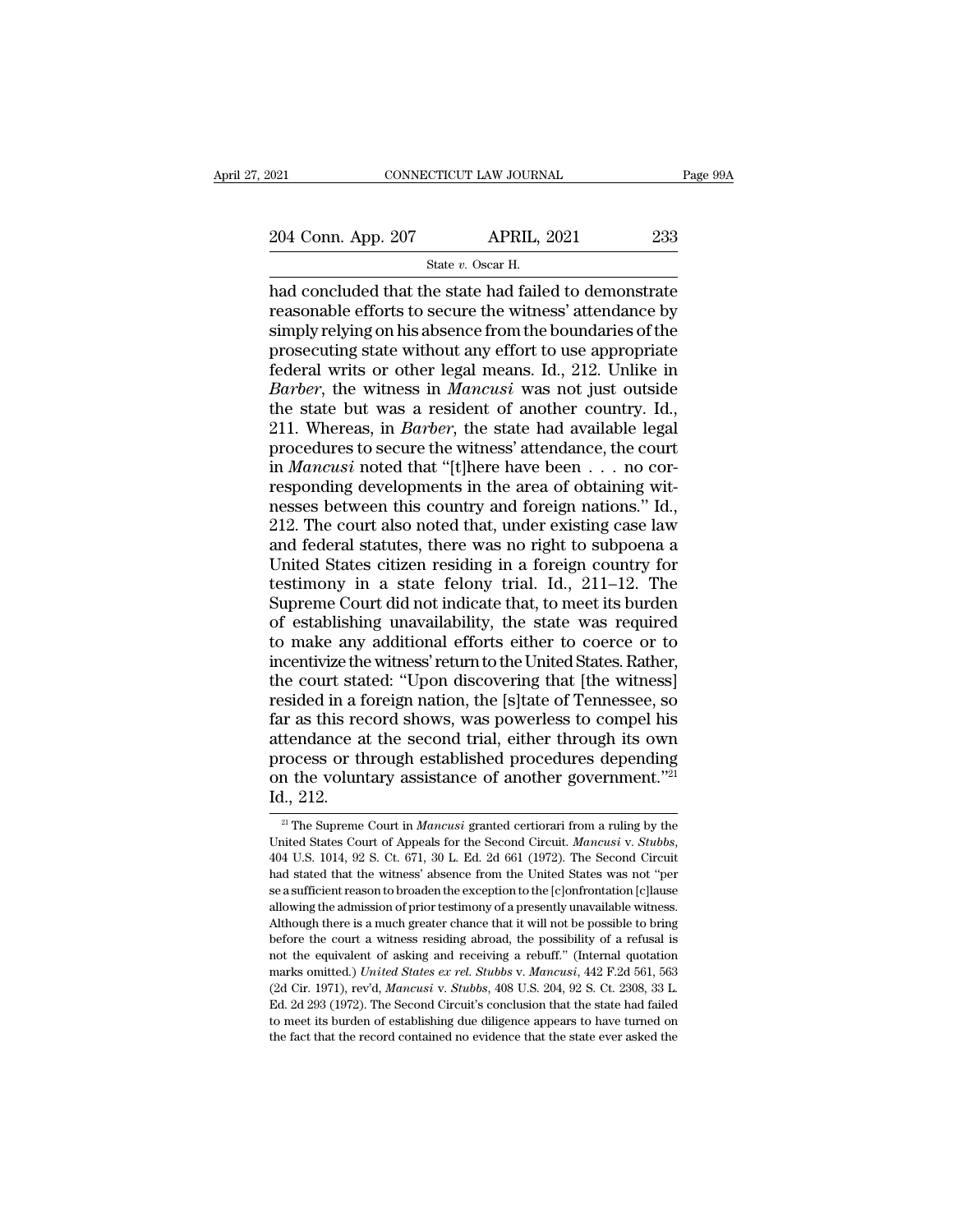# CONNECTICUT LAW JOURNAL April 27, 2021<br>234 APRIL, 2021 204 Conn. App. 207<br>5tate v. Oscar H. ECTICUT LAW JOURN.<br>2021 20<br>State *v.* Oscar H.<br>Sunreme Court o

CONNECTICUT LAW JOURNAL<br>
4 APRIL, 2021 204 Conn. App. 207<br>
5tate v. Oscar H.<br>
As observed by the Supreme Court of California in dis-<br>
5tate v. Oscar H.<br>
As observed by the Supreme Court of California in dis-<br>
5tate of Cali Example 1983<br>
Cussing the *Mancusi* holding: ''Subsequent to *Mancusi*,<br>
the Supreme Court stated in *Ohio* v. *Roberts*, [448 U.S.<br>
56, 100 S. Ct. 2531, 65 L. Ed. 2d 597 (1980), overruled<br>
in part by *Crearford* v. *Washi* 234 APRIL, 2021 204 Conn. App. 207<br>  $\frac{\text{State } v. \text{ Oscar H.}}{204 \text{ Conn. App. 207}}$ <br>
As observed by the Supreme Court of California in discussing the *Mancusi* holding: "Subsequent to *Mancusi*,<br>
the Supreme Court stated in *Ohio* v. State *v.* Oscar H.<br>
State *v.* Oscar H.<br>
As observed by the Supreme Court of California in discussing the *Mancusi* holding: "Subsequent to *Mancusi*,<br>
the Supreme Court stated in *Ohio* v. *Roberts*, [448 U.S.<br>
56, 100 S State v. Oscar H.<br>
As observed by the Supreme Court of California in discussing the *Mancusi* holding: "Subsequent to *Mancusi*,<br>
the Supreme Court stated in *Ohio* v. *Roberts*, [448 U.S.<br>
56, 100 S. Ct. 2531, 65 L. Ed. As observed by the Supreme Court of California in discussing the *Mancusi* holding: "Subsequent to *Mancusi*, the Supreme Court stated in *Ohio* v. *Roberts*, [448 U.S. 56, 100 S. Ct. 2531, 65 L. Ed. 2d 597 (1980), overrul cussing the *Mancusi* holding: "Subsequent to *Mancusi*,<br>the Supreme Court stated in *Ohio* v. *Roberts*, [448 U.S.<br>56, 100 S. Ct. 2531, 65 L. Ed. 2d 597 (1980), overruled<br>in part by *Crawford* v. *Washington*, 541 U.S. 3 the Supreme Court stated in *Ohio* v. *Roberts*, [448 U.S. 56, 100 S. Ct. 2531, 65 L. Ed. 2d 597 (1980), overruled<br>in part by *Crawford* v. *Washington*, 541 U.S. 36, 124 S.<br>Ct. 1354, 158 L. Ed. 2d 177 (2004)], that 'if t 56, 100 S. Ct. 2531, 65 L. Ed. 2d 597 (1980), overruled<br>in part by *Crawford* v. *Washington*, 541 U.S. 36, 124 S.<br>Ct. 1354, 158 L. Ed. 2d 177 (2004)], that 'if there is<br>a possibility, albeit remote, that affirmative measu in part by *Crawford* v. *Washington*, 541 U.S. 36, 124 S.<br>Ct. 1354, 158 L. Ed. 2d 177 (2004)], that 'if there is<br>a possibility, albeit remote, that affirmative measures<br>might produce the declarant, the obligation of good Ct. 1354, 158 L. Ed. 2d 177 (2004)], that 'if there is<br>a possibility, albeit remote, that affirmative measures<br>might produce the declarant, the obligation of good<br>faith may demand their effectuation.' . . . This state-<br>me a possibility, albeit remote, that affirmative measures<br>might produce the declarant, the obligation of good<br>faith may demand their effectuation.' . . . This state-<br>ment did not alter or detract from  $Mancusi$ 's analysis<br>that might produce the declarant, the obligation of good<br>faith may demand their effectuation.' . . . This state-<br>ment did not alter or detract from *Mancusi*'s analysis<br>that when the prosecution discovers the desired witness<br>re faith may demand their effectuation.' . . . This statement did not alter or detract from *Mancusi's* analysis<br>that when the prosecution discovers the desired witness<br>resides in a foreign nation, and the state is powerless ment did not alter or detract from *Mancusi*'s analysis<br>
that when the prosecution discovers the desired witness<br>
resides in a foreign nation, and the state is powerless<br>
to obtain the [witness'] attendance, either through *People* in a foreign nation, and the state is powerless<br>resides in a foreign nation, and the state is powerless<br>to obtain the [witness'] attendance, either through its<br>own process or through established procedures, *the*<br> resides in a foreign nation, and the state is powerless<br>to obtain the [witness'] attendance, either through its<br>own process or through established procedures, *the*<br>prosecution need do no more to establish the [witness']<br> to obtain the [witness'] attendance, either through its<br>own process or through established procedures, *the*<br>*prosecution need do no more to establish the [witness']*<br>*unavailability.*" (Citation omitted; emphasis altered assessment.<sup>22</sup> prosecution need do no more to establish the [witness'] unavailability." (Citation omitted; emphasis altered.) People v. Herrera, 49 Cal. 4th 613, 625, 232 P.3d 710, 110 Cal. Rptr. 3d 729, cert. denied, 562 U.S. 942, 131 *People v. Herrera*, 49 Cal. 4th 613, 625, 232 P.3d 710, 110 Cal. Rptr. 3d 729, cert. denied, 562 U.S. 942, 131 S.<br>Ct. 361, 178 L. Ed. 2d 233 (2010). We agree with this assessment.<sup>22</sup><br>Under existing United States Supreme

assessment.<sup>22</sup><br>Under existing United States Supreme Court precedent<br>and precedents of other jurisdictions, for purposes<br>witness whether he would be willing to voluntarily return and testify. In<br>reversing the judgment of t Under existing United States Supreme Court precedent and precedents of other jurisdictions, for purposes<br>witness whether he would be willing to voluntarily return and testify. In<br>reversing the judgment of the Second Circui Under existing United States Supreme Court precedent and precedents of other jurisdictions, for purposes witness whether he would be willing to voluntarily return and testify. In reversing the judgment of the Second Circui dent and precedents of other jurisdictions, for purposes<br>witness whether he would be willing to voluntarily return and testify. In<br>reversing the judgment of the Second Circuit, the Supreme Court's decision<br>implicitly rejec UNITED STATES OF OUTER JULISLICTIONS, TOT PUI POSES<br>witness whether he would be willing to voluntarily return and testify. In<br>reversing the judgment of the Second Circuit, the Supreme Court's decision<br>implicitly rejected t witness whether he would be willing to voluntarily return and testify. In<br>reversing the judgment of the Second Circuit, the Supreme Court's decision<br>implicitly rejected the Second Circuit's reasoning that, to establish due witness whether he would be willing to voluntarily return and testify. In reversing the judgment of the Second Circuit, the Supreme Court's decision implicitly rejected the Second Circuit's reasoning that, to establish due implicitly rejected the Second Circuit's reasoning that, to establish due diligence in procuring the attendance of a witness located outside of the United States, a state cannot solely rely on the witness' absence but must state had asked peche to determine of a witness located outside of the United States, a state cannot solely rely on the witness' absence but must, at a minimum, also produce evidence demonstrating that it sought the witnes United States, a state cannot solely rely on the witness' absence but must, at a minimum, also produce evidence demonstrating that it sought the witness' voluntary attendance and that that request was rejected. Nevertheles at a minimum, also produce evidence demonstrating that it sought the witness' voluntary attendance and that that request was rejected. Nevertheless, in the present case, there was testimony presented at trial that the stat witness' voluntary attendance and that that request was rejected. Nevertheless, in the present case, there was testimony presented at trial that the state had asked Peche to determine on its behalf whether B would be willi

to return and that B had indicated that she would not be willing to return<br>to the jurisdiction. Accordingly, even the more exacting standard applied<br>by the Second Circuit would be met in the present case.<br> $22$  We note tha to return and that B had indicated that she would not be willing to return<br>to the jurisdiction. Accordingly, even the more exacting standard applied<br>by the Second Circuit would be met in the present case.<br><sup>22</sup> We note that to the jurisdiction. Accordingly, even the more exacting standard applied<br>by the Second Circuit would be met in the present case.<br><sup>22</sup> We note that, since *Mancusi* was decided, relevant federal statutes have<br>been amended by the Second Circuit would be met in the present case.<br><sup>22</sup> We note that, since *Mancusi* was decided, relevant federal statutes have been amended and now permit a state to seek a subpoena of a *United States citizen* re been amended and now permit a state to seek a subpoena of a United States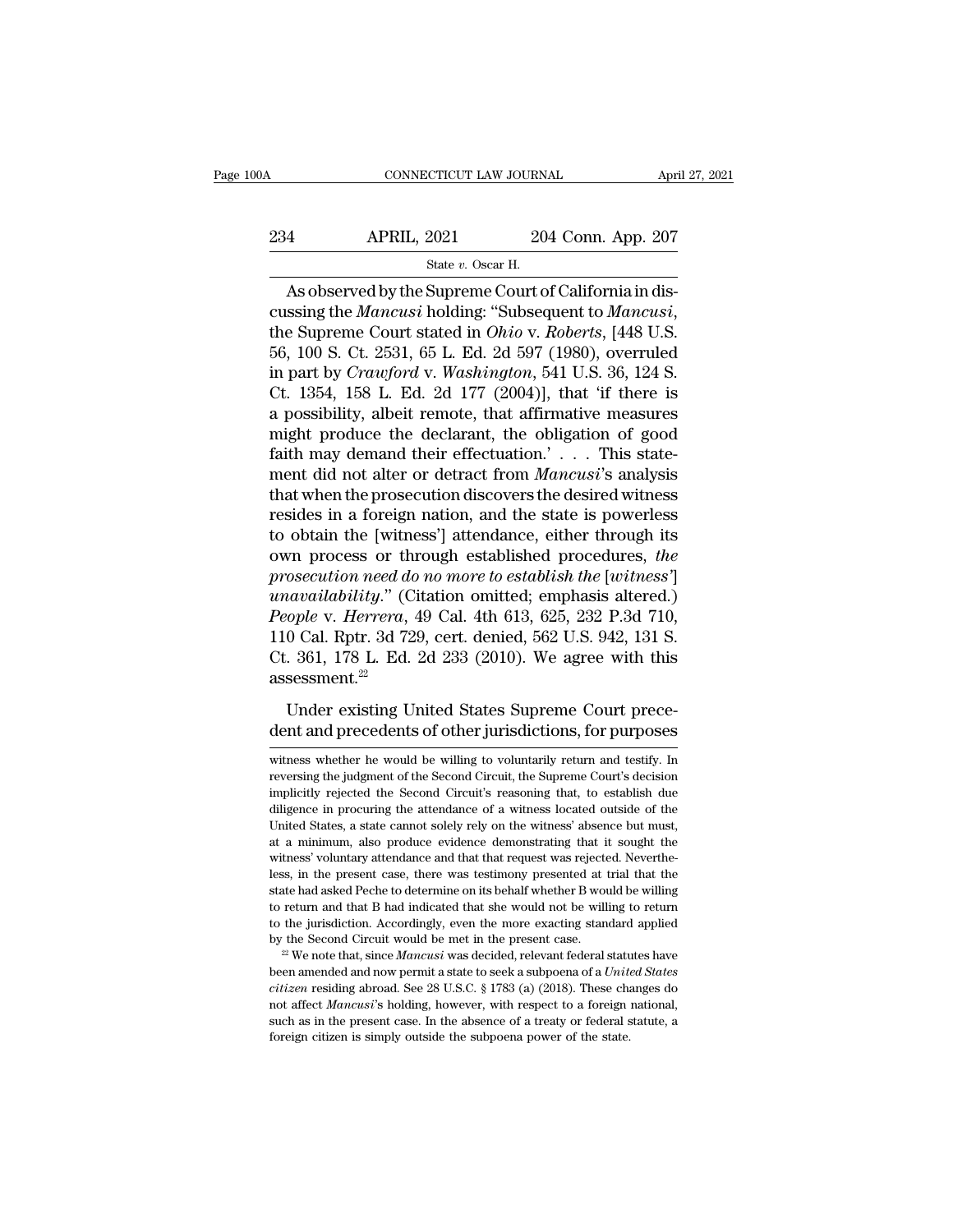CTICUT LAW JOURN.<br>APRIL, :<br>State *v.* Oscar H.<br>ilability it is suffi Figure 1014<br>
of establishing unavailability, it is sufficient for the state<br>
to demonstrate that a foreign national is outside of any<br>
measurable last means to seminal it and an anomal of any<br>
measurable last means to sem 204 Conn. App. 207 APRIL, 2021 235<br>
State v. Oscar H.<br>
of establishing unavailability, it is sufficient for the state<br>
to demonstrate that a foreign national is outside of any<br>
reasonable legal means to compel attendance, 204 Conn. App. 207 APRIL, 2021 235<br>
State v. Oscar H.<br>
of establishing unavailability, it is sufficient for the state<br>
to demonstrate that a foreign national is outside of any<br>
reasonable legal means to compel attendance, 204 Conn. App. 207 APRIL, 2021 235<br>  $\frac{\text{State } v. \text{ Oscar H.}}{\text{of establishing unavailability, it is sufficient for the state}}$ <br>
to demonstrate that a foreign national is outside of any<br>
reasonable legal means to compel attendance, provided<br>
that the state makes inquiry, either State v. Oscar H.<br>
State v. Oscar H.<br>
State v. Oscar H.<br>
State v. Oscar H.<br>
to demonstrate that a foreign national is outside of any<br>
reasonable legal means to compel attendance, provided<br>
that the state makes inquiry, ei state *v*. oscar ii.<br>
of establishing unavailability, it is sufficient for the state<br>
to demonstrate that a foreign national is outside of any<br>
reasonable legal means to compel attendance, provided<br>
that the state makes in of establishing unavailability, it is sufficient for the state<br>to demonstrate that a foreign national is outside of any<br>reasonable legal means to compel attendance, provided<br>that the state makes inquiry, either itself or t to demonstrate that a foreign national is outside of any<br>reasonable legal means to compel attendance, provided<br>that the state makes inquiry, either itself or through<br>a reliable third party, as to whether the witness will<br>v reasonable legal means to compel attendance, provided<br>that the state makes inquiry, either itself or through<br>a reliable third party, as to whether the witness will<br>voluntarily return to the jurisdiction for trial. See *Man* that the state makes inquiry, either itself or through<br>a reliable third party, as to whether the witness will<br>voluntarily return to the jurisdiction for trial. See *Man-<br>cusi* v. *Stubbs*, supra, 408 U.S. 204; see also *C* a reliable third party, as to whether the witness will<br>voluntarily return to the jurisdiction for trial. See *Man-<br>cusi* v. *Stubbs*, supra, 408 U.S. 204; see also *Common-*<br>wealth v. *Hunt*, 38 Mass. App. 291, 295, 647 N voluntarily return to the jurisdiction for trial. See *Mancusi* v. *Stubbs*, supra, 408 U.S. 204; see also *Common-wealth* v. *Hunt*, 38 Mass. App. 291, 295, 647 N.E.2d 433 (relying on *Mancusi* for proposition that "[w]h cusi v. Stubbs, supra, 408 U.S. 204; see also *Common-*<br>wealth v. Hunt, 38 Mass. App. 291, 295, 647 N.E.2d<br>433 (relying on *Mancusi* for proposition that "[w]hen<br>a witness is outside of the borders of the United States<br>an wealth v. Hunt, 38 Mass. App. 291, 295, 647 N.E.2d<br>433 (relying on *Mancusi* for proposition that "[w]hen<br>a witness is outside of the borders of the United States<br>and declines to honor a request to appear as a witness,<br>th 433 (relying on *Mancusi* for proposition that "[w]hen<br>a witness is outside of the borders of the United States<br>and declines to honor a request to appear as a witness,<br>the unavailability of that witness has been conceded<br> a witness is outside of the borders of the United States<br>and declines to honor a request to appear as a witness,<br>the unavailability of that witness has been conceded<br>because a [s]tate of the United States has no authority<br> and declines to honor a request to appear as a witness,<br>the unavailability of that witness has been conceded<br>because a [s]tate of the United States has no authority<br>to compel a resident of a foreign country to attend a<br>tri the unavailability of that witness has been conceded<br>because a [s]tate of the United States has no authority<br>to compel a resident of a foreign country to attend a<br>trial here"), review denied, 420 Mass. 1103, 651 N.E.2d<br>409 because a [s]tate of the United States has no authority<br>to compel a resident of a foreign country to attend a<br>trial here"), review denied, 420 Mass. 1103, 651 N.E.2d<br>409 (1995). We agree with the defendant that the state<br>d to compel a resident of a foreign country to attend a<br>trial here''), review denied, 420 Mass. 1103, 651 N.E.2d<br>409 (1995). We agree with the defendant that the state<br>does not meet its burden of demonstrating due diligence<br> trial here"), review denied, 420 Mass. 1103, 651 N.E.2d<br>409 (1995). We agree with the defendant that the state<br>does not meet its burden of demonstrating due diligence<br>to procure the attendance of a witness for trial simpl 409 (1995). We agree with the defendant that the state<br>does not meet its burden of demonstrating due diligence<br>to procure the attendance of a witness for trial simply<br>by establishing that the witness is a noncitizen who is does not meet its burden of demonstrating due diligence<br>to procure the attendance of a witness for trial simply<br>by establishing that the witness is a noncitizen who is<br>not in the United States and outside the state's subpo to procure the attendance of a witness for trial simply<br>by establishing that the witness is a noncitizen who is<br>not in the United States and outside the state's subpoena<br>powers. Rather, the state has a duty to make some ef by establishing that the witness is a noncitizen who is<br>not in the United States and outside the state's subpoena<br>powers. Rather, the state has a duty to make some effort<br>to discern whether the witness might voluntarily ap wers. Rather, the state has a duty to make some effort<br>discern whether the witness might voluntarily appear.<br>e *Barber* v. *Page*, supra, 390 U.S. 724 (noting that "pos-<br>pility of a refusal is not the equivalent of asking to discern whether the witness might voluntarily appear.<br>See *Barber* v. *Page*, supra, 390 U.S. 724 (noting that "possibility of a refusal is not the equivalent of asking and<br>receiving a rebuff" (internal quotation marks

See *Barber* v. *Page*, supra, 390 U.S. 724 (noting that "possibility of a refusal is not the equivalent of asking and receiving a rebuff" (internal quotation marks omitted)).<br>We now turn to the present case, in which the sibility of a refusal is not the equivalent of asking and<br>receiving a rebuff" (internal quotation marks omitted)).<br>We now turn to the present case, in which the record<br>reflects that the state's efforts to procure B's atten receiving a rebuff" (internal quotation marks omitted)).<br>We now turn to the present case, in which the record<br>reflects that the state's efforts to procure B's attendance<br>at trial were neither comprehensive nor exhaustive.<br> We now turn to the present case, in which the record<br>reflects that the state's efforts to procure B's attendance<br>at trial were neither comprehensive nor exhaustive.<br>That, however, is not the standard that we must apply.<br>Ra We now turn to the present case, in which the record<br>reflects that the state's efforts to procure B's attendance<br>at trial were neither comprehensive nor exhaustive.<br>That, however, is not the standard that we must apply.<br>Ra reflects that the state's efforts to procure B's attendance<br>at trial were neither comprehensive nor exhaustive.<br>That, however, is not the standard that we must apply.<br>Rather, the question is whether, in light of all the ci at trial were neither comprehensive nor exhaustive.<br>That, however, is not the standard that we must apply.<br>Rather, the question is whether, in light of all the circum-<br>stances known, the state acted in good faith and with<br> That, however, is not the standard that we must apply.<br>Rather, the question is whether, in light of all the circumstances known, the state acted in good faith and with<br>due diligence to procure B's attendance. Our plenary<br>r Rather, the question is whether, in light of all the circum-<br>stances known, the state acted in good faith and with<br>due diligence to procure B's attendance. Our plenary<br>review of the record, viewed in light of the relevant<br>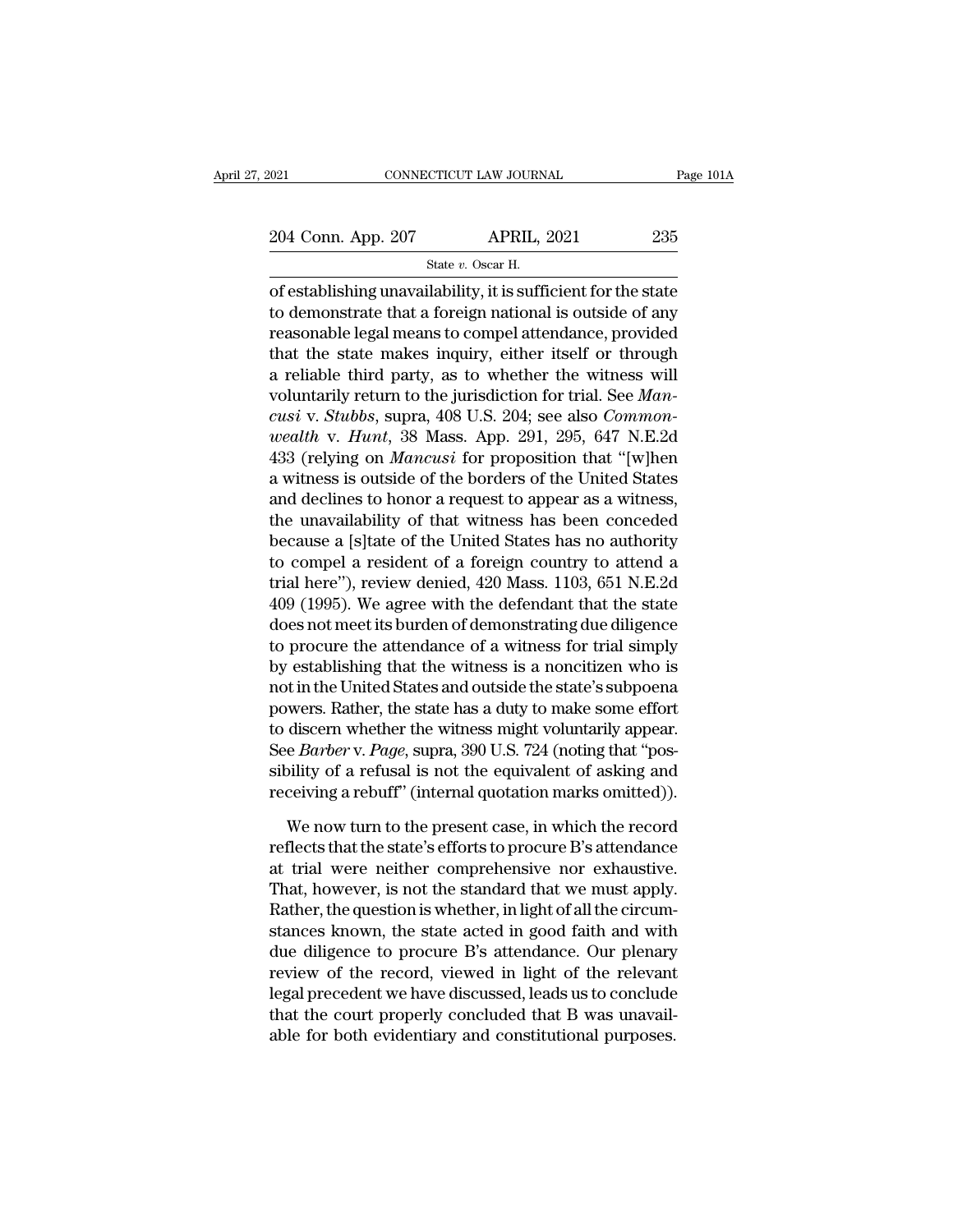| 02A | CONNECTICUT LAW JOURNAL                                |                    | April 27, 2021 |
|-----|--------------------------------------------------------|--------------------|----------------|
| 236 | <b>APRIL, 2021</b>                                     | 204 Conn. App. 207 |                |
|     | State $v$ . Oscar H.                                   |                    |                |
|     | We begin by noting that all four factors of the noney- |                    |                |

CONNECTICUT LAW JOURNAL<br>
6 APRIL, 2021 204 Conn. App. 207<br>
State v. Oscar H.<br>
We begin by noting that all four factors of the nonex-<br>
ustive test cited to and utilized by our Supreme Court<br>
Lebrick fouer the defendant's po 236 APRIL, 2021 204 Conn. App. 207<br>
State v. Oscar H.<br>
We begin by noting that all four factors of the nonex-<br>
haustive test cited to and utilized by our Supreme Court<br>
in *Lebrick* favor the defendant's position that the  $\frac{\text{APRIL, 2021}}{\text{State } v. \text{ Oscar } \text{H}}$ <br>We begin by noting that all four factors of the nonex-<br>haustive test cited to and utilized by our Supreme Court<br>in *Lebrick* favor the defendant's position that the state<br>was required to 236 APRIL, 2021 204 Conn. App. 207<br>
<sup>State v. Oscar H.</sup><br>
We begin by noting that all four factors of the nonex-<br>
haustive test cited to and utilized by our Supreme Court<br>
in *Lebrick* favor the defendant's position that th Section 2011 2011 2011<br>
State *v*. Oscar H.<br>
We begin by noting that all four factors of the nonex-<br>
haustive test cited to and utilized by our Supreme Court<br>
in *Lebrick* favor the defendant's position that the state<br>
was <sup>State v.</sup> Oscar H.<br>
We begin by noting that all four factors of the nonex-<br>
haustive test cited to and utilized by our Supreme Court<br>
in *Lebrick* favor the defendant's position that the state<br>
was required to make all *r* We begin by noting that all four factors of the nonex-<br>haustive test cited to and utilized by our Supreme Court<br>in *Lebrick* favor the defendant's position that the state<br>was required to make all *reasonable and good faith* haustive test cited to and utilized by our Supreme Court<br>in *Lebrick* favor the defendant's position that the state<br>was required to make all *reasonable and good faith*<br>efforts to procure B's attendance at trial. See *Stat* in *Lebrick* favor the defendant's position that the state<br>was required to make all *reasonable and good faith*<br>efforts to procure B's attendance at trial. See *State* v.<br>*Lebrick*, supra, 334 Conn. 511–12. First, B was a was required to make all *reasonable and good faith*<br>efforts to procure B's attendance at trial. See *State* v.<br>*Lebrick*, supra, 334 Conn. 511–12. First, B was a crucial<br>witness for the state because she was the sole eyew efforts to procure B's attendance at trial. See *State* v.<br>*Lebrick*, supra, 334 Conn. 511–12. First, B was a crucial<br>witness for the state because she was the sole eyewit-<br>ness to the events at issue. Second, the defendan *Lebrick*, supra, 334 Conn. 511–12. First, B was a crucial witness for the state because she was the sole eyewitness to the events at issue. Second, the defendant was charged with extremely serious crimes, including murder witness for the state because she was the sole eyewit-<br>ness to the events at issue. Second, the defendant was<br>charged with extremely serious crimes, including mur-<br>der and attempted murder. Third, as one of the victims<br>of ness to the events at issue. Second, the defendant was charged with extremely serious crimes, including murder and attempted murder. Third, as one of the victims of the defendant's crimes, B had a special reason to favor t charged with extremely serious crimes, including murder and attempted murder. Third, as one of the victims<br>of the defendant's crimes, B had a special reason to<br>favor the prosecution in order to obtain justice for her-<br>self der and attempted murder. Third, as one of the victims<br>of the defendant's crimes, B had a special reason to<br>favor the prosecution in order to obtain justice for her-<br>self and her close friend, N. Finally, if B had left the of the defendant's crimes, B had a special reason to<br>favor the prosecution in order to obtain justice for her-<br>self and her close friend, N. Finally, if B had left the<br>country prior to the state's securing her deposition t favor the prosecution in order to obtain justice for herself and her close friend, N. Finally, if B had left the country prior to the state's securing her deposition testimony, something that the state took efforts to ensu self and her close friend, N. Finally, if B had left the<br>country prior to the state's securing her deposition testi-<br>mony, something that the state took efforts to ensure<br>did not happen, it is reasonable to presume that th country prior to the state's securing her deposition testi-<br>mony, something that the state took efforts to ensure<br>did not happen, it is reasonable to presume that the<br>state would have exhausted available efforts to secure<br> mony, something that the state took efforts to ensure<br>did not happen, it is reasonable to presume that the<br>state would have exhausted available efforts to secure<br>her attendance at trial. Nonetheless, the defendant has<br>not did not happen, it is reasonable to presume that the state would have exhausted available efforts to secure her attendance at trial. Nonetheless, the defendant has not provided this court with persuasive legal authority th ate would have exhausted available efforts to secure<br>or attendance at trial. Nonetheless, the defendant has<br>t provided this court with persuasive legal authority<br>at reasonable and good faith efforts under the circum-<br>ances her attendance at trial. Nonetheless, the defendant has<br>not provided this court with persuasive legal authority<br>that reasonable and good faith efforts under the circum-<br>stances presented necessarily *required* the state to

not provided this court with persuasive legal authority<br>that reasonable and good faith efforts under the circum-<br>stances presented necessarily *required* the state to take<br>any additional steps beyond those that it pursued. that reasonable and good faith efforts under the circum-<br>stances presented necessarily *required* the state to take<br>any additional steps beyond those that it pursued.<br>The record shows that the state was aware of B's<br>wherea stances presented necessarily *required* the state to take<br>any additional steps beyond those that it pursued.<br>The record shows that the state was aware of B's<br>whereabouts and her immigration status and had kept<br>in contact any additional steps beyond those that it pursued.<br>The record shows that the state was aware of B's<br>whereabouts and her immigration status and had kept<br>in contact with her through Peche throughout the pre-<br>trial proceeding The record shows that the state was aware of B's<br>whereabouts and her immigration status and had kept<br>in contact with her through Peche throughout the pre-<br>trial proceedings. It was aware of her desire to return<br>to Guatemal whereabouts and her immigration status and had kept<br>in contact with her through Peche throughout the pre-<br>trial proceedings. It was aware of her desire to return<br>to Guatemala as reflected in its motion to advance the<br>trial in contact with her through Peche throughout the pre-<br>trial proceedings. It was aware of her desire to return<br>to Guatemala as reflected in its motion to advance the<br>trial date and to notice her deposition. After she left<br>t trial proceedings. It was aware of her desire to return<br>to Guatemala as reflected in its motion to advance the<br>trial date and to notice her deposition. After she left<br>the country, Peche maintained contact with B and con-<br>t to Guatemala as reflected in its motion to advance the<br>trial date and to notice her deposition. After she left<br>the country, Peche maintained contact with B and con-<br>tacted her at the request of the state to inquire if she<br> trial date and to notice her deposition. After she left<br>the country, Peche maintained contact with B and con-<br>tacted her at the request of the state to inquire if she<br>would be willing to return for the trial. The most rece the country, Peche maintained contact with B and contacted her at the request of the state to inquire if she would be willing to return for the trial. The most recent contact was three days prior to Peche testifying, at wh tacted her at the request of the would be willing to return for the contact was three days prior which point she testified that H and, although interested in the refused to return to testify. The testimony to be credible. bould be willing to return for the trial. The most recent<br>ntact was three days prior to Peche testifying, at<br>nich point she testified that B remained in Guatemala<br>d, although interested in the outcome of the trial,<br>fused t contact was three days prior to Peche testifying, at<br>which point she testified that B remained in Guatemala<br>and, although interested in the outcome of the trial,<br>refused to return to testify. The court found Peche's<br>testim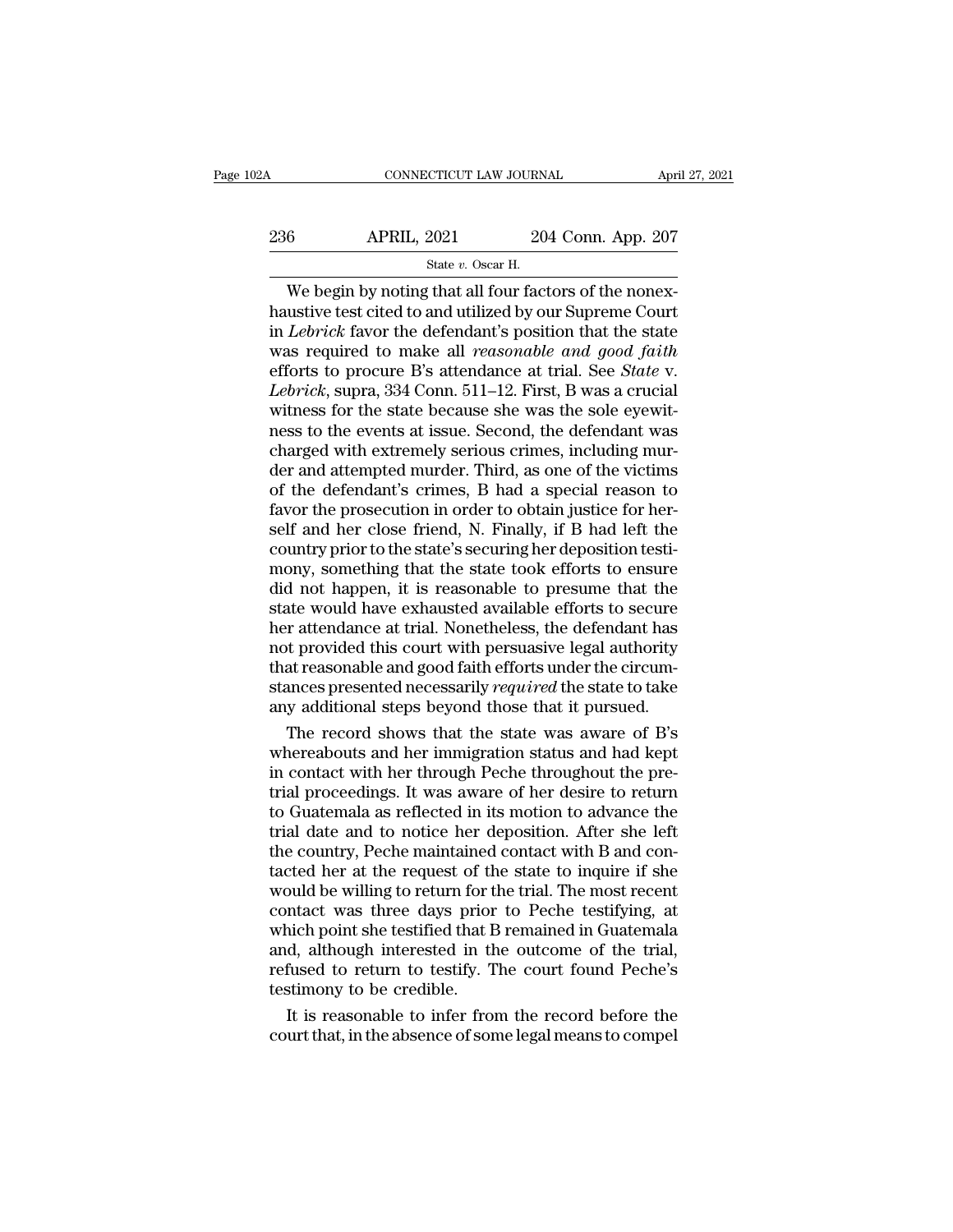$\begin{tabular}{l l l l} \hline 021 & & & & & & \textbf{CoNNECTICUT LAW JOURNAL} \\\hline 204 & \textbf{Conn. App. 207} & & & & \textbf{APRIL, 2021} \\\hline & & & & \textbf{State $v$. Oscar H.} \\\hline \end{tabular}$ 

EXECUTE CONNECTICUT LAW JOURNAL Page 10<br>
204 Conn. App. 207 APRIL, 2021 237<br>
State *v*. Oscar H.<br>
B's attendance, it was highly unlikely that *any* additional efforts on the part of the state would have been<br>
successful in 204 Conn. App. 207 APRIL, 2021 237<br>
State v. Oscar H.<br>
B's attendance, it was highly unlikely that *any* additional efforts on the part of the state would have been<br>
successful in convincing B to return voluntarily. She<br> 204 Conn. App. 207 APRIL, 2021 237<br>
State v. Oscar H.<br>
B's attendance, it was highly unlikely that *any* additional efforts on the part of the state would have been<br>
successful in convincing B to return voluntarily. She<br> 204 Conn. App. 207 APRIL, 2021 237<br>
State v. Oscar H.<br>
B's attendance, it was highly unlikely that *any* additional efforts on the part of the state would have been<br>
successful in convincing B to return voluntarily. She<br> State v. Oscar H.<br>
B's attendance, it was highly unlikely that *any* additional efforts on the part of the state would have been<br>
successful in convincing B to return voluntarily. She<br>
could no longer do the work she had State v. Oscar H.<br>
B's attendance, it was highly unlikely that *any* additional efforts on the part of the state would have been<br>
successful in convincing B to return voluntarily. She<br>
could no longer do the work she had B's attendance, it was highly unlikely that *any* additional efforts on the part of the state would have been successful in convincing B to return voluntarily. She could no longer do the work she had been doing in the Unit tional efforts on the part of the state would have been<br>successful in convincing B to return voluntarily. She<br>could no longer do the work she had been doing in the<br>United States because of her injuries, and she needed<br>to b successful in convincing B to return voluntarily. She<br>could no longer do the work she had been doing in the<br>United States because of her injuries, and she needed<br>to be in Guatemala both to obtain the support of her<br>family could no longer do the work she had been doing in the United States because of her injuries, and she needed to be in Guatemala both to obtain the support of her family and to take care of her children. Furthermore, it is w United States because of her injuries, and she needed<br>to be in Guatemala both to obtain the support of her<br>family and to take care of her children. Furthermore, it<br>is well settled that the state need not exhaust all pos-<br> to be in Guatemala both to obtain the support of her family and to take care of her children. Furthermore, it<br>is well settled that the state need not exhaust all pos-<br>sibilities in order to satisfy its burden of establish family and to take care of her children. Furthermore, it<br>is well settled that the state need not exhaust all pos-<br>sibilities in order to satisfy its burden of establishing<br>the unavailability of a witness, and "[t]he law do is well settled that the state need not exhaust all pos-<br>sibilities in order to satisfy its burden of establishing<br>the unavailability of a witness, and "[t]he law does not<br>require the doing of a futile act. Thus, if no pos sibilities in order to satisfy its burden of establishing<br>the unavailability of a witness, and "[t]he law does not<br>require the doing of a futile act. Thus, if no possibility of<br>procuring the witness exists  $\ldots$  'good fai the unavailability of a witness, and "[t]he law does not<br>require the doing of a futile act. Thus, if no possibility of<br>procuring the witness exists . . . 'good faith' demands<br>nothing of the prosecution." *Ohio* v. *Roberts* require the doing of a futile act. Thus, if no possibility of<br>procuring the witness exists  $\ldots$  'good faith' demands<br>nothing of the prosecution." *Ohio* v. *Roberts*, supra, 448<br>U.S. 74. Accordingly, we are not convinced procuring the witness exists . . . 'good faith' demands<br>nothing of the prosecution." *Ohio* v. *Roberts*, supra, 448<br>U.S. 74. Accordingly, we are not convinced that the state<br>was required to expend any and all resources av nothing of the prosecution." Ohio v. Roberts, supra, 448<br>U.S. 74. Accordingly, we are not convinced that the state<br>was required to expend any and all resources available<br>to it to eliminate the obvious and complex challenge U.S. 74. Accordingly<br>was required to exp<br>to it to eliminate th<br>posed by B's immig<br>and financial incent<br>icut. All indications<br>been fruitless.<br>We conclude tha as required to expend any and all resources available<br>it to eliminate the obvious and complex challenges<br>sed by B's immigration status or to extend logistical<br>d financial incentives to induce her return to Connect-<br>ut. All to it to eliminate the obvious and complex challenges<br>posed by B's immigration status or to extend logistical<br>and financial incentives to induce her return to Connect-<br>icut. All indications were that such efforts would hav

posed by B's immigration status or to extend logistical<br>and financial incentives to induce her return to Connect-<br>icut. All indications were that such efforts would have<br>been fruitless.<br>We conclude that, in light of B's st and financial incentives to induce her return to Connecticut. All indications were that such efforts would have<br>been fruitless.<br>We conclude that, in light of B's status as a foreign<br>citizen located outside the United State icut. All indications were that such efforts would have<br>been fruitless.<br>We conclude that, in light of B's status as a foreign<br>citizen located outside the United States, with no indica-<br>tion in the record or argument by the been fruitless.<br>We conclude that, in light of B's status as a foreign<br>citizen located outside the United States, with no indica-<br>tion in the record or argument by the defendant that<br>the state had available any legal means We conclude that, in light of B's status as a foreign<br>citizen located outside the United States, with no indica-<br>tion in the record or argument by the defendant that<br>the state had available any legal means to coerce her<br>re citizen located outside the United States, with no indication in the record or argument by the defendant that<br>the state had available any legal means to coerce her<br>return or the cooperation of her home country, and,<br>under tion in the record or argum<br>the state had available any<br>return or the cooperation<br>under the totality of the cin<br>state made sufficient effort<br>cerning whether she would<br>lish B's unavailability.<br>To the extent that the def e state had available any legal means to coerce her<br>turn or the cooperation of her home country, and,<br>der the totality of the circumstances presented, the<br>te made sufficient efforts in this case, including dis-<br>rning wheth return or the cooperation of her home country, and,<br>under the totality of the circumstances presented, the<br>state made sufficient efforts in this case, including dis-<br>cerning whether she would return voluntarily, to estab-<br>

under the totality of the circumstances presented, the<br>state made sufficient efforts in this case, including dis-<br>cerning whether she would return voluntarily, to estab-<br>lish B's unavailability.<br>To the extent that the defe state made sufficient efforts in this case, including dis-<br>cerning whether she would return voluntarily, to estab-<br>lish B's unavailability.<br>To the extent that the defendant makes the additional<br>claim that, even if the witn cerning whether she would return voluntarily, to establish B's unavailability.<br>
To the extent that the defendant makes the additional<br>
claim that, even if the witness were properly found to<br>
be unavailable, admission of th lish B's unavailability.<br>To the extent that the defendant makes the additional<br>claim that, even if the witness were properly found to<br>be unavailable, admission of the deposition transcript<br>was nonetheless violative of his To the extent that the defendant makes the additional<br>claim that, even if the witness were properly found to<br>be unavailable, admission of the deposition transcript<br>was nonetheless violative of his confrontation rights<br>beca claim that, even if the witness were properly found to<br>be unavailable, admission of the deposition transcript<br>was nonetheless violative of his confrontation rights<br>because he did not have an adequate opportunity to<br>cross-e be unavailable, admission of the deposition transcript<br>was nonetheless violative of his confrontation rights<br>because he did not have an adequate opportunity to<br>cross-examine B at the time her deposition was taken,<br>we summa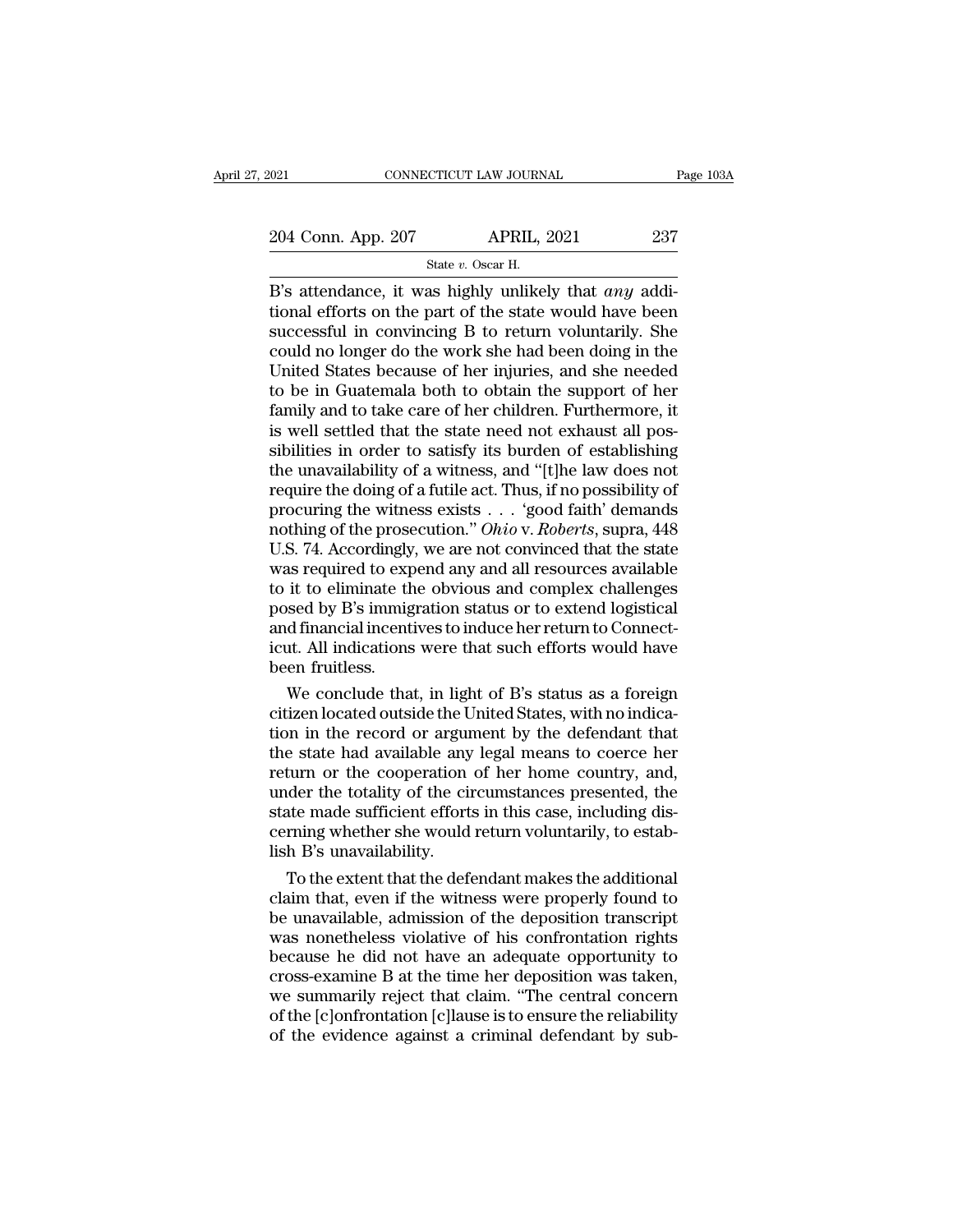| 4A  | CONNECTICUT LAW JOURNAL                                    |                    | April 27, 2021 |
|-----|------------------------------------------------------------|--------------------|----------------|
| 238 | <b>APRIL, 2021</b>                                         | 204 Conn. App. 207 |                |
|     | State v. Oscar H.                                          |                    |                |
|     | jecting it to rigorous testing in the context of an adver- |                    |                |

CONNECTICUT LAW JOURNAL App.<br>
238 APRIL, 2021 204 Conn. App. 207<br>
31 State v. Oscar H.<br>
31 Jecting it to rigorous testing in the context of an adver-<br>
52 State v. Oscar H.<br>
32 Of an adver-238 APRIL, 2021 204 Conn. App. 207<br>
State v. Oscar H.<br>
jecting it to rigorous testing in the context of an adversary proceeding before the trier of fact. . . . The right<br>
of confrontation includes (1) the physical presenc 238 APRIL, 2021 204 Conn. App. 207<br>
State v. Oscar H.<br>
jecting it to rigorous testing in the context of an adversary proceeding before the trier of fact. . . . The right<br>
of confrontation includes (1) the physical presenc 238 APRIL, 2021 204 Conn. App. 207<br>  $\frac{\text{State } v. \text{ Oscar H.}}{\text{jecting it to rigorous testing in the context of an adversary proceeding before the trier of fact.}$ ... The right of confrontation includes (1) the physical presence of the witness, (2) the administration of an oath to impress upon the witness State v. Oscar H.<br>
State v. Oscar H.<br>
jecting it to rigorous testing in the context of an adversary proceeding before the trier of fact.  $\dots$  The right<br>
of confrontation includes (1) the physical presence of<br>
the witness, State v. Oscar H.<br>
State v. Oscar H.<br>
State v. Oscar H.<br>
State v. Oscar H.<br>
State v. Oscar H.<br>
State v. Oscar H.<br>
State v. Oscar H.<br>
State possibility of a penalty for the witness, (2) the administration of an oath to imp jecting it to rigorous testing in the context of an adversary proceeding before the trier of fact. . . . The right<br>of confrontation includes (1) the physical presence of<br>the witness, (2) the administration of an oath to i sary proceeding before the trier of fact. . . . The right<br>of confrontation includes (1) the physical presence of<br>the witness, (2) the administration of an oath to impress<br>upon the witness the seriousness of the matter and of confrontation includes (1) the physical presence of<br>the witness, (2) the administration of an oath to impress<br>upon the witness the seriousness of the matter and to<br>guard against the lie by the possibility of a penalty f the witness, (2) the administration of an oath to impress<br>upon the witness the seriousness of the matter and to<br>guard against the lie by the possibility of a penalty for<br>perjury, (3) cross-examination of the witness to ai upon the witness the seriousness of the matter and to<br>guard against the lie by the possibility of a penalty for<br>perjury, (3) cross-examination of the witness to aid in<br>the discovery of truth, and (4) the opportunity for th guard against the lie by the possibility of a penalt<br>perjury, (3) cross-examination of the witness to a<br>the discovery of truth, and (4) the opportunity fo<br>jury to observe the demeanor of the witness in ma<br>his statement, th  $A_{\text{H}}(u, \theta)$  cross-examination of the witness to all in<br>e discovery of truth, and (4) the opportunity for the<br>ery to observe the demeanor of the witness in making<br>s statement, thus aiding the jury in assessing his cred the uscovery of truth, and (4) the opportunity for the<br>jury to observe the demeanor of the witness in making<br>his statement, thus aiding the jury in assessing his credi-<br>bility." (Citation omitted; internal quotation marks

definity to observe the defined<br>to the writess in making<br>this statement, thus aiding the jury in assessing his credi-<br>bility." (Citation omitted; internal quotation marks omit-<br>ted.) *State* v. *Lebrick*, supra, 334 Conn. First statement, thus adding the jury in assessing his credibility." (Citation omitted; internal quotation marks omitted.) *State* v. *Lebrick*, supra, 334 Conn. 510.<br>As argued by the state, we believe that the circumstan binty. (Chation of the characterization matrix of the deposited.) State v. Lebrick, supra, 334 Conn. 510.<br>As argued by the state, we believe that the circumstances of B's deposition testimony reflect that the defendant ha ied.) *State v. Leorick*, supra, 334 Collit. 310.<br>
As argued by the state, we believe that the circum-<br>
stances of B's deposition testimony reflect that the<br>
defendant had an unfettered opportunity to confront<br>
B that sati As argued by the state, we believe that the circum-<br>stances of B's deposition testimony reflect that the<br>defendant had an unfettered opportunity to confront<br>B that satisfied all the aforementioned elements. B's<br>deposition stances of B's deposition testimony reflect that the<br>defendant had an unfettered opportunity to confront<br>B that satisfied all the aforementioned elements. B's<br>deposition was taken under agreed upon parameters,<br>in court, un defendant had an unfettered opportunity to confront<br>B that satisfied all the aforementioned elements. B's<br>deposition was taken under agreed upon parameters,<br>in court, under oath, subject to the penalty of perjury,<br>and with B that satisfied all the aforementioned elements. B's<br>deposition was taken under agreed upon parameters,<br>in court, under oath, subject to the penalty of perjury,<br>and with the direct supervision of a judge. The deposi-<br>tion deposition was taken under agreed upon parameters,<br>in court, under oath, subject to the penalty of perjury,<br>and with the direct supervision of a judge. The deposi-<br>tion was videotaped and thus reflected B's demeanor<br>while in court, under oath, subject to the penalty of perjury, and with the direct supervision of a judge. The deposition was videotaped and thus reflected B's demeanor while answering questions. The trial court did nothing to r and with the direct supervision of a judge. The deposition was videotaped and thus reflected B's demeanor<br>while answering questions. The trial court did nothing<br>to restrict the defendant's cross-examination of B about<br>her tion was videotaped and thus reflected B's demeanor<br>while answering questions. The trial court did nothing<br>to restrict the defendant's cross-examination of B about<br>her direct examination, and the state never objected to<br>a while answering questions. The trial court did nothing<br>to restrict the defendant's cross-examination of B about<br>her direct examination, and the state never objected to<br>a single question or avenue of inquiry. Although the r to restrict the defendant's cross-examination of B about<br>her direct examination, and the state never objected to<br>a single question or avenue of inquiry. Although the rec-<br>ord reflects that the defendant chose not to use a her direct examination, and the state never objected to<br>a single question or avenue of inquiry. Although the rec-<br>ord reflects that the defendant chose not to use a poten-<br>tial prior inconsistent statement of B during his a single question or avenue of inquiry. Although the rec-<br>ord reflects that the defendant chose not to use a poten-<br>tial prior inconsistent statement of B during his cross-<br>examination, he did so with the understanding tha ord reflects that the defendant chose not to use a potential prior inconsistent statement of B during his cross-<br>examination, he did so with the understanding that he<br>would be permitted to use any impeachment evidence<br>avai tial prior inconsistent statement of B during his cross-<br>examination, he did so with the understanding that he<br>would be permitted to use any impeachment evidence<br>available in the event that the deposition was admitted<br>at t examination, he did s<br>would be permitted to<br>available in the event<br>at trial due to B's una<br>impeachment evidenc<br>declined to present it<br>to do so at trial.<br>Finally, we agree v Finally in the event that the deposition was admitted<br>trial due to B's unavailability. To the extent that any<br>peachment evidence existed, however, the defendant<br>clined to present it when he was given an opportunity<br>do so a available in the event that the deposition was admitted<br>at trial due to B's unavailability. To the extent that any<br>impeachment evidence existed, however, the defendant<br>declined to present it when he was given an opportunit

at that due to B s unavaniability. To the extent that any<br>impeachment evidence existed, however, the defendant<br>declined to present it when he was given an opportunity<br>to do so at trial.<br>Finally, we agree with the state tha Impeachment evidence existed, nowever, the defendant<br>declined to present it when he was given an opportunity<br>to do so at trial.<br>Finally, we agree with the state that any potential<br>that B's examination at trial might have d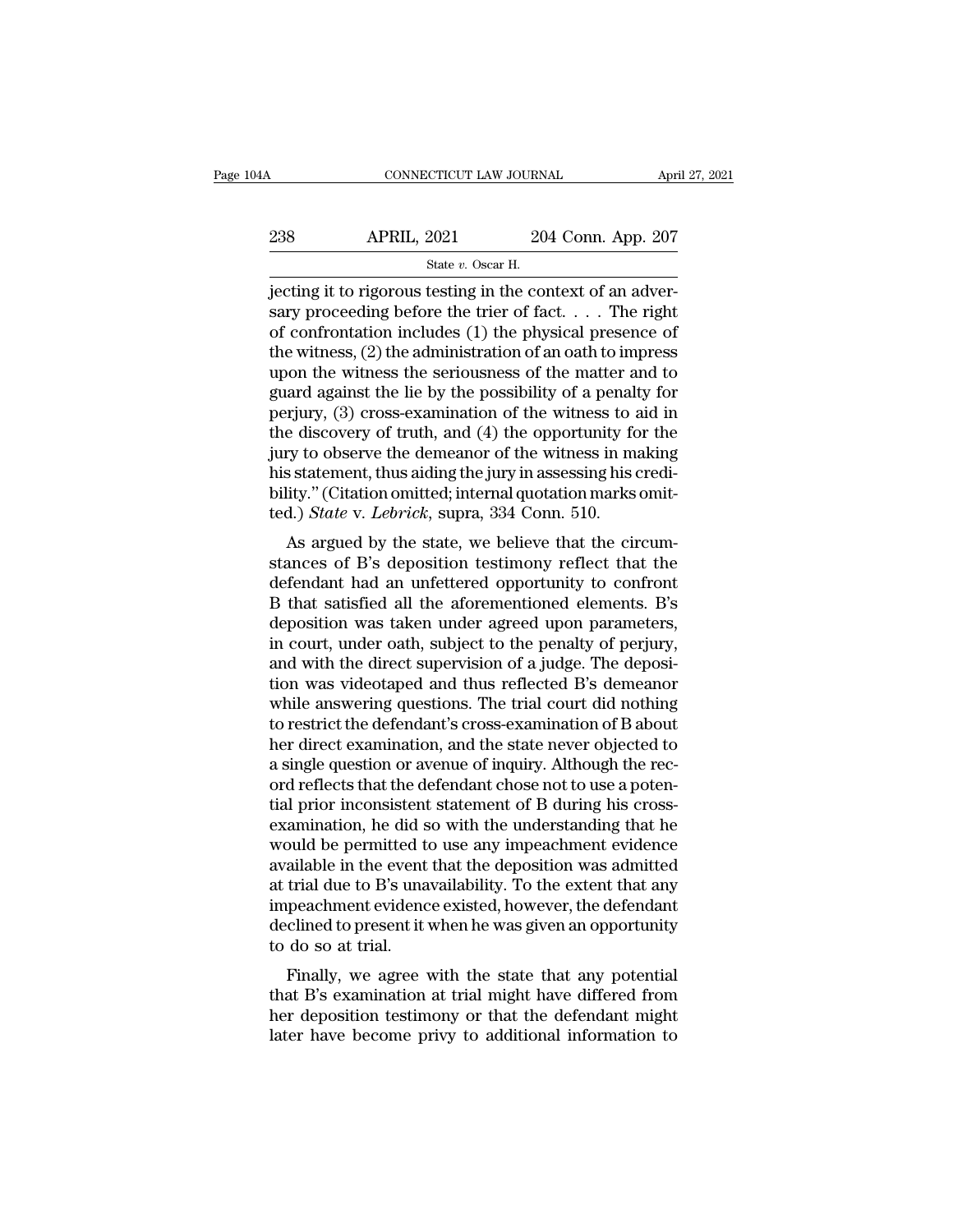2021 CONNECTICUT LAW JOURNAL Page 105A<br>204 Conn. App. 207 APRIL, 2021 239<br>324 State v. Oscar H. CTICUT LAW JOURN.<br>APRIL, :<br>State *v.* Oscar H.<br>SS-examination i

UNITED STRINGTON CONNECTICUT LAW JOURNAL Page 105A<br>
204 Conn. App. 207 APRIL, 2021 239<br>
State v. Oscar H.<br>
Utilize during his cross-examination is speculative and<br>
not a basis to conclude that his rights of confrontation<br> 204 Conn. App. 207 APRIL, 2021 239<br>
State v. Oscar H.<br>
utilize during his cross-examination is speculative and<br>
not a basis to conclude that his rights of confrontation<br>
were violated. See *State* v. *Crump*, 43 Conn. App 204 Conn. App. 207 APRIL, 2021 239<br>
State v. Oscar H.<br>
utilize during his cross-examination is speculative and<br>
not a basis to conclude that his rights of confrontation<br>
were violated. See *State* v. *Crump*, 43 Conn. App. 204 Conn. App. 207 APRIL, 2021 239<br>
State v. Oscar H.<br>
utilize during his cross-examination is speculative and<br>
not a basis to conclude that his rights of confrontation<br>
were violated. See *State* v. *Crump*, 43 Conn. App State v. Oscar H.<br>
utilize during his cross-examination is speculative and<br>
not a basis to conclude that his rights of confrontation<br>
were violated. See *State* v. *Crump*, 43 Conn. App. 252,<br>
264, 683 A.2d 402 ("[There i tilize during his cross-examination is speculative and<br>not a basis to conclude that his rights of confrontation<br>were violated. See *State v. Crump*, 43 Conn. App. 252,<br>264, 683 A.2d 402 ("[There is] no authority, under ei utilize during his cross-examination is speculative and<br>not a basis to conclude that his rights of confrontation<br>were violated. See *State* v. *Crump*, 43 Conn. App. 252,<br>264, 683 A.2d 402 ("[There is] no authority, under not a basis to conclude that his rights of controntation<br>were violated. See *State* v. *Crump*, 43 Conn. App. 252,<br>264, 683 A.2d 402 ("[There is] no authority, under either<br>[the federal or state] constitution, for the prop were violated. See *State* v. *Crump*, 43 Conn. App. 252, 264, 683 A.2d 402 ("[There is] no authority, under either [the federal or state] constitution, for the proposition that any particular type of cross-examination, a 264, 683 A.2d 402 ("[There is] no authority, under either<br>[the federal or state] constitution, for the proposition<br>that any particular type of cross-examination, as to<br>duration or content, is a requirement that must be sat [the federal or state] constitution, for the proposition<br>that any particular type of cross-examination, as to<br>duration or content, is a requirement that must be satis-<br>fied before that prior testimony may be admissible.<br>N that any particular type of cross-examination, as to<br>duration or content, is a requirement that must be satis-<br>fied before that prior testimony may be admissible.<br>Neither the state nor federal guarantees of the right of<br>c duration or content, is a requirement that must be satisfied before that prior testimony may be admissible.<br>Neither the state nor federal guarantees of the right of confrontation require that a witness be present at trial<br> fied before that prior testimony may be admissible.<br>Neither the state nor federal guarantees of the right of<br>confrontation require that a witness be present at trial<br>for an actual cross-examination in order to admit prior<br> Netther the state nor federal guarantees of the right of<br>confrontation require that a witness be present at trial<br>for an actual cross-examination in order to admit prior<br>testimony given under oath. . . . The test is the op controntation require<br>for an actual cross-ex<br>testimony given unde<br>tunity for a full and co<br>than the use made of t<br>ion marks omitted.))<br>A.2d 712 (1996).<br>For the foregoing r stimony given under oath. . . . The test is the oppor-<br>nity for a full and complete cross-examination rather<br>an the use made of that opportunity." (Internal quota-<br>non marks omitted.)), cert. denied, 239 Conn. 941, 684<br>2d tunity for a full and complete cross-examination rather<br>than the use made of that opportunity." (Internal quota-<br>tion marks omitted.)), cert. denied, 239 Conn. 941, 684<br>A.2d 712 (1996).<br>For the foregoing reasons, we reject

than the use made of that opportunity." (Internal quotation marks omitted.)), cert. denied, 239 Conn. 941, 684<br>A.2d 712 (1996).<br>For the foregoing reasons, we reject the defendant's<br>claim that the court improperly admitted tion marks omitted.)), cert. denied, 239 Conn. 941, 684<br>A.2d 712 (1996).<br>For the foregoing reasons, we reject the defendant's<br>claim that the court improperly admitted B's prior depo-<br>sition testimony into evidence in viola A.2d 712 (1996).<br>For the foregoing reason<br>claim that the court improperation test<br>imony into evidence and his constitution and due process. ion testimony into evidence in violation of our rules<br>evidence and his constitutional rights to confronta-<br>on and due process.<br>II<br>The defendant also claims that his dual conviction<br>attempted murder and assault in the first

II

of evidence and his constitutional rights to confronta-<br>tion and due process.<br>II<br>The defendant also claims that his dual conviction<br>of attempted murder and assault in the first degree, each<br>of which was factually predicate II<br>II<br>The defendant also claims that his dual conviction<br>of attempted murder and assault in the first degree, each<br>of which was factually predicated on his having stabbed<br>B, violated the constitutional prohibition against II<br>
B, violated murder and assault in the first degree, each<br>
of which was factually predicated on his having stabbed<br>
B, violated the constitutional prohibition against double<br>
jeopardy because, as a result of the court's II<br>The defendant also claims that his dual conviction<br>of attempted murder and assault in the first degree, each<br>of which was factually predicated on his having stabbed<br>B, violated the constitutional prohibition against dou The defendant also claims that his dual conviction<br>of attempted murder and assault in the first degree, each<br>of which was factually predicated on his having stabbed<br>B, violated the constitutional prohibition against double The detendant also claims that his dual conviction<br>of attempted murder and assault in the first degree, each<br>of which was factually predicated on his having stabbed<br>B, violated the constitutional prohibition against double of attempted murder and assault in the first degree, each<br>of which was factually predicated on his having stabbed<br>B, violated the constitutional prohibition against double<br>jeopardy because, as a result of the court's havin of which was factually predicated on his having stabbed<br>B, violated the constitutional prohibition against double<br>jeopardy because, as a result of the court's having per-<br>mitted his conviction of both charges to stand, he B, violated the constitutional prohibition against double<br>jeopardy because, as a result of the court's having per-<br>mitted his conviction of both charges to stand, he effec-<br>tively has been punished twice on the same evide jeopardy because, as a result of the court's having per-<br>mitted his conviction of both charges to stand, he effec-<br>tively has been punished twice on the same evidence<br>for the same offense. Although the defendant acknowl-<br>e mitted his conviction of both charges to stand, he effectively has been punished twice on the same evidence<br>for the same offense. Although the defendant acknowl-<br>edges that this claim was never raised before the trial<br>cour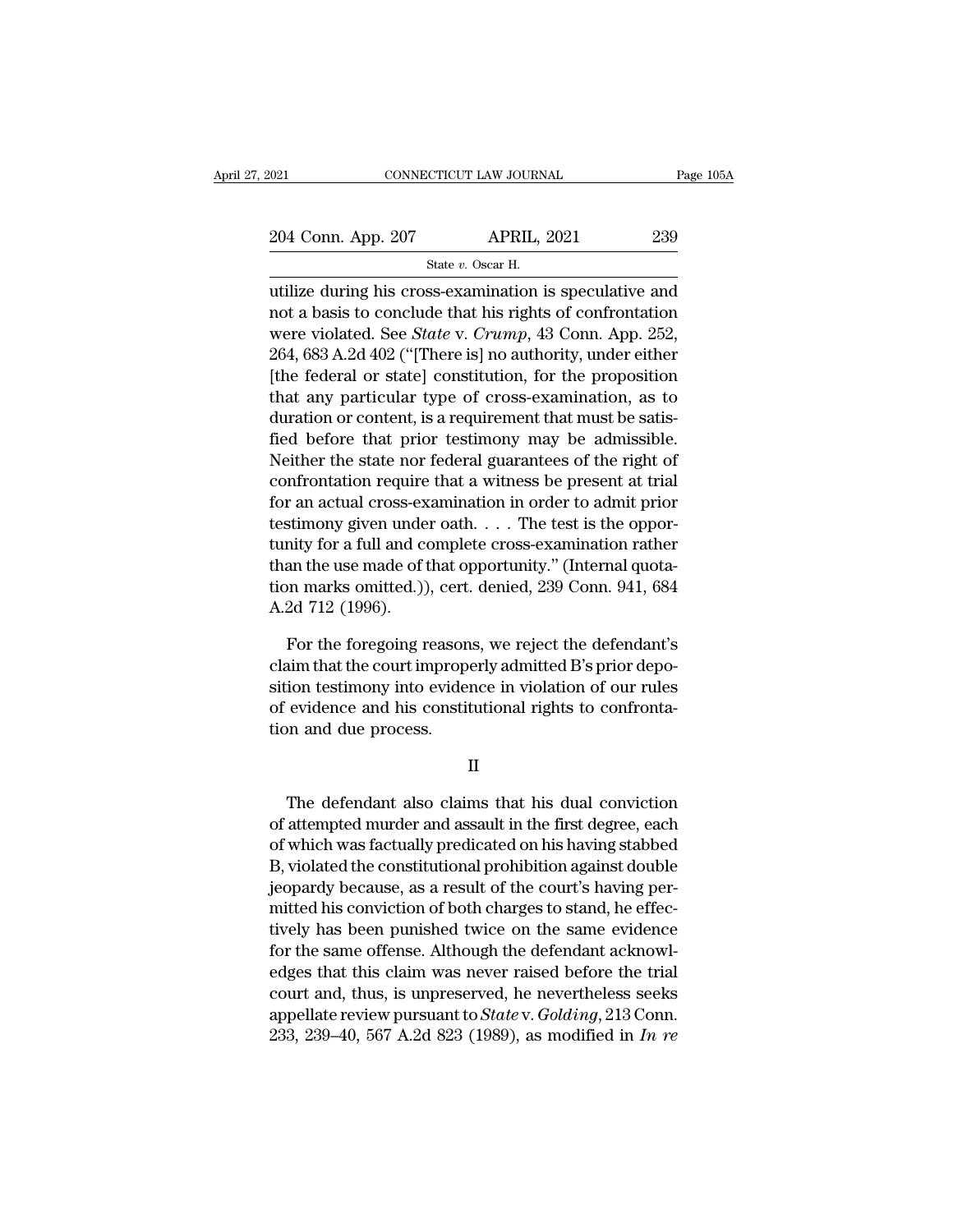# CONNECTICUT LAW JOURNAL April 27, 2021<br>240 APRIL, 2021 204 Conn. App. 207<br>3tate v. Oscar H. 773–781–120<br>
<u>State *v.* Oscar H.<br>
773–781–120 A</u>

*CONNECTICUT LAW JOURNAL April 27, 202*<br> *APRIL, 2021 204 Conn. App. 207*<br> *State v. Oscar H.<br>
<i>Yasiel R., 317 Conn. 773, 781, 120 A.3d 1188 (2015).<sup>23</sup><br>
We conclude that the claim is reviewable under <i>Gold-*<br> *ing bec* 240 APRIL, 2021 204 Conn. App. 207<br>
<sup>State v. Oscar H.<br> *Yasiel R.*, 317 Conn. 773, 781, 120 A.3d 1188 (2015).<sup>23</sup><br>
We conclude that the claim is reviewable under *Gold-*<br> *ing* because it is of constitutional magnitude an</sup> *ing* because it is of constitutional magnitude and the excellent the defendant cannot demonstrate the existence it is of constitutional magnitude and the record is adequate for review. We conclude, however, that the de 240 APRIL, 2021 204 Conn. App. 207<br>
State v. Oscar H.<br>
Yasiel R., 317 Conn. 773, 781, 120 A.3d 1188 (2015).<sup>23</sup><br>
We conclude that the claim is reviewable under *Gold-*<br> *ing* because it is of constitutional magnitude and Fig. 2021<br>
State v. Oscar H.<br>
Yasiel R., 317 Conn. 773, 781, 120 A.3d 1188 (2015).<sup>23</sup><br>
We conclude that the claim is reviewable under *Gold-*<br> *ing* because it is of constitutional magnitude and the<br>
record is adequate f State v. Oscar H.<br> *Yasiel R.*, 317 Conn. 773, 781, 120 A.3d 1188 (2015).<sup>23</sup><br>
We conclude that the claim is reviewable under *Gold-*<br> *ing* because it is of constitutional magnitude and the<br>
record is adequate for review *Yasiel R.*, 317 Conn. 773, 781, 120 A.3d 1188 (2015).<sup>2:</sup><br>We conclude that the claim is reviewable under *Golding* because it is of constitutional magnitude and the record is adequate for review. We conclude, however, th record is adequate for review. We conclude, however,<br>that the defendant cannot demonstrate the existence<br>of a constitutional violation, and, thus, his claim fails<br>under the third prong of the *Golding* analysis.<sup>24</sup><br> $\frac{2$ that the defendant cannot demonstrate the existence<br>of a constitutional violation, and, thus, his claim fails<br>under the third prong of the *Golding* analysis.<sup>24</sup><br> $\frac{2}{3}$  *Golding* provides that "a defendant can prevail

(2013); see also *State* v. *Barber*, 64 Conn. App. 659, 671, 781 A.2d 464 ("[i]f double jeopardy claims arising in the context of a single trial are raised for the first time on appeal, these claims are reviewable" (inte double jeopardy claims arising in the context of a single trial are raised for<br>the first time on appeal, these claims are reviewable" (internal quotation<br>marks omitted)), cert. denied, 258 Conn. 925, 783 A.2d 1030 (2001).<br> the first time on appeal, these claims are reviewable" (internal quotation marks omitted)), cert. denied, 258 Conn. 925, 783 A.2d 1030 (2001). The state also argues in the same footnote that the defendant's failure to rais marks omitted)), cert. denied, 258 Conn. 925, 783 A.2d 1030 (2001). The state also argues in the same footnote that the defendant's failure to raise his double jeopardy concern at trial unfairly prejudiced the state and po The state also argues in the same footnote that the defendant's failure to raise his double jeopardy concern at trial unfairly prejudiced the state and potentially resulted in an inadequate record for review on appeal beca raise his double jeopardy concern at trial unfairly prejudiced the state and<br>potentially resulted in an inadequate record for review on appeal because,<br>if the state had known of the double jeopardy claim at trial, it might potentially resulted in an inadequate record for review on appeal because, if the state had known of the double jeopardy claim at trial, it might have marshaled the evidence differently or made additional arguments to the if the state had known of the double jeop<br>marshaled the evidence differently or mainly and the evidence differently or mainly could have argued that "the defendant in<br>to inflict serious physical injury and then<br>ther neck a arshaled the evidence differently or made additional arguments to the ry. Specifically, the state notes that, given the multiple injuries to B, it uld have argued that "the defendant initially attacked B with an intent inf jury. Specifically, the state notes that, given the multiple injuries to B, it could have argued that "the defendant initially attacked B with an intent to inflict serious physical injury and then, prior to thrusting an ob

of a constitutional violation, and, thus, his claim fails<br>under the third prong of the *Golding* analysis.<sup>24</sup><br> $\frac{1}{2}$  *Golding* provides that "a defendant can prevail on a claim of constitu-<br>tional error not preserved of a constitutional violation, and, thus, his claim fails<br>
under the third prong of the *Golding* analysis.<sup>24</sup><br>
<sup>23</sup> *Golding* provides that "a defendant can prevail on a claim of constitu-<br>
tional error not preserved at under the third prong of the *Golding* analysis.<sup>24</sup><br>
<sup>23</sup> *Golding* provides that "a defendant can prevail on a claim of constitutional error not preserved at trial only if *all* of the following conditions are met: (1) <sup>23</sup> *Golding* provides that "a defendant can prevail on a claim of constitutional error not preserved at trial only if *all* of the following conditions are met: (1) the record is adequate to review the alleged claim of <sup>23</sup> *Golding* provides that "a defendant can prevail on a claim of constitutional error not preserved at trial only if *all* of the following conditions are met: (1) the record is adequate to review the alleged claim of tional error not preserved at trial only if *all* of the following conditions are<br>met: (1) the record is adequate to review the alleged claim of error; (2) the<br>claim is of constitutional magnitude alleging the violation o met: (1) the record is adequate to review the alleged claim of error; (2) the claim is of constitutional magnitude alleging the violation of a fundamental right; (3) the alleged constitutional violation . . . exists and . right; (3) the alleged constitutional violation  $\ldots$  exists and  $\ldots$  deprived<br>the defendant of a fair trial; and (4) if subject to harmless error analysis,<br>the state has failed to demonstrate harmlessness of the alleged the state has failed to demonstrate harmlessness of the alleged constitutional<br>violation beyond a reasonable doubt." (Emphasis in original; footnote omit-<br>ted.) *State* v. *Golding*, supra, 213 Conn. 239–40; see also *In* 

violation beyond a reasonable doubt." (Emphasis in original; footnote omit-<br>ted.) *State* v. *Golding*, supra, 213 Conn. 239–40; see also *In re Yasiel R.*,<br>supra, 317 Conn. 781 (eliminating *Golding's* use of "clearly" i ted.) *State v. Golding*, supra, 213 Conn. 239–40; see also *In re Yasiel R.*, supra, 317 Conn. 781 (eliminating *Golding*'s use of "clearly" in describing requirements under third prong of test).<br><sup>24</sup> Although, in its ap supra, 317 Conn. 781 (eliminating *Golding's* use of "clearly" in describing<br>requirements under third prong of test).<br><sup>24</sup> Although, in its appellate brief, the state primarily responds to the merits<br>of the defendant's dou requirements under third prong of test).<br><sup>24</sup> Although, in its appellate brief, the state primarily responds to the merits<br>of the defendant's double jeopardy claim, in a lengthy footnote at the end<br>of its double jeopardy <sup>24</sup> Although, in its appellate brief, the state primarily responds to the merits of the defendant's double jeopardy claim, in a lengthy footnote at the end of its double jeopardy analysis, the state also argues that we s of the defendant's double jeopardy claim, in a lengthy footnote at the end<br>of its double jeopardy analysis, the state also argues that we should treat<br>the defendant's failure to raise his double jeopardy claim at trial as of its double jeopardy analysis, the state also argues that we should treat<br>the defendant's failure to raise his double jeopardy claim at trial as an implied<br>waiver of any double jeopardy protection. In support of that arg the defendant's failure to raise his double jeopardy claim at trial as an implied waiver of any double jeopardy protection. In support of that argument, the state notes that appellate courts in this state have relied on wa waiver of any double jeopardy protection. In support of that argument, the state notes that appellate courts in this state have relied on waiver to resolve unpreserved double jeopardy claims arising in the context of a su state notes that appellate courts in this state have relied on waiver to resolve<br>unpreserved double jeopardy claims arising in the context of a successive<br>prosecution; see, e.g., *State v. Ledbetter*, 240 Conn. 317, 325–26 unpreserved double jeopardy claims arising in the context of a successive<br>prosecution; see, e.g., *State* v. *Ledbetter*, 240 Conn. 317, 325–26, 692 A.2d<br>713 (1997); *State* v. *Belcher*, 51 Conn. App. 117, 122–23, 721 A.2 prosecution; see, e.g., *State* v. *Ledbetter*, 240 Conn. 317, 325–26, 692 A.2d 713 (1997); *State* v. *Belcher*, 51 Conn. App. 117, 122–23, 721 A.2d 899 (1998); but nonetheless have afforded *Golding* review to unpreserve 713 (1997); *State* v. *Belcher*, 51 Conn. App. 117, 122–23, 721 A.2d 899 (1998); but nonetheless have afforded *Golding* review to unpreserved double jeopardy claims arising in the course of a single trial without providi but nonetheless have afforded *Golding* review to unpreserved double jeopardy claims arising in the course of a single trial without providing any analysis to explain this apparently disparate treatment of similar claims. ardy claims arising in the course of a single trial without providing any<br>analysis to explain this apparently disparate treatment of similar claims.<br>See, e.g., *State* v. *Chicano*, 216 Conn. 699, 704, 584 A.2d 425 (1990), See, e.g., *State* v. *Chicano*, 216 Conn. 699, 704, 584 A.2d 425 (1990), overruled<br>in part on other grounds by *State* v. *Polanco*, 308 Conn. 242, 61 A.3d 1084<br>(2013); see also *State* v. *Barber*, 64 Conn. App. 659, 671 e, e.g., *State* v. *Chicano*, 216 Conn. 699, 704, 584 A.2d 425 (1990), overruled part on other grounds by *State* v. *Polanco*, 308 Conn. 242, 61 A.3d 1084 013); see also *State* v. *Barber*, 64 Conn. App. 659, 671, 781 A in part on other grounds by *State* v. Polanco, 308 Conn. 242, 61 A.3d 1084 (2013); see also *State* v. *Barber*, 64 Conn. App. 659, 671, 781 A.2d 464 ("[i]f double jeopardy claims arising in the context of a single trial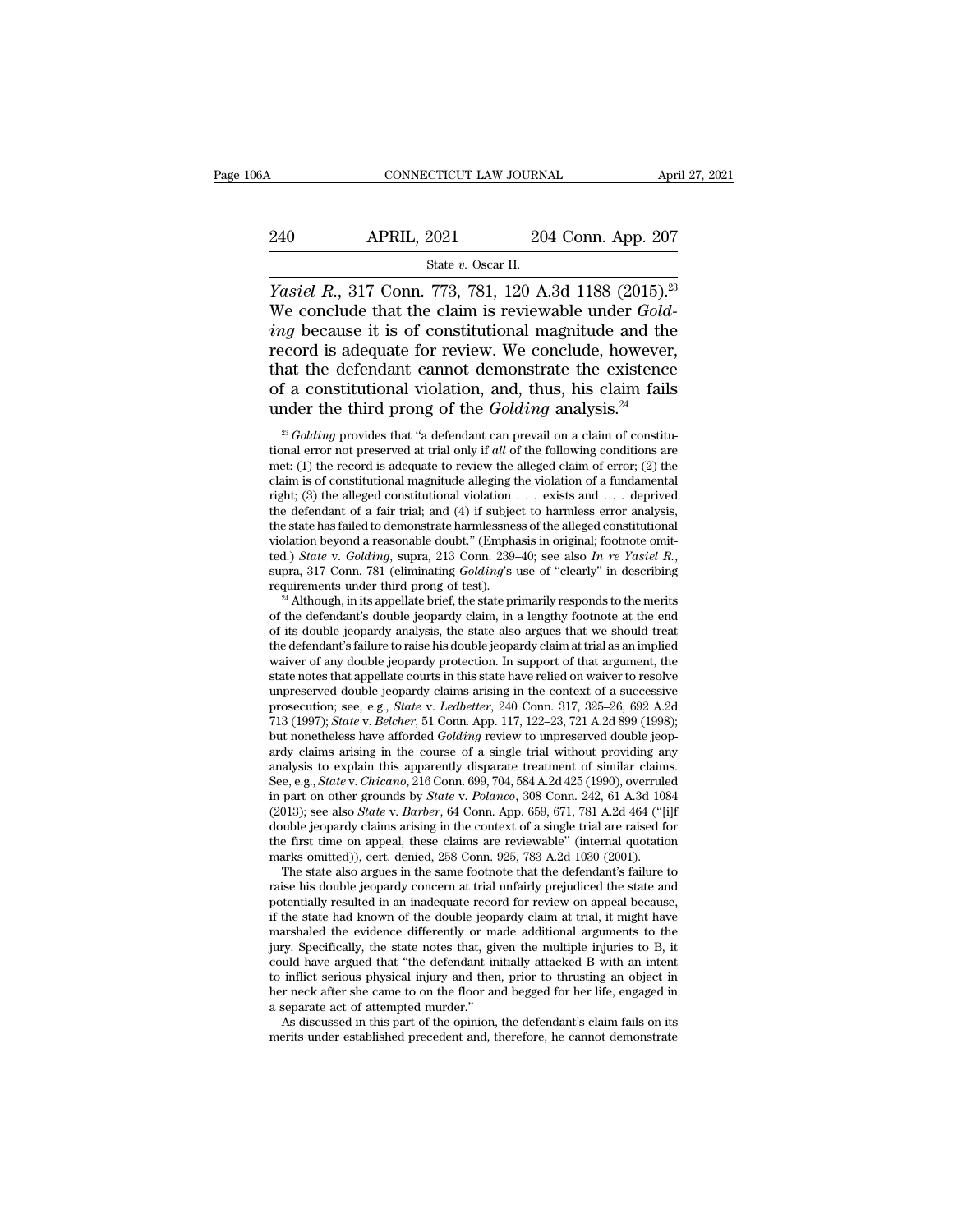STICUT LAW JOURN.<br>APRIL, :<br>State *v.* Oscar H.<br>rdy clause of the CONNECTICUT LAW JOURNAL Page  $107/$ <br>  $\begin{array}{r}\n 4 \text{ Conn. App. 207}\n \end{array}\n \begin{array}{r}\n \text{APRIL, 2021}\n \end{array}\n \begin{array}{r}\n 241 \\
 \text{State } v. \text{ Oscar H.}\n \end{array}\n \begin{array}{r}\n \text{The double jeopardy clause of the fifth amendment}\n \end{array}\n \begin{array}{r}\n \text{the United States constitution provides: [N] or shall}\n \end{array}\n \end{array}$ 204 Conn. App. 207 APRIL, 2021 241<br>
State v. Oscar H.<br>
"The double jeopardy clause of the fifth amendment<br>
to the United States constitution provides: [N]or shall<br>
any person be subject for the same offense to be twice<br>
p 204 Conn. App. 207 APRIL, 2021 241<br>
State v. Oscar H.<br>
"The double jeopardy clause of the fifth amendment<br>
to the United States constitution provides: [N]or shall<br>
any person be subject for the same offense to be twice<br>
p 204 Conn. App. 207 APRIL, 2021 241<br>
State v. Oscar H.<br>
"The double jeopardy clause of the fifth amendment<br>
to the United States constitution provides: [N]or shall<br>
any person be subject for the same offense to be twice<br>
p State v. Oscar H.<br>
State v. Oscar H.<br>
"The double jeopardy clause of the fifth amendment<br>
to the United States constitution provides: [N]or shall<br>
any person be subject for the same offense to be twice<br>
put in jeopardy of State v. Oscar H.<br>
"The double jeopardy clause of the fifth amendment<br>
to the United States constitution provides: [N]or shall<br>
any person be subject for the same offense to be twice<br>
put in jeopardy of life or limb . . . "The double jeopardy clause of the fifth amendment<br>to the United States constitution provides: [N]or shall<br>any person be subject for the same offense to be twice<br>put in jeopardy of life or limb . . . . This constitutional to the United States constitution provides: [N]or shall<br>any person be subject for the same offense to be twice<br>put in jeopardy of life or limb . . . . This constitutional<br>provision is applicable to the states through the any person be subject for the same offense to be twice<br>put in jeopardy of life or limb . . . . This constitutional<br>provision is applicable to the states through the due<br>process clause of the fourteenth amendment. . . . Th put in jeopardy of life or limb  $\dots$ . This constitutional provision is applicable to the states through the due process clause of the fourteenth amendment.  $\dots$  The Connecticut constitution provides coextensive protection provision is applicable to the states through the due<br>process clause of the fourteenth amendment. . . . The<br>Connecticut constitution provides coextensive protec-<br>tion, with the federal constitution, against double jeop-<br>a process clause of the fourteenth amendment. . . . The<br>Connecticut constitution provides coextensive protec-<br>tion, with the federal constitution, against double jeop-<br>ardy. . . . .<sup>25</sup> This constitutional guarantee serves Connecticut constitution provides coextensive protection, with the federal constitution, against double jeop-<br>ardy.  $\dots$ <sup>25</sup> This constitutional guarantee serves three<br>separate functions: (1) It protects against a second tion, with the federal constitution, against double jeopardy.  $\ldots$ <sup>25</sup> This constitutional guarantee serves three separate functions: (1) It protects against a second prosecution for the same offense after acquittal. [2] ardy. . . . <sup>25</sup> This constitutional guarantee serves three<br>separate functions: (1) It protects against a second pros-<br>ecution for the same offense after acquittal. [2] It pro-<br>tects against a second prosecution for the s separate functions: (1) It protects against a second prosecution for the same offense after acquittal. [2] It protects against a second prosecution for the same offense after conviction. [3] And it protects against multipl tects against a second prosecution for the same offense<br>after conviction. [3] And it protects against multiple<br>punishments for the same offense [in a single trial]."<br>(Citations omitted; footnote added; footnote omitted;<br>in after conviction. [3] And it prote<br>punishments for the same offense<br>(Citations omitted; footnote adde<br>internal quotation marks omitted.<br>260 Conn. 339, 360–61, 796 A.2d<br>present appeal, the defendant's c<br>last of these three mishments for the same offense [in a single trial]."<br>
itations omitted; footnote added; footnote omitted;<br>
ternal quotation marks omitted.) *State v. Ferguson*,<br>
0 Conn. 339, 360–61, 796 A.2d 1118 (2002). In the<br>
esent ap (Citations omitted; footnote added; footnote omitted;<br>internal quotation marks omitted.) *State* v. *Ferguson*,<br>260 Conn. 339, 360–61, 796 A.2d 1118 (2002). In the<br>present appeal, the defendant's claim implicates the<br>last

internal quotation marks omitted.) *State v. Ferguson*, 260 Conn. 339, 360–61, 796 A.2d 1118 (2002). In the present appeal, the defendant's claim implicates the last of these three functions.<br>
"The double jeopardy analysi 260 Conn. 339, 360–61, 796 A.2d 1118 (2002). In the<br>present appeal, the defendant's claim implicates the<br>last of these three functions.<br>"The double jeopardy analysis in the context of a<br>single trial is a two part process. present appeal, the defendant's claim implicates the<br>last of these three functions.<br>"The double jeopardy analysis in the context of a<br>single trial is a two part process. First, the charges must<br>arise out of the same act or last of these three functions.<br>
"The double jeopardy analysis in the context of a<br>
single trial is a two part process. First, the charges must<br>
arise out of the same act or transaction. Second, it must<br>
be determined wheth "The double jeopardy analysis in the context of a<br>single trial is a two part process. First, the charges must<br>arise out of the same act or transaction. Second, it must<br>be determined whether the charged crimes are the same single trial is a two part process. First, the charges must<br>arise out of the same act or transaction. Second, it must<br>be determined whether the charged crimes are the same<br>offense. Multiple punishments are forbidden *only* arise out of the same act or transaction. Second, it must<br>be determined whether the charged crimes are the same<br>offense. Multiple punishments are forbidden *only if*<br>both conditions are met. . . . With respect to cumula-<br> be determined whether the charged crimes are the same offense. Multiple punishments are forbidden *only if* both conditions are met. . . . With respect to cumulative sentences imposed in a single trial, the [d]ouble [j]eo offense. Multiple punishments are forbidden *only if*<br>both conditions are met.... With respect to cumula-<br>tive sentences imposed in a single trial, the [d]ouble<br>[j]eopardy [c]lause does no more than prevent the sen-<br>tenci [j]eopardy [c]lause does no more than prevent the sentencing court from prescribing greater punishment than the legislature intended. . . . [T]he role of the constitutional guarantee [against double jeopardy] is limited t factor in the record on the record on which general punishment than<br>the legislature intended. . . . [T]he role of the constitu-<br>tional guarantee [against double jeopardy] is limited to<br>the existence of a constitutional vi the legislature intended. . . . [T]he role of the constitu-<br>tional guarantee [against double jeopardy] is limited to<br>the existence of a constitutional violation as alleged on the basis of the<br>facts in the record on which

**tional guarantee [against double jeopardy] is limited to**<br>the existence of a constitutional violation as alleged on the basis of the<br>facts in the record on which he relies. Consequently, we elect not to resolve<br>these alt For existence of a constitutional violation as alleged on the basis of the facts in the record on which he relies. Consequently, we elect not to resolve these alternative arguments advanced by the state.<br><sup>25</sup> The Connectic the existence of a constitutional violation as alleged on the basis of the facts in the record on which he relies. Consequently, we elect not to resolve these alternative arguments advanced by the state. <sup>25</sup> The Connectic facts in the record on which he relies. Consequently, we elect not to resolve<br>these alternative arguments advanced by the state.<br><sup>25</sup> The Connecticut constitution does not contain an express prohibition<br>against double jeop these alternative arguments advanced by the state.<br><sup>25</sup> The Connecticut constitution does not contain an express prohibition against double jeopardy, but the due process guarantees of article first, § 8, of the constituti against double jeopardy, but the due process guarantees of article first,  $\S$  8, of the constitution of Connecticut have been interpreted to include a protection against double jeopardy. See *State* v. *Michael J.*, 274 C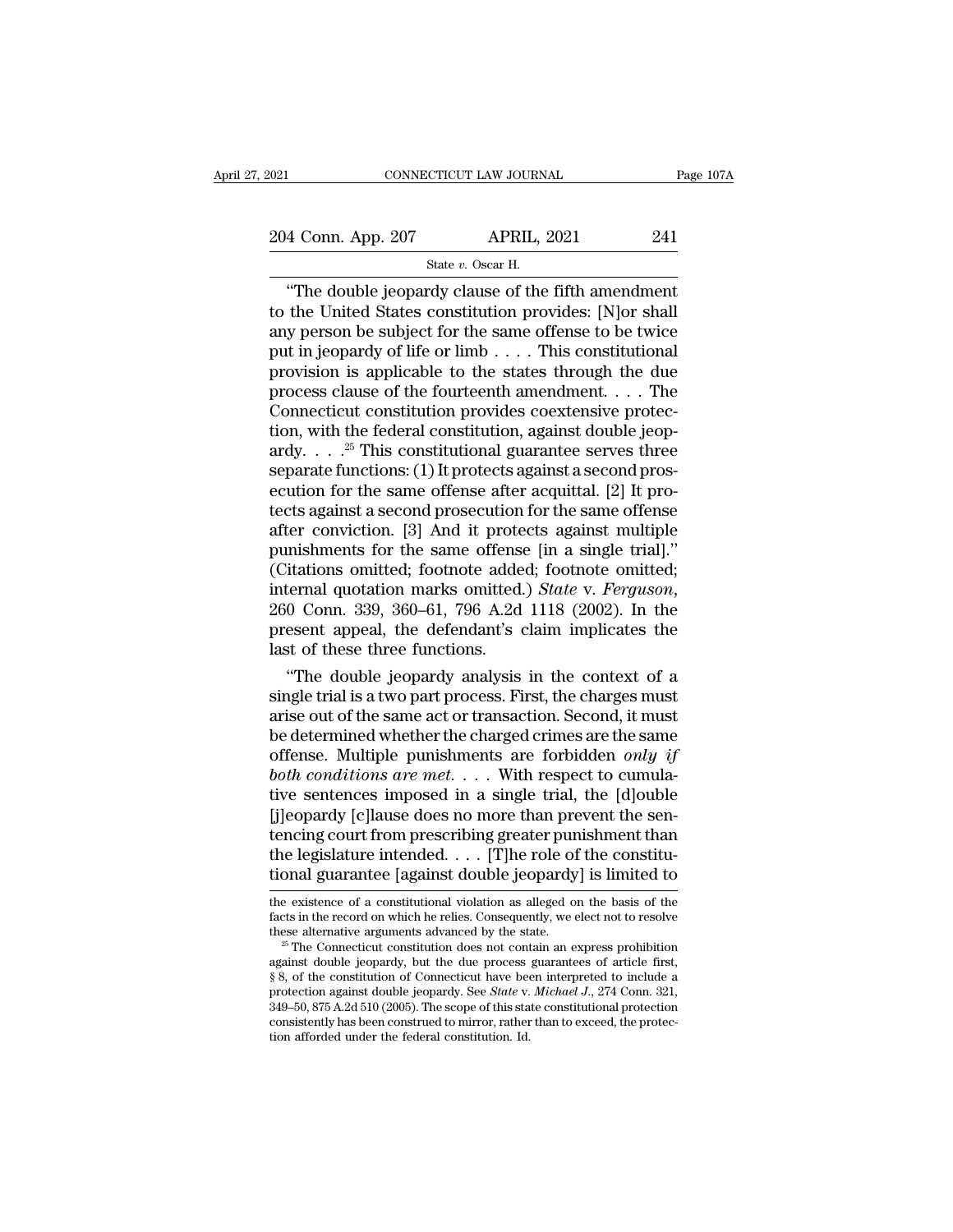| 08A | CONNECTICUT LAW JOURNAL                                 |                    | April 27, 2021 |
|-----|---------------------------------------------------------|--------------------|----------------|
| 242 | <b>APRIL, 2021</b>                                      | 204 Conn. App. 207 |                |
|     | State v. Oscar H.                                       |                    |                |
|     | assuring that the court does not exceed its legislative |                    |                |

CONNECTICUT LAW JOURNAL April 27, 2021<br>
242 APRIL, 2021 204 Conn. App. 207<br>
31 State v. Oscar H.<br>
32 Assuring that the court does not exceed its legislative<br>
32 authorization by imposing multiple punishments for the<br>
52 au 242 APRIL, 2021 204 Conn. App. 207<br>
State v. Oscar H.<br>
assuring that the court does not exceed its legislative<br>
authorization by imposing multiple punishments for the<br>
same offense. . . . On appeal, the defendant bears th  $\begin{array}{lll}\n & \text{APRIL, 2021} & \text{204 Conn. App. 207} \\
 \hline\n & \text{State } v. \text{ Oscar H.} \\
 \hline\n & \text{assuring that the court does not exceed its legislative} \\
 \text{authorization by imposing multiple punishments for the same. . . . On appeal, the defendant bears the burden of proving that thel to the same of the same of the same of the input.} \n\end{array}$  $\begin{array}{ll}\n & \text{APRIL, 2021} & \text{204 Conn. App. 207} \\
 \hline\n & \text{State } v. \text{ Oscar H.} \\
 \hline\n & \text{assuming that the court does not exceed its legislative} \text{authorization by imposing multiple punishments for the same offers. . . . On appeal, the defendant bears the burden of proving that thel, the gene of fense in law and fact." (Citations omitted; emphasis added: internal quotation marks omitted.)\n\nId. 361\n$ State v. Oscar H.<br>
State v. Oscar H.<br>
assuring that the court does not exceed its legislative<br>
authorization by imposing multiple punishments for the<br>
same offense.... On appeal, the defendant bears the<br>
burden of proving State v. Oscar H.<br>
assuring that the court does not exceed its legislative<br>
authorization by imposing multiple punishments for the<br>
same offense.... On appeal, the defendant bears the<br>
burden of proving that the prosecuti suring that the court does not exceed its legislative<br>thorization by imposing multiple punishments for the<br>me offense.... On appeal, the defendant bears the<br>rden of proving that the prosecutions are for the same<br>fense in authorization by imposing multiple punishments for the<br>same offense. . . . On appeal, the defendant bears the<br>burden of proving that the prosecutions are for the same<br>offense in law and fact." (Citations omitted; emphasis<br>

same offense. . . . On appeal, the defendant bears the<br>burden of proving that the prosecutions are for the same<br>offense in law and fact." (Citations omitted; emphasis<br>added; internal quotation marks omitted.) Id., 361.<br>Wi burden of proving that the prosecutions are for the same<br>offense in law and fact." (Citations omitted; emphasis<br>added; internal quotation marks omitted.) Id., 361.<br>With respect to the first part of this two part process,<br>" offense in law and fact." (Citations omitted; emphasis added; internal quotation marks omitted.) Id., 361.<br>With respect to the first part of this two part process,<br>"it is not uncommon that we look to the evidence at trial<br> added; internal quotation marks omitted.) Id., 361.<br>
With respect to the first part of this two part process,<br>
"it is not uncommon that we look to the evidence at trial<br>
and to the state's theory of the case . . . in addit With respect to the first part of this two part process,<br>"it is not uncommon that we look to the evidence at trial<br>and to the state's theory of the case  $\ldots$  in addition<br>to the information against the defendant, as ampli "it is not uncommon that we look to the evidence at trial<br>and to the state's theory of the case  $\dots$  in addition<br>to the information against the defendant, as amplified<br>by the bill of particulars.  $\dots$  If it is determined and to the state's theory of the case . . . in addition<br>to the information against the defendant, as amplified<br>by the bill of particulars. . . . If it is determined that<br>the charges arise out of the same act or transactio to the information against the defendant, as amplified<br>by the bill of particulars. . . . If it is determined that<br>the charges arise out of the same act or transaction,<br>then the court proceeds to [part two of the analysis] by the bill of particulars. . . . If it is determined that<br>the charges arise out of the same act or transaction,<br>then the court proceeds to [part two of the analysis],<br>where it must be determined whether the charged crime the charges arise out of the same act or transaction,<br>then the court proceeds to [part two of the analysis],<br>where it must be determined whether the charged crimes<br>are the same offense.... At this second step, we [t]ra-<br>d then the court proceeds to [part two of the analysis],<br>where it must be determined whether the charged crimes<br>are the same offense.... At this second step, we [t]ra-<br>ditionally ... have applied the *Blockburger* test<sup>26</sup> where it must be determined whether the charged crimes<br>are the same offense. . . . At this second step, we [t]ra-<br>ditionally . . . have applied the *Blockburger* test<sup>26</sup> to<br>determine whether two statutes criminalize the are the same offense. . . . At this second step, we [t]ra-<br>ditionally . . . have applied the *Blockburger* test<sup>26</sup> to<br>determine whether two statutes criminalize the same<br>offense, thus placing a defendant prosecuted under ditionally . . . have applied the *Blockburger* test<sup>26</sup> to<br>determine whether two statutes criminalize the same<br>offense, thus placing a defendant prosecuted under<br>both statutes in double jeopardy: [W]here the same act<br>or determine whether two statutes criminalize the same<br>offense, thus placing a defendant prosecuted under<br>both statutes in double jeopardy: [W]here the same act<br>or transaction constitutes a violation of two distinct<br>statutor offense, thus placing a defendant prosecuted under<br>both statutes in double jeopardy: [W]here the same act<br>or transaction constitutes a violation of two distinct<br>statutory provisions, the test to be applied to determine<br>wh atutory provisions, the test to be applied to determine<br>hether there are two offenses or only one, is whether<br>ach provision requires proof of a fact [that] the other<br>pes not.<sup>27</sup> . . . In applying the *Blockburger* test, w whether there are two offenses or only one, is whether<br>each provision requires proof of a fact [that] the other<br>does not.<sup>27</sup> . . . In applying the *Blockburger* test, we<br> $\frac{1}{26}$  See *Blockburger* v. *United States*, 2

clarified that the *Blockburger* test, we <sup>26</sup> See *Blockburger* v. *United States*, 284 U.S. 299, 304, 52 S. Ct. 180, 76 L. Ed. 306 (1932).<br><sup>27</sup> Both our Supreme Court and the United States Supreme Court have clarified t <sup>26</sup> See *Blockburger* v. United States, 284 U.S. 299, 304, 52 S. Ct. 180, 76 L.<br>Ed. 306 (1932).<br><sup>27</sup> Both our Supreme Court and the United States Supreme Court have<br>clarified that the *Blockburger* test, which also is re <sup>26</sup> See *Blockburger* v. United States, 284 U.S. 299, 304, 52 S. Ct. 180, 76 L.<br>
Ed. 306 (1932).<br>
<sup>27</sup> Both our Supreme Court and the United States Supreme Court have<br>
clarified that the *Blockburger* test, which also is Ed. 306 (1932).<br><sup>27</sup> Both our Supreme Court and the United States Supreme Court have<br>clarified that the *Blockburger* test, which also is referred to as the "*same-<br>elements*" test, "inquires whether each offense contains <sup>27</sup> Both our Supreme Court and the United States Supreme Court have clarified that the *Blockburger* test, which also is referred to as the "*same-elements*" test, "inquires whether each offense contains *an element* not clarified that the *Blockburger* test, which also is referred to as the "same-<br>elements" test, "inquires whether each offense contains an element not<br>contained in the other; if not, they are the 'same offence' and double j elements" test, "inquires whether each offense contains an element not contained in the other; if not, they are the 'same offence' and double jeopardy bars additional punishment and successive prosecution." (Emphasis added contained in the other; if not, they are the 'same offence' and double jeopardy<br>bars additional punishment and successive prosecution." (Emphasis added.)<br>*United States v. Dixon*, 509 U.S. 688, 696, 113 S. Ct. 2849, 125 L. bars additional punishment and successive prosecution." (Emphasis added.) *United States v. Dixon*, 509 U.S. 688, 696, 113 S. Ct. 2849, 125 L. Ed. 2d 556 (1993). In *State v. Bernacki*, 307 Conn. 1, 21–22, 52 A.3d 605 (20 United States v. Dixon, 509 U.S. 688, 696, 113 S. Ct. 2849, 125 L. Ed. 2d 556 (1993). In *State v. Bernacki*, 307 Conn. 1, 21–22, 52 A.3d 605 (2012), cert. denied, 569 U.S. 918, 133 S. Ct. 1804, 185 L. Ed. 2d 811 (2013), (1993). In *State v. Bernacki*, 307 Conn. 1, 21–22, 52 A.3d 605 (2012), cert. denied, 569 U.S. 918, 133 S. Ct. 1804, 185 L. Ed. 2d 811 (2013), our Supreme Court emphasized that it is irrelevant for purposes of a *Blockbur* denied, 569 U.S. 918, 133 S. Ct. 1804, 185 L. Ed. 2d 811 (2013), our Supreme<br>Court emphasized that it is irrelevant for purposes of a *Blockburger* analysis<br>"that the state may have relied on the same evidence to prove th Court emphasized that it is irrelevant for purposes of a *Blockburger* analysis "that the state may have relied on the same evidence to prove that the elements of both statutes were satisfied"; id., 21; and that proper ap "that the state may have relied on the same evidence to prove that the elements of both statutes were satisfied"; id., 21; and that proper application of the *Blockburger* test looks at whether "each statute contains a di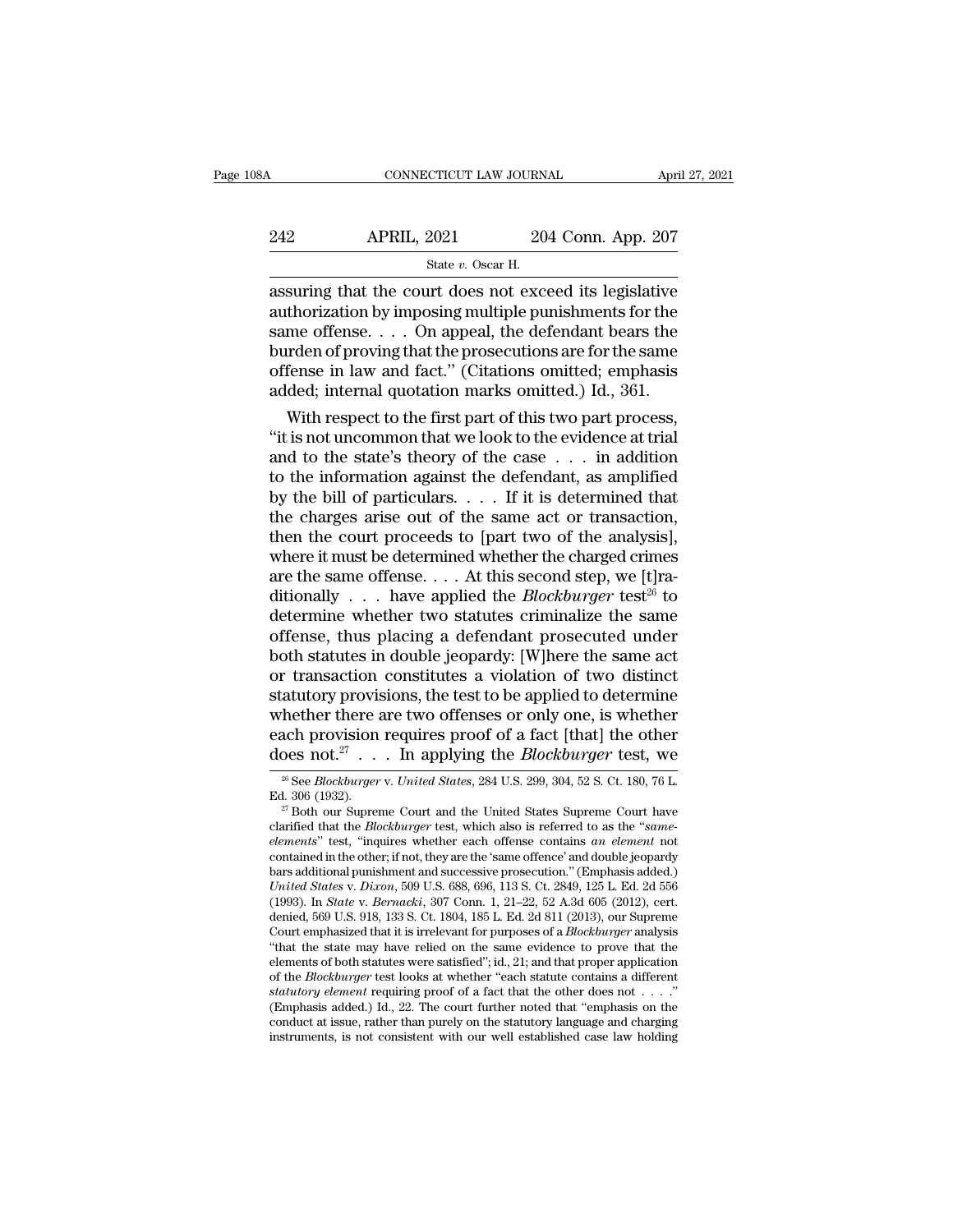2021 CONNECTICUT LAW JOURNAL Page 109A<br>204 Conn. App. 207 APRIL, 2021 243<br>31 State v. Oscar H. STICUT LAW JOURN.<br>APRIL, :<br>State *v.* Oscar H.<br>Premation and bill

 $\begin{tabular}{ll} \multicolumn{1}{l}{{\color{red}0021}} & \multicolumn{1}{l}{\color{red}000}\text{NPECTICUT LAW JOURNAL} & \multicolumn{1}{l}{Page\ 109A} \\ \multicolumn{1}{l}{\color{red}204}\text{ Conn. App. 207} & \multicolumn{1}{l}{\color{red}APRIL, 2021} & \multicolumn{1}{l}{\color{red}243} \\ & \multicolumn{1}{l}{\color{red}544} & \multicolumn{1}{l}{\color{red}544} & \multicolumn{1}{l}{\color{red}544} & \multicolumn{1}{l}{\$ 204 Conn. App. 207 APRIL, 2021 243<br>
State v. Oscar H.<br>
look only to the information and bill of particulars<br>
as opposed to the evidence presented at trial—to deter-<br>
mine what constitutes a lesser included offense of the<br> 204 Conn. App. 207 APRIL, 2021 243<br>
State v. Oscar H.<br>
look only to the information and bill of particulars—<br>
as opposed to the evidence presented at trial—to deter-<br>
mine what constitutes a lesser included offense of the 204 Conn. App. 207 APRIL, 2021 243<br>
State v. Oscar H.<br>
look only to the information and bill of particulars—<br>
as opposed to the evidence presented at trial—to deter-<br>
mine what constitutes a lesser included offense of the State *v.* Oscar H.<br>
State *v.* Oscar H.<br>
look only to the information and bill of particulars—<br>
as opposed to the evidence presented at trial—to deter-<br>
mine what constitutes a lesser included offense of the<br>
offense char State v. Oscar H.<br>
look only to the information and bill of particulars—<br>
as opposed to the evidence presented at trial—to deter-<br>
mine what constitutes a lesser included offense of the<br>
offense charged." (Citations omitt look only to the information and bill of particulars—<br>as opposed to the evidence presented at trial—to deter-<br>mine what constitutes a lesser included offense of the<br>offense charged." (Citations omitted; footnotes added;<br>in as opposed to the evidence presented at trial—to determine what constitutes a lesser included offense of the offense charged." (Citations omitted; footnotes added; internal quotation marks omitted.) *State* v. *Porter*, 3 mine what constitutes a lesser included offense of the offense charged." (Citations omitted; footnotes added; internal quotation marks omitted.) *State* v. *Porter*, 328 Conn. 648, 662, 182 A.3d 625 (2018).<sup>2s</sup> Stated dif offense charged." (Citations omitted; footnotes added;<br>internal quotation marks omitted.) *State* v. *Porter*, 328<br>Conn. 648, 662, 182 A.3d 625 (2018).<sup>2s</sup> Stated differently,<br>only "[i]f the elements of one offense as defi internal quotation marks omitted.) State v. Porter, 328<br>Conn. 648, 662, 182 A.3d 625 (2018).<sup>28</sup> Stated differently,<br>only "[i]f the elements of one offense as defined by the<br>statute include the elements of a lesser offens MR. 36, 362, 1627.38 329 (2019). Baaca differently,<br>the state include the elements of a lesser offense; or if<br>a double jeopardy attach. *State* v. *McCall*, 187 Conn.<br>91, 444 A.2d 896 (1982).<br>The state does not dispute se statute include the elements of a lesser offense; or if<br>one offense is merely nominally distinct from the other"<br>will double jeopardy attach. *State* v. *McCall*, 187 Conn.<br>73, 91, 444 A.2d 896 (1982).<br>The state does not

one offense is merely nominally distinct from the other"<br>will double jeopardy attach. *State* v. *McCall*, 187 Conn.<br>73, 91, 444 A.2d 896 (1982).<br>The state does not dispute seriously the defendant's<br>assertion that his con will double jeopardy attach. *State* v. *McCall*, 187 Conn.<br>
73, 91, 444 A.2d 896 (1982).<br>
The state does not dispute seriously the defendant's<br>
assertion that his conviction of both counts arose from<br>
the same act or tra 73, 91, 444 A.2d 896 (1982).<br>
The state does not dispute seriously the defendant's<br>
assertion that his conviction of both counts arose from<br>
the same act or transaction.<sup>29</sup> As the defendant correctly<br>
notes, with respect The state does not dispute seriously the defendant's<br>assertion that his conviction of both counts arose from<br>the same act or transaction.<sup>29</sup> As the defendant correctly<br>notes, with respect to the charges of attempted murd The state does not dispute seriously the defendant's<br>assertion that his conviction of both counts arose from<br>the same act or transaction.<sup>29</sup> As the defendant correctly<br>notes, with respect to the charges of attempted murde assertion that his conviction of both counts arose from<br>the same act or transaction.<sup>29</sup> As the defendant correctly<br>notes, with respect to the charges of attempted murder<br>and assault in the first degree, the information al the same act or transaction.<sup>29</sup> As the defendant correctly<br>notes, with respect to the charges of attempted murder<br>and assault in the first degree, the information alleged<br>that those crimes involved the same victim, B, and notes, with respect to the charges of attempted murder<br>and assault in the first degree, the information alleged<br>that those crimes involved the same victim, B, and had<br>occurred on the same date, at the same time and at the<br> occurred on the same date, at the same time and at the<br>same location. For purposes of our analysis, we will<br>assume without deciding that the first step of the double<br>jeopardy analysis is met and proceed directly to the<br>tha same location. For purposes of our analysis, we will assume without deciding that the first step of the double jeopardy analysis is met and proceed directly to the that the *Blockburger* analysis is theoretical in nature a

not constitute the same offense, the burden remains on the defendant to demonstrate a clear legislative intent to the contrary." (Citations omitted; internal quotation marks omitted.) *State* v. *Alvaro F.*, 291 Conn. 1, demonstrate a clear legislative intent to the contrary." (Citations omitted; internal quotation marks omitted.) *State v. Alvaro F.*, 291 Conn. 1, 12–13, 966 A.2d 712, cert. denied, 558 U.S. 882, 130 S. Ct. 200, 175 L. Ed internal quotation marks omitted.) *State* v. *Alvaro* F', 291 Conn. 1, 12–13, 966 A.2d 712, cert. denied, 558 U.S. 882, 130 S. Ct. 200, 175 L. Ed. 2d 140 (2009).<br><sup>29</sup> To the extent that the state suggests in a footnote i 966 A.2d 712, cert. denied, 558 U.S. 882, 130 S. Ct. 200, 175 L. Ed. 2d 140 (2009).<br><sup>29</sup> To the extent that the state suggests in a footnote in its brief that the<br>jury reasonably could have viewed the evidence at trial as <sup>29</sup> To the extent that the state suggests in a footnote in its brief that the jury reasonably could have viewed the evidence at trial as supporting a conclusion that the defendant engaged in separate acts for which separa

assume without deciding that the first step of the double<br>jeopardy analysis is met and proceed directly to the<br>that the *Blockburger* analysis is theoretical in nature and not dependent on<br>the actual evidence adduced at t discribing in analysis is met and proceed directly to the that the *Blockburger* analysis is theoretical in nature and not dependent on the actual evidence adduced at trial." Id., 21 n.16.<br><sup>28</sup> As our Supreme Court has st that the *Blockburger* analysis is theoretical in nature and not dependent on the actual evidence adduced at trial." Id., 21 n.16.<br><sup>28</sup> As our Supreme Court has stated, the *Blockburger* test is, at its core, a rule of st that the *Blockburger* analysis is theoretical in nature and not dependent on the actual evidence adduced at trial." Id., 21 n.16.<br><sup>28</sup> As our Supreme Court has stated, the *Blockburger* test is, at its core, a rule of st discerning [legislative] purpose the rule should not be controlling [if], for example, there is a clear indication of contrary legislative intent. . . . Thus, the *Blockburger* test creates only a rebuttable presumption o <sup>28</sup> As our Supreme Court has stated, the *Blockburger* test is, at its core, a rule of statutory construction, and "because it serves as a means of discerning [legislative] purpose the rule should not be controlling [if], a rule of statutory construction, and "because it serves as a means of discerning [legislative] purpose the rule should not be controlling [if], for example, there is a clear indication of contrary legislative intent. . . discerning [legislative] purpose the rule should not be controlling [if], for example, there is a clear indication of contrary legislative intent. . . . Thus, the *Blockburger* test creates only a rebuttable presumption o example, there is a clear indication of contrary legislative intent. . . . Thus,<br>the *Blockburger* test creates only a rebuttable presumption of legislative<br>intent, [and] the test is not controlling [if] a contrary intent the *Blockburger* test creates only a rebuttable presumption of legislative intent, [and] the test is not controlling [if] a contrary intent is manifest. . . . [If] the conclusion reached under *Blockburger* is that the t [If] the conclusion reached under *Blockburger* is that the two crimes do not constitute the same offense, the burden remains on the defendant to demonstrate a clear legislative intent to the contrary." (Citations omitted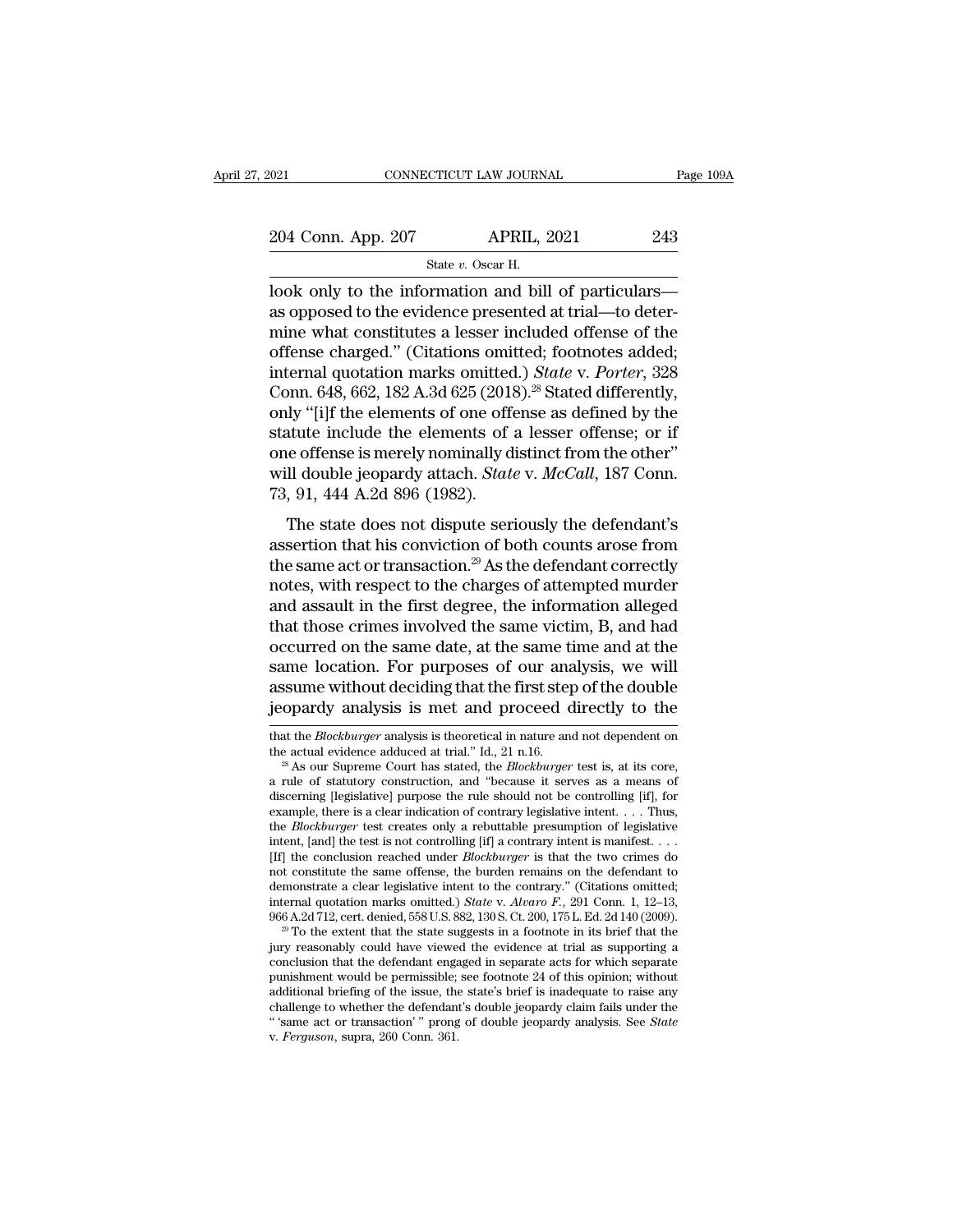# CONNECTICUT LAW JOURNAL April 27, 2021<br>244 APRIL, 2021 204 Conn. App. 207<br>3tate v. Oscar H. EXTICUT LAW JOURN.<br>2021 20<br>State *v.* Oscar H.<br>alvsis to determ

SECONDECTICUT LAW JOURNAL April 27, 2021<br>
State v. Oscar H.<br>
Second step of the analysis to determine if the charged<br>
crimes each contain a statutory element that the other<br>
does not. The state asserts that they do and ci 244 APRIL, 2021 204 Conn. App. 207<br>
State v. Oscar H.<br>
Second step of the analysis to determine if the charged<br>
crimes each contain a statutory element that the other<br>
does not. The state asserts that they do and cites to  $244$  APRIL, 2021 204 Conn. App. 207<br>
State v. Oscar H.<br>
Second step of the analysis to determine if the charged<br>
crimes each contain a statutory element that the other<br>
does not. The state asserts that they do and cites *State v. Oscar H.*<br> *State v. Oscar H.*<br> **Second step of the analysis to determine if the charged crimes each contain a statutory element that the other does not. The state asserts that they do and cites to** *State v. Shar* State v. Oscar H.<br>
State v. Oscar H.<br>
State v. Oscar H.<br>
State v. Oscar H.<br>
Comment for the charged<br>
crimes each contain a statutory element that the other<br>
does not. The state asserts that they do and cites to<br>
State v. State v. Oscar H.<br>
second step of the analysis to determine if the charged<br>
crimes each contain a statutory element that the other<br>
does not. The state asserts that they do and cites to<br> *State* v. *Sharpe*, 195 Conn. 651 second step of the analysis to determine if the charged<br>crimes each contain a statutory element that the other<br>does not. The state asserts that they do and cites to<br>*State* v. *Sharpe*, 195 Conn. 651, 655, 491 A.2d 345 (19 crimes each contain a statutory elem<br>does not. The state asserts that the<br>*State v. Sharpe*, 195 Conn. 651, 655, 4<br>as controlling precedent holding the<br>both assault in the first degree and<br>in the same prosecution does not es not. The state asserts that they do and cites to<br>ate v. Sharpe, 195 Conn. 651, 655, 491 A.2d 345 (1985),<br>controlling precedent holding that punishment for<br>th assault in the first degree and attempted murder<br>the same pro State v. Sharpe, 195 Conn. 651, 655, 491 A.2d 345 (1985), as controlling precedent holding that punishment for both assault in the first degree and attempted murder in the same prosecution does not violate double jeopardy

as controlling precedent holding that punishment for<br>both assault in the first degree and attempted murder<br>in the same prosecution does not violate double jeop-<br>ardy. We agree with the state.<br>We begin by comparing the stat both assault in the first degree and attempted murder<br>in the same prosecution does not violate double jeop-<br>ardy. We agree with the state.<br>We begin by comparing the statutory elements of<br>attempted murder and assault in the in the same prosecution does not violate double jeop-<br>ardy. We agree with the state.<br>We begin by comparing the statutory elements of<br>attempted murder and assault in the first degree to deter-<br>mine if each offense contains ardy. We agree with the state.<br>
We begin by comparing the statutory elements of<br>
attempted murder and assault in the first degree to deter-<br>
mine if each offense contains an element not contained<br>
in the other. Section 53 We begin by comparing the statutory elements of<br>attempted murder and assault in the first degree to deter-<br>mine if each offense contains an element not contained<br>in the other. Section 53a-49 provides in relevant part:<br>"(a attempted murder and assault in the first degree to deter-<br>mine if each offense contains an element not contained<br>in the other. Section 53a-49 provides in relevant part:<br>"(a) A person is guilty of an attempt to commit a c mine if each offense contains an element not contained<br>in the other. Section 53a-49 provides in relevant part:<br>"(a) A person is guilty of an attempt to commit a crime<br>if, acting with the kind of mental state required for<br> in the other. Section 53a-49 provides in relevant part:<br>
"(a) A person is guilty of an attempt to commit a crime<br>
if, acting with the kind of mental state required for<br>
commission of the crime, he . . . (2) intentionally "(a) A person is guilty of an attempt to commit a crime<br>if, acting with the kind of mental state required for<br>commission of the crime, he  $\dots$  (2) intentionally does<br> $\dots$  anything  $\dots$  constituting a substantial step in a if, acting with the kind of mental state required for<br>commission of the crime, he . . . (2) intentionally does<br>. . . anything . . . constituting a substantial step in a<br>course of conduct planned to culminate in his commis commission of the crime, he . . . (2) intentionally does . . . anything . . . constituting a substantial step in a course of conduct planned to culminate in his commission of the crime. . . ." Section 53a-54a (a) provides ... anything ... constituting a substantial step in a<br>course of conduct planned to culminate in his commis-<br>sion of the crime...." Section 53a-54a (a) provides<br>in relevant part: "A person is guilty of murder when,<br>with int course of conduct planned to culminate in his commis-<br>sion of the crime. . . ." Section 53a-54a (a) provides<br>in relevant part: "A person is guilty of murder when,<br>with intent to cause the death of another person, he<br>cause sion of the crime.  $\ldots$  " Section 53a-54a (a) provides<br>in relevant part: "A person is guilty of murder when,<br>with intent to cause the death of another person, he<br>causes the death of such person  $\ldots$  ." Accordingly,<br>"[a] in relevant part: "A person is guilty of murder v<br>with intent to cause the death of another perso<br>causes the death of such person . . . . " Accord<br>"[a] conviction for attempted murder requires ]<br>of intentional conduct cons th intent to cause the death of another person, he<br>uses the death of such person  $\ldots$ ." Accordingly,<br>a] conviction for attempted murder requires proof<br>intentional conduct constituting a substantial step<br>ward intentionall causes the death of such person  $\ldots$  ." Accordingly,<br>
"[a] conviction for attempted murder requires proof<br>
of intentional conduct constituting a substantial step<br>
toward intentionally causing the death of another per-<br>
s

"[a] conviction for attempted murder requires proof<br>of intentional conduct constituting a substantial step<br>toward intentionally causing the death of another per-<br>son." *State v. Sharpe*, supra, 195 Conn. 655.<br>By compariso of intentional conduct constituting a substantial step<br>toward intentionally causing the death of another per-<br>son." *State* v. *Sharpe*, supra, 195 Conn. 655.<br>By comparison, § 53a-59 (a) provides in relevant part:<br>"A pers toward intentionally causing the death of another person." *State* v. *Sharpe*, supra, 195 Conn. 655.<br>By comparison, § 53a-59 (a) provides in relevant part:<br>"A person is guilty of assault in the first degree when: (1)<br>Wit son." *State v. Sharpe*, supra, 195 Conn. 655.<br>By comparison, § 53a-59 (a) provides in relevant part:<br>"A person is guilty of assault in the first degree when: (1)<br>With intent to cause serious physical injury to another<br>pe By comparison, § 53a-59 (a) provides in relevant part:<br>
"A person is guilty of assault in the first degree when: (1)<br>
With intent to cause serious physical injury to another<br>
person, he causes such injury to such person o "A person is guilty of assault in the first degree when:  $(1)$ <br>With intent to cause serious physical injury to another<br>person, he causes such injury to such person or to a<br>third person by means of a  $\dots$  dangerous instrum With intent to cause serious physical injury to another<br>person, he causes such injury to such person or to a<br>third person by means of a  $\dots$  dangerous instrument<br> $\dots$ ." Looking at the elements of the two crimes,<br>attempted person, he causes such injury to such person or to a<br>third person by means of  $a \ldots$  dangerous instrument<br> $\ldots$ ." Looking at the elements of the two crimes,<br>attempted murder requires proof that the defendant<br>intended to c third person by means of a  $\dots$  dangerous instrument<br>  $\dots$ ." Looking at the elements of the two crimes,<br>
attempted murder requires proof that the defendant<br>
intended to cause the death of the victim, which is not<br>
an elem ...." Looking at the elements of the two crimes,<br>attempted murder requires proof that the defendant<br>intended to cause the death of the victim, which is not<br>an element of assault in the first degree, which requires<br>only the attempted murder requires proof that the defendant<br>intended to cause the death of the victim, which is not<br>an element of assault in the first degree, which requires<br>only the intent to cause serious physical injury. Convic-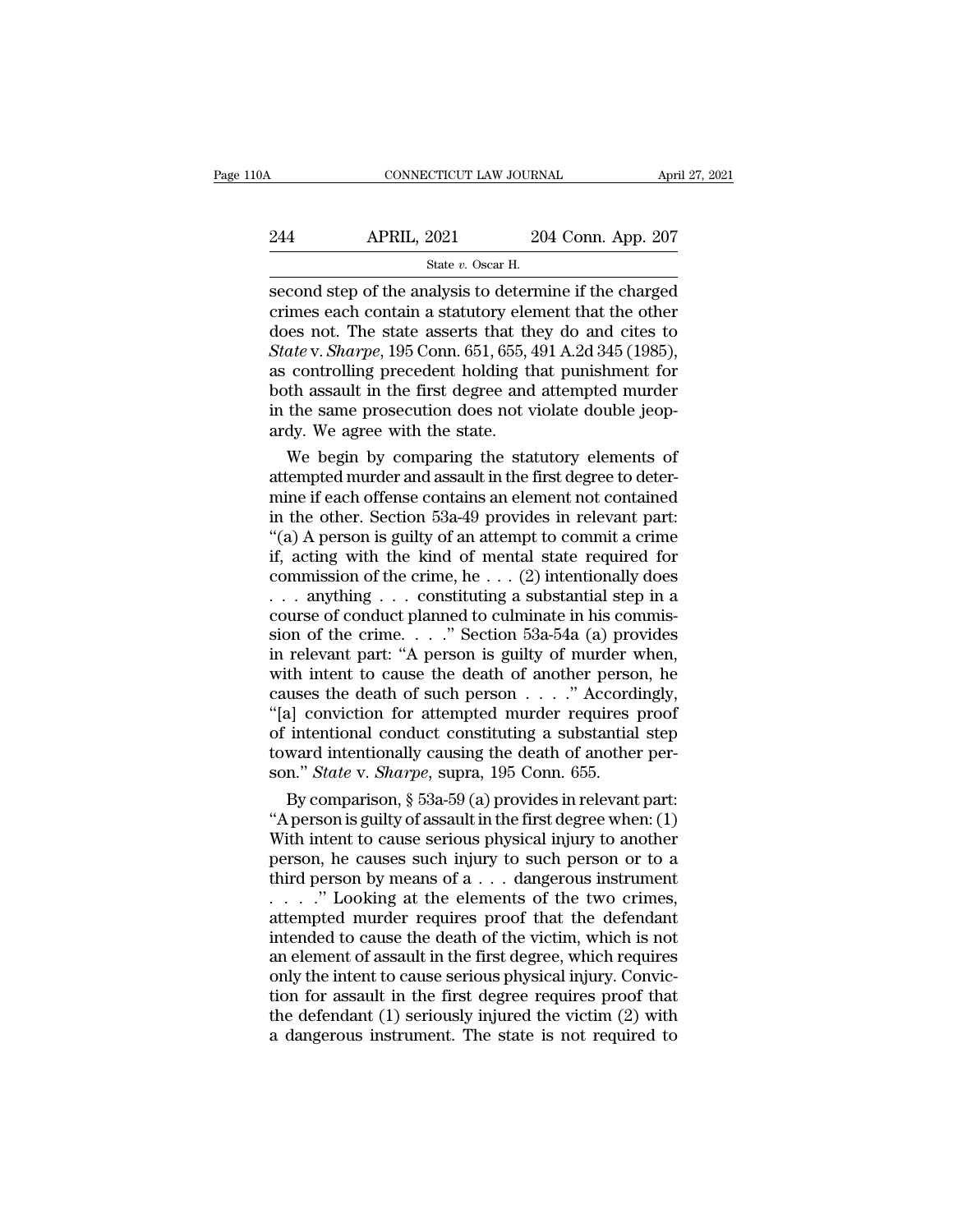| 021 |                    | CONNECTICUT LAW JOURNAL                               |     |
|-----|--------------------|-------------------------------------------------------|-----|
|     |                    |                                                       |     |
|     | 204 Conn. App. 207 | <b>APRIL, 2021</b>                                    | 245 |
|     |                    | State v. Oscar H.                                     |     |
|     |                    | prove either of those elements to obtain a conviction |     |

Page 111A<br>
204 Conn. App. 207 APRIL, 2021 245<br>
21 State v. Oscar H.<br>
21 Prove either of those elements to obtain a conviction<br>
for attempted murder. Mindful that a *Blockburger* analy-<br>
sis is toobnical in nature in that For a term of those elements to obtain a conviction<br>for attempted murder. Mindful that a *Blockburger* analy-<br>sis is technical in nature in that it requires us to focus<br>only on the statutory elements and not on the ovidenc 204 Conn. App. 207 APRIL, 2021 245<br>
State v. Oscar H.<br>
prove either of those elements to obtain a conviction<br>
for attempted murder. Mindful that a *Blockburger* analy-<br>
sis is technical in nature in that it requires us to 204 Conn. App. 207 APRIL, 2021 245<br>
State v. Oscar H.<br>
prove either of those elements to obtain a conviction<br>
for attempted murder. Mindful that a *Blockburger* analy-<br>
sis is technical in nature in that it requires us to State v. Oscar H.<br>
State v. Oscar H.<br>
prove either of those elements to obtain a conviction<br>
for attempted murder. Mindful that a *Blockburger* analy-<br>
sis is technical in nature in that it requires us to focus<br>
only on t state v. Oscar H.<br>
prove either of those elements to obtain a conviction<br>
for attempted murder. Mindful that a *Blockburger* analy-<br>
sis is technical in nature in that it requires us to focus<br>
only on the statutory elemen prove either of those elements to obtain a conviction<br>for attempted murder. Mindful that a *Blockburger* analy-<br>sis is technical in nature in that it requires us to focus<br>only on the statutory elements and not on the evide for attempted murder. Mi<br>sis is technical in nature<br>only on the statutory elen<br>adduced at trial to prove<br>pelled to conclude that a<br>in the first degree are not<br>of double jeopardy.<br>Our conclusion is cons Solution is concluded that it requires us to focus<br>dy on the statutory elements and not on the evidence<br>duced at trial to prove those elements, we are com-<br>lled to conclude that attempted murder and assault<br>the first degr only on the statutory elements and not on the evidence<br>adduced at trial to prove those elements, we are com-<br>pelled to conclude that attempted murder and assault<br>in the first degree are not the same offense for purposes<br>of

addiced at that to prove those elements, we are compelled to conclude that attempted murder and assault<br>in the first degree are not the same offense for purposes<br>of double jeopardy.<br>Our conclusion is consistent with and co belied to conclude that attempted inducer and assaut<br>in the first degree are not the same offense for purposes<br>of double jeopardy.<br>Our conclusion is consistent with and controlled by<br>our Supreme Court's decision in *State* In the first degree are not the same onense for purposes<br>of double jeopardy.<br>Our conclusion is consistent with and controlled by<br>our Supreme Court's decision in *State* v. *Sharpe*, supra,<br>195 Conn. 651. In *Sharpe*, the or double jeopardy.<br>
Our conclusion is consistent with and controlled by<br>
our Supreme Court's decision in *State v. Sharpe*, supra,<br>
195 Conn. 651. In *Sharpe*, the victim was in a vehicle,<br>
backing out of the driveway of Our conclusion is consistent with and controlled by<br>our Supreme Court's decision in *State* v. *Sharpe*, supra,<br>195 Conn. 651. In *Sharpe*, the victim was in a vehicle,<br>backing out of the driveway of his house, when the d our Supreme Court's decision in *State* v. *Sharpe*, supra, 195 Conn. 651. In *Sharpe*, the victim was in a vehicle, backing out of the driveway of his house, when the defendant approached the front of the vehicle, carryin 195 Conn. 651. In *Sharpe*, the victim was in a vehicle, backing out of the driveway of his house, when the defendant approached the front of the vehicle, carrying a gun. Id., 653. He first fired a shot into the front of backing out of the driveway of his house, when the defendant approached the front of the vehicle, carrying a gun. Id., 653. He first fired a shot into the front of the vehicle that hit the victim, and then moved around to dant approached the front of the vehicle, carrying a<br>gun. Id., 653. He first fired a shot into the front of the<br>vehicle that hit the victim, and then moved around to<br>the driver's side of the car and fired five or six addi gun. Id., 653. He first fired a shot into the front of the vehicle that hit the victim, and then moved around to the driver's side of the car and fired five or six additional shots, further injuring the victim. Id., 653–54 vehicle that hit the victim, and then moved around to<br>the driver's side of the car and fired five or six additional<br>shots, further injuring the victim. Id., 653–54. The defen-<br>dant was charged with both attempted murder i the driver's side of the car and fired five or six additional<br>shots, further injuring the victim. Id., 653–54. The defen-<br>dant was charged with both attempted murder in vio-<br>lation of §§ 53a-49 and 53a-54a (a) and with as shots, further injuring the victim. Id., 653–54. The defendant was charged with both attempted murder in violation of §§ 53a-49 and 53a-54a (a) and with assault in the first degree in violation of § 53a-59 (a) (1), each p dant was charged with both attempted murder in violation of  $\S$  53a-49 and 53a-54a (a) and with assault in the first degree in violation of  $\S$  53a-59 (a) (1), each predicated on his shooting of the victim. Id., 652. The lation of §§ 53a-49 and 53a-54a (a) and with assault in<br>the first degree in violation of § 53a-59 (a) (1), each<br>predicated on his shooting of the victim. Id., 652. The<br>court denied the defendant's pretrial motion that sou the first degree in violation of  $\S$  53a-59 (a) (1), each<br>predicated on his shooting of the victim. Id., 652. The<br>court denied the defendant's pretrial motion that sought<br>the dismissal of either the attempted murder charg predicated on his show court denied the defer<br>the dismissal of either<br>the assault charge on<br>the same transaction<br>and violated his right<br>Id., 654, 656 n.3.<br>On appeal, our Suj on the dismissal of either the attempted murder charge or<br>e assault charge on the grounds that they rose out of<br>e same transaction and, thus, were "multiplicitous"<br>d violated his right to be free from double jeopardy.<br>., 6 the assault charge on the grounds that they rose out of<br>the assault charge on the grounds that they rose out of<br>the same transaction and, thus, were "multiplicitous"<br>and violated his right to be free from double jeopardy.<br>

the same transaction and, thus, were "multiplicitous"<br>and violated his right to be free from double jeopardy.<br>Id., 654, 656 n.3.<br>On appeal, our Supreme Court rejected the defen-<br>dant's double jeopardy claim, holding that i the same transaction and, thus, were multiplicities<br>
and violated his right to be free from double jeopardy.<br>
Id., 654, 656 n.3.<br>
On appeal, our Supreme Court rejected the defen-<br>
dant's double jeopardy claim, holding that Id., 654, 656 n.3.<br>
On appeal, our Supreme Court rejected the defen-<br>
dant's double jeopardy claim, holding that it failed<br>
under the *Blockburger* test. Id., 655–56. The court stated:<br>
"A conviction for attempted murder id., 054, 050 it.3.<br>
On appeal, our Supreme Court rejected the defendant's double jeopardy claim, holding that it failed<br>
under the *Blockburger* test. Id., 655–56. The court stated:<br>
"A conviction for attempted murder re On appeal, our Supreme Court rejected the defendant's double jeopardy claim, holding that it failed<br>under the *Blockburger* test. Id., 655–56. The court stated:<br>"A conviction for attempted murder requires proof of<br>intenti dant's double jeopardy claim, holding that it failed<br>under the *Blockburger* test. Id., 655–56. The court stated:<br>"A conviction for attempted murder requires proof of<br>intentional conduct constituting a substantial step tow under the *Blockburger* test. Id., 655–56. The court stated:<br>"A conviction for attempted murder requires proof of<br>intentional conduct constituting a substantial step toward<br>intentionally causing the death of another person "A conviction for attempted murder requires proof of intentional conduct constituting a substantial step toward intentionally causing the death of another person.  $\dots$  No showing of actual injury is required. Conversely,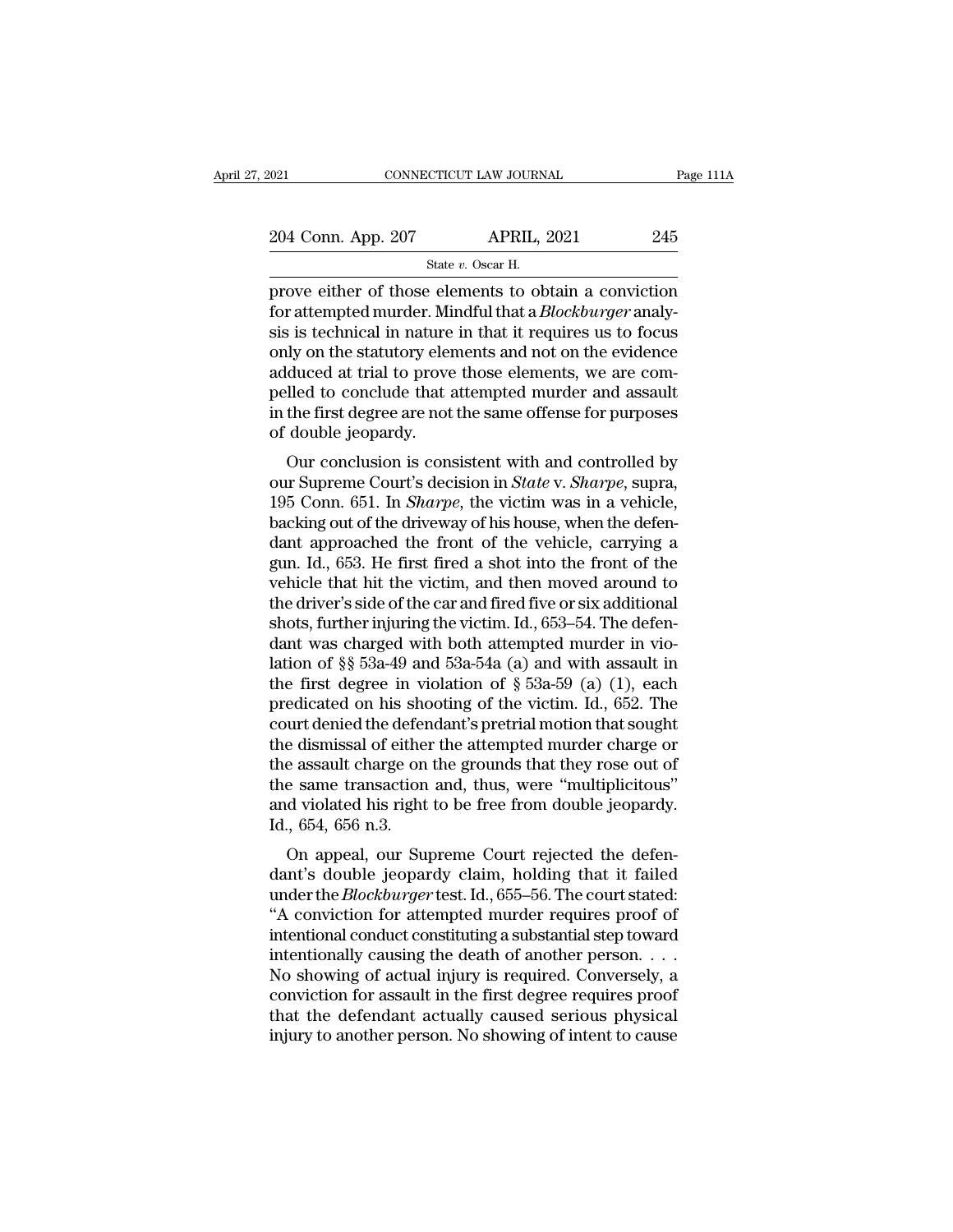| 12A | CONNECTICUT LAW JOURNAL                            |                    | April 27, 2021 |
|-----|----------------------------------------------------|--------------------|----------------|
| 246 | <b>APRIL, 2021</b>                                 | 204 Conn. App. 207 |                |
|     | State $v$ . Oscar H.                               |                    |                |
|     | death is necessary Therefore each offense requires |                    |                |

death is necessary. Therefore, each offense requires 246 APRIL, 2021 204 Conn. App. 207<br>  $\frac{6}{100}$  State v. Oscar H.<br>
death is necessary. Therefore, each offense requires<br>
proof of a fact which the other does not. Consequently,<br>
the statutory violations charged, attempted  $246$  APRIL,  $2021$   $204$  Conn. App. 207<br>
State v. Oscar H.<br>
death is necessary. Therefore, each offense requires<br>
proof of a fact which the other does not. Consequently,<br>
the statutory violations charged, attempted murde  $246$  APRIL,  $2021$   $204$  Conn. App.  $207$ <br>  $348$  State v. Oscar H.<br>
death is necessary. Therefore, each offense requires<br>
proof of a fact which the other does not. Consequently,<br>
the statutory violations charged, attempt State v. Oscar H.<br>
State v. Oscar H.<br>
death is necessary. Therefore, each offense requires<br>
proof of a fact which the other does not. Consequently,<br>
the statutory violations charged, attempted murder and<br>
assault in the f state v. Oscar H.<br>
death is necessary. Therefore, each offense requires<br>
proof of a fact which the other does not. Consequently,<br>
the statutory violations charged, attempted murder and<br>
assault in the first degree, are no death is necessary. Therefore, each offense requires<br>proof of a fact which the other does not. Consequently,<br>the statutory violations charged, attempted murder and<br>assault in the first degree, are not the same offense for<br> proof of a fact which the other does not. Consequently,<br>the statutory violations charged, attempted murder and<br>assault in the first degree, are not the same offense for<br>double jeopardy purposes. This conclusion disposes<br>of the statutory violations charged, attempted murder and<br>assault in the first degree, are not the same offense for<br>double jeopardy purposes. This conclusion disposes<br>of the defendant's argument that he was subjected to<br>doubl assault in the first degree, a<br>double jeopardy purposes<br>of the defendant's argume<br>double jeopardy by being pu<br>evidence and essentially th<br>twice punished for the sam<br>footnote omitted.) Id.<br>This court previously ha This contrastor as proposes.<br>
the defendant's argument that he was subjected to<br>
uble jeopardy by being punished twice upon the same<br>
idence and essentially the same offense. He was not<br>
ice punished for the same crime." ( of the defendant s argument that he was subjected to<br>double jeopardy by being punished twice upon the same<br>evidence and essentially the same offense. He was not<br>twice punished for the same crime." (Citation omitted;<br>footno

der and essentially the same offense. He was not<br>twice punished for the same offense. He was not<br>twice punished for the same crime." (Citation omitted;<br>footnote omitted.) Id.<br>This court previously has relied on the holding evidence and essentiany the same oriense. He was not<br>twice punished for the same crime." (Citation omitted;<br>footnote omitted.) Id.<br>This court previously has relied on the holding in<br>*Sharpe* to reject a claim that charges defendant against a single victim in the same transaction of the holding in Sharpe to reject a claim that charges of attempted murder and assault in the first degree by means of a dangerous instrument with respect to the a This court previously has relied on the holding in<br>
Sharpe to reject a claim that charges of attempted mur-<br>
der and assault in the first degree by means of a danger-<br>
ous instrument with respect to the actions of a singl This court previously has relied on the holding in *Sharpe* to reject a claim that charges of attempted murder and assault in the first degree by means of a dangerous instrument with respect to the actions of a single defe Sharpe to reject a claim that charges of attempted murder and assault in the first degree by means of a danger-<br>ous instrument with respect to the actions of a single<br>defendant against a single victim in the same transac-<br> der and assault in the first degree by means of a danger-<br>ous instrument with respect to the actions of a single<br>defendant against a single victim in the same transac-<br>tion are the same offense for double jeopardy purposes ous instrument with respect to the actions of a single<br>defendant against a single victim in the same transac-<br>tion are the same offense for double jeopardy purposes<br>under the *Blockburger* test. See *State* v. *Glover*, 40 defendant against a single victim in the same transaction are the same offense for double jeopardy purposes<br>under the *Blockburger* test. See *State* v. *Glover*, 40 Conn.<br>App. 387, 391–92, 671 A.2d 384, cert. denied, 236 tion are the same offense for c<br>under the *Blockburger* test. See<br>App. 387, 391–92, 671 A.2d 38<br>918, 673 A.2d 1145 (1996). In<br>the present case, "the inform<br>dant with committing both cri<br>the same time." Id., 391.<br>Although t More the *Blockburger* test. See *Blatte V. Glober*, 40 Confi.<br>Pp. 387, 391–92, 671 A.2d 384, cert. denied, 236 Conn.<br>8, 673 A.2d 1145 (1996). In *Glover*, as in *Sharpe* and<br>e present case, "the information charged the de App. 387, 391–92, 071 A.2d 364, cert. defied, 250 Com.<br>918, 673 A.2d 1145 (1996). In *Glover*, as in *Sharpe* and<br>the present case, "the information charged the defen-<br>dant with committing both crimes in the same place at<br>

Fio, 075 A.2d 1145 (1590). In Glover, as in Sharpe and<br>the present case, "the information charged the defen-<br>dant with committing both crimes in the same place at<br>the same time." Id., 391.<br>Although the defendant attempts t the present case, the information charged the defendant with committing both crimes in the same place at the same time." Id., 391.<br>Although the defendant attempts to distinguish the outcome in *Sharpe* from the present act dant whit continuiting both crimes in the same place at<br>the same time." Id., 391.<br>Although the defendant attempts to distinguish the<br>outcome in *Sharpe* from the present action, his argu-<br>ments are unavailing. *Sharpe* rem Internative. Tu., 391.<br>
Although the defendant attempts to distinguish the<br>
outcome in *Sharpe* from the present action, his argu-<br>
ments are unavailing. *Sharpe* remains good law and is<br>
binding authority under the facts Although the defendant attempts to distinguish the<br>outcome in *Sharpe* from the present action, his argu-<br>ments are unavailing. *Sharpe* remains good law and is<br>binding authority under the facts of the present case<br>as it p outcome in *Sharpe* from the present action, his arguments are unavailing. *Sharpe* remains good law and is binding authority under the facts of the present case as it pertains to the defendant's double jeopardy claim. The ments are unavailing. *Sharpe* remains good law and is<br>binding authority under the facts of the present case<br>as it pertains to the defendant's double jeopardy claim.<br>The defendant argues that the holding in *Sharpe* "can-<br> binding authority under the facts of the present case<br>as it pertains to the defendant's double jeopardy claim.<br>The defendant argues that the holding in *Sharpe* "can-<br>not be baldly applied to every double jeopardy claim<br>pr as it pertains to the defendant's double jeopardy claim.<br>The defendant argues that the holding in *Sharpe* "cannot be baldly applied to every double jeopardy claim<br>premised on concomitant convictions of attempted<br>murder an The defendant argues that the holding in *Sharpe* "cannot be baldly applied to every double jeopardy claim<br>premised on concomitant convictions of attempted<br>murder and assault in the first degree." In support of<br>this argume not be baldly applied to every double jeopardy claim<br>premised on concomitant convictions of attempted<br>murder and assault in the first degree." In support of<br>this argument, the defendant attempts to attach far too<br>great sig premised on concomitant convictions of attempted<br>murder and assault in the first degree." In support of<br>this argument, the defendant attempts to attach far too<br>great significance to language from another case that<br>relied o murder and assault in the first degree." In support of<br>this argument, the defendant attempts to attach far too<br>great significance to language from another case that<br>relied on *Sharpe*, suggesting that the outcome of the<br>*B*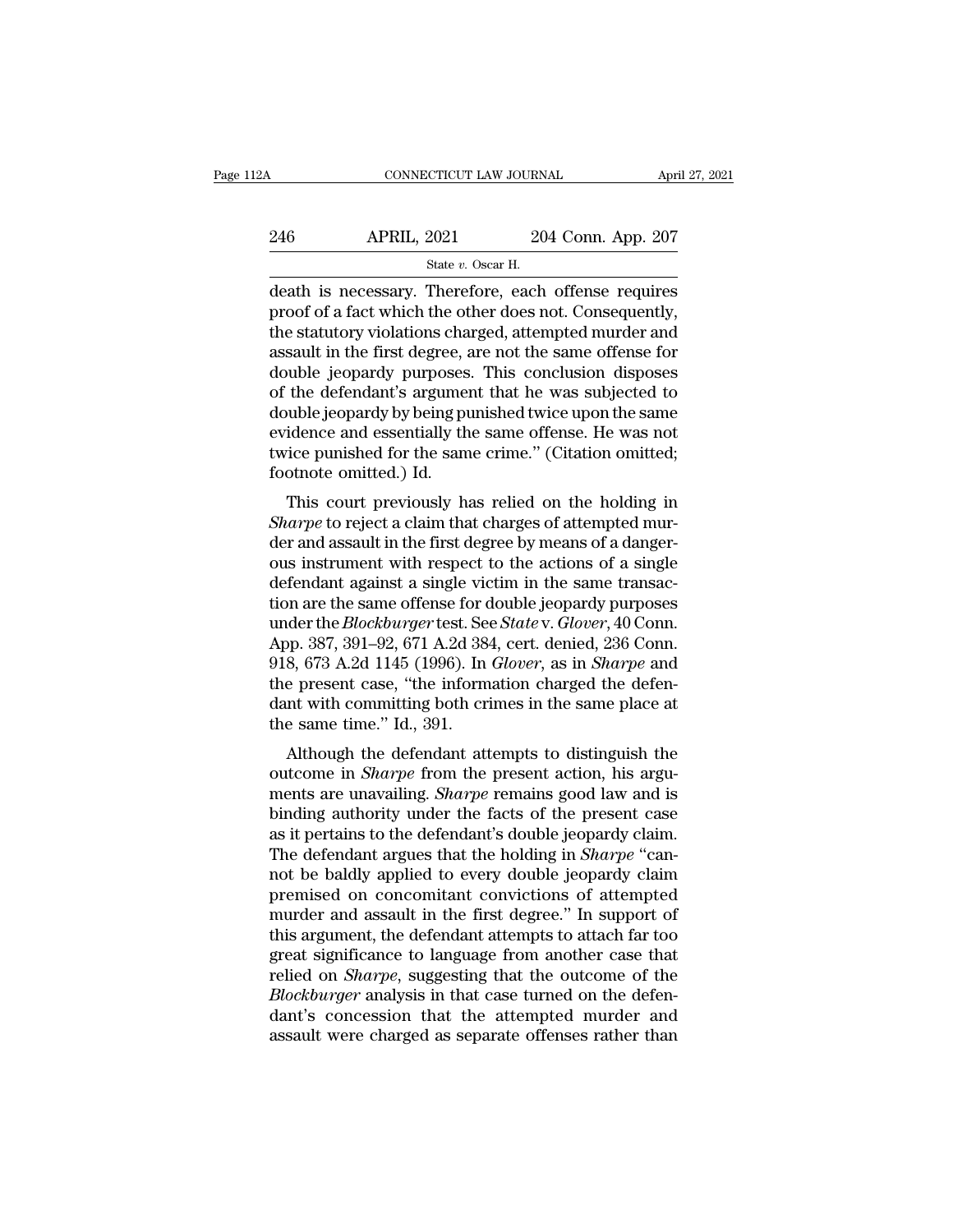2021 CONNECTICUT LAW JOURNAL Page 113A<br>204 Conn. App. 207 APRIL, 2021 247<br>3tate v. Oscar H. CTICUT LAW JOURN.<br>APRIL, :<br>State *v.* Oscar H.<br>*i* in a greater-les

connecticut LAW JOURNAL Page 1<br>
204 Conn. App. 207 APRIL, 2021 247<br>
State v. Oscar H.<br>
as "offenses standing in a greater-lesser relationship."<br>
State v. Gilchrist, 24 Conn. App. 624, 629, 591 A.2d 131,<br>
cort donied 210 Co 204 Conn. App. 207 **APRIL, 2021** 247<br>
State v. Oscar H.<br> **State** v. *Gilchrist*, 24 Conn. App. 624, 629, 591 A.2d 131,<br>
cert. denied, 219 Conn. 905, 593 A.2d 131 (1991); see<br>
also *State v. McCall*, 187 Conn. 73, 91, 444, 204 Conn. App. 207 APRIL, 2021 247<br>
State v. Oscar H.<br>
as "offenses standing in a greater-lesser relationship."<br>
State v. Gilchrist, 24 Conn. App. 624, 629, 591 A.2d 131,<br>
cert. denied, 219 Conn. 905, 593 A.2d 131 (1991); 204 Conn. App. 207 APRIL, 2021 247<br>
State v. Oscar H.<br>
as "offenses standing in a greater-lesser relationship."<br>
State v. *Gilchrist*, 24 Conn. App. 624, 629, 591 A.2d 131,<br>
cert. denied, 219 Conn. 905, 593 A.2d 131 (1991) State v. Oscar H.<br>
State v. Oscar H.<br>
as "offenses standing in a greater-lesser relationship."<br>
State v. Gilchrist, 24 Conn. App. 624, 629, 591 A.2d 131,<br>
cert. denied, 219 Conn. 905, 593 A.2d 131 (1991); see<br>
also *State* State v. Oscar H.<br>
as "offenses standing in a greater-lesser relationship."<br>
State v. Gilchrist, 24 Conn. App. 624, 629, 591 A.2d 131,<br>
cert. denied, 219 Conn. 905, 593 A.2d 131 (1991); see<br>
also *State* v. *McCall*, 187 C as "offenses standing in a greater-lesser relationship."<br>
State v. Gilchrist, 24 Conn. App. 624, 629, 591 A.2d 131,<br>
cert. denied, 219 Conn. 905, 593 A.2d 131 (1991); see<br>
also *State v. McCall*, 187 Conn. 73, 91, 444 A.2d State v. Gilchrist, 24 Conn. App. 624, 629, 591 A.2d 131,<br>cert. denied, 219 Conn. 905, 593 A.2d 131 (1991); see<br>also *State* v. *McCall*, 187 Conn. 73, 91, 444 A.2d 896<br>(1982) (similar concession made by defendant). The<br>de rt. denied, 219 Conn. 905, 593 A.2d 131 (1991); see<br>so *State* v. *McCall*, 187 Conn. 73, 91, 444 A.2d 896<br>982) (similar concession made by defendant). The<br>fendant clarifies that, in the present case, he is<br>pressly asserti also *State* v. *McCall*, 187 Conn. 73, 91, 444 A.2d 896<br>(1982) (similar concession made by defendant). The<br>defendant clarifies that, in the present case, he is<br>expressly asserting that "the [two] charges . . . stand<br>in t

(1982) (similar concession made by defendant). The<br>defendant clarifies that, in the present case, he is<br>expressly asserting that "the [two] charges . . . stand<br>in the relation of greater to lesser included offenses."<br>By d defendant clarifies that, in the present case, he is<br>expressly asserting that "the [two] charges . . . stand<br>in the relation of greater to lesser included offenses."<br>By definition, however, "[a] lesser included offense<br>is expressly asserting that "the [two] charges  $\ldots$  stand<br>in the relation of greater to lesser included offenses."<br>By definition, however, "[a] lesser included offense<br>is one that does not require proof of elements beyond<br>t in the relation of greater to lesser included offenses."<br>By definition, however, "[a] lesser included offense<br>is one that does not require proof of elements beyond<br>those required by the greater offense." (Internal quota-<br> By definition, however, "[a] lesser included offense<br>is one that does not require proof of elements beyond<br>those required by the greater offense." (Internal quota-<br>tion marks omitted.) *State* v. *Johnson*, 316 Conn. 34,<br>4 is one that does not require proof of elements beyond<br>those required by the greater offense." (Internal quota-<br>tion marks omitted.) *State* v. Johnson, 316 Conn. 34,<br>44, 111 A.3d 447 (2015). Because, as we already have<br>exp those required by the greater offense." (Internal quotation marks omitted.) *State v. Johnson*, 316 Conn. 34, 44, 111 A.3d 447 (2015). Because, as we already have explained, a conviction for assault in the first degree req tion marks omitted.) *State* v. *John*<br>44, 111 A.3d 447 (2015). Because,<br>explained, a conviction for assault<br>requires proof of actual serious phy<br>attempted murder requires no such<br>assault in the first degree cannot l<br>offen FUI A.3d 447 (2015). Because, as we already have<br>plained, a conviction for assault in the first degree<br>quires proof of actual serious physical injury whereas<br>tempted murder requires no such proof, by definition,<br>sault in explained, a conviction for assault in the first degree<br>requires proof of actual serious physical injury whereas<br>attempted murder requires no such proof, by definition,<br>assault in the first degree cannot be a lesser includ

requires proof of actual serious physical injury whereas<br>attempted murder requires no such proof, by definition,<br>assault in the first degree cannot be a lesser included<br>offense of attempted murder.<br>Furthermore, the defenda attempted murder requires no such proof, by definition,<br>assault in the first degree cannot be a lesser included<br>offense of attempted murder.<br>Furthermore, the defendant has pointed us to nothing<br>in the present record that w assault in the first degree cannot be a lesser included<br>offense of attempted murder.<br>Furthermore, the defendant has pointed us to nothing<br>in the present record that would support the novel legal<br>theory he advances, which s offense of attempted murder.<br>Furthermore, the defendant has pointed us to nothing<br>in the present record that would support the novel legal<br>theory he advances, which stands counter to traditional<br>*Blockburger* analysis. The Furthermore, the defendant has pointed us to nothing<br>in the present record that would support the novel legal<br>theory he advances, which stands counter to traditional<br>*Blockburger* analysis. The operative information in thi in the present record that would support the novel legal<br>theory he advances, which stands counter to traditional<br>*Blockburger* analysis. The operative information in this<br>case charged attempted murder and assault in the fi theory he advances, which stands counter to traditional *Blockburger* analysis. The operative information in this case charged attempted murder and assault in the first degree by way of two separate and distinct counts. De Blockburger analysis. The operative information in this<br>case charged attempted murder and assault in the first<br>degree by way of two separate and distinct counts.<br>Despite the allegations that the crimes were committed<br>conte case charged attempted murder and assault in the first<br>degree by way of two separate and distinct counts.<br>Despite the allegations that the crimes were committed<br>contemporaneously, nothing in the language of those<br>counts re degree by way of two separate and distinct counts.<br>Despite the allegations that the crimes were committed<br>contemporaneously, nothing in the language of those<br>counts reasonably can be construed as evincing any<br>intent on the Despite the allegations that the crimes were committed<br>contemporaneously, nothing in the language of those<br>counts reasonably can be construed as evincing any<br>intent on the part of the state to charge the defendant<br>in the a contemporaneously, nothing in the language of those<br>counts reasonably can be construed as evincing any<br>intent on the part of the state to charge the defendant<br>in the alternative. The counts were not pursued by the<br>state at counts reasonably can be construed as evincing any<br>intent on the part of the state to charge the defendant<br>in the alternative. The counts were not pursued by the<br>state at trial in an alternative manner nor was such a<br>theor intent on the part of the state to charge the defendant<br>in the alternative. The counts were not pursued by the<br>state at trial in an alternative manner nor was such a<br>theory discussed in closing argument. No instruction<br>was in the alternative. The counts were not pursued by the state at trial in an alternative manner nor was such a theory discussed in closing argument. No instruction was requested by the defendant, nor was any instruction gi as requested by the defendant, nor was any instruction<br>ven to the jury, indicating that it should consider the<br>narges only "as standing in a greater-lesser relation-<br>ip."<sup>30</sup> Although certainly not dispositive by itself, t given to the jury, indicating that it should consider the charges only "as standing in a greater-lesser relation-<br>ship."<sup>30</sup> Although certainly not dispositive by itself, the<br><sup>30</sup> The defendant relies on this court's anal

charges only "as standing in a greater-lesser relation-<br>ship."<sup>30</sup> Although certainly not dispositive by itself, the<br> $\frac{1}{2}$  The defendant relies on this court's analysis in *State v. Tinsley*, 197<br>Conn. App. 302, 232 A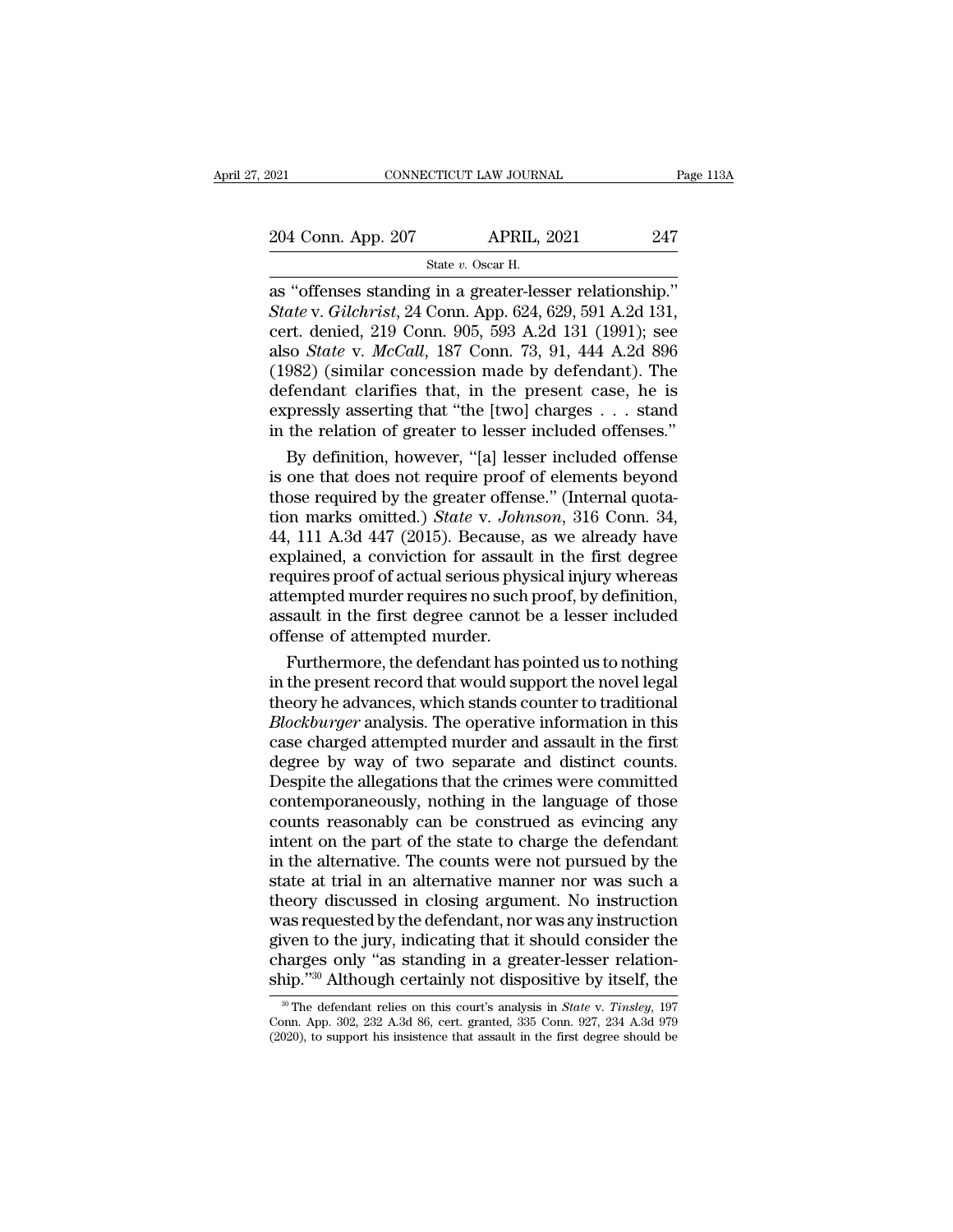| 14A | CONNECTICUT LAW JOURNAL                                |                    | April 27, 2021 |
|-----|--------------------------------------------------------|--------------------|----------------|
|     |                                                        |                    |                |
| 248 | <b>APRIL, 2021</b>                                     | 204 Conn. App. 207 |                |
|     | State $v$ . Oscar H.                                   |                    |                |
|     | defendant's failure to raise the double jeonardy claim |                    |                |

CONNECTICUT LAW JOURNAL April 27, 2021<br>
248 APRIL, 2021 204 Conn. App. 207<br>
<sup>26</sup> State v. Oscar H.<br>
defendant's failure to raise the double jeopardy claim<br>
that he now advances either by way of a pretrial motion<br>
to dismis 248 APRIL, 2021 204 Conn. App. 207<br>  $\frac{204 \text{ Conn. App. 207}}{3 \text{ tate } v. \text{ Oscar H.}}$ <br>
defendant's failure to raise the double jeopardy claim<br>
that he now advances either by way of a pretrial motion<br>
to dismiss or postconviction beli 248 APRIL, 2021 204 Conn. App. 207<br>  $\frac{3\times 10^{-11}}{10^{-11}}$  atte v. Oscar H.<br>
defendant's failure to raise the double jeopardy claim<br>
that he now advances either by way of a pretrial motion<br>
to dismiss or postconviction be 248 APRIL, 2021 204 Conn. App. 207<br>  $\frac{\text{State } v. \text{ Oscar H.}}{\text{defendant's failure to raise the double jeopardy claim}}$ that he now advances either by way of a pretrial motion to dismiss or postconviction belies any implication that the double jeopardy claim was obviou State v. Oscar H.<br>
State v. Oscar H.<br>
defendant's failure to raise the double jeopardy claim<br>
that he now advances either by way of a pretrial motion<br>
to dismiss or postconviction belies any implication that<br>
the double j charged. Fendant's failure to faise the double jeopardy claim<br>at he now advances either by way of a pretrial motion<br>dismiss or postconviction belies any implication that<br>e double jeopardy claim was obvious on the face of<br>e informat that he how advances entier by way of a pretrial motion<br>to dismiss or postconviction belies any implication that<br>the double jeopardy claim was obvious on the face of<br>the information or the manner in which the case was<br>char

the double jeopardy claim was obvious on the face of<br>the information or the manner in which the case was<br>charged.<br>Because we have concluded that attempted murder<br>and assault in the first degree are not the same offense<br>und the information or the manner in which the case was<br>charged.<br>Because we have concluded that attempted murder<br>and assault in the first degree are not the same offense<br>under a traditional *Blockburger* analysis, the defendan the miorination of the mailier in which the case was<br>charged.<br>Because we have concluded that attempted murder<br>and assault in the first degree are not the same offense<br>under a traditional *Blockburger* analysis, the defenda Because we have concluded that attempted murder<br>and assault in the first degree are not the same offense<br>under a traditional *Blockburger* analysis, the defendant<br>can only prevail on his double jeopardy claim by making<br>a Because we have concluded that attempted murder<br>and assault in the first degree are not the same offense<br>under a traditional *Blockburger* analysis, the defendant<br>can only prevail on his double jeopardy claim by making<br>a s and assault in the first degree are not the same offense<br>under a traditional *Blockburger* analysis, the defendant<br>can only prevail on his double jeopardy claim by making<br>a showing that the legislature intended to preclude under a traditional *Blockburger* analysis, the defendant<br>can only prevail on his double jeopardy claim by making<br>a showing that the legislature intended to preclude mul-<br>tiple punishments for those crimes. The defendant, can only prevail on his double jeopardy claim by making<br>a showing that the legislature intended to preclude mul-<br>tiple punishments for those crimes. The defendant, who<br>has the burden of proof on that issue; *State* v. Alv a showing that the legislature intended to preclude multiple punishments for those crimes. The defendant, who has the burden of proof on that issue; *State v. Alvaro*  $F$ , 291 Conn. 1, 13, 966 A.2d 712, cert. denied, 558 U tiple punishments for those crimes. The defendant, who<br>has the burden of proof on that issue; *State v. Alvaro*<br> $F$ ., 291 Conn. 1, 13, 966 A.2d 712, cert. denied, 558 U.S.<br>882, 130 S. Ct. 200, 175 L. Ed. 2d 140 (2009); has has the burden of proof on that issue; *State v. Alvaro*  $F$ ., 291 Conn. 1, 13, 966 A.2d 712, cert. denied, 558 U.S. 882, 130 S. Ct. 200, 175 L. Ed. 2d 140 (2009); has advanced nothing from which to discern any legislativ advanced nothing from which to discern any legislative<br>intent to preclude prosecution of a criminal defendant<br>for both assault in the first degree and attempted mur-<br>der. The defendant has not directed us to any statutory<br> intent to preclude prosecution of a criminal defendant<br>for both assault in the first degree and attempted mur-<br>der. The defendant has not directed us to any statutory<br>treated as a lesser included offense of attempted murde

for both assault in the first degree and attempted mur-<br>der. The defendant has not directed us to any statutory<br>treated as a lesser included offense of attempted murder. In *Tinsley*, the<br>defendant was convicted of both ma for both assault in the first degree and attempted murder. The defendant has not directed us to any statutory treated as a lesser included offense of attempted murder. In *Tinsley*, the defendant was convicted of both mans der. The defendant has not directed us to any statutory<br>treated as a lesser included offense of attempted murder. In *Tinsley*, the<br>defendant was convicted of both manslaughter in the first degree and risk<br>of injury to a c treated as a lesser included offense of attempted murder. In *Tinsley*, the defendant was convicted of both manslaughter in the first degree and risk of injury to a child on the basis of his having brutally beaten a fiftee treated as a lesser included offense of attempted murder. In *Tinsley*, the defendant was convicted of both manslaughter in the first degree and risk of injury to a child on the basis of his having brutally beaten a fiftee old child, who later died of his injuries. Id., 304–306. This court found that each of those statutes contained an element that the other does not and thus were not the same offense under a traditional *Blockburger* analy of injury to a child on the basis of his having brutally beaten a fifteen month<br>old child, who later died of his injuries. Id., 304–306. This court found that<br>each of those statutes contained an element that the other doe old child, who later died of his injuries. Id., 304–306. This court found that each of those statutes contained an element that the other does not and thus were not the same offense under a traditional *Blockburger* analys each of those statutes contained an element that the other does not and<br>thus were not the same offense under a traditional *Blockburger* analysis.<br>Id., 323. Nevertheless, the court agreed with the position advanced by the<br> thus were not the same offense under a traditional *Blockburger* analysis.<br>Id., 323. Nevertheless, the court agreed with the position advanced by the<br>defendant that the dual convictions still violated double jeopardy if it Id., 323. Nevertheless, the court agreed with the position advanced by the defendant that the dual convictions still violated double jeopardy if it was not possible to commit the greater offense in the manner described in defendant that the dual convictions still violated double jeopardy if it was<br>not possible to commit the greater offense in the manner described in the<br>information without having first committed the lesser offense. Id., 324 not possible to commit the greater offense in the manner described in the information without having first committed the lesser offense. Id., 324–25. The court determined that, "one cannot cause the death of another in the information without having first committed the lesser offense. Id., 324–25.<br>The court determined that, "one cannot cause the death of another in the<br>manner described in the information, without first inflicting trauma to t The court detern<br>manner describe<br>victim's body, wh<br>Id., 323. The cou<br>"risk of injury to<br>offense for purp<br>degree." Id.<br>To the extent tl manner described in the information, without first inflicting trauma to the titm's body, which is an act likely to impair the health of the minor victim."<br>
, 323. The court in *Tinsley* held, on the basis of that determina victim's body, which is an act likely to impair the health of the minor victim."<br>Id., 323. The court in *Tinsley* held, on the basis of that determination, that<br>"risk of injury to a child is a lesser included offense and,

Id., 323. The court in *Tinsley* held, on the basis of that determination, that "risk of injury to a child is a lesser included offense and, thus, the same offense for purposes of double jeopardy, as manslaughter in the f "risk of injury to a child is a lesser included offense and, thus, the same<br>offense for purposes of double jeopardy, as manslaughter in the first<br>degree." Id.<br>To the extent that the defendant asks us to follow the alternat offense for purposes of double jeopardy, as manslaughter in the first degree." Id.<br>To the extent that the defendant asks us to follow the alternative analytical<br>path utilized by this court in *Tinsley*, we decline to expan degree." Id. To the extent that the defendant asks us to follow the alternative analytical path utilized by this court in *Tinsley*, we decline to expand *Tinsley*'s holding beyond the precise circumstances of that case. W To the extent that the defendant asks us to follow<br>path utilized by this court in *Tinsley*, we decline to e<br>beyond the precise circumstances of that case. Wher<br>analysis in *Sharpe* is essentially "on all fours" with t<br>the